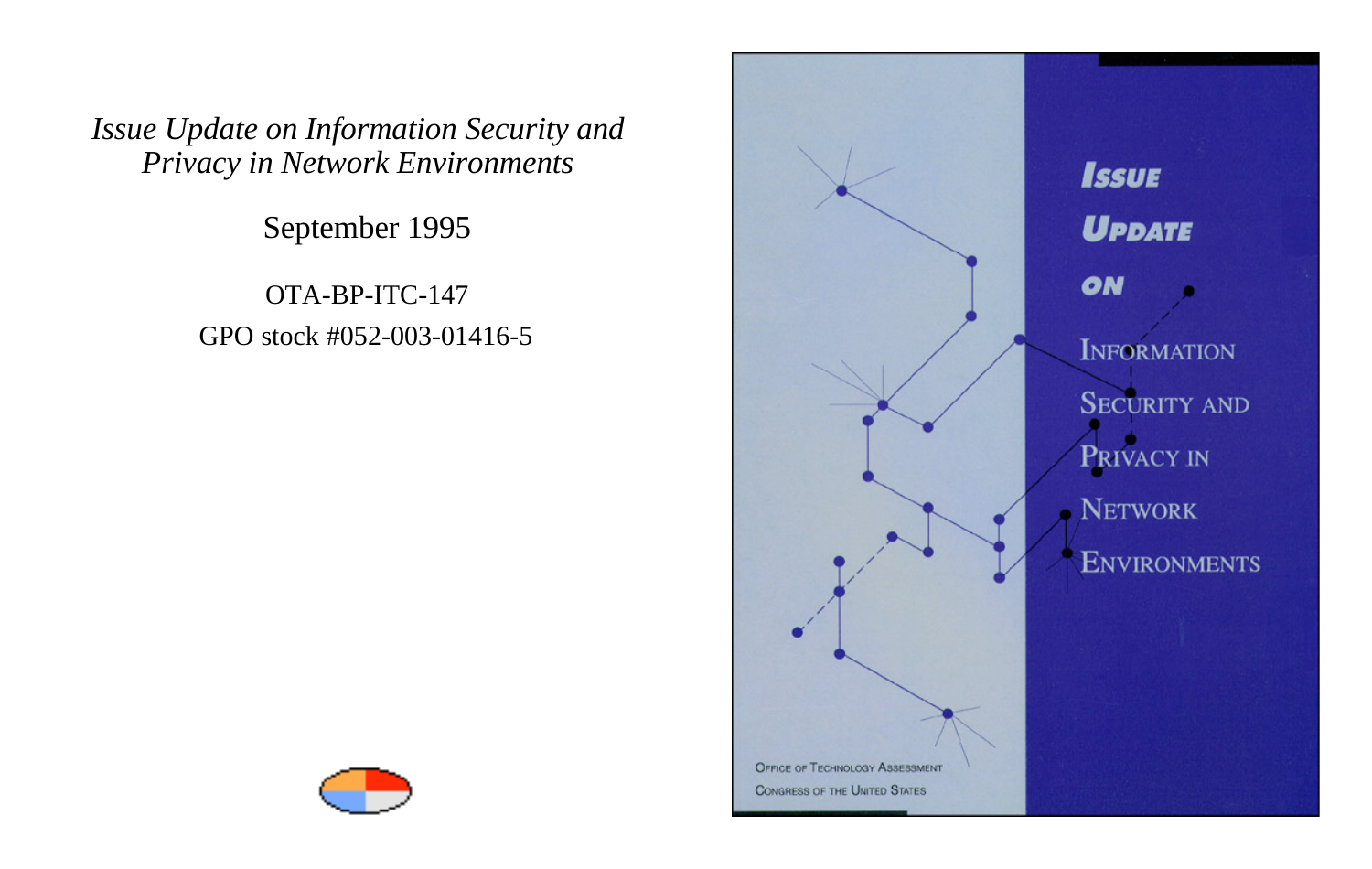**Recommended Citation:** U.S. Congress, Office of Technology Assessment, *Issue Update on Information Security and Privacy in Network Environments,* OTA-BP-ITC-147 (Washington, DC: U.S. Government Printing Office, June 1995).

**ii**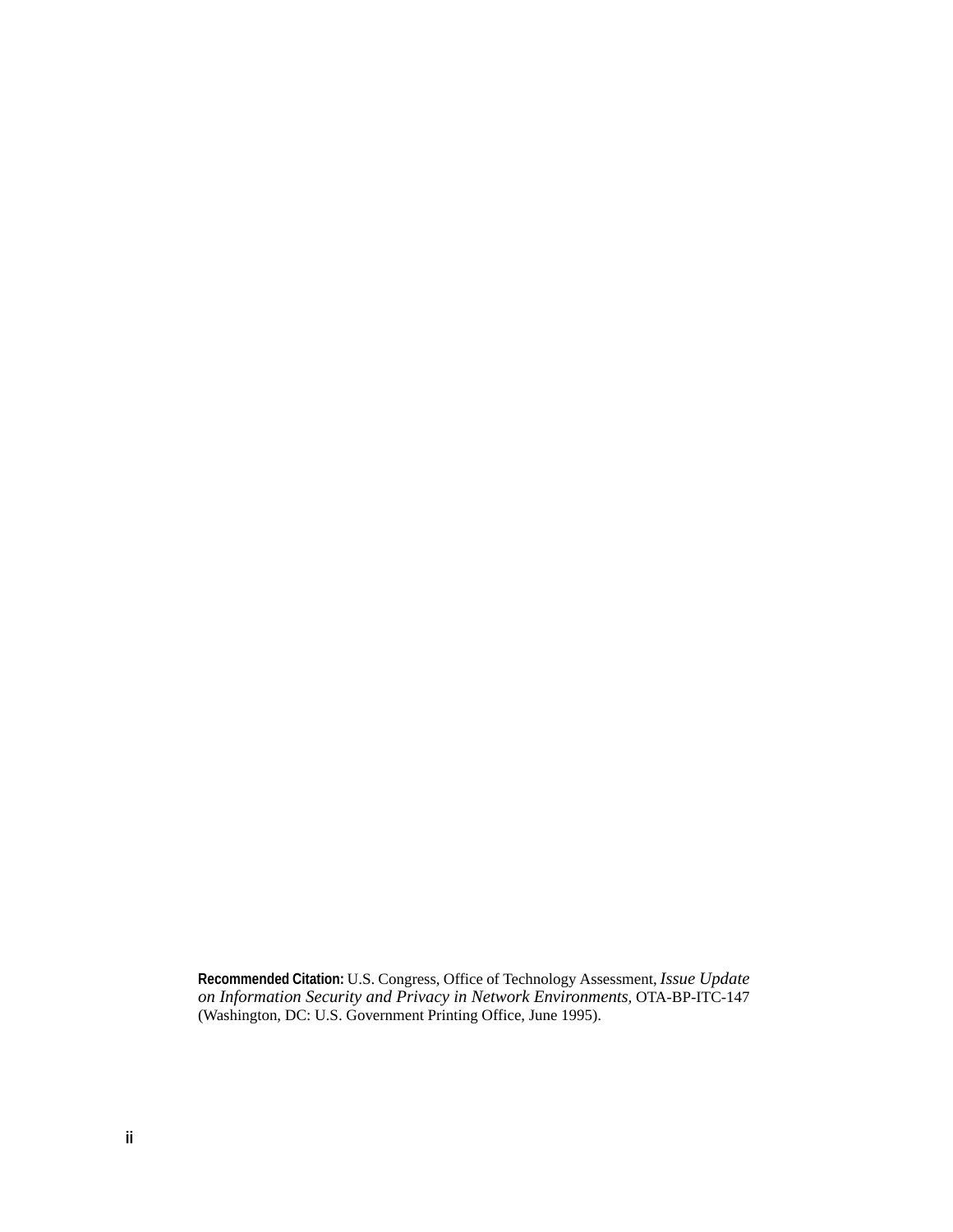## **oreword**

his background paper was prepared as part of the Office of Technology Assessment's follow-on assistance to the Senate Committee on Governmental Affairs, subsequent to release of the September 1994 OTA report *Information Security and Privacy in Network Environments.* The Committee requested additional informational and analytical assistance from OTA in order to prepare for hearings and legislation in the 104th Congress.

This background paper updates and develops some key issues that OTA had identified in its earlier report, in light of recent developments in the private sector and in government. During the course of this work, OTA found that the need for timely attention to the security of unclassified information has intensified in the months since the 1994 report was issued.

OTA appreciates the participation of many individuals without whose help this background paper would not have been possible. OTA received valuable assistance from workshop participants and many other reviewers and contributors from government, academia, and industry. The background paper itself, however, is the sole responsibility of OTA.

Tossa

**ROGER C. HERDMAN Director**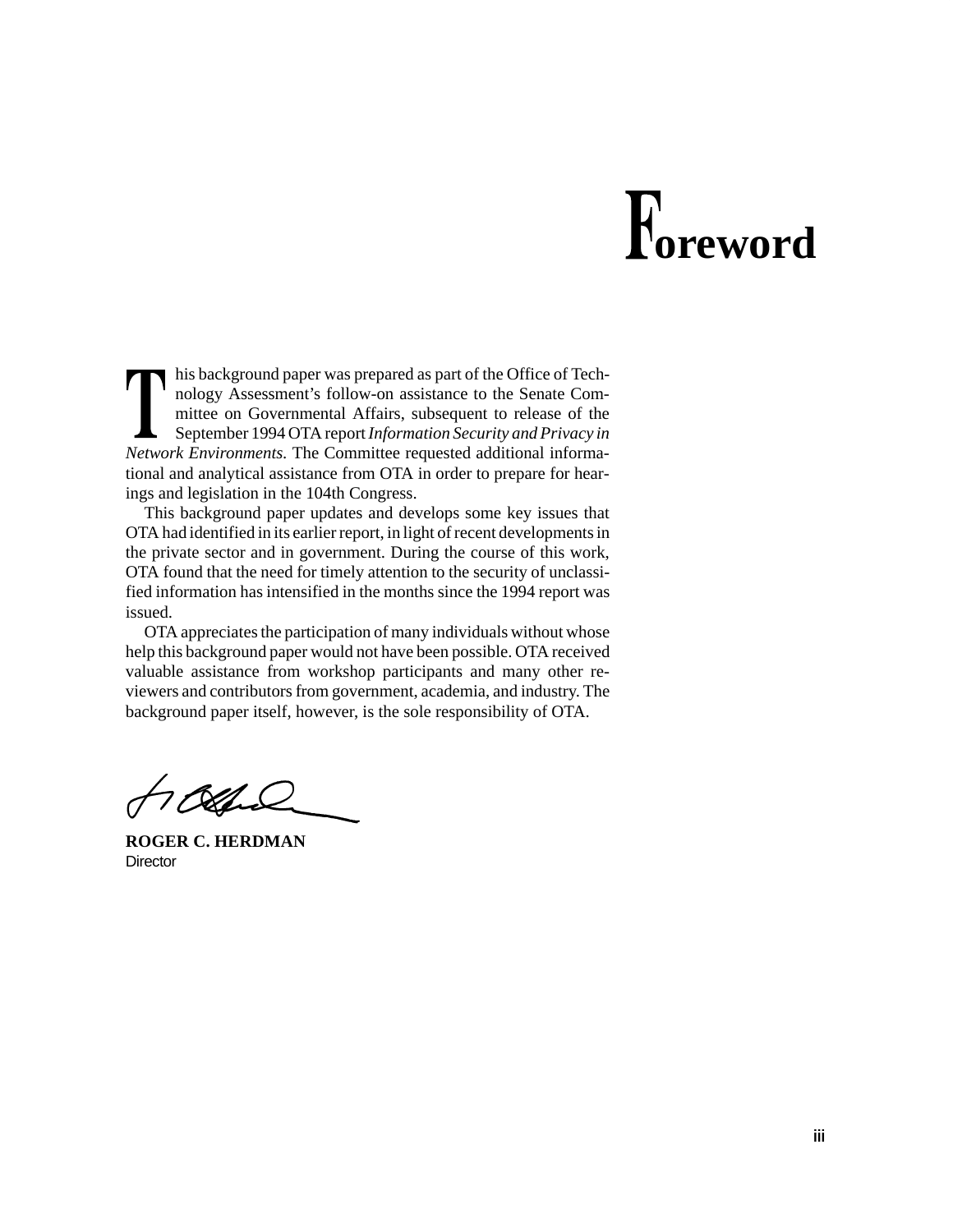### **orkshop Participants, Reviewers, and Contributors**

#### **WORKSHOP PARTICIPANTS**

**James M. Anderson** LEXIS-NEXIS

**Michael Baum** Independent Monitoring

**Genevieve M. Burns** Monsanto Company

**Robert H. Courtney, Jr.** RCI Inc.

**L. Dain Gary** Computer Emergency Response Team

**Bruce J. Heiman** Preston Gates Ellis & Rouvelas Meeds

**Steven B. Lipner** Trusted Information Systems, Inc. **David P. Maher** AT&T Secure Communications Systems and Bell Laboratories

**Fred Mailman** Hewlett Packard Company

**Susan Nycum** Baker & McKenzie

**David Alan Pensak** E.I. DuPont de Nemours, Inc.

**Bill Poulos** Electronic Data Systems

**Joel R. Reidenberg** Fordham University School of Law

**Marc Rotenberg** EPIC

#### **OTHER REVIEWERS AND CONTRIBUTORS**

**Maurice Cook** Bureau of Export Administration **Dorothy Denning** Georgetown University

**Nanette DiTosto** Bankers Trust Co. **Bob Drake** National Security Agency **Corey D. Schou** Idaho State University

**Frank W. Sudia** Bankers Trust Co.

**Linda L. Vetter** Oracle Corp.

**Bill Whitehurst** IBM Corp.

**Dan Wilkenson** Computer Associates International, Inc.

**Frederick Withington** GAO Advisory Council for Information Management and Technology

**Lee Hollaar** University of Utah

**Burt Kaliski** RSA Data Security, Inc.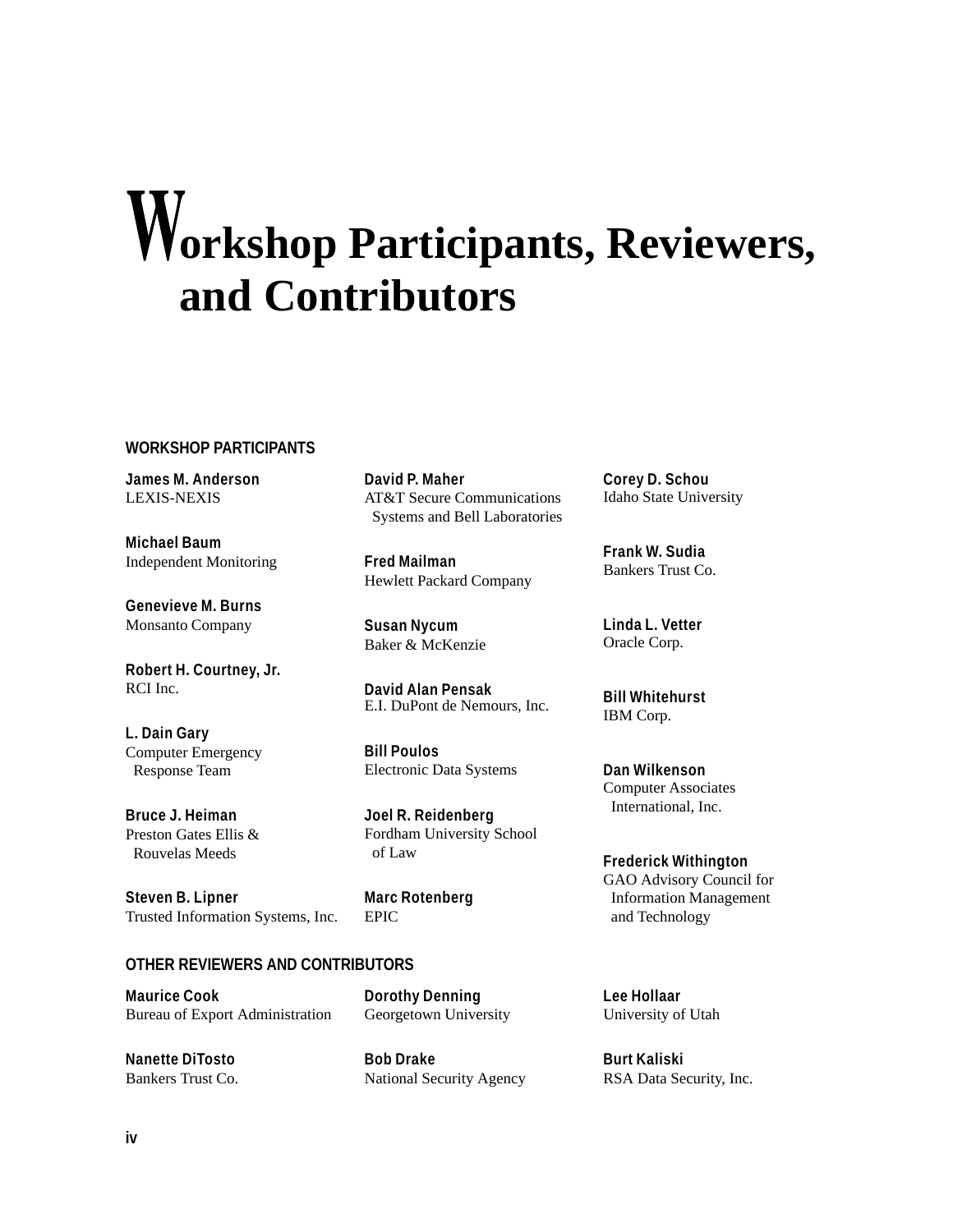**F. Lynn McNulty**

National Institute of Standards and Technology

**Peter D. Saderholm** Security Policy Board Staff **Joseph Young** Bureau of Export Administration

#### **Ed Roback**

National Institute of Standards and Technology

**Ed Springer** Office of Management and Budget

**Note 1:** OTA appreciates and is grateful for the valuable assistance and thoughtful critiques provided by the workshop participants and other reviewers and contributors. These individuals do not, however, necessarily approve, disapprove, or endorse this background paper. OTA assumes full responsibility for the background paper and the accuracy of its contents.

**Note 2:** Affiliations listed above were in effect at the time of the Workshop. Since that time, some have changed.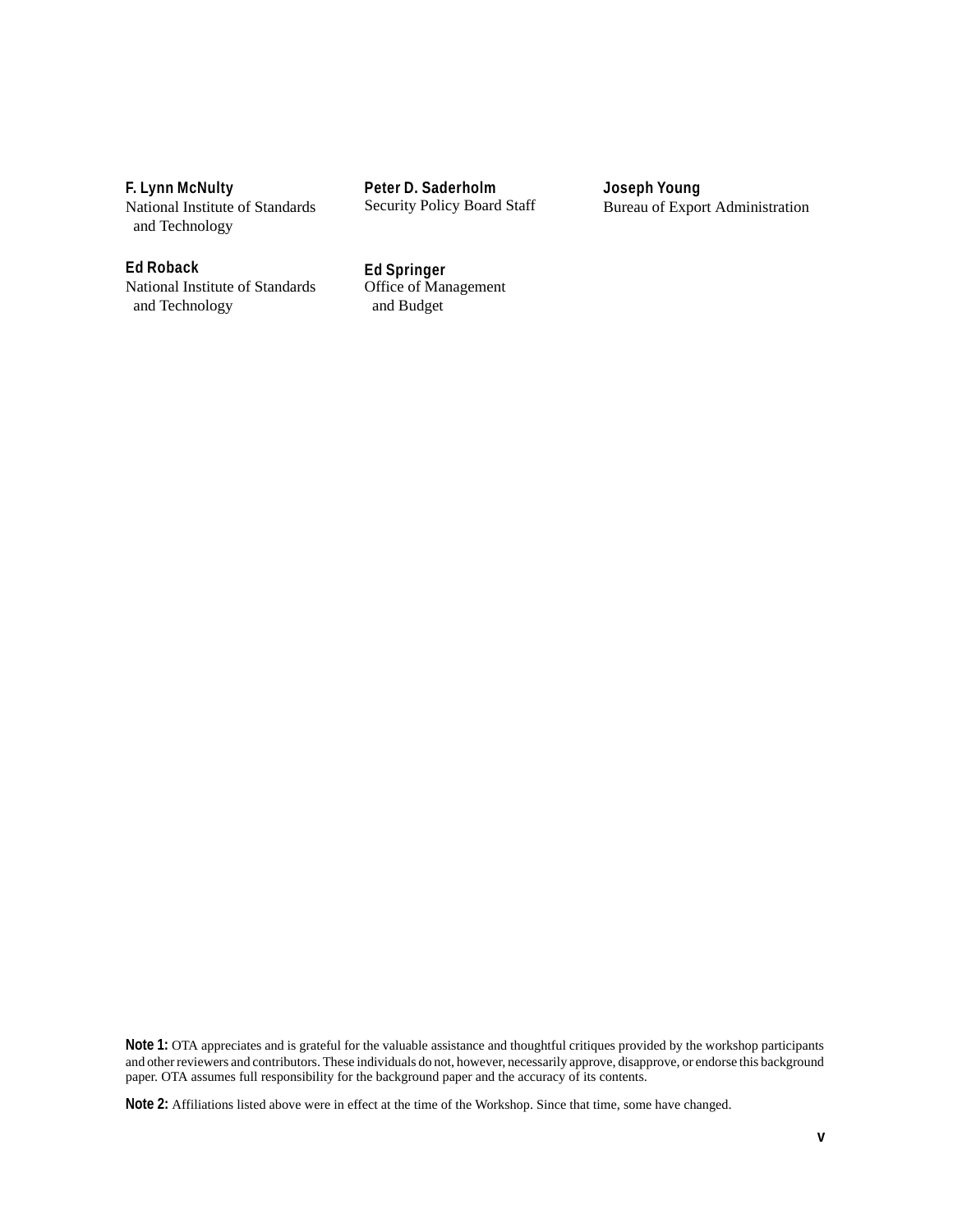# **roject Staff**

#### **Peter D. Blair**

Assistant Director, OTA Industry, Commerce, and International Security Division

#### **Andrew W. Wyckoff**

Program Director Industry, Telecommunications, and Commerce Program

#### **ADMINISTRATIVE STAFF**

**Liz Emanuel** Office Administrator

**Karry Fornshill** Secretary

**Diane Jackson** Administrative Secretary

**Karolyn St. Clair** PC Specialist

#### **PRINCIPAL STAFF**

**JOAN D. WINSTON** Project Director

**Miles Ewing** Contractor

**PUBLISHING STAFF Mary Lou Higgs** Manager

**Denise Felix** Production Editor

**Dorinda Edmondson** Typographer

**Chris Onrubia** Senior Graphic Designer

**Susan Hoffmeyer** Graphic Designer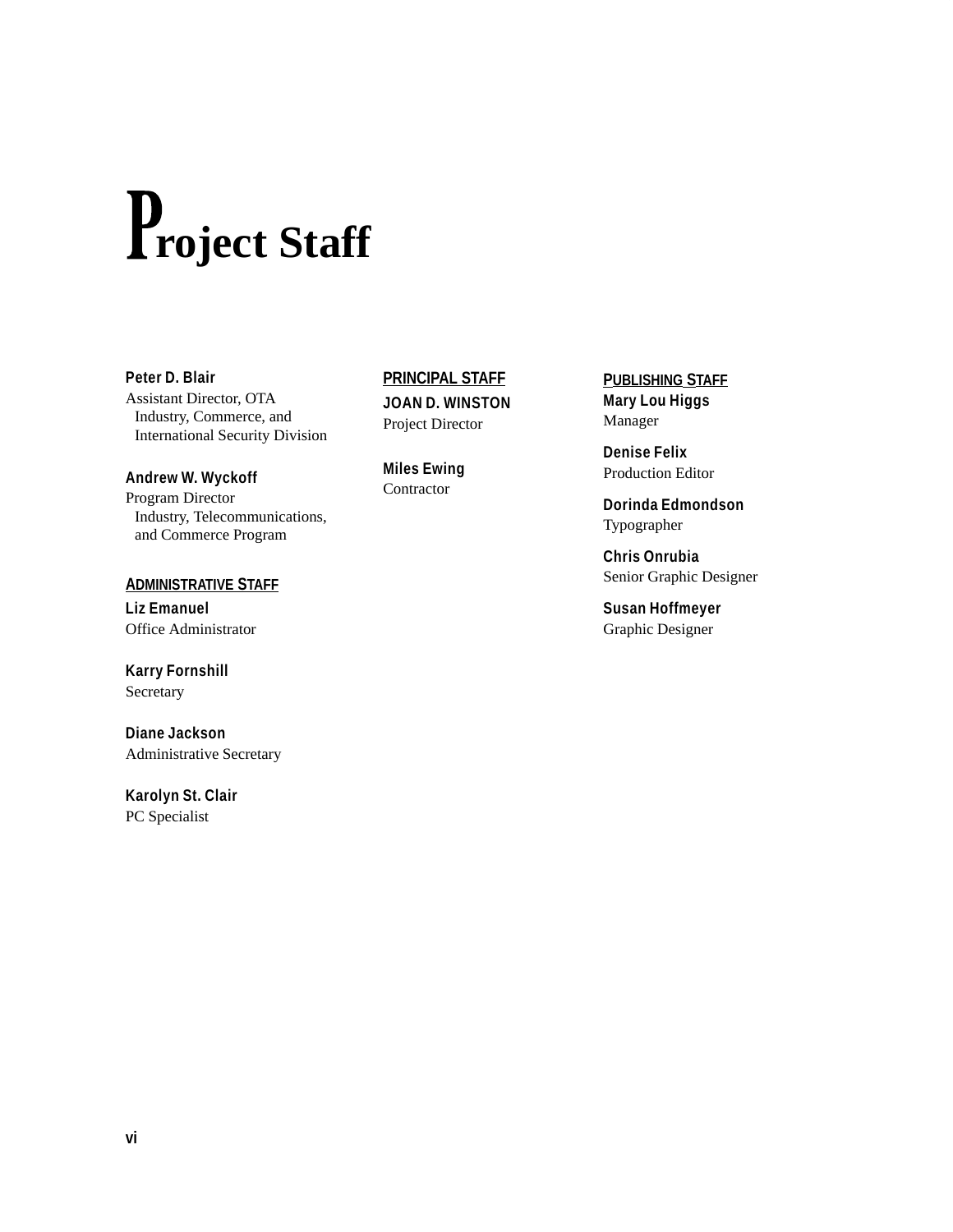# **ontents**

#### **1 Introduction and Summary 1**

Introduction **2** Information Security and Privacy in a Networked Society **4** OTA Workshop Findings **14** Issue Update **17** Implications for Congressional Action **34**

#### **2 Overview of the 1994 OTA Report on Information Security and Privacy 43**

Information Security and Privacy in a Networked Society **43** Review of the 1994 OTA Report **44**

#### **3 Digest of OTA Workshop Discussion 65** Overview **65**

Information Security in the Private Sector **68**

#### **4 Implications for Congressional Action 77**

Update on Cryptography Initiatives **78** Update on Business Perspectives **84** Update on Privacy Legislation **88** Update on Information-Security Policy Initiatives and Legislation **89** Implications for Congressional Action **97**

### **APPENDICES**

- **A Congressional Letter of Request 103**
- **B Federal Information Security and the Computer Security Act 105**
- **C U.S. Export Controls on Cryptography 116**
- **D Summary of Issues and Options from the 1994 OTA Report 122**

#### **Index 133**

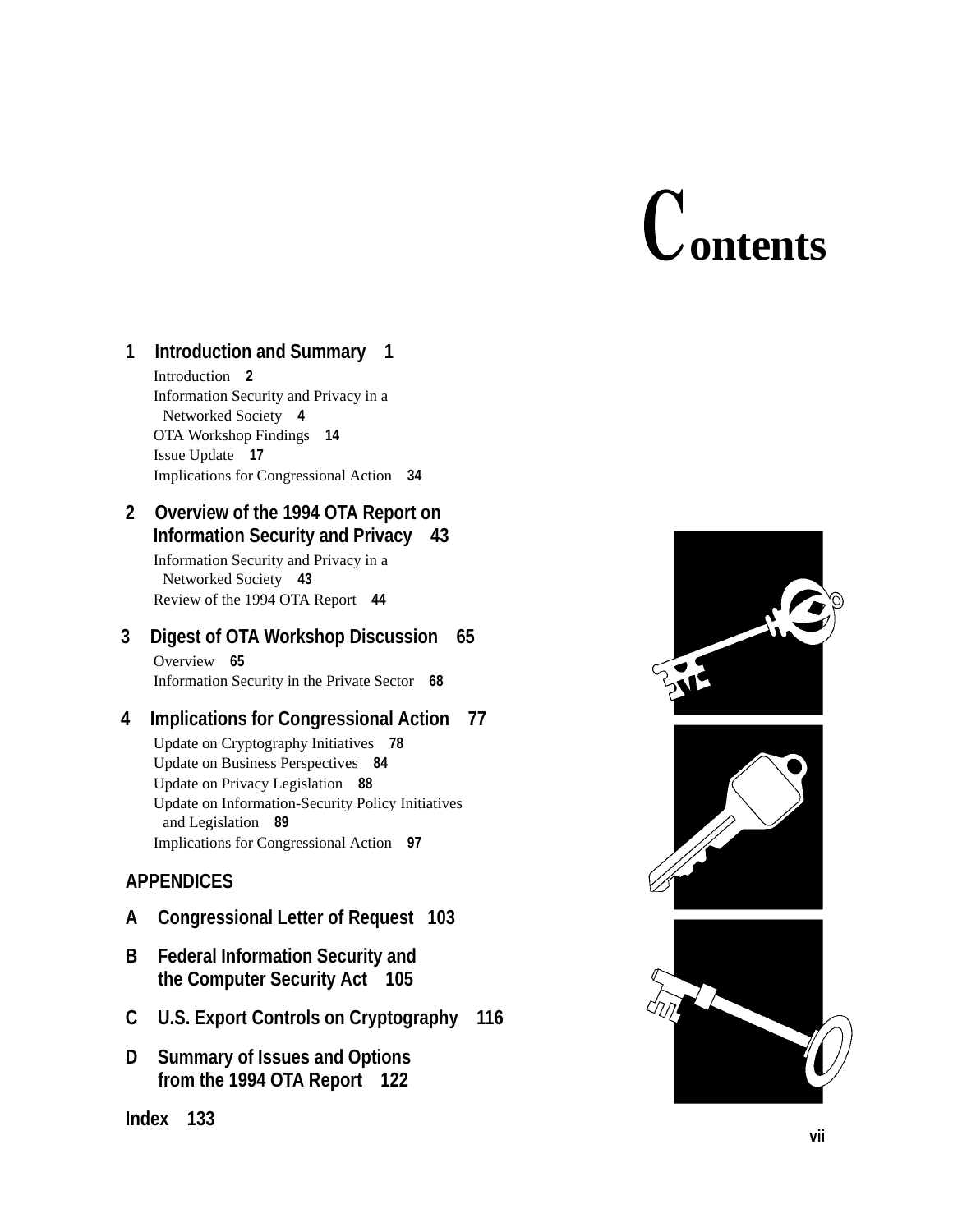### **Introduction and Summary**

ontroversies, problems, and proposed solutions related to information security and privacy are becoming increasingly prominent among government, business, academia, and the general public. At the same time, use of information networks for business has continued to expand, and ventures to bring electronic commerce and "electronic cash" into homes and offices are materializing rapidly.<sup>1</sup> Government agencies have continued to expand both the scale and scope of their network connectivities; information technologies and networks are featured prominently in plans to make government more efficient, effective, and responsive.<sup>2</sup>

Until recently, topics such as intrusion countermeasures for computer networks or the merits of particular encryption techniques were mostly of interest to specialists. However, in the past

<sup>2</sup> See, e.g., Neil Munro, "Feds May Get New Infotech Executive," *Washington Technology*, Feb. 23, 1995, pp. 1, 49; Charles A. Bowsher, Comptroller General of the United States, "Government Reform: Using Reengineering and Technology To Improve Government Performance," GAO/T-OCG-95-2, testimony before the Committee on Governmental Affairs, U.S. Senate, Feb. 2, 1995; and Elena Varon, "Reinventing Is Old Hat for New Chairman," *Federal Computer Week*, Feb. 20, 1995, pp. 22, 27.



<sup>1</sup> See, e.g., Randy Barrett, "Hauling in the Network—Behind the World's Digital Cash Curve," *Washington Technology*, Oct. 27, 1994, p. 18; Neil Munro, "Branch Banks Go Way of the Drive-In," *Washington Technology,* Feb. 23, 1995, pp. 1,48; Amy Cortese et al., "Cashing In on Cyberspace: A Rush of Software Development To Create an Electronic Marketplace," *Business Week*, Feb. 27, 1995, pp. 78-86; Bob Metcalfe, "Internet Digital Cash—Don't Leave Your Home Page Without It," *InfoWorld*, Mar. 13, 1995, p. 55; "Netscape Signs Up 19 Users for Its System of Internet Security," *The Wall Street Journal*, Mar. 20, 1995, p. B3; Saul Hansell, "VISA Will Put a Microchip in New Cards—Product Is Designed for Small Purchases," *The New York Times*, Mar. 21, 1995, p. D3; Jorgen Wouters, "Brother, Can You Spare a Virtual Dime?" *Washington Technology*, Mar. 23, 1995, pp. 1, 44.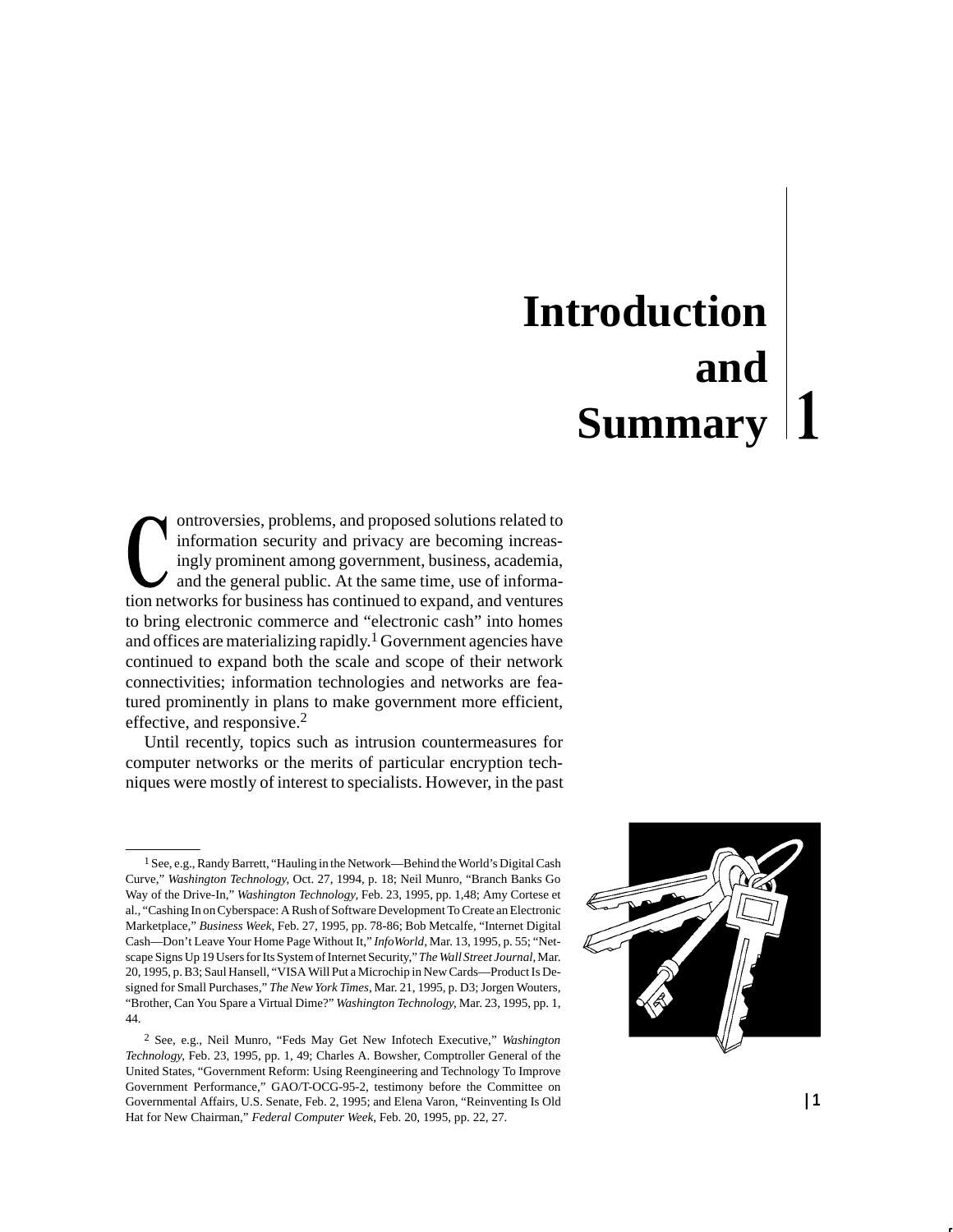few years, stories about controversial federal encryption standards, "password sniffing" and unauthorized intrusions on the Internet, the pursuit and capture of a notorious computer "cracker," and export controls on computer programs that perform encryption have become front-page news.3

The increased visibility and importance accorded information security and privacy protection (see box 1-1) reflect a number of institutional, social, and technological changes that have made information technologies critical parts of daily life.4 We are in transition to a society that is becoming critically dependent on electronic information and network connectivity. This is exemplified by the explosive growth of the Internet, which now has host computers in over 85 countries, as well as the rapidly expanding variety of online sources of information, services, and entertainment. The growing dependence of both the public and private sectors on electronic information and networking makes the ability to safeguard information and provide adequate privacy protections for individuals absolutely essential.

In September 1994, the Office of Technology Assessment (OTA) released the report *Information Security and Privacy in Network Environments* (see box 1-2).<sup>5</sup> That report was prepared in response to a request by the Senate Committee on Governmental Affairs and the House Subcommittee on Telecommunications and Finance. The need for congressional attention to safeguarding unclassified information has been reinforced in the months since the release of the OTA report.

#### **INTRODUCTION**

This background paper is part of OTA's follow-on assistance to the Senate Committee on Governmental Affairs after the September 1994 OTA report on information security and privacy. The Committee had requested additional informational and analytical assistance from OTA in order to prepare for hearings and legislation in the 104th Congress(see the letter of request in appendix A).

This background paper is a companion and supplement to the 1994 report and is intended to be used in conjunction with it. For the reader's convenience, however, pertinent technical and institutional background material, drawn from that report and updated where possible, is included in this background in appendices B ("Federal Information Security and the Computer Security Act"), C ("U.S. Export Controls on Cryptography"), and D ("Summary of Issues and Options from the 1994 OTA Report").

One purpose of this background paper is to is to update some key issues that OTA had identified in the report, in light of recent developments. Another purpose is to develop further some of OTA's findings and options, particularly as these relate to the effects of government policies on the private

<sup>3</sup> See John Markoff, "Flaw Discovered in Federal Plan for Wiretapping," *The New York Times,* June 2, 1994, pp. 1, D17; Peter H. Lewis, "Hackers on Internet Posing Security Risks, Experts Say," *The New York Times*, July 21, 1994, pp. 1, B10; John Markoff, "A Most-Wanted Cyberthief Is Caught in His Own Web," *The New York Times*, Feb. 16, 1995, pp. 1, D17; and John Schwartz, "Privacy Program: An On-Line Weapon?" *The Washington Post*, Apr. 3, 1995, pp. A1, A13. See also Jared Sandberg, "Newest Security Glitch on the Internet Could Affect Many 'Host' Computers," *The Wall Street Journal*, Feb. 23, 1995, p. B8; Jared Sandberg, "Immorality Play: Acclaiming Hackers as Heroes," *The Wall Street Journal*, Feb. 27, 1995, p. B1, B8; and Amy Cortese et al., "Warding Off the Cyberspace Invaders," *Business Week*, Mar. 13, 1995, pp. 92-93.

<sup>4</sup> See U.S. Congress, Office of Technology Assessment, *Making Government Work: Electronic Delivery of Government Services*, OTA-TCT-578 (Washington, DC: U.S. Government Printing Office, September 1993); *Electronic Enterprises: Looking to the Future*, OTA-TCT-600 578 (Washington, DC: U.S. Government Printing Office, May 1994); and *Wireless Technologies and the National Information Infrastructure* (forthcoming, 1995). See also U.S. General Accounting Office, *Information Superhighway: An Overview of Technology Challenges*, GAO/ AIMD-95-23 (Washington, DC: U.S. General Accounting Office, January 1995).

<sup>5</sup> U.S. Congress, Office of Technology Assessment, *Information Security and Privacy in Network Environments*, OTA-TCT-606 (Washington, DC: U.S. Government Printing Office, September 1994). Available from OTA Online via anonymous file transfer protocol (ftp://otabbs. ota.gov/pub/information.security/) or World Wide Web (http://www.ota.gov).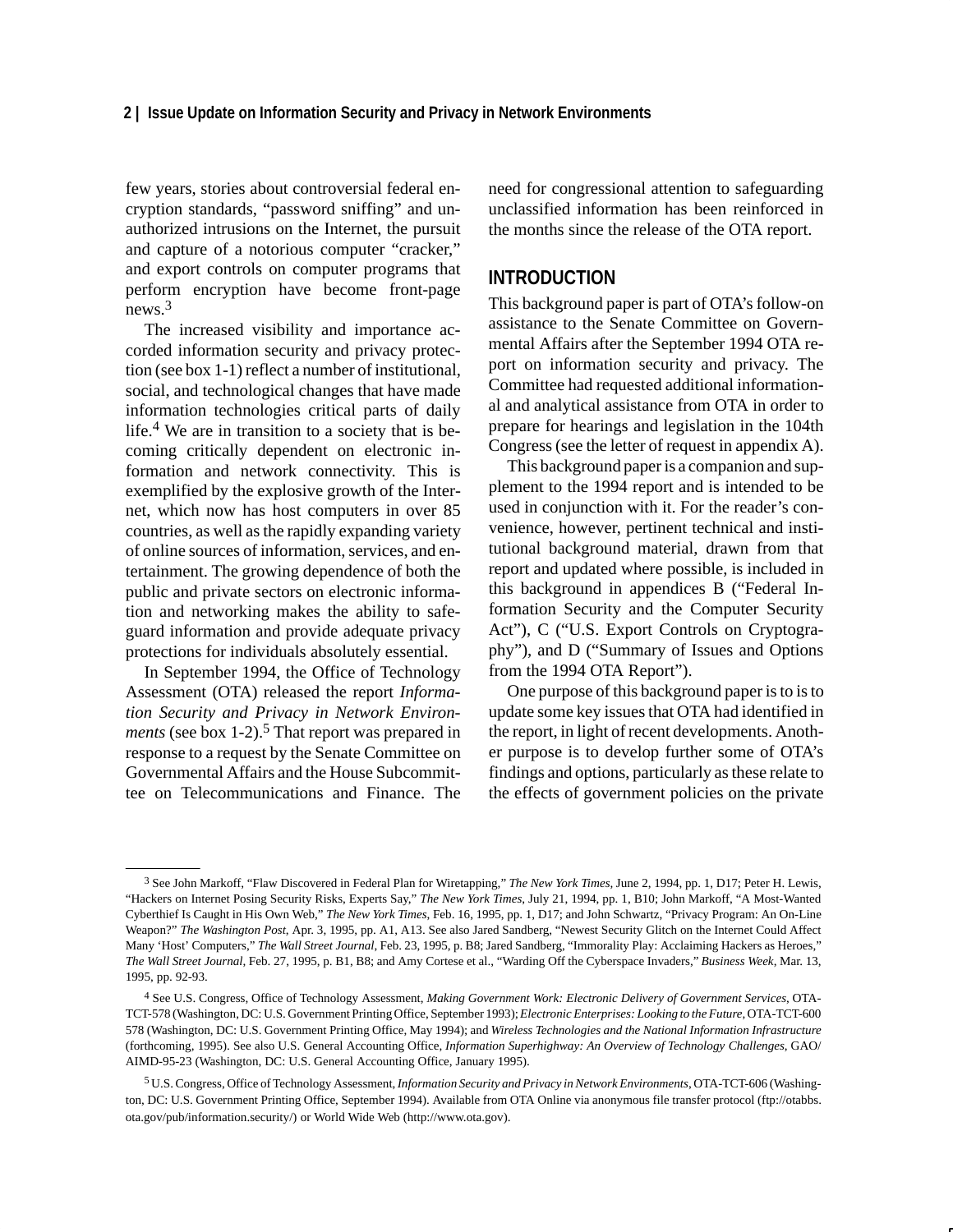#### BOX 1-1: Some Notes on Terminology

#### **Information Security**

There are three main aspects of information security: 1) confidentiality, 2) integrity, and 3) availability These protect against the unauthorized disclosure, modification, or destruction of information. The focus of this background paper, and the OTA report Information Security and Privacy in Network Environments (September 1994) that it supplements, is technical and institutional measures to ensure the confidentiality and integrity of unclassified electronic *Information* in networks, not the security of the networks themselves. Network reliability and survivability (related to '(availability") were not addressed; these topics are expected to be the focus of subsequent OTA work.

#### **Confidentiality and Privacy**

OTA uses the term confidentiality to refer to disclosure of information only to authorized individuals, entities, and so forth. Privacy refers to the social balance between an individual's right to keep information confidential and the societal benefit derived from sharing information, and how this balance is codified to give individuals the means to control personal information. The terms are not mutually exclusive: safeguards that help ensure confidentiality of information can be used to protect personal privacy.

#### **information Safeguards and Security**

OTA often uses the term safeguard, as in '(information safeguards" or '(to safeguard information." This is to avoid misunderstandings regarding use of the term "security," which some readers may interpret in terms of classified information, or as excluding measures to protect personal privacy. In discussion of information safeguards, the focus here is on technical and institutional measures to ensure the confidentiality and *integrity* of the information, and also the *authenticity* of its origin.

Cryptography can be used to fulfill these functions for electronic information. Modern encryption techniques, for example, can be used to safeguard the confidentiality of the contents of a message (or a stored file). Integrity is used to refer to the property that the information has not been subject to unauthorized or unexpected changes. Authenticity refers to the property that the message or information comes from the stated source or origin. Message authentication techniques and digital signatures based on cryptography can be used to ensure the integrity of the message (that it has been received exactly as it was sent) and the authenticity of its origin (that it comes from the stated source).

SOURCE: Office of Technology Assessment, 1995. For more detailed discussion of cryptographic safeguards, see OTA, Information Security and Privacy in Network Environments (OTA-TCT-606, September 1994), esp. ch. 2 and 4 and appendix C.

sector and to federal-agency operations to safeguard unclassified information. As in the 1994 report, the focus is on safeguarding *unclassified* information. OTA's follow-on activities were conducted at the unclassified level and project staff did not receive or use any classified information during the course of this work.

Chapter 2 of this background paper gives an overview of the 1994 report. It highlights the importance of information security and privacy issues, explains why cryptography and cryptography policies are so important, and reviews policy

findings and options from the 1994 report. Chapter 3 identifies major themes that emerged from a December 1994 OTA workshop, particularly regarding export controls and the international business environment, federal cryptography policy, and information-security "best practices." Chapter 4 provides an update on recent and ongoing cryptography, privacy, and security-policy developments and their relevance for possible congressional actions.

Ý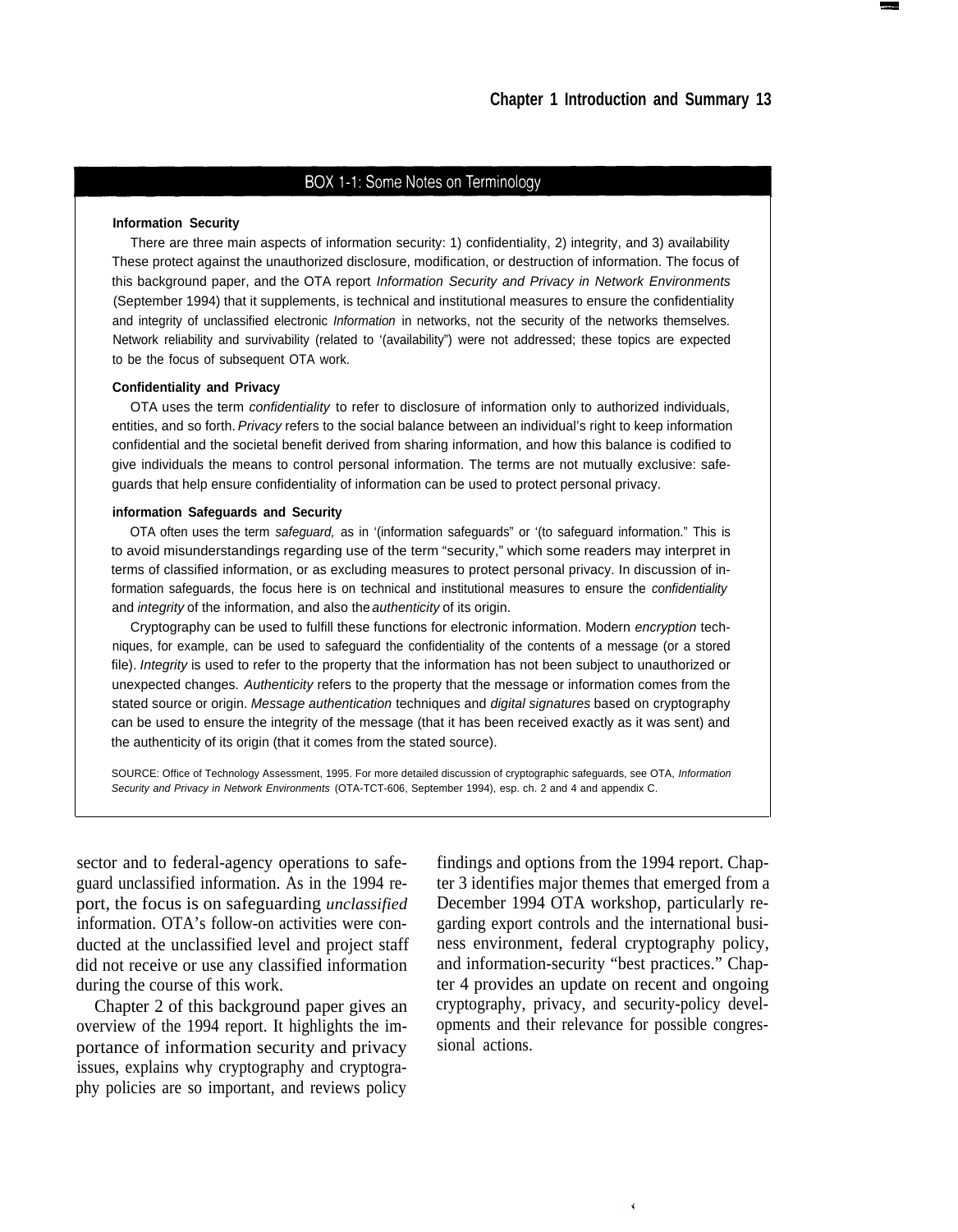#### BOX 1-2: The 1994 OTA Re

In September 1994, the Office of Technology Assessment released its report Information Security and Privacy in Network Environments. In that report, OTA found that the fast-changing and competitive marketplace that produced the Internet and strong networking and software industries in the United States has not consistently produced products equipped with affordable, user-friendly safeguards. Many individual products and techniques are available to adequately safeguard specific information networks, if the user knows what to purchase, and can afford and correctly use the product, Nevertheless, better and more affordable products are needed. In particular, OTA found a need for products that integrate security features with other functions for use in electronic commerce, electronic mail, or other applications.

OTA found that more study is needed to fully understand vendors' responsibilities with respect to software and hardware product quality and liability. OTA also found that more study is also needed on the effects of export controls on the domestic and global markets for information safeguards, and on the ability of safeguard developers and vendors to produce more affordable, integrated products. OTA concluded that broader efforts to safeguard networked information will be frustrated unless cryptography-policy issues are resolved.

OTA found that the single most important step toward implementing proper safeguards for networked information in a federal agency or other organization is for top management to define the organization's overall objectives, define an organizational security policy to reflect those objectives, and implement that policy. Only top management can consolidate the consensus and apply the resources necessary to effectively protect networked information. For the federal government, this requires guidance from the Office of Management and Budget (e.g., in OMB Circular A-130), commitment from top agency management, and oversight by Congress.

During the course of the assessment (1993-94), there was widespread controversy concerning the Clinton Administration's escrowed-encryption initiative. The significance of this initiative, in concert with other federal cryptography policies, resulted in an increased focus in the report on the processes that the government uses to regulate cryptography and to develop federal information processing standards (the FIPS) based on cryptography.

The 1994 OTA report concluded that Congress has a vital role in formulating national cryptography policy and in determining how we safeguard information and protect personal privacy in an increasingly networked society (see the expanded discussion in appendix D of this background paper). Policy issues and options were identified in three areas: 1 ) cryptography policy, including federal information processing standards and export controls; 2) guidance on safeguarding unclassified information in federal agencies; and 3) legal issues and information security, including electronic commerce, privacy, and intellectual property.

SOURCE: Office of Technology Assessment, 1995; based on Information Security and Privacy in Network Environments (OTA-TCT-606, September 1994).

Information technologies are transforming the is central to government restructuring and reform.<br>The transformation being brought about by networking is driving many of these changes; elecbecoming central to everything from business to

**INFORMATION SECURITY AND** health care. Within the federal government, effec-**PRIVACY IN A NETWORKED SOCIETY** tive use of information technologies and networks Information technologies are transforming the is central to government restructuring and reform.

ways in which we create, gather, process, and<br>the transformation being brought about by net-<br>working brings with it new concerns for the secushare information. Rapid growth in computer net-<br>working brings with it new concerns for the secu-<br>rity of networked information and for our ability tronic transactions and electronic records are<br>here to maintain effective privacy protections in net-<br>here the experiments of the successive proposed to the worked environments. Unless these concerns can

¥,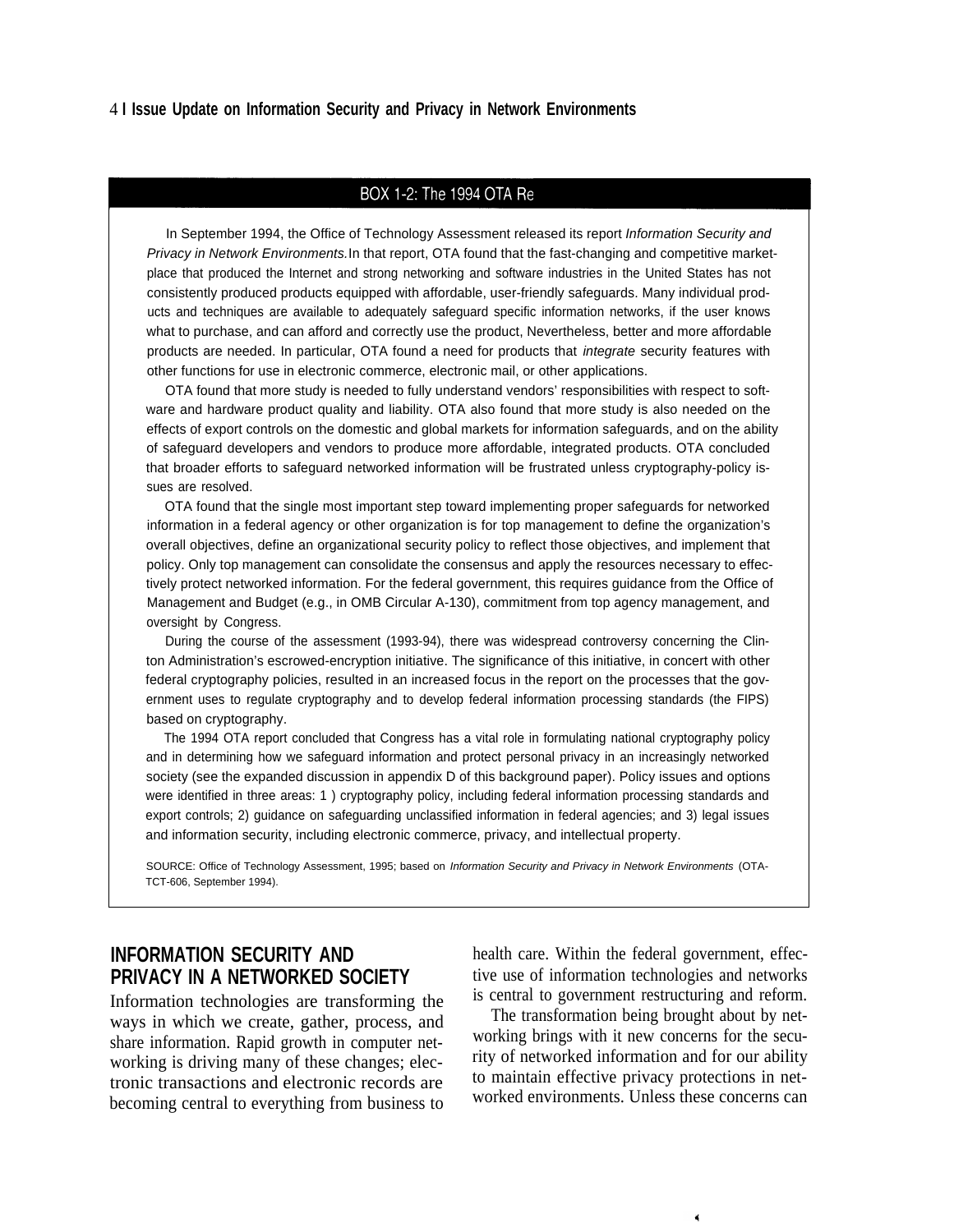be resolved, they threaten to limit networking's full potential in terms of both participation and usefulness. Therefore, information safeguards (countermeasures) are achieving new prominence. Appropriate safeguards for the networked environment must account for—and anticipate technical, institutional, and social changes that increasingly shift responsibility for security to the end users.

Computing power used to be isolated in large mainframe computers located in special facilities; computer system administration was centralized and carried out by specialists. In today's networked environment, computing power is decentralized to diverse users who operate desktop computers and who may have access to computing power and data at remote locations. Distributed computing and open systems can make every user essentially an "insider." In such a decentralized environment, responsibility for safeguarding information is distributed to the users, rather than remaining the purview of system specialists. The increase in the number and variety of network service providers also requires that users take responsibility for safeguarding information, rather than relying on intermediaries to provide adequate protection.<sup>6</sup>

The new focus is on safeguarding the *information* itself as it is processed, stored, and transmitted. This contrasts with older, more static or insulated concepts of "document" security or "computer" security. In the networked environment, we need appropriate rules for handling proprietary, copyrighted, and personal information—and tools with which to implement them.<sup>7</sup> Increased interactivity means that we must also deal with transactional privacy, as well as prevent fraud in electronic commerce and ensure that safeguards are integrated as organizations streamline their operations and modernize their information systems.

#### ■ **Importance of Cryptography**

Cryptography (see box 2-1 on page 46) is not arcane anymore. It is a technology whose time has come—in the marketplace and in society. In its modern setting, cryptography has become a fundamental technology with broad applications.

Modern, computer-based cryptography began in the World War II era.<sup>8</sup> Much of this development has been shrouded in secrecy; in the United States, governmental cryptographic research has historically been the purview of the "national security" (*i.e.*, defense and intelligence) communities. Despite two decades of growth in nongovernmental research and development, in the United States, the federal government still has the most expertise in cryptography. Nevertheless, cryptography is not just a "government technology" anymore, either.

Because it is a technology of broad application, the effects of federal policies about cryptography are not limited to technological developments in the field, or even to the health and vitality of companies that produce or use products incorporating cryptography. Instead, these policies will increasingly affect the everyday lives of most Americans.

*Encryption* (see box 2-2 on page 48) transforms a message or data files into a form that is unintelli-

<sup>6</sup> The trend is toward decentralized, distributed computing, rather than centralized, mainframe computing. Distributed computing is relatively informal and "bottom up," compared with mainframe computing, and systems administration may be less rigorous. See OTA, op. cit., footnote 5, pp. 3-5, 25-32.

 $7$  See ibid., chapter 3. "Security" technologies like encryption can be used to help protect privacy and the confidentiality of proprietary information; some, like digital signatures, could be used to facilitate copyright-management systems.

<sup>8</sup> See, e.g., David Kahn, *The Codebreakers* (New York, NY: MacMillan, 1967).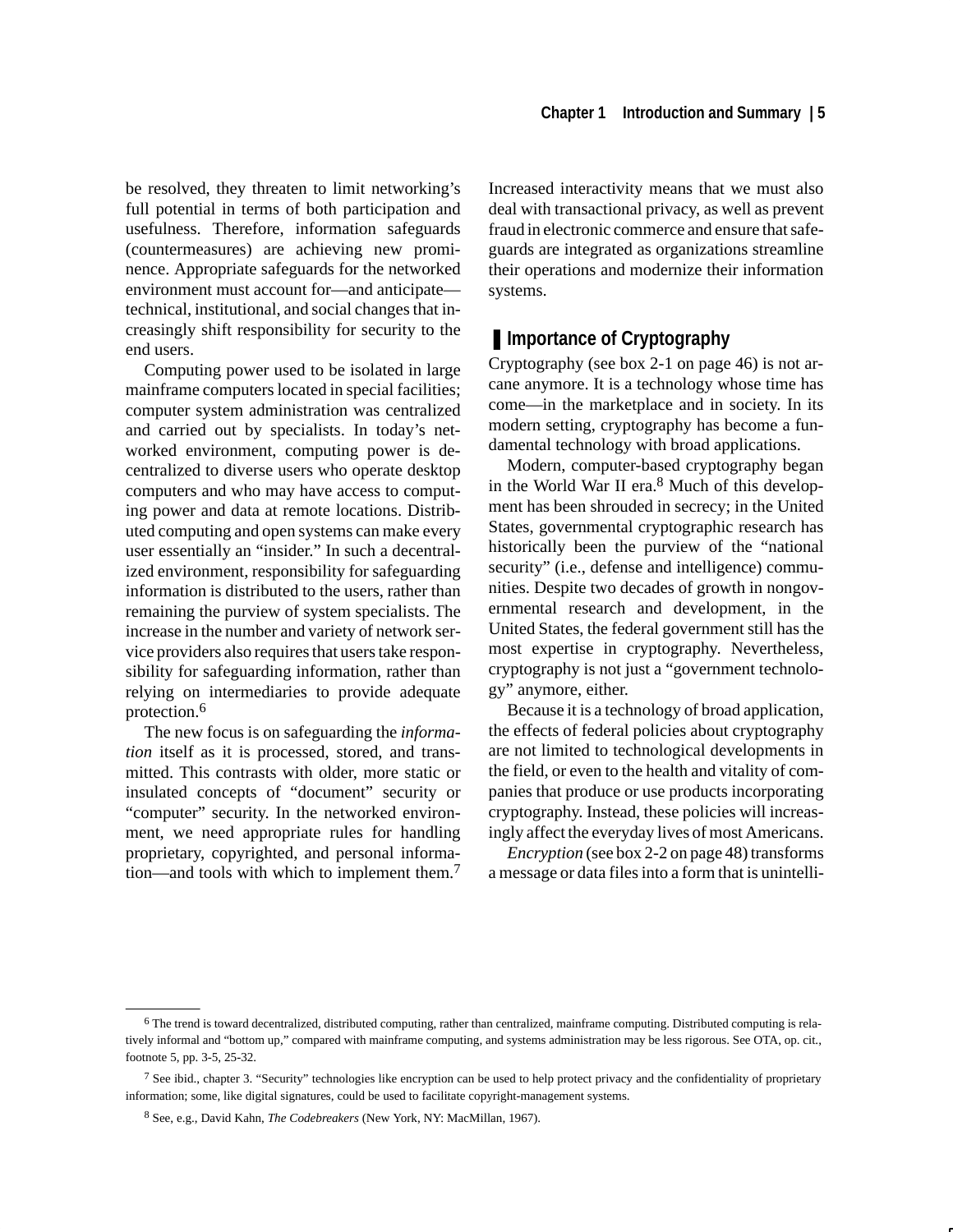gible without special knowledge of some secret information (called the "decryption key").  $9$  Encryption can be used as a tool to protect the confidentiality of information in messages or files—hence, to help protect personal privacy. Other applications of cryptography can be used to protect the *integrity* of information (that it has not been subject to unauthorized or unexpected changes) and to *authenticate* its origin (that it comes from the stated source or origin and is not a forgery).

Thus, cryptography is a technology that will help speed the way to electronic commerce. With the advent of what are called *public-key* techniques, cryptography came into use for *digital signatures* (see figure 2-3 on page 52) that are of widespread interest as a means for electronically authenticating and signing commercial transactions like purchase orders, tax returns, and funds transfers, as well as for ensuring that unauthorized changes or errors are detected (see discussion of message authentication and digital signatures in box  $2-2$ ).<sup>10</sup> These functions are critical for electronic commerce. Cryptographic techniques like digital signatures can also be used to help manage copyrighted material in electronic form.<sup>11</sup>

The nongovernmental markets for cryptography-based safeguards have grown over the past two decades, but are still developing. Good commercial encryption technology is available in the United States and abroad. Research in cryptography is international. Markets for cryptography also would be international, except for governmental restrictions (i.e., export controls), that effectively create "domestic" and "export" market segments for strong encryption products (see section on export controls below and also appendix C.<sup>12</sup> User-friendly cryptographic safeguards that are integrated into products (as opposed to those that the user has to acquire separately and add on) are still hard to come by—in part, because of export controls and other federal policies that seek to control cryptography.<sup>13</sup>

Cryptography and related federal policies (e.g., regarding export controls and standards development) were a major focus of the 1994 OTA report.<sup>14</sup> That focus was due in part from the widespread attention being given the so-called Clipper chip and the *escrowed-encryption* initiative announced by the Clinton Administration in 1993. Escrowed encryption, or *key-escrow encryption,* refers to an encryption method where the functional equivalent of a "spare key" must be deposited with a third party. The rationale for keyescrow encryption is to ensure government access to decryption keys when encrypted messages are encountered in the course of lawful electronic surveillance (see box 2-3 on page 54). The Escrowed Encryption Standard (EES), promulgated as a fed-

<sup>9</sup> Figures 2-1 and 2-2 on pages 50 and 51 illustrate two common forms of encryption: secret-key (or symmetric) encryption and public-key (or asymmetric) encryption. Note that key management—the generation of encryption and decryption keys, as well as their storage, distribution, cataloging, and eventual destruction—is crucial for the overall security of any encryption system.

<sup>10</sup> OTA, op. cit., footnote 5, pp. 69-77. See Peter H. Lewis, "Accord Is Reached on a Common Security System for the Internet," *The New York* Times, Apr. 11, 1995, p. D5.

<sup>11</sup> OTA, ibid., pp. 96-110. For example, digital signatures can be used to create compact "copyright tokens" for use in registries; encryption could be used to create personalized "copyright envelopes" for direct electronic delivery of material to customers. See also Working Group on Intellectual Property Rights, IITF, "Intellectual Property and the National Information Infrastructure (Green Paper)," July 1994, pp. 139-140.

<sup>12</sup> OTA, ibid., pp. 11-13, 150-160.

<sup>13</sup> Ibid., pp. 115-123, 128-132, 154-160.

<sup>14</sup> Ibid., pp. 8-18 and chapter 4.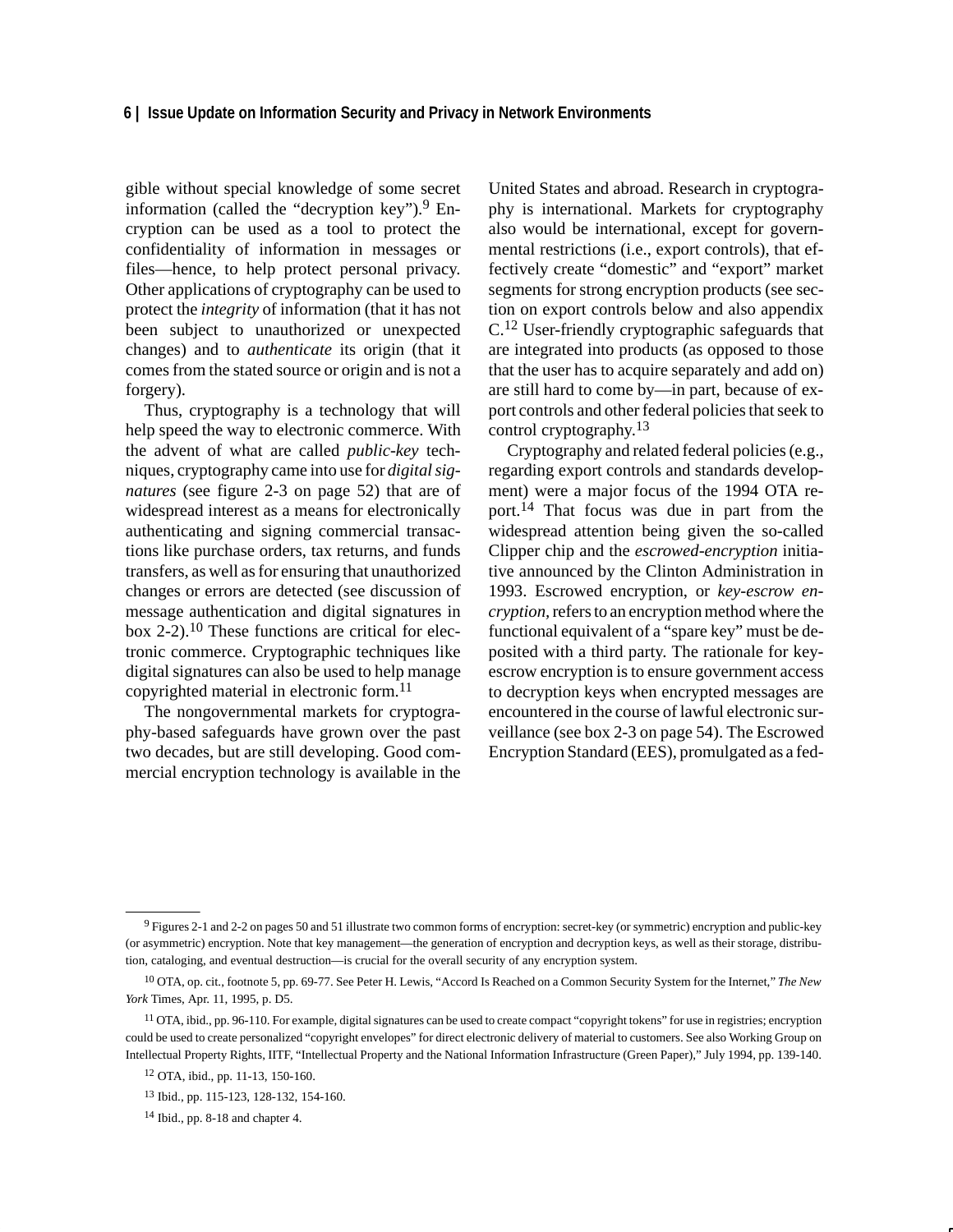eral information processing standard (FIPS) in 1994, is intended for use in encrypting unclassified voice, fax, or data communicated in a telephone system.15 At present, all the Clipper chip (i.e., EES) "spare keys" are held within the executive branch.

#### ■ Government Efforts **To Control Cryptography**

In its activities as a developer, user, and regulator of safeguard technologies, the federal government faces a fundamental tension between two policy objectives, each of which is important: 1) fostering the development and widespread use of cost-effective information safeguards; and 2) controlling the proliferation of safeguard technologies that can impair U.S. signals-intelligence and law enforcement capabilities. Cryptography is at the heart of this tension. Export controls and the federal standards process (i.e., the development and promulgation of federal information processing standards, or FIPS) are two mechanisms the government can use to control cryptography.<sup>16</sup>

Policy debate over cryptography used to be as arcane as the technology itself. Even 5 or 10 years ago, few people saw a link between government decisions about cryptography and their daily lives. However, as the information and communications technologies used in daily life have changed, concern over the implications of policies traditionally dominated by national security objectives has grown dramatically.

Previously, control of the availability and use of cryptography was presented as a national security issue focused outward, with the intention of maintaining a U.S. technological lead over other countries and preventing encryption devices from falling into the "wrong hands" overseas. More widespread foreign use—including use of strong encryption by terrorists and developing countries—makes U.S. signals intelligence more difficult.

Now, with an increasing policy focus on domestic crime and terrorism, the availability and use of cryptography has also come into prominence as a domestic-security, law enforcement issue.<sup>17</sup> Within the United States, strong encryption is increasingly portrayed as a threat to domestic security (public safety) and a barrier to law enforcement if it is readily available for use by terrorists or criminals:

. . . Powerful encryption threatens to make worthless the access assured by the new digital law [i.e., the Communications Assistance for Law Enforcement Act].18

Thus, export controls, intended to restrict the international availability of U.S. cryptography technology and products, are now being joined with domestic cryptography initiatives, like keyescrow encryption, that are intended to preserve U.S. law enforcement and signals-intelligence capabilities.

Standards-development and export-control issues underlie a long history of concern over lead-

<sup>&</sup>lt;sup>15</sup> The EES is implemented in hardware containing the Clipper chip. The EES (FIPS-185) specifies use of a classified, symmetric encryption algorithm, called *Skipjack*, which was developed by the National Security Agency. The Capstone chip implements the Skipjack algorithm for use in computer network applications. The Defense Department's FORTEZZA card (a PCMCIA card formerly called *TESSERA*) contains the Capstone chip.

<sup>&</sup>lt;sup>16</sup> For more detail, see OTA, op. cit., footnote 5, chapters 1 and 4 and appendix C. Other means of control have historically included national security classification and patent-secrecy orders (see ibid., p. 128 and footnote 33).

<sup>&</sup>lt;sup>17</sup> There is also growing organizational recognition of potentials for misuse of encryption, such as by disgruntled employees as a means to sabotage an employer's databases. Thus, some "commercial key-escrow" or "data recovery" facilities are being developed in the private sector (see discussion below and in ch. 4).

<sup>18</sup> Louis J. Freeh, Director, Federal Bureau of Investigation, testimony before the U.S. Senate, Committee on the Judiciary, Feb. 14, 1995, p. 27.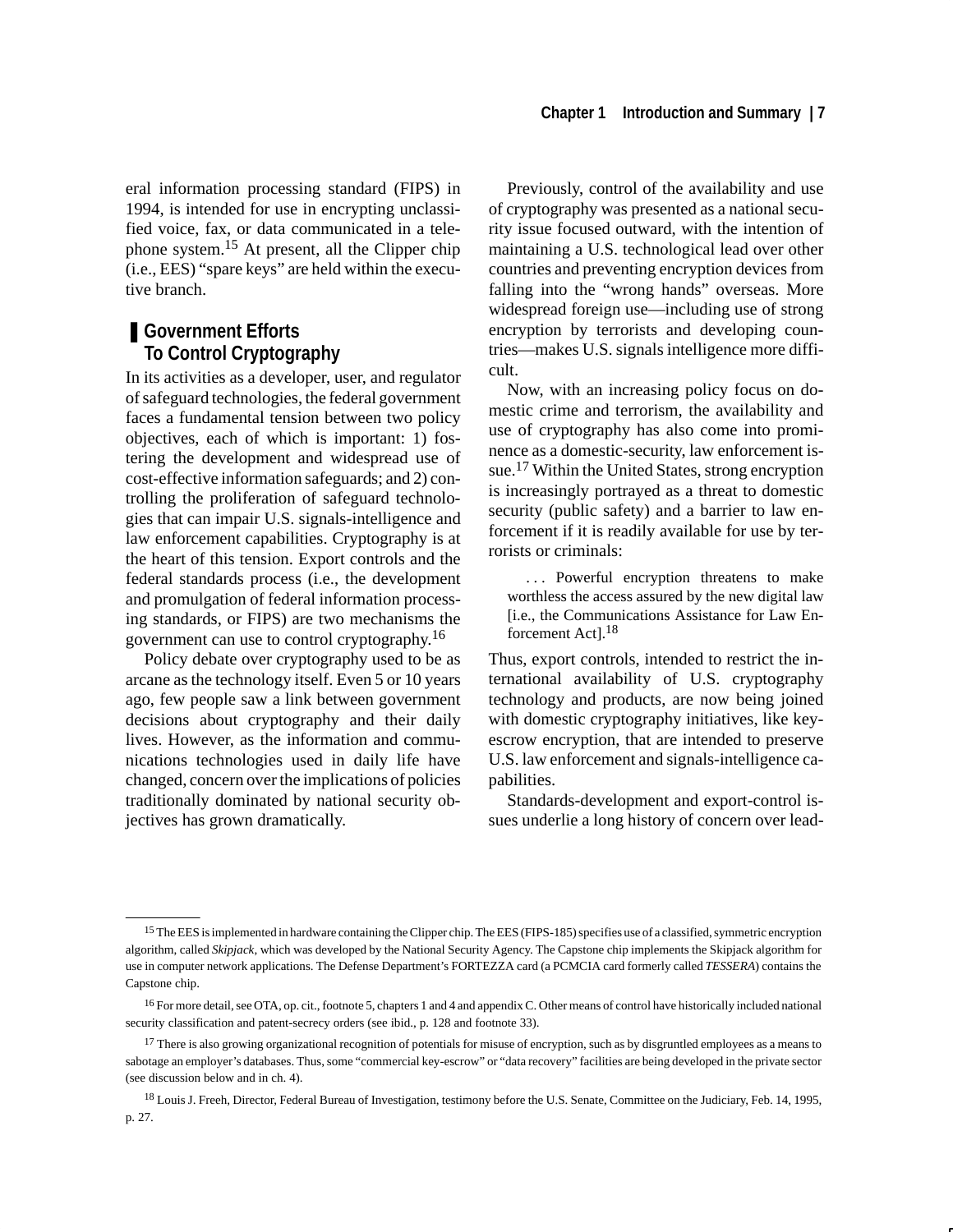ership and responsibility (i.e., *"who should be in charge?"* and *"who is in charge?"*) for the security of unclassified information governmentwide.<sup>19</sup> Most recently, these concerns have been revitalized by proposals presented by the Clinton Administration's Security Policy Board staff<sup>20</sup> to centralize information-security authorities under joint control of the Office of Management and Budget (OMB) and Defense Department (see discussion below and in chapter 4).

Other manifestations of these concerns can be found in the history of the Computer Security Act of 1987 (see below and appendix B) and in more recent developments, such as public reactions to the Clinton Administration's key-escrow encryption initiative and the controversial issuances of the Escrowed Encryption Standard<sup>21</sup> and Digital Signature Standard  $(DSS)^{22}$  as federal information processing standards. Another important manifestation of these concerns is the controversy over the present U.S. export control regime, which includes commercial products with capabilities for strong encryption, including massmarket software, on the Munitions List, under State Department controls (see below and appendix C).

#### ■ **Federal Information Processing Standards**

The 1994 OTA report concluded that two recent *federal information processing standards* based on cryptography are part of a long-term control strategy intended to retard the general, uncontrolled availability of strong encryption within the United States, for reasons of national security and law enforcement.<sup>23</sup> OTA viewed the Escrowed Encryption Standard and the Digital Signature Standard as complements in this overall control strategy, intended to discourage future development and use of encryption without built-in law enforcement access, in favor of key-escrowed encryption and related encryption technologies. If the EES and/or other key-escrow encryption standards (e.g., for use in computer networks) become widely used (or, at least, enjoy a large, guaranteed government market), this could ultimately reduce the variety of alternative cryptography products through market dominance that makes alternatives more scarce or more costly.

The Escrowed Encryption Standard is a federal information processing standard that uses a classified algorithm, called "Skipjack," developed by the National Security Agency (NSA). It was promulgated as a *voluntary* federal information processing standard. The Commerce Department's announcement of the EES noted that the standard does not mandate the use of escrowed-encryption devices by government agencies or the private sector; rather, the standard provides a mechanism for agencies to use key-escrow encryption without having to waive the requirements of another, extant federal encryption standard for unclassified information, the Data Encryption Standard (DES).<sup>24</sup>

The secret encryption/decryption key for Skipjack is 80 bits long. A key-escrowing scheme is built in to ensure "lawfully authorized" electronic surveillance.<sup>25</sup> The algorithm is classified and is

<sup>19</sup> OTA, op. cit., footnote 5, pp. 8-20 and chapter 4.

<sup>&</sup>lt;sup>20</sup> U.S. Security Policy Board Staff, "Creating a New Order in U.S. Security Policy," Nov. 21, 1994, pp. II-III, 14-18.

<sup>21</sup> See box 2-3 in chapter 2 of this background paper and OTA, op. cit., footnote 5, chapter 4.

<sup>22</sup> See box 2-2 in chapter 2 of this background paper and OTA, ibid., appendix C.

<sup>23</sup> See OTA, op. cit., footnote 5, chapter 4.

<sup>24</sup> See *Federal Register*, vol. 59, Feb. 9, 1994, pp. 5997-6005 ("Approval of Federal Information Processing Standards Publication 185, Escrowed Encryption Standard (EES)"), especially p. 5998. Note however, that the DES is approved for encryption of unclassified data communications and files, while the EES is only a standard for telephone communications at this time.

<sup>25</sup> *Federal Register*, op. cit., footnote 22, p. 6003.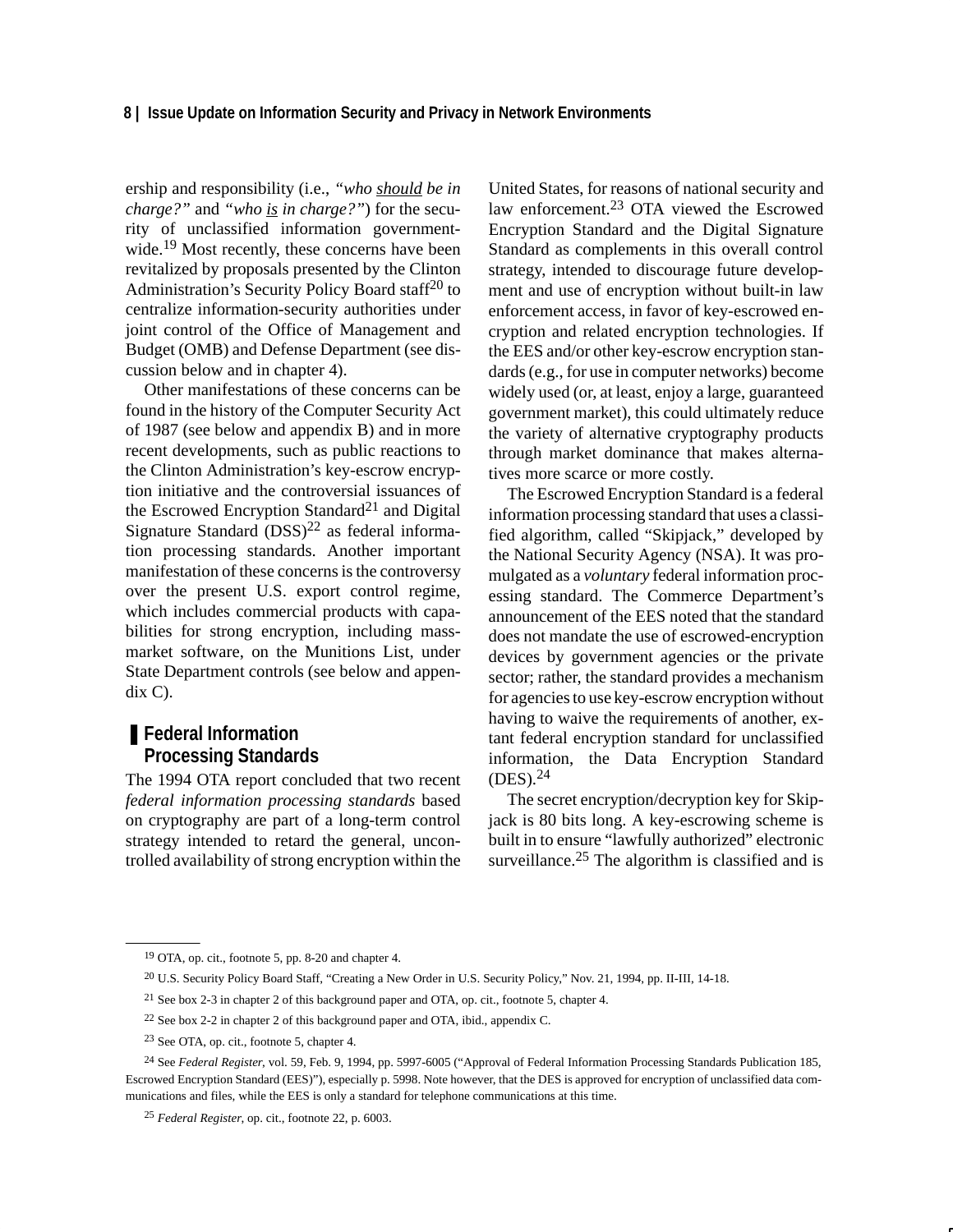intended to be implemented only in tamper-resistant, hardware modules.26 This approach makes the confidentiality function of the Skipjack encryption algorithm available in a controlled fashion, without disclosing the algorithm's design principles or thereby increasing users' abilities to employ cryptographic principles. One of the reasons stated for specifying a classified, rather than published, encryption algorithm in the EES is to prevent independent implementation of Skipjack without the law enforcement access features.

The EES is intended for use in encrypting unclassified voice, fax, and computer information communicated over a telephone system. The Skipjack algorithm can also be implemented for data encryption in computer networks; the Defense Department is using it in the Defense Message System. At this writing, however, there is no FIPS specifying use of Skipjack as a standard algorithm for data communications or file encryption. Given that the Skipjack algorithm was selected as a standard for telephony, it is possible that an implementation of Skipjack (or some other form of key-escrow encryption) will be selected as a FIPS to replace the DES for computer communications and/or file encryption. An alternative successor to the DES that is favored by nongovernmental users and experts is a variant of DES called *triple-encryption DES*. There is, however, no FIPS for triple-encryption DES.

Unlike the Skipjack algorithm, the algorithm in the federal Digital Signature Standard has been published.27 The public-key algorithm specified in the DSS uses a private key in signature generation, and a corresponding public key for signature verification (see box 2-2). However, the DSS technique was chosen so that public-key encryption functions would *not* be available to users.28 This is significant because public-key encryption is extremely useful for key management and could, therefore, contribute to the spread and use of nonescrowed encryption.<sup>29</sup> While other means of exchanging electronic keys are possible,<sup>30</sup> none is so mature as public-key technology. In contrast to the technique chosen for the DSS, the technique used in the most popular commercial digital signature system (based on the Rivest-Shamir-Adleman*,* or RSA*,* algorithm) can also encrypt. Therefore, the RSA techniques can be used for secure key exchange (i.e., exchange of "secret" keys, such as those used with the DES), as well as for signatures. At present, there is no FIPS for key exchange.

#### ■ Federal Standards and the **Computer Security Act of 1987**

The Computer Security Act of 1987 (Public Law 100-235) is fundamental to development of federal standards for safeguarding unclassified information, to balancing national security and other objectives in implementing security and privacy policies within the federal government, and to other issues concerning government control of cryptography. Implementation of the Computer Security Act has been controversial, especially regarding the respective roles of the National Institute of Standards and Technology (NIST) and

<sup>26</sup> *Federal Register*, ibid., pp. 5997-6005.

<sup>27</sup> See appendix C of OTA, op. cit., footnote 5, for a history of the DSS.

<sup>&</sup>lt;sup>28</sup> According to F. Lynn McNulty, NIST Associate Director for Computer Security, the rationale for adopting the technique used in DSS was that, "We wanted a technology that did signatures—and nothing else—very well." (Response to a question from Chairman Rick Boucher in testimony before the Subcommittee on Science of the House Committee on Science, Space, and Technology, Mar. 22, 1994.)

<sup>&</sup>lt;sup>29</sup> Public-key encryption can be used for confidentiality and, thereby, for secure key exchange. Thus, public-key encryption can facilitate the use of symmetric encryption methods like the DES or triple DES. See figure 2-3.

<sup>30</sup> See, e.g., Tom Leighton, Department of Mathematics, Massachusetts Institute of Technology and Silvio Micali, MIT Laboratory for Computer Science, "Secret-Key Agreement Without Public-Key Cryptography (Extended Abstract)," obtained from S. Micali, 1993.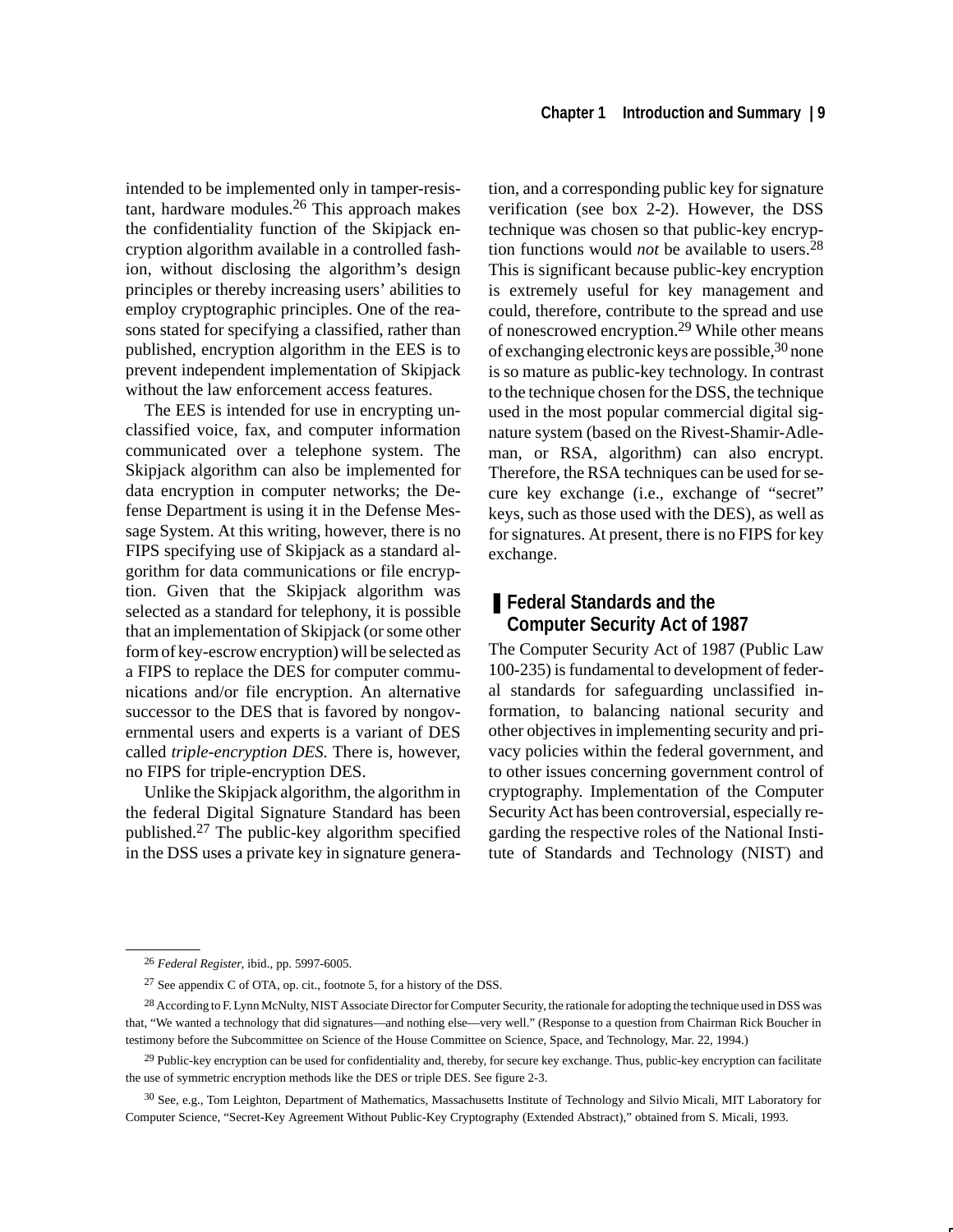NSA in standards development and the chronic shortage of resources for NIST's computer security program to fulfill its responsibilities under the act (see detailed discussion in chapter 4 of the 1994 OTA report). $31$ 

The Computer Security Act of 1987 was a legislative response to overlapping responsibilities for computer security among several federal agencies, heightened awareness of computer security issues, and concern over how best to control information in computerized or networked form. The act established a federal government computer-security program that would protect all unclassified, sensitive information in federal government computer systems and would develop standards and guidelines to facilitate such protection. The act also established a Computer System Security and Privacy Advisory Board (CSSPAB). The board, appointed by the Secretary of Commerce, is charged with identifying emerging safeguard issues relative to computer systems security and privacy, advising the former National Bureau of Standards (now NIST) and the Secretary of Commerce on security and privacy issues pertaining to federal computer systems. The CSSPAB reports its findings to the Secretary of Commerce, the Director of OMB, the Director of NSA, and to the "appropriate committees of the Congress." Additionally, the act required federal agencies to identify computer systems containing sensitive information, to develop security plans for identified systems, and to provide periodic training in computer security for all federal employees and contractors who manage, use, or operate federal computer systems. Appendix B, drawn from the 1994 OTA report, provides more background on the purpose and implementation of the Computer Security Act and on the FIPS.

The Computer Security Act assigned responsibility for developing government-wide, computer-system security standards (e.g., the FIPS) and security guidelines and security-training programs to the National Bureau of Standards. According to its responsibilities under the act, NIST recommends federal information processing standards and guidelines to the Secretary of Commerce for approval (and promulgation, if approved). These FIPS do not apply to classified or "Warner Amendment" systems.32 NIST can draw on the technical expertise of the National Security Agency in carrying out its responsibilities, but NSA's role according to the Computer Security Act, is an advisory, rather than leadership, one.

#### ■ Federal Standards and the Marketplace

As the 1994 OTA report noted, not all government attempts at influencing the marketplace through the FIPS and procurement polices are successful. However, the FIPS usually do influence the technologies used by federal agencies and provide a basis for interoperability, thus creating a large and stable "target market" for safeguard vendors. If the attributes of the standard technology are also applicable to the private sector and the standard has wide appeal, an even larger but still relatively stable market should result. The technological stability means that firms compete less in terms of the attributes of the fundamental technology and more in terms of cost, ease of use, and so forth. Therefore, firms need to invest less in research and development (especially risky for a complex

<sup>&</sup>lt;sup>31</sup> OTA, op. cit., footnote 5 and chapter 4 and appendix B. NIST's FY 1995 computer-security budget was on the order of \$6.5 million, with \$4.5 million of this coming from appropriated funds for "core" activities and the remainder from "reimbursable" funds from other agencies, mainly the Defense Department.

<sup>32</sup> The Warner Amendment (Public Law 97-86) excluded certain types of military and intelligence "automatic data processing equipment" procurements from the requirements of section 111 of the Federal Property and Administrative Services Act of 1949 (40 U.S.C. 795). Public Law 100-235 pertains to federal computer systems that come under section 111 of the Federal Property and Administrative Services Act of 1949.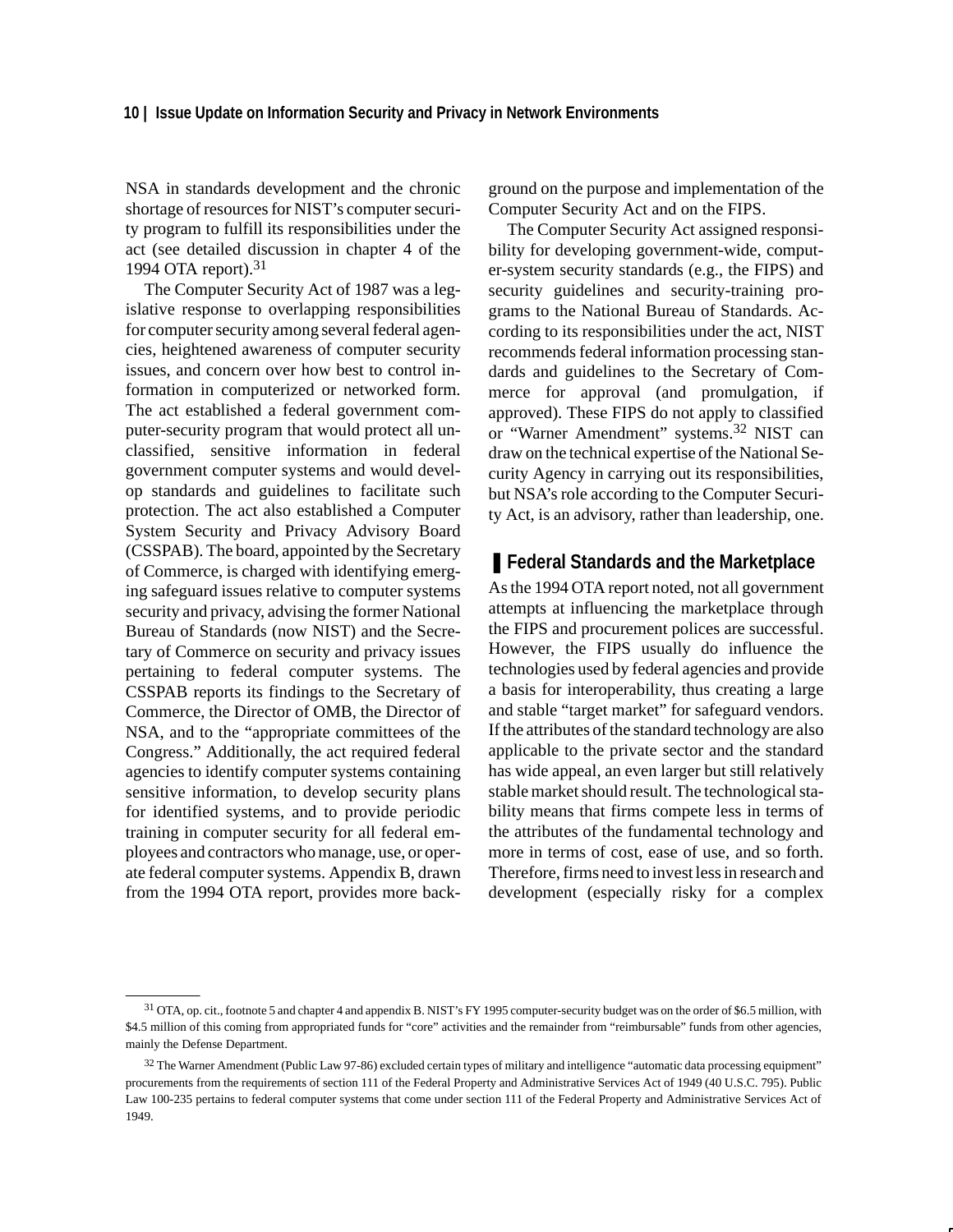technology like cryptography) and in convincing potential customers of product quality. This can result in higher profits for producers, even in the long run, and in increased availability and use of safeguards based on the standard.

In the 1970s, promulgation of the Data Encryption Standard as a stable and certified technology—at a time when the commercial market for cryptography-based safeguards for unclassified information was just emerging—stimulated supply and demand. Although the choice of the algorithm was originally controversial due to concerns over NSA's involvement, the DES gained wide acceptance and has been the basis for several industry and international standards, in large part because it was a published standard that could be freely evaluated and implemented. The process by which the DES was developed and evaluated also stimulated private sector interest in cryptographic research, ultimately increasing the variety of commercial safeguard technologies. Although domestic products implementing the DES are subject to U.S. export controls, DES-based technology is available overseas.

The 1994 OTA report regarded the introduction of an incompatible *new* federal standard—for example, the Escrowed Encryption Standard—as destabilizing. At present, the EES and other implementations of Skipjack (e.g., for data communications) have gained little favor in the private sector. Features such as the government key-escrow agencies, classified algorithm, and hardware-only implementation all contribute to the lack of appeal. But, if key-escrow encryption technologies ultimately do manage to gain wide appeal in the marketplace, they might be able to "crowd out" safeguards that are based upon other cryptographic techniques and/or do not support key escrowing.33

The 1994 OTA report noted that this type of market distortion, intended to stem the supply of alternative products, may be a long-term objective of the key-escrow encryption initiative. In the long term, a loss of technological variety is significant to private sector cryptography, because more diverse research and development efforts tend to increase the overall pace of technological advance. In the near term, technological uncertainty may delay widespread investments in *any* new safeguard, as users wait to see which technology prevails. The costs of additional uncertainties and delays due to control interventions are ultimately borne by the private sector and the public.

Other government policies can also raise costs, delay adoption, or reduce variety. For example, export controls have the effect of segmenting domestic and export encryption markets. This creates additional disincentives to invest in the development—or use—of robust, but nonexportable, products with integrated strong encryption (see discussion below).

### ❚ **Export Controls**

Another locus of concern is export controls on cryptography.<sup>34</sup> The United States has two regulatory regimes for exports, depending on whether the item to be exported is military in nature, or is "dual-use," having both civilian and military uses (see appendix C). These regimes are administered by the State Department and the Commerce Department, respectively. Both regimes provide export controls on selected goods or technologies for reasons of national security or foreign policy. Licenses are required to export products, services, or scientific and technical data originating in the United States, or to re-export these from another country. Licensing requirements vary according to the nature of the item to be exported, the end use, the end user, and, in some cases, the intended destination. For many items under Commerce jurisdiction, no specific approval is required and a

<sup>33</sup> OTA, op. cit., footnote 5, pp. 128-132. A large, stable, lucrative federal market could divert vendors from producing alternative, riskier products; product availability could draw private sector customers.

<sup>34</sup> For more detail, see ibid. and chapters 1 and 4.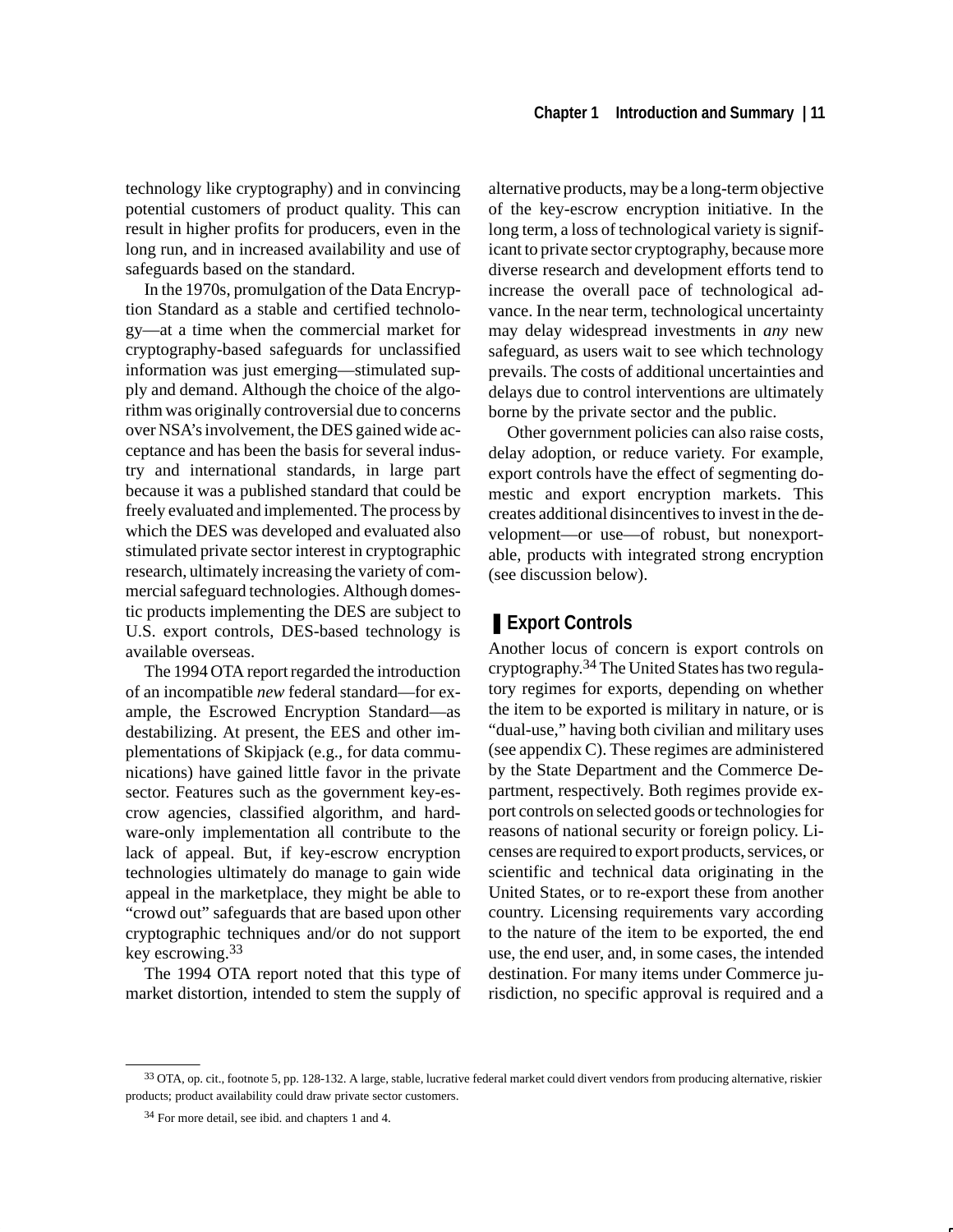"general license" applies (e.g., when the item in question is not military or dual-use and/or is widely available from foreign sources). In other cases, an export license must be applied for from either the State Department or the Commerce Department, depending on the nature of the item. In general, the State Department's licensing requirements are more stringent and broader in scope.<sup>35</sup>

Software and hardware for robust, user-controlled encryption are under State Department control, unless State grants jurisdiction to Commerce. This has become increasingly controversial, especially for the information technology and software industries.36 The impact of export controls on the overall cost and availability of safeguards is especially troublesome to business and industry at a time when U.S. high-technology firms find themselves as targets for sophisticated foreign-intelligence attacks and thus have urgent need for sophisticated safeguards that can be used in operations worldwide, as well as for secure communications with overseas business partners, suppliers, and customers.<sup>37</sup> Software producers assert that, although other countries do have export and/or import controls on cryptography, several countries have more relaxed export controls on cryptography than does the United States.<sup>38</sup>

On the other hand, U.S. export controls may have substantially slowed the proliferation of cryptography to foreign adversaries over the years. Unfortunately, there is little public explanation regarding the degree of success of these export controls and the necessity for maintaining strict controls on strong encryption in the face of foreign supply<sup>39</sup> and networks like the Internet that seamlessly cross national boundaries.<sup>40</sup>

Appendix C of this background paper, drawn from the 1994 OTA report, provides more background on export controls on cryptography. In September 1994, after the OTA report had gone to press, the State Department announced an amendment to the regulations implementing section 38 of the Arms Export Control Act. The new rule im-

37 See, e.g., U.S. Congress, House of Representatives, Subcommittee on Economic and Commercial Law, Committee on the Judiciary, *The Threat of Foreign Economic Espionage to U.S. Corporations*, hearings, 102d Congress, 2d sess., Apr. 29 and May 7, 1992, Serial No. 65 (Washington, DC: U.S. Government Printing Office, 1992). See also discussion of business needs and export controls in chapter 3 of this background paper.

38 OTA, op. cit., footnote 5, pp. 154-160. Some other countries do have stringent export and/or import restrictions.

<sup>39</sup> For example, the Software Publishers Association has studied the worldwide availability of encryption products and, as of October 1994, found 170 software products (72 foreign, 98 U.S.-made) and 237 hardware products (85 foreign, 152 U.S.-made) implementing the DES algorithm for encryption. (Trusted Information Systems, Inc. and Software Publishers Association, *Encryption Products Database Statistics*, October 1994.) Also see OTA, op. cit., footnote 5, pp. 156-160.

<sup>35</sup> Ibid., pp. 150-154.

<sup>&</sup>lt;sup>36</sup> To ease some of these burdens, the State Department announced new licensing procedures on Feb. 4, 1994. These changes were expected to include to include license reform measures for expedited distribution (to reduce the need to obtain individual licenses for each end user), rapid review of export license applications, personal-use exemptions for U.S. citizens temporarily taking encryption products abroad for their own use, and special licensing arrangements allowing export of key-escrow encryption products (e.g., EES products) to most end users. At this writing, expedited-distribution reforms were in place (*Federal Register*, Sept. 2, 1994, pp. 45621-45623), but personal-use exemptions were still under contention (Karen Hopkinson, Office of Defense Trade Controls, personal communication, Mar. 8, 1995).

<sup>40</sup> For a discussion of export controls and network dissemination of encryption technology, see Simson Garfinkle, *PGP: Pretty Good Privacy* (Sebastopol, CA; O'Reilly and Assoc., 1995). PGP is an encryption program developed by Phil Zimmerman. Variants of the PGP software (some of which are said to infringe the RSA patent in the United States) have spread worldwide over the Internet. Zimmerman has been under grand jury investigation since 1993 for allegedly breaking the munitions export-control laws by permitting the software to be placed on an Internet-accessible bulletin board in the United States in 1991. (See Vic Sussman, "Lost in Kafka Territory," *U.S. News and World Report*, Apr. 3, 1995, pp. 30-31.)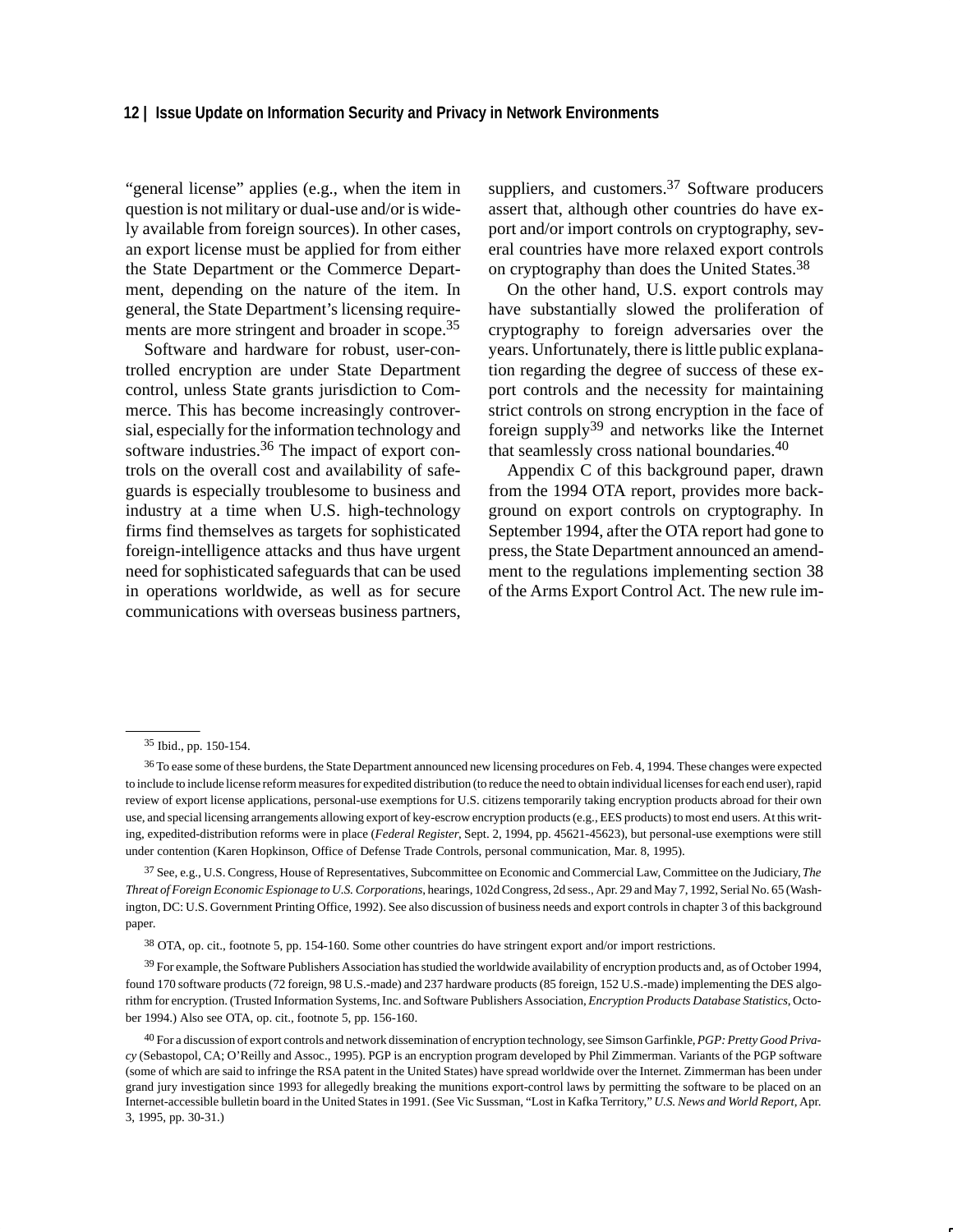plements one of the reforms applicable to encryption products that were announced on February 4, 1994, by the State Department.<sup>41</sup> Other announced reforms, still to be implemented, include special licensing procedures allowing export of key-escrow encryption products to "most end users."42 The ability to export strong, key-escrow encryption products would presumably increase escrowed-encryption products' appeal to privatesector safeguard developers and users.

In the 103d Congress, legislation intended to streamline export controls and ease restrictions on mass-market computer software, hardware, and technology, including certain encryption software, was introduced by Representative Maria Cantwell (H.R. 3627) and Senator Patty Murray (S. 1846). In considering the Omnibus Export Administration Act of 1994 (H.R. 3937), the House Committee on Foreign Affairs reported a version of the bill in which most computer software (including software with encryption capabilities) was under Commerce Department controls and in which export restrictions for mass-market software with encryption were eased. In its report, the House Permanent Select Committee on Intelligence struck out this portion of the bill and replaced it with a new section calling for the President to report to Congress within 150 days of enactment, regarding the current and future international market for software with encryption and the economic impact of U.S. export controls on the U.S. computer software industry.<sup>43</sup>

At the end of the 103d Congress, omnibus export administration legislation had not been enacted. Both the House and Senate bills contained language calling for the Clinton Administration to conduct comprehensive studies on the international market and availability of encryption technologies and the economic effects of U.S. export controls. In a July 20, 1994, letter to Representative Cantwell, Vice President Gore had assured her that the "best available resources of the federal government" would be used in conducting these studies and that the Clinton Administration would "reassess our existing export controls based on the results of these studies."44

At this writing, the Commerce Department and NSA are assessing the economic impact of U.S. export controls on cryptography on the U.S. computer software industry.<sup>45</sup> As part of the study, NSA is determining the foreign availability of encryption products. The study is scheduled to be delivered to the National Security Council by July 1, 1995. According to the National Security Council (NSC), it is anticipated that there will be both classified and an unclassified sections of the study; there may be some public release of the unclassified material.<sup>46</sup> In addition, an ongoing National Research Council (NRC) study that would support a broad congressional review of cryptography (and that is expected to address export controls) is due to be completed in 1996.<sup>47</sup> At this

<sup>41</sup> Department of State, Bureau of Political-Military Affairs, 22 CFR parts 123 and 124, *Federal Register*, vol. 59, No. 170, Sept. 2, 1994, pp. 45621-45623. See note 36 above and also ch. 4 of the 1994 OTA report. The reform established a new licensing procedure to permit U.S. encryption manufacturers to make multiple shipments of some encryption items directly to end users in approved countries, without obtaining individual licenses (see appendix C).

<sup>42</sup> Martha Harris, Deputy Assistant Secretary for Political-Military Affairs, U.S. Department of State, "Encryption—Export Control Reform," statement, Feb. 4, 1994. See OTA, op. cit., footnote 5, pp. 159-160.

<sup>43</sup> A study of this type (see below) is expected to be completed in mid-1995.

<sup>44</sup> Vice President Al Gore, letter to Representative Maria Cantwell, July 20, 1994. See OTA, op. cit., footnote 5, pp. 11-13.

<sup>45</sup> Maurice Cook, Bureau of Export Administration, Department of Commerce, personal communication, Mar. 7, 1995.

<sup>46</sup> Bill Clements, National Security Council, personal communication, Mar. 21, 1995.

<sup>47</sup> For information about the NRC study, which was mandated by Public Law 103-160, contact Herb Lin, National Research Council, 2101 Constitution Avenue, NW, Washington, DC 20418 (crypto@nas.edu). See discussion in OTA, op. cit., footnote 5, chapters 1 and 4.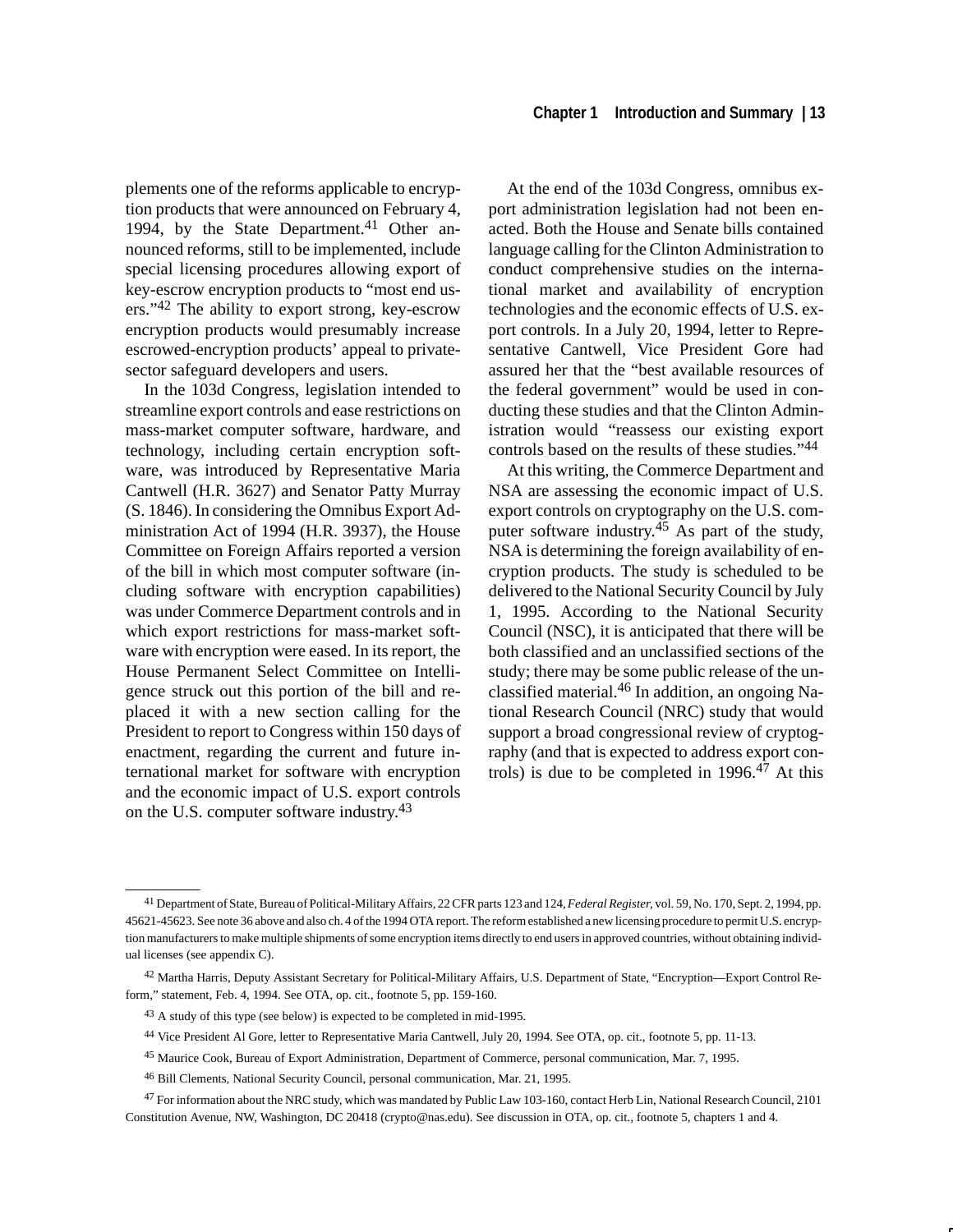writing, the NRC study committee is gathering public input on cryptography issues.

In the 104th Congress, Representative Toby Roth has introduced the "Export Administration Act of 1995" (H.R. 361). This bill did not include any specific references to cryptography. At this writing, it is not clear whether or when the contentious issue of cryptography export controls will become part of legislative deliberations.

Alternatively, the Clinton Administration could ease export controls on cryptography without legislation. As was noted above, being able to export key-escrow encryption products would presumably make escrowed-encryption products more attractive to commercial developers and users. Therefore, the Clinton Administration could ease export requirements for products with integrated key escrowing as an incentive for the commercial development and adoption of such products (see discussion of cryptography initiatives below and in chapter 4).

#### **OTA WORKSHOP FINDINGS**

At the request of the Senate Committee on Governmental Affairs, OTA held a workshop titled "Information Security and Privacy in Network Environments: What Next?" on December 6, 1994 as part of its follow-on activities after the release of the 1994 report. Workshop participants came from the business, legal, university, and public-interest communities. One workshop objective was to gauge participants' overall reactions to the OTA report *Information Security and Privacy in Network Environments.* Another was to identify related topics that merited attention and that OTA had not already addressed (e.g., network reliability and survivability or "corporate" privacy—see chapter 3). A third objective was for participants to identifyas specifically as possibleareas ripe for congressional action.

The general areas of interest were:

- 1. the marketplace for information safeguards and factors affecting supply and demand;
- 2. information-security "best practices" in the private sector, including training and imple-

mentation, and their applicability to government information security;

- 3. the impacts of federal information-security and policies on business and the public; and
- 4. desirable congressional actions and suggested time frames for any such actions.

Chapter 3 of this background paper highlights major points and opinions expressed by the workshop participants. It is important to note that the presentation in chapter 3 and the summary below are not intended to represent conclusions reached by the participants; moreover, the reader should not infer any general consensus, unless consensus is specifically noted.

Several major themes emerged from the discussion regarding export controls and the business environment, federal cryptography policy, and characteristics of information-security "best practices" that are germane to consideration of government information security. These have particular significance, especially in the context of current developments, for congressional consideration of several of the information-security issues and options identified in the 1994 OTA report. These themes include:

*The mismatch between the domestic and international effects of current U.S. export controls on cryptography and the needs of business and user communities in an international economy.*

The need for reform of export controls was the number one topic at the workshop and perhaps the only area of universal agreement. Participants expressed great concern that the current controls are impeding companies' implementation of good security in worldwide operations and harming U.S. firms' competitiveness in the international marketplace. More than one participant considered that what is really at stake is loss of U.S. leadership in the information technology industry. As one participant put it, the current system is "a market intervention by the government with unintended bad consequences for both government and the private sector."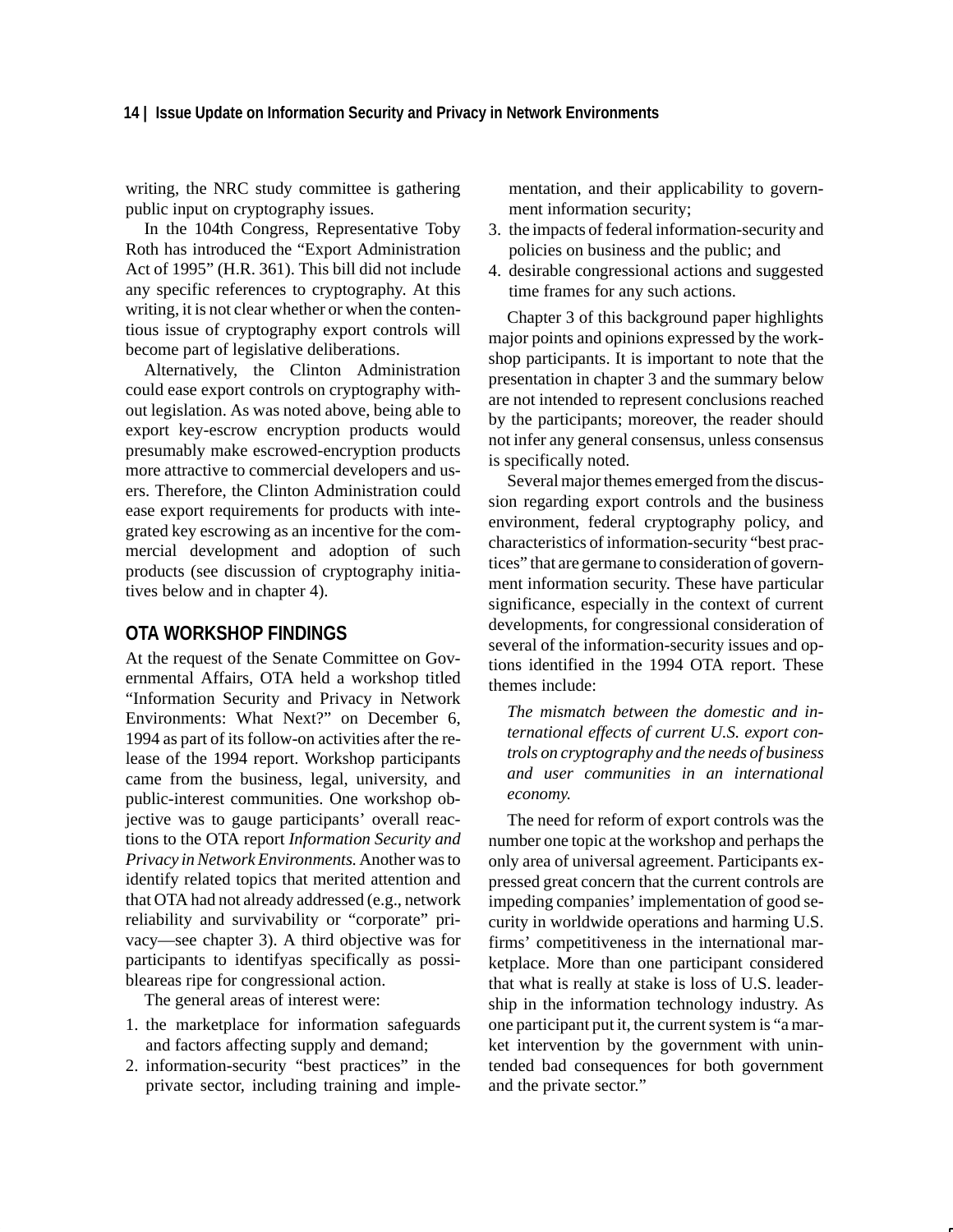Several participants asserted that U.S. export controls have failed at preventing the spread of cryptography, because DES- and RSA-based encryption, among others, are available outside of this country. These considered that the only "success" of the controls has been to prevent major U.S. software companies from incorporating high-quality, easy-to-use, integrated cryptography in their products.

*The intense dissatisfaction on the part of the private sector with the lack of openness and progress in resolving cryptography-policy issues.*

Participants expressed frustration with the lack of a timely, open, and productive dialogue between government and the private sector on cryptography issues and the lack of response by government to what dialogue has taken place.48 Many stressed the need for a genuine, open dialogue between government and business, with recognition that business vitality is a legitimate objective. Participants noted the need for Congress to broaden the policy debate about cryptography, with more public visibility and more priority given to business needs and economic concerns. In the export control arena, Congress was seen as having an important role in getting government and the private sector to converge on some feasible middle ground (legislation would not be required, if export regulations were changed). Leadership and timeliness ("the problem won't wait") were viewed as priorities, rather than more studies and delay.

Many felt the information-policy branches of the government are unable to respond adequately to the current leadership vacuum; therefore, they felt that government should either establish a more effective policy system and open a constructive dialogue with industry or leave the problem to industry.

The lack of public dialogue, visibility, and accountability, particularly demonstrated by the manner in which the Clipper chip was introduced

and the EES promulgated, seemed to be a constant source of anger for both industry representatives and public interest groups. There were many concerns and frustrations about the role of the National Security Agency. Many participants suggested that this country desperately needs a new vision of "national security" that incorporates economic vitality. They consider that business strength is not part of NSA's notion of "national security," so it is not part of their mission. As one participant put it, "saying that 'we all have to be losers' on national security grounds is perverse industrial policy."

*The mismatch between the federal standards process for cryptography-related FIPS and private sector needs for exportable, cost-effective safeguards.*

As noted above, many participants viewed export controls as the single biggest obstacle to establishing international standards for information safeguards, One participant also noted the peculiarity of picking a national standard (e.g., a FIPS like the DES) and then trying to restrict its use internationally.

The question of the availability of secure products generated some disagreement over whether the market works or, at least, the extent to which it does and does not work. There was consensus that export controls and other government policies that segmented market demand were undesirable interventions. Though the federal government can use its purchasing power to significantly influence the market, most participants felt that this sort of market intervention would not be beneficial overall.

#### *The mismatch between the intent of the Computer Security Act and its implementation.*

There was widespread support for the Computer Security Act of 1987, but universal frustration with its implementation. NIST, the designated lead agency for security standards and guidelines, was described as underfunded and extremely

<sup>48</sup> See ibid., pp. 11-13, 150-160, 174-179.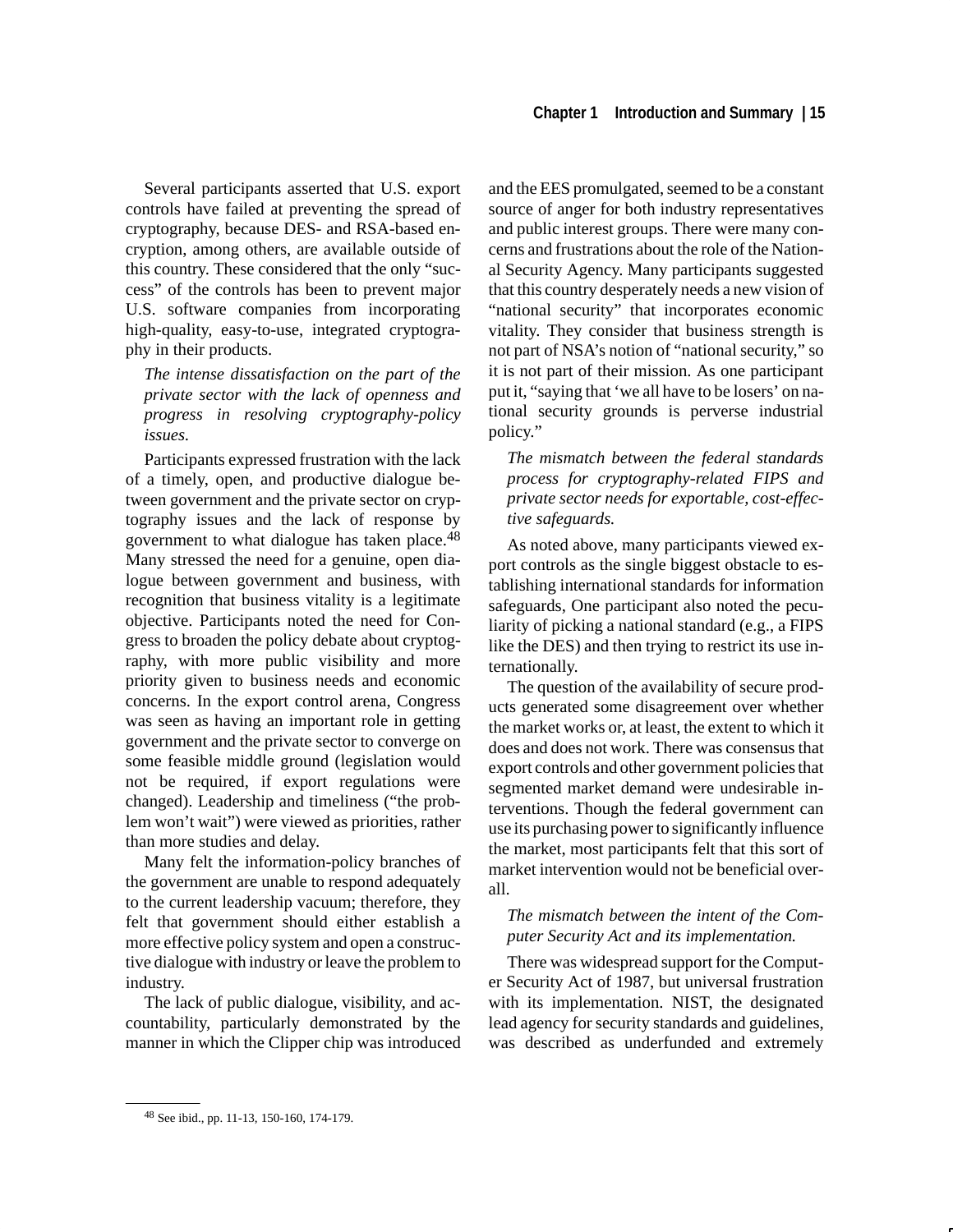slow. There was also a general recognition that people had been complaining about NIST for a while, but nothing has happened as a result of these complaints. Some participants noted the importance of increased oversight of the Computer Security Act of 1987 (Public Law 100-235), as well as possible redirection of NIST activities (e.g., collecting information about what industry is doing, pointing out commonalities and how to interoperate, rather than picking out a "standard").

According to some participants, the government should get "its house in order" in the civilian agencies and place more emphasis on unclassified information security. There was a perceived need for timely attention, because the architecture and policy constructs of the international information infrastructure are being developed right now, but these are "being left to the technologists" due to lack of leadership.

Several felt that the government has overemphasized cryptography, to the exclusion of management and problems like errors and dishonest employees that are not fully addressed by a "technology" focus. Participants considered that the real issue is *management*, not technology sloganism. According to participants, existing policies [e.g., the previous version of OMB Circular A-130, Appendix III] attempt to mandate costbased models, but the implementation is ineffective. For example, after the Computer Security Act, NIST should have been in a position to help agencies, but this never happened due to lack of resources. Civil agencies lack resources, then choose to invest in new applications rather than spend on security. This is understandable when the observation that "nothing happens"—that is, no security incidents are detected—is an indicator of good security. Participants observed that, if inspectors general of government agencies are perceived as neither rewarding or punishing, users get mixed signals and conclude that there is a mismatch between security postures and management commitment to security implementation.

*The distinction between security policies and guidelines for implementing these policies; and*

#### *the need for technological flexibility in implementing security policies.*

Sound security policies are a foundation for good security practice. Importantly, these are not guidelines for implementation. Rather, they are "minimalist" directives that outline what must happen to maintain information security, but not how it must be achieved.

One of the most important things about these policies is that they are consistent across the entire company; regardless of the department, information-security policies are considered universally applicable. The policies have to be designed in a broad enough fashion to ensure that all company cultures will be able to comply. (Implementation of these polices can be tailored to fit specific needs and business practices.) Broad policy outlines allow information to flow freely between company divisions without increased security risk.

The workshop discussion noted the importance of auditing security implementation against policy, not against implementation guidelines. Good security policies must be *technology neutral,* so that technology upgrades and different equipment in different divisions would not affect implementation. Ensuring that policies are technology neutral helps prevent confusing implementation techniques and tools (e.g., use of a particular type of encryption or use of a computer operating system with a certain rating) with policy objectives, and discourages "passive risk acceptance" like mandating use of a particular technology. This also allows for flexibility and customization.

Workshop participants noted that, although the state of practice in setting security policy often has not lived up to the ideals discussed above, many companies are improving. At this point there are several road blocks frustrating more robust security for information and information systems. A primary road block is cost. Many systems are not built with security in mind, so the responsibility falls on the end user and retrofitting a system with security can be prohibitively expensive.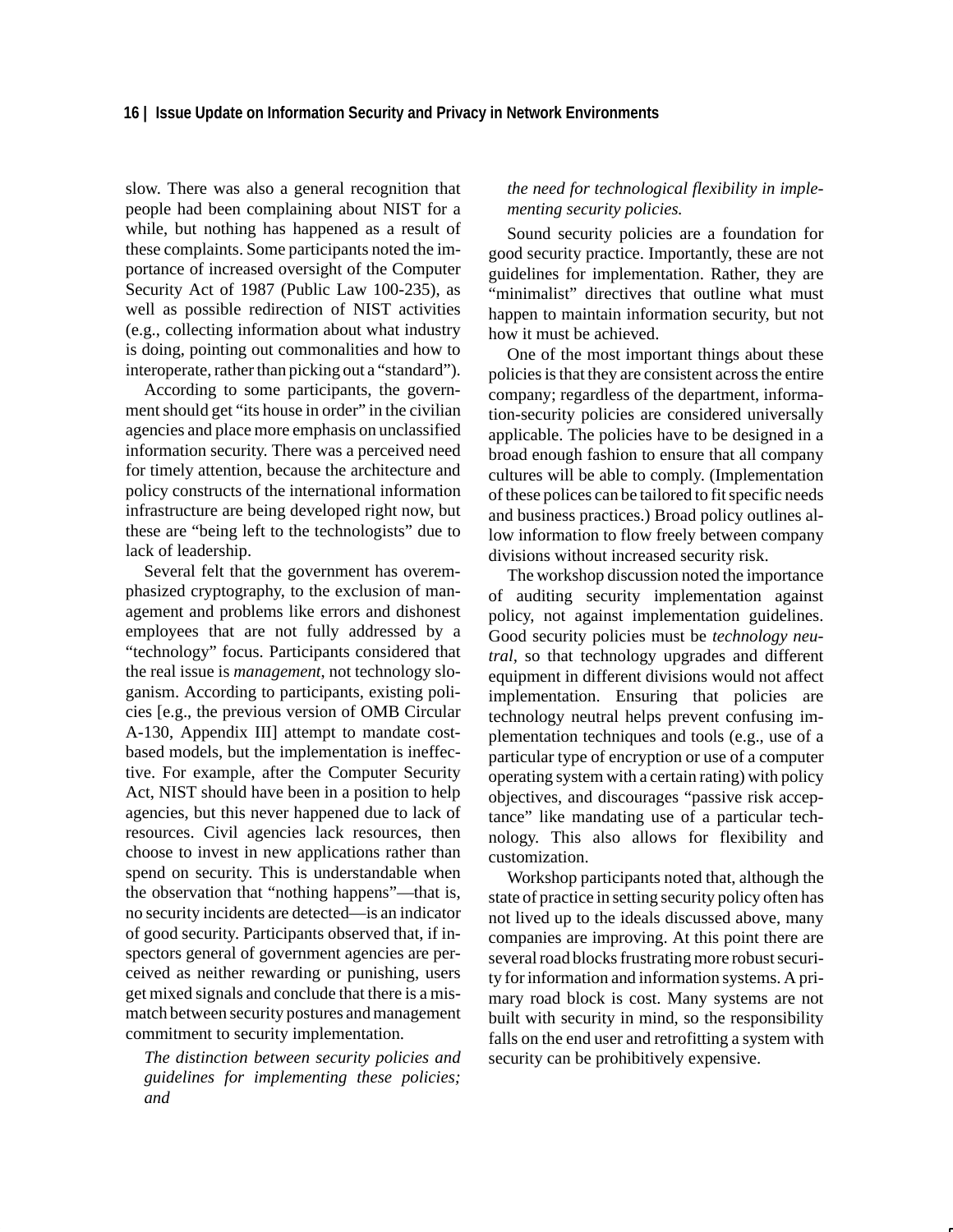*The need for line-management accountability for, and commitment to, good security, as opposed to "handing off" security to technology (i.e., hoping that a "technological fix" will be a cure-all).*

The workshop discussion emphasized active risk acceptance by management and sound security policies as key elements of good informationsecurity practice in the private sector. The concept of management responsibility and accountability as integral components of information security, rather than just "handing off" security to technology, were noted as very important by several participants. There was general agreement that direct support by top management and upper-management accountability are central to successful implementation of security policies. Many participants considered it vital that the managers understand active risk acceptance and not be insulated from risk.

Most security managers participating in the workshop viewed training as vital to any successful information-security policy. Lack of training leads to simple errors potentially capable of defeating any good security systemfor example, employees who write their passwords on paper and tape it to their computers. Several participants knew of companies that have fallen into the technology trap and have designed excellent computer security systems without sufficiently emphasizing training. There is a core of training material that is technology neutral and ubiquitous across the company. The necessity for impressing upon employees their role in information security was seen as paramount.

#### **ISSUE UPDATE**

Chapter 4 provides an update on executive-branch and private sector cryptography developments, business perspectives on government policies, congressional consideration of privacy issues, and government-wide guidance on information security in the federal agencies. The last section of chapter 4 discusses the implications of these developments for congressional consideration of some of the issues and options identified in the 1994 OTA report*.*

#### ■ Government Cryptography Activities

In mid-1994, the executive branch indicated an openness toward exploring alternative forms of key-escrow encryption (i.e., techniques not implementing the Skipjack algorithm specified in the Escrowed Encryption Standard (EES) for use in computer and video networks.<sup>49</sup> However, there has been no formal commitment to eventually adopting any alternative to Skipjack in an escrowed-encryption FIPS for computer data.<sup>50</sup> Moreover, there has been no commitment to consider alternatives to the EES for telephony.

Furthermore, there has been no backing away from the underlying Clinton Administration commitment to "escrowing" encryption keys. With tightly integrated, or "bound" escrowing, there is mandatory key deposit. In the future, there may be some choice of escrow agencies or registries, but at present, Clipper- and Capstone-chip keys are being escrowed within the Commerce and Treasury Departments.<sup>51</sup> The Clinton Administration has not indicated an openness toward optional de-

<sup>49</sup> For background, see appendix D of this background paper and OTA, op. cit., footnote 5, pp. 15-16, 171-174. The Escrowed Encryption Standard is described in box 2-3 of this paper.

<sup>50</sup> See box 2-3. The Capstone chip refers to a hardware implementation of the EES's Skipjack algorithm, but for data communications. FORTEZZA (formerly TESSERA) is a PCMCIA card implementing Skipjack for data encryption, as well as the Digital Signature Standard (see box 2-2) and key-exchange functions.

<sup>51</sup> These chips implement the Skipjack algorithm for the EES and FORTEZZA applications, respectively.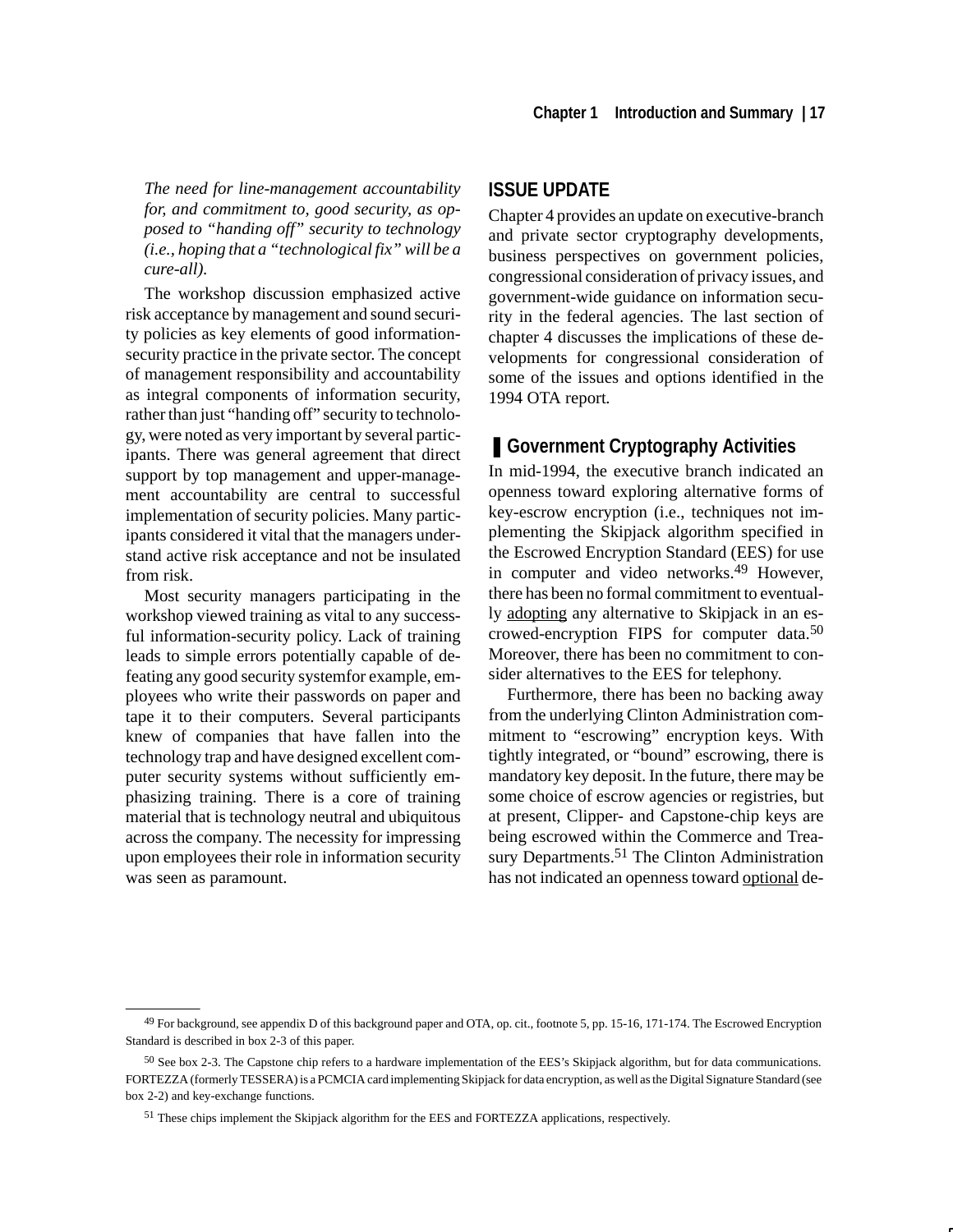posit of keys with registries, which OTA referred as "trusteeship" in the 1994 report (to distinguish it from the Clinton Administration's concept of key escrowing being required as an integral part of escrowed-encryption systems).52

The questions of whether or when there will be key-escrow encryption federal information processing standards for unclassified data communications and/or file encryption is still open. There is at present no FIPS specifying use of Skipjack for these applications. Implementation of key escrowing or trusteeship for large databases (i.e., encryption for file storage, as opposed to communications) has not been addressed by the government. However, commercial key depositories or data-recovery centers are being proposed by several companies (see next section on private sector developments).

Turning from encryption to digital signatures, acceptance and use of the new FIPS for digital signatures is progressing, but slowly. As the 1994 report detailed in its description of the evolution of the Digital Signature Standard, patent problems complicated the development and promulgation of the standard.53 Patent-infringement uncertainties remain for the DSS, despite the government's insistence that the DSS algorithm does not infringe any valid patents and its offer to indemnify vendors that develop certificate authorities for a public-key infrastructure.<sup>54</sup>

Plans to implement the DSS throughout government are complicated by the relatively broad private sector use of a commercial alternative, the RSA signature system, and some agencies' desire to use the RSA system instead of, or alongside, the DSS. Cost, as well as interoperability with the private sector, is an issue. The DSS can be implemented in hardware, software, or firmware, but NSA's preferred implementation is in the "FOR-TEZZA" card.

The FORTEZZA card (formerly called the TESSERA card) is a Personal Computer Memory Card Industry Association (PCMCIA) card.<sup>55</sup> The FORTEZZA card is used for data communications; it implements the Skipjack algorithm, as well as key-exchange and digital-signature functions. FORTEZZA applications include the Defense Departments' Defense Message System. Per-workstation costs are significantly higher for the FORTEZZA card than for a software-based signature implementation alone. To use FOR-TEZZA, agencies must have—or upgrade to computers with PCMCIA card slots, or must buy PCMCIA readers (about \$125 each).

According to NSA, current full costs for FOR-TEZZA cards are about \$150 each in relatively small initial production lots; of this cost, about \$98 is for the Capstone chip. About 3,000 FOR-TEZZA cards had been produced as of April 1995 and another 33,000 were on contract. NSA hopes to award a large-scale production contract in fall 1995 for 200,000 to 400,000 units. In these quantities, according to the agency, unit costs should be

<sup>52</sup> See OTA, op. cit., footnote 5, p. 171.

<sup>53</sup> See OTA, op. cit., footnote 1, appendix C, especially pp. 220-221. For a more recent account of the various lawsuits and countersuits among patent holders, licensers, and licensees, see Simson Garfinkle, *PGP: Pretty Good Privacy* (Sebastopol, CA: O'Reilly and Assoc., 1995), esp. ch. 6.

<sup>54</sup> F. Lynn McNulty et al., NIST, "Digital Signature Standard Update," Oct. 11, 1994. The government offered to include an "authorization and consent" clause under which the government would assume liability for any patent infringement resulting from performance of a contract, including use of the DSS algorithm or public-key certificates by private parties when communicating with the government. See also OTA, op. cit., footnote 5, chapter 3.

<sup>55</sup> PCMCIA cards are slightly larger than a credit card, with a connector on one end that plugs directly into a standard slot in a computer (or reader). They contain microprocessor chips; for example, the FORTEZZA card contains a Capstone chip.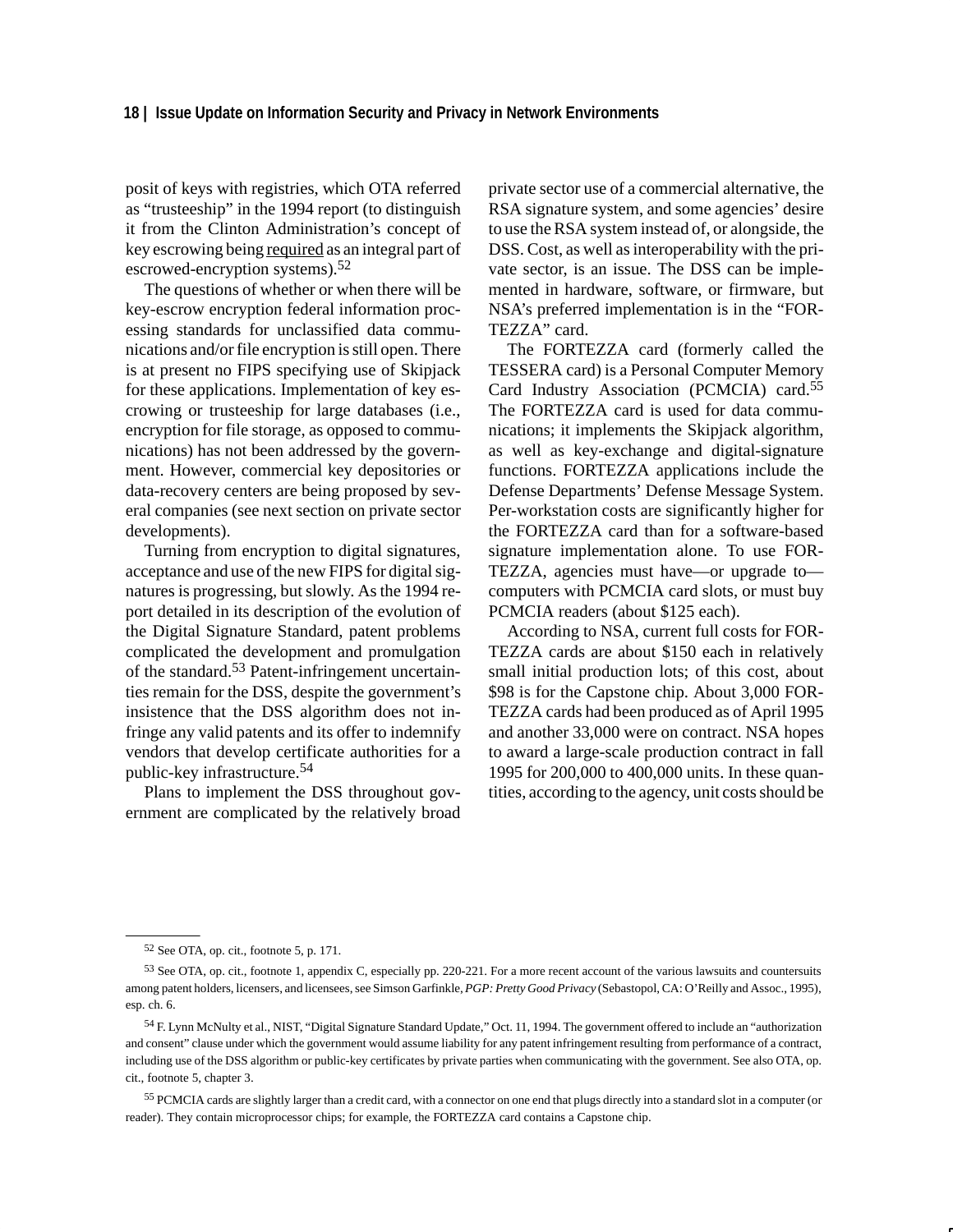below the \$100 per unit target established for the program.56 Thus, the FORTEZZA production contract would be on the order of \$20 million to \$40 million.

NIST is working on what is intended to become a market-driven validation system for vendors' DSS products. This is being done within the framework of overall requirements developed for FIPS 140-1, "Security Requirements for Cryptographic Modules" (January 11, 1994). NIST is also developing a draft FIPS for "Cryptographic Service Calls" that would use relatively high-level application program interfaces (e.g., "sign" or "verify") to call on any of a variety of cryptographic modules. The intention is to allow flexibility of implementation in what NIST recognizes is a "hybrid world." Unfortunately, this work appears to have been slowed due to the traditional scarcity of funds for such core security programs at NIST (see chapter 2 and the 1994 OTA report, pages 20 and 164).

The 1996 Clinton Administration budget proposals reportedly do not specify funds for NIST work related to the DSS, or the EES.<sup>57</sup> However, according to the draft charter of the Government Information Technology Services Public-Key Infrastructure Federal Steering Committee, NIST will chair and provide administrative support for the Public-Key Infrastructure Federal Steering Commmittee that is being formed to provide guidance and assistance in developing an interoperable, secure public-key infrastructure to support electronic commerce, electronic mail, and other applications.

The Advanced Research Projects Agency (ARPA), the Defense Information Systems Agency (DISA), and NSA have agreed to establish an Information Systems Security Research Joint Technology Office (JTO) to coordinate research programs and long range strategic planning for information systems security research and to expedite delivery of security technologies to DISA. Part of the functions of the JTO will be to:  $\overline{\phantom{a}}$ 

- Encourage the U.S. industrial base to develop commercial products with built-in security to be used in DOD systems. Develop alliances with industry to raise the level of security in all U.S. systems. Bring together private sector leaders in information security to advise the JTO and build consensus for the resulting program.
- Identify areas for which standards need to be developed for information systems security.
- Facilitate the availability and use of NSA certified cryptography within information systems security research programs.<sup>58</sup>

According to the Memorandum of Agreement establishing JTO, its work is intended to improve DISA's ability to safeguard the confidentiality, integrity, authenticity, and availability of data in Defense Department information systems, provide a "robust first line of defense" for defensive information warfare, and permit electronic com-

<sup>56</sup> Bob Drake, Legislative Affairs Office, NSA, personal communication, Apr. 7, 1995. To make the apparent price of FORTEZZA cards more attractive to Defense Department customers in the short term, NSA is splitting the cost of the Capstone chip with them, so agencies can acquire the early versions of FORTEZZA for \$98 apiece (ibid.).

<sup>57</sup> Kevin Power, "Fate of Federal DSS in Doubt," *Government Computer News*, Mar. 6, 1995. The President's budget does provide \$100 million to implement the digital wiretap legislation enacted at the close of the 103d Congress. See U.S. Congress, Office of Technology Assessment, *Electronic Surveillance in Advanced Telecommunications Networks—Background Paper*, forthcoming, spring 1995.

<sup>58 &</sup>quot;Memorandum of Agreement Between the Advanced Research Projects Agency, the Defense Information Systems Agency, and the National Security Agency Concerning the Information Systems Security Research Joint Technology Office," Mar. 3, 1995 (effective Apr. 2, 1995).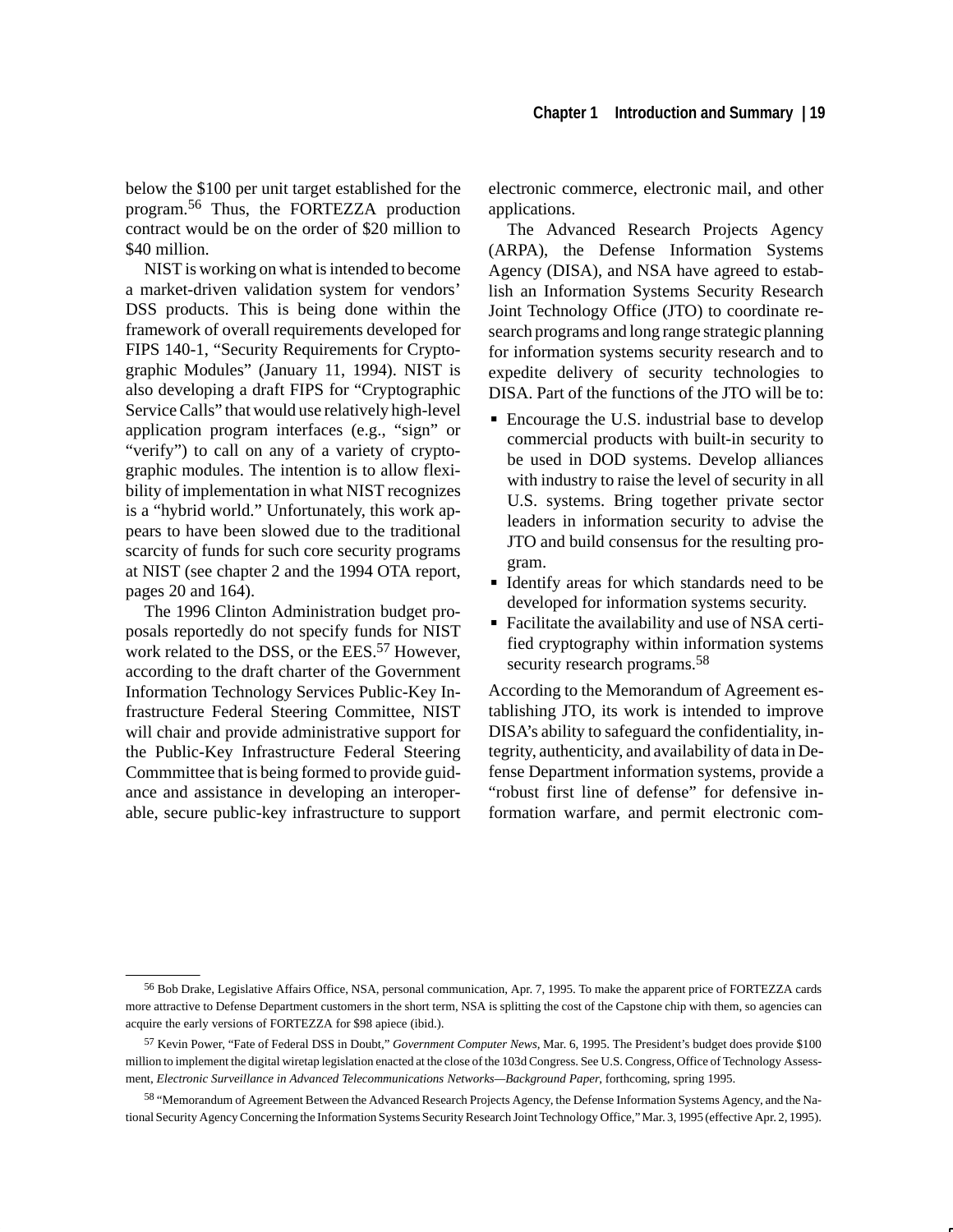merce between the Defense Department and its contractors. (See discussion of the Defense Department's "Information Warfare" activities later in this chapter.)

#### ■ Private Sector Cryptography **Developments59**

At the end of January 1995, AT&T Corp. and VLSI Technology, Inc., announced plans to develop an encryption microchip that would rival the Clipper and Capstone chips. The AT&T/VLSI chip will have the stronger, triple-DES implementation of the Data Encryption Standard algorithm.60 It is intended for use in a variety of consumer devices, including cellular telephones, television decoder boxes for video-on-demand services, and personal computers.<sup>61</sup> The AT&T/ VLSI chips do not include key escrowing. Under current export regulations, they would be subject to State Department export controls.

Industry observers consider this development especially significant as an indicator of the lack of market support for Clipper and Capstone chips because AT&T manufactures a commercial product using Clipper chips (the AT&T Surity Telephone Device) and VLSI is the NSA contractor making the chips that Mykotronx programs (e.g., with the Skipjack algorithm and keys) to become Clipper and Capstone chips.

The international banking and financial communities have long used encryption and authentication methods based on the DES. Because these communities have a large installed base of DES technology; a transition to an incompatible (non-DES-based) new technology would be lengthy. The Accredited Standards Committee X9, which sets data security standards for the U.S. banking and financial services industries, reportedly announced that it will develop new encryption standards based on triple DES and will designate a subcommittee to develop technical standards for triple-DES applications.<sup>62</sup>

RSA Data Security, Inc., recently announced another symmetric encryption algorithm, called RC5.<sup>63</sup> According to the company, RC5 is faster than the DES algorithm, is suitable for hardware or software implementation, and has a range of user-selected security levels. Users can select key lengths ranging up to 2,040 bits, depending on the levels of security and speed needed. The RSA digital signature system (see box 2-2 on page 48), from the same company, is the leading commercial rival to the Digital Signature Standard. RSAbased technology is also part of a new, proposed industry standard for protecting business transactions on the Internet.<sup>64</sup>

Another private sector standards group, the IEEE P1363 working group on public-key cryp-

- 61 Jared Sandberg and Don Clark, "AT&T, VLSI Technology To Develop Microchips That Offer Data Security," *The Wall Street Journal*, Jan. 31, 1995; see also Brad Bass, op. cit., footnote 19.
- 62*CIPHER* (Newsletter of the IEEE Computer Society's TC on Security and Privacy), Electronic Issue No. 4, Carl Landwehr (ed.), Mar. 10, 1995, available from (http://www.itd.nrl.navy.mil/ITD/5540/ieee/cipher/cipher-archive.html).

64 Peter H. Lewis, "Accord Is Reached on a Common Security System for the Internet," *The New York Times*, Apr. 11, 1995, p. D5. The proposed standard will be used to safeguard World Wide Web services.

<sup>&</sup>lt;sup>59</sup> This section highlights selected government and commercial cryptography developments since publication of the 1994 OTA report. This is not a coomprehensive survey of commercial information-security products and proposals. Mention of individual companies or products is for illustrative purposes and/or identification only, and should not be interpreted as endorsement of these products or approaches.

 $60$  In "triple DES," the DES algorithm is used sequentially with three different keys, to encrypt, decrypt, then re-encrypt. Triple encryption with the DES offers more security than having a secret key that is twice as long as the 56-bit key specified in the FIPS. There is, however, no FIPS specifying triple DES.

<sup>63</sup> Ronald L. Rivest, "The RC5 Encryption Algorithm," *Dr. Dobb's Journal*, January 1995, pp. 146, 148.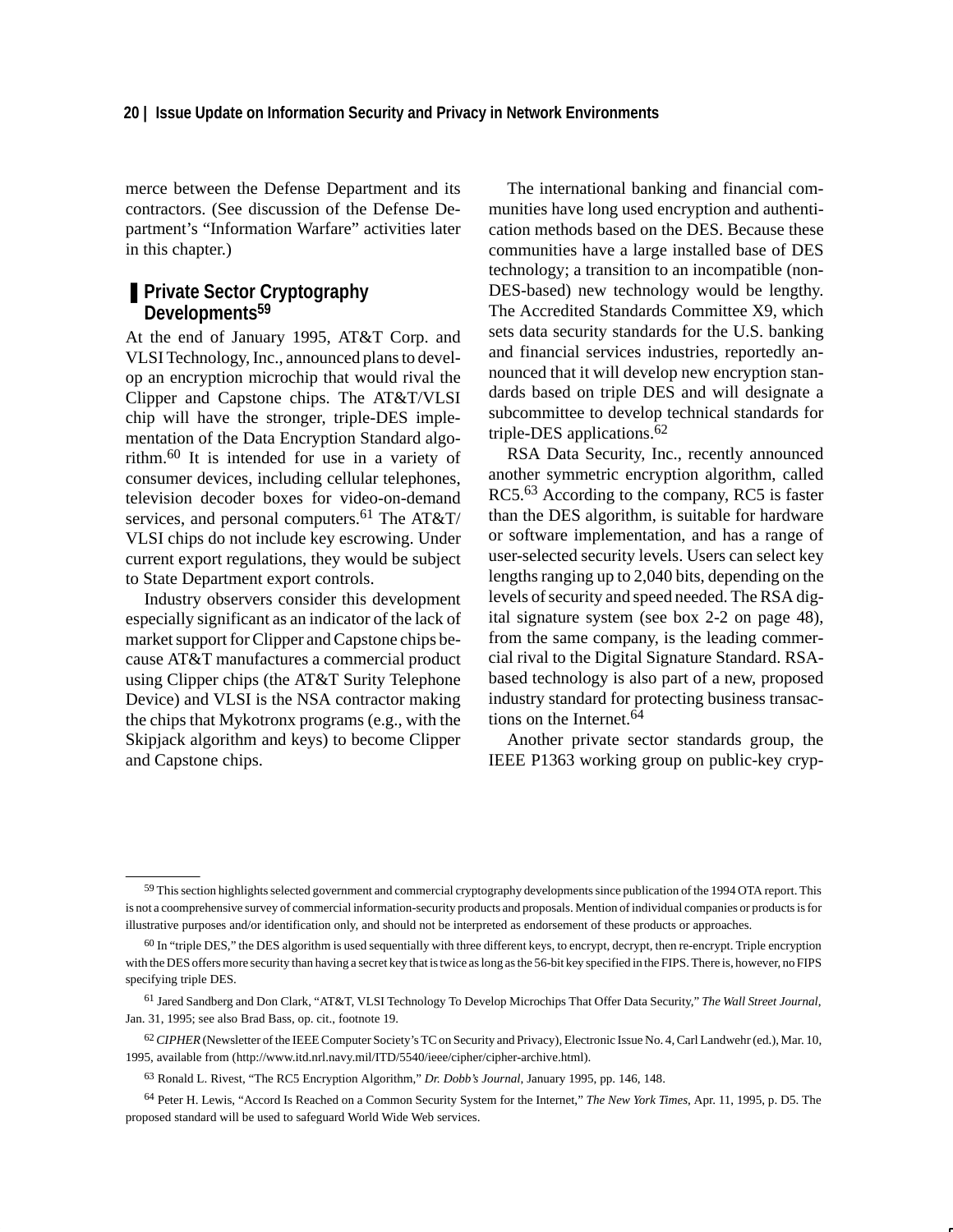tography, is developing a voluntary standard for "RSA, Diffie-Hellman, and Related Public-Key Cryptography" (see figure 2-5 on page 59). The group held a public meeting in Oakland, California, in May 1995 to review a draft standard.65

Several companies have proposed alternative approaches to key-escrow encryption; these include some 20 different alternatives.<sup>66</sup> Variously, these use published, unclassified encryption algorithms, thus potentially allowing software, as well as hardware, implementations. The commercial approaches would make use of commercial or private key-escrow systems, with data recovery services that are available to individuals and organizations, as well as to authorized law enforcement agencies.

A brief description of two of the commercial approaches is given in chapter 4, based on information provided by Trusted Information Systems (TIS) and Bankers Trust. The Bankers Trust system is hardware-based; the TIS system is software-based. Bankers Trust has proposed its system to the U.S. government and business community. The TIS system is under internal government review to determine the sufficiency of the approach to meet national security and law enforcement objectives.

#### ■ Business Perspectives

Representatives of major U.S. computer and software companies have recently reaffirmed the importance of security and privacy protections in the developing *global* information infrastructure  $(GII)$ .<sup>67</sup> But, as the Computer Systems Policy Project's "Perspectives on the Global Information Infrastructure" notes, there are strong and serious business concerns that government interests, especially in the standards arena, could stifle commercial development and use of networks in the international arena.

In June 1994, the Association for Computing Machinery (ACM) issued a report on the policy issues raised by introduction of the EES. The ACM report identified some key questions that need to be considered in reaching conclusions regarding:

What cryptography policy best accommodates our national needs for secure communications and privacy, industry success, effective law enforcement, and national security?68

The U.S. Public Policy Committee of the ACM (USACM) issued a companion set of recommendations, focusing on the need for: Ĩ

- open forums for cryptography policy development, in which government, industry, and the public could participate;
- encryption standards that do not place U.S. manufacturers at a disadvantage in the global marketplace and do not adversely affect technological development within the United States;
- changes in FIPS development, such as placing the process under the Administrative Procedures Act;
- withdrawal of the Clipper chip proposal by the Clinton Administration and the beginning of an open and public review of encryption policy; and
- development of technologies and institutional practices that will provide real privacy for fu-

<sup>&</sup>lt;sup>65</sup> Ibid. Draft sections are available via anonymous ftp to rsa.com in the "pub/p1363" directory. The working group's electronic mailing list is <p1363@rsa.com>; to join, send e-mail to <p1363-request@rsa.com>.

<sup>66</sup> See Dorothy E. Denning and Dennis Branstad, "A Taxonomy for Key Escrow Encryption," forthcoming, obtained from the author (denning@cs.georgetown.edu); and Elizabeth Corcoran, "Three Ways To Catch a Code," *Washington Post*, Mar. 16, 1995, pp. B1, B12. The Corcoran article also discusses the Hewlett-Packard Co.'s proposed "national flag card" approach to government-approved encryption.

<sup>67</sup> See Computer Systems Policy Project, *Perspectives on the Global Information Infrastructure*, (Washington, DC: February 1995).

<sup>68</sup> Susan Landau et al., *Codes, Keys, and Conflicts: Issues in U.S. Crypto Policy* (New York, NY: Association for Computing Machinery, Inc., June 1994).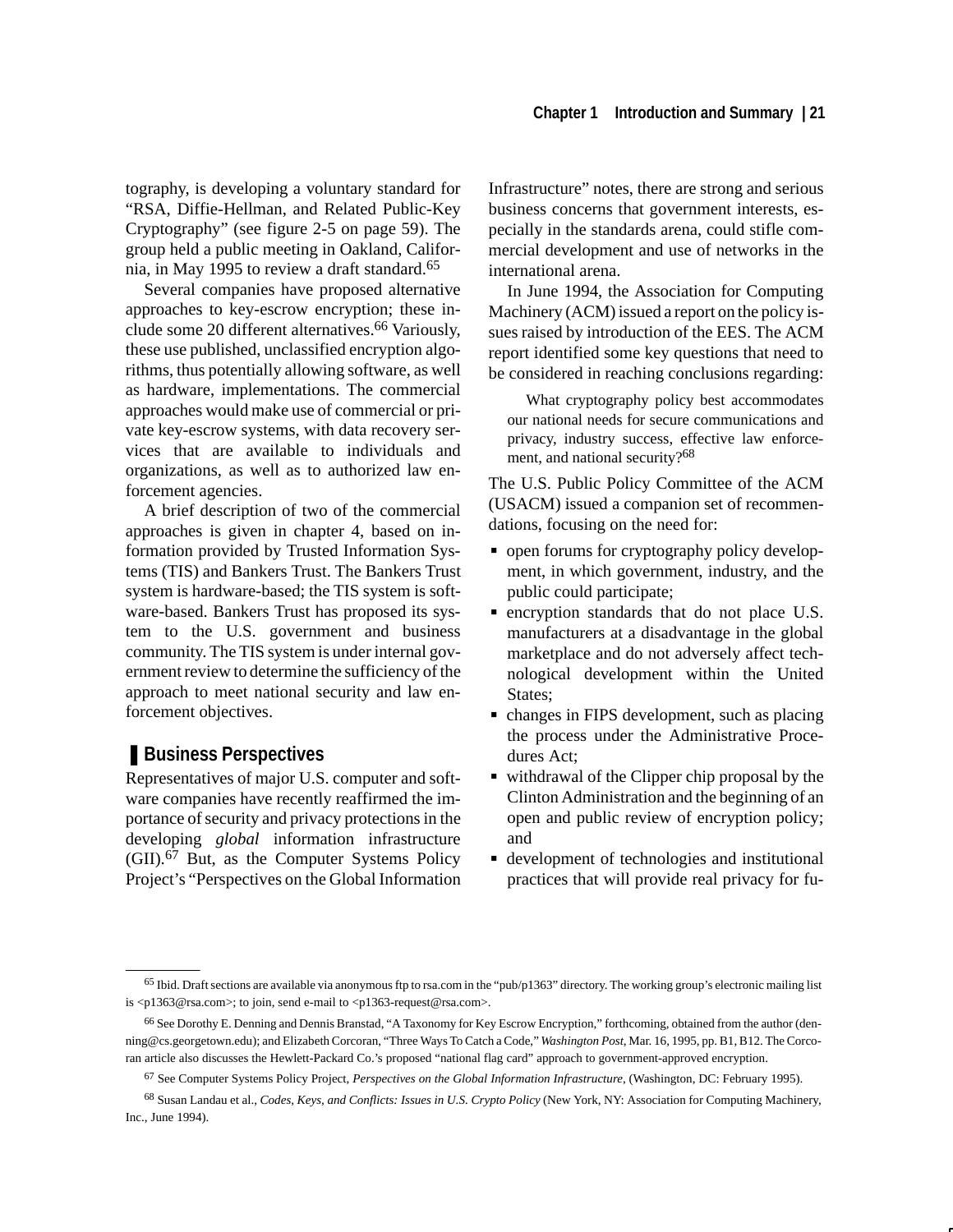ture users of the National Information Infrastructure.<sup>69</sup>

Also in 1994, the International Chamber of Commerce (ICC) issued its "ICC Position Paper on International Encryption Policy." ICC noted the growing importance of cryptography in securing business information and transactions on an international basis and, therefore, the significance of restrictions and controls on encryption methods as "artificial obstacles" to trade. ICC urged governments "not to adopt a restrictive approach which would place a particularly onerous burden on business and society as a whole."70 ICC's position paper called on governments to: 1) remove unnecessary export and import controls, usage restrictions, restrictive licensing arrangements and the like on encryption methods used in commercial applications; 2) enable network interoperability by encouraging global standardization; 3) maximize users' freedom of choice; and 4) work together with industry to resolve barriers by jointly developing a comprehensive international policy on encryption. ICC recommended that global encryption policy be based on broad principles centered on openness and flexibility.<sup>71</sup>

The United States Council for International Business (USCIB) subsequently issued position papers on "Business Requirements for Encryption"72 and "Liability Issues and the U.S. Administration's Encryption Initiatives."73 The USCIB favored breaking down the "artificial barriers" to U.S. companies' competitiveness and ability to implement powerful security imposed by overly restrictive export controls. The Council called for international agreement on "realistic" encryption requirements, including: free choice of encryption algorithms and key management methods, public scrutiny of proposed standard algorithms, free export/import of accepted standards, and flexibility in implementation (i.e., hardware or software). If key escrowing is to be used, the USCIB proposed that:  $\overline{a}$ 

- a government not be the sole holder of the entire key except at the discretion of the user;
- the key-escrow agent make keys available to lawfully authorized entities when presented with proper, written legal authorizations (including international cooperation when the key is requested by a foreign government);
- the process for obtaining and using keys for wiretapping purposes must be auditable;
- **Example 1** keys obtained from escrowing agents by law enforcement must be used only for a specified, limited time frame; and
- the owner of the key must (also) be able to obtain the keys from the escrow agent.<sup>74</sup>

The USCIB has also identified a number of distinctive business concerns regarding the U.S. government's position on encryption and liability:

- uncertainty regarding whether the Clinton Administration might authorize strict government liability for misappropriation of keys, including adoption of tamper proof measures to account for every escrowed unit key and family key (see box  $2-3$ );
- the degree of care underlying design of Skipjack, EES, and Capstone (given the government's still-unresolved degree, if any, of liability);
- the confusion concerning whether the government intends to disclaim all liability in connec-

<sup>69</sup> U.S. Public Policy Committee of the ACM, "USACM Position on the Escrowed Encryption Standard," June 1994.

<sup>70</sup> International Chamber of Commerce, "ICC Position Paper on International Encryption Policy," Paris, 1994, pp. 2,3. See also United States Council for International Business, *Private Sector Leadership: Policy Foundations for a National Information Infrastructure (NII)*, July 1994, p 5.

<sup>71</sup> Ibid., pp. 3-4. See also chapter 4 of the 1994 OTA report.

<sup>72</sup> United States Council for International Business, "Business Requirements for Encryption," Oct. 10, 1994.

<sup>73</sup> United States Council for International Business, "Liability Issues and the U.S. Administration's Encryption Initiatives," Nov. 2, 1994.

<sup>74</sup> USCIB, op. cit., footnote 72, pp. 3-4.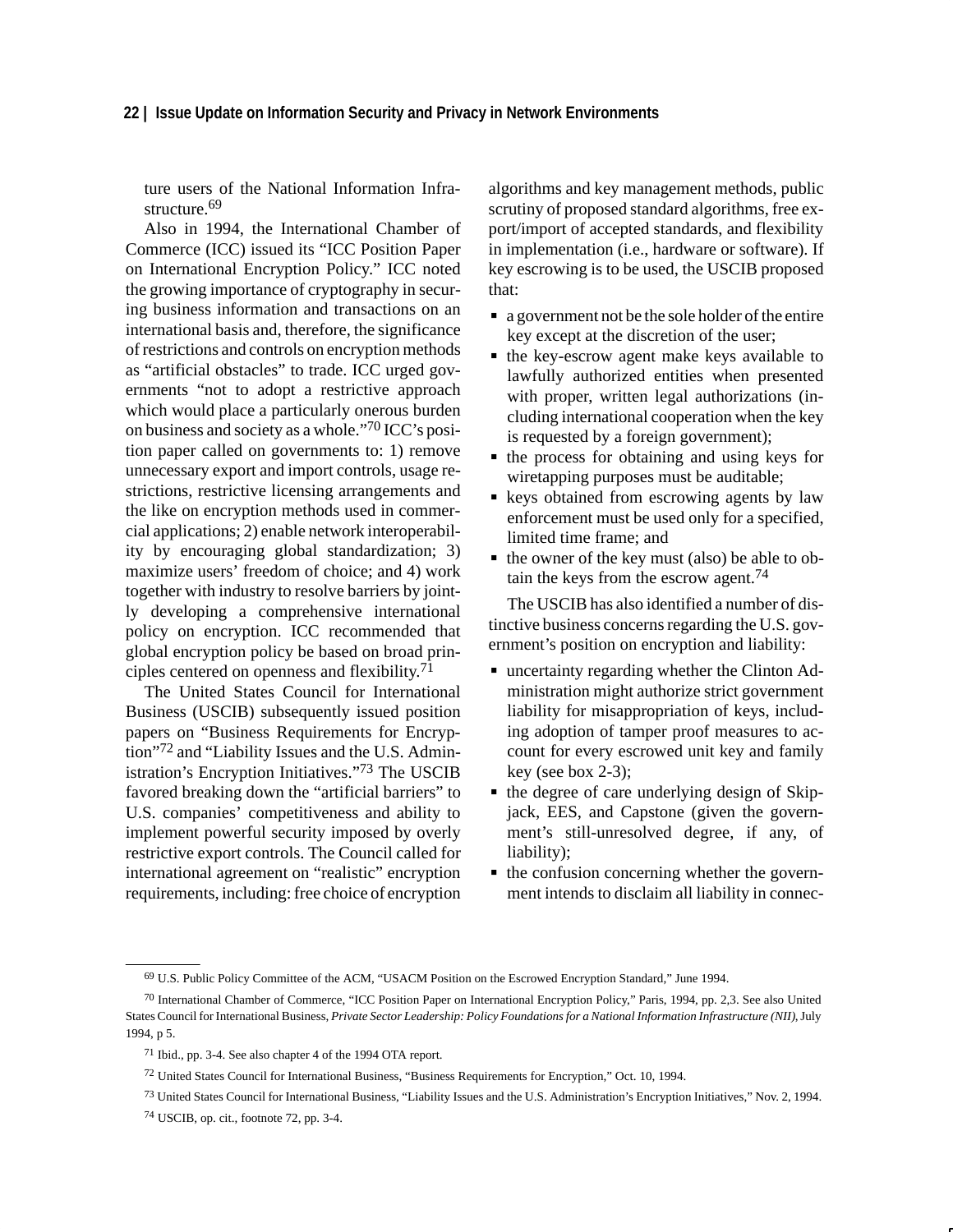tion with the EES and Capstone initiatives, and the extent to which family keys, unit keys, and law enforcement decryption devices will be adequately secured; and

 uncertainties regarding the liability of nongovernmental parties (e.g., chip manufacturers, vendors, and their employees) for misconduct or negligence.<sup>75</sup>

These types of concerns have remained unresolved (see related discussion and options presented in the 1994 OTA report, pages 16-18 and 171-182).

Liability issues are important to the development of electronic commerce and the underpinning institutional infrastructures, including (but not limited to) escrow agents for key-escrowed encryption systems and certificate authorities for public-key infrastructures. Widespread use of certificate-based, public-key infrastructures will require resolution and harmonization of liability requirements for trusted entities, whether these be federal certificate authorities, private certificate (or "certification") authorities, escrow agents, banks, clearinghouses, value-added networks, or other entities.<sup>76</sup>

There is increasing momentum toward frameworks within which to resolve legal issues pertaining to digital signatures and to liability. For example:

- The Science and Technology Section of the American Bar Association's Information Security Committee is drafting "Global Digital Signature Guidelines" and model digital-signature legislation.
- With participation by the International Chamber of Commerce and the U.S. State Department, the United Nations Commission on

International Trade Law has completed a Model Law on electronic data interchange (EDI).

 Utah has just enacted digital signature legislation<sup>77</sup>

#### ■ **Privacy Legislation**

In the 104th Congress, bills have been introduced to address the privacy-related issues of search and seizure, access to personal records, content of electronic information, drug testing, and immigration and social security card fraud problems. In addition, Representative Cardiss Collins has reintroduced the "Individual Privacy Protection Act of 1995" (H.R. 184). H.R. 184 includes provisions to establish a Privacy Protection Commission charged with ensuring the privacy rights of U.S. citizens, providing advisory guidance on matters related to electronic data storage, and promoting and encouraging the adoption of fair information practices and the principle of collection limitation..

Immigration concerns and worker eligibility are prompting reexamination of social security card fraud and discussion over a national identification database. At least eight bills have been introduced in the 104th Congress to develop tamper-proof or counterfeit-resistant social security cards (H.R. 560, H.R. 570, H.R. 756, H.R. 785) and to promote research toward a national identification database (H.R. 502, H.R. 195, S. 456, S. 269).

Four bills have been introduced modifying search and seizure limitations: H.R. 3, H.R. 666, S. 3, and S. 54. The "Exclusionary Rule Reform Act of 1995" (H.R. 666 and companion S. 54), which revises the limitations on evidence found during a search, passed the House on February 10,

<sup>75</sup> USCIB, op. cit., footnote 73, pp. 2-6.

<sup>76</sup> See ibid. for discussion of liability exposure, legal considerations, tort and contract remedies, government consent to be liable, and recommendations and approaches to mitigate liability.

<sup>77</sup> Information on American Bar Association and United Nations activities provided by Michael Baum, Principal, Independent Monitoring, personal communication, Mar. 19, 1995. See also Michael S. Baum, *Federal Certification Authority Liability and Policy: Law and Policy of Certificate-Based Public Key and Digital Signatures*, NIST-GCR-94-654, NTIS Doc. No. PB94-191-202 (Springfield, VA: National Technical Information Service, 1994).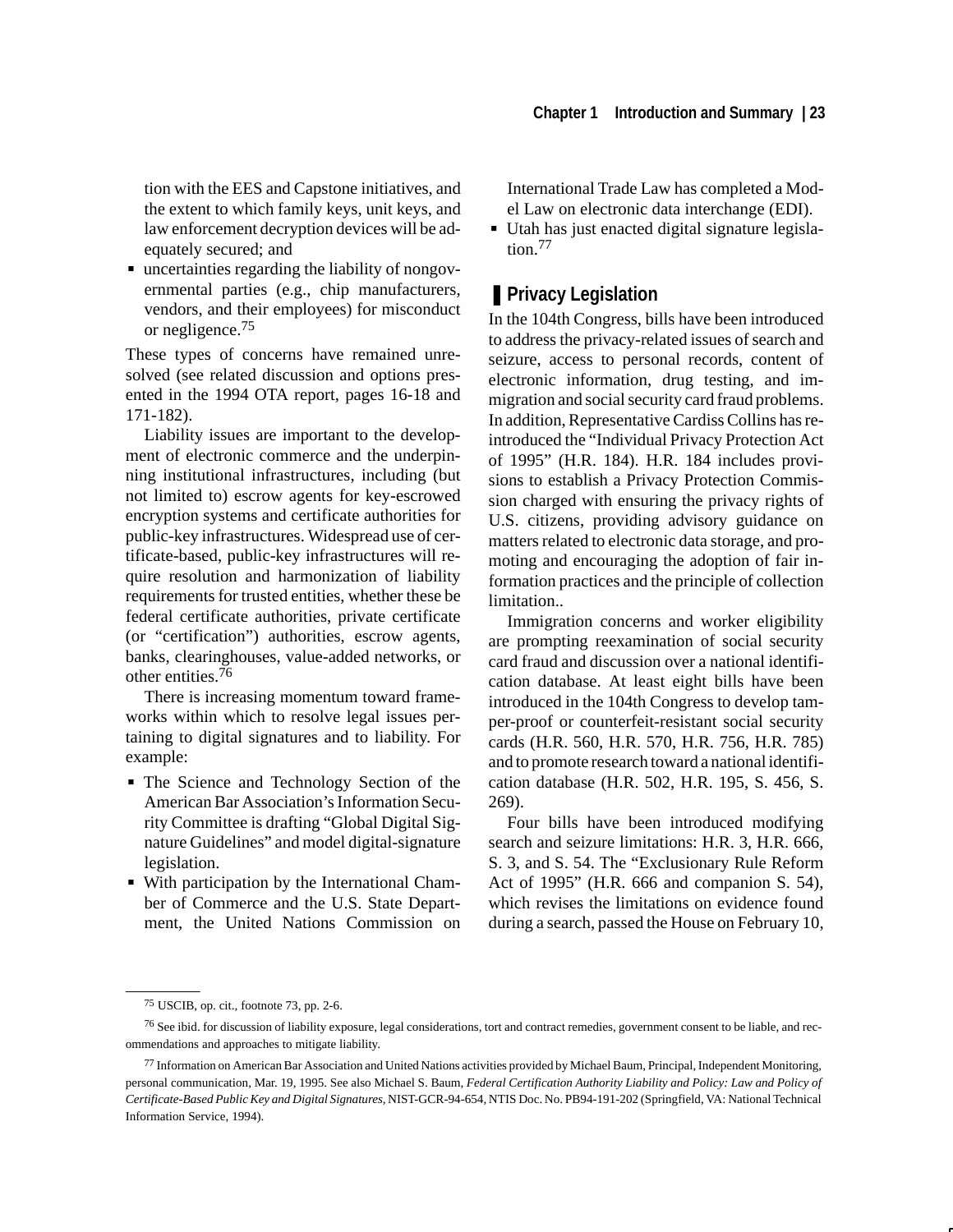1995. Similar provisions have been included in crime legislation introduced in both houses, S. 3 and H.R. 3. The Senate Committee on the Judiciary has held a hearing on Title V of S. 3, the provisions reforming the exclusionary rule.

Also this session, legislation has been introduced increasing privacy protection by restricting the use or sale of lists collected by communication carriers (H.R. 411) and the U.S. Postal Service (H.R. 434), defining personal medical privacy rights (H.R. 435, S. 7), detailing acceptable usage of credit report information (H.R. 561), and mandating procedures for determining the reliability of drug testing (H.R. 153). These bills establish guidelines in specific areas, but do not attempt to address the overall challenges facing privacy rights in an electronic age.

The "Family Privacy Bill" (H.R. 1271) passed the House on April 4, 1995. H.R. 1271, introduced by Representative Steve Horn on March 21, 1995, is intended to provide parents the right to supervise and choose their children's participation in any federally funded survey or questionnaire that involves intrusive questioning on sensitive issues.78 Some have raised concerns about the bill on the grounds that it might dangerously limit local police authority to question minors and threaten investigations of child abuse, or hinder doctors in obtaining timely patient information on children.<sup>79</sup>

In addition, the Office of Management and Budget recently published notice of draft privacy principles and draft security tenets for the national information infrastructure.80 The draft privacy principles were developed by the Information Infrastructure Task Force's Working group on Privacy and are intended to update and revise the Code of Fair Information Practices developed in the early 1970s and used in development of the Privacy Act of 1974.

#### ■ **Information-Security Policy Initiatives and Legislation**

The Defense Department's "Information Warfare" activities address the opportunities and vulnerabilities inherent in its (and the country's) increasing reliance on information and information systems. The Department has a variety of Information Warfare activities ongoing in its services and agencies, the Office of the Secretary of Defense, and elsewhere.<sup>81</sup> The Department's Defensive Information Warfare program goals focus on technology development to counter vulnerabilities stemming from the Department's growing dependence on information systems and the commercial information infrastructure (e.g., the public-switched network and the Internet). The Information Systems Security Research Joint Technology Office established by ARPA, DISA, and NSA (see above) will pursue research and development pursuant to these goals.

The increasing prominence of Information Warfare issues has contributed to an increasing momentum for consolidating information-security authorities government-wide, thereby expanding the role of the defense and intelligence agencies for unclassified information security overall:

. . . Protection of U.S. information systems is also clouded by legal restrictions put forth, for example, in the Computer Security Act of 1987.

<sup>78</sup> Representative Scott McInnis, *Congressional Record*, Apr. 4, 1995, p. H4126.

<sup>79</sup> Representative Cardiss Collins, *Congressional Record*, Apr. 4, 1995, p. H4126.

<sup>80</sup> Office of Management and Budget, "National Information Infrastructure: Draft Principles for Providing and Using Personal Information and Commentary," *Federal Register*, vol. 60, No. 13, Jan. 20, 1995, pp. 4362-4370. These were developed by the Privacy Working Group of the Information Policy Committee, Information Infrastructure Task Force (IITF). See also Office of Management and Budget, "Draft Security Tenets for the National Information Infrastructure," *Federal Register*, vol. 60, No. 28, Feb. 10, 1995, p. 8100. These were developed by the Security Issues Forum of the IITF.

<sup>81</sup> See, e.g., "Report of the Defense Science Board Summer Study Task Force on Information Architecture for the Battlefield," Office of the Under Secretary of Defense for Acquisition and Technology, October 1994.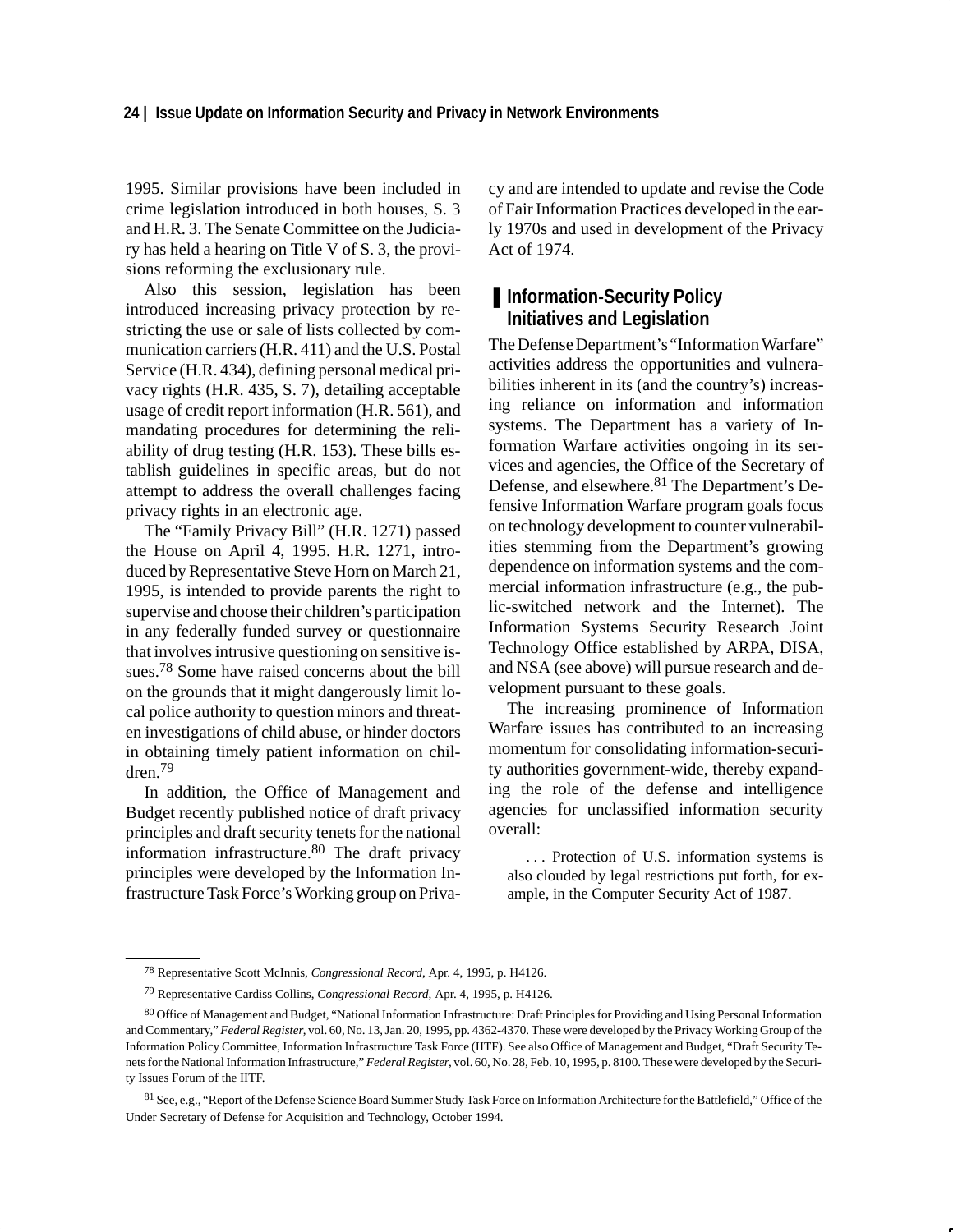Of concern to the Task Force is the fact that IW [Information Warfare] technologies and capabilities are largely being developed in an open commercial market and are outside of direct Government control.82

Such a consolidation and/or expansion would run counter to current statutory authorities and to OMB's proposed new government-wide security and privacy policy guidance (see below).

#### *The Joint Security Commission*

In mid-1993, the Joint Security Commission was convened by the Secretary of Defense and the Director of Central Intelligence to develop a "new approach to security that would assure the adequacy of protection within the contours of a security system that is simplified, more uniform, and more cost effective."83 The Joint Security Commission's report made recommendations across a comprehensive range of areas.

The sections on information systems security<sup>84</sup> and a security architecture for the future<sup>85</sup> are of special interest. In the context of the Commission's charter, they propose a unified security policy structure and authority for classified and unclassified information in the defense/intelligence community.86 However, the report also recommends a more general centralization of information security along these lines government-wide; the executive summary highlights the conclusion the security centralization within the defense/intelligence community described in the report should be extended government-wide.<sup>87</sup> The report also recommends "establishment of a national level security policy committee to provide structure and coherence to U.S. government security policy, practices, and procedures."<sup>88</sup>

#### *The Security Policy Board*

On September 16, 1994, President Clinton signed Presidential Decision Directive 29 (PDD-29). PDD-29, "Security Policy Coordination," established a new structure, under the direction of the National Security Council (NSC), for the coordination, formulation, evaluation, and oversight of U.S. security policy.89 According to the description of PDD-29 provided to OTA by NSC, the directive designates the former Joint Security Executive Committee established by the Secretary of Defense and the Director of Central Intelligence as the *Security Policy Board*.

The Security Policy Board (SPB) subsumes the functions of a number of previous national security groups and committees. The SPB members include the Director of Central Intelligence, Deputy Secretary of Defense, Vice Chairman of the Joint Chiefs of Staff, Deputy Secretary of State, Under Secretary of Energy, Deputy Secretary of Commerce, and Deputy Attorney General; plus one Deputy Secretary from "another non-defense-related-agency" selected on a rotating basis, and one representative each from the OMB and NSC staff.

The Security Policy Forum that had been established under the Joint Security Executive Com-

<sup>82</sup> Ibid., p. 52.

<sup>83</sup> Joint Security Commission, "Redefining Security: A Report to the Secretary of Defense and Director of Central Intelligence," Feb. 28, 1994 (quote from letter of transmittal). See also U.S. Congress, House of Representatives, Permanent Select Committee on Intelligence, "Intelligence Authorization Act for Fiscal Year 1994," Rept. 103-162, Part I, 103d Congress, 1st session, June 29, 1993, pp. 26-27.

<sup>84</sup> Joint Security Commission, ibid., pp. 101-113.

<sup>85</sup> Ibid., pp. 127 et seq.

<sup>86</sup> Ibid., p. 105, first paragraph.; p. 110, recommendation; pp. 127-130.

<sup>87</sup> Ibid., p. viii, top.

<sup>88</sup> Ibid., p. 130.

<sup>&</sup>lt;sup>89</sup> Although it is unclassified, PDD-29 has not been released. This discussion is based on a fact sheet provided to OTA by NSC; the fact sheet is said to be a "nearly verbatim text of the PDD," with the only differences being "minor grammatical ones." David S. Van Tassel (Director, Access Management, NSC), letter to Joan Winston (OTA), and enclosure, Feb. 16, 1995.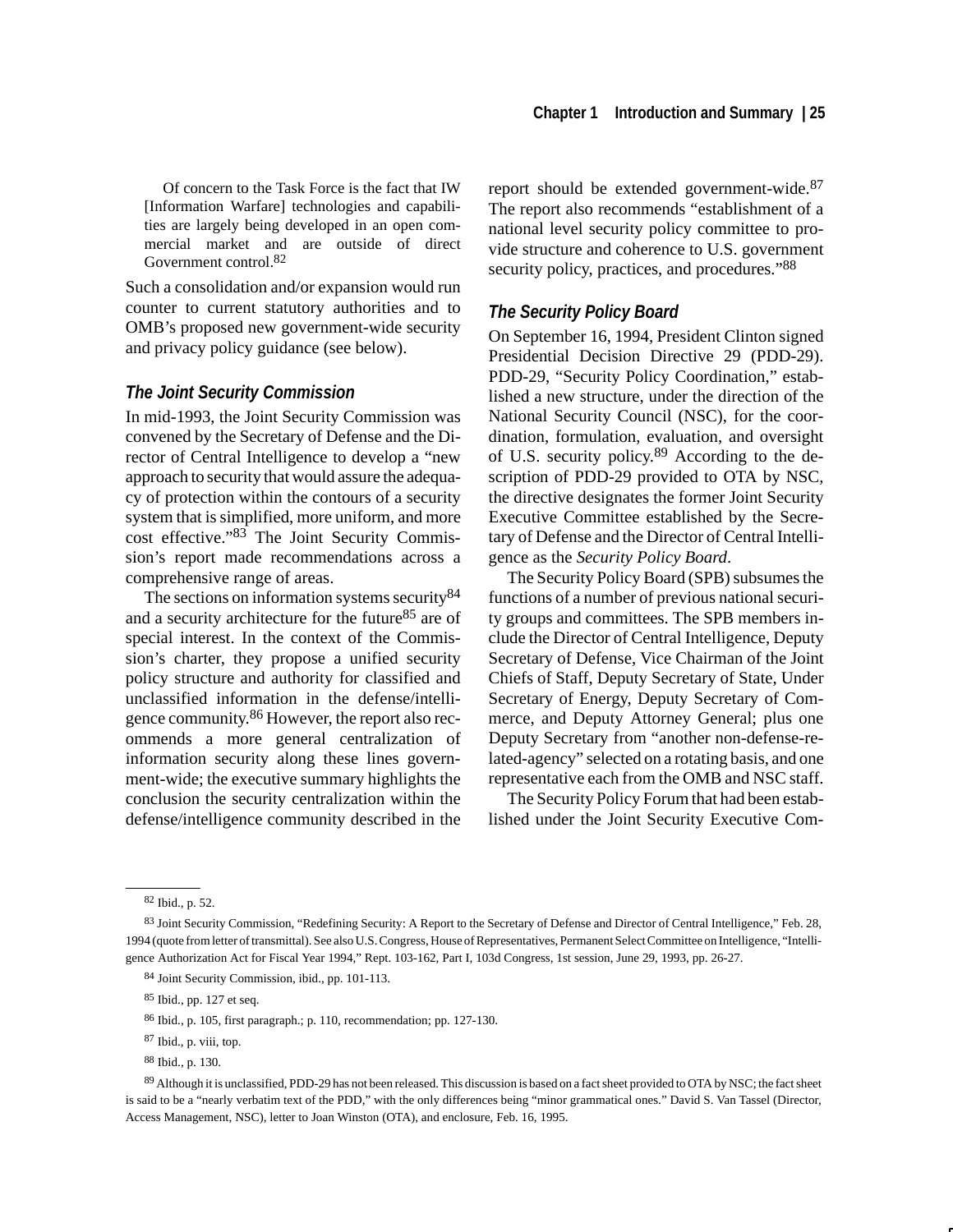mittee was retained under the SPB. The forum is composed of senior representatives from over two dozen defense, intelligence, and civilian agencies and departments; the forum chair is appointed by the SPB chair. The Security Policy Forum functions are to: consider security policy issues raised by its members or others, develop security policy initiatives and obtain comments for the SPB from departments and agencies, evaluate the effectiveness of security policies, monitor and guide the implementation of security policies to ensure coherence and consistency, and oversee application of security policies to ensure they are equitable and consistent with national goals.90

PDD-29 also established a Security Policy Advisory Board of five members from industry. This independent, nongovernmental advisory board is intended to advise the President on implementation of the policy principles guiding the "new" formulation, evaluation, and oversight of U.S. security policy, and to provide the SPB and the intelligence community with a "public interest" perspective. The SPB is authorized to establish interagency working groups as necessary to carry out its functions and to ensure interagency input to and coordination of security policy, procedures, and practices, with staffs to support the SPB and any other groups or fora established pursuant to PDD-29.

PDD-29 was not intended to change or amend existing authorities or responsibilities of the members of the SPB, as "contained in the National Security Act of 1947, other existing laws or Executive Orders."91 PDD-29 does not refer specifically to government *information* security policy, procedures, and practices, or to *unclassified* information security government-wide. Nevertheless, the proposed detailed implementation of the directive with respect to information security, as articulated in the Security Policy staff report report, "Creating a New Order in U.S. Security Policy," is a departure from the information security structure set forth in the Computer Security Act of 1987. The staff report appears to recognize this mismatch between its proposal and statutory authorities for unclassified information security, noting the Computer Security Act under information-security "actions required" to implement PDD-29.<sup>92</sup>

The SPB staff's proposed "new order" for information security builds on the Joint Security Commission's analysis and recommendations to establish a "unifying body" government-wide.<sup>93</sup> With respect to information security, the new SPB structure would involve organizing an Information Systems Security Committee (ISSC) charged with "coupling the development of policy for both the classified and the sensitive but unclassified communities" and a "transition effort" for conversion to the new structure.<sup>94</sup>

This "comprehensive structure" would be the new ISSC, that would be:

. . . based on the foundation of the current NSTISSC [see appendix B of this background paper ] but will have responsibility for both the classified and the sensitive but unclassified world.

The ISSC would be jointly chaired at the SES [Senior Executive Service] or General Officer level by DOD and OMB. This new body would consist of voting representatives from each of the agencies/ departments currently represented on the NSTISSC and its two subcommittees, NIST and the civil agencies it represents, and other appropriate agencies/departments, such as DISA, which are currently not represented on the NSTISSC. This

93 Ibid., p. 3. See Elizabeth Sikorovsky, "NSC Proposes To Shift Policy-Making Duties," *Federal Computer Week*, Jan. 23, 1995, pp. 1, 45. See also Kevin Power, "Administration Floats New Information Security Policy," *Government Computer News*, Jan. 23, 1995, p. 59.

<sup>90</sup> Ibid. (fact sheet).

<sup>91</sup> Ibid.

<sup>92</sup> U.S. Security Policy Board Staff, "Creating a New Order in U.S. Security Policy," Nov. 21, 1994. p. 18.

<sup>94</sup> U.S. Security Policy Board Staff , op. cit., footnote 92, pp. II-III, p. 15.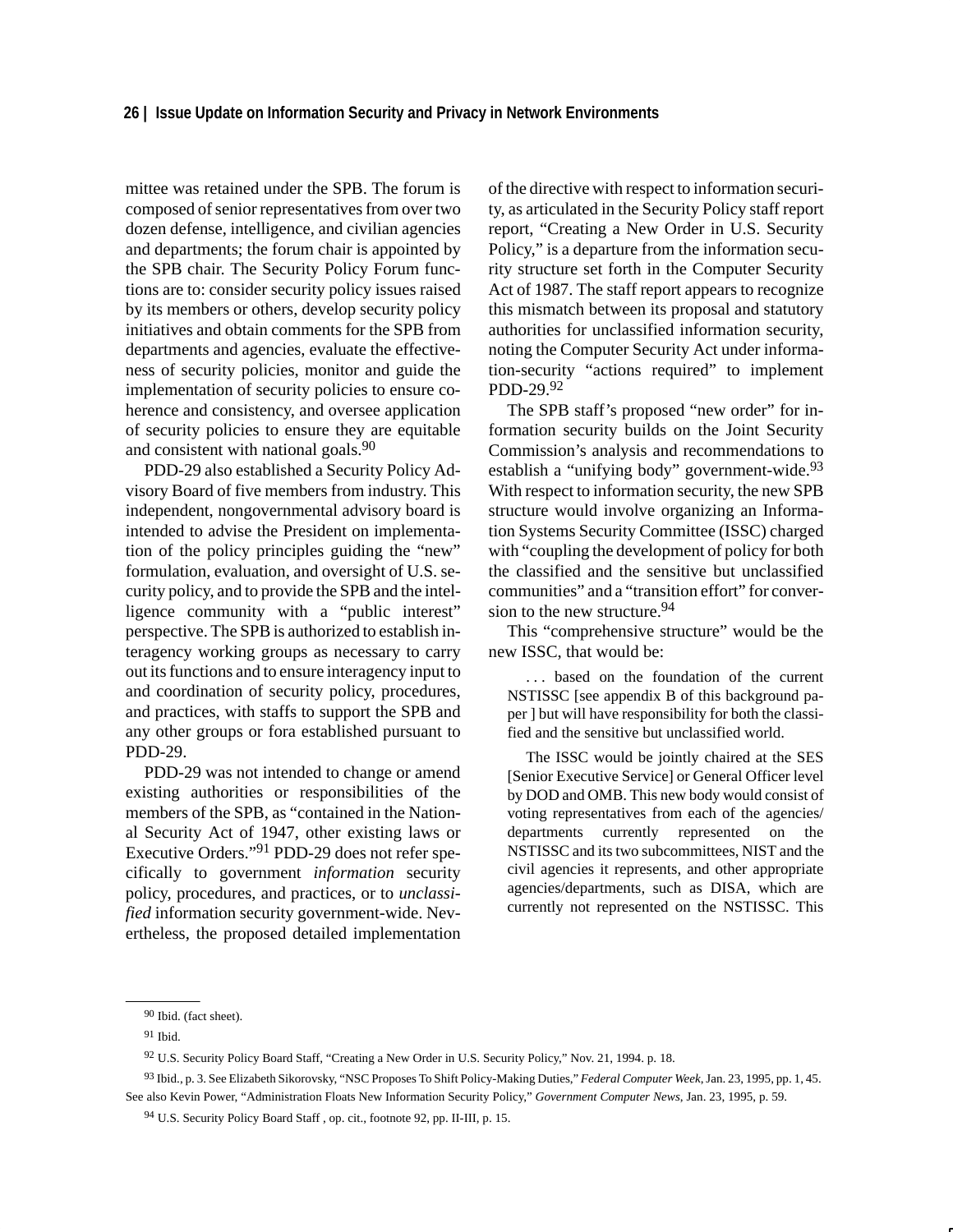body would create working groups as needed to address topics of interest.

The ISSC would eventually have authority over all classified and unclassified but sensitive systems, and would report to through the [Security Policy] Forum and Board to the NSC. Thus, policies would have the full force and authority of an NSC Directive, rather than the relatively "toothless" issuances currently emanating from the NSTISSC. NSA would continue to provide the secretariat to the new national INFOSEC structure, since the secretariat is a well-functioning, highlyefficient, and effective body.

. . . A joint strategy would have to be devised for a smooth transition between the current and new structures, which would ensure that current momentum is maintained and continuity preserved. *In addition, a new definition must be developed for "national security information," and it must be determined how such information relates to the unclasified arena from a national security standpoint* [emphasis added]. Issues such as voting in such a potentially unwieldy organization must also be resolved.95

At this writing, the extent to which the SPB information-security proposals, ISSC, and the development of a new definition of "national security information" have or have not been "endorsed" within the executive branch is unclear. Outside the executive branch, however, they have been met with concern and dismay reminiscent of reactions to NSDD-145 a decade ago (see chapter 2 and appendix B).  $96$  Moreover, they run counter to the statutory agency authorities set forth in the 104th Congress in the Paperwork Reduction Act of 1995 (see below), as well as in the Computer Security Act of 1987. At its March 23-24, 1995 meeting, the Computer Systems Security and Privacy Board that was established by the Computer Security Act issued Resolution 95-3, recommending that the SPB await broader discussion of issues before proceeding with its plans "to control unclassified, but sensitive systems."

Concerns have also been expressed within the executive branch. The ISSC information security structure that would increase the role of the defense and intelligence communities in governmentwide unclassified information security runs counter to the Clinton Administration's "basic assumptions" about free information flow and public accessibility as articulated in the 1993 revision of OMB Circular A-130, "Management of Federal Information Resources."97

Moreover, some senior federal computer security managers have expressed concern about what they consider *premature implementation* of the SPB staff report's proposed centralization of information security functions and responsibilities. In a January 11, 1995, letter to Sally Katzen, Director of the Office of Information and Regulatory Affairs, Office of Management and Budget (released March 23, 1995), the Steering Committee of the Federal Computer Security Program Manager's Forum<sup>98</sup> indicated "unanimous disagreement" with the Security Policy Board's (SPB) proposal and urged OMB to "take appropriate action to restrict implementation of the SPB report to only classified systems."99 This type of restriction appears to have been incorporated in the proposed revision to Appendix III of OMB Circular A-130 (see below).

<sup>95</sup> Ibid., pp. 17-18. See appendix B of this paper and OTA, op. cit., footnote 5, pp. 132-148 for discussion of NSDD-145, the intent of the Computer Security Act of 1987, and NSTISSC.

<sup>96</sup> See Neil Munro, "White House Security Panels Raise Hackles," *Washington Technology*, Feb. 23, 1995, pp. 6, 8.

<sup>97</sup> OMB Circular A-130—Revised, June 25, 1993, Transmittal Memorandum No. 1, sec. 7.

<sup>98</sup> The Federal Computer Security Program Manager's Forum is made up of senior computer security managers for civilian agencies, including the Departments of Commerce, Health and Human Services, Justice, and Transportation. The January 11, 1995, letter to Sally Katzen. Director of the Office of Information and Regulatory Affairs, Office of Management and Budget, was signed by Lynn McNulty, Forum Chair (National Institute of Standards and Technology) and Sadie Pitcher, Forum Co-chair (Department of Commerce). Text of letter taken from the online *EPIC Alert,* vol. 2.05, Mar. 27, 1995.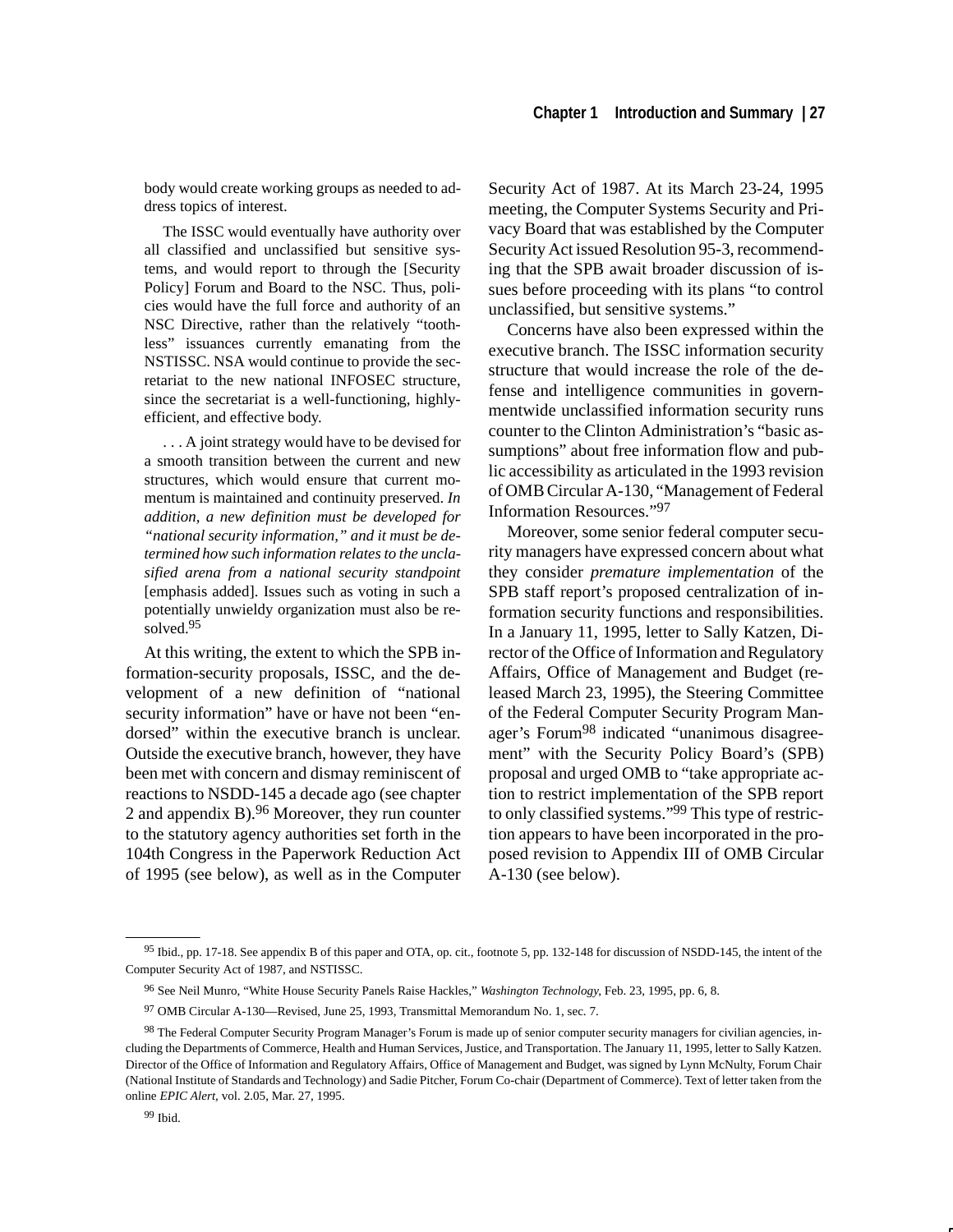In March and April 1995, OTA invited the Security Policy Board staff to comment on draft OTA text discussing information-security centralization, including the Joint Security Commission report, PDD-29, and the SPB staff report. OTA received SPB staff comments in early May 1995, as this background paper was in press. According to the Security Policy Board staff director, information systems security policy is a "work in progress in its early stages" for the SPB and the staff report was intended to be a "strawman" starting point for discussion. Moreover, according to the SPB staff, "recognizing the sensitivity and complexity of Information Systems Security policy, the ISSC was not one of the committees which was established, nor was a transition team formed."100 In order to provide as much information as possible for consideration of information security issues, including the SPB staff perspective, OTA has included the SPB staff comments in box 1-3.

#### *The Paperwork Reduction Act of 1995*

The Paperwork Reduction Act was reauthorized in the 104th Congress. The House and Senate versions of the Paperwork Reduction Act of 1995 (H.R. 830 and S.244) both left existing agency authorities under the Computer Security Act of 1987 unchanged.101 The Paperwork Reduction Act of 1995 (Public Law 104-13) was reported on April 3, 1995, $102$  passed in both Houses on April 6, 1995*,* and signed by President Clinton on May 22, 1995.

Among its goals, the Paperwork Reduction Act of 1995 is intended to make federal agencies more responsible and publicly accountable for information management. With respect to safeguarding information, the act seeks to:

. . . ensure that the creation, collection, maintenance, use, dissemination, and disposition of information by or for the Federal Government is consistent with applicable laws, including laws relating to—

- (A) privacy and confidentiality, including section 552a of Title 5;
- (B) security of information, including the Computer Security Act of 1987 (Public Law 100-235); and
- (C) access to information, including section 552 of Title 5.<sup>103</sup>

With respect to privacy and security, the Paperwork Reduction Act of 1995 provides that the Director of OMB shall:

- 1. develop and oversee the implementation of policies, principles, standards, and guidelines on privacy, confidentiality, security, disclosure, and sharing of information collected or maintained by or for agencies;
- 2. oversee and coordinate compliance with sections 552 and 552a of title 5, the Computer Security Act of 1987 (40 U.S.C. 759 note), and related information management laws; and
- 3. require Federal agencies, consistent with the Computer Security Act of 1987 (40 U.S.C. 59 note), to identify and afford security

<sup>100</sup> Peter D. Saderholm (Director, Security Policy Board Staff), memorandum for Joan D. Winston and Miles Ewing (OTA), SPB 095-95, May 4, 1995.

<sup>101</sup> Senator William V. Roth, Jr., *Congressional Record*, Mar. 6, 1995, p. S3512.

<sup>102</sup> U.S. Congress, House of Representatives, "Paperwork Reduction Act of 1995—Conference Report to Accompany S.244," H. Rpt. 104-99, Apr. 3, 1995. As the "Joint Explanatory Statement of the Committee of the Conference" (ibid., pp. 27-39) notes, the 1995 act retains the legislative history of the Paperwork Reduction Act of 1980. Furthermore, the definition of "information technology" in the 1995 act is intended to preserve the exemption for military and intelligence information technology that is found in current statutory definitions of "automatic data processing." The 1995 act accomplishes this by referring to the so-called Warner Amendment exemptions to the Brooks Act of 1965 and, thus, to section 111 of the Federal Property and Administrative Services Act (ibid., pp. 28-29). See also discussion of the Warner Amendment exemptions from the FIPS and the Computer Security Act in appendix B of this background paper.

<sup>103</sup> Ibid., sec. 3501(8). The act amends chapter 35 of title 44 U.S.C.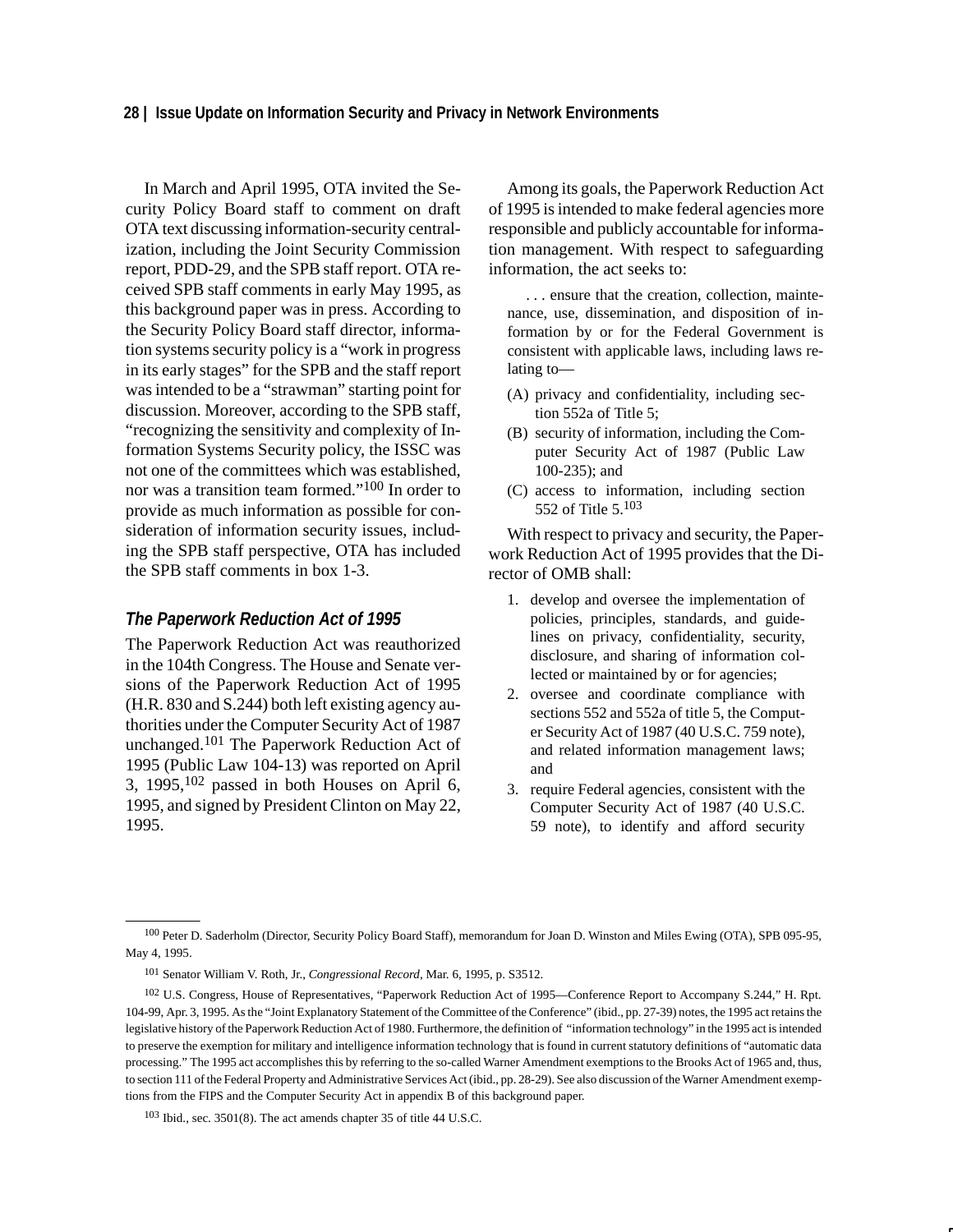protections commensurate with the risk and magnitude of the harm resulting from the loss, misuse, or unauthorized access to or modification of information collected or maintained by or on behalf of an agency.104

The latter requirement for cost-effective security implementation and standards is tied to the roles of the Director of NIST and the Administrator of General Services in helping the OMB to:

- (A) develop and oversee the implementation of polices, principles, standards, and guidelines for information technology functions and activities of the Federal Government, including periodic evaluations of major information systems; and
- (B) oversee the development and implementation of standards under section 111(d) of the Federal Property and Administrative Services Act of 1949 (40 U.S.C. 759(d)).<sup>105</sup>

Federal agency heads are responsible for ensuring that their agencies shall:

- 1. implement and enforce applicable policies, procedures, standards, and guidelines on privacy, confidentiality, security, disclosure, and sharing of information collected or maintained by or for the agency;
- 2. assume responsibility and accountability for compliance with and coordinated management of sections 552 and 552a of title 5, the Computer Security Act of 1987 (40 U.S.C. 759 note), and related information management laws; and
- 3. consistent with the Computer Security Act of 1987 (40 U.S.C. 59 note), identify and afford security protections commensurate with the risk and magnitude of the harm resulting from the loss, misuse, or unauthorized access to or modification of in-

formation collected or maintained by or on behalf of an agency.106

#### *Proposed Revision of Appendix III of OMB Circular A-130*

At this writing, OMB had just completed the proposed revision of Appendix III. The proposed revision is intended to lead to improved federal information-security practices and to make fulfillment of Computer Security Act and Privacy Act requirements more effective generally, as well as with respect to data sharing and secondary uses. As indicated above, the Paperwork Reduction Act of 1995 has affirmed OMB's government-wide authorities for information security and privacy.

The new, proposed revision of Appendix III ("Security of Federal Automated Information") will be key to assessing the prospect for improved federal information security practices. The proposed revision was posted for public comment on March 29, 1995. According to OMB, the proposed new government-wide guidance:

. . . is intended to guide agencies in securing information as they increasingly rely on an open and interconnected National Information Infrastructure. It stresses management controls such as individual responsibility, awareness and training, and accountability, rather than technical controls . . .

The proposal would also better integrate security into program and mission goals, reduce the need for centralized reporting of paper security plans, emphasize the management of risk rather than its measurement, and revise government-wide security responsibilities to be consistent with the Computer Security Act.107

According to OMB, the proposed new security guidance reflects the significant differences in ca-

<sup>104</sup> Ibid., sec. 3504(g). The OMB Director delegates authority to administer these functions to the Administrator of OMB's Office of Information and Regulatory Affairs.

<sup>105</sup> Ibid., section 3504(h)(1). See also "Joint Explanatory Statement of the Committee of the Conference," ibid., pp. 27-29.

<sup>106</sup> Ibid., section 3506(g).

<sup>107</sup> Office of Management and Budget, "Security of Federal Automated Information," Proposed Revision of OMB Circular No. A-130 Appendix III (transmittal memorandum), available via World Wide Web at http://csrc.ncsl.nist.gov/secplcy as <a130app3.txt>.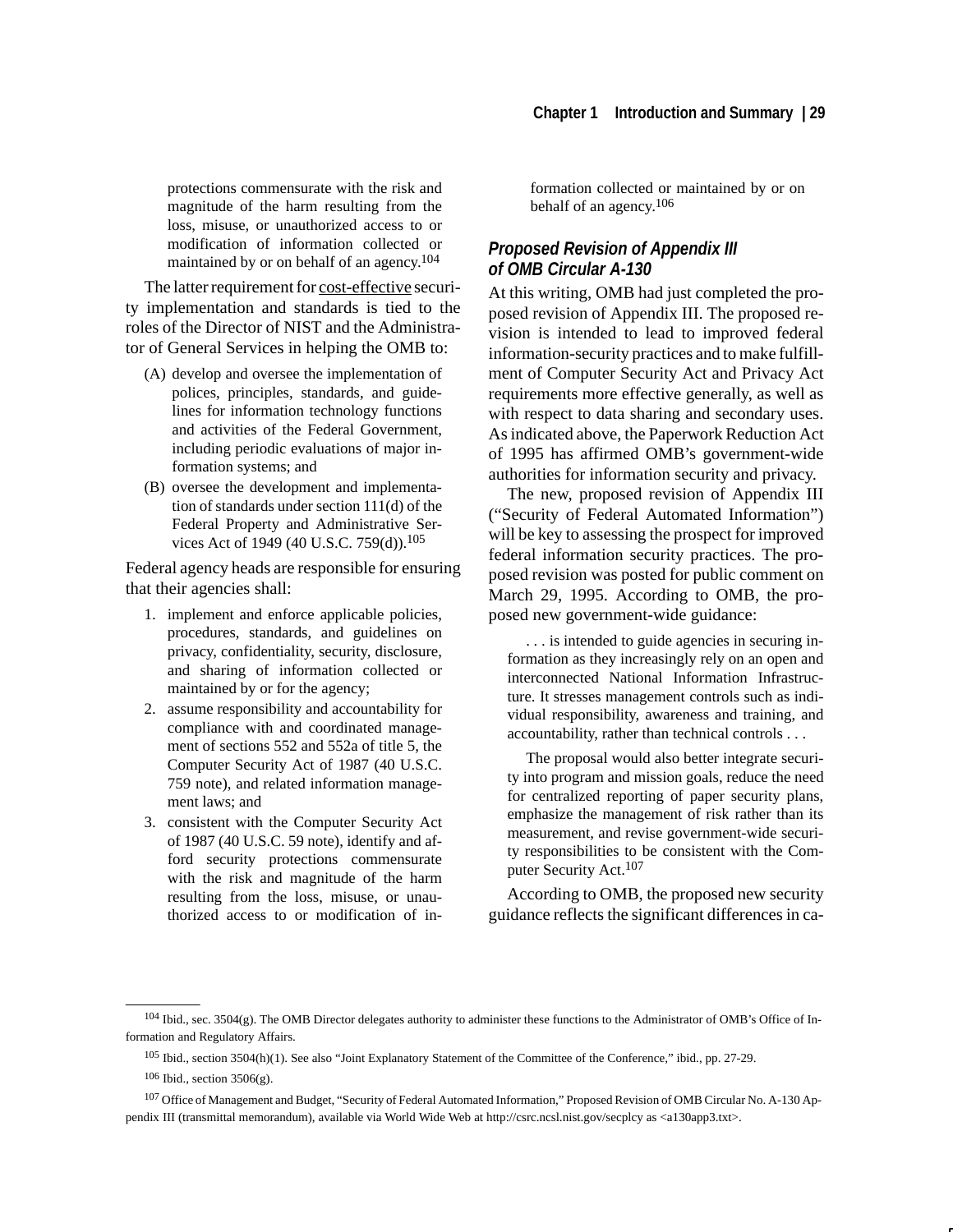## BOX 1-3: Security Policy Board Staff Perspectives on Information-Security Issues

OTA note: This material presents Security Policy Board staff views on information security issues and the SPB staff report. It was excerpted from SPB staff comments to OTA and has been edited for length.

. . . [T]he general area of Information Systems Security presents us all with one of the most difficult and controversial aspects of security policy. Because of this, there has been a great deal of recent analysis and activity in the area of Information Systems Security policy involving the Security Policy Board (SPB), the Security Policy Forum (SPF), and out supporting Staff. Because of the fast pace of recent events, and the fact that for the SPB/SPF, Information Systems Security policy is a "work in progress" in its early stages, we have not done the best job in getting the word out to the community beyond the 26 agencies and departments that are represented in the SPB on the current status of our Information Systems Security-related activities. [The OTA background paper] may provide an excellent vehicle for presenting a balanced view of Executive Branch analysis and activity in this critical policy area.

... The [section above on information-security policy initiatives] begins by accurately noting that network security issues are of great concern, and then suggests that DOD activity under the name of "Information Warfare" (IW) is raising awareness of threats to networks, and is contributing to the momentum for consolidating Information Systems Security authorities government-wide, thereby increasing the role of the defense and intelligence agencies. While that may be true to some extent, the draft is silent on other reasons why there may be a "momentum" for at least considering the advisability of consolidating some aspects of government Information Systems Security policymaking, e.g., the increasing internetworking across the "classified' and "unclassified" communities. Others may argue that the splitting of Information Systems Security responsibilities by Public Law 100-235 simply isn't working to provide the level of systems security both communities need—failing for many of the same reasons the PDD-24 failed when it attempted to split Communications Security (COMSEC) authorities along similar lines. However, it is not the role of the SPB/SPF Staff to take a position on these issues, but rather to act as an "honest broker" within the Executive Branch to ensure that all aspects of security policy receive an informed, balanced review. In pursuing this role, we have recognized the relationship of defensive IW to Information Systems Security policy, but do not see it as the only, or even the primary, driver of whatever momentum exists to consolidate Executive Branch Information Systems Security responsibilities. Many of the issues surrounding the "consolidation" question-e. g., efficient use of limited government resources—have no trace of the Defense/Intelligence flavor of DOD Information Warfare activities. . .

[OTA'S description] of PDD-29 and its organization creations is mostly accurate although you err in implying that the structure is DOD and Intelligence Community oriented. Actually, quite the opposite is true. In fact, if OTA were to be challenged to develop a senior level government-wide board to serve as a "fair court" to adjudicate information systems security and other security policy issues, you would quite likely develop an entity very similar if not the same as the SPB. The majority of the SPB itself comes from the civil agencies. . . [T]he very important Security Policy Forum (SPF) includes among its 26 members the Departments of Commerce, Energy, Justice, State, Treasury, Transportation, and representatives from OMB, National Aeronautics and Space Administration, Nuclear Regulatory Commission, Office of Personnel Management, General Services Administration, and Federal Emergency Management Agency. Again, the majority of the SPF membership is from the civil agencies. Quite frankly, we find it ironic that your draft gives significant credence to negative comments about the SPB efforts credited to representatives of Commerce and the OMB when both the Deputy Secretary of Commerce and the Deputy Director of the OMB sit on the SPB and have been active participants in the SPB deliberations to date.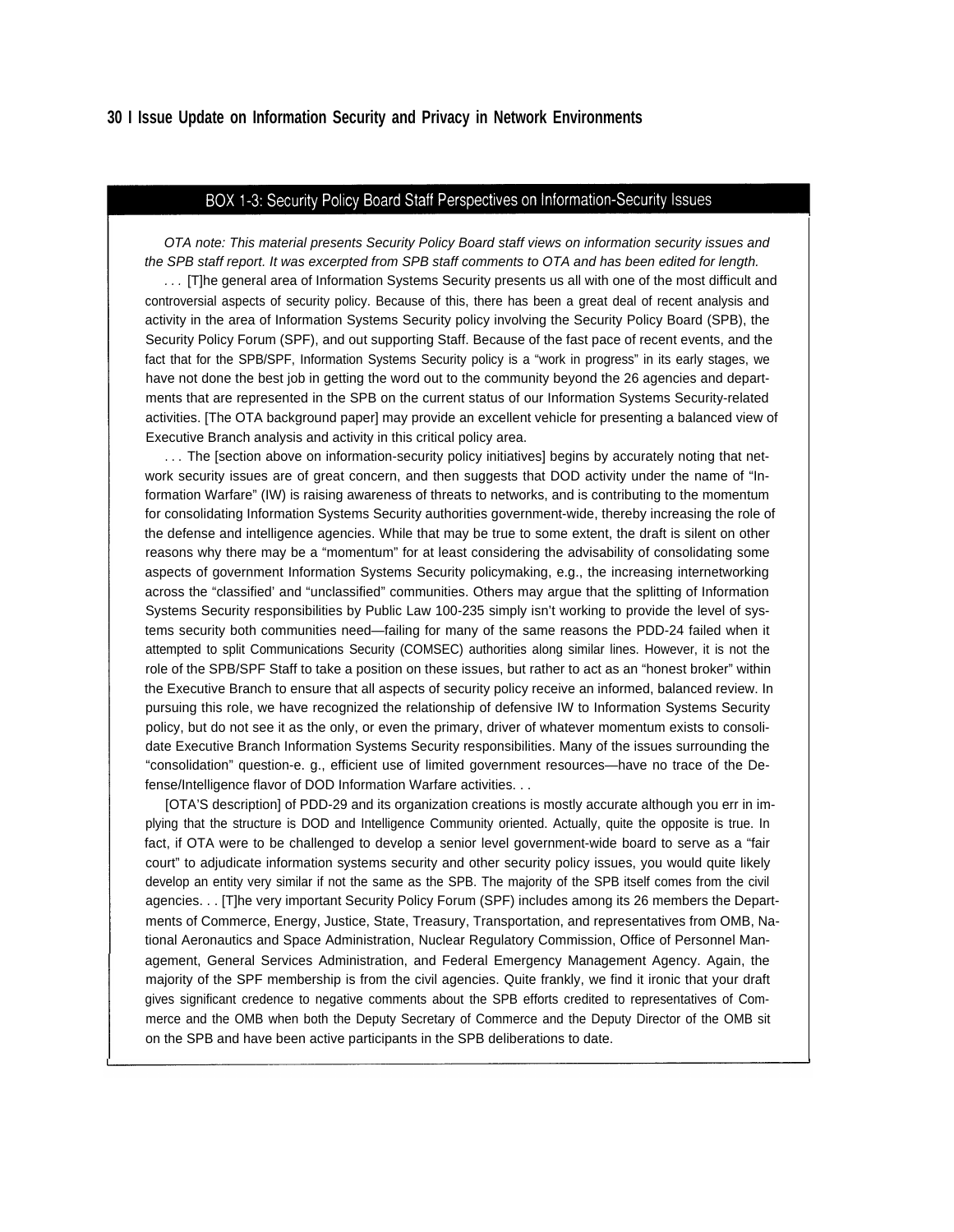# BOX 1-3 (cont'd.): Security Policy Board Staff Perspectives on Information-Security Issues

In PDD-29, the President observed, "We require a new security process based on sound threat analysis and risk management practices. A process which can adapt our security policies, practices and procedures as the economic, political and military challenges to our national interests continue to evolve." The President further charged the SPB to conduct a review of all of our nation's security policies, practices and procedures and make recommendations for needed change after such proposals have been coordinated with all US. departments and agencies affected by such decisions.

At the first SPB meeting on 27 September 1994, the SPB Staff was charged with starting a governmentwide dialogue on the various elements of security policy by developing a "strawman" proposal. The Staff attempted to start this by publishing the "New Order" paper, which simply contained *proposals* [emphasis in original] for how the government might more effectively address the various security disciplines, as recommended by the Joint Security Commission (JSC). Many of the Staff recommendations were "no brainers. " In the field of personnel security, for example, the government had already consolidated its efforts into one entity. In essence, the SPB Staff attempted to begin the dialogue by suggesting the most simple structure possible to address government-wide security policy. The SPB and SPF subsequently acted on some of the report's proposals and established transition teams and committees for four of the six committees proposed in the report. A fifth will be established in mid-May. However, recognizing the sensitivity and complexity of Information Systems Security policy, the ISSC was not one of the committees which was established, nor was a transition team formed. Those who view the establishment of the other committees as somehow transforming the Staff Report into official administration policy are mistaken, and it is unfortunate that so many have chosen to misrepresent the Staff Report. I can assure you that the SPB, SPF, and Staff have not presented the "New Order" report as anything other than an early effort at establishing a starting point for serious dialogue on overall security policy.

The idea of an ISSC with government-side scope has, as fully expected, met with opposition from various parties for various reasons. It is our goal to facilitate an informed discussion of the information systems security issues facing our nation, and to have that informed discussion occur at the appropriate levels within the government. Our review to date has focused almost exclusively on the ever growing area where the classified community and the unclassified community intersect. Therein are any number of government owned systems which may be considered critical to the safety and security of our nation and its people: systems such as the Federal Election System, air traffic control and those that control our nation's power grid, for example. It has generally been assumed that the private sector, to the extent possible, will develop the needed security for these systems. This may be true, but the question remains that if an "Oklahoma City" like incident occurs in one or more of these systems, who will our nation, the Congress, and our President turn to. To that end, we framed the "scope" issue for the SPF, which, in turn, raised the issue at the 24 April 1995 meeting of the SPB. The outcome of that meeting was direction by the SPB to its member agencies to attempt development of Terms of Reference for an interagency group to study these issues and report back to the SPB. The SPB Staff has, therefore, scheduled a meeting to begin that process which [took] place on 4 May 1995. In keeping with our efforts to be the "honest broker," the Staff has invited all member agencies, Office of Science and Technology Policy and other interested departments and agencies representing the widely divergent points of view with regard to this subject.

(continued)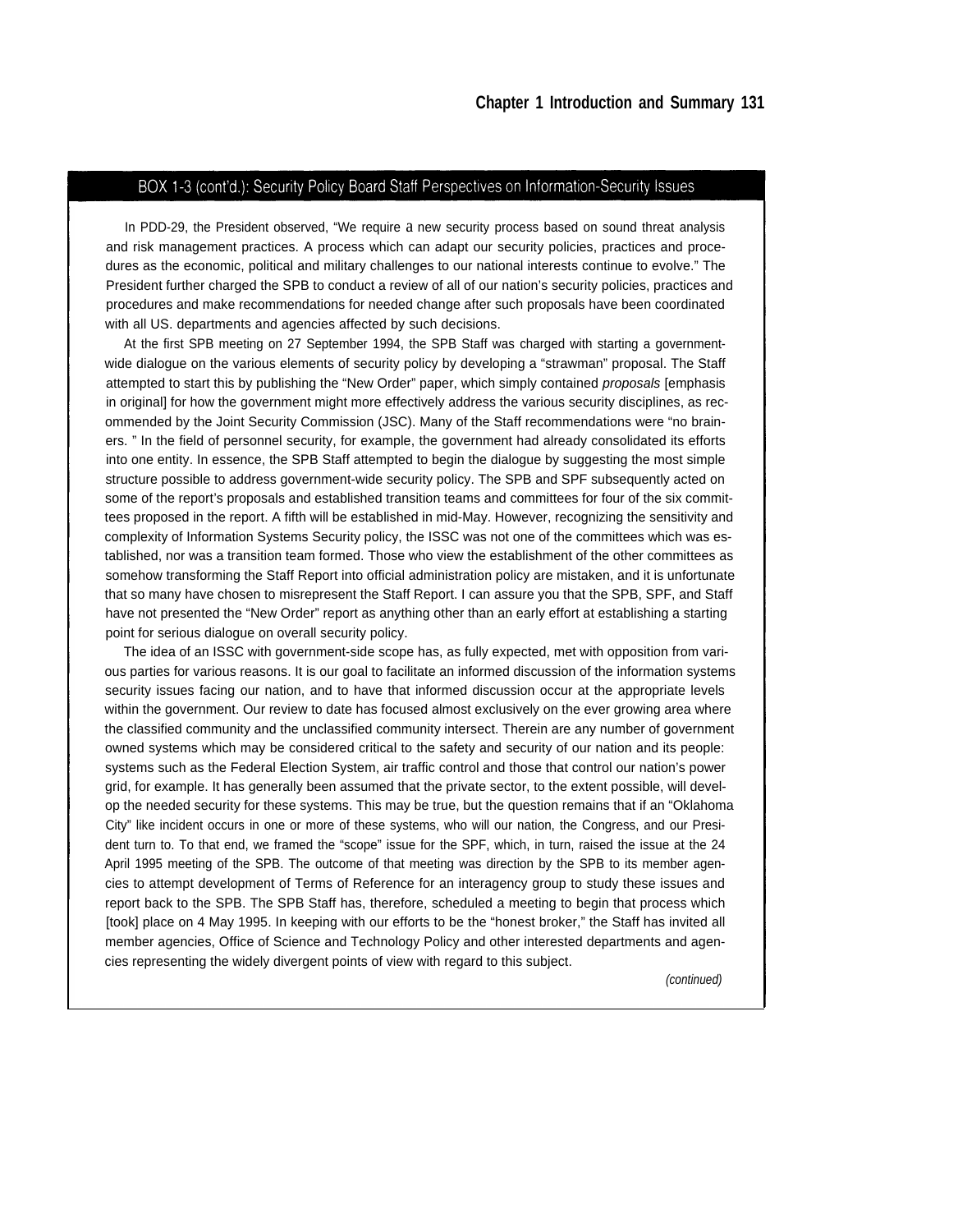#### BOX 1-3 (cont'd.): Security Policy Board Staff Perspectives on Information-Security Issues

In taking this initiative, the Deputy Secretaries that comprise the SPB recognize that they may be subject to criticism. However, their concerns about taking positive action to avoid catastrophe in any number of these critical systems was best summed up when one observed, "Shame on us if we don't at least try!"

The SPB, SPF, and Staff have not and never will propose that any information systems security actions will be taken which are contrary to law, government regulations, or directives. It does not necessarily follow, however, that issues cannot be explored, that ideas cannot be considered, or that new approaches to difficult security problems cannot be explored which are outside the context of preexisting policies, laws, regulations, and organizational structures. It is entirely possible that what was appropriate in 1987 may not be completely adequate in 1995. Information technology has advanced manyfold since then; the National Information Infrastructure has developed and the information systems security challenges facing the classified and unclassified communities have become more similar, Indeed, the very reason for establishing the JSC was to develop new approaches to security that would "assure the adequacy of protection within the contours of a security system that is simplified, more uniform, and more cost effective [emphasis in original], As referenced earlier in PDD-29, the President directed that "The SPB will be the principal mechanism for reviewing and proposing to the NSC legislative initiatives and executive orders pertaining to U.S. security policy, procedures, and practices. . . " If an informed dialogue within the government, across the Executive and Legislative Branches, leads to a common sense view to make Information Systems Security policy in a manner different from the way it is currently done, then laws, policies, regulations, and organizational structures could certainly be adjusted to accomplish national Information Systems Security goals. Again, it is our role on the SPB/SPF Staff to facilitate that informed dialogue.

SOURCE. Excerpted from Peter D. Saderholm (Director, Security Policy Board Staff), memorandum to Joan D. Winston and Miles Ewing (OTA), May 4, 1995,

pabilities, risks, and vulnerabilities of the present and the information-processing applications they computing environment, as opposed to the relatively closed, centralized processing environment of the past. Today's processing environment is characterized by open, widely distributed information-processing systems that are interconnected with other systems within and outside government and by an increasing dependence of federal agency operations on these systems. OMB's "federal information technology world" encompasses over 2 million individual workstations (e.g., PCs), but only some  $25,000$  medium and large computers. 108 Accordingly, a major focus of OMB's new guidance is on end users and decentralized information-processing systems—

use and support.

According to OMB, the proposed revision of Appendix III stresses management controls (such as individual responsibility, awareness, and training) and accountability, rather than technical controls. OMB also considers that the proposed security appendix would better integrate security into agencies' program and mission goals, reduce the need for centralized reporting of paper security plans, emphasize the management of risk rather than its measurement, and revise governmentwide security responsibilities to be consistent with the Computer Security Act.<sup>109</sup>

¥.

<sup>108</sup> Ed Springer, OMB, personal communication, Mar. 23, 1995.

<sup>&</sup>lt;sup>109</sup> Office of Management and Budget, op. cit., footnote 107.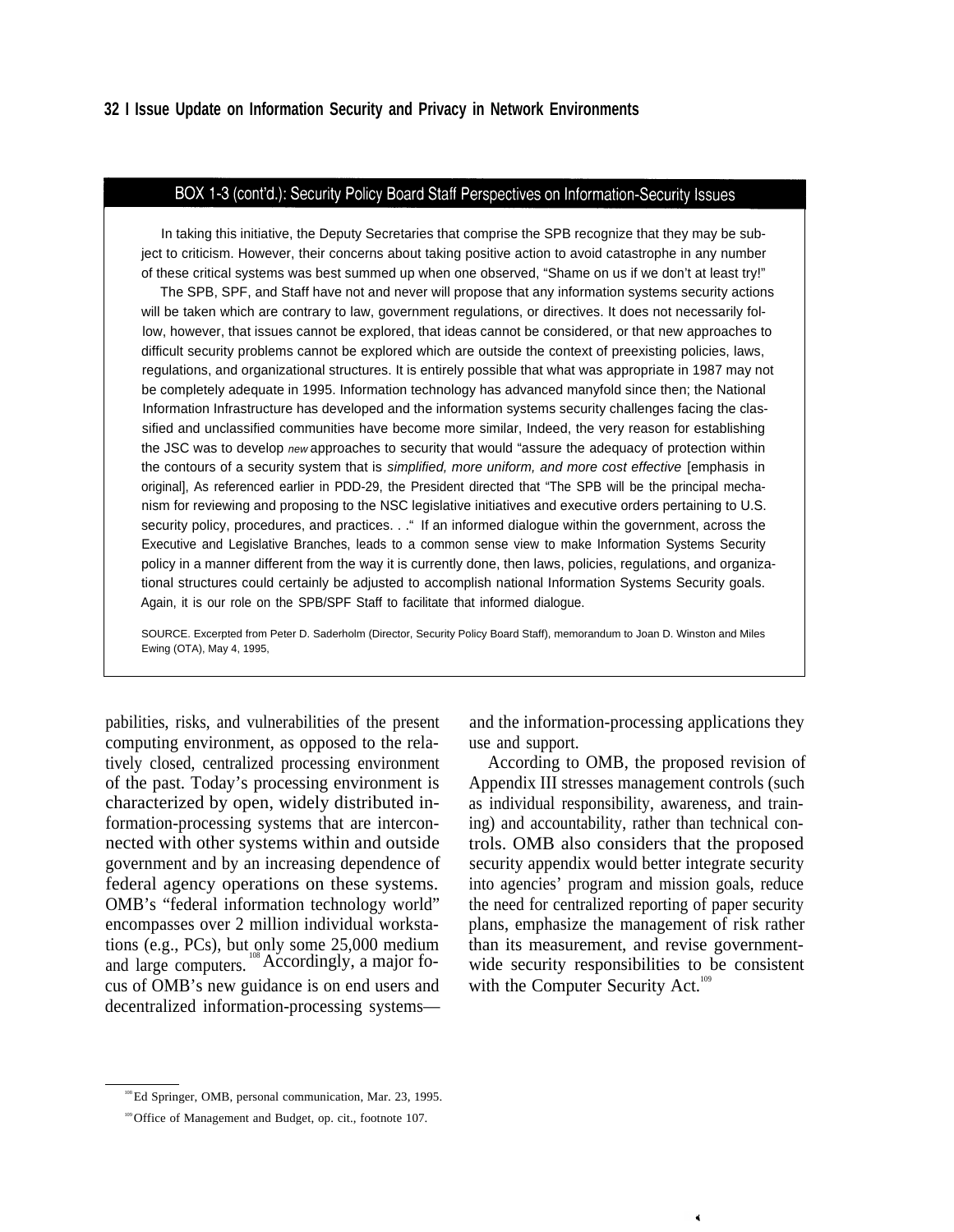OMB's proposed new security appendix:

. . . proposes to re-orient the Federal computer security program to better respond to a rapidly changing technological environment. It establishes government-wide responsibilities for Federal computer security and requires Federal agencies to adopt a minimum set of management controls.

These management controls are directed at individual information technology users in order to reflect the distributed nature of today's technology. For security to be most effective, the controls must be a part of day-to-day operations. This is best accomplished by planning for security not as a separate activity, but as part of overall planning.

"Adequate security" is defined as "security commensurate with the risk and magnitude of harm from the loss, misuse, or unauthorized access to or modification of information." This definition explicitly emphasizes the risk-based policy for costeffective security established by the Computer Security Act.<sup>110</sup>

The new guidance assigns the Security Policy Board responsibility for (only) "national security policy coordination in accordance with the appropriate Presidential directive [e.g., PDD 29]."<sup>111</sup> With respect to national security information:

Where an agency processes information which is controlled for national security reasons pursuant to an Executive Order or statute, security measures required by appropriate directives should be included in agency systems. Those policies, procedures, and practices will be coordinated with the U.S. Security Policy Board as directed by the President.112

Otherwise, the proposed OMB guidance assigns government-wide responsibilities to agencies that is "consistent with the Computer Security Act." These agencies include the Department of Commerce, through NIST; the Department of Defense,

110 Ibid., p. 4.

through NSA; the Office of Personnel Management; the General Services Administration; and the Department of Justice.<sup>113</sup>

A complete analysis of the proposed revision to Appendix III is beyond the scope of this background paper. In brief, the proposed new guidance reflects a fundamental and necessary shift in emphasis from securing automated information *systems* to safeguarding automated *information* itself. It seeks to accomplish this through:  $\ddot{\phantom{0}}$ 

- controls for general support systems (including hardware, software, information, data, applications, and people) that share common functionality and are under the same direct management control; and
- controls for major applications (that require special attention due to their mission-critical nature).

For each type of control, OMB seeks to ensure managerial accountability by requiring management officials to *authorize in writing*, based on review of implementation of the relevant security plan, use of the system or application. For general support systems, OMB specifies that use should be re-authorized at least every three years. Similarly, major applications must be authorized before operating and reauthorized at least every three years thereafter. For major applications, management authorization implies accepting the risk of each system used by the application.<sup>114</sup>

This type of active risk acceptance and accountability, coupled with review and reporting requirements, is intended to result in agencies ensuring that adequate resources are devoted to implementing "adequate security." Every three years (or when significant modifications are made), agencies must review security controls in systems and major applications and correct deficiencies. Depending on the severity, agencies must also con-

<sup>111</sup> Ibid., p. 15.

<sup>112</sup> Ibid., pp. 3-4.

<sup>113</sup> Ibid., pp. 14-16.

<sup>114</sup> Ibid., pp. 2-6.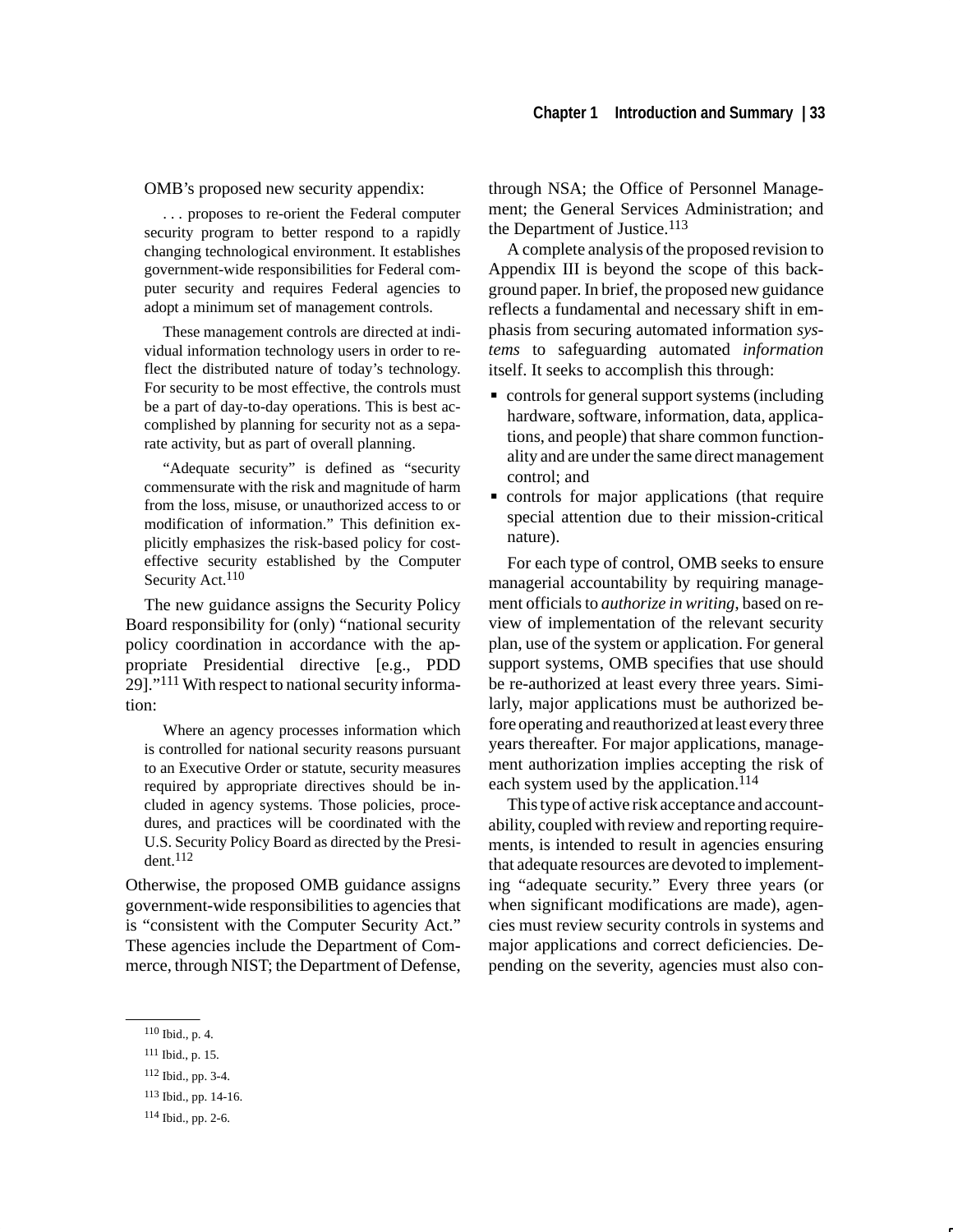sider identifying a deficiency in controls pursuant to the Federal Manager's Financial Accountability Act. Agencies are required to include a summary of their system security plans and major application security plans in the five-year plan required by the Paperwork Reduction Act.

# **IMPLICATIONS FOR CONGRESSIONAL ACTION**

Appendix D of this paper, based on chapter 1 of the 1994 OTA report on information security and privacy, reviews the set of policy options in that report. OTA identified policy options related to three general policy areas:

- 1. national cryptography policy, including federal information processing standards and export controls;
- 2. guidance on safeguarding unclassified information in federal agencies; and
- 3. legal issues and information security, including electronic commerce, privacy, and intellectual property.

In all, OTA identified about two dozen possible options. The need for openness, oversight, and public accountability—given the broad public and business impacts of these policies—runs throughout the discussion of possible congressional actions. During its follow-on work, OTA found that recent and ongoing events have relevance for congressional consideration of policy issues and options identified in the 1994 report, particularly in the first two areas noted above.

In OTA's view, two key questions underlying consideration of options addressing cryptography policy and unclassified information security within the federal government are:

- 1. How will we as a nation develop and maintain the balance among traditional "national security" (and law enforcement) objectives and other aspects of the public interest, such as economic vitality, civil liberties, and open government?
- 2. What are the costs of government efforts to control cryptography and who will bear them?

Some of these costs—for example, the incremental cost of requiring a "standard" solution that is less cost-effective than the "market" alternative in meeting applicable security requirements—may be relatively easy to quantify, compared with others. But none of these cost estimates will be easy to make. Some costs may be extremely difficult to quantify, or even to bound—for example, the impact of technological uncertainties, delays, and regulatory requirements on U.S. firms' abilities to compete effectively in the international marketplace for information technologies. Ultimately, however, these costs are all borne by the public, whether in the form of taxes, product prices, or foregone economic opportunities and earnings.

The remainder of this chapter discusses possible congressional actions related to cryptography policy and government information security, in the context of the policy issues and options OTA identified in the 1994 report. These options can be found in appendix D of this background paper and pp. 16-20 of the 1994 report. For the reader's convenience, the pertinent options are discussed in boxes 1-4 through 1-7 in this chapter.

# ■ **Cryptography Policy and Export Controls**

In the 1994 study and its follow-on work, OTA has observed that many of the persistent concerns surrounding the Clinton Administration's escrowedencryption initiative focus on whether key-escrow encryption will become mandatory for government agencies or the private sector, if nonescrowed encryption will be banned, and/or if these actions could be taken without legislation. Other concerns still focus on whether or not alternative forms of encryption would be available that would allow private individuals and organizations the option of depositing keys (or not) with one or more third-party trustees—at their discretion (see pp. 8-10, 14-18, 171-182 of the 1994 OTA report).

# *Congressional Review of Cryptography Policy*

OTA noted that an important outcome of a congressional review of national cryptography policy would be the development of more open processes to determine how cryptography will be deployed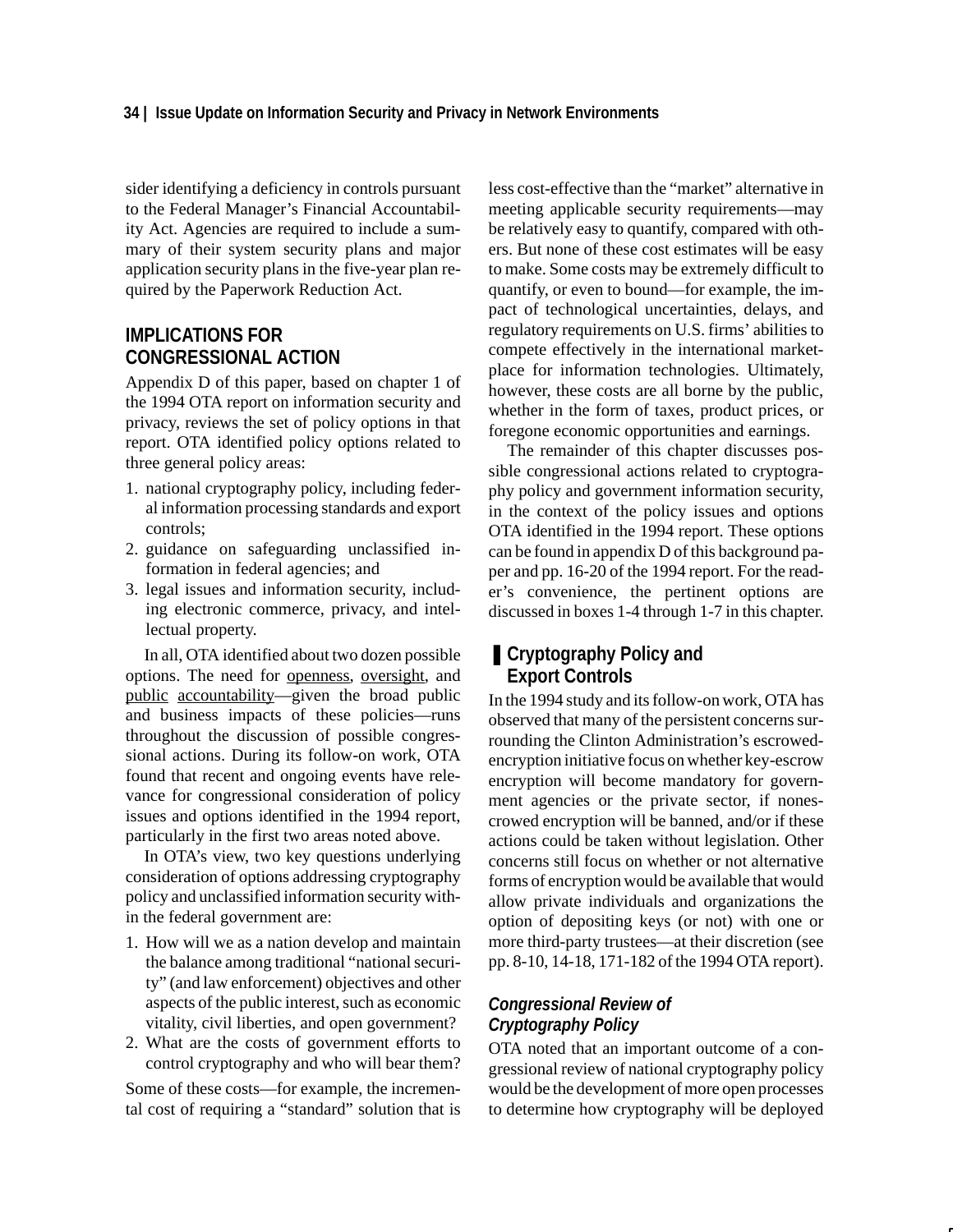## BOX 1-4: Congressional Review of Cryptography Policy

OTA concluded that information to support a congressional policy review of cryptography is out of phase with implementation. Therefore, OTA noted that:

**OPTION: Congress could consider placing a hold on further deployment of key-escrow encryption, pending a congressional policy review.**

More open processes would build trust and confidence in government operations and leadership. More openness would allow diverse stakeholders to understand how their views and concerns were being balanced with those of others, in establishing an equitable deployment of these technologies, even when some of the specifics of the technology remain classified. More open processes would also allow for public consensus-building, providing better information for use in congressional oversight of agency activities. Toward these ends, OTA noted that:

**OPTION: Congress could address the extent to which the current working relationship between the National Institute of Standards and Technology and National Security Agency will be a satisfactory part of this open process, or the extent to which the current arrangements should be reevaluated and revised.**

Another important outcome of a broad policy review would be a clarification of national informationpolicy principles in the face of technological change:

**OPTION: Congress could state its policy as to when the impacts of a technology (like cryptography) are so powerful and pervasive that legislation is needed to provide sufficient public visibility and accountability for government actions.**

SOURCE: Office of Technology Assessment, 1995; based on Information Security and Privacy in Network Environments (OTA-TCT-606, September 1994).

public-key infrastructures and certification authorities that will support electronic delivery of government services and digital commerce.

In 1993, Congress asked the National Research Council to conduct a major study that would support a broad review of cryptography and its deployment; the results are expected to be available in 1996. The NRC study should be valuable in helping Congress to understand the broad range of technical and institutional alternatives. However, if implementation of the EES and related technologies continues at the current pace, OTA has noted that key-escrow encryption may already be embedded in information systems before Congress can act on the NRC report.

Therefore, OTA's options for congressional consideration (see box 1-4) included an option to place a hold on further deployment of escrowed encryption within the government, pending a congressional review, as well as options addressing

throughout society, including development of the open policy implementation, and public visibility and accountability. These are still germane, especially given the NSA's expectation of a large-scale investment in FORTEZZA cards and the likelihood that nondefense agencies will be encouraged by NSA to join in adopting FORTEZZA.

> There has been very little information from the Clinton Administration as to the current and projected costs of the escrowed-encryption initiative, including costs of the current escrow agencies for Clipper and Capstone chips and total expenditures anticipated for deployment of escrowed-encryption technologies. (NSA has indicated that a FOR-TEZZA procurement contract on the order of \$20 million to \$40 million may be awarded in fall 1995.)

# **Export Controls**

Reform of the current export controls on cryptography was certainly the number one topic at the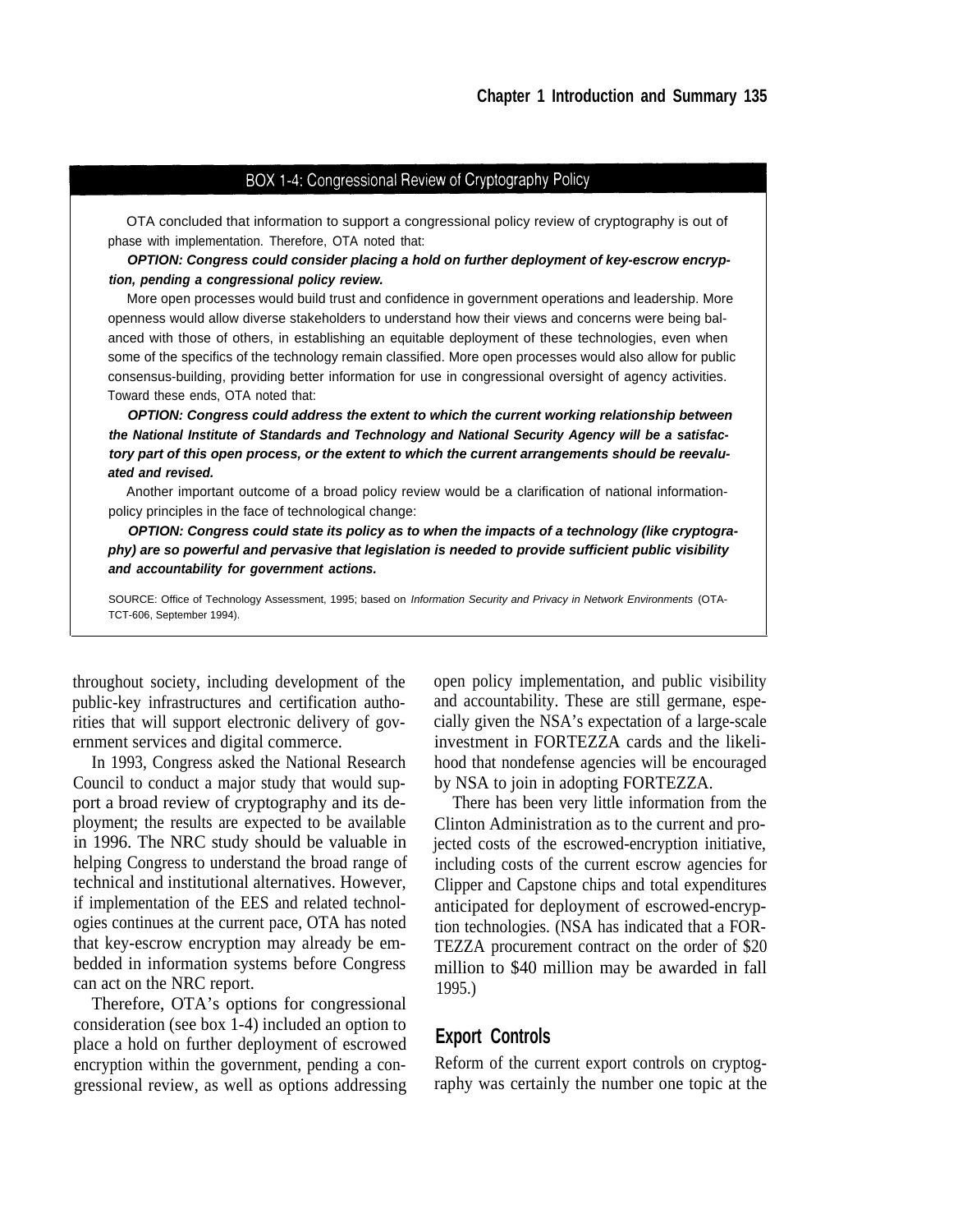## BOX 1-5: Export Controls on Cryptography

As part of a broad national cryptography policy, OTA noted that Congress may wish to periodically examine export controls on cryptography, to ensure that these continue to reflect an appropriate balance between the needs of signals intelligence and law enforcement and the needs of the public and business communities. This examination would take into account changes in foreign capabilities and foreign availability of cryptographic technologies.

Information from an executive branch study of the encryption market and export controls that was promised by Vice President Gore should provide some near-term information. The Department of Commerce and the National Security Agency (NSA) are assessing the economic impact of U.S. export controls on the U.S. computer software industry; as part of this study, NSA is determining the foreign availability of encryption products. The study is scheduled to be delivered to the National Security Council deputies by July 1, 1995.

OTA noted that the scope and methodology of the export-control studies that Congress might wish to use in the future may differ from those used in the executive-branch study. Therefore:

**OPTION: Congress might wish to assess the validity and effectiveness of the Clinton Administration's studies of export controls on cryptography by conducting oversight hearings, by undertaking a staff analysis, or by requesting a study from the Congressional Budget Office.**

SOURCE: Off Ice of Technology Assessment, 1995: based on Information Security and Privacy in Network Environments (OTA-TCT-606, September 1994).

December 1994 OTA workshop. More generally, the private sector's priority in this regard is indicated by the discussion of the industry statements of business needs above. Legislation would not be required to relax controls on cryptography, if this were done by revising the implementing regulations. However, the Clinton Administration has previously evidenced a disinclination to relax controls on robust cryptography, except perhaps for certain key-escrow encryption products.<sup>115</sup>

The Export Administration Act is to be reauthorized in the 104th Congress. The issue of export controls on cryptography may arise during consideration of export legislation, or if new export procedures for key-escrow encryption products are announced, and/or when the Clinton Administration's market study of cryptography and controls is completed this summer (see box 1-5).

Aside from any consideration of whether or not to include cryptography provisions in the 1995 export administration legislation, Congress could advance the convergence of government and private sector interests into some "feasible middle ground" through hearings, evaluation of the Clinton Administration's market study, and by encouraging a more timely, open, and productive dialogue between government and the private sector (see pages 11-13, 150-160, 174-179 of the 1994 OTA report.)

# *Responses to Escrowed Encryption Initiatives*

The 1994 OTA report recognized that Congress has a near-term role to play in determining the extent to which—and how—the EES and other escrowed-encryption systems will be deployed in

 $\vec{q}$ 

<sup>&</sup>lt;sup>115</sup> See appendix C of this backgroud paper, especially footnote 10 and accompanying text.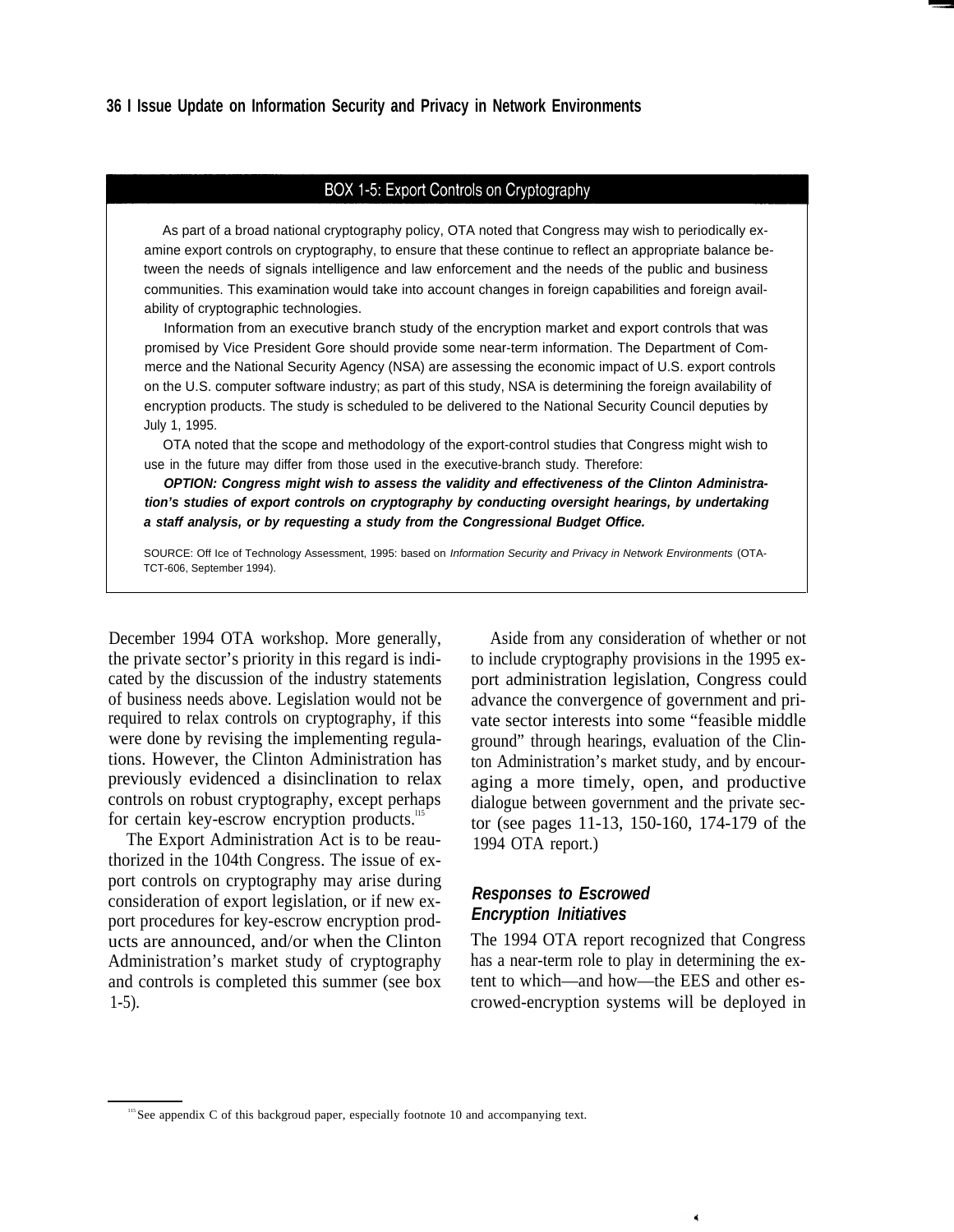## BOX 1-6: Congressional Responses to Escrowed-Encryption Initiatives

In responding to current escrowed-encryption initiatives like the Escrowed Encryption Standard (EES), and in determining the extent to which appropriated funds should be used in implementing key-escrow encryption and related technologies, OTA noted that:

**OPTION: Congress could address the appropriate locations of the key-escrow agents, particularly for federal agencies, before additional investments are made in staff and facilities for them. Public acceptance of key-escrow encryption might be improved--but not assured--by an escrowing system that used separation of powers to reduce perceptions of the potential for misuse.**

With respect to current escrowed-encryption initiatives like the EES, as well as any subsequent key-escrow encryption initiatives (e.g., for data communications or file encryption), and in determining the extent to which appropriated funds should be used in implementing key-escrow encryption and related technologies, OTA noted that:

**OPTION: Congress could address the issue of criminal penalties for misuse and unauthorized disclosure of escrowed key components.**

**OPTION: Congress could consider allowing damages to be awarded for individuals or organizations who were harmed by misuse or unauthorized disclosure of escrowed key components.**

SOURCE: Office of Technology Assessment, 1995; based on Information Security and Privacy in Network Environments (OTA-TCT-606, September 1994).

within a long-term, strategic framework. Congressional oversight of the effectiveness of policy measures and controls can allow Congress to revisit these issues as needed, or as the consequences of previous decisions become more apparent.

The Clinton Administration has stated that it has no plans to make escrowed encryption mandatory, or to ban other forms of encryption. But, absent legislation, these intentions are not binding for future administrations and also leave open the question of what will happen if the EES and related technologies do not prove acceptable to the private sector. Moreover, the executive branch may soon be using the EES and/or related escrowed-encryption technologies (e.g., FORTEZ-ZA) to safeguard-among other things—large volumes of private and proprietary information.

For these reasons, OTA concluded that the EES and other key-escrowing initiatives are by no means only an executive branch concern. The EES and any subsequent escrowed-encryption standards (e.g., for data communications in computer networks, or for file encryption) also war-

the United States. These actions can be taken rant congressional attention because of the public funds that will be spent in deploying them. Moreover, negative public perceptions of the EES and the processes by which encryption standards are developed and deployed may erode public confidence and trust in government and, consequently, the effectiveness of federal leadership in promoting responsible safeguard use. Therefore, OTA identified options addressing location of escrow agents, as well as criminal penalties and civil liabilities for misuse or unauthorized disclosure of escrowed key components (see box 1-6). These are still germane, and the liability issues are even more timely, given recent initiatives by the international legal community and the states.

# ❚ **Safeguarding Unclassified Information in the Federal Agencies**

The need for congressional oversight of federal information security and privacy is even more urgent in a time of government reform and streamlining. When the role, size, and structure of the federal agencies are being reexamined, it is important to take into account the additional in-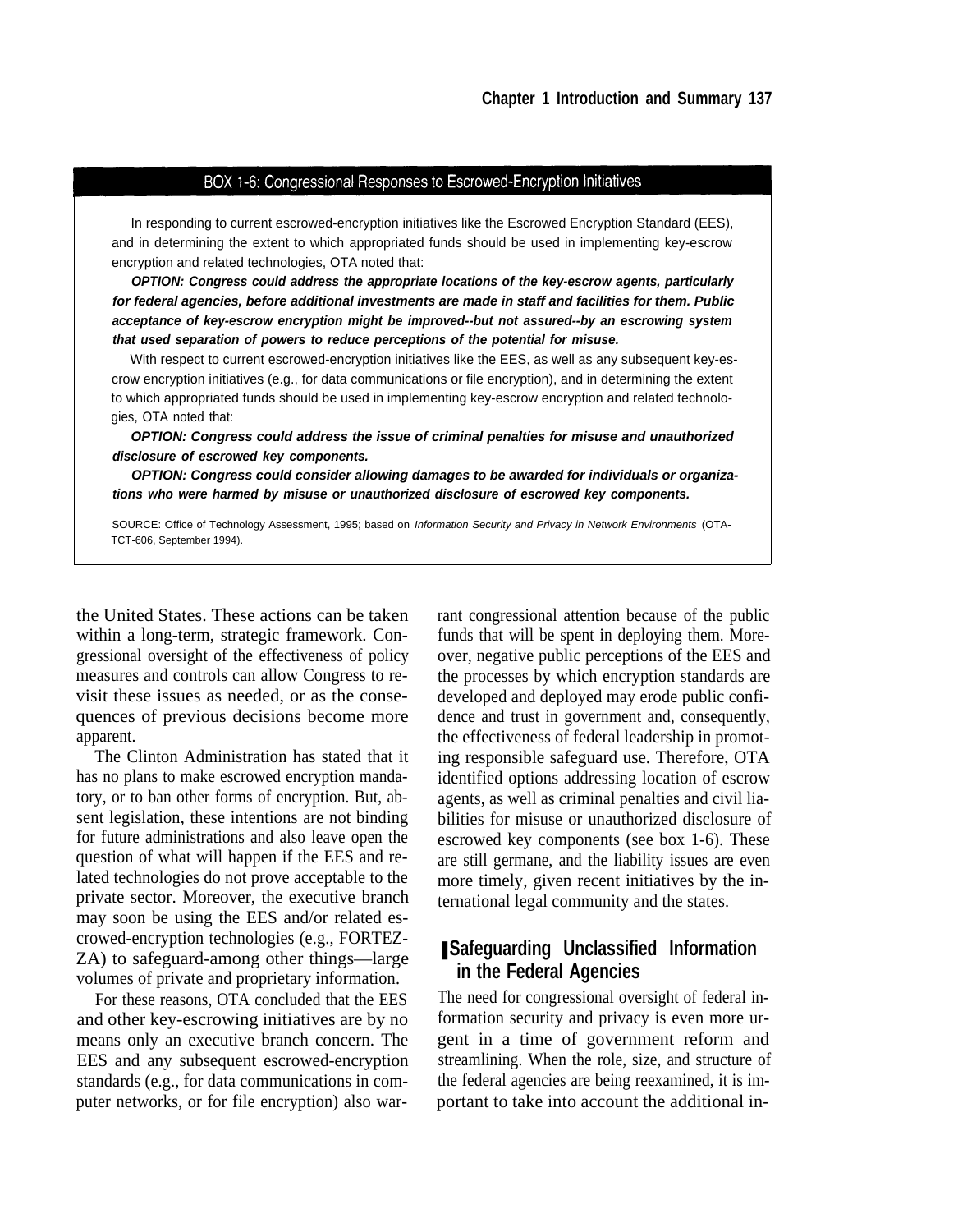## **38 | Issue Update on Information Security and Privacy in Network Environments**

formation security and privacy risks incurred in downsizing and the general lack of commitment on the part of top agency management to safeguarding unclassified information.

A major problem in the agencies has been lack of top management focus on, not to mention responsibility and accountability for, information security. As the 1994 OTA report noted:

The single most important step toward implementing proper information safeguards for networked information in a federal agency or other organization is for top management to define the organization's overall objectives and a security policy to reflect those objectives. Only top management can consolidate the consensus and apply the resources necessary to effectively protect networked information. For the federal government, this means guidance from OMB, commitment from top agency management, and oversight by Congress. (p. 7)

All too often, agency managers have regarded information security as "expensive overhead" that could be skimped on, deferred, or foregone in favor of other expenditures (e.g., for new computer hardware and applications). Any lack of priority and resources for safeguarding information is increasingly problematic as we move toward increased secondary use of data, data sharing across agencies, and decentralization of information processing and databases. If this mindset were permitted to continue during agency downsizing and program consolidation, the potential—and realized—harms from "disasters waiting to happen" can be much greater. (See pages 1-8, 25-31, and 40-43 of the 1994 OTA report.) For example, without proper attention to information security, staffing changes during agency restructuring and downsizing can increase security risks (due to unstaffed or understaffed security functions, reductions in security training and implementation, large numbers of disgruntled former employees, etc.).

OTA's ongoing work has spotlighted important elements of good information-security practice in the private sector, including active risk acceptance by line management. The concept of management responsibility and accountability as integral components of information security, rather than just "handing off" security to technology, is very important.

Sound security policies as a foundation for practice are essential; these should be technology neutral. Technology-neutral policies specify what must be done, not how to do it. Because they do not prescribe implementations, technology-neutral policies are longer lived. They are not so easily obsoleted by changes in technology or business practices; they allow for local customization of implementations to meet operational requirements. Once these are in place, security implementation should be audited against policy, not against implementation guidelines. This helps prevent confusing implementation techniques and tools (e.g., use of a particular type of encryption or use of an computer operating system with a certain rating) with policy objectives, and discourages "passive risk acceptance" like mandating use of a particular technology. This also allows for flexibility and customization.

In the federal arena, however, more visible energy seems to have been focused on debates over implementation tools—that is, federal information processing standards like the Data Encryption Standard, Digital Signature Standard, and Escrowed Encryption Standard—than on formulating enduring, technology-neutral policy guidance for the agencies.

## *Direction of Revised OMB Guidance*

In the 1994 report, OTA identified the need for the revised version of the security appendix (Appendix III) of OMB Circular A-130 to adequately address problems of managerial responsibility and accountability, insufficient resources devoted to information security, and overemphasis on technology, as opposed to management. In particular, OTA noted the importance of making agency line management (not just "information security officers") accountable for information security and ensuring that privacy and other policy objectives are met. Moreover, OTA noted that the proposed new OMB guidance would have to provide sufficient incentives—especially in times of budget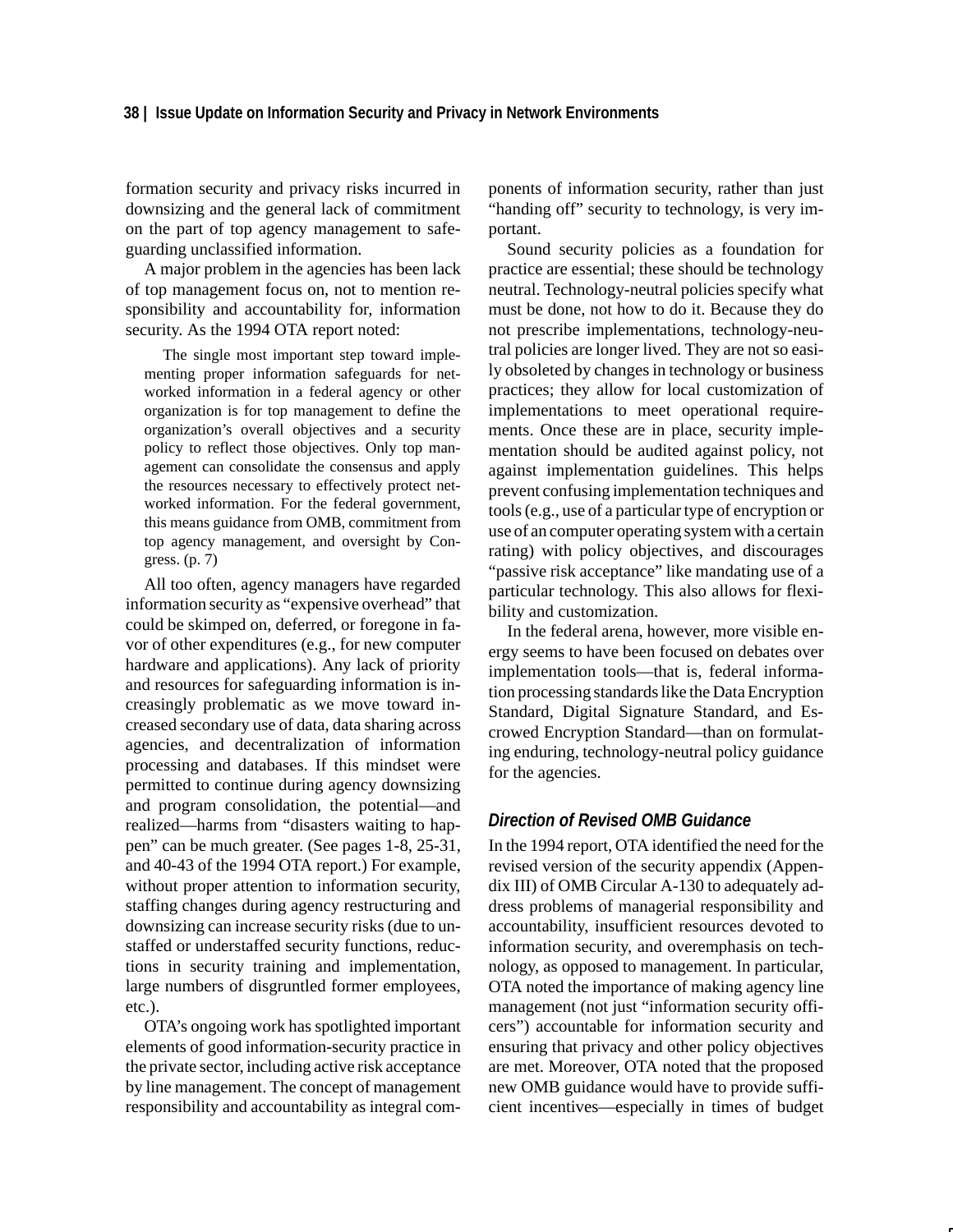cuts—to ensure that agencies devote adequate resources to safeguarding information. Similarly, the OMB guidance would have to ensure that information safeguards are treated as an integral component when systems are designed or modified.

The proposed revision to Appendix III of OMB Circular A-130, as discussed above, shows promise for meeting these objectives. OMB's proposed guidance is intended to incorporate critical elements of the following: considering security as integral (rather than an add-on) to planning and operations, active risk acceptance, line management responsibility and accountability, and focus on management and people rather than technology. Taken as a whole, these elements are intended to provide sufficient incentives for agency managements to devote adequate resources to security; the review and reporting requirements offer disincentives for inadequate security. Moreover, if implemented properly, the new OMB approach can make significant progress in the ultimate goal of tracking and securing the information itself, as it is gathered, stored, processed, and shared among users and applications.

However, OMB's twofold approach is somewhat abstract and a significant departure from earlier, "computer security" guidance. Therefore, congressional review and oversight of OMB's proposed revisions to Appendix III, as suggested in the 1994 OTA report (see box 1-7), would be helpful in ensuring that Congress, as well as federal agencies and the public, understand the new information-security guidance and how OMB intends for its new approach to be implemented.

This congressional review and oversight might also provide additional guidance on how NIST's security activities might best be refocused to meet federal information-security objectives. For example, in addition to Commerce's (i.e., NIST's) traditional responsibilities for security standards and training and awareness, the new Appendix III assigns Commerce responsibilities for providing agencies with guidance and assistance concerning effective controls when systems are interconnected, coordinating incident response activities to promote information-sharing regarding incidents and related vulnerabilities, and (with Defense Department technical assistance) evaluating new information technologies to assess their security vulnerabilities and apprising agencies of these in a timely fashion.<sup>116</sup>

## *Locus of Authority*

Another reason for the importance and timeliness of congressional oversight of governmentwide information-security policy guidance is that there is renewed momentum for extending the defense/intelligence community's centralization of information-security responsibilities throughout the civil agencies as well. If initiatives such as the Information Systems Security Committee structure presented in the Security Policy Board staff report come to fruition, information-security responsibilities for both the civilian agencies and the defense/intelligence agencies would be merged.

An overarching issue that must be resolved by Congress is where federal authority for safeguarding unclassified information in the civilian agencies should reside and, therefore, what needs to be done concerning the substance and implementation of the Computer Security Act of 1987. If Congress retains the general premise of the act—that responsibility for unclassified information security in the civilian agencies should not be placed within the defense/intelligence community—then vigilant oversight and clear direction will be needed to ensure effective implementation, including assigning and funding a credible focal point(s) for unclassified information security (see discussion of OMB Appendix III above and also pp. 19-20 of the 1994 OTA report).

Without doubt, leadership and expertise are needed for better, more consistent safeguarding of unclassified information government-wide. But it

<sup>116</sup> OMB, op. cit., footnote 82, p. 7.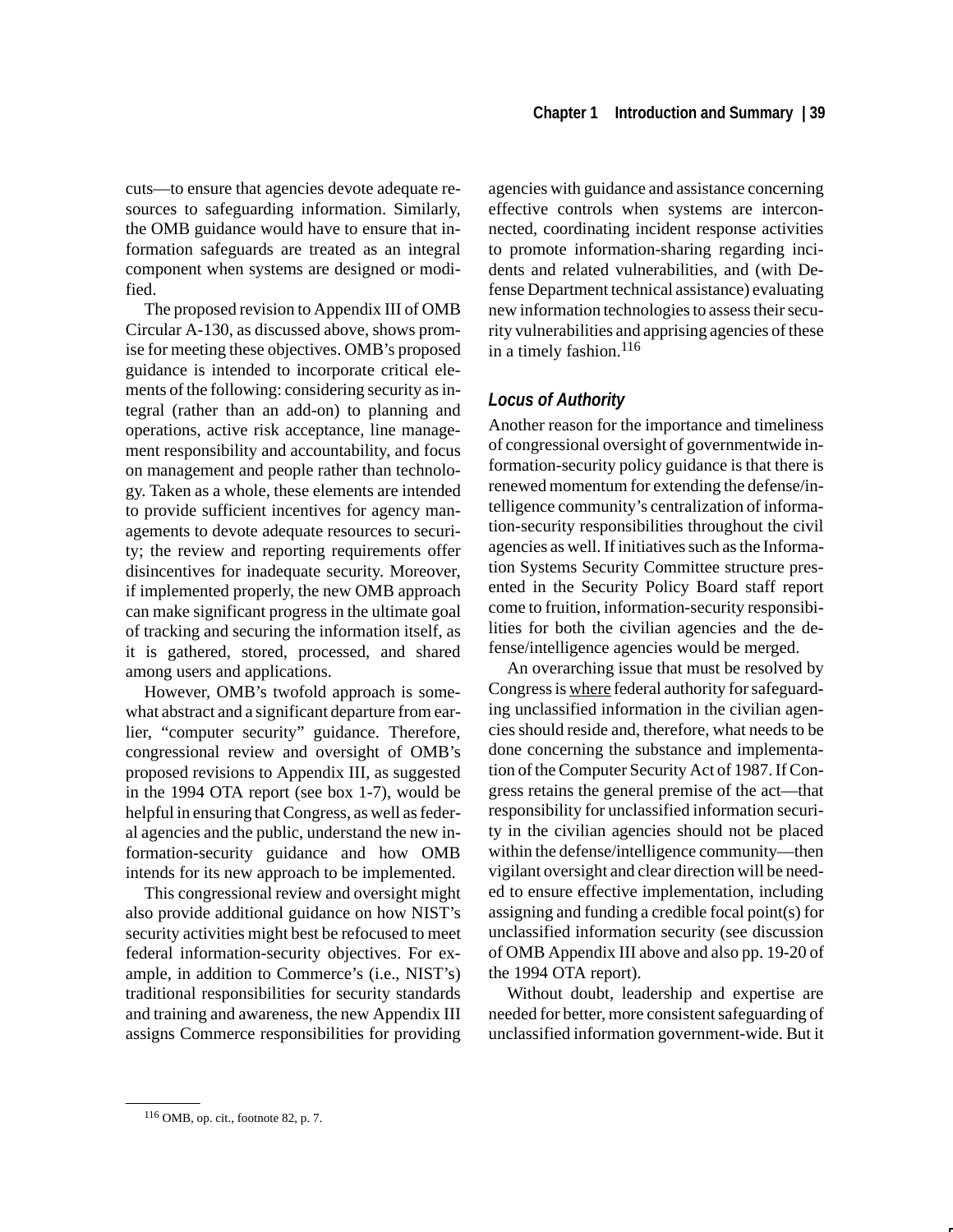## BOX 1-7: Safeguarding Information in Federal Agencies

Congress has an even more direct role in establishing the policy guidance within which federal agencies safeguard information, and in oversight of agency and Office of Management and Budget measures to implement information security and privacy requirements. The new, proposed revision of Appendix Ill ("Security of Federal Automated Information") of OMB Circular A-130 is intended to lead to improved federal information-security practices and to make fulfillment of Computer Security Act and Privacy Act requirements more effective generally, as well as with respect to data sharing and secondary uses.

The options presented below are in the context of the 1994 report and the previous version of Appendix Ill. However, OTA expects that congressional oversight and analysis as indicated below will remain useful for understanding OMB's new guidance and assessing its potential effectiveness. OTA noted that, after the revised Appendix Ill of OMB Circular A-130 issued:

**OPTION: Congress could assess the effectiveness of the OMB's revised guidelines, including improvements in implementing the Computer Security Act's provisions regarding agency security plans and training, in order to determine whether additional statutory requirements or oversight measures are needed.**

This might be accomplished by conducting oversight hearings, undertaking a staff analysis, and/or requesting a study from the General Accounting Office. However, the effects of OMB's revised guidance may not be apparent for some time after the revised Appendix Ill is issued.

Therefore, a few years may pass before GAO is able to report government-wide findings that would be the basis for determining the need for further revision or legislation. In the interim:

**OPTION: Congress could gain additional insight through hearings to gauge the reaction of agencies, as well as privacy and security experts from outside government, to OMB's revised guidelines.**

Oversight of this sort might be especially valuable for agencies that are developing major new information systems. in the course of its oversight and when considering the direction of any new legislation, OTA noted that:

**OPTION: Congress could ensure that agencies include explicit provisions for safeguarding information assets in any information-technology planning documents.**

is not clear that there are no workable alternatives derfunding of the designated civilian agency—at to centralizing government-wide information-security responsibilities under the defense/intelligence community. Proposals to do so note current information-security deficiencies; however, many of these can be attributed to lack of commitment to and funding for establishment of an alternative source of expertise and technical guidance for the civilian agencies. For example, the "efficiency" arguments (see below) made in the Joint Security Commission report and the Security Policy Board staff report for extending the responsibilities of the defense/intelligence community to encompass government-wide security for classified and unclassified information capitalize on the vacuum in leadership and expertise created by chronic un-

present, NIST. (See pp. 13-16, 20, 138-150, and 182-183 of the OTA report.)

Proposals for centralizing security responsibilities for both classified and unclassified information government-wide offer efficiency arguments to the effect that:

- 1. security policies, practices, and procedures (as well as technologies) for unclassified information are for the most part spin-offs from the classified domain;
- 2. the defense and intelligence agencies are expert in classified information security; and therefore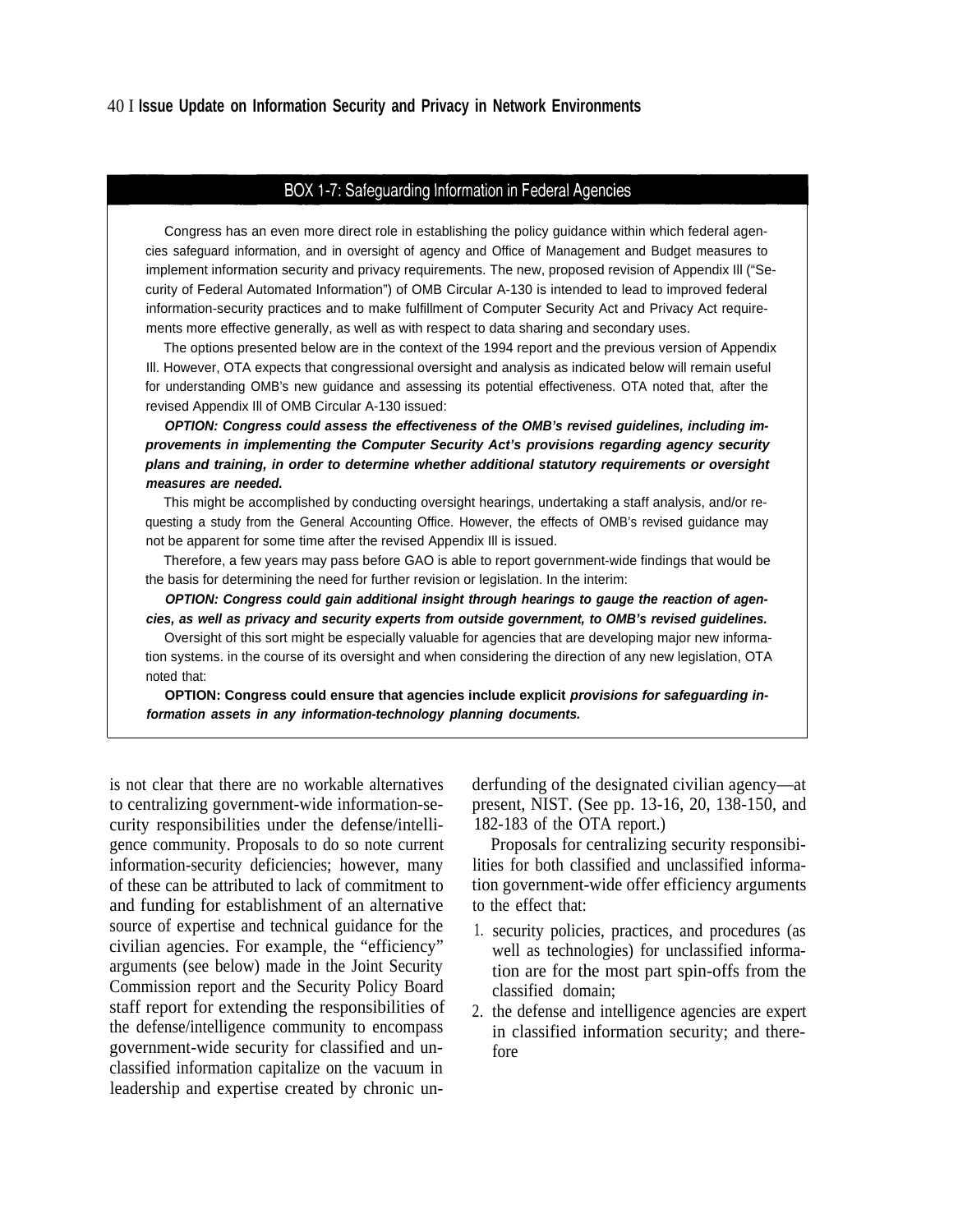## BOX 1-7 (cont'd.): Safeguarding Information in Federal Agencies

**OPTION: Congress could ensure that agencies budget sufficient resources to safeguard information assets, whether as a percentage of information-technology modernization and/or operating budgets, or otherwise.**

**OPTION: Congress could ensure that the Department of Commerce assigns sufficient resources to the National Institute of Standards and Technology to support its Computer Security Act responsibilities, as well as NET's other activities related to safeguarding information and protecting privacy in networks.**

Regarding NIST's computer-security budget, OTA did not determined the extent to which additional funding is needed, or the extent to which additional funding would improve the overall effectiveness of NEST's information-security activities. Additional resources, whether from overall increases in NIST's budget or otherwise, could enhance NIST's technical capabilities, enable it to be more proactive, and hence be more useful to federal agencies and to industry. OTA found that NIST activities regarding standards and guidelines related to cryptography are a special case, however.

Increased funding alone will not be sufficient to ensure NIST's technological leadership or its fulfillment of the "balancing" role as envisioned by the Computer Security Act of 1987. With respect to cryptography, OTA concluded that national security constraints set forth in executive branch policy directives appear to be binding. These constraints have resulted, for example, in the closed processes by which the FIPS known as the Escrowed Encryption Standard (Clipper) was developed and implemented.

Increased funding could enable NIST to become a more equal partner to the National Security Agency, at least in deploying (if not developing) cryptographic standards. But, if NIST/NSA processes and outcomes are to reflect a different balance of national security and other public interests, or more openness, than has been evidenced over the past five years, OTA concluded that clear policy guidance and oversight (not just funding) will be needed.

SOURCE" Office of Technology Assessment, 1995; based on Information Security and Privacy in Network Environments (OTA-TCT-606, September 1994).

extending the authority of the defense/intelligence agencies.

The validity of the "spin-off" assumption about unclassified information security is questionable. There are real questions about NSA's ability to place the right emphasis on cost-effectiveness, as opposed to absolute effectiveness, in flexibly determining the most appropriate means for safeguarding unclassified information. Due to its primary mission in securing classified information, NSA's traditional culture tends toward a standard of absolute effectiveness, not trading off cost and effectiveness. By contrast, the Computer

3. the unclassified domain can best be served by Security Act of 1987, the Paperwork Reduction Act of 1995, and the new, proposed revision of OMB Appendix 111 all require agencies to identify and employ cost-effective safeguards, for example:

> With respect to privacy and security, the Director [of OMB] shall . . . require Federal agencies, consistent with the Computer Security Act of 1987 (940 U.S.C. 759 note) security protections commensurate with the risk and magnitude of the harm resulting from the loss, misuse, or unauthorized access to or modification of information collected or maintained by or on behalf of an agency.<sup>117</sup>

<sup>117</sup>"Paperwork Reduction Act of 1995" (S. 244), section 3504(g)(3), Mar. *7, 1995, Federal Record,* p. S3557.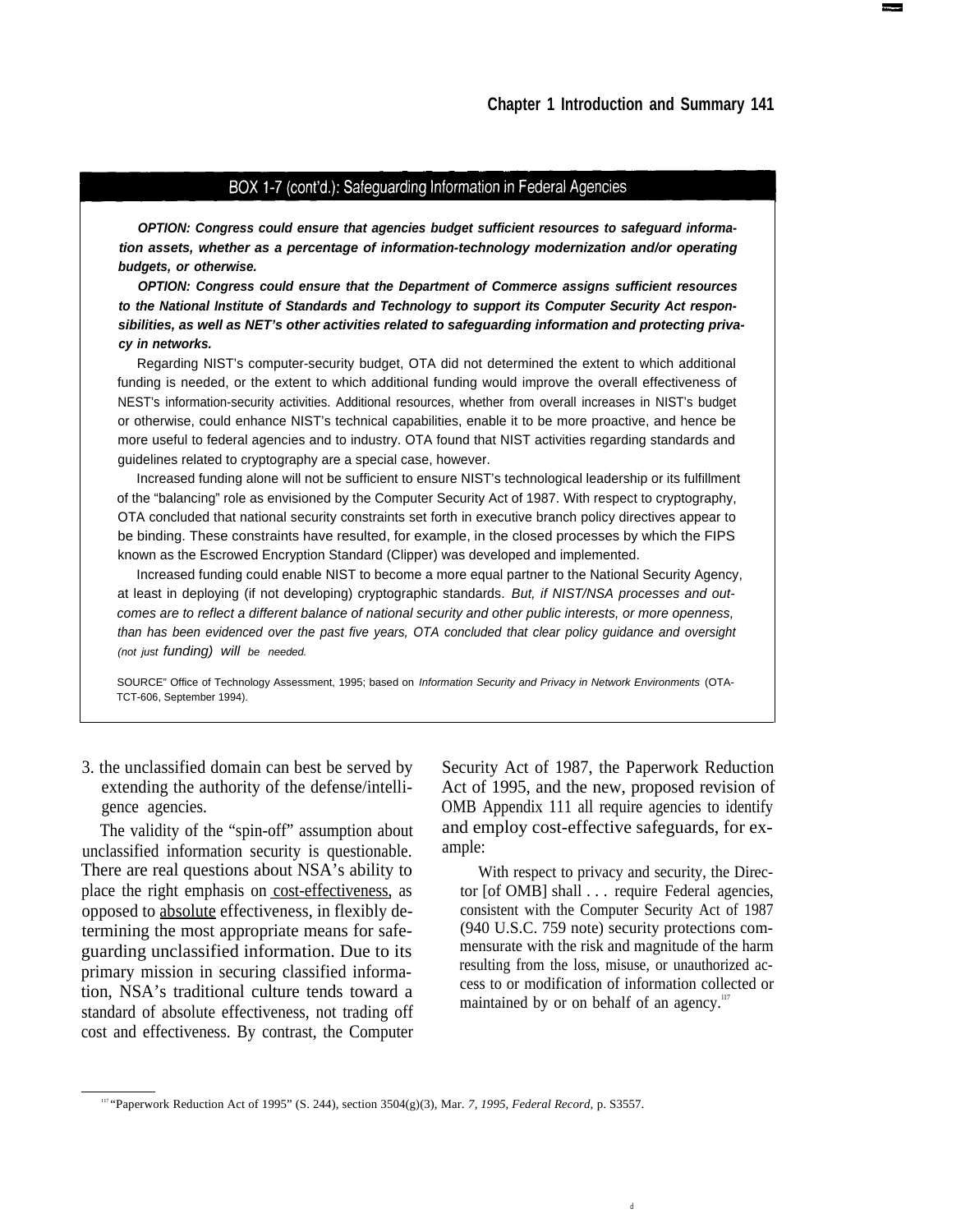Moreover, the current state of government security practice for unclassified information has been depressed by the chronic shortage of resources for NIST's computer security activities in fulfillment of its government-wide responsibilities under the Computer Security Act of 1987. Since enactment of the Computer Security Act, there has been no serious (i.e., adequately funded and properly staffed), sustained effort to establish a center of information-security expertise and leadership outside the defense/intelligence communities.

Even if the efficiency argument is attractive, Congress would still need to consider whether the gains would be sufficient to overcome the concomitant decrease in "openness" in informationsecurity policymaking and implementation, and/or whether the outcomes would fall at an acceptable point along the "efficiency-openness" possibility frontier. In the area of export controls on cryptography, for example, there is substantial public concern with the current tradeoff between the needs of the defense/intelligence and the business/user communities. With respect to information-security standards and guidelines, there has been continuing concern with the lack of openness and accountability in policies formulated and implemented under executive order, rather than through the legislative process. It would be difficult to formulate a scenario in which increasing the defense/intelligence community's authority government-wide would result in more openness or assuage public concerns. (In the 1980s, concerns over NSDD-145's placement of governmental authority for unclassified information security within the defense/intelligence community led to enactment of the Computer Security Act of 1987.)

Oversight of the implementation of the Computer Security Act is also important to cryptography policy considerations. The cryptography-related FIPS still influence the overall market and the development of recent FIPS (e.g., the DSS and EES) demonstrates a mismatch between the intent of the act and its implementation by NIST and NSA (see pp. 160-183 of the 1994 OTA report). The attributes of these standards do not meet most users' needs, and their deployment would benefit from congressional oversight, both in the strategic context of a policy review and as tactical response to the Clinton Administration's escrowed-encryption initiative (see pp. 16-20 of the OTA report).

If the Computer Security Act is revisited, Congress might wish to redirect NIST's activities away from "picking technologies" for standards (i.e., away from developing product-oriented FIPS like the EES) and toward providing federal agencies with guidance on: Ĩ

- the availability of suitable commercial technologies,
- interoperability and application portability, and
- how to make best use of existing hardware and software technology investments.

Also, targeting NIST's information-security activities toward support of OMB's proposed guidance (with its focus on end users and individual workstations) might enable NIST to be more effective despite scarce resources.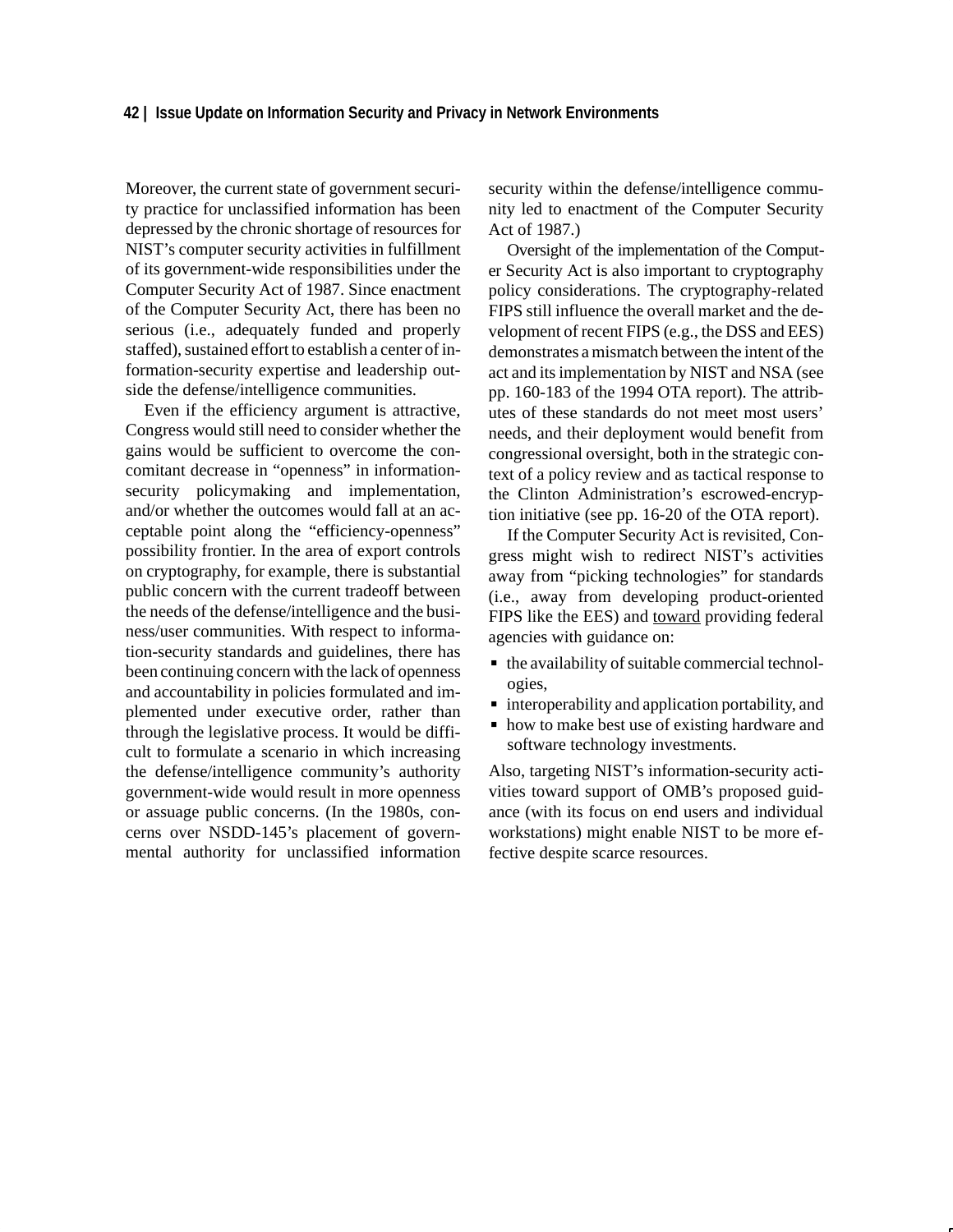# **Overview of the 1994 OTA Report on Information Security and Privacy**

his chapter highlights the importance of information security and privacy issues, explains why cryptography policies are so important, and reviews policy findings and options from the September 1994 OTA report *Information Security and Privacy in Network Environments.* Chapter 3 reviews the December 1994 OTA workshop and identifies key points that emerged from the workshop discussion, particularly export controls and the international business environment, federal cryptography policy, and information-security "best practices." Chapter 4 presents implications for congressional action, in light of recent and ongoing events.

This background paper is a companion and supplement to the September 1994 OTA report and is intended to be used in conjunction with that report. For the reader's convenience, however, pertinent technical and institutional background material, drawn from the September 1994 report and updated where appropriate, is included in appendices B ("Federal Information Security and the Computer Security Act"), C ("U.S. Export Controls on Cryptography"), and D ("Summary of Issues and Options from the 1994 OTA Report").

# **INFORMATION SECURITY AND PRIVACY IN A NETWORKED SOCIETY**

Information technologies are transforming the ways in which we create, gather, process, and share information. Rapid growth in computer networking is driving many of these changes; electronic transactions and electronic records are becoming central to everything from business to health care. Government connectivity is also growing rapidly in scope and importance. Within the feder- **| 43**

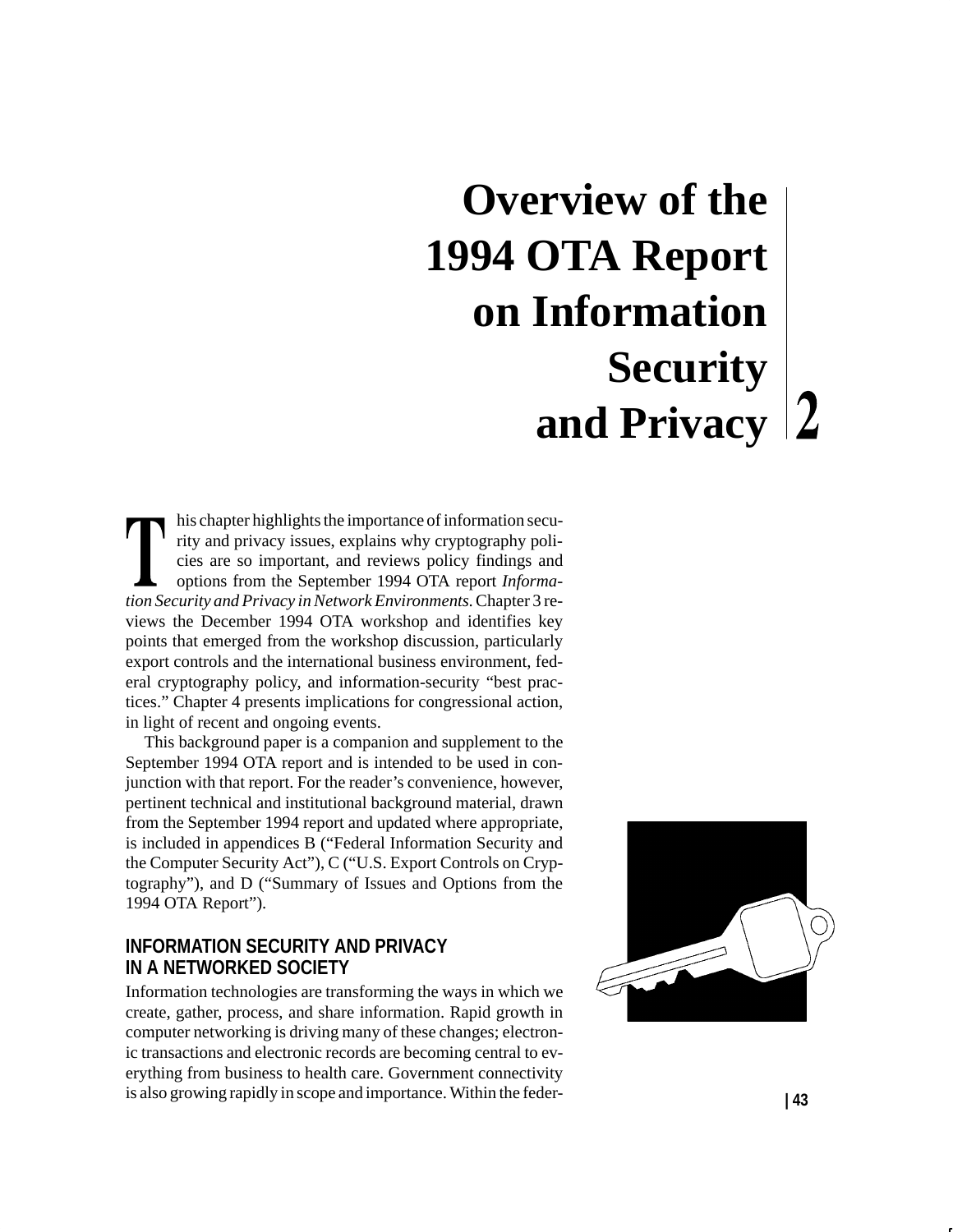## **44 | Issue Update on Information Security and Privacy in Network Environments**

al government, effective use of information technologies and networks is central to government restructuring and reform.<sup>1</sup>

The transformation being brought about by networking brings with it new concerns for the security of networked information and for our ability to maintain effective privacy protections in networked environments.2 Unless these concerns can be resolved, they threaten to limit networking's full potential in terms of both participation and usefulness. Therefore, information safeguards (countermeasures) are achieving new prominence.3 Appropriate safeguards for the networked environment must account for—and anticipate technical, institutional, and social changes that increasingly shift responsibility for security to the end users.

Computing power used to be isolated in large mainframe computers located in special facilities; computer system administration was centralized and carried out by specialists. In today's networked environment, computing power is decentralized to diverse users who operate desktop computers and who may have access to computing power and data at remote locations. Distributed computing and open systems can make every user essentially an "insider." In such a decentralized environment, responsibility for safeguarding information is distributed to the users, rather than remaining the purview of system specialists. The increase in the number and variety of network service providers also requires that users take responsibility for safeguarding information, rather than relying on intermediaries to provide adequate protection.<sup>4</sup>

The new focus is on safeguarding the *information* itself as it is processed, stored, and transmitted. This contrasts with older, more static or insulated concepts of "document" security or "computer" security. In the networked environment, we need appropriate rules for handling proprietary, copyrighted, and personal information—and tools with which to implement them.<sup>5</sup> Increased interactivity means that we must also deal with transactional privacy, as well as prevent fraud in electronic commerce and ensure that safeguards are integrated as organizations streamline their operations and modernize their information systems.

# **REVIEW OF THE 1994 OTA REPORT**

In September 1994, the Office of Technology Assessment released the report *Information Security*

<sup>1</sup> See U.S. Congress, Office of Technology Assessment, *Making Government Work: Electronic Delivery of Government Services*, OTA-TCT-578 (Washington, DC: U.S. Government Printing Office, September 1993). See also Elena Varon, "Senate Panel Takes up IT Management Issues," *Federal Computer Week*, Feb. 6, 1995, p. 6; and Charles A. Bowsher, Comptroller General of the United States, "Government Reform: Using Reengineering and Technology To Improve Government Performance," GAO/T-OCG-95-2, testimony presented before the Committee on Governmental Affairs, U.S. Senate, Feb. 2, 1995.

<sup>2</sup> For example, measures to streamline operations via information technology require careful attention both to technical safeguards and to related institutional measures, such as employee training and awareness. Similarly, computer networks allow more interactivity, but the resulting transactional data may require additional safeguards to protect personal privacy.

<sup>3</sup> See Michael Neubarth et al., "Internet Security (Special Section)," *Internet World*, February 1995, pp. 31-72. See also Russell Mitchell, "The Key to Safe Business on the Net," and Amy Cortese et al., "Warding Off the Cyberspace Invaders," *Business Week*, Mar. 13, 1995, pp. 86, 92-93.

<sup>4</sup> The trend is toward decentralized, distributed computing, rather than centralized, mainframe computing. Distributed computing is relatively informal and "bottom up," compared with mainframe computing, and systems administration may be less rigorous. See U.S. Congress, Office of Technology Assessment, *Information Security and Privacy in Network Environments*, OTA-TCT-606 (Washington, DC: U.S. Government Printing Office, September 1994), pp. 3-5, 25-32. Available from OTA Online via anonymous file transfer protocol (ftp://otabbs.ota.gov/ pub/information.security/) or World Wide Web (http://www.ota.gov).

<sup>5</sup> See ibid., chapter 3. "Security" technologies like encryption can be used to help protect privacy and the confidentiality of proprietary information; some, like digital signatures, could be used to facilitate copyright-management systems.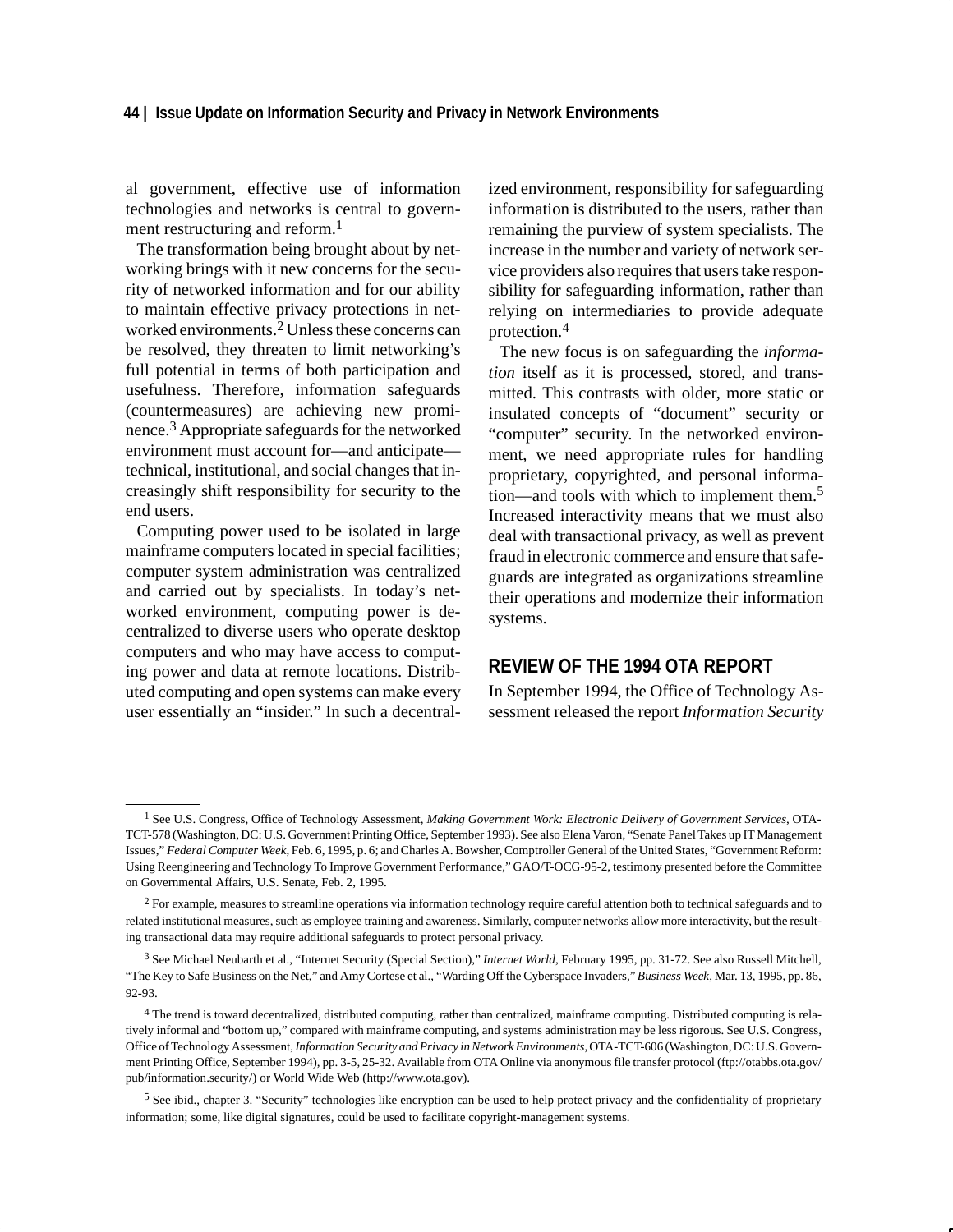*and Privacy in Network Environments.*6 The report was prepared in response to a request by the Senate Committee on Governmental Affairs and the House Subcommittee on Telecommunications and Finance that OTA study the changing needs for protecting unclassified information and for protecting the privacy of individuals.7 The request for the study was motivated by the rapid increase in connectivity within and outside government and the growth in federal support for large-scale networks. The report focused on safeguarding *information* in networks, not on the security or survivability of the networks themselves, nor on the reliability of network services to ensure information access.

The report identified policy issues and options in three areas: 1) cryptography policy, including federal information processing standards and export controls; 2) guidance on safeguarding unclassified information in federal agencies; and 3) legal issues and information security, including electronic commerce, privacy, and intellectual property. The report concluded that Congress has a vital role in formulating national cryptography policy and in determining how we safeguard information and protect personal privacy in an increasingly networked society (see outline of policy issues and options in the last section of this chapter and the expanded discussion in appendix D).

# ■ **Importance of Cryptography**

*Cryptography* (see box 2-1) and related federal policies (e.g., regarding export controls and standards development) were a major focus of the report.8 That focus was due in part from the widespread attention being given the so-called Clipper chip and the Clinton Administration's *escrowed-encryption* initiative. Escrowed encryption, or *key-escrow encryption,* refers to a cryptosystem in which the functional equivalent of a "spare key" must be deposited with a third party, in order to ensure easy access to decryption keys pursuant to lawful electronic surveillance. The Clinton Administration's escrowed-encryption initiative, first announced in 1993, required the "spare keys" to be held within the executive branch. The Escrowed Encryption Standard (EES), promulgated as a federal information processing standard (FIPS) in 1994, is approved for use in encrypting unclassified voice, fax, or data communicated in a telephone system.<sup>9</sup>

However, a focus on cryptography was inevitable, because in its modern setting, cryptography has become a fundamental technology with broad applications. Modern, computer-based cryptography and cryptanalysis began in the World War II era.10 Much of this development has been shrouded in secrecy; in the United States, governmental cryptographic research has historically been the purview of the "national security" (i.e., defense and intelligence) communities.<sup>11</sup>

Now, however, cryptography is a technology whose time has come—in the marketplace and in society. Cryptography is not arcane anymore. Despite two decades of growth in nongovernmental research and development, in the United States,

<sup>6</sup> Ibid.

<sup>7</sup> Ibid., pp. 5-6 and appendix A (congressional letters of request).

<sup>8</sup> Ibid., pp. 8-18 and chapter 4.

<sup>9</sup> The EES is implemented in hardware containing the Clipper chip. The EES (FIPS-185) specifies use of a classified, symmetric encryption algorithm, called "Skipjack," which was developed by the National Security Agency. The "Capstone chip" implements the Skipjack algorithm for use in computer network applications. The Defense Department's "FORTEZZA card" (a PCMCIA card formerly called "TESSERA") contains the Capstone chip.

<sup>10</sup> See, e.g., David Kahn, *The Codebreakers* (New York, NY: MacMillan, 1967).

<sup>&</sup>lt;sup>11</sup> Although there has always been some level of nongovernmental cryptography research in the United States, from the end of WWII through the mid-1970s the federal government was almost the sole U.S. source of technology and know-how for modern cryptographic safeguards. The government's former near-monopoly in development and use of cryptography has been eroding, however.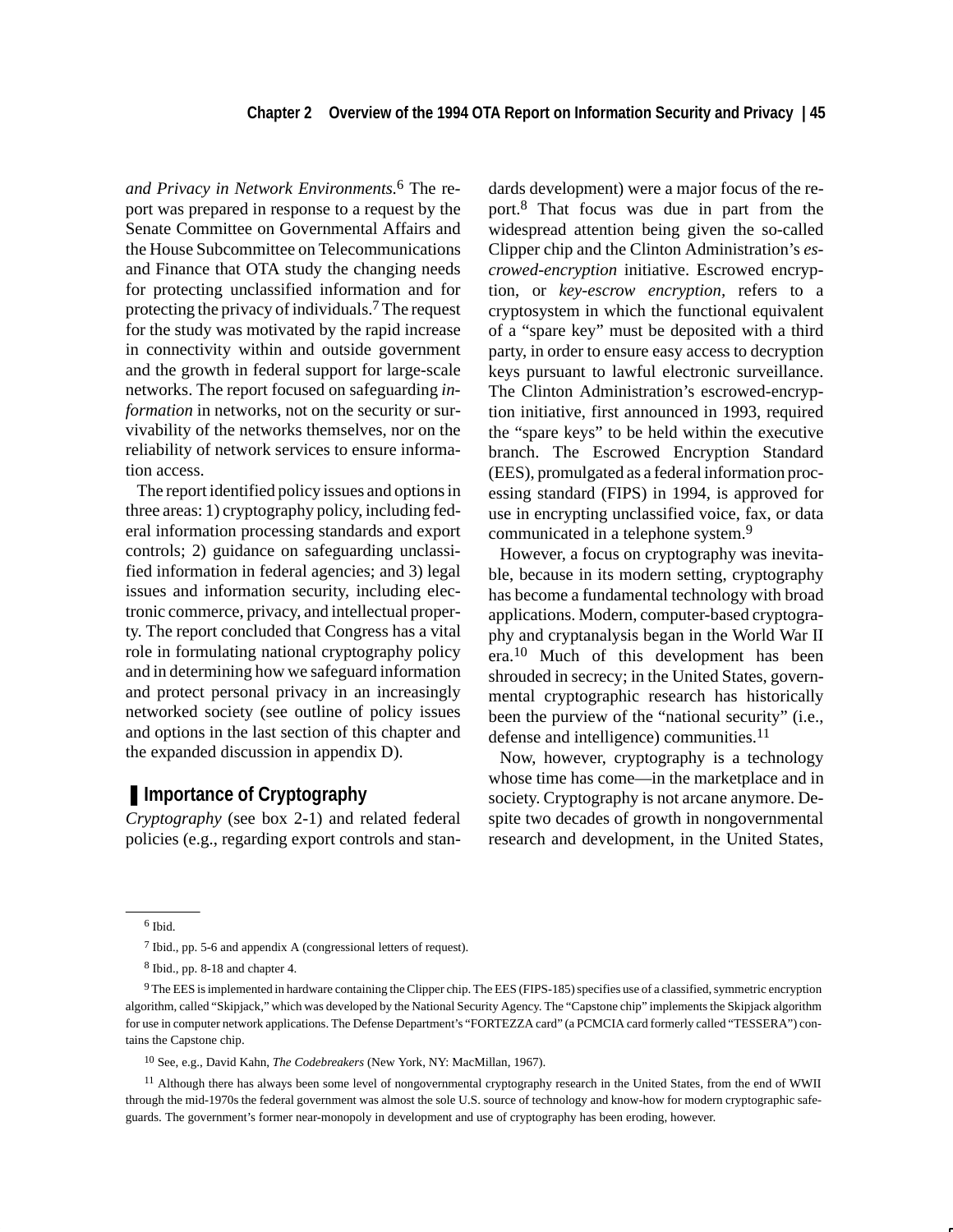## **46 I Issue Update on Information Security and Privacy in Network Environments**

## BOX 2-1: Cryptograph

During the long history of paper-based "information systems" for commerce and communication, a number of safeguards were developed to ensure the confidentiality, integrity, and authenticity of documents and messages. These traditional safeguards included secret codebooks and passwords, physical "seals" to authenticate signatures, and auditable bookkeeping procedures. Mathematical analogues of these safeguards are implemented in the electronic environment. The most powerful of these are based on cryptography.

The recorded history of cryptography is more than 4,000 years old, Manual encryption methods using codebooks, letter and number substitutions, and transpositions have been used for hundreds of years—for example, the Library of Congress has letters from Thomas Jefferson to James Madison containing encrypted passages. Modern, computer-based cryptography and cryptanalysts began in the World War II era, with the successful Allied computational efforts to break the ciphers generated by the German Enigma machines, and with the British Colossus computing machines used to analyze a crucial cipher used in the most sensitive German teletype messages.

In the post-WWll era, the premiere locus of U.S. cryptographic research and (especially) research in cryptanalysts has been the Defense Department's National Security Agency (NSA). NSA's preeminent position results from its extensive role in U.S. signals intelligence and in securing classified communications, and the resulting need to understand cryptography as a tool to protect information and as a tool used by adversaries.

In its modern setting, cryptography is a field of applied mathematics/computer science. Cryptographic algorithms—specific techniques for transforming the original input into a form that is unintelligible without special knowledge of some secret (closely held) information—are used to encrypt and decrypt messages, data, or other text. The encrypted text is often referred to as *ciphertext;* the original or decrypted text is often referred to as plaintext or cleartext. In modern cryptography, the secret information is the cryptographic key that "unlocks" the ciphertext and reveals the plaintext.

The encryption algorithms and key or keys are implemented in a *cryptosystem*. The key used to decrypt can be the same as the one used to encrypt the original plaintext, or the encryption and decryption keys can be different (but mathematically related), One key is used for both encryption and decryption in symmetric, or "conventional" cryptosystems; in asymmetric, or "public-key" cryptosystems, the encryption

the federal government still does have the most expertise in cryptography. Nevertheless, cryptography is not just a "government" technology anymore, either. Because it is a technology of broad application, the effects of federal policies about cryptography are not limited to technological developments in the field, or even to the health and vitality of companies that produce or use products incorporating cryptography. Instead, these policies will increasingly affect the everyday lives of most Americans.

*Encryption (see* box 2-2) transforms a message or data files (called "plaintext") into a form (called "ciphertext") that is unintelligible without special knowledge of some secret information (called the "decryption key"). Figures 2-1 and 2-2 illustrate two common forms of encryption: 1) secret-key, or symmetric, encryption and 2) public-key, or asymmetric, encryption. Note that key management—the generation of encryption and decryption keys, as well as their storage, distribution, cataloging, and eventual destruction-is crucial for the overall security of any encryption system. In some cases (e.g., for archival records), when files or databases are encrypted, the keys have to remain cataloged and stored for very long periods of time.

Encryption can be used as a tool to protect the confidentiality of information in messages or files-hence, to help protect personal privacy. Other applications of cryptography can be used to protect the *integrity* of information (that it has not

¥.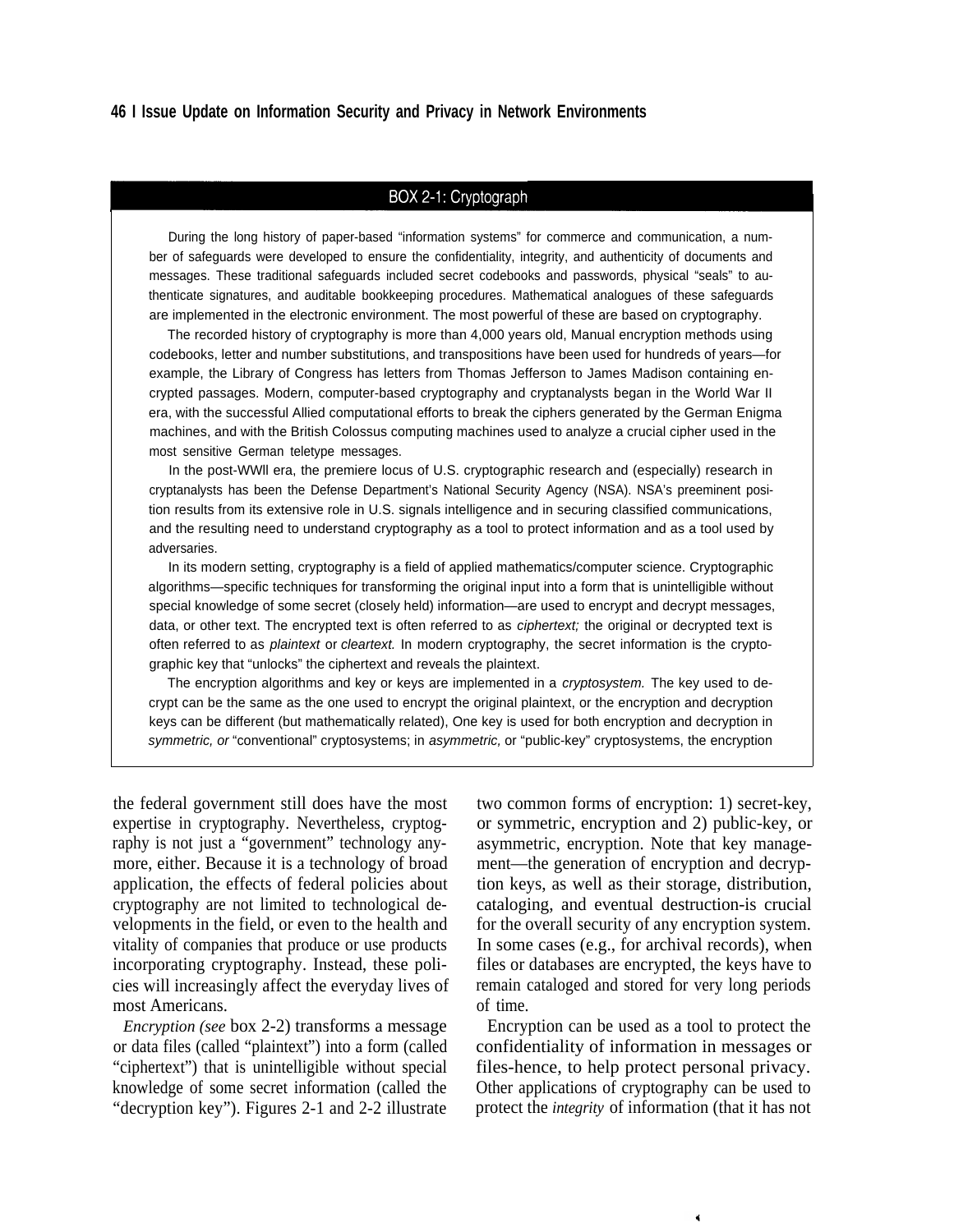# BOX 2-1 (cont'd.): Cryptography

and decryption keys are different and one of them can be made public. With the advent of "public-key" techniques, cryptography also came into use for digital signatures that are of widespread interest as a means for electronically authenticating and signing commercial transactions like purchase orders, tax returns, and funds transfers, as well as ensuring that unauthorized changes or errors are detected.

Cryptanalysis is the study and development of various "codebreaking" methods to deduce the contents of the original plaintext message. The strength of an encryption algorithm is a function of the number of steps, storage, and time required to break the cipher and read any encrypted message, without prior knowledge of the key. Mathematical advances, advances in cryptanalysts, and advances in computing, all can reduce the security afforded by a cryptosystem that was previously considered "unbreakable" in practice.

The strength of a modern encryption scheme is determined by the algorithm itself and the length of the key, For a given algorithm, strength increases with key size. However, key size alone is a not a valid means of comparing the strength of two different encryption systems. Differences in the properties of the algorithms may mean that a system using a shorter key is stronger overall than one using a longer key.

Key management is fundamental and crucial to the security afforded by any cryptography-based safeguard. Key management includes generation of the encryption key or keys, as well as their storage, distribution, cataloging, and eventual destruction. If secret keys are not closely held, the result is the same as if a physical key is left "lying around" to be stolen or duplicated without the owner's knowledge. Similarly, poorly chosen keys may offer no more security than a lock that can be opened with a hairpin. Changing keys frequently can limit the amount of information or the number of transactions compromised due to unauthorized access to a given key. Thus, a well-thought-out and secure key-management infrastructure is necessary for effective use of encryption-based safeguards in network environments. Such a support infrastructure might include means for issuing keys and/or means for registering users' public keys and linking owner-registration certificates to keys so that the authenticity of digital signatures can be verified. This might be done by a certificate authority as part of a public-key infrastructure.

SOURCE: Office of Technology Assessment, 1995; drawing from OTA, Information Security and Privacy in Network Environments (OTA-TCT-606, September 1994), pp. 112-113 and sources cited therein.

been subject to unauthorized or unexpected changes) and to *authenticate* its origin (that it comes from the stated source or origin and is not a forgery).

Thus, cryptography is a technology that will help speed the way to electronic commerce. With the advent of what are called *public-key* techniques, cryptography came into use for *digital signatures (see* figure 2-3) that are of widespread interest as a means for electronically authenticating and signing commercial transactions like purchase orders, tax returns, and funds transfers, as well as for ensuring that unauthorized changes or errors are detected (see discussion of message authentication and digital signatures in box 2-2).<sup>12</sup> These functions are critical for electronic commerce. Cryptographic techniques like digital signatures can also be used to help manage copyrighted material in electronic form. 13

Ń

<sup>12</sup>OTA, op. cit., footnote 4, pp. 69-77. See also Lisa Morgan, "Cashing In: The Rush Is on To Make Net Commerce Happen," *Internet World,* February 1995, pp. 48-51; and Richard W. Wiggirts, "Business Browser: A Tool To Make Web Commerce Secure," *Internet World,* February 1995, pp. 52-55.

<sup>13</sup>OTA, ibid., pp. 96- 110. For example, digital signatures can be used to create compact "copyright tokens" for use in registries; encryption could be used to create personalized "copyright envelopes" for direct electronic delivery of material to customers. See also Working Group on Intellectual Property Rights, IITF, "Intellectual Property and the National Information Infrastructure (Green Paper)," July 1994, pp. 139-140.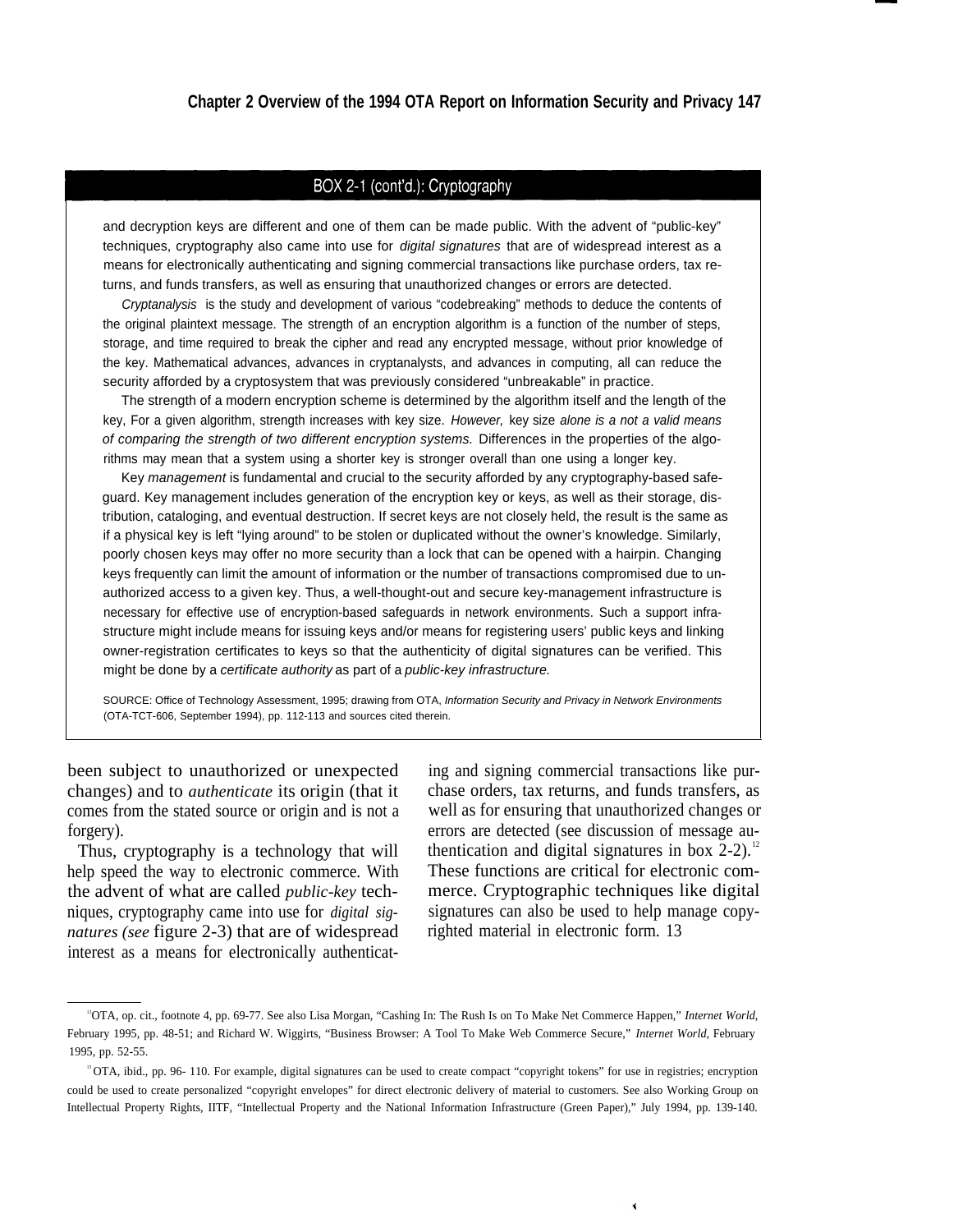#### BOX 2-2: Encryption, Authentication, and Digital Signatures

Different cryptographic methods are used to authenticate users, protect confidentiality, and assure integrity of messages and files. Most systems use a combination of techniques to fulfill these functions.

#### **Encryption**

Cryptographic algorithms are either symmetric or asymmetric, depending on whether or not the same cryptographic key is used for encryption and decryption. The key is a sequence of symbols that determines the transformation from unencrypted plaintext to encrypted ciphertext, and vice versa.

"Symmetric" cryptosystems---also called secret-key or single-key systems—use the same key to encrypt and decrypt messages. Both the sending and receiving parties must know the secret key that they will use to communicate (see figure 2-1 in the main text). Secret-key algorithms can encrypt and decrypt relatively quickly, but systems that use only secret keys can be difficult to manage because they require a courier, registered mail, or other secure means for distributing keys. The federal Data Encryption Standard (DES) and the new Escrowed Encryption Standard (EES) each use a different secret-key algorithm.

"Asymmetric" cryptosystems---also called public-key systems—use one key to encrypt and a different, but mathematically related, public key to decrypt messages (see figure 2-2). For example, if an associate sends Carol a message encrypted with Carol's public key, in principle only Carol can decrypt it, because she is the only one with the correct private key This provides confidentiality and can be used to distribute secret keys, which can then be used to encrypt messages using a faster, symmetric cryptosystem (see figure 2-3).

The security of public-key systems rests on the authenticity of the public key (that it is a valid key for the stated individual or organization, not "recalled" by the owner or presented by an impostor) and the secrecy of the private key, much as the security of symmetric ciphers rests on the secrecy of the single key. Although the public key can be freely distributed, or posted in the equivalent of a telephone directory, its authenticity must be assured (e.g., by a certificate authority as part of a public-key infrastructure).

Commonly used public-key systems encrypt relatively slowly, but are useful for digital signatures and for exchanging the session keys that are used for encryption with a faster, symmetric cryptosystem. The Rivest-Shamir-Adleman (RSA) algorithm is a well-known, commercial public-key algorithm.

#### **Authentication**

The oldest and simplest forms of message authentication use "secret" authentication parameters known only to the sender and intended recipient to generate "message authentication codes. " So long as the secret authentication parameter is kept secret from all other parties, these techniques protect the sender and the receiver from alteration or forgery of a message by all such third parties. Because the same secret information is used by the sender to generate the message authentication code and by the receiver to validate it, these techniques cannot settle "disputes" between the sender and receiver as to what message, if any, was sent. For example, message authentication codes could not settle a dispute between a stockbroker and client in which the broker claims the client issued an order to purchase stock and the client claims he never did so.

For authentication, if a hypothetical user (Carol) uses her private key to sign messages, her associates can verify her signature using her public key. This method authenticates the sender, and can be used with hashing functions (see below) for a *digital signature* that can also check the integrity of the message.

#### **Digital Signatures**

Digital signatures provide a higher degree of authentication by allowing resolution of disputes. Although it is possible to generate digital signatures from a symmetric cipher like the DES, most interest centers on signature systems based on public-key cryptosystems.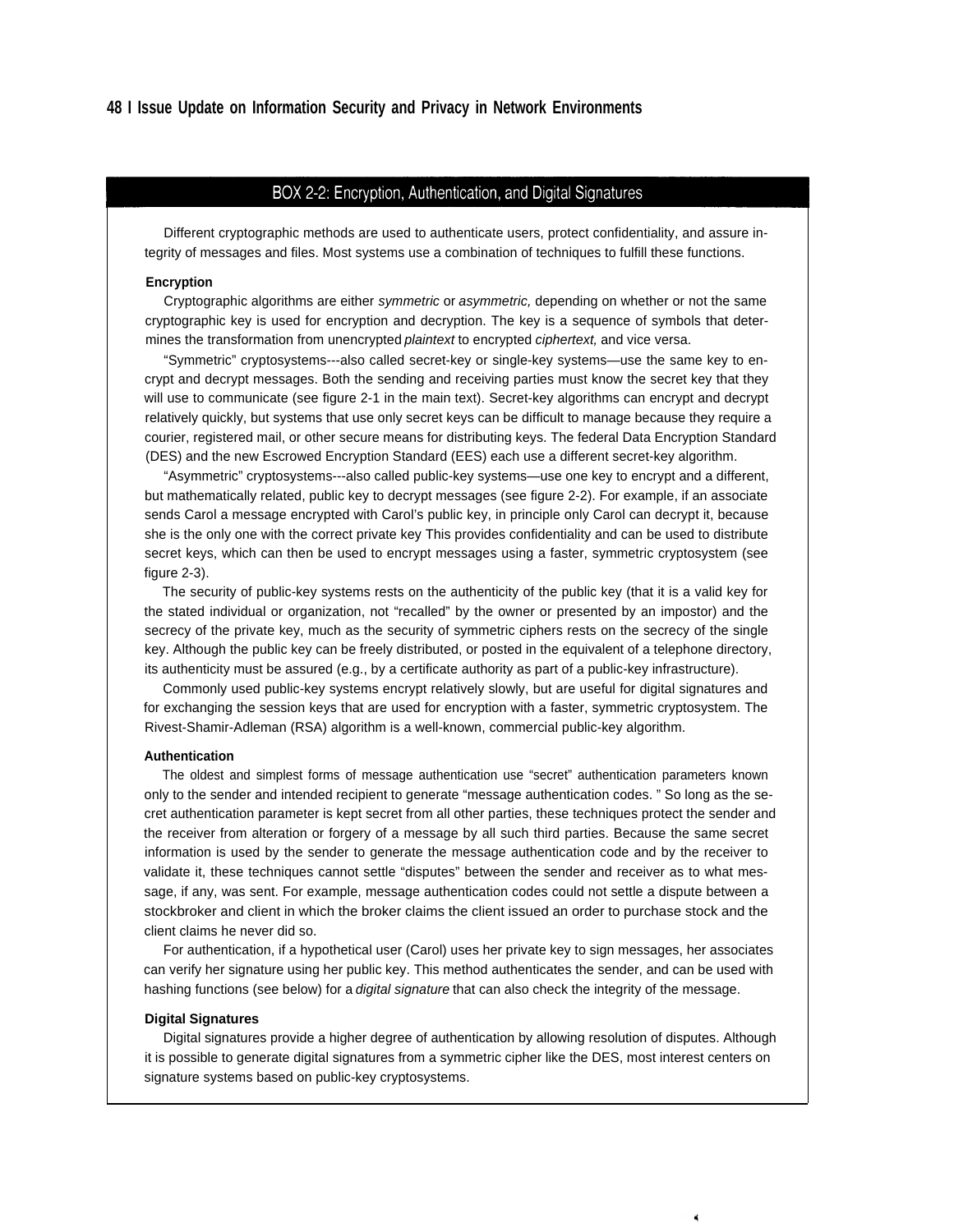## BOX 2-2 (cont'd.): Encryption, Authentication, and Digital Signatures

In principle, to sign a message using a public-key encryption system, a user could transform it with his private key, and send both the original message and the transformed version to the intended receiver. The receiver would validate the message by acting on the transformed message with the sender's public key (obtained from the "electronic phone book") and seeing that the result matched the original message. Because the signing operation depends on the sender's private key (known only to him or her), it is impossible for anyone else to sign messages in the sender's name. But everyone can validate such signed messages, since the validation depends only on the sender's "public" key.

In practice, digital signatures sign shorter "message digests" rather than the whole messages. In most public-key signature techniques, a one-way hash function is used to produce a condensed version of the message, which is then "signed. " For example, Carol processes her message with a '(hashing algorithm" that produces a shorter message digest—the equivalent of a very long checksum. Because the hashing method is a "one-way" function, the message digest cannot be reversed to obtain the message. Bob also processes the received text with the hashing algorithm and compares the resulting message digest with the one Carol signed and sent along with the message. If the message was altered in any way during transit, the digests will be different, revealing the alteration (see figure 2-4).

#### **Signature Alternatives**

With the commercial RSA system, the signature is created by encrypting the message digest, using the sender's private key. Because in the RSA system each key is the inverse of the other, the recipient can use the sender's public key to decrypt the signature, thereby recovering the original message digest. The recipient compares this with the one he or she has calculated using the same hashing function—if they are identical, then the message has been received exactly as sent and, furthermore, the message did come from the supposed sender (otherwise his or her public key would not have yielded the correct message digest).

The federal Digital Signature Standard (DSS) defines a somewhat different kind of public-key cryptographic standard for generating and verifying digital signatures. The DSS is to be used in conjunction with a federal hashing standard that is used to create a message digest, as described above. The message digest is then used, in conjunction with the sender's private key and the algorithm specified in the DSS, to produce a message-specific signature. Verifying the DSS signature involves a mathematical operation on the signature and message digest, using the sender's public key and the hash standard.

The DSS differs from the RSA digital signature method in that the DSS signature operation is not reversible, and hence can only be used for generating digital signatures. DSS signature verification is different than decryption. In contrast, the RSA system can encrypt, as well as do signatures. Therefore, the RSA system can also be used to securely exchange cryptographic keys that are to be used for confidentiality (e.g., "secret" keys for use with a symmetric encryption algorithm like the DES). This lack of encryption capability for secure key exchange was one reason why the government selected the DSS technique for the standard.

SOURCE: Office of Technology Assessment, 1995; drawing from OTA, Information Security and Privacy in Network Environments (OTA-TCT-606, September 1994), pp. 39 and 124-125 and sources cited therein See also U.S. Department of Commerce, National Institute of Standards and Technology, "Data Encryption Standard (DES), " FIPS Publication 46-2, Dec 30, 1993; "Digital Signature Standard (DSS)," FIPS Publication 186, May 19, 1994; and "Escrowed Encryption Standard (EES), " FIPS Publication 185, February 1994.

¥.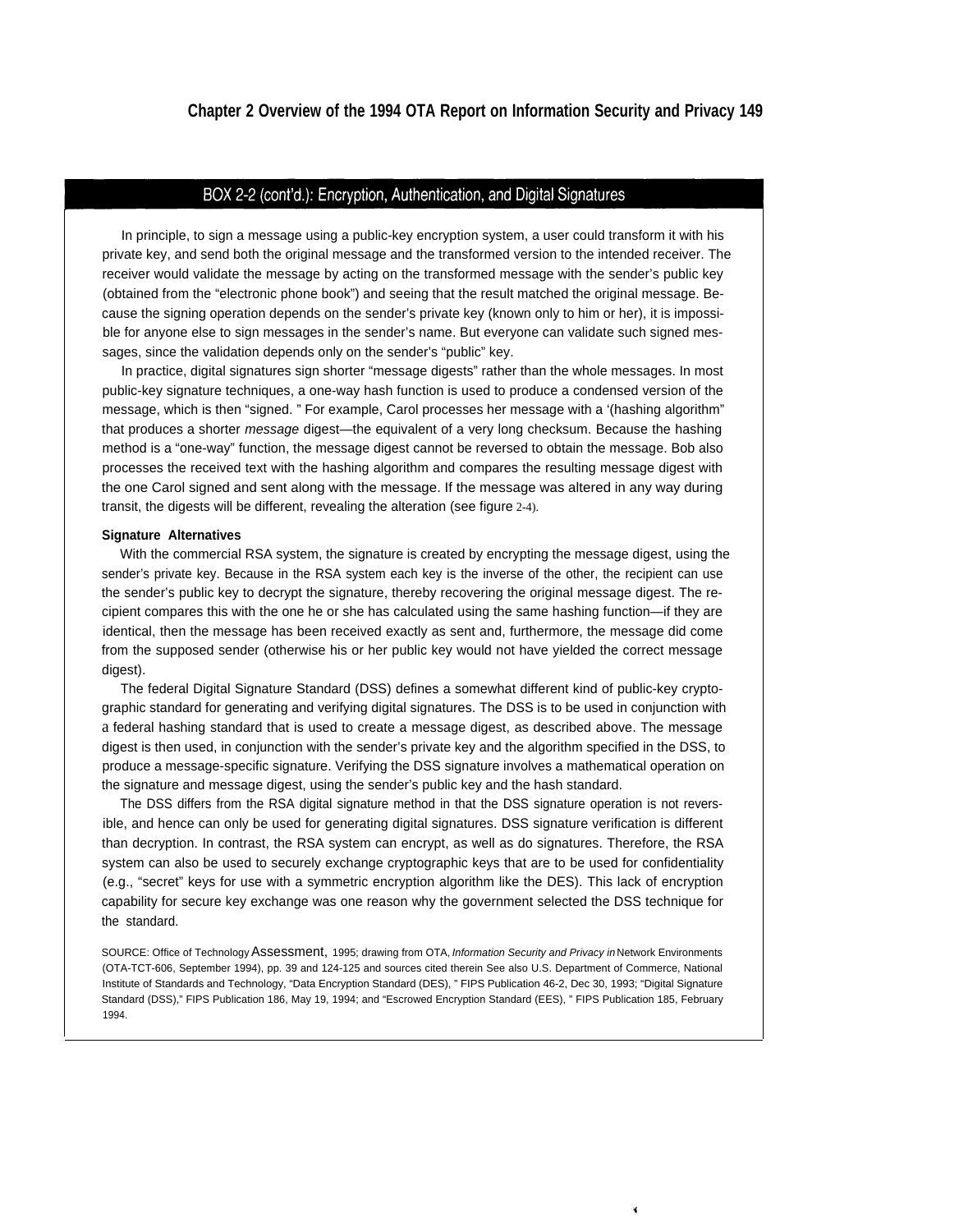

# FIGURE 2-1: Secret-Key (Symmetric) Encryption

NOTE: Security depends on the secrecy of the shared key. SOURCE: Office of Technology Assessment, 1994.

The nongovernmental markets for cryptography-based safeguards have grown over the past two decades, but are still developing. Good commercial encryption technology is available in the United States and abroad. Research in cryptography is international. Absent government regulations, markets for cryptography would also be international. However, export controls create

"domestic" and "export" markets for strong encryption products (see section on export controls below and also appendix  $C<sup>14</sup>$  User-friendly cryptographic safeguards that are integrated into products (as opposed to those that the user has to acquire separately and add on) are still hard to come by—in part, because of export controls and other federal policies that seek to control cryptography. $15$ 

# ❚ Government Efforts To Control Cryptography

In its activities as a developer, user, and regulator of safeguard technologies, the federal government faces a fundamental tension between two policy objectives, each of which is important: 1) fostering the development and widespread use of cost-effective information safeguards, and 2) controlling the proliferation of safeguard technologies that can impair U.S. signals-intelligence and law enforcement capabilities. Cryptography is at the heart of this tension. Export controls and the federal standards process (i.e., the development and promulgation of federal information processing standards, or FIPS) are two mechanisms the government can use to control cryptography.<sup>16</sup>

Policy debate over cryptography used to be as arcane as the technology itself. Even five or 10 years ago, few people saw a link between government decisions about cryptography and their daily lives. However, as the information and communications technologies used in daily life have changed, concern over the implications of policies traditionally dominated by national security objectives has grown dramatically.

Previously, control of the availability and use of cryptography was presented as a national security issue focused outward, with the intention of maintaining a U.S. technological lead over other countries and preventing encryption devices from

<sup>14</sup>OTA, ibid., pp. 11-13, 150-160.

<sup>&</sup>lt;sup>15</sup> Ibid., pp. 115-123, 128-132, 154-160.

<sup>&</sup>lt;sup>16</sup> For more detail, see ibid., chapters 1 and 4, and appendix C. Other means of control have historically included include national security classification and patent-secrecy orders (see ibid., p. 128 and footnote 33).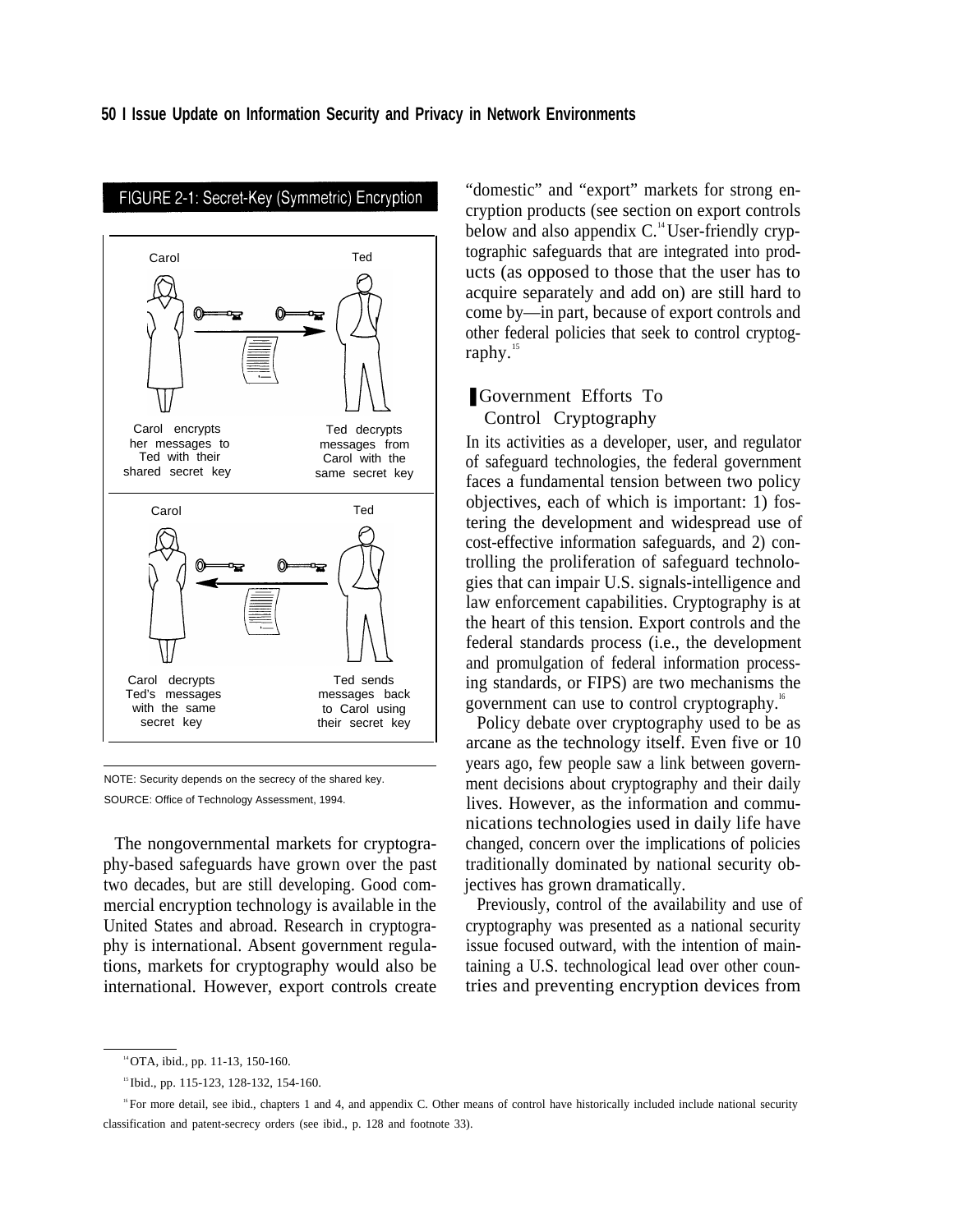

NOTE: Security depends on the secrecy of the private keys and the authenticity of the public keys.

SOURCE: Office of Technology Assessment, 1994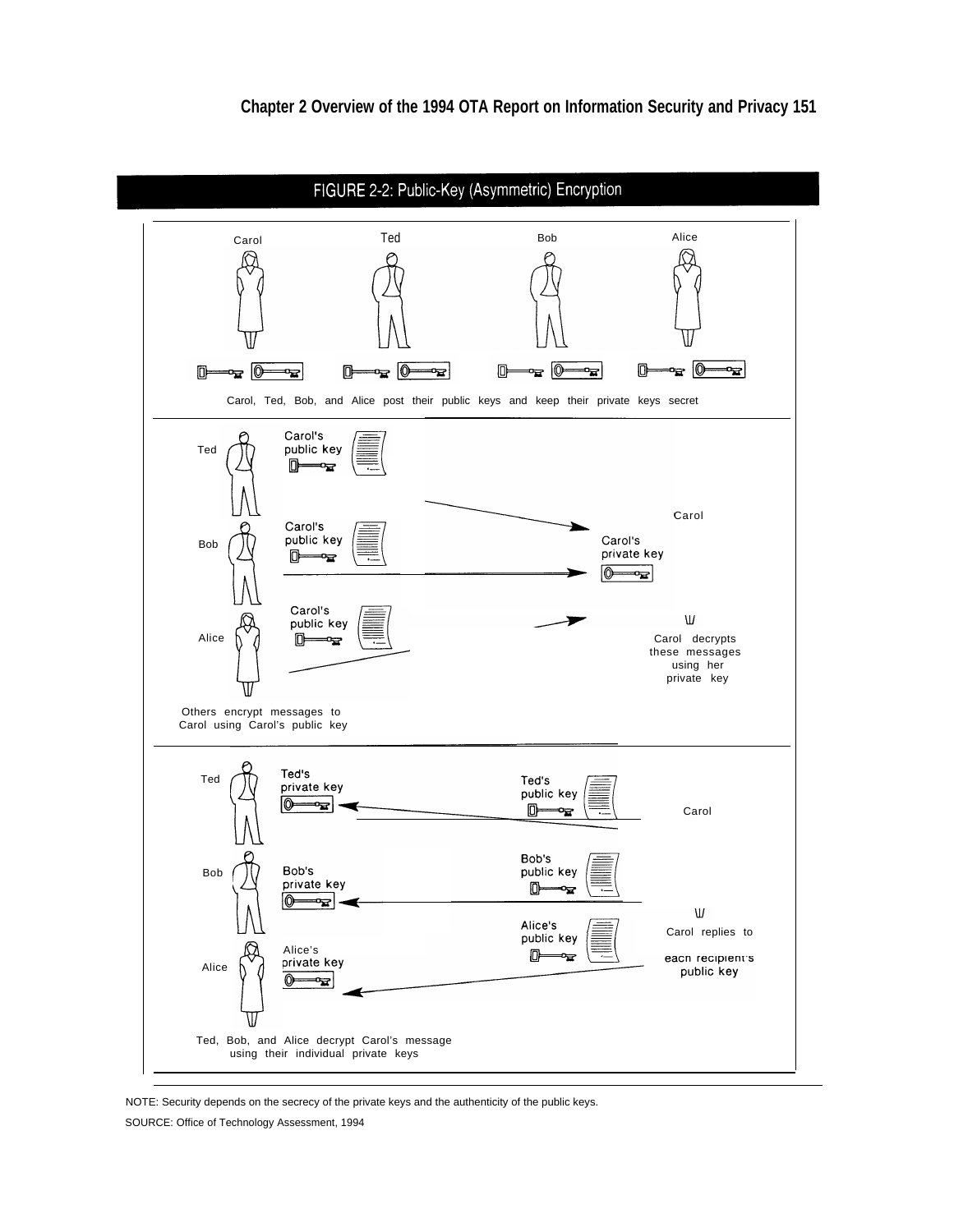



NOTE: Different methods for generating and verifying signatures (as in the federal Digital Signature Standard) are possible. Measures to protect the signature and text may also be used.

SOURCE: Office of Technology Assessment, 1994

falling into the "wrong hands" overseas. More widespread foreign use—including use of strong encryption by terrorists and developing countries—makes U.S. signals intelligence more difficult.

Now, with an increasing policy focus on domestic crime and terrorism, the availability and use of cryptography has also come into prominence as a domestic-security, law enforcement issue. Within the United States, strong encryption is increasingly portrayed as a threat to domestic security (public safety) and a barrier to law enforcement if it is readily available for use by terrorists or criminals. There is also growing recognition of potentials for misuse, such as by disgruntled employees as a means to sabotage an employer's databases. Thus, export controls, intended to restrict the international availability of U.S. cryptography technology and products, are now being joined with domestic cryptography initiatives, like key-es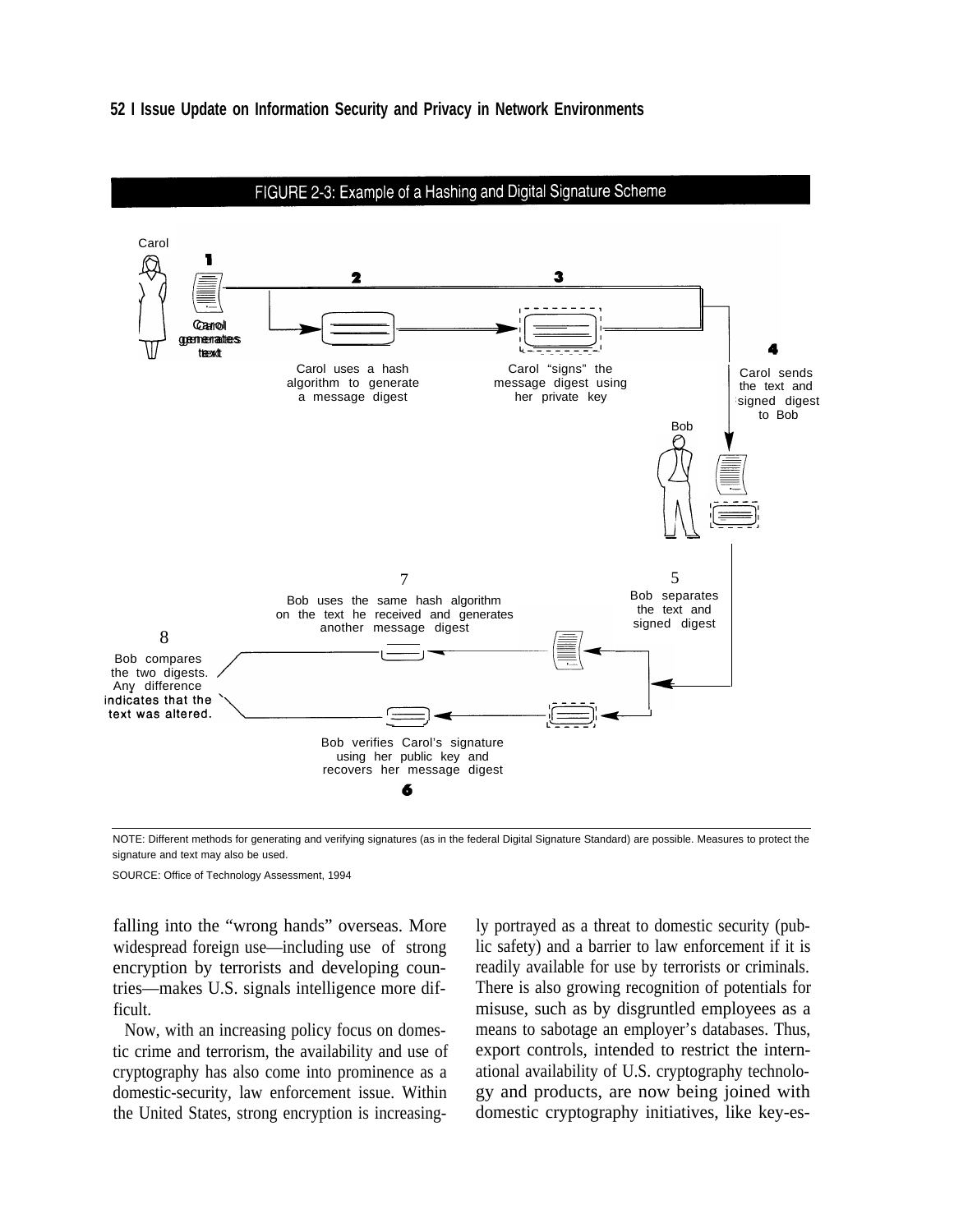crow encryption, that are intended to preserve U.S. law enforcement and signals-intelligence capabilities (see box 2-3).

Standards-development and export-control issues underlie a long history of concern over leadership and responsibility (i.e., *"who should be in charge?"* and *"who is in charge?"*) for the security of unclassified information governmentwide.<sup>17</sup> Most recently, these concerns have been revitalized by proposals (presented by the Clinton Administration's Security Policy Board staff) to centralize information-security authorities government-wide under joint control of the Office of Management and Budget (OMB) and Department of Defense (DOD) (see discussion in chapter 4).18

Other manifestations of these concerns can be found in the history of the Computer Security Act of 1987 (Public Law 100-235—see the next section and appendix B) and in more recent developments, such as public reactions to the Clinton Administration's key-escrow encryption initiative and the controversial issuances of the Escrowed Encryption Standard<sup>19</sup> and Digital Signature Standard  $(DSS)^{20}$  as federal information processing standards. Another important manifestation of these concerns is the controversy over the present U.S. export control regime, which includes commercial products with capabilities for strong encryption, including massmarket software, on the Munitions List, under State Department controls (see below and appendix C).

The Escrowed Encryption Standard has been promulgated by the Clinton Administration as a voluntary federal encryption standard (i.e., a voluntary, rather than mandatory, FIPS). The EES announcement noted that the standard does not mandate the use of escrowed-encryption devices by government agencies or the private sector; the standard provides a mechanism for agencies to use key-escrow encryption without having to waive the requirements of another, extant federal encryption standard for unclassified information, the Data Encryption Standard (DES).<sup>21</sup>

The EES is intended for use in encrypting unclassified voice, facsimile, and computer information communicated over a telephone system. The encryption algorithm (called Skipjack) specified in the EES can also be implemented for data communications in computer networks. At this writing, there is no FIPS specifying use of Skipjack as a standard algorithm for data communications or file encryption.

However, DOD is using Skipjack for encryption in computer networks (e.g., in the "FORTEZZA" PCMCIA card). As of April 1995, according to the National Security Agency (NSA), approximately 3,000 FORTEZZA cards have been produced and another 33,000 are on contract; some 100 to 200 are being tested and used in applications development by various DOD organizations, mostly in support of the Defense Message System.22 According to the NSA, plans call for

<sup>17</sup> Ibid., pp. 8-20 and chapter 4.

<sup>18</sup> U.S. Security Policy Board Staff, "Creating a New Order in U.S. Security Policy," Nov. 21, 1994, pp. II-III, 14-18.

<sup>19</sup> See box 2-3 and OTA, op. cit., footnote 4, ch. 4.

<sup>20</sup> See box 2-2 and OTA, ibid., appendix C.

<sup>21</sup> See *Federal Register*, vol. 59, Feb. 9, 1994, pp. 5997-6005 ("Approval of Federal Information Processing Standards Publication 185, Escrowed Encryption Standard (EES)"), especially p. 5998. Note, however, that the DES is approved for encryption of unclassified data communications and files, while the EES is only a standard for telephone communications at this time.

<sup>22</sup> Bob Drake, Legislative Affairs Office, NSA, personal communication, Apr. 7, 1995.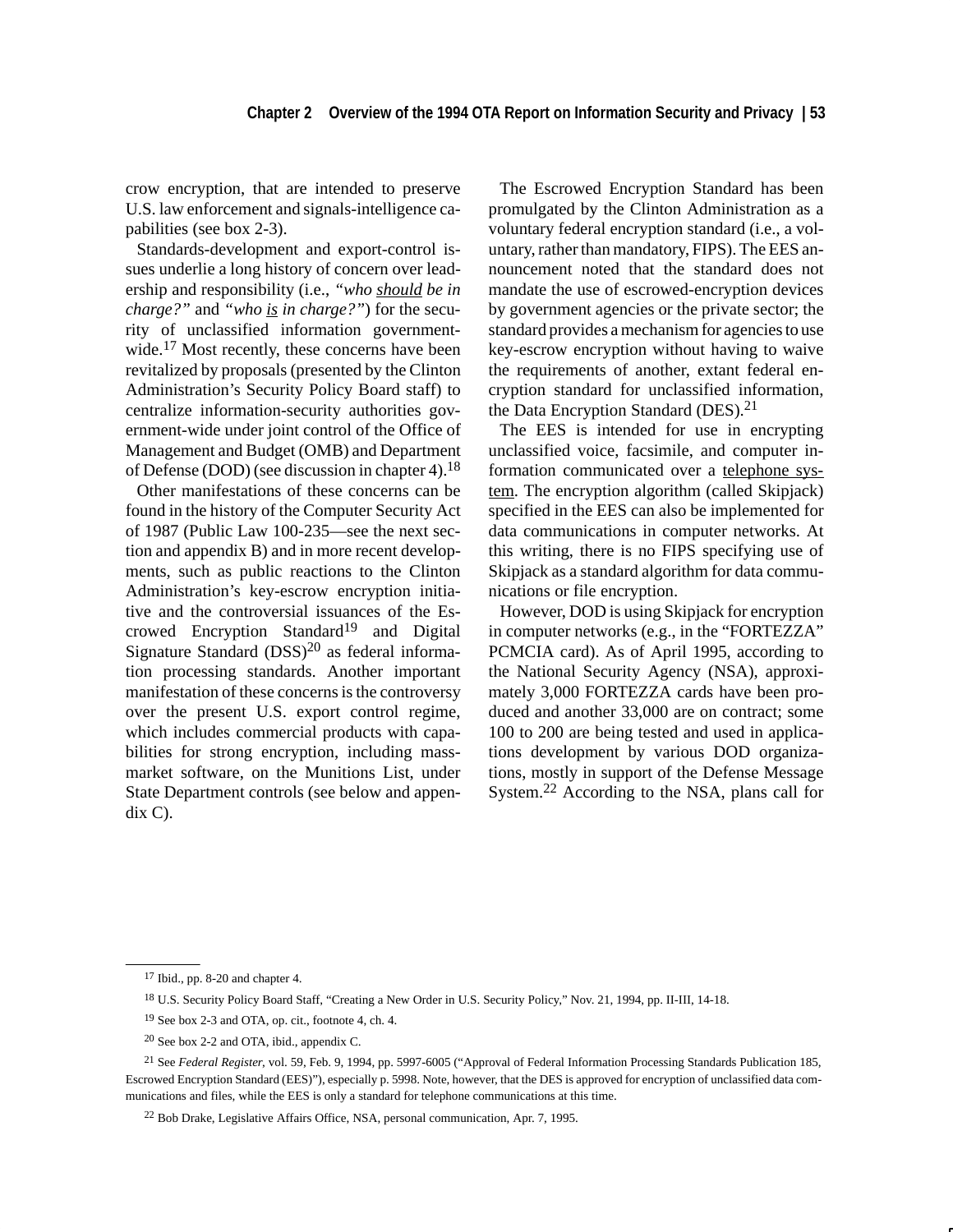## **54 I Issue Update on Information Security and Privacy in Network Environments**

# BOX 2-3: The Escrowed Encryption Standard

The federal Escrowed Encryption Standard (EES) was approved by the Commerce Department as a federal information processing standard (FIPS) in February 1994. According to the standard (described in FIPS PUB 185), the EES is intended for voluntary use by all federal departments and agencies and their contractors to protect unclassified information. Implementations of the EES are subject to State Department export controls. In 1994, however, the Clinton Administration indicated that encryption products based on the EES would be exportable to most end users and that EES products will qualify for special licensing arrangements.<sup>2</sup>

The National Security Council, Justice Department, Commerce Department, and other federal agencies were involved in the decision to propose the EES, according to a White House press release and information packet dated April 16, 1993, the day the EES initiative was announced. The EES algorithm is said to be stronger than the Data Encryption Standard (DES) algorithm, but able to meet the legitimate needs of law enforcement agencies to protect against terrorists, drug dealers, and organized crime.<sup>3</sup>

#### **EES Functions**

The EES is intended to encrypt voice, fax, and computer data communicated in a telephone system. It may, on a voluntary basis, be used to replace DES encryption devices now in use by federal agencies and contractors. Other use by the private sector is voluntary. The EES specifies a symmetric encryption algorithm, called "Skip jack." The Skipjack algorithm is a classified algorithm, developed by the National Security Agency (NSA) in the 1980s.<sup>4</sup>An early implementation was called Clipper, hence the colloquial use of Clipper or Clipper Chip to describe the EES technology.<sup>5</sup>

The EES also specifies a method to create a Law Enforcement Access Field (LEAF), in order to provide for easy decryption when the equivalent of a wiretap has been authorized.<sup>8</sup>The Skipjack algorithm and LEAF creation method are implemented only in electronic devices (i.e., very-large-scale integration chips). The chips are "highly resistant" to reverse engineering and will be embedded in tamper-resistant cryptographic modules that approved manufacturers can incorporate in telecommunications or computer equipment. The chips are manufactured by VLSI Logic and are programmed with the algorithms and keys by Mykotronx. The programming is done under the supervision of the two "escrow agents" (see below).

 $1$ See Federal Register, vol. 59, Feb. 9, 1994, pp. 5997-6005.

<sup>2</sup> Martha Harris, Deputy Assistant Secretary of State for Political-Milltary Affairs, "Statement on Encryption-Export Control Reform, " Feb. 4, 1994 [OTA note The anticipated reforms had not all materialized as of this writing.]

<sup>&</sup>lt;sup>3</sup>Because the EES algorithm is classified, the overall strength of the EES cannot be examined except under security clearance (see below). Thus, unclassified, public analyses of its strengths and weaknesses are not possible. The only public statements made by the Clinton Administration concerning the strength of the EES relative to the DES refer to the secret-key size: 80 bits for the EES versus 56 bits for the DES

<sup>4</sup>The NSA specifications for Skipjack and the LEAF creation method are classified at the Secret level. (OTA project staff did not access these, or any other classified information.)

<sup>5</sup>The Clipper Chip implementation of Skipjack is for use in secure telephone communications. An enhanced escrowed-encryption chip with additional functions, called Capstone, is used in data communications. Capstone is in the FORTEZZA PCMCIA card being used in the Defense Message System

<sup>&</sup>lt;sup>6</sup>See Jo Ann Harris, Assistant Attorney General, Criminal Division, Department of Justice, testimony before the Subcommittee on Technology and the Law, Committee on the Judiciary, U.S. Senate, May 3, 1994; and James K. Kallstrom, Special Agent in Charge, Special Operations Division, Federal Bureau of Investigation, testimony before the Subcommittee on Technology, Environment, and Aviation, Committee on Science, Space, and Technology, U.S. House of Representatives, May 3, 1994 For a discussion of law enforcement concerns and the rationale for government key escrowing, see also Dorothy E. Denning, "The Clipper Encryption System, " American Scientist, vol. 81, July-August 1993, pp. 319-322; and "Encryption and Law Enforcement, " Feb. 21, 1994, available from denning@cs.georgetown.edu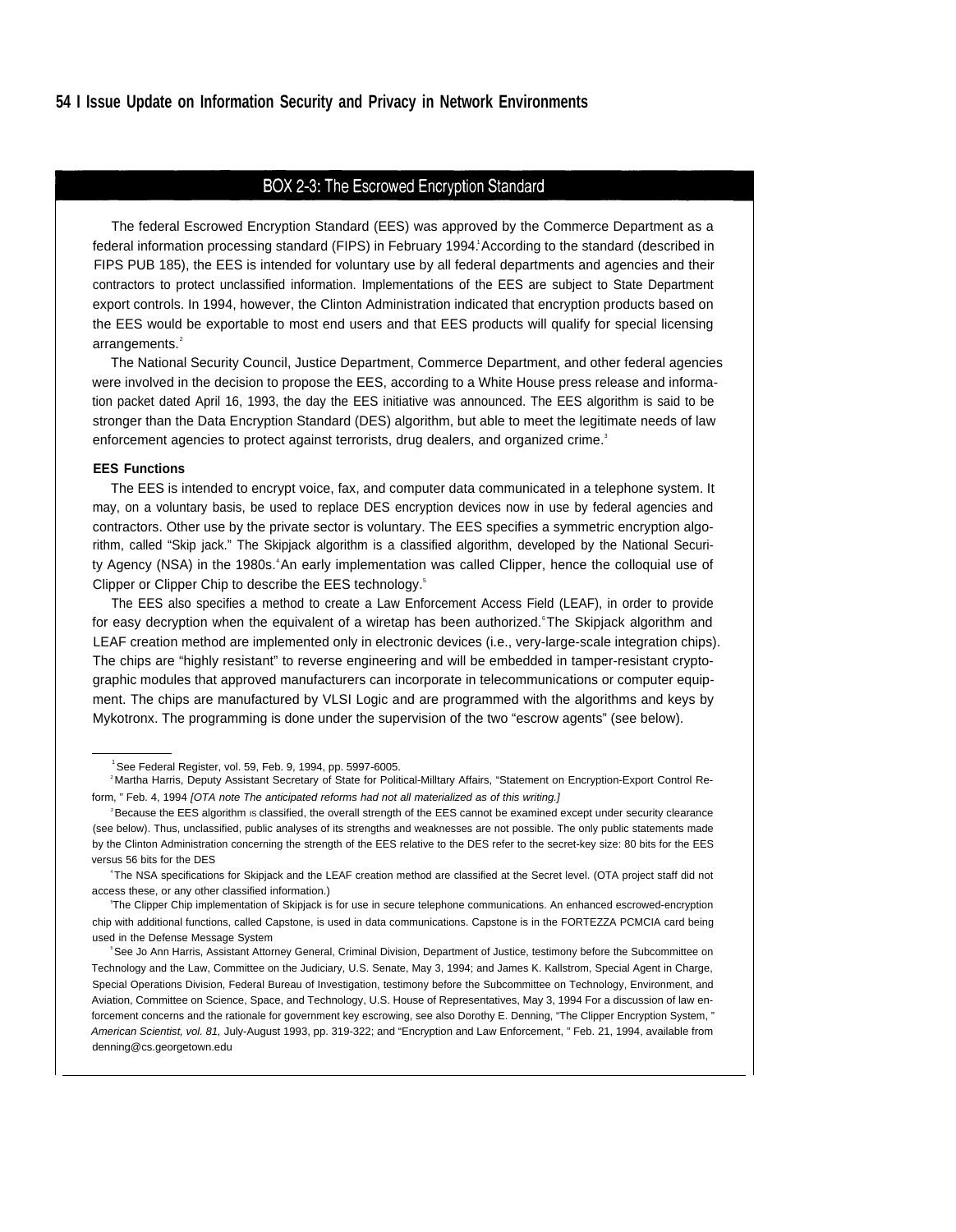## BOX 2-3 (cont'd.): The Escrowed Encryption Standard

After electronic surveillance has been authorized, the EES facilitates law enforcement access to encrypted communications. This is accomplished through what is called a "key escrowing" scheme. Each EES chip has a chip-specific key that is split into two parts after being programmed into the chips. These parts can be recombined to gain access to encrypted communications. One part is held by each of two designated government keyholders, or "escrow agents." Attorney General Reno designated the National Institute of Standards and Technology (NIST) and the Treasury Department's Automated Systems Division as the original escrow agents. The only public estimate (by NIST, in early 1994) of the costs of establishing the escrow system was about \$14 million, with estimated annual operating costs of\$16 million.

When surveillance has been authorized and the intercepted communications are found to be encrypted using the EES, law enforcement agencies can obtain the two parts of the escrowed key from the escrow agents. These parts can then be used to obtain the individual keys used to encrypt (and, thus, to decrypt) the telecommunications sessions of interest. The LEAF is transmitted along with the encrypted message; it contains a device identifier that indicates which escrowed keys are needed.

#### **EES History**

The proposed FIPS was announced in the Federal Register on July 30, 1993, and was also sent to federal agencies for review. The EES was promulgated after a comment period that generated almost universally negative comments. According to NIST, comments were received from 22 government organizations in the United States, 22 industry organizations, and 276 individuals. Concerns and questions reported by NIST include the algorithm itself and lack of public inspection and testing, the role of NSA in promulgating the standard, use of key escrowing, possible infringement of individual rights, effects of the standard on U.S. firms' competitiveness in foreign markets, cost of establishing the escrowing system, and cost-effectiveness of the new standard.<sup>8</sup>

During the review period, the Skipjack algorithm was evaluated by outside experts, pursuant to President Clinton's direction that "respected experts from outside the government will be offered access to the confidential details of the algorithm to assess its capabilities and publicly report their findings. " Five reviewers accepted NIST's invitation to participate in a classified review of Skipjack and publicly report their findings: Ernest Brickell (Sandia National Laboratories), Dorothy Denning (Georgetown University), Stephen Kent (Bolt Beranek and Newman, Inc.), David Maher (AT&T), and Walter Tuchman (Amperif Corp.). Their interim report on the algorithm itself found that: 1) there is no significant risk that Skipjack will be broken by exhaustive search in the next 30 to 40 years; 2) there is no significant risk that Skipjack can be broken through a shortcut method of attack; and 3) while the internal structure of Skipjack must be classified in order to protect law enforcement and national security objectives, the strength of Skipjack against a cryptanalytic attack does not depend on the secrecy of the algorithm.<sup>9</sup>

<sup>&</sup>lt;sup>7</sup> Requirements for federal and state law enforcement agents to certify that electronic surveillance has been authorized, and for what period of time, as well as requirements for authorized use of escrowed key components are explained in Department of Justice, "Authorization Procedures for Release of Encryption Key Components in Conjunction with Intercepts Pursuant to Title Ill, " "Authorization Procedures for Release of Encryption Key Components in Conjunction with Intercepts Pursuant to State Statutes, " and "Authorization Procedures for Release of Encryption Key Components in Conjunction with Intercepts Pursuant to FISA, " Feb. 4, 1994.

<sup>&</sup>lt;sup>8</sup> Federal Register (Feb. 9, 1994), op. cit. footnote 1, pp. 5998-6002.

<sup>9</sup>E. Brickell (Sandia National Laboratories) et al., "SKIPJACK Review Interim Report-The SKIPJACK Algorithm, " July 28, 1993. See also "Fact Sheet—NIST Cryptography Activities," Feb. 4, 1994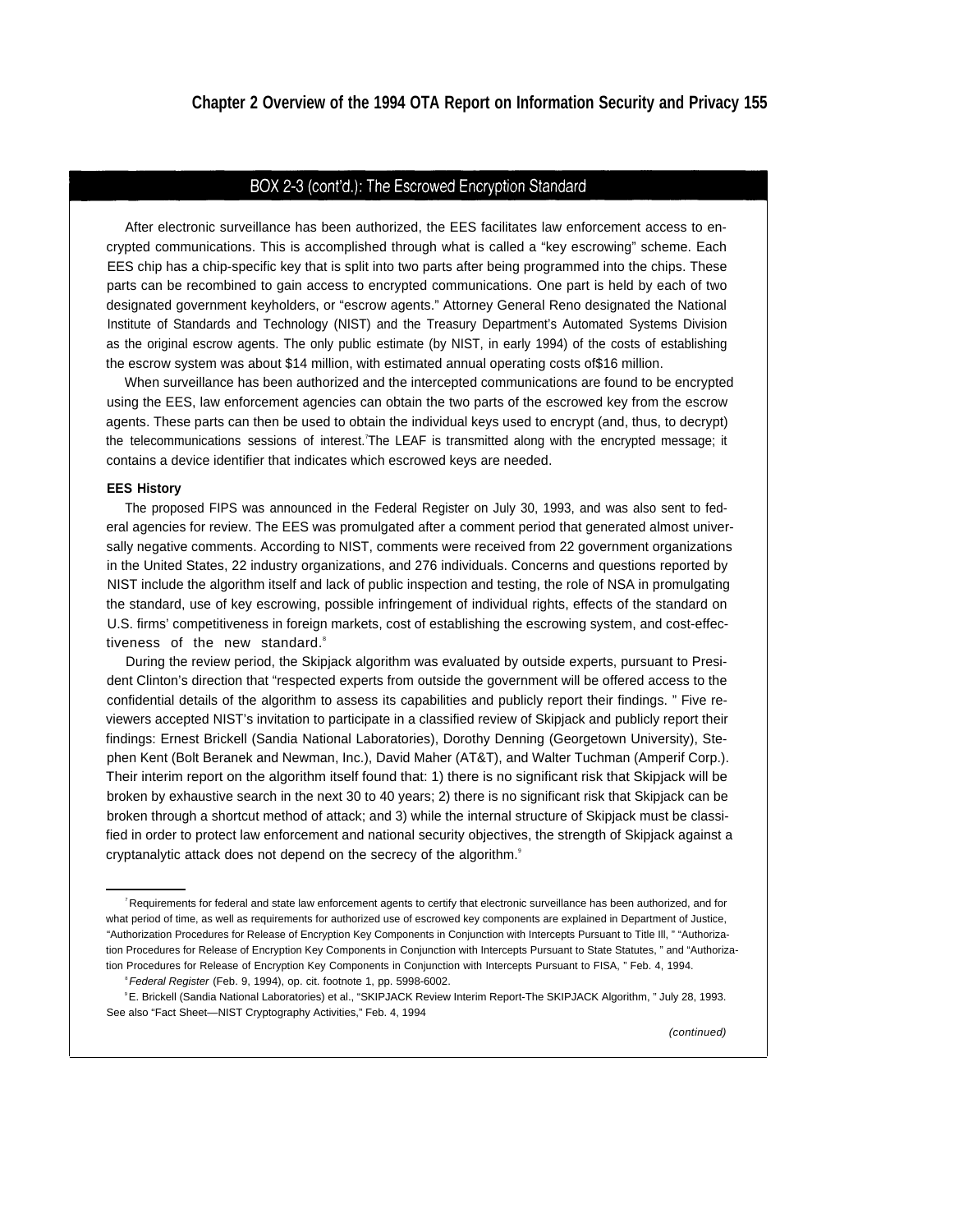## **56 I Issue Update on Information Security and Privacy in Network Environments**

#### BOX 2-3 (cont'd.): The Escrowed Encryption Standard

Based on its review of the public comments, NIST recommended that the Secretary of Commerce issue the EES as a federal information processing standard.<sup>10</sup> NIST noted that almost all of the comments received during the review period were negative, but concluded that, "many of these comments reflected misunderstanding or skepticism that the EES would be a voluntary standard." "The Clinton Administration also carried out a 10-month encryption policy review that presumably played a role in choosing to issue the EES as a FIPS, but the substance of that review has not been made public and was not available to OTA. Additionally, the Clinton Administration created an interagency working group on encryption and telecommunications that includes representatives of agencies that participated in the policy review. The interagency group was to "work with industry on technologies like the Key Escrow chip [i. e., EES], to evaluate possible alternatives to the chip, and to review Administration policies regarding encryption as developments warrant. "<sup>12</sup>

In early 1995, an alternative, commercial key-escrow encryption system being developed by Trusted Information Systems, Inc. (TIS) was undergoing internal government review to determine whether such an approach could meet national security and law enforcement objectives. The TIS key-escrow system does software-based escrowing and encryption using the "triple-DES" version of the Data Encryption Standard.<sup>13</sup> The initial version of the system is designed for use in encrypting files or email, but the TIS approach could also be used for real-time telecommunications.

In January 1995, AT&T Corp. and VLSI Technology, Inc., announced plans to develop chips implementing the RSA algorithm and "triple DES" for encryption. The chips would be used in a personal computers, digital telephones, and video decoder boxes.<sup>14</sup>

<sup>11</sup> Ibid.

<sup>13</sup> Stephen T. Walker et al., "Commercial Key Escrow: Something for Everyone Now and For the Future, " TIS Report No. 541, Trusted Information Systems, Inc., Jan. 3, 1995.

<sup>4</sup> Jared Sandberg and Don Clark, "AT&T, VLSI Technology To Develop Microchips That Offer Data Security, The Wall Street Journal, Jan. 31, 1995.

SOURCE: Off Ice of Technology Assessment, 1995; drawing from OTA, Information Security And Privacy in Networked Environments (OTA-TCT-606, September 1994), pp. 118-119 and sources cited therein and below.

TEZZA in order to support the award of a largescale production contract in the fall, ideally for 200,000 to 400,000 units in order to achieve the target unit price of  $$100.<sup>23</sup>$ 

The algorithm specified in the EES has not been published. The secret encryption key length for

eliciting and aggregating bulk orders for FOR- Skipjack is 80 bits; a key-escrowing scheme is built into ensure "lawfully authorized" electronic surveillance.  $24$  The algorithm is classified and is intended to be implemented only in tamper-resistant, hardware modules. $25$ This approach makes the confidentiality function of the Skipjack en-

k.

<sup>&</sup>lt;sup>10</sup>Ibid., and Federal Register (Feb. 9, 1994), OP. Cit., footnote 1.

<sup>12</sup>White House press release and enclosures, Feb. 4, 1994, "Working Group on Encryption and Telecommunications. "

<sup>&</sup>lt;sup>23</sup>Ibid. According to the NSA, unit prices for FORTEZZA cards in small quantities are on the order of \$150, of which about \$98 is for the Capstone chip. The Capstone chip implements the Skipjack algorithm, plus key-exchange and digital-signature (DSS) functions.

<sup>&</sup>lt;sup>24</sup> Federal Register, ibid., p. 6003.

<sup>25</sup> *Federal Register,* ibid., pp. 5997-6005.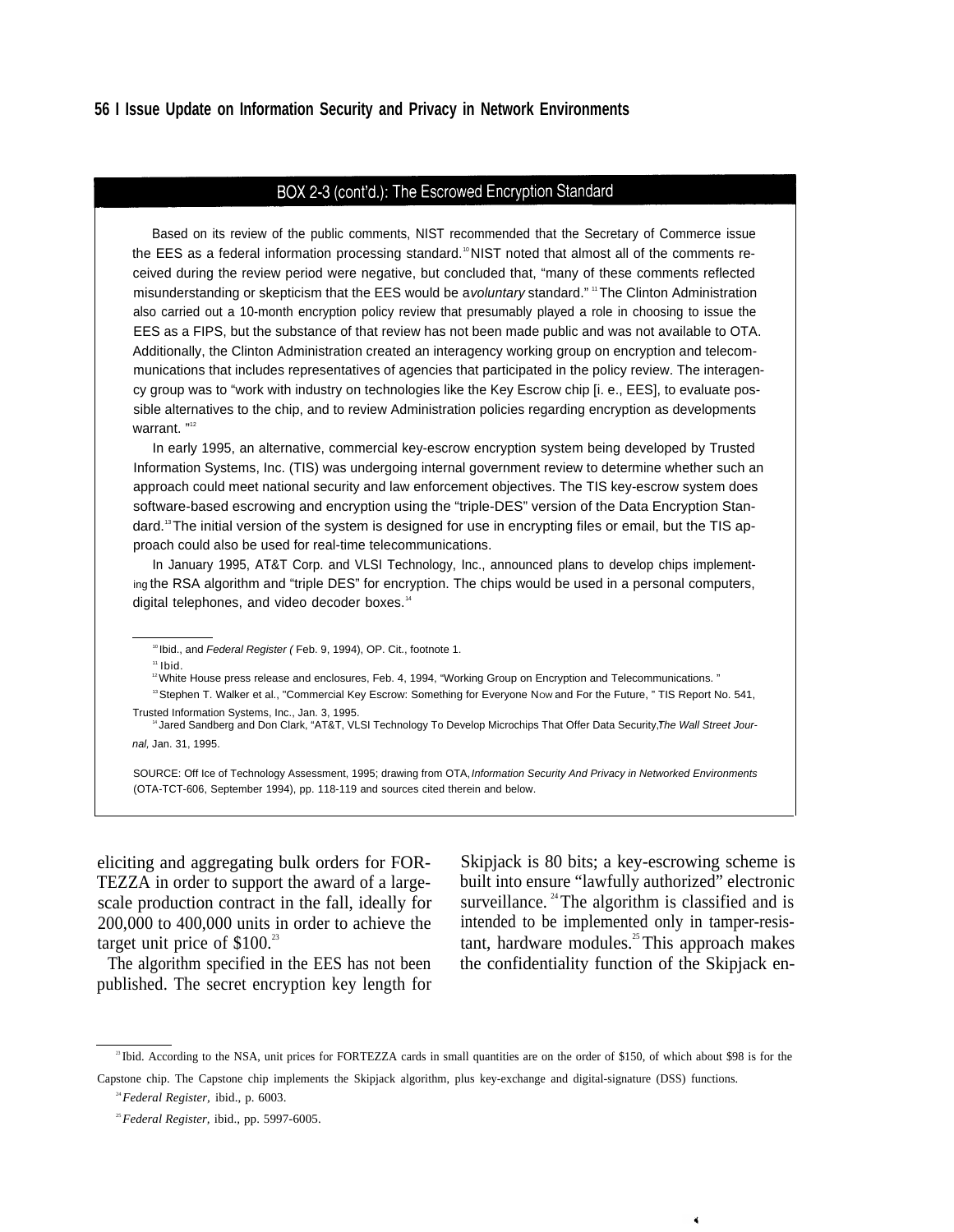cryption algorithm available in a controlled fashion, without disclosing the algorithm's design principles or thereby increasing users' abilities to employ cryptographic principles. One of the reasons stated for specifying a classified, rather than published, encryption algorithm in the EES is to prevent independent implementation of Skipjack without the law enforcement access features.

The federal Data Encryption Standard was first approved in 1976 and was most recently reaffirmed in 1993. The DES specifies an algorithm that can be used to protect unclassified information, as needed, while it is being communicated or stored.<sup>26</sup> The DES algorithm has been made public (i.e., it has been published). When the DES is used, users can generate their own encryption keys; the secret encryption key for DES is 56 bits long. The DES does not require the keys to be "escrowed" or deposited with any third party.

The 1993 reaffirmation of the DES—now in software, as well as hardware and firmware implementations—may be the last time it is reaffirmed as a federal standard. FIPS Publication 46-2 ("Data Encryption Standard") noted that the algorithm will be reviewed within five years to assess its adequacy against potential new threats, including advances in computing and cryptanalysis:

At its next review (1998) [the DES algorithm] will be over twenty years old. NIST [National Institute of Standards and Technology] will consider alternatives which offer a higher level of security. One of these alternatives may be proposed as a replacement standard at the 1998 review.27

Given that the Skipjack algorithm was selected as a standard (the EES) for telephony, it is possible that an implementation of Skipjack (or some other form of key-escrow encryption) will be selected as a FIPS to replace the DES for computer communications and/or file encryption.

An alternative successor to the DES that is favored by nongovernmental users and experts is a variant of DES called *triple-encryption DES*. In "triple DES," the algorithm is used sequentially with three different keys, to encrypt, decrypt, then re-encrypt. Triple encryption with the DES offers more security than having a 112-bit DES key. Therefore, nongovernmental experts consider that triple DES "appears inviolate against all adversaries for the foreseeable future."<sup>28</sup> There is, however, no FIPS for triple-encryption DES.

Unlike the EES algorithm, the algorithm in the federal Digital Signature Standard has been published.29 The public-key algorithm specified in the DSS uses a private key in signature generation, and a corresponding public key for signature verification (see box 2-2). However, the DSS technique was chosen so that public-key encryption functions would *not* be available to users.30 This is significant because public-key encryption is extremely useful for key management and could, therefore, contribute to the spread and use of nonescrowed encryption.<sup>31</sup> At present, there is no FIPS for key exchange.

While other means of exchanging electronic keys are possible,  $32$  none is so mature as public-

<sup>26</sup> NIST, "Data Encryption Standard (DES)," FIPS PUB 46-2 (Gaithersburg, MD: U.S. Department of Commerce, Dec. 30, 1993). 27 Ibid., p. 6.

 $^{28}$  Martin Hellman, Professor of Electrical Engineering, Stanford University, personal communication, May 24, 1994; also see box 4-3 of the 1994 report.

<sup>29</sup> See appendix C of OTA, op. cit., footnote 4, for a history of the DSS.

<sup>30</sup> According to F. Lynn McNulty, NIST Associate Director for Computer Security, the rationale for adopting the technique used in the DSS was that, "We wanted a technology that did signatures—and nothing else—very well." (Response to a question from Chairman Rick Boucher in testimony before the Subcommittee on Science of the House Committee on Science, Space, and Technology, Mar. 22, 1994.)

<sup>&</sup>lt;sup>31</sup> Public-key encryption can be used for confidentiality and, thereby, for secure key exchange. Thus, public-key encryption can facilitate the use of symmetric encryption methods like the DES or triple DES. See figure 2-3.

<sup>32</sup> See, e.g., Tom Leighton (Department of Mathematics, Massachusetts Institute of Technology), and Silvio Micali (MIT Laboratory for Computer Science), "Secret-Key Agreement Without Public-Key Cryptography (extended abstract)," obtained from S. Micali, 1993.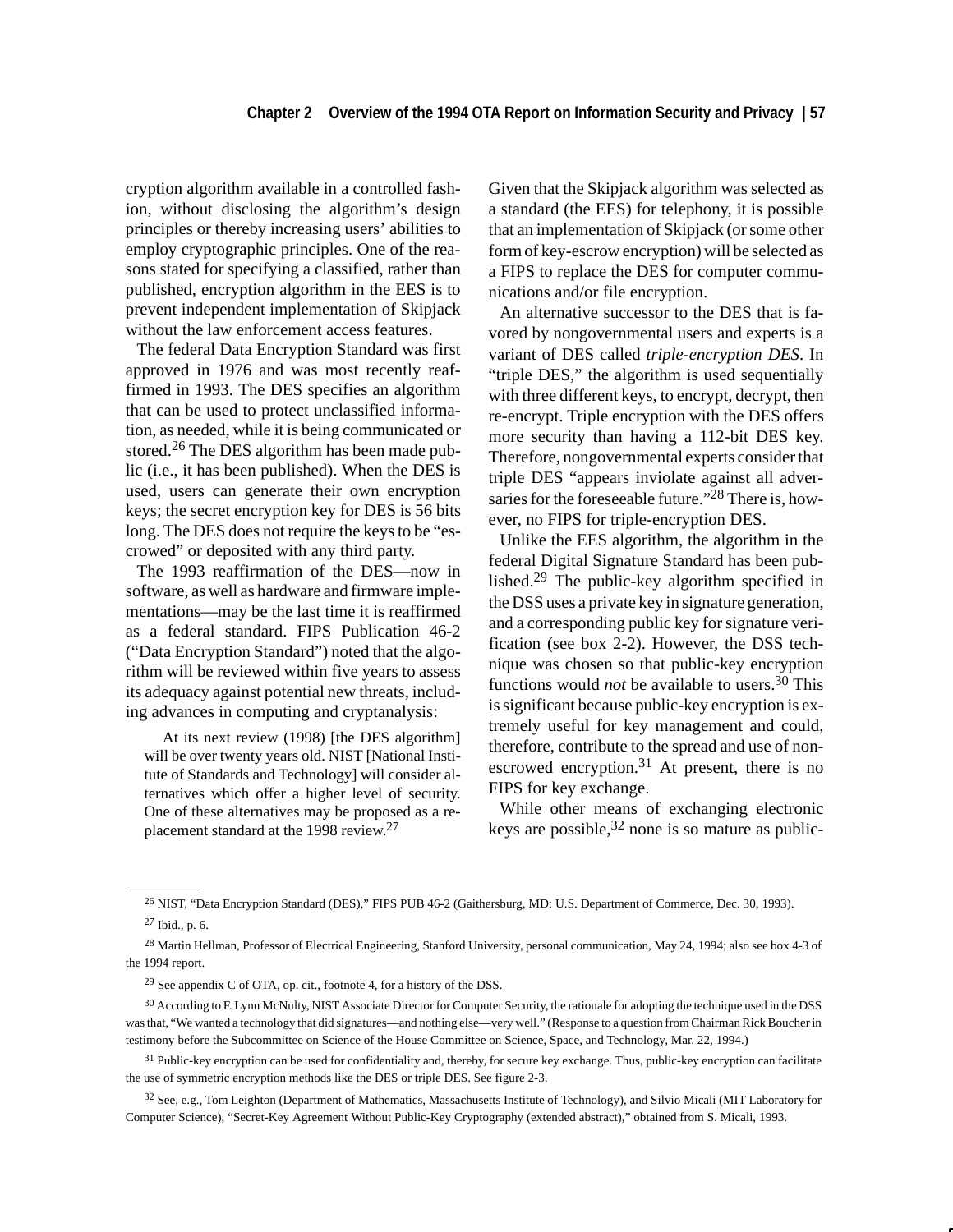

## **58 I Issue Update on Information Security and Privacy in Network Environments**

NOTE: Security depends on the secrecy of the session key and private keys, as well as the authenticity of the public keys. SOURCE: Office of Technology Assessment, 1994.

key technology. In contrast to the technique cho- 2-4). Another public-key technique, called the sen for the DSS, the technique used in the most Diffie-Hellman method, can also be used to generwidely used commercial digital signature system ate encryption keys (see figure 2-5), but does not (based on the Rivest-Shamir-Adleman, or RSA, encrypt. algorithm) can also encrypt. Therefore, the RSA The 1994 OTA report concluded that both the with the DES), as well as for signatures (see figure

techniques can be used for secure key exchange EES and the DSS are federal standards that are (i.e., exchange of "secret''keys, such as those used part of a long-term control strategy intended to re-

 $\tilde{\mathbf{z}}$ 

<sup>&</sup>lt;sup>33</sup> The public-key concept was first published by Whitfield Diffie and Martin Hellman in "New Directions in *Cryptography," IEEE* Transac*tions on Information Theory,* vol. IT-22, No. 6, November 1976, pp. 644-654. Diffie and Hellman described how such a system could be used for key distribution and to "sign" individual messages.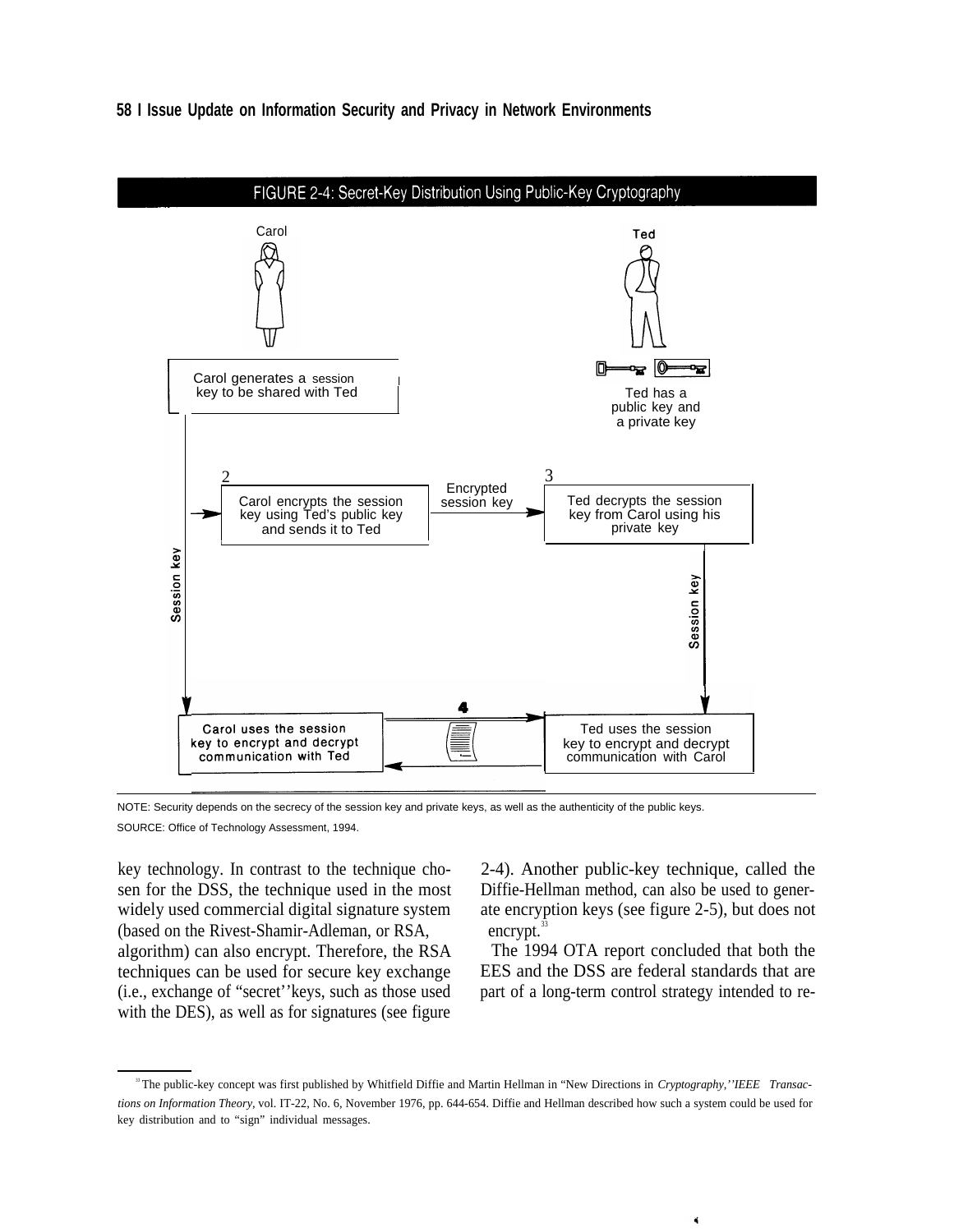

NOTE: An authentication scheme for the public keys may also be used SOURCE: Office of Technology Assessment, 1994.

tard the general availability of "unbreakable" or "hard to break" encryption within the United States, for reasons of national security and law enforcement. <sup>34</sup>OTA viewed the EES and DSS as complements in this overall control strategy, intended to discourage future development and use of encryption without built-in law enforcement access, in favor of key-escrowed and related encryption technologies. If the EES and/or other

key-escrow encryption standards (e.g., for use in computer networks) become widely used-or enjoy a large, guaranteed government market—this could ultimately reduce the variety of alternative cryptography products through market dominance that makes alternatives more scarce or more costly.

<sup>&</sup>lt;sup>34</sup>See OTA, op.cit., footnote 4, ch. 4.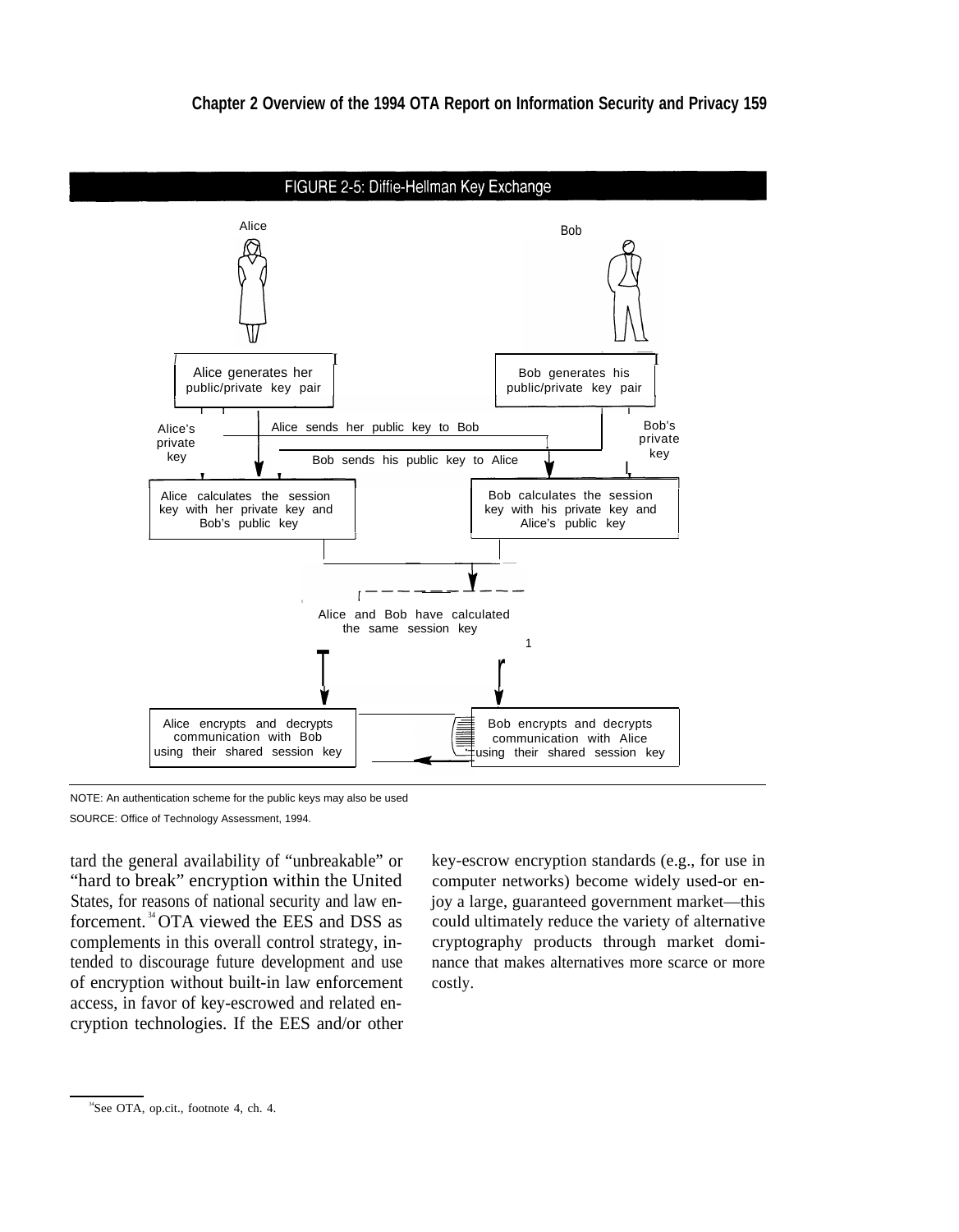# *Federal Standards and the Computer Security Act of 1987*

The Computer Security Act of 1987 (Public Law 100-235) is fundamental to development of federal standards for safeguarding unclassified information, to balancing national security and other objectives in implementing security and privacy policies within the federal government, and to other issues concerning government control of cryptography. Implementation of the Computer Security Act has been controversial, especially regarding the respective roles of NIST and NSA in standards development and the chronic shortage of resources for NIST's computer security program to fulfill its responsibilities under the act (see detailed discussion in chapter 4 of the 1994 OTA report).35

The Computer Security Act of 1987 was a legislative response to overlapping responsibilities for computer security among several federal agencies, heightened awareness of computer security issues, and concern over how best to control information in computerized or networked form. The act established a federal government computer-security program that would protect all unclassified, sensitive information in federal government computer systems and would develop standards and guidelines to facilitate such protection.

Specifically, the Computer Security Act assigned responsibility for developing governmentwide, computer-system security standards (e.g., the FIPS) and guidelines and security-training programs to the National Bureau of Standards (NBS). NBS is now the National Institute of Standards and Technology, or NIST. According to its responsibilities under the act, NIST recommends federal information processing standards and guidelines to the Secretary of Commerce for approval (and promulgation, if approved). These FIPS do not apply to classified or "Warner Amendment" systems.<sup>36</sup> NIST can draw on the technical expertise of the National Security Agency in carrying out its responsibilities, but the NSA's role according to Public Law 100-235 is an advisory, rather than leadership, one.

Section 21 of the Computer Security Act established a Computer System Security and Privacy Advisory Board. The board, appointed by the Secretary of Commerce, is charged with identifying emerging safeguard issues relative to computer systems security and privacy, advising the NBS (NIST) and Secretary of Commerce on security and privacy issues pertaining to federal computer systems, and reporting its findings to the Secretary of Commerce, the Director of OMB, the Director of NSA, and Congress. Additionally, the act required federal agencies to identify computer systems containing sensitive information, to develop security plans for identified systems, and to provide periodic training in computer security for all federal employees and contractors who manage, use, or operate federal computer systems. Appendix B, drawn from the 1994 OTA report, provides more background on the purpose and implementation of the Computer Security Act and on the FIPS.

## *Federal Standards and the Marketplace*

As the 1994 OTA report noted, not all government attempts at influencing the marketplace through the FIPS and procurement polices are successful. For example, the government made an early commitment to the Open Systems Interconnection (OSI) protocols for networking, but it is the ubiquitous Transmission Control Protocol/Internet

<sup>35</sup> Ibid., chapter 4 and appendix B. NIST's FY 1995 computer-security budget was on the order of \$6.5 million, with \$4.5 million of this coming from appropriated funds for "core" activities and the remainder from "reimbursable" funds from other agencies, mainly the Defense Department.

<sup>36</sup> Tha Warner Amendment (Public Law 97-86) excluded certain types of military and intelligence "automatic data processing equipment" procurements from the requirements of section 111 of the Federal Property and Administrative Services Act of 1949 (40 U.S.C. 795). Public Law 100-235 pertains to federal computer systems that come under section 111 of the Federal Property and Administrative Services Act of 1949.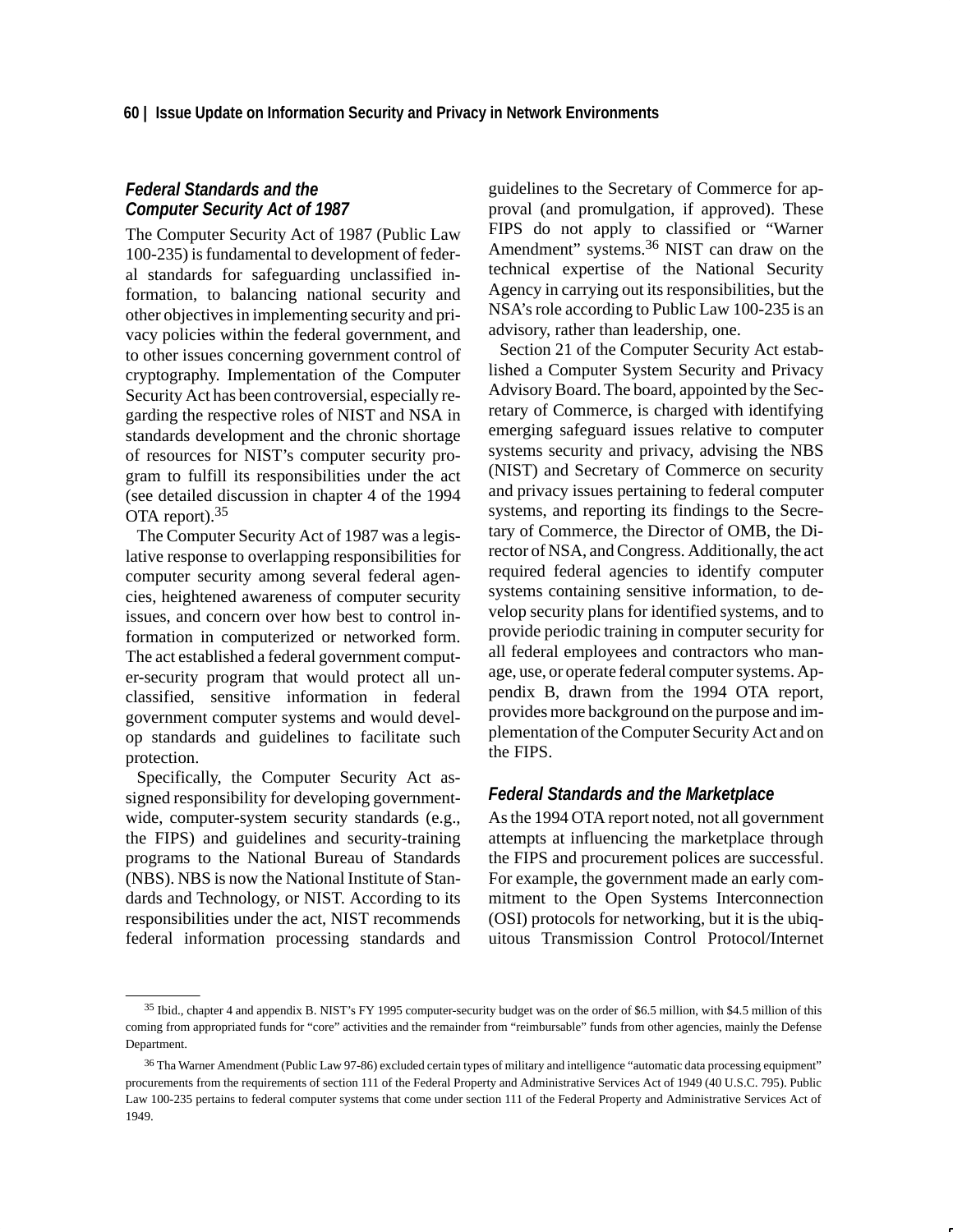Protocol (TCP/IP) that has enjoyed wide use throughout the world in the Internet and other networks. However, the FIPS usually influence the technologies used by federal agencies and provide a basis for interoperability, thus creating a large and stable, "target market" for safeguard vendors. If the attributes of the standard technology are also applicable to the private sector and the standard has wide appeal, an even larger but still relatively stable market should result. The technological stability means that firms compete less in terms of the attributes of the fundamental technology and more in terms of cost, ease of use, and so forth. Therefore, firms need to invest less in research and development (especially risky for a complex technology like cryptography) and in convincing potential customers of product quality. This can result in higher profits for producers, even in the long run, and in increased availability and use of safeguards based on the standard.

In the 1970s, promulgation of the DES as a stable and certified technology—at a time when the commercial market for cryptography-based safeguards for unclassified information was emerging—stimulated supply and demand. Although the choice of the algorithm was originally controversial due to concerns over NSA's involvement, the DES gained wide acceptance and has been the basis for several industry standards, in large part because it was a published standard that could be freely evaluated and implemented. Although DES products are subject to U.S. export controls, DES technology is also widely available around the world and the algorithm has been adopted in several international standards. The process by which the DES was developed and evaluated also stimulated private sector interest in cryptographic research, ultimately increasing the variety of commercial safeguard technologies.

The 1994 OTA report regarded the introduction of an incompatible *new* federal standard—for example, the Escrowed Encryption Standard—as destabilizing. At present, the EES and related technologies have gained little favor in the private sector—features such as the government key-escrow agencies, classified algorithm, and hardware-only implementation all contribute to its lack of appeal. But, if the EES and related technologies (e.g., for data communications) ultimately do manage to gain wide appeal in the marketplace, they might be able to "crowd out" safeguards that are based upon other cryptographic techniques and/or do not support key escrowing.<sup>37</sup>

The 1994 OTA report noted that this type of market distortion, intended to stem the supply of alternative products, may be a long-term objective of the key-escrow encryption initiative. In the long term, a loss of technological variety is significant to private sector cryptography, because more diverse research and development efforts tend to increase the overall pace of technological advance. In the near term, technological uncertainty may delay widespread investments in *any* new safeguard, as users wait to see which technology prevails. The costs of additional uncertainties and delays due to control interventions are ultimately borne by the private sector and the public.

Other government policies can also raise costs, delay adoption, or reduce variety. For example, export controls have the effect of segmenting domestic and export encryption markets. This creates additional disincentives to invest in the development—or use—of robust, but nonexportable, products with integrated strong encryption (see discussion below).

## *Export Controls*

Another locus of concern is export controls on cryptography (see appendix  $C$ ).<sup>38</sup> The United States has two regulatory regimes for exports, depending on whether the item to be exported is military in nature, or is "dual-use," having both civilian and military uses. These regimes are ad-

<sup>37</sup> Ibid., pp. 128-132. A large, stable, lucrative federal market could divert vendors from producing alternative, riskier products; product availability could draw private sector customers.

<sup>38</sup> For more detail, see ibid., chapters 1 and 4.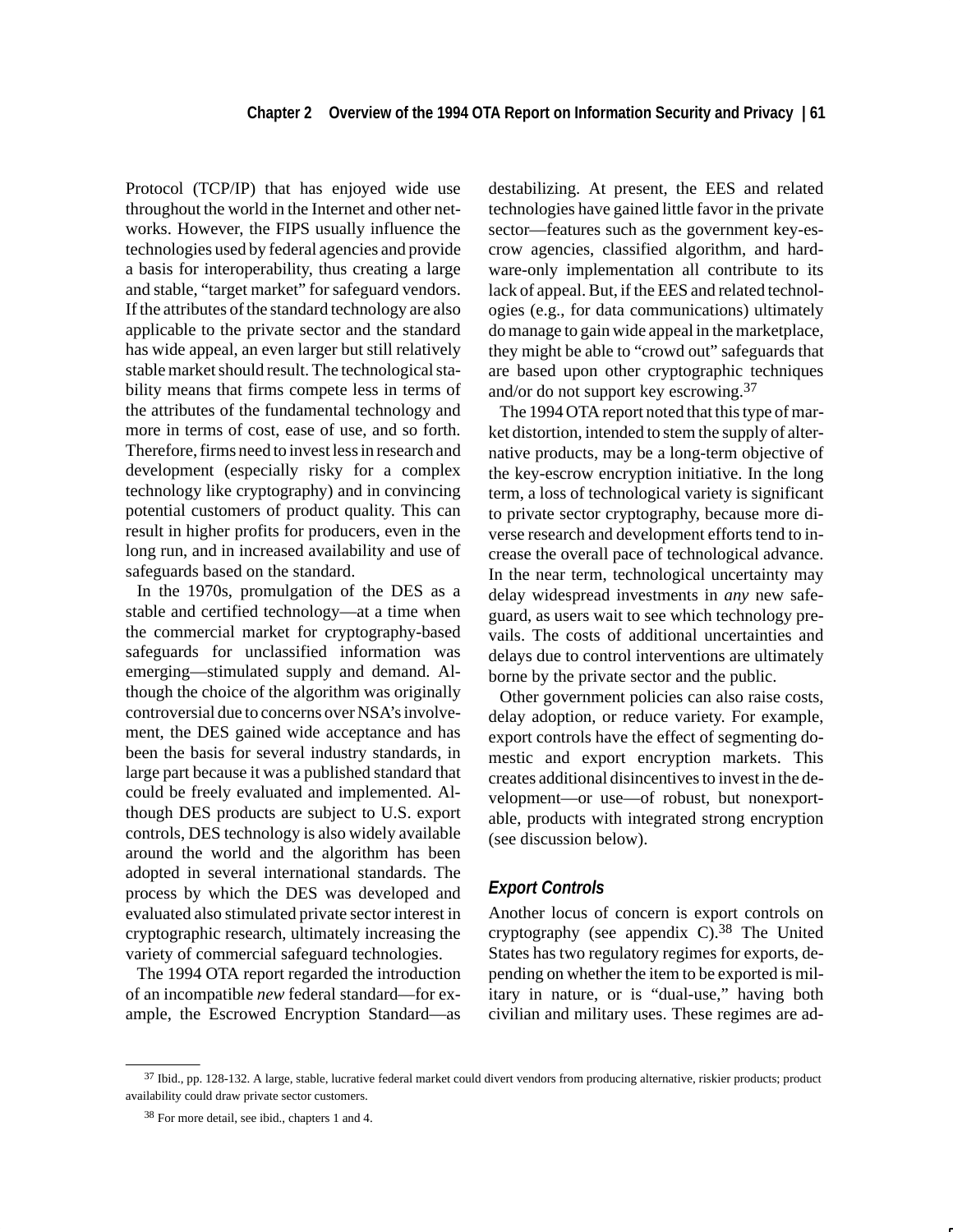## **62 | Issue Update on Information Security and Privacy in Network Environments**

ministered by the State Department and the Commerce Department, respectively. Both regimes provide export controls on selected goods or technologies for reasons of national security or foreign policy. Licenses are required to export products, services, or scientific and technical data originating in the United States, or to re-export these from another country. Licensing requirements vary according to the nature of the item to be exported, the end use, the end user, and, in some cases, the intended destination. For many items under Commerce jurisdiction, no specific approval is required and a "general license" applies (e.g., when the item in question is not military or dualuse and/or is widely available from foreign sources). In other cases, an export license must be applied for from either the State Department or the Commerce Department, depending on the nature of the item. In general, the State Department's licensing requirements are more stringent and broader in scope.<sup>39</sup>

Software and hardware for robust, user-controlled encryption are under State Department control, unless State grants jurisdiction to Commerce. This has become increasingly controversial, especially for the information technology and software industries.<sup>40</sup> The impact of export controls on the overall cost and availability of safeguards is especially troublesome to business and industry at a time when U.S. high-technology firms find themselves as targets for sophisticated foreign-intelligence attacks and thus have urgent need for sophisticated safeguards that can be used in operations worldwide, as well as for secure communications with overseas business partners, suppliers, and customers.<sup>41</sup> Software producers assert that, although other countries do have export and/or import controls on cryptography, several countries have more relaxed export controls on cryptography than does the United States.<sup>42</sup>

On the other hand, U.S. export controls may have substantially slowed the proliferation of cryptography to foreign adversaries over the years. Unfortunately, there is little public explanation on the degree of success of these export controls43 and the necessity for maintaining strict controls on strong encryption $44$  in the face of for-

41 See, e.g., U.S. Congress, House of Representatives, Subcommittee on Economic and Commercial Law, Committee on the Judiciary, *The Threat of Foreign Economic Espionage to U.S. Corporations*, hearings, 102d Congress, 2d sess., Apr. 29 and May 7, 1992, Serial No. 65 (Washington, DC: U.S. Government Printing Office, 1992). See also discussion of business needs and export controls in chapter 3 of this background paper.

42 OTA, op. cit., footnote 4, pp. 154-160. Some other countries do have stringent export and/or import restrictions.

43 For example, the Software Publishers Association (SPA) has studied the worldwide availability of encryption products and, as of October 1994, found 170 software products (72 foreign, 98 U.S.-made) and 237 hardware products (85 foreign, 152 U.S.-made) implementing the DES algorithm for encryption. (Trusted Information Systems, Inc. and Software Publishers Association, *Encryption Products Database Statistics*, October 1994.) Also see OTA, op. cit., footnote 4, pp. 156-160.

<sup>39</sup> Ibid., pp. 150-154.

<sup>40</sup> To ease some of these burdens, the State Department announced new licensing procedures on Feb. 4, 1994. These changes were expected to include license reform measures for expedited distribution (to reduce the need to obtain individual licenses for each end user), rapid review of export license applications, personal-use exemptions for U.S. citizens temporarily taking encryption products abroad for their own use, and special licensing arrangements allowing export of key-escrow encryption products (e.g., EES products) to most end users. At this writing, expedited-distribution reforms were in place (*Federal Register* , Sept. 2, 1994, pp. 45621-45623), but personal-use exemptions were still under contention (Karen Hopkinson, Office of Defense Trade Controls, personal communication, Mar. 8, 1995).

<sup>44</sup> For a discussion of export controls and network dissemination of encryption technology, see Simson Garfinkle, *PGP: Pretty Good Privacy* (Sebastopol, CA; O'Reilly and Assoc., 1995). PGP is a public-key encryption program developed by Phil Zimmerman. Variants of the PGP software (some of which infringe the RSA patent in the United States) have spread worldwide over the Internet. Zimmerman has been under grand jury investigation since 1993 for allegedly breaking the munitions export-control laws by permitting the software to be placed on an Internet-accessible bulletin board in the United States in 1991. (See Vic Sussman, "Lost in Kafka Territory," *U.S. News and World Report*, Apr. 3, 1995, pp. 30-31.)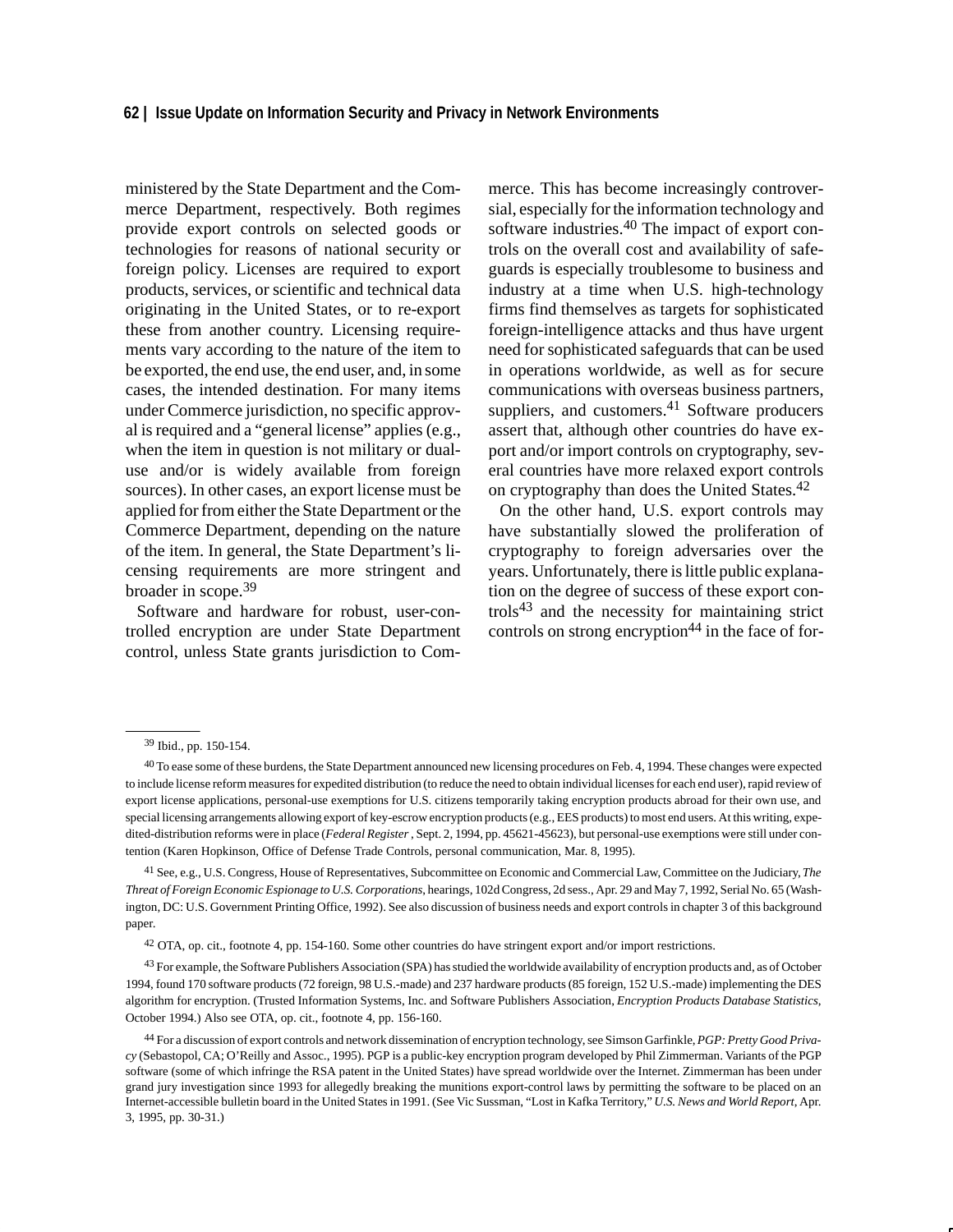eign supply and networks like the Internet that seamlessly cross national boundaries.

Appendix C drawn from the 1994 OTA report, provides more background on export controls on cryptography. In September 1994, after the OTA report had gone to press, the State Department announced an amendment to the regulations implementing section 38 of the Arms Export Control Act.45 The new rule implements one of the reforms applicable to encryption products that were announced on February 4, 1994 by the State Department (see footnote 47 below and also chapter 4 of the 1994 OTA report). It established a new licensing procedure to permit U.S. encryption manufacturers to make multiple shipments of some encryption items covered by Category  $XIII(b)(1)$  of the Munitions List (see appendix C) directly to end users in approved countries, without obtaining individual licenses.46 Other announced reforms, still to be implemented, include special licensing procedures allowing export of key-escrow encryption products to "most end users."47 The ability to export strong, key-escrow encryption products would presumably increase the appeal of escrowed-encryption products to private sector safeguard developers and users.

In the 103d Congress, legislation intended to streamline export controls and ease restrictions on mass-market computer software, hardware, and technology, including certain encryption software, was introduced by Representative Maria Cantwell (H.R. 3627) and Senator Patty Murray (S. 1846). In considering the Omnibus Export Administration Act of 1994 (H.R. 3937), the House Committee on Foreign Affairs reported a version of the bill in which most computer software (including software with encryption capabilities) was under Commerce Department controls and in which export restrictions for mass-market software with encryption were eased. In its report, the House Permanent Select Committee on Intelligence struck out this portion of the bill and replaced it with a new section calling for the President to report to Congress within 150 days of enactment, regarding the current and future international market for software with encryption and the economic impact of U.S. export controls on the U.S. computer software industry.<sup>48</sup>

At the end of the 103d Congress, the omnibus export administration legislation had not been enacted. Both the House and Senate bills contained language calling for the Clinton Administration to conduct comprehensive studies on the international market and availability of encryption technologies and the economic effects of U.S. export controls. In a July 20, 1994, letter to Representative Cantwell, Vice President Gore had assured her that the "best available resources of the federal government" would be used in conducting these studies and that the Clinton Administration would "reassess our existing export controls based on the results of these studies."49

At this writing, the Commerce Department and NSA are assessing the economic impact of U.S. export controls on cryptography on the U.S. computer software industry.<sup>50</sup> As part of the study, NSA is determining the foreign availability of en-

<sup>45</sup> Department of State, Bureau of Political-Military Affairs, 22 CFR parts 123 and 124, *Federal Register*, vol. 59, No. 170, Sept. 2, 1994, pp. 45621-45623.

<sup>46</sup> Category XIII(b)(1) covers "Information Security Systems and equipment, cryptographic devices, software and components specifically designed or modified therefore," in particular, "cryptographic and key-management systems and associated equipment, subcomponents, and software capable of maintaining information or information-system secrecy/confidentiality."

<sup>47</sup> Martha Harris, Deputy Assistant Secretary for Political-Military Affairs, U.S. Department of State, "Encryption—Export Control Reform," statement, Feb. 4, 1994. See OTA, op. cit., footnote 4, pp. 159-160.

<sup>48</sup> A study of this type (see below) is expected to be completed in mid-1995.

<sup>49</sup> Vice President Al Gore, letter to Representative Maria Cantwell, July 20, 1994. See OTA, op. cit., footnote 4, pp. 11-13.

<sup>50</sup> Maurice Cook, Bureau of Export Administration, Department of Commerce, personal communication, Mar. 7, 1995.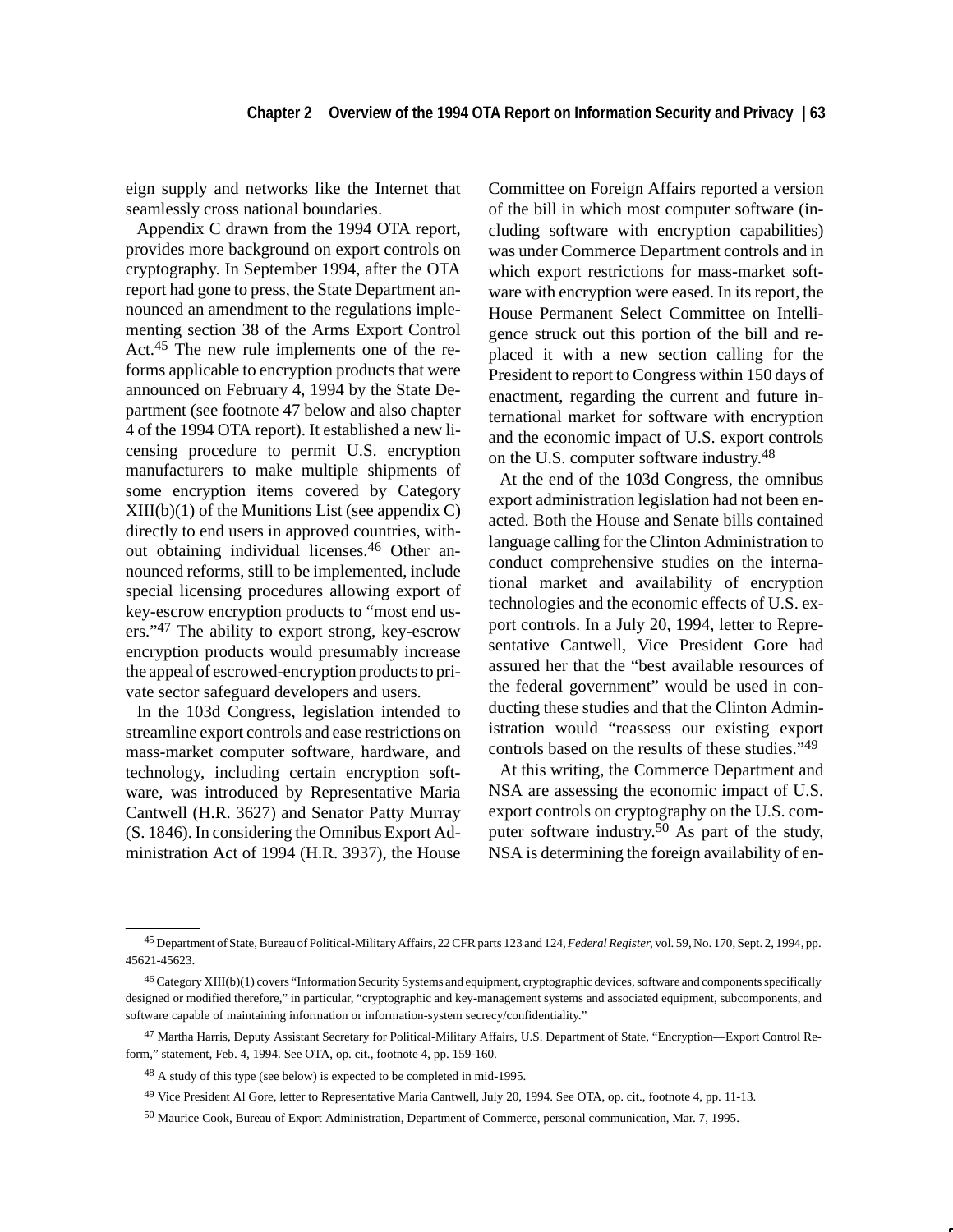cryption products. The study is scheduled to be delivered to the National Security Council (NSC) by July 1, 1995. According to the Council, it is anticipated that there will be both classified and unclassified sections of the study; there may be some public release of the unclassified material.<sup>51</sup> In addition, an ongoing National Research Council study that would support a broad congressional review of cryptography (and that is expected to address export controls) is due to be completed in 1996.52 At this writing, the NRC study committee is gathering public input on cryptography issues.

In the 104th Congress, Representative Toby Roth has introduced the "Export Administration Act of 1995" (H.R. 361). This bill does not include any specific references to cryptography; at this writing, it is not clear whether or when the contentious issue of cryptography export controls will become part of legislative deliberations. Alternatively, the Clinton Administration could ease export controls on cryptography without legislation. As was noted above, being able to export key-escrow encryption products would presumably make escrowed-encryption products more attractive to commercial developers and users. Therefore, the Clinton Administration could ease export requirements for products with integrated key escrowing as an incentive for the commercial development and adoption of such products (see discussion of cryptography initiatives in chapter 4).

# ■ Overview of Issues and Options

As noted above, the 1994 OTA report *Information Security and Privacy in Network Environments* focuses on three sets of policy issues:

- 1. national cryptography policy, including federal information processing standards and export controls;
- 2. guidance on safeguarding unclassified information in federal agencies; and

3. legal issues and information security, including electronic commerce, privacy, and intellectual property.

Appendix E of this paper, based on chapter 1 of the 1994 report, reviews the set of policy options, about two dozen, developed by OTA. The need for *openness*, *oversight*, and *public accountability* given the broad public and business impacts of these policies—runs throughout the discussion of possible congressional actions.

Two key questions underlying consideration of many of these options—in particular, those addressing cryptography policy and unclassified information security within the federal government are:

- **1. How will we as a nation develop and maintain the balance among traditional "national security" (and law enforcement) objectives and other aspects of the public interest, such as economic vitality, civil liberties, and open government?**
- **2. What are the costs of government efforts to control cryptography and who will bear them?**

Some of these costs—for example, the incremental cost of requiring a "standard" solution that is less cost-effective than the "market" alternative in meeting applicable security requirements—may be relatively easy to quantify, compared with others. But none of these cost estimates will be easy to make. Some costs may be extremely difficult to quantify, or even to bound—for example, the impact of technological uncertainties, delays, and regulatory requirements on U.S. firms' abilities to compete effectively in the international marketplace for information technologies. Ultimately, however, these costs are all borne by the public, whether in the form of taxes, product prices, or foregone economic opportunities and earnings.

<sup>51</sup> Bill Clements, National Security Council, personal communication, Mar. 21, 1995.

<sup>52</sup> For information about the NRC study, which was mandated by Public Law 103-160, contact Herb Lin, National Research Council, 2101 Constitution Avenue, N.W., Washington, DC, 20418 (crypto@nas.edu). See discussion in chapter 1 and 4 of OTA, op. cit., footnote 4.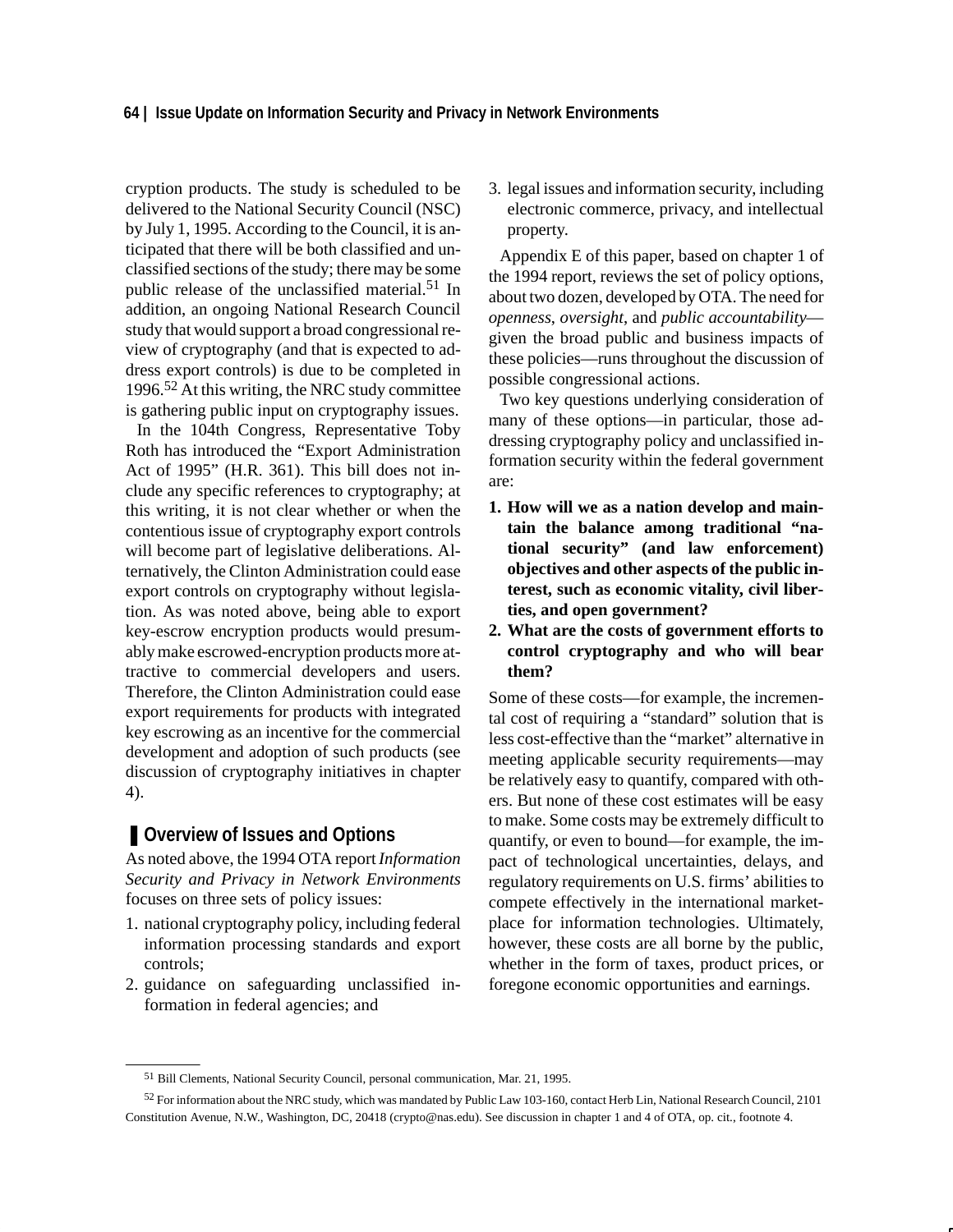# **Digest of OTA Workshop Discussion**

t the request of the Senate Committee on Governmental Affairs, the Office of Technology Assessment (OTA) held a workshop titled "Information Security and Privacy in Network Environments: What Next?" on December 6, 1994, as part of its follow-on activities after the release of the report *Information Security and Privacy in Network Environments*. <sup>1</sup> The purpose of the workshop was to hear the reactions from the business and network-user communities to the issues OTA had identified, as well as their priorities for any government actions. This chapter will review the workshop discussion and identify major themes that emerged, particularly regarding export controls and the business environment, federal cryptography policy, and characteristics of information-security "best practices" that are germane to consideration of government information security.

# **OVERVIEW**

Workshop participants came from the business, legal, university, and public-interest communities. Individuals' areas of experience and expertise included computer, telecommunication, and security technologies; information-security education and practice in the private and public sectors; management; and law. About half of the 20 participants had prior involvement with the 1994 OTA security and privacy report, as advisory panel members for the assessment, workshop participants, and/or reviewers.



<sup>1</sup> U.S. Congress, Office of Technology Assessment, *Information Security and Privacy in Network Environments*, OTA-TCT-606 (Washington, DC: U.S. Government Printing Office, September 1994).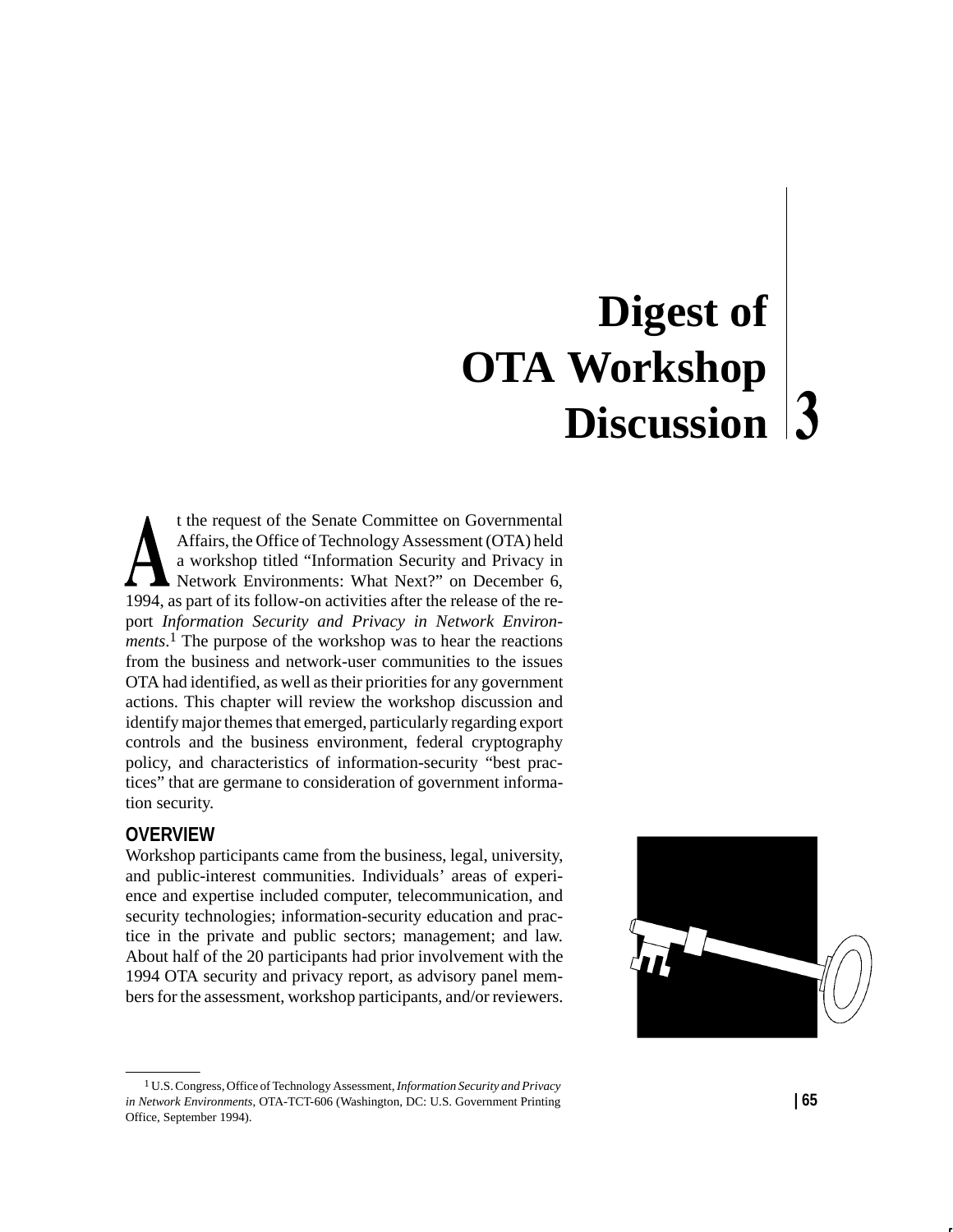#### **66 | Issue Update on Information Security and Privacy in Network Environments**

The workshop participants also served as external reviewers for this background paper. *The workshop participants do not, however, necessarily approve, disapprove, or endorse this background paper*. OTA assumes full responsibility for the background paper and the accuracy of its contents.

One workshop objective was to gauge participants' overall reactions to the 1994 OTA report on security and privacy. Another objective was to identify related topics that merited attention and that OTA had not already addressed (e.g., network reliability and survivability, or "corporate" privacy—see below). However, the intent of the workshop was not to rehash the issues and controversies described in the report, but rather to build on the report and push beyond it. A goal for the workshop was for participants to identify—as specifically as possible—areas ripe for congressional action.

To spark their thinking and help focus the day's discussion, participants received a set of discussion topics and questions in advance (see box 3-1), along with a copy of the 1994 report. The general areas of interest were:

- 1. the marketplace for information safeguards and factors affecting supply and demand;
- 2. information-security "best practices" in the private sector, including training and implementation, and their applicability to government information security;
- 3. the impacts of federal information-security and policies on business and the public; and
- 4. desirable congressional actions and suggested time frames for any such actions.

The spirited and lively workshop discussion identified linkages among a wide variety of the topics and questions posed by OTA. The range of discussion included cryptography policies (especially export controls on cryptography), information security in the private sector, privacy protections, safeguarding proprietary information and intellectual property, and business needs in the international marketplace.

OTA has identified some themes from the day's discussion that have particular significance, especially in the context of current developments, for congressional consideration of information-security issues and options identified in the 1994 OTA report. These themes, which are explored in chapter 4 of this background paper, include:  $\ddot{\phantom{0}}$ 

- the mismatch between the domestic and international effects of current U.S. export controls on cryptography and the needs of business and user communities in an international economy;
- the intense dissatisfaction on the part of the private sector with the lack of openness and progress in resolving cryptography-policy issues;
- the mismatch between the federal standards process for cryptography-related federal information processing standards (FIPS) and private sector needs for exportable, cost-effective safeguards;
- the mismatch between the intent of the Computer Security Act and its implementation;
- the distinction between security policies and guidelines for implementing these policies;
- the need for technological flexibility in implementing security policies; and
- the need for line management accountability for, and commitment to, good security, as opposed to "handing off" security to technology (i.e., hoping that a "technological fix" will be a cure-all).

The remainder of this chapter highlights major points and opinions expressed by the workshop participants, while attempting to convey a sense of the variety of positions propounded. It is important to note that this presentation is not intended to represent conclusions reached by the participants; moreover, the reader should not infer any general consensus, unless consensus is specifically noted.

# ■ **Cryptography Policy and Export Controls**

The need for reform of export controls was the number one topic at the workshop and perhaps the only area of universal agreement. Participants expressed great concern that the current controls are impeding companies' implementation of good security in worldwide operations and harming U.S.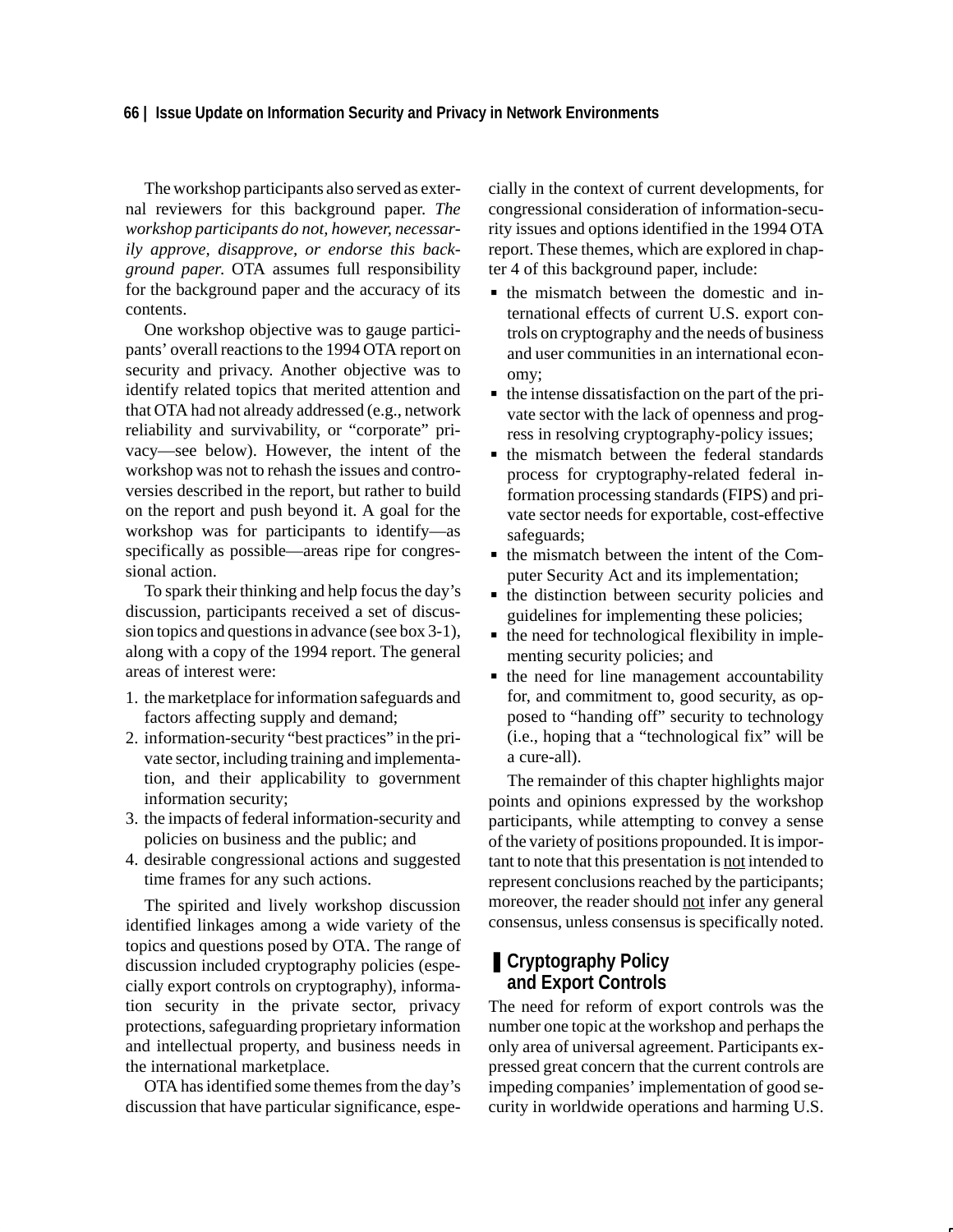#### BOX 3-1: Areas of Inquiry for Workshop

| The marketplace for information safeguards (supply and demand)<br>• What factors and considerations affect the demand for and supply of safeguard tools?<br>-With respect to personal privacy, are database owners/custodians and information system administra-<br>tors sufficiently willing and able to protect privacy?<br>Is there a market failure that requires government intervention? |
|------------------------------------------------------------------------------------------------------------------------------------------------------------------------------------------------------------------------------------------------------------------------------------------------------------------------------------------------------------------------------------------------|
| Information-security "best practice," training, and technology tools<br>■What is the state of "best practice" in information security (and implications for agencies and Office of<br>Management and Budget guidance)?<br>• Security training and awareness.<br>Technology tools for securing networks and data.                                                                               |
| Impacts of federal policies on business and the public<br>. What is the likely impact of federal policies and initiatives on business? On agency operations and in-<br>teractions with the private sector?<br>. Impact of cryptography policies on business.<br>Electronic commerce and contracts.                                                                                             |
| What should Congress do-and when?<br>. Prioritization of problem areas or needs identified in discussion.<br>• Is there a possible problem of "having the tail wag the dog"?<br>. What are specific solutions for high-priority problems/needs?                                                                                                                                                |

firms' competitiveness in the international marketplace. More than one participant considered that what is really at stake is loss of U.S. leadership in the information technology industry. As one participant put it, the current system is "a market intervention by the government with unintended bad consequences for both government and the private sector."

U.S. export policy restrictions on products implementing the Data Encryption Standard (DES) and/or the Rivest-Shamir-Adleman (RSA) algorithm are viewed by several participants as anticompetitive and likely to stall U.S. information technology, because they frustrate both the multinational companies' need to communicate securely worldwide and the U.S. vendors who furnish secure communication products. Multinationals are forced to go elsewhere and have suppliers build for them abroad, while U.S. vendors face an artificially limited market. (These products can then be used overseas and also be imported for use in the United States.)

Several participants asserted that U.S. export controls have failed at preventing the spread of cryptography, because DES- and RSA-based encryption, among others, are available outside of this country. They noted that the only "success" of the controls has been to prevent major U.S. software companies from incorporating high-quality, easy-to-use, integrated cryptography in their products. Many participants also viewed export controls as the single biggest obstacle to establishing international standards for information safeguards; one noted the peculiarity of picking a national standard and then trying to restrict its use internationally.

Participants also expressed frustration with the lack of a timely, open, and productive dialogue between government and the private sector on cryptography issues and the lack of response by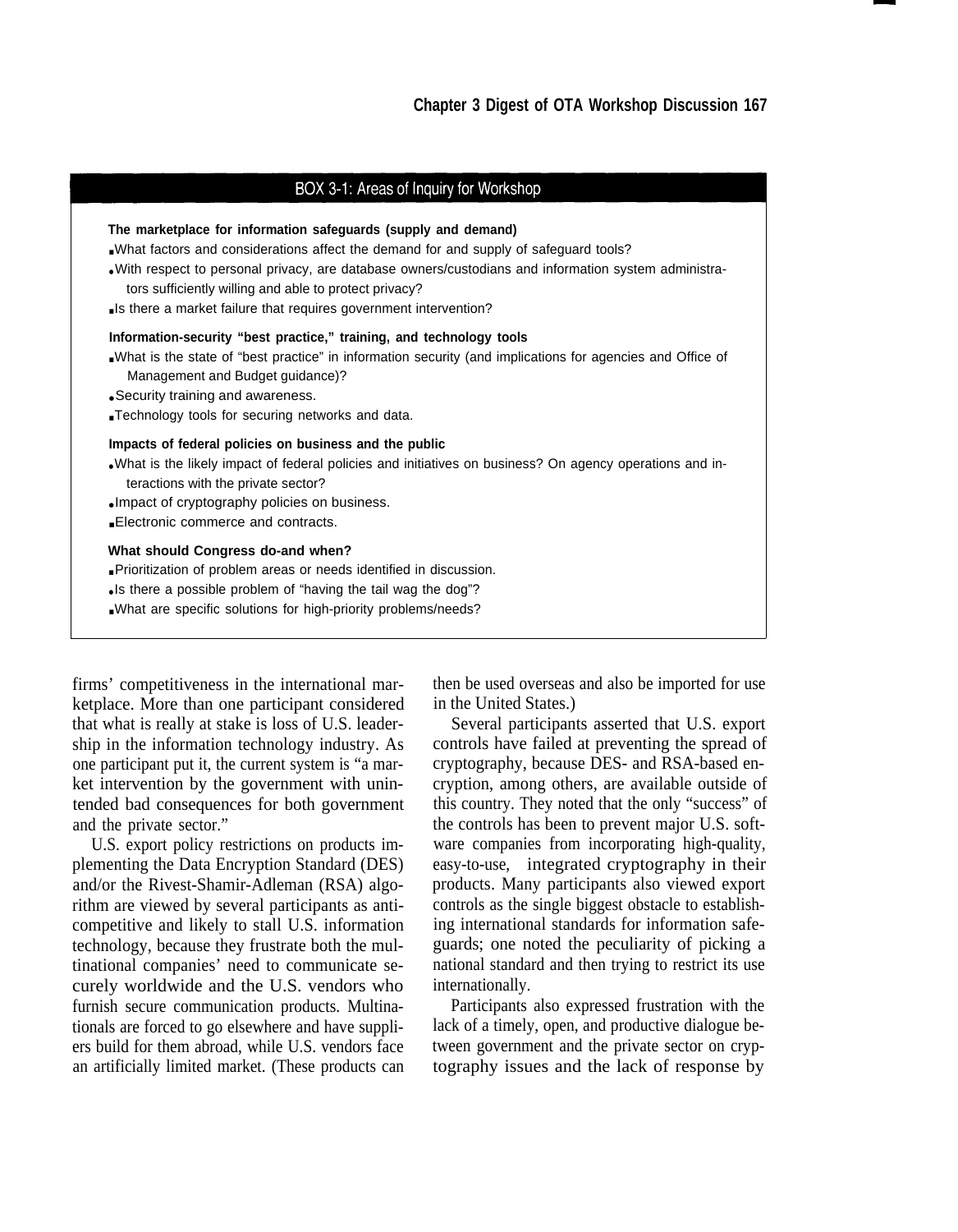government to what dialogue has taken place.2 Many stressed the need for a genuine, open dialogue between government and business, with recognition that business vitality is a legitimate objective. Participants noted the need for Congress to broaden the policy debate about cryptography, with more public visibility and more priority given to business needs and economic concerns. In the export control arena, Congress was seen as having an important role in getting government and the private sector to converge on some feasible middle ground (legislation would not be required, if export regulations were changed). Leadership and timeliness ("the problem won't wait") were viewed as priorities, rather than more studies and delay.

Some participants also noted the importance of increased oversight of the Computer Security Act of 1987 (Public Law 100-235), as well as possible redirection of National Institute of Standards and Technology (NIST) activities (e.g., collecting information about what industry is doing, pointing out commonalities and how to interoperate, rather than picking out a "standard").

## **INFORMATION SECURITY IN THE PRIVATE SECTOR**

The workshop discussion emphasized active risk acceptance by management and sound security policies as key elements of good information-security practice in the private sector. The concept of management responsibility and accountability as integral components of information security, rather than just "handing off" security to technology, was noted as very important by several participants. Sound security policies as a foundation for good practice were described as technology neutral, consistent across company cultures, minimalist, and as absolutes. Much was made of technology-neutral policies because properly applied, they do not prescribe implementations, are not easily obsoleted by changes in technology or business practices, and allow for local customization of implementations to meet operational requirements.

## ■ **Information-Security Policies and "Best Practices"**

There was general agreement that direct support by top management (e.g., the chief executive officer and board of directors of a corporation) and upper-management accountability are central to successful implementation of security policy. Many participants felt that tying responsibility for the success of security policies—and for the consequences of security incidents—to upper management is critical. Many considered it vital that the managers not be insulated from risk. According to one participant, it is important to educate managers on active risk acceptance; another suggested that their divisions could be held financially responsible for lost information.

In some of the companies represented, security policy has been refined to the point of "Thou shalt ... not <u>how</u> thou shalt." Security managers are charged with developing something resembling the "Ten Commandments" of security. Importantly, these are not guidelines for implementation. Rather, they are "minimalist" directives that outline what must happen to maintain information security, but not how it must be achieved.

One of the most important aspects about these policies is that they are consistent across the entire company; regardless of the department, information-security policies are considered universally applicable. The policies have to be designed in a broad enough fashion to ensure that all company cultures will be able to comply. Broad policy outlines allow information to flow freely between company divisions without increased security risk.

The workshop discussion noted the importance of auditing security implementation against policy, not against implementation guidelines. Good security policies must be *technology neutral,* so that technology upgrades and different

<sup>2</sup> See ibid., pp. 11-13, 150-160, and 174-179.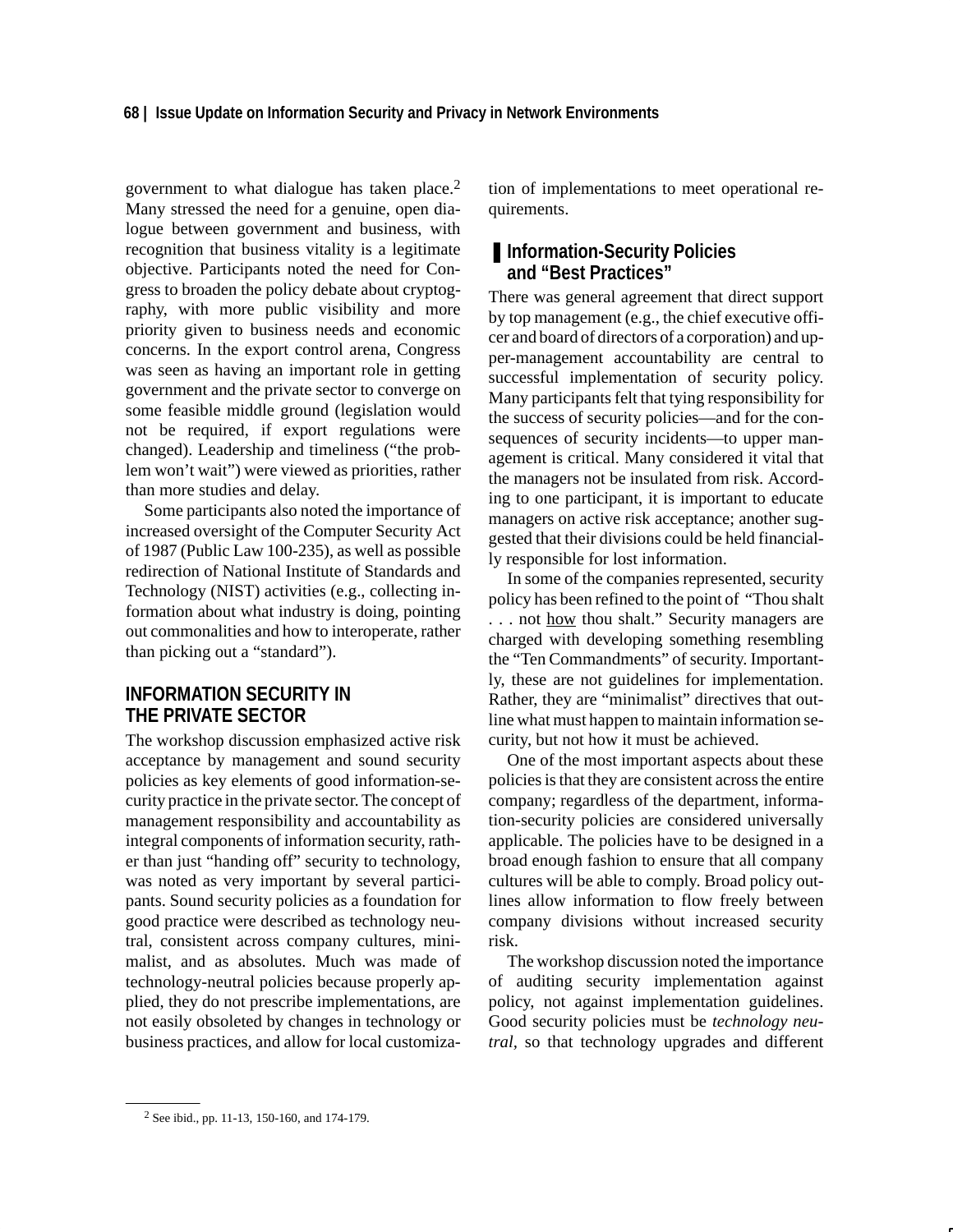equipment in different divisions would not affect implementation. Ensuring that policies are technology-neutral helps prevent confusing implementation techniques and tools (e.g., use of a particular type of encryption or use of a computer operating system with a certain rating) with policy objectives, and discourages "passive risk acceptance" like mandating use of a particular technology. This also allows for flexibility and customization.

Workshop participants noted that, although the state of practice in setting security policy often has not lived up to the ideals discussed above, many companies are improving. At this point there are several roadblocks frustrating more robust security for information and information systems. The primary roadblock is cost. Many systems are not built with security in mind, so the responsibility falls on the end user and retrofitting a system with security can be prohibitively expensive.

#### *Availability of Secure Products*

The question of the availability of secure products generated some disagreement over whether the market works or, at least, the extent to which it does and does not work. As described above, there was consensus that export controls and other government policies that segmented market demand were undesirable interventions. Though the federal government can use its purchasing power to significantly influence the market, most participants felt that this sort of market intervention would not be beneficial overall. Many felt the market will develop security standards and secure systems if left to its own devices; others took issue with this position.

Some participants said there are problems in the marketplace. They asserted that many computer products are not designed with security in mind and cannot be made secure easily or cheaply. In particular, the UNIX operating system and the Internet architecture were cited as examples of products designed without "built-in" security. Some suggested that today's fierce price competition forces product vendors to disregard security features in favor of cost savings, leaving the purchaser to add security to the system retroactively, at a much higher cost.

The perceived propensity for security to be deferred in order to cut costs had one or two participants questioning the ability of the market to develop reasonably priced secure products for information systems and whether government action is needed to lead the market in the "right" direction—for example, through standards for federal procurements or regulations setting baseline product requirements. Though most participants seemed to agree that many products have been built without security features and that retrofitting a system with security is expensive and difficult, there was strong sentiment from industry representatives that the market should be left alone. Many participants described government interventions into the market, such as export controls and the Escrowed Encryption Standard (EES, or Clipper), as economically detrimental, and saw nothing to indicate that interventions would be more beneficial in the future.

Some pointed out a distinction between the ability of large businesses and small businesses to purchase products that incorporate security. Large businesses are able to demand more security features because of the size of their operations; while smaller companies must often individually purchase and configure a basic product, which may have been designed without security in mind.

Implicit in the discussion of the ability of the market to produce secure products is the extent of demand for them. Those arguing that market forces will develop secure systems stated, basically, that when buyers demand secure products, secure products will be available. Participants from vendor companies were especially adamant about the strength of the relationship between themselves and the industry users. (One example of user efforts to work with vendors to develop more security-oriented products is a group called Open User Recommended Solutions (OURS), which has recently developed a single sign-on product description.) Those who felt the market will not develop secure products in the near future feel that the demand for inexpensive products will con-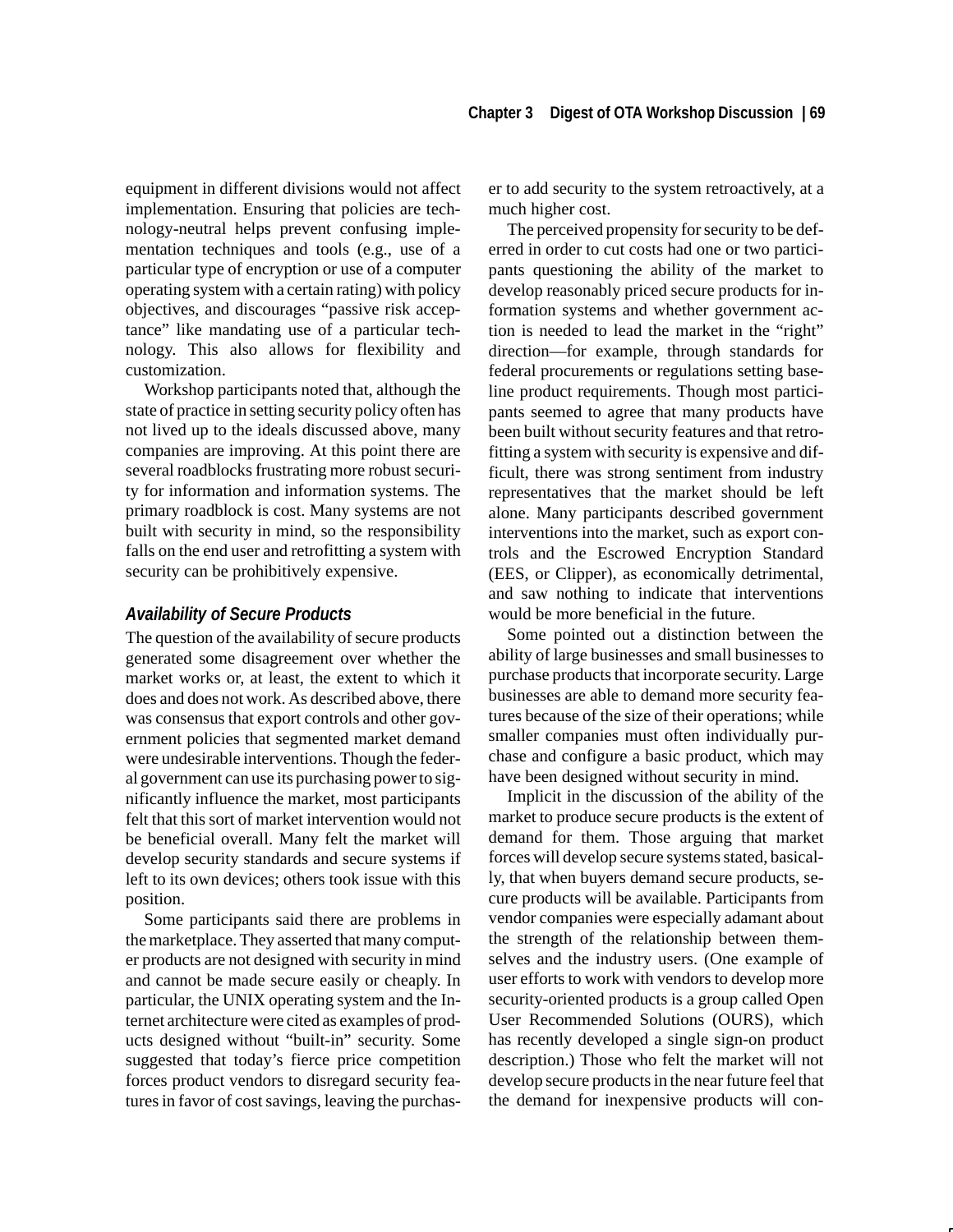tinue to outweigh demand for security, and/or noted the demand-segmenting effects of export controls.

Some participants pointed out that the reason security concerns defer to price concerns is the inability to quantify the value of good security. Some noted this as a prevalent problem when attempting to convince upper management of the need for security. Lack of reported breaches, the inability to evaluate successful security, and the lack of a direct cost/benefit analysis all lead to an unclear assessment of need. This in turn reduces the demand, which drives the market to ignore security.

#### *Training*

Most security managers participating in the workshop viewed training as vital to any successful information-security policy. Lack of training leads to simple errors potentially capable of defeating any good security system—for example, employees who write their passwords on paper and tape it to their computers. Several participants knew of companies that have fallen into the technology trap and have designed excellent computer security systems without sufficiently emphasizing training.

There is a core of training material that is technology neutral and ubiquitous across the company. Some companies develop elaborate video presentations to ensure that training is consistent throughout the various company cultures. Some participants felt that employees must be trained in technology; believing that, if users do not understand the technologies they have incorporated into their business, then they will be pressed to do what is necessary to implement security policies.

The necessity for impressing upon employees their role in information security is paramount. Because the average individual tends to not recognize the importance of training, it falls to management to demonstrate its value. To this end, several participants emphasized the importance of demonstrating the value of training to management. Many felt that much of the responsibility for getting management interested in training rested with the program manager. Like other elements of information security, financial departments have difficulty quantifying the value of training. Some point out that "an insurance" policy is a poor model, because there are no guarantees, nor are the risks easily quantifiable. Some suggested it will take a crisis to convince upper management of the need to effectively train employees and that anecdotal evidence is the best tool in the absence of hard definable numbers. This view was not universally accepted.

#### *Common Themes*

A common thread to the discussion of information-security practices is the necessity for a heightened awareness of security needs by upper management. Making management aware of the danger of and propensity for financial loss due to lax security is vital to security policy, product availability, and the training issue. Some participants felt that the inability to set up a cost justification formula for information security is a major impediment to convincing management of the need for it. In addition, the difficulty in evaluating the success of a security program limits a security officer in making a case to management.

A proposed solution to this problem is the establishment of an agreed-upon body of knowledge or "common checklist" for security officers to compare their company policies against. There is a large core of commonality in security awareness, training, and education. If made legally binding, or part of industry consensus as to what constitutes "prudent practice," such a checklist would also tie directly into the liability issues as well as a host of other problems facing companies. For example, when organizations outsource, contractual specifications are needed to ensure adequate security coverage. If there were a well-known and accepted "common checklist" for security, then it would be easier to develop contractual specifica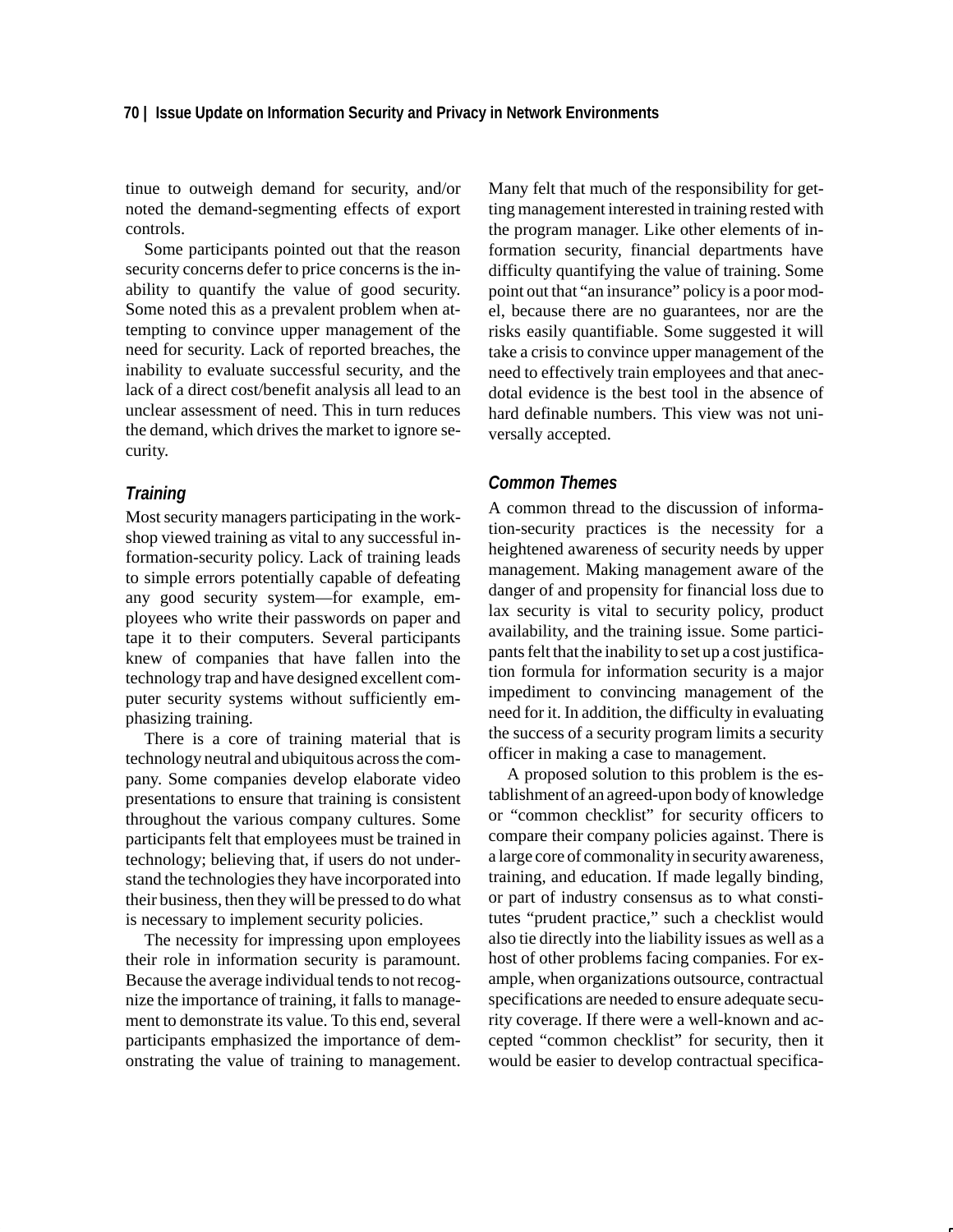tions without revealing too much of your operations or levels of security to the contractor.

# ■ **Domestic and International Privacy Issues**

Consumers are increasingly concerned with control of personal and transactional data and are seeking some protection from potential abuse of this information. Those participants who had been less inclined than most to trust the market on security issues found more comfortable ground on privacy, because few participants seemed to feel that the market will prioritize personal privacy.

The discussion of privacy protection was less extensive than some other topics covered during the workshop. Opinions were split on whether new privacy legislation and/or a privacy commission was desirable. There was a general feeling that individuals should be protected from abuses incurred by access to their personal data (e.g., transactional data or "data shadows" that could be reused or sold like a subscribers list), but many were concerned about limiting business opportunities through new controls.

Some participants pointed out that the globalization of the information infrastructure will increase consumer privacy concerns and present security questions (e.g., nonrepudiation of transactions) in home-based applications. One participant recommended a close reading of the Canadian privacy policy as a possible guide for our government.<sup>3</sup> The concepts of a Privacy Commission or a privacy "Bill of Rights" were also brought up as omnibus solutions, but specifics regarding how they might protect personal privacy were not examined.

One of the umbrella points of the privacy debate that most participants agreed to is the need for a "trusted" infrastructure capable of supporting global transactions and trade based on a firm set of ground rules and fair information practices. This trusted infrastructure must support authentication and allow secure transactions. To be implemented such an infrastructure will have to resolve liability4 and conditional access issues and develop a system of certification controls. Today, differences between the levels of privacy protection in the United States and those of its trading partners, which in general protect privacy more rigorously, could also inhibit development of this infrastructure.

Some participants felt that the common rules of the road for a trusted infrastructure could be the responsibility of a U.S. Privacy Commission. Many of these felt that a close look at the European privacy system would be helpful in establishing guidelines (being the "last ones on the block" to open a Privacy Commission, the United States should not try to set the standard, but should build on the European Union model). Unfortunately, one participant noted, this is a 20-year-old discussion, and as much as industry would like a common set of rules with the European Union, he felt that it is unlikely they will get it in the near future.

# ■ **Proprietary Information and Intellectual Property**

A major concern raised by industry participants was the need to protect intellectual property and proprietary information in electronic form. Companies need to protect their information and transmit it to business partners and offices here and abroad. In light of what many perceived as a growing problem, several individuals recommended a reexamination of "information rights" (e.g., intellectual property rights, confidentiality for proprietary information) in light of the recent changes in information storage and data collection methods

<sup>3</sup> See Industry Canada, *Privacy and the Canadian Information Highway* (Ottawa, Ontario: Minister of Supply and Services Canada, 1994), available by WWW from http://debra.dgbt.doc.ca/isc/isc.html. See also Canadian Standards Association, "Model Code for the Protection of Personal Information," CAN/CSA-Q830-1994, draft, November 1994.

<sup>4</sup> For a discussion, see Michael S. Baum, *Federal Certification Authority Liability and Policy,* NIST-GCR-94-654, NTIS Doc. No. PB94-191-202 (Springfield, VA: National Technical Information Service, 1994).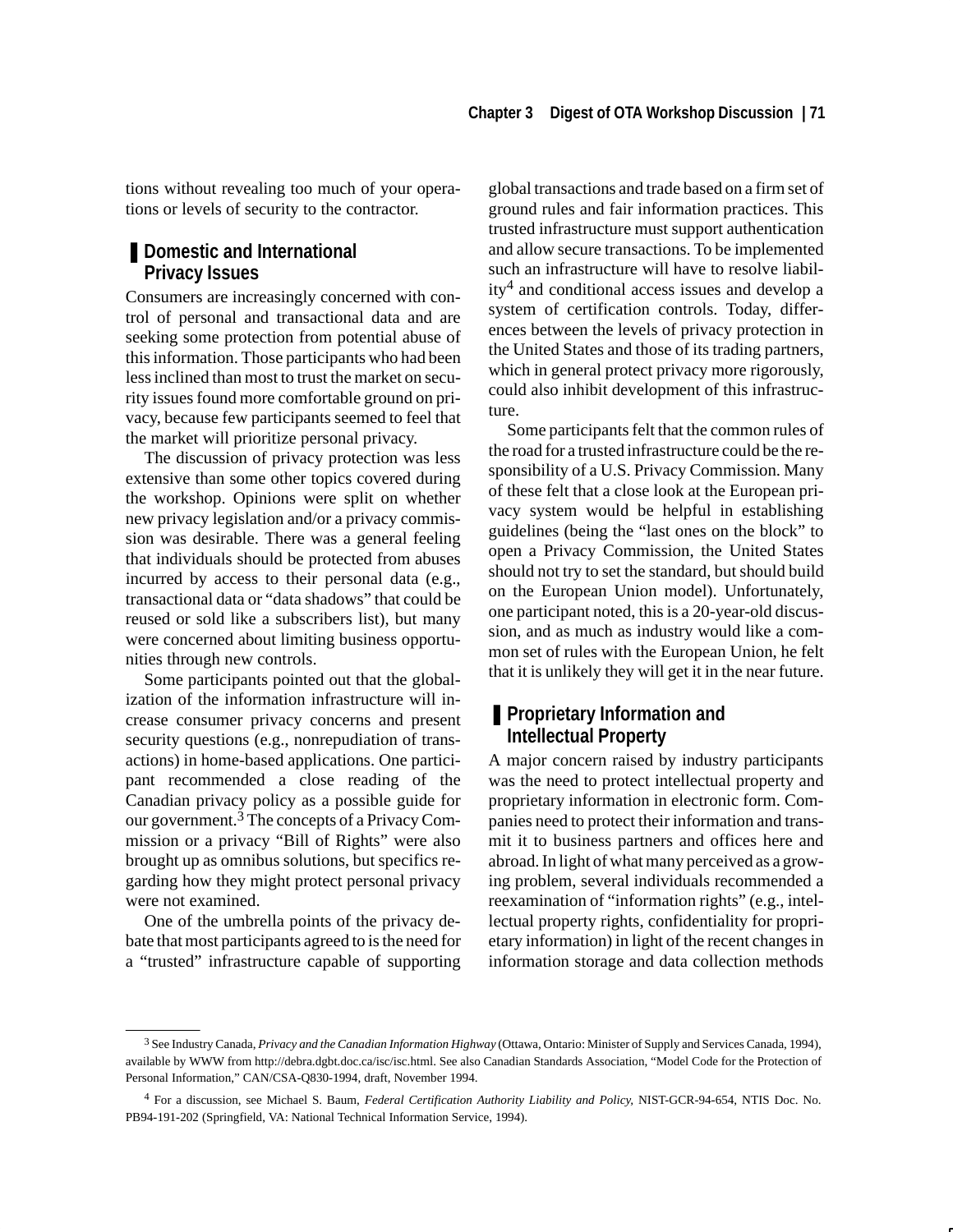that allow information to be readily copied, aggregated, and manipulated.

Some participants felt that confidentiality of company information could be adequately addressed with better corporate security policies. For example, it may be more difficult to prosecute (or deter) an intruder if a company's log-on screen says "Welcome to Company X" instead of providing a clear statement to inform individuals of the company's intent to prosecute if information on the system is misused or accessed without authorization.

Several participants raised the issue of "corporate privacy" regarding to information not protected by intellectual property laws. Many felt corporations need legal protection for "private" information—that is, information that is proprietary to the corporation, but does not qualify for protection under copyright, patent, or trade secret laws.5 Though some privacy advocates balk at the concept of "corporate privacy,"6 several participants felt that a set of standards protecting research and other proprietary information were important to both information security and continued product development. The issue of "corporate privacy" was also raised regarding legal discovery. A few individuals expressed concern over the expense corporations face complying with discovery motions during litigation (e.g., with respect to email and electronic records), but this topic was not explored at length during the day's discussion.

Patent issues and confidentiality of lab documents were of major concern to individuals involved in research and development. They saw a need for evidentiary rules in electronic environments to prevent research fraud, to ensure that electronic lab notebooks are a permanent, enforceable record, and to prosecute intruders.

There was some discussion regarding whether new laws are needed to protect information resources from computer crime—or whether better enforcement is the solution. Some felt that the legal system is not in tune with the new world of computer crime; a world where the computer is the instrument not the target of the crime. Some also felt that the legal profession may not be familiar with "authentication" in electronic environments. Others felt that enforcement is the problem, not the laws. This topic was not examined at length and no consensus was reached.

The question of liability standards for a company in possession of personal data was brought up as an issue in need of a solution. One participant made an urgent plea for a rapid definition of basic legal requirements, to prevent costly retrofitting to meet security and privacy requirements that could be imposed later on. Some believe there should be true and active participation at the federal, state, and local levels to develop consensus on new principles of "fair information practices" that would take into account the ways businesses operate and be flexible enough to meet the needs

<sup>5</sup> George B Trubow, *Whether and Whither Corporate Privacy*, essay based on an article prepared for the "DataLaw Report" Gtrubow@jmls.edu.

<sup>6 &</sup>quot;The scope of these laws should be limited to the protection of the privacy of personal information; they should not be extended to cover legal persons. Issues relating to companies, such as providing adequate protection for corporate proprietary information, are different and should be the subject of a different body of law." (Business Roundtable, "Statement on Transborder Data Flow—on Privacy and Data Protection," in L. Richard Fischer (ed.), *The Law of Financial Privacy, A Compliance Guide*, 2nd Ed. (New York, NY: Warren, Gorham & Lamont, 1991), appendix 6.3, p. 6-93.)

<sup>7</sup> For example, the Privacy Act of 1974 (Public Law 93-579) embodied principles of fair information practices set forth in *Computers and the Rights of Citizens*, a report published in 1973 by the former U.S. Department of Health, Education, and Welfare. Those principles included the requirement that individuals be able to discover what personal information is recorded about them and how it is used, as well as be able to correct or amend information about themselves. Other principles included the requirement that organizations assure the reliability of personal data for its intended use and take reasonable precautions to prevent misuse. The Privacy Act is limited to government information collection and use. It approaches privacy issues on an agency-by-agency basis and arguably does not address today's increased computerization and linkage of information. See OTA, op. cit., footnote 1, ch. 3.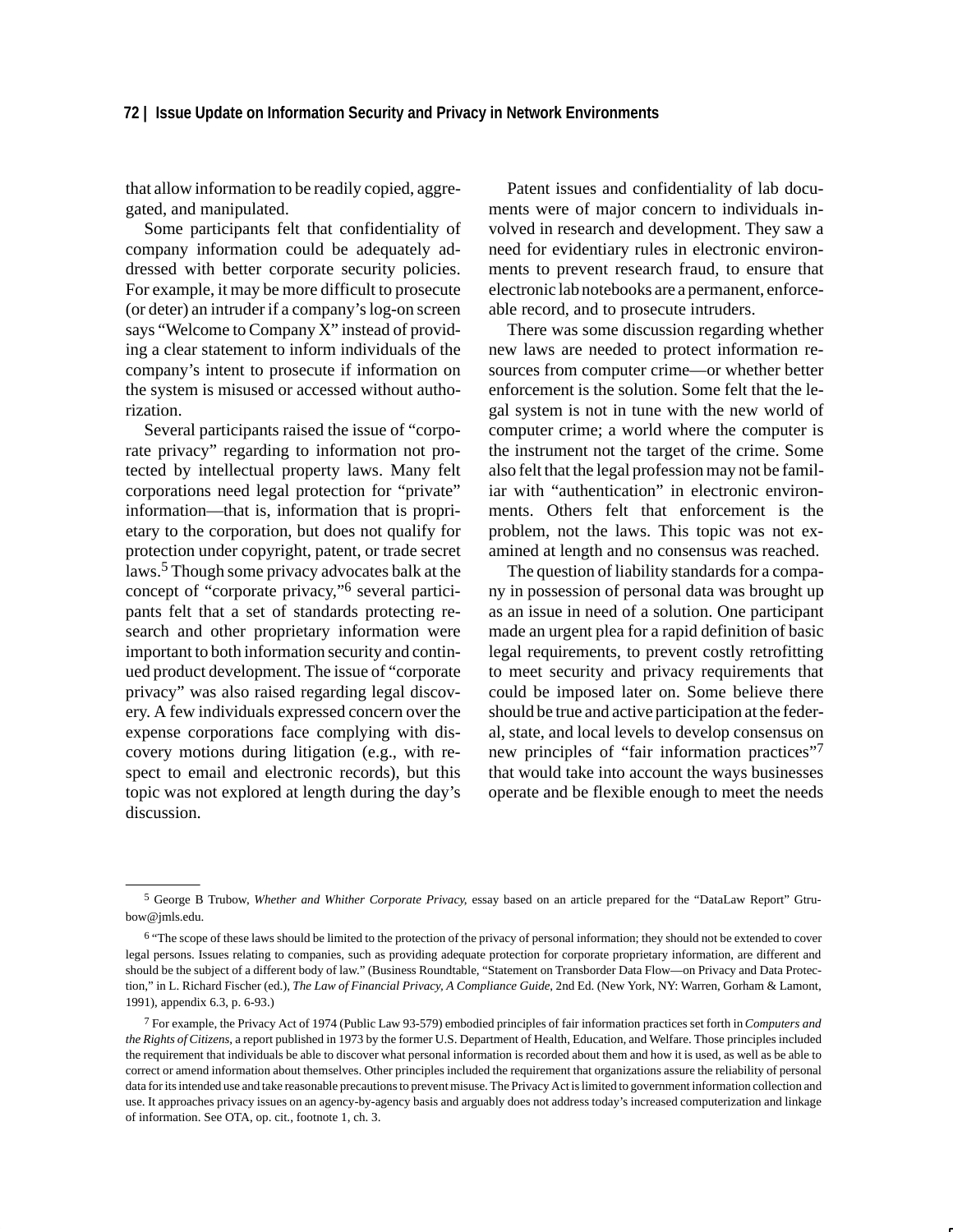of various types of individuals and organizations, but that would also offer some stability (or, "safe havens") for new lines of business by delineating acceptable forms of information collection and use. Others did not see a need for omnibus privacy codes or legislation, preferring to deal with problems on an industry-by-industry basis.

As part of the question of liability, it was noted that the tension between network providers and users continues to be unresolved. The dilemma exists between the network providers' inability to monitor content (e.g., invasion of privacy), while at the same time being held responsible for the content of material transferred over their services. One suggestion was to treat network providers more like public utilities and less like publishers.

# ■ Views on Congressional Action

This section outlines suggestions made for government action, particularly by Congress. It does not represent the consensus of the participants at the workshop; it only isolates areas that were discussed and lists possible solutions generated during the discussion.

### *Cryptography Policy and Export Controls*

A near consensus was reached regarding the EES (Clipper chip). The vast majority felt that it was poorly handled, poorly conceived, and did not take into account the structure of today's world economy. It is a national standard in an international economy. It will exacerbate the problems with export controls, by having one system (EES) in the United States and one system (DES or another system) outside the United States. Many felt that it is an enormous distraction that, coupled with export controls, will allow foreign countries to get ahead of us in the global information infrastructure.

Several participants felt that the United States is getting out of step with the international community, and appears pointed in the wrong direction on information security. Many industry representatives feel that the potential of U.S. policies to damage the economy and U.S. industry is not being given priority by the people making decisions.

# **Possible Congressional Actions:**

- Review export controls and find a feasible middle ground.
- Review the executive decision on the Clipper chip.
- Promote consumer use of a public-key infrastructure.
- Open up a public dialogue with NIST, the National Security Agency (NSA), and the Federal Bureau of Investigation (FBI) on the international availability of cryptography.
- State that the international competitiveness of the United States in information systems and communications is a priority in considering cryptography policy.

#### *Federal Standards and Open Dialogue*

There was a general consensus on the need for ground rules and standards for safeguarding information, but much disagreement on how this should be done. There was sentiment that leadership is needed from the government on these issues. However, many participants did not think the government should or could set these standards. Many felt the information-policy branches of the government are unable to respond adequately to the current leadership vacuum; therefore, they felt that government should either establish a more effective policy system and open a constructive dialogue with industry or leave the problem to industry.

The lack of public dialogue, visibility, and accountability, particularly demonstrated by the introduction of the Clipper chip and promulgation of the EES, is a constant source of anger for both industry representatives and public interest groups.

There were many concerns and frustrations about the role of the National Security Agency. Several individuals felt that dialogue on information policy is paralyzed because NSA is not allowing open discussion nor responding in any tangible way to the needs of industry. Many par-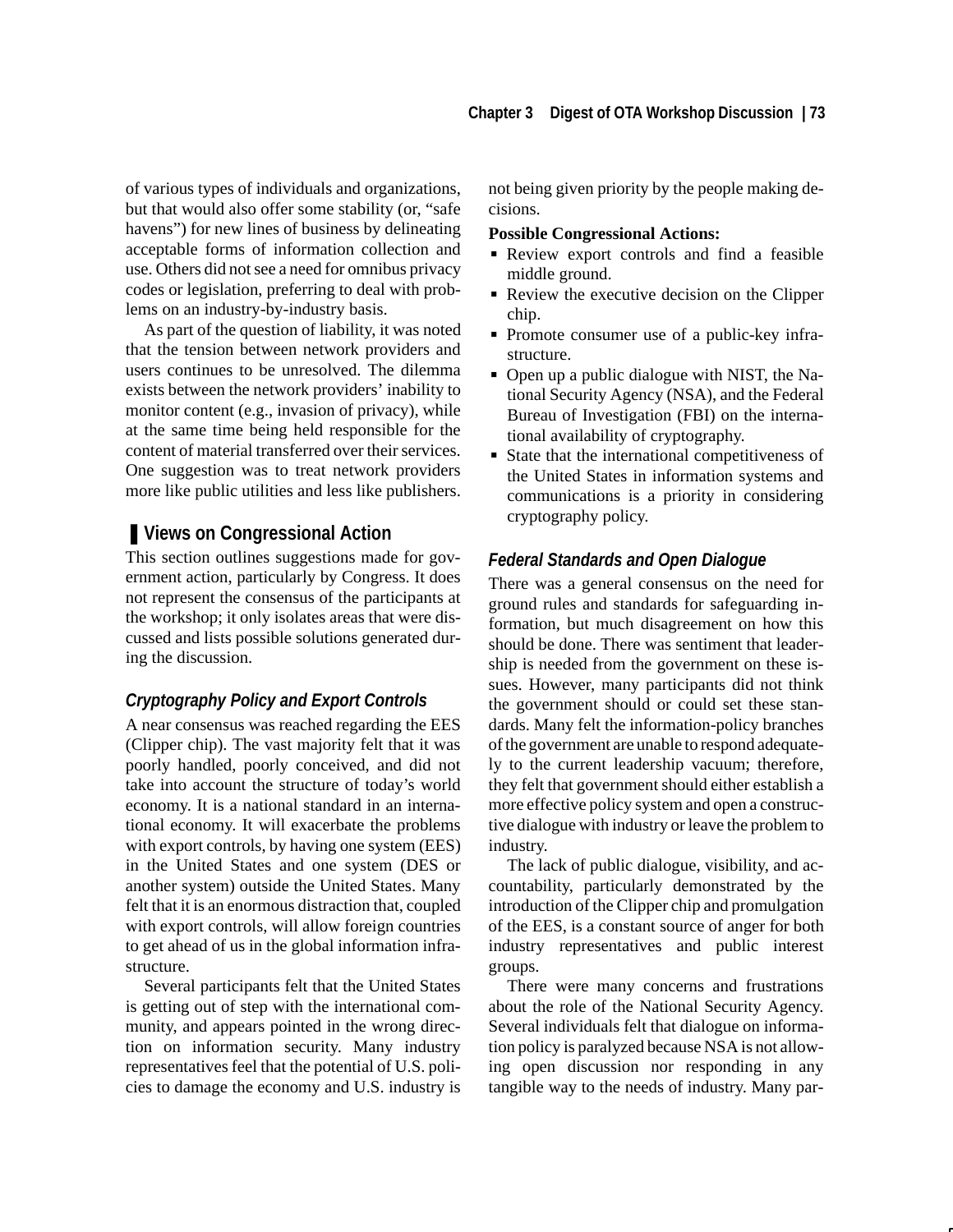ticipants suggested that this country desperately needs a new vision of national security that incorporates economic vitality. They consider that business strength is not part of NSA's notion of "national security," so it is not part of their mission. As one participant put it, "saying that 'we all have to be losers' on national security grounds is perverse industrial policy."

The Computer Systems Security and Privacy Board (CSSPAB) was suggested as one stimulus for generating dialogue between industry and government, but according to several participants the committee is not well utilized. In addition, there exists an information gap: the CSSPAB was "kept in the dark" about the Clipper initiative, then after it gathered information through public meetings, the information and CSSPAB recommendations were ignored by the Commerce Department.

# **Possible Congressional Actions:**

- Define basic legal requirements to prevent unnecessary and retroactive security measures.
- Revise the export administration act in order to allow multinationals to set up ubiquitous security standards through U.S. vendors.
- **Increase oversight of the Computer Security** Act as it relates to the relationship between NSA and NIST and review the Memorandum of Understanding between NSA and NIST. Encourage more open dialogue with and utilization of the CSSPAB.
- Encourage NIST to develop a Certification Standard to support interoperability across networks, rather than picking technological standards.
- Redefine national security priorities.

#### *Information Security in Federal Agencies*

Participants suggested that there needs to be more emphasis on securing unclassified information and that there needs to be leadership. According to some participants: the government should get "its house in order" in the civilian agencies; few companies are so badly managed as government agencies; senior managers are unaware of responsibilities and untrained. As a result, participants noted, the architecture and policy constructs of the international information infrastructure are being developed right now, but these are "being left to the technologists" due to lack of leadership.

Several felt that there has been overemphasis on cryptography, to the exclusion of management; severe problems like errors and dishonest employees are not addressed by this "technology" focus. Participants considered that the real issue is *management*; technology sloganism along the lines of "buy C2 [a computer security rating] and you're OK" is not enough. According to participants, existing policies [e.g., the previous version of OMB Circular A-130, Appendix III] attempt to mandate cost-based models, but the implementation is ineffective. For example, after the Computer Security Act, NIST should have been in a position to help agencies, but this never happened due to lack of resources. Civil agencies lack resources, then choose to invest in new applications rather than spend on security. This is understandable when the observation that "nothing happens"—that is, no security incidents are detected—is an indicator of good security. Participants observed that, if inspectors general of agencies are perceived as neither rewarding or punishing, users get mixed signals and conclude that there is a mismatch between security postures and management commitment to security implementation.

There was widespread support for the Computer Security Act of 1987, but universal frustration with its implementation. NIST, the designated lead agency for security standards and guidelines, was described as underfunded and extremely slow. There was also a general recognition that people had been complaining about NIST for a while, but nothing has happened as a result of these complaints.

# **Possible Congressional Actions:**

- Implement oversight of the Computer Security Act with special attention to management of information-security policy.
- Fully fund NIST so it can "sort out the 'tower of Babel' in cryptographic capabilities and system interoperability." Several participants sug-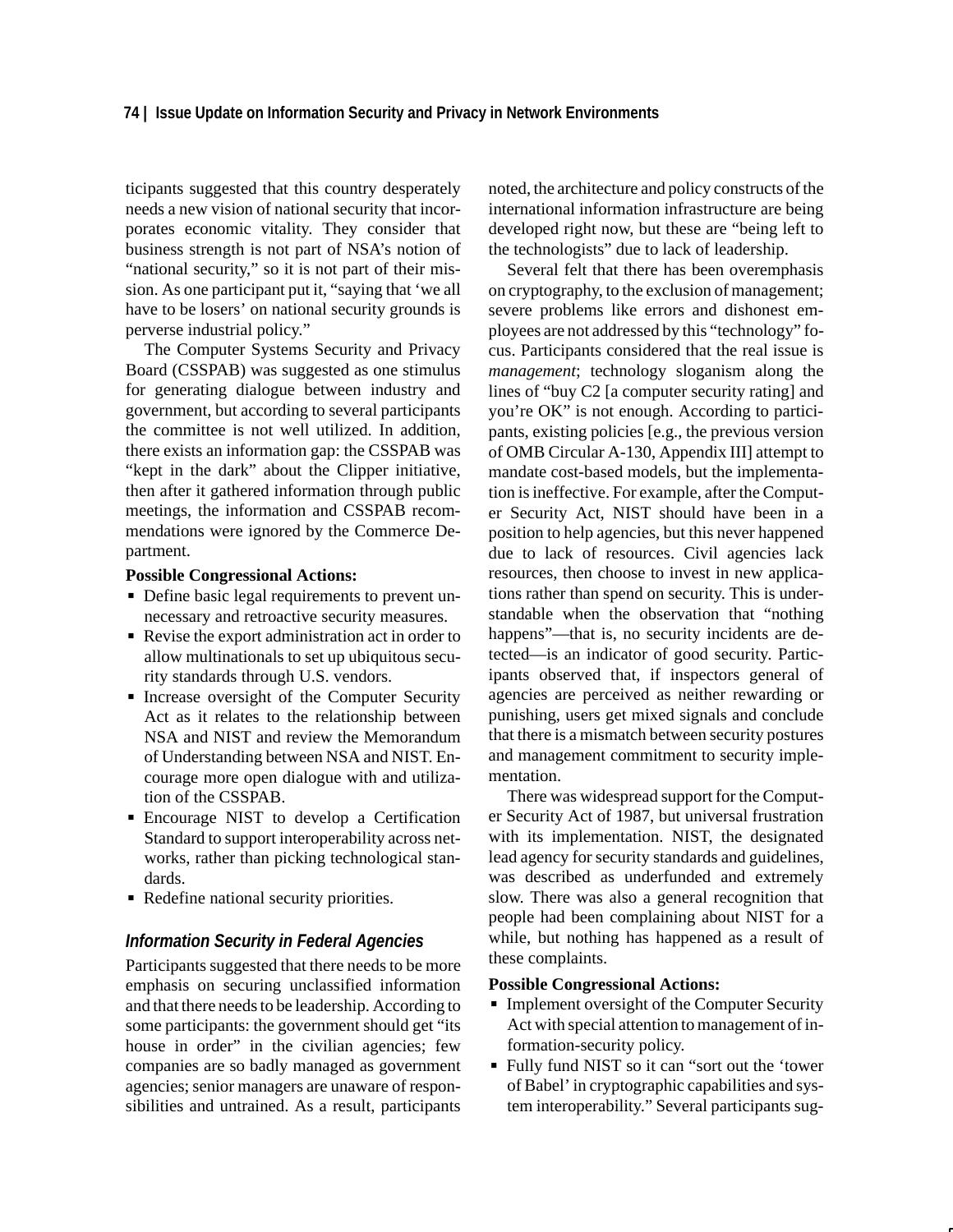gested trying to encourage better standards policy by using the General Accounting Office to audit agency compliance with NIST standards, or mandating that agencies respond to CSSPAB recommendations.

 Encourage more attention to management practices. Review OMB Circular A-130 with particular emphasis on implementation.

#### *Privacy*

The privacy issue in general came up often, but no one had a detailed solution. There is an urgent sense that something needs to be done, because questions of personal privacy and "corporate privacy" continue to cause controversy and the problems will only increase as network access expands. The only concrete suggestion, which was not universally endorsed, is the creation of a Privacy Commission, possibly with a cabinet-level head or as a part of the Commerce Department.

One frequently mentioned topic was for government recognition of U.S. industry's need for consistency between U.S. privacy laws and European privacy laws. This reflects the industry orientation toward the international nature of the economy.

Several participants called on Congress to review liability issues and intellectual-property concerns, with respect to electronic information and networks. Some participants felt the need to protect providers from action taken over their networks. Some suggested that network providers be treated more like a public utility, removed from liability for the content of the material carried over their networks.

# **Possible Congressional Actions:**

- Establish a Privacy Commission.
- Determine regulatory status and liability of network providers.
- Review intellectual-property laws for enforcement in electronic environments.
- Examine European Union privacy laws and review the possibility of bringing U.S. privacy protections closer to theirs.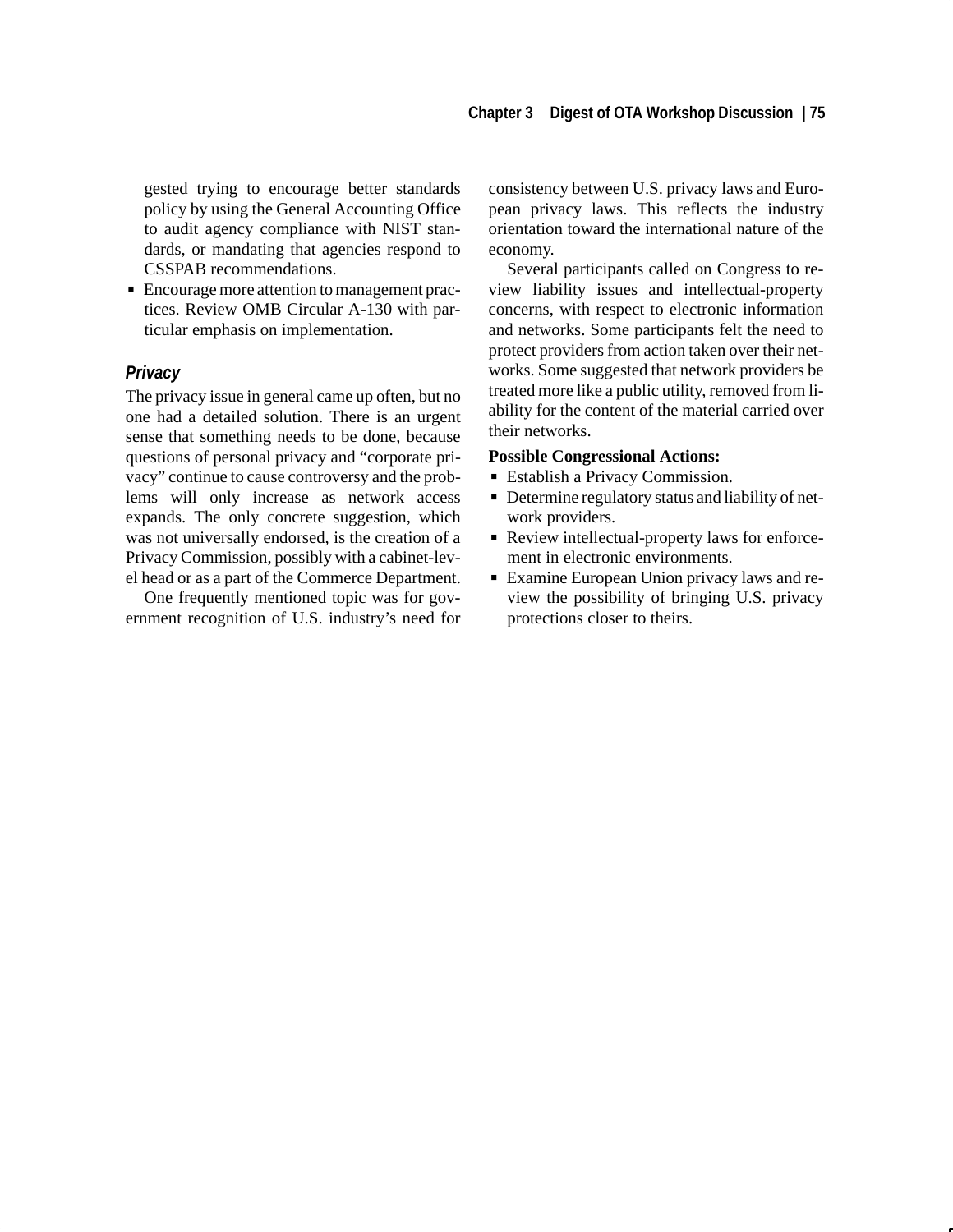# **Implications for Congressional Action**

ince the 1994 OTA report *Information Security and Privacy in Network Environments*1 was published, security concerns like "sniffing" and "spoofing" by intruders, security holes in popular World Wide Web software, and intrusions into commercial and government networks have continued to receive attention:  $\overline{\phantom{0}}$ 

- Password sniffers capture legitimate users' passwords for later use by intruders. Spoofing involves the use of fake origination addresses, so that an incoming connection will appear to come from somewhere else, usually a "legitimate" or "trusted" Internet network protocol (IP) address.<sup>2</sup>
- The U.S. Department of Energy's computer security response group alerted Internet users to, and issued corrections for, a flaw in a version of the free UNIX software commonly used to create World Wide Web "home pages." Depending on how a World Wide Web server is configured, the vulnerability could permit a hacker to access the computer's main, or "root" directory. Commercial Web products under development (e.g., for



<sup>1</sup> U.S. Congress, Office of Technology Assessment, *Information Security and Privacy in Network Environments*, OTA-TCT-606 (Washington, DC: U.S. Government Printing Office, September 1994). See *Congressional Record*, Sept. 22, 1994, pp. S13312-13 (statement of Senator William V. Roth, Jr. announcing release of the OTA report).

<sup>2</sup> See Michael Neubarth et al., "Internet Security" (special section), *Internet World*, February 1995, pp. 31-72. See also William Stallings, *Network and Internetwork Security: Principles and Practice* (Englewood Cliffs, NJ: Prentice Hall (IEEE Press), 1995, chapter 6.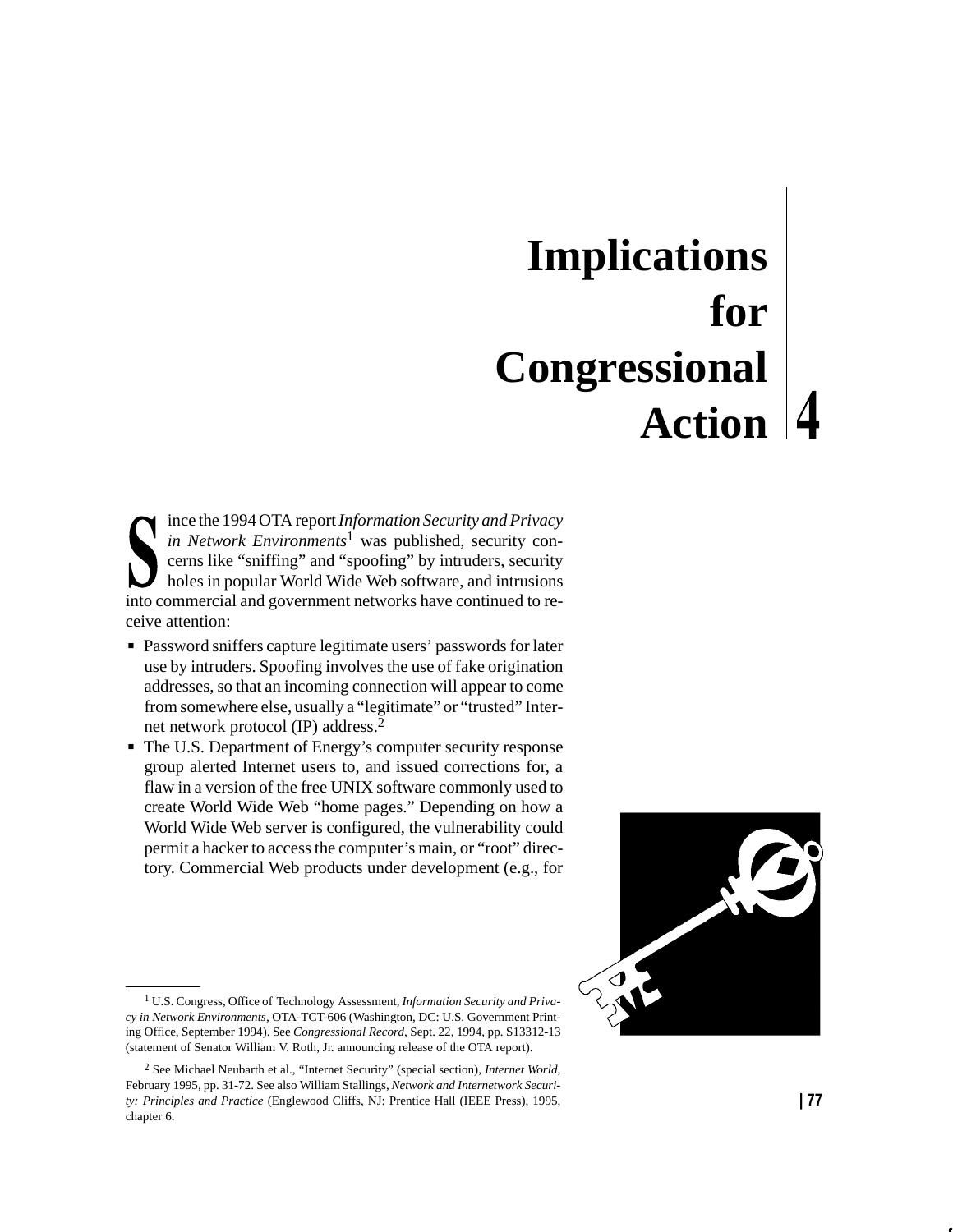#### **78 | Issue Update on Information Security and Privacy in Network Environments**

electronic commerce) are incorporating additional security features.3

During 1993-94, the Defense Information Systems Agency (DISA) conducted mock attacks on 8,932 Defense Department computers. The DISA team broke into 7,860 of these, but the systems' computer administrators detected only 390 of the successful "sting" intrusions. Only about 20 reported the incident. DISA estimates that real attacks on Defense systems average about one per day.<sup>4</sup>

The increasing prominence of the Defense Department's "Information Warfare" doctrine is raising awareness of threats from economic espionage, global organized crime, and terrorism.5 Awareness of technical countermeasures like *firewalls*, active intrusion-detection systems, onetime password generators, and challenge-response user authentication systems $6$  continues to rise, although use lags for a number of reasons, including cost.<sup>7</sup>

This chapter provides an update of executive branch and private sector cryptography developments, business perspectives on government policies, congressional consideration of privacy issues, and government-wide guidance on information security in the federal agencies. It also discusses the most recent attempts within the executive branch to centralize unclassified-information-security authorities government-wide. The proposed "new order" presented in the Security Policy Board staff's 1994 report (see below) would increase the government-wide authorities of the defense and intelligence agencies for unclassified information security within the federal government. Such an expansion of authorities would run counter to the unclassified-information-security structure mandated by the Computer Security Act of 1987 (see chapter 2 and appendix B), as well as the agency responsibilities set forth in the Paperwork Reduction Act of 1995 (see below) and the new, proposed revision to Appendix III of OMB Circular A-130 (see below). The chapter concludes with a discussion of the implications of these developments for congressional consideration of issues and options identified in the 1994 OTA report *Information Security and Privacy in Network Environments.*

# **UPDATE ON CRYPTOGRAPHY INITIATIVES**

This section highlights selected government and commercial cryptography developments since publication of the 1994 report. This is not a comprehensive survey of commercial information-security products and proposals. Mention of individual companies or products is for illustrative purposes and/or identification only, and

<sup>3</sup> See Elizabeth Sikorovsky, "Energy Group Uncovers Hole in Web Software," *Federal Computer Week,* Feb. 20, 1995*,* pp. 3-4; and Richard W. Wiggins, "Business Browser," *Internet World*, February 1995, pp. 52-55.

<sup>4</sup> See, e.g., Jared Sandberg, "GE Says Computers Linked to Internet Were Infiltrated," *The Wall Street Journal*, Nov. 28, 1994; or Bob Brewin and Elizabeth Sikorovsky, "DISA Stings Uncover Computer Security Flaws," *Federal Computer Week*, Feb. 6, 1995, pp. 1-45. See also Vanessa Jo Grimm, "In War on System Intruders, DISA Calls in Big Guns," *Government Computer News*, Feb. 6, 1995, pp. 41-42.

<sup>5</sup> See Neil Munro, "New Info-War Doctrine Poses Risks, Gains," *Washington Technology,* Dec. 22, 1994, pp. 1, 12; and "How Private Is Your Data?" *Washington Technology*, Feb. 9, 1995, pp. 14, 16.

<sup>6</sup> *Firewalls* are network barriers that filter network traffic, for example, denying incoming telnet or ftp connections except to designated directories, from designated network domains or IP addresses. Active intrusion-detection systems look for anomalous or abnormal processes (like extended log-on attempts as an intruder tries to "guess" valid passwords, attempts to copy password files or system programs), curtail them, and alert security officers. See, e.g., Stallings, op. cit., footnote 2; Warwick Ford, *Computer Communications Security* (Englewood Cliffs, NJ: Prentice Hall, 1994); and Jeffrey I. Schiller, "Secure Distributed Computing," *Scientific American*, November 1994, pp. 72-76.

 $<sup>7</sup>$  Recent government efforts to promote use of security technologies include several cataloging and technology transfer efforts undertaken</sup> by the Office of Management and Budget, National Institute of Standards and Technology, and the Defense Department. See Neil Munro, "Feds May Share Security Tech," *Washington Technology,* Nov. 10, 1994, pp. 1, 22.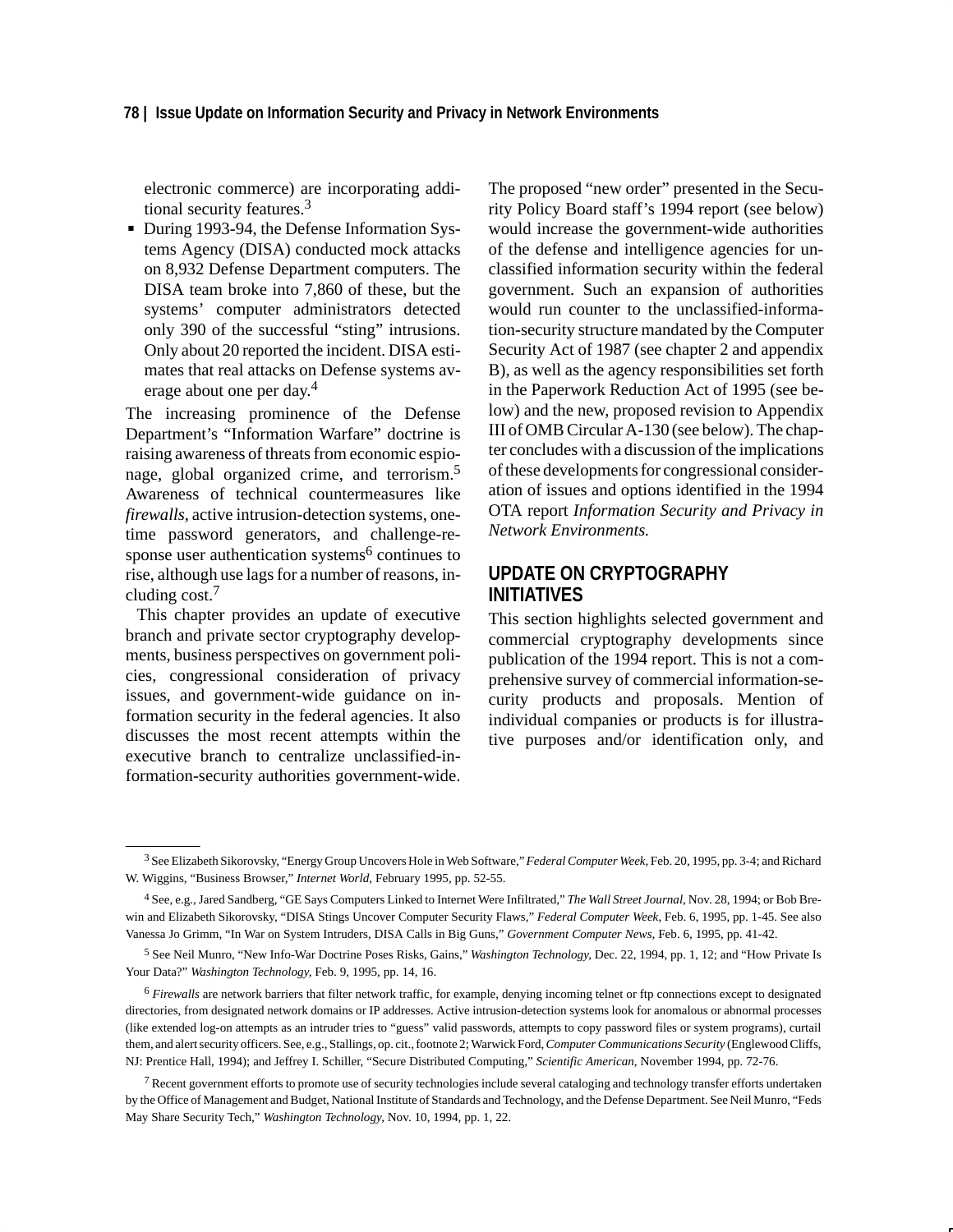should not be interpreted as endorsement of these products or approaches.

## ■ **Executive Branch Developments<sup>8</sup>**

In mid-1994, the executive branch indicated an openness toward exploring alternative forms of key-escrow encryption (i.e., techniques not implementing the Skipjack algorithm specified in the Escrowed Encryption Standard (EES)) for use in computer and video networks.<sup>9</sup> However, there has been no formal commitment to eventually adopting any alternative to Skipjack in a federal escrowed-encryption standard for computer data.10 Moreover, there has been no commitment to consider alternatives to the EES for telephony.

The question of whether or when there will be key-escrow encryption federal information processing standards (FIPS) for unclassified data communications and/or file encryption is still open. There is at present no FIPS specifying use of Skipjack for these applications. (The EES specifies an implementation of Skipjack as a standard for use in telephone, not computer, communications.) However, the Capstone chip and FORTEZZA card implementation of the Skipjack algorithm is being used by the Defense Department in the Defense Message System.

Furthermore, there has been no backing away from the underlying Clinton Administration commitment to "escrowing" encryption keys. With escrowing, there is mandatory key deposit. In the future, there may be some choice of "escrow agencies" or registries, but at present, EES and Capstone-chip keys are being escrowed within the Commerce and Treasury Departments. The notion of optional deposit of keys with registries, which OTA referred to as "trusteeship" in the 1994 report (to distinguish it from the Clinton Administration's concept of key escrowing being required as an integral part of escrowed-encryption systems), is not being considered.<sup>11</sup>

Implementation of key escrowing or trusteeship for large databases (i.e., encryption for file storage, as opposed to communications) has not been addressed by the government. However, commercial key depositories or data-recovery centers are being proposed by several companies (see next section on private sector developments). At present, there is no FIPS for secure key exchange (e.g., for use with the Data Encryption Standard (DES).

Turning from encryption to digital signatures, acceptance and use of the new FIPS for digital signatures are progressing, but slowly. As the 1994 report detailed in its description of the evolution of the Digital Signature Standard (DSS), patent problems complicated the development and promulgation of the standard.<sup>12</sup> Patent-infringement uncertainties remain for the DSS, despite the government's insistence that the DSS algorithm does not infringe any valid patents and its offer to in-

<sup>8</sup> See also OTA, op. cit., footnote 1, pp. 171-182.

<sup>9</sup> For background, see appendix E of this background paper and OTA, op. cit., footnote 1, pp. 15-16 and 171-174. The Escrowed Encryption Standard is described in box 2-3 of this background paper.

<sup>&</sup>lt;sup>10</sup> See box 2-3. The Capstone chip refers to a hardware implementation of the EES's Skipjack algorithm, but for data communications. FORTEZZA (formerly TESSERA) is a PCMCIA card implementing Skipjack for data encryption, as well as the Digital Signature Standard (DSS—see box 2-2) and key-exchange functions.

 $11$  See OTA, op. cit., footnote 1, p. 171.

<sup>&</sup>lt;sup>12</sup> See OTA, op. cit., footnote 1, appendix C, especially pp. 220-21. For a more recent account of the various lawsuits and countersuits among patentholders, licensers, and licensees, see Simson Garfinkle, *PGP: Pretty Good Privacy* (Sebastopol, CA: O'Reilly and Assoc., 1995), esp. ch. 6.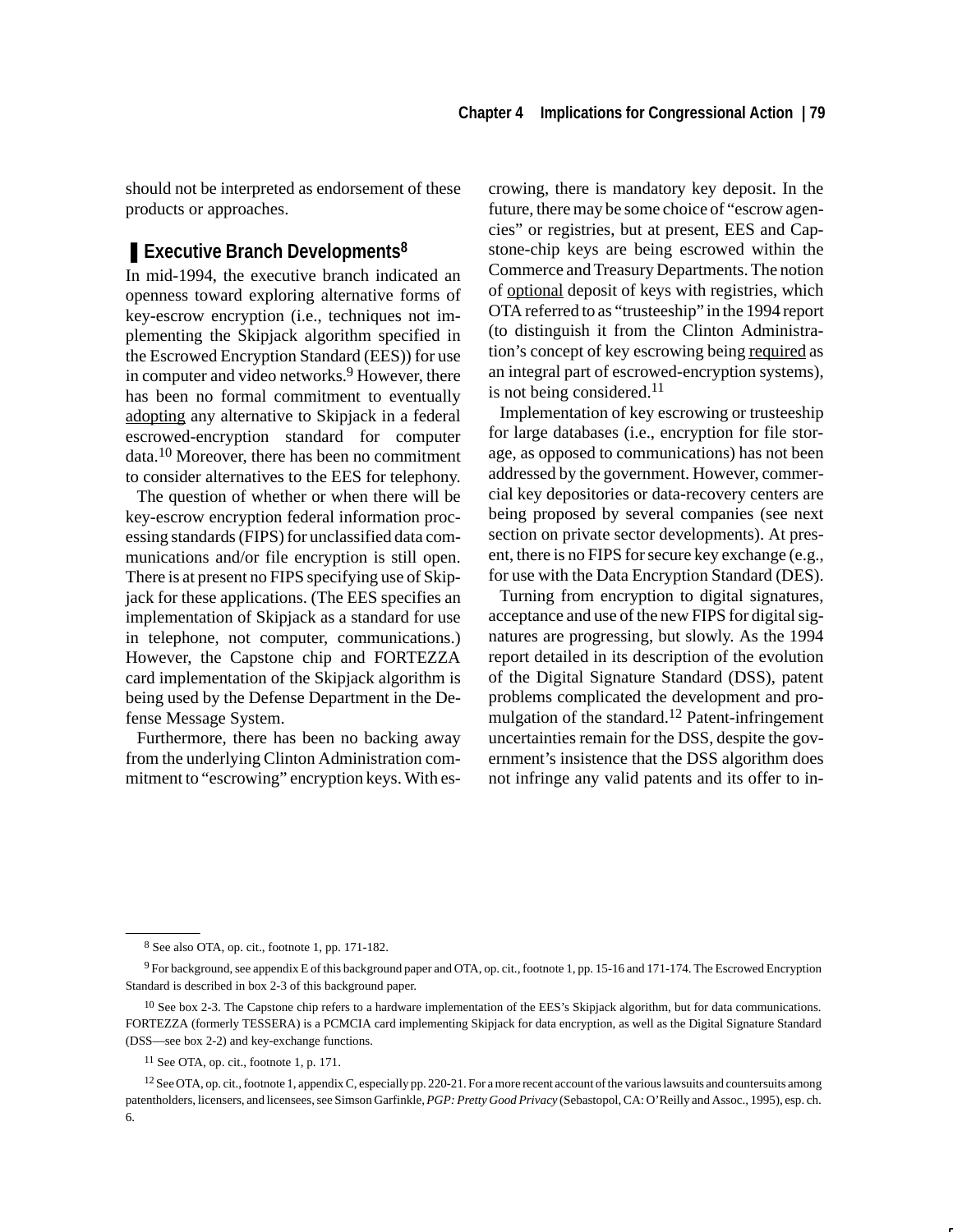demnify vendors that develop certificate authorities for a public-key infrastructure.<sup>13</sup>

Plans to implement the DSS throughout government are complicated by the relatively broad private-sector use of a commercial alternative, the RSA signature system, and some agencies' desire to use the RSA system instead of, or alongside, the Digital Signature Standard (DSS). For example, some federal agencies (e.g., the Central Intelligence Agency) have already purchased and implemented commercial software packages containing RSA-based security features.14 Moreover, many agencies and their contractors are interested in software-based signature systems, rather than hardware-based implementations. For example, the Westinghouse Savannah River Company, which is the management and operating contractor for the DOE at the Savannah River Site, is seeking a business partner under a cooperative research and development agreement (CRADA) arrangement for collaborative development of software involving application and integration of the DSS into business-applications software packages. The goal of the CRADA project is to produce a software product or module that can be used to replace paper-based approval signatures with digital signatures. These digital signatures would be used, for example, for time and attendance reporting, travel expense reporting, and other forms management and routing in local area networks.<sup>15</sup>

Cost, as well as interoperability with the private sector, is an issue. The DSS can be implemented in hardware, software, or firmware, but the National Security Agency's (NSA's) preferred implementation is in the FORTEZZA card, along with the EES algorithm. The FORTEZZA card (formerly called the TESSERA card) is a Personal Computer Memory Card Industry Association (PCMCIA) card.16 The FORTEZZA card is used for data communications; it implements the Skipjack algorithm, as well as key-exchange and digital-signature functions. FORTEZZA applications include the Defense Department's Defense Message System. Per-workstation costs are significantly higher for the FORTEZZA card than for a software-based signature implementation alone. To use FORTEZZA, agencies must have—or upgrade to—computers with PCMCIA card slots, or must buy PCMCIA readers (about \$125 each).

According to NSA, current full costs for FOR-TEZZA cards are about \$150 each in relatively small initial production lots; of this cost, about \$98 is for the Capstone chip. About 3,000 FOR-TEZZA cards had been produced as of April 1995 and another 33,000 were on contract. NSA hopes to award a large-scale production contract in fall 1995 for 200,000 to 400,000 units. In these quantities, according to NSA, unit costs should be below the \$100 per unit target established for the program.17 Thus, the FORTEZZA production

<sup>&</sup>lt;sup>13</sup> F. Lynn McNulty et al., NIST, "Digital Signature Standard Update," Oct. 11, 1994. The government offered to include an "authorization and consent" clause under which the government would assume liability for any patent infringement resulting from performance of a contract, including use of the DSS algorithm or public-key certificates by private parties when communicating with the government. See also OTA, op. cit., footnote 1, ch. 3.

<sup>14</sup> See Brad Bass, "Federal Encryption Policy Shifts Direction," *Federal Computer Week*, Feb. 20, 1995, pp. 28-29. Lotus Notes [TM], a "groupware" package that has RSA public-key and access-control security features, is reportedly used to handle over 85 percent of the Central Intelligence Agency's (CIA's) email traffic. (Adam Gaffin, "CIA Espies Value in Turning to Lotus Notes," *Network World*, Mar. 13, 1995, p. 43.)

<sup>15</sup> *Commerce Business Daily*, Apr. 5, 1995.

<sup>&</sup>lt;sup>16</sup> PCMCIA cards are slightly larger than a credit card, with a connector on one end that plugs directly into a standard slot in a computer (or reader). They contain microprocessor chips; for example, the FORTEZZA card contains a Capstone chip.

<sup>&</sup>lt;sup>17</sup> Bob Drake, Legislative Affairs Office, NSA, personal communication, Apr. 7, 1995. To make the apparent price of FORTEZZA cards more attractive to Defense Department customers in the short term, NSA is splitting the cost of the Capstone chip with them, so agencies can acquire the early versions of FORTEZZA for \$98 apiece (ibid.).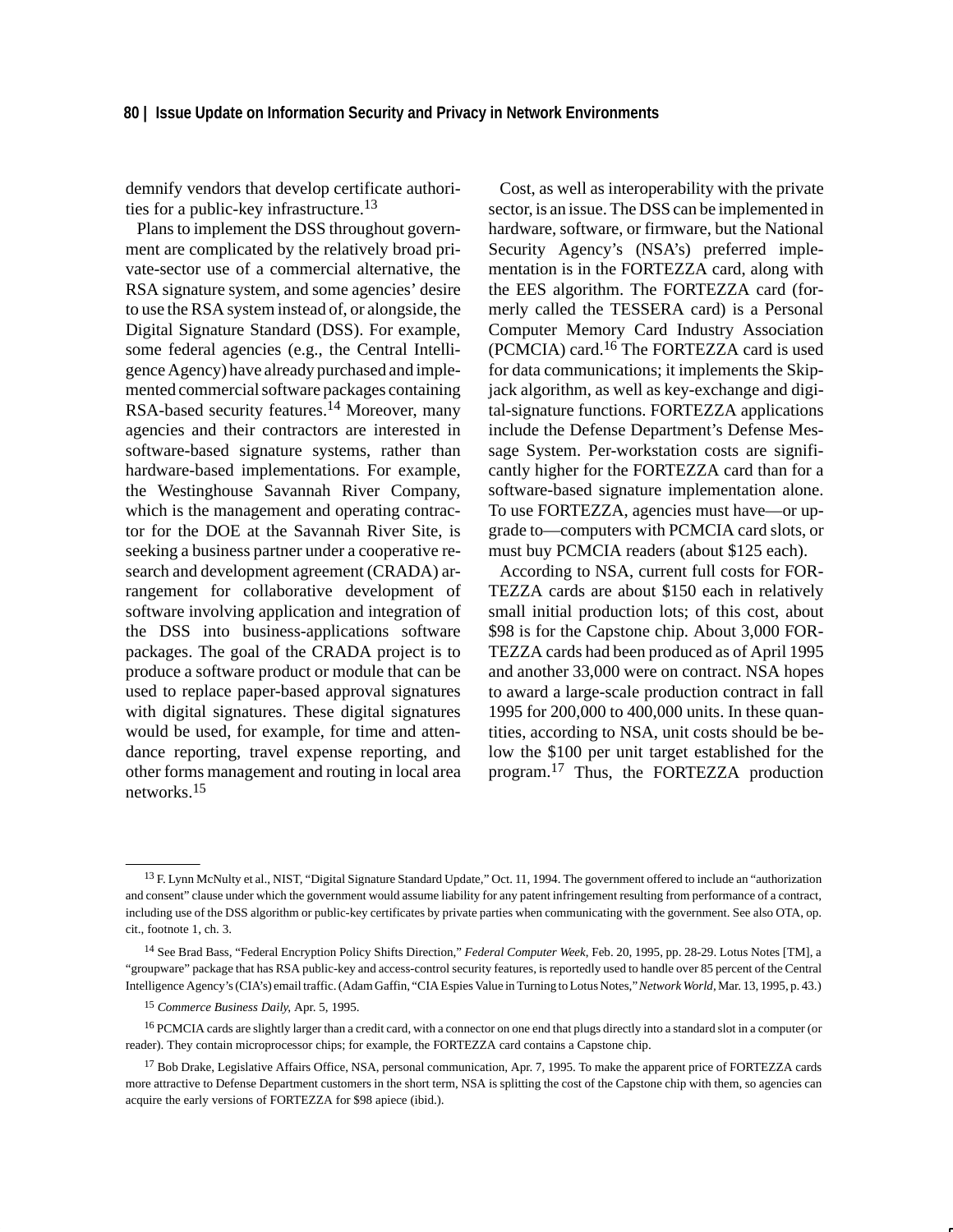contract would be on the order of \$20 million to \$40 million.

The National Institute of Standards and Technology (NIST) is working on what is intended to become a market-driven validation system for vendors' DSS products. This is being done within the framework of overall requirements developed for FIPS 140-1, "Security Requirements for Cryptographic Modules" (January 11, 1994). NIST is also developing a draft FIPS for "Cryptographic Service Calls" that would use relatively high-level application program interfaces (e.g., "sign" or "verify") to call on any of a variety of cryptographic modules. The intention is to allow flexibility of implementation in what NIST recognizes is a "hybrid world." Unfortunately, this work appears to have been slowed due to the traditional scarcity of funds for such core security programs at NIST (see chapter 2 and the 1994 OTA report, pp. 20 and 164).

Due to lack of procurement funds and to avoid duplicating other agencies' operational efforts, NIST did not issue a solicitation for public-key certificate services. The U.S. Postal Service and the General Services Administration have at present taken the lead on a government public-key infrastructure.18 The 1996 Clinton Administration budget proposals reportedly do not specify funds for NIST work related to the DSS, or the EES.<sup>19</sup> However, according to the draft charter of the Government Information Technology Services Public-Key Infrastructure Federal Steering Committee, NIST will chair and provide administrative support for the Public-Key Infrastructure (PKI) Federal Steering Commmittee that is being

formed to provide guidance and assistance in developing an interoperable, secure public-key infrastructure to support electronic commerce, electronic mail, and other applications.

The Advanced Research Projects Agency (ARPA), the Defense Information Systems Agency, and NSA have agreed to establish an Information Systems Security Research Joint Technology Office (JTO) to coordinate research programs and long-range strategic planning for information systems security research and to expedite delivery of security technologies to DISA. Part of the functions of JTO will be to: Ĩ

- **Encourage the U.S. industrial base to develop** commercial products with built-in security to be used in Defense Department systems. Develop alliances with industry to raise the level of security in all U.S. systems. Bring together private sector leaders in information security to advise JTO and build consensus for the resulting program.
- Identify areas for which standards need to be developed for information systems security.
- Facilitate the availability and use of NSAcertified cryptography within information systems security research programs.<sup>20</sup>

According to the Memorandum of Agreement establishing JTO, its work is intended to improve DISA's ability to safeguard the confidentiality, integrity, authenticity, and availability of data in Defense Department information systems, provide a "robust first line of defense" for defensive information warfare, and permit electronic commerce between the Defense and its contractors. (See discussion of the Defense Department's "Information Warfare" activities later in this chapter.)

<sup>18</sup> F. Lynn McNulty et al., NIST, personal communication, Feb. 24, 1995.

<sup>19</sup> Kevin Power, "Fate of Federal DSS in Doubt," *Government Computer News*, Mar. 6, 1995. The President's budget does provide \$100 million to implement the digital wiretap legislation enacted at the close of the 103d Congress. See U.S. Congress, Office of Technology Assessment, *Electronic Surveillance in Advanced Telecommunications Networks*, Background Paper, forthcoming, spring 1995.

<sup>&</sup>lt;sup>20</sup> "Memorandum of Agreement Between the Advanced Research Projects Agency, the Defense Information Systems Agency, and the National Security Agency Concerning the Information Systems Security Research Joint Technology Office," Mar. 3, 1995 (effective Apr. 2, 1995).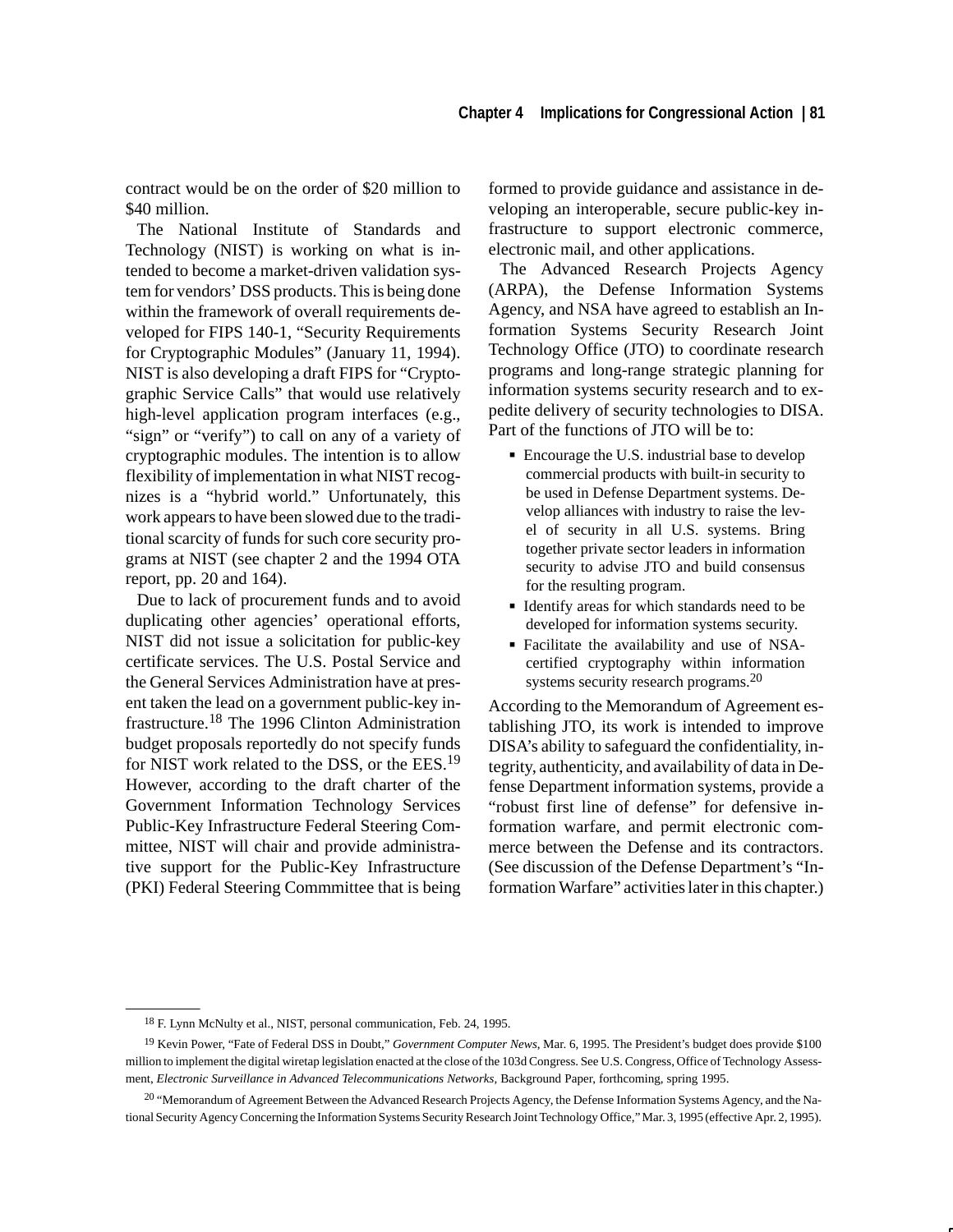### ■ Private Sector Developments

At the end of January 1995, AT&T Corp. and VLSI Technology, Inc., announced plans to develop an encryption microchip that would rival the Clipper and Capstone chips. The AT&T/VLSI chip will have the stronger, triple-DES implementation of the Data Encryption Standard algorithm.21 It is intended for use in a variety of consumer devices, including cellular telephones, television decoder boxes for video-on-demand services, and personal computers.<sup>22</sup> The AT&T/ VLSI chips do not include key escrowing. Under current export regulations, they would be subject to State Department export controls.

Industry observers consider this development especially significant as an indicator of the lack of market support for Clipper and Capstone chips because AT&T manufactures a commercial product using Clipper chips (the AT&T Surity Telephone Device) and VLSI is the NSA contractor making the chips that Mykotronx programs (e.g., with the Skipjack algorithm and keys) to become Clipper and Capstone chips.

The international banking and financial communities have long used encryption and authentication methods based on the DES. These have a large installed base of DES technology; a transition to an incompatible (non-DES-based) new technology would be lengthy. The Accredited Standards Committee (ASC X9), which sets data security standards for the U.S. banking and finan-

cial services industries, has announced that it will develop new encryption standards based on triple DES. ASC X9 will designate a subcommittee to develop technical standards for triple-DES applications.23

RSA Data Security, Inc., recently announced another symmetric encryption algorithm, called RC5.<sup>24</sup> According to the company, RC5 is faster than the DES algorithm, is suitable for hardware or software implementation, and has a range of user-selected security levels. Users can select key lengths ranging up to 2,040 bits, depending on the levels of security and speed needed. The RSA digital signature system (see box 2-2), from the same company, is a leading commercial rival to the Digital Signature Standard. RSA-based technology is also part of a new, proposed industry standard for protecting business transactions on the Internet.<sup>25</sup>

Another private sector standards group, the IEEE P1363 working group on public-key cryptography, is developing a voluntary standard for "RSA, Diffie-Hellman, and Related Public-Key Cryptography" (see figure 2-5). The group held a public meeting in Oakland, California, on May 10, 1995, to review a draft standard.<sup>26</sup>

Several companies and individuals have proposed alternative approaches to key-escrow encryption.<sup>27</sup> According to a "taxonomy" by Dorothy Denning and Dennis Branstad, there are some 20 different alternatives, including:

 $21$  In "triple DES," the DES algorithm is used sequentially with three different keys, to encrypt, decrypt, then re-encrypt. Triple encryption with the DES offers more security than having a secret key that is twice as long as the 56-bit key specified in the FIPS. There is, however, no FIPS specifying triple DES.

<sup>22</sup> Jared Sandberg and Don Clark, "AT&T, VLSI Technology To Develop Microchips That Offer Data Security," *The Wall Street Journal*, Jan. 31, 1995; see also Brad Bass, op. cit., footnote 19.

<sup>23</sup> *CIPHER* (Newsletter of the IEEE Computer Society's TC on Security and Privacy), Electronic Issue No. 4, Carl Landwehr (ed), Mar. 10, 1995, available from (http://www.itd.nrl.navy.mil/ITD/5540/ieee/cipher/cipher-archive.html).

<sup>24</sup> Ronald L. Rivest, "The RC5 Encryption Algorithm," *Dr. Dobb's Journal*, January 1995, pp. 146, 148.

<sup>25</sup> Peter H. Lewis, "Accord Is Reached on a Common Security System for the Internet," *The New York Times*, Apr. 11, 1995, p. D5. The proposed standard will be used to safeguard World Wide Web services.

<sup>&</sup>lt;sup>26</sup> Ibid. Draft sections are available via anonymous ftp to rsa.com in the "pub/p1363" directory. The working group's electronic mailing list is <p1363@rsa.com>; to join, send e-mail to <p1363-request@rsa.com>.

<sup>27</sup> See Elizabeth Corcoran, "Three Ways To Catch a Code," *Washington Post*, Mar. 16, 1995, pp. B1, B12. The article also discusses the Hewlett-Packard's proposed "national flag card" approach to government-approved encryption.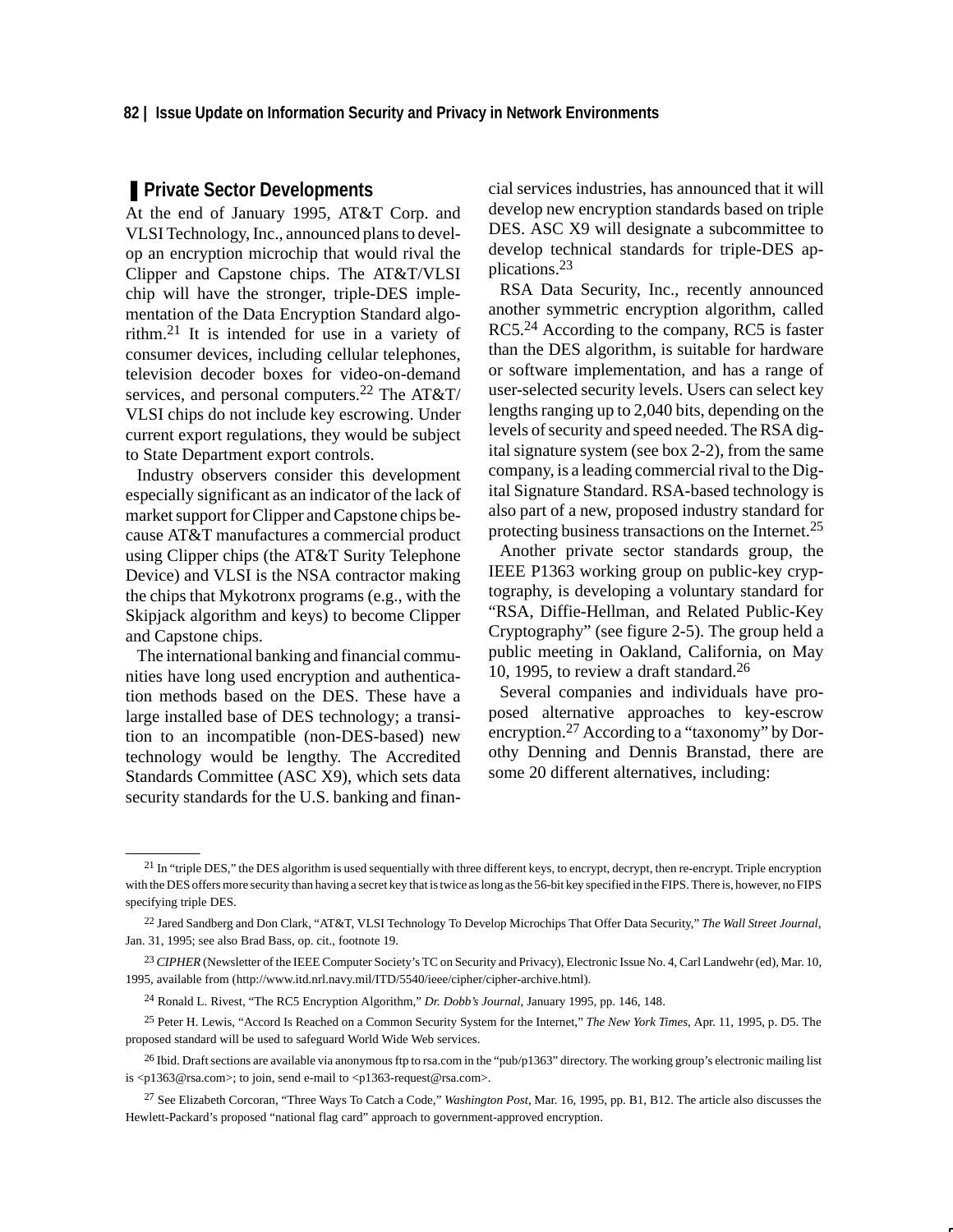- AT&T CryptoBackup,
- Bankers Trust International Corporate Key Escrow,
- Bell Atlantic Key Escrow,
- Fortress KISS,
- Micali Fair Cryptosystems,
- **TECSEC VEIL,**
- **TIS** Commercial Software Key Escrow System,
- $\blacksquare$  and
- **TIS Software Key Escrow System.**<sup>28</sup>

Variously, these use public (i.e., published, unclassified) encryption algorithms, thus potentially allowing implementation in software as well as hardware. They use commercial or private key-escrow systems, with data recovery services that can be made available to individuals and organizations, as well as to law enforcement (with proper authorization). A brief description of two of the commercial approaches follows, based on information provided by Trusted Information Systems (TIS) and Bankers Trust. The Bankers Trust system is hardware based; the TIS system is software-based.

Bankers Trust has proposed its system to the U.S. government and business community. According to Bankers Trust, its international private key-escrow system ensures privacy and security, while preserving law enforcement and national security capabilities. Bankers Trust believes there is a need for escrowed keys in business applications, so that encrypted information can be recovered when a key has been lost or is otherwise unavailable. The Bankers Trust system supports different encryption methods, thus accommodating different national policies (e.g., regarding export, import, or use controls). The Bankers Trust system uses a hardware device to encrypt information stored in and transmitted through global information infrastructures, including voice, fax, store-and-forward messaging, and data-storageand-retrieval systems. Bankers Trust believes that the requirement of a device will be consistent with the rapidly emerging use of smart cards for network financial transactions, together with the need to secure the global information infrastructure against potential abuse.<sup>29</sup>

Under Bankers Trust's system, the owner of the encryption device selects an encryption algorithm and escrows the key or fragments of the key with one or more trusted entities (escrow agents). These could be a commercial company. The system allows owners to freely change algorithms, keys, and agents at any time; owners might make these changes as part of a standard security policy or as an added security measure after any suspected problem. Bankers Trust's system enables owners to access their key(s) to decrypt encrypted information when necessary. It also permits law enforcement, with proper legal authorization, to obtain keys to decrypt information. Additionally, it contains extensive audit and other procedures to ensure the integrity of the system.<sup>30</sup>

The government is looking at various alternative approaches to key-escrow encryption. At this writing, the commercial escrowing alternative proposed by Trusted Information Systems, Inc., is undergoing internal government review to determine whether such an approach may be feasible to meet national security and law enforcement objectives.31 The TIS approach is software rather than hardware-based.<sup>32</sup> Like the Bankers Trust system, but in contrast to the EES/Capstone approach to escrowing, it would also permit the rightful "key

<sup>&</sup>lt;sup>28</sup> See Dorothy E. Denning and Dennis Branstad, "A Taxonomy for Key Escrow Encryption," forthcoming, obtained from the author (denning@cs.georgetown.edu).

<sup>29</sup> Nanette DiTosto, Bankers Trust, personal communication, Apr. 10, 1995.

<sup>30</sup> Ibid.

<sup>31</sup> F. Lynn McNulty, Associate Director for Computer Security, NIST, personal communications, Feb. 24, 1995 and Mar. 21, 1995.

<sup>32</sup> Stephen T. Walker, et al., "Commercial Key Escrow: Something for Everyone, Now and for the Future," Jan. 3, 1995, Trusted Information Systems, Inc., TIS Report No. 541.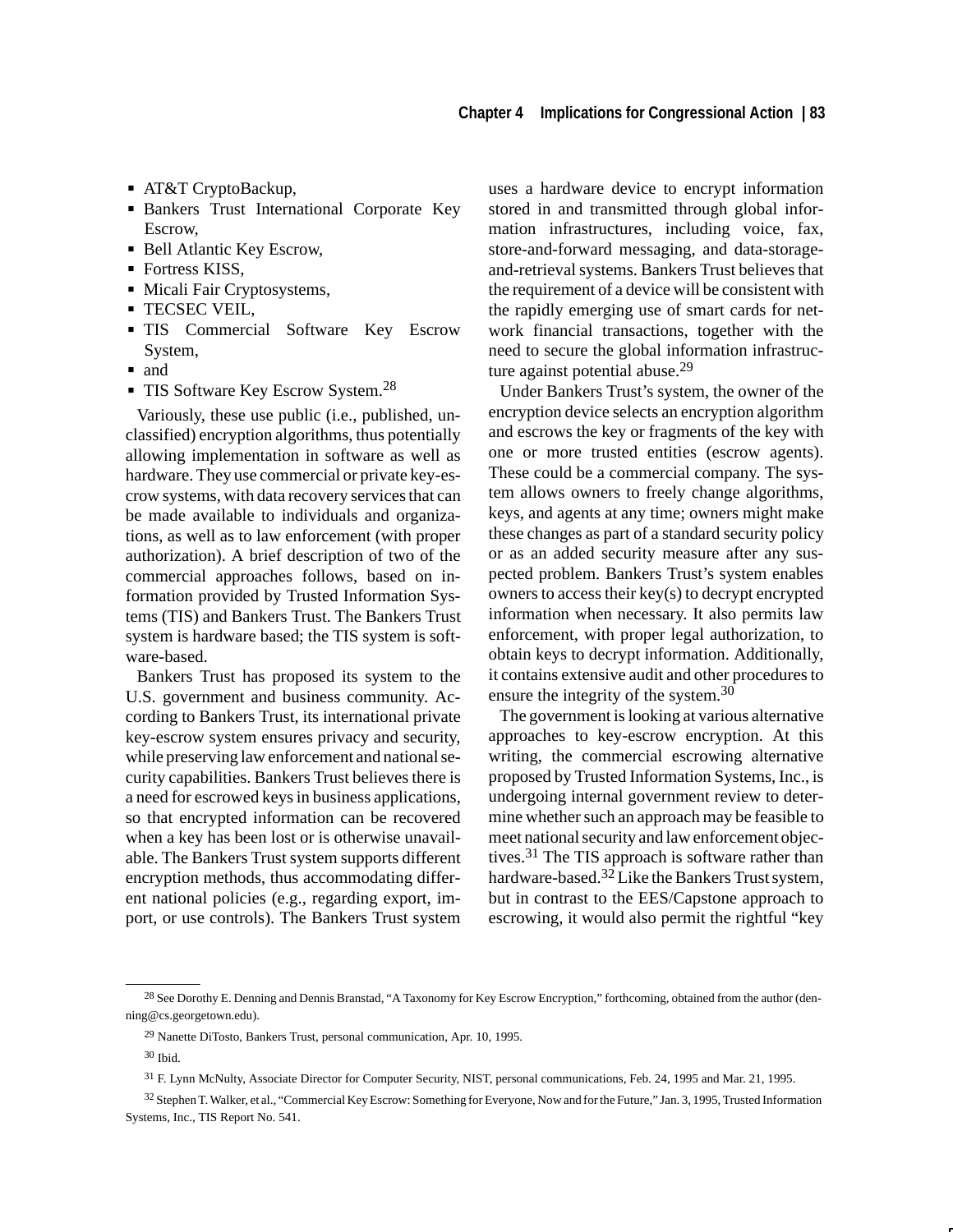owners"—not just law enforcement agencies—to recover the contents of encrypted messages or files, if the keys became unavailable due to accident, malfeasance, error, or so forth.

In the TIS scheme, a user would register his or her escrowed-encryption computer program with a commercial, government, or corporate data recovery center. The interactive registration process would provide the user's computer program with information to be used in creating the "data recovery field" (analogous to the LEAF in the EES method—see box 2-3) that would be appended to all encrypted communications (or files). Any encryption algorithm could be used but the software implementation cannot protect the "secrecy" of a classified algorithm. According to TIS, its proposal relies on "binding" a software key-escrow system to the chosen encryption algorithm. Implementing this type of software "binding" is difficult, but if done properly, it would prevent someone from separating the computer program's encryption functions from the key-escrowing functions and would prevent use of the program for encryption using nonescrowed keys. The "binding" features of the TIS proposal are intended to prevent use of the encryption function if key escrowing is disabled, or "spoofing" the system by creating spurious data recovery fields.<sup>33</sup>

## **UPDATE ON BUSINESS PERSPECTIVES**

Representatives of major U.S. computer and software companies have reaffirmed the importance of security and privacy protections in the developing *global* information infrastructure (GII). According to the Computer Systems Policy Project (CSPP):

The GII will not flourish without effective security mechanisms to protect commercial transactions. Consumers and providers of products and services, particularly those involving health

care and international commerce, will not use GII applications unless they are confident that electronic communications and transactions will be confidential, that the origin of messages can be verified, that personal privacy can be protected, and that security mechanisms will not impede the transnational flow of electronic data.34

But there are strong and serious business concerns that government interests, especially in the standards arena, could stifle commercial development and use of networks in the international arena:

Governments have a critical interest in commercial security mechanisms that are consistent with their own national security needs. As a result, they must participate in private sector efforts to develop and adopt security standards. However, government needs should not be used as reasons to replace or overwhelm the private sector standards processes.

To meet the security goals for the GII (as well as privacy goals supported by security solutions), the CSPP recommended that:

- All participating countries must adopt standards to support mechanisms that are acceptable to the private sector and suitable to commercial transactions. These standards must also ensure privacy and authentication. This may require nations to adopt commercial security solutions that are different and separate from solutions for national security and diplomatic purposes.
- The U.S. government must cooperate with industry to resolve U.S. policy concerns that have blocked acceptance of international encryption mechanisms necessary for commercial transactions.
- The private sector and government should convene a joint international conference to address the need for security mechanisms to support commercial applications and to de-

<sup>33</sup> Steve Lipner, Trusted Information Systems, Inc., personal communication, Jan. 9, 1995. According to Lipner, the National Security Agency introduced the term *binding* to the lexicon, to refer to this feature.

<sup>34</sup> Computer Systems Policy Project, *Perspectives on the Global Information Infrastructure*, February 1995, p. 9.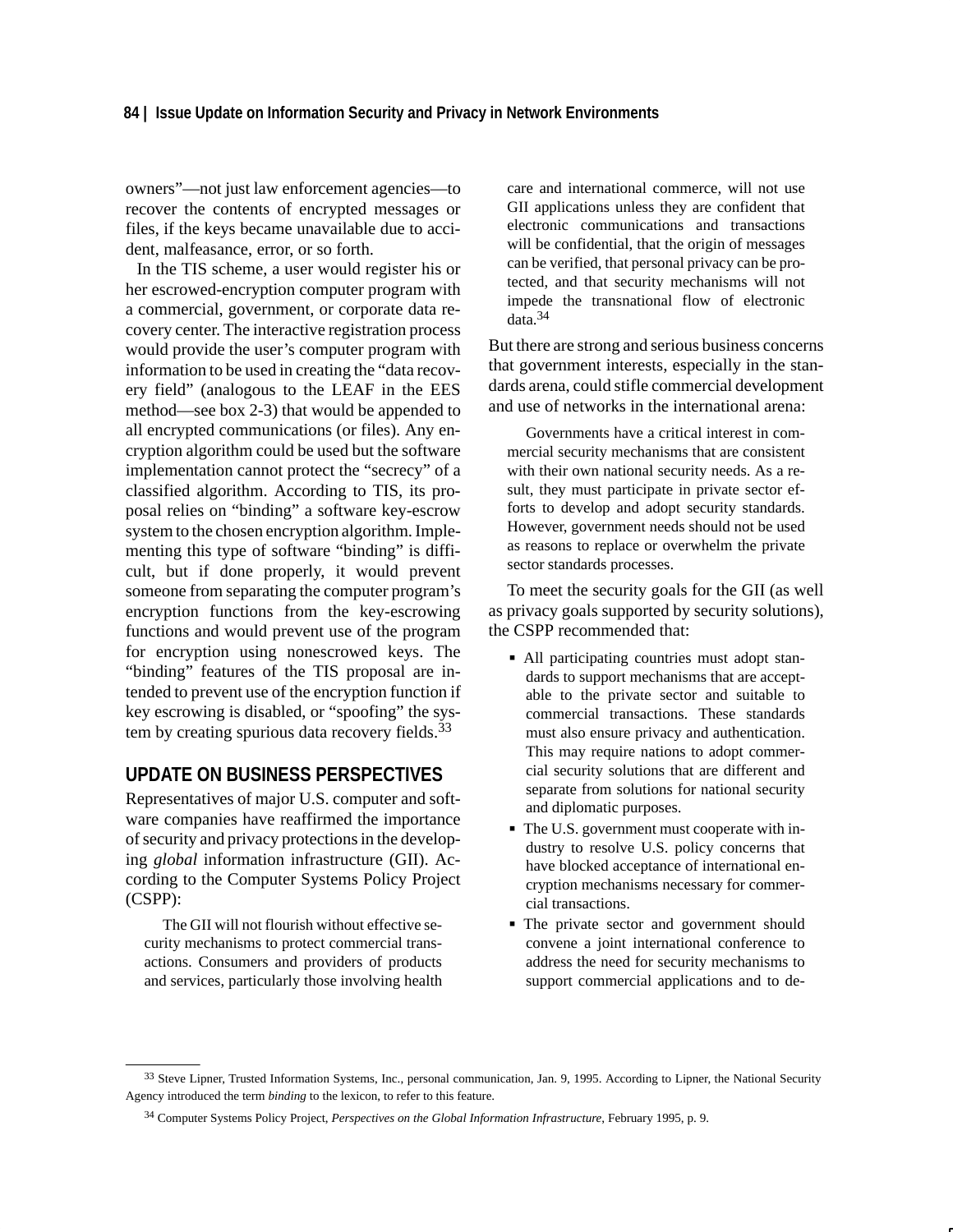velop a strategy for implementing acceptable security solutions.<sup>35</sup>

In June 1994, the Association for Computing Machinery (ACM) issued a report on the policy issues raised by introduction of the EES. The ACM report, prepared by a panel drawn from government, the computer industry, and the legal and academic communities, discussed the history and technology of cryptography and the value and importance of privacy, concluding with identification of key questions that need to be considered in reaching conclusions regarding:

What cryptography policy best accommodates our national needs for secure communications and privacy, industry success, effective law enforcement, and national security?<sup>36</sup>

The U.S. Public Policy Committee of the ACM (USACM) issued a companion set of recommendations, focusing on the need for:

- open forums for cryptography policy development, in which government, industry, and the public could participate;
- **encryption standards that do not place U.S.** manufacturers at a disadvantage in the global marketplace and do not adversely affect technological development within the United States;
- changes in FIPS development, such as placing the process under the Administrative Procedures Act;
- withdrawal of the Clipper chip proposal by the Clinton Administration and the beginning of an open and public review of encryption policy; and
- development of technologies and institutional practices that will provide real privacy for future users of the National Information Infrastructure (NII).37

Also in 1994, the International Chamber of Commerce (ICC) issued its "ICC Position Paper on International Encryption Policy." ICC noted the growing importance of cryptography in securing business information and transactions on an international basis and, therefore, the significance of restrictions and controls on encryption methods as "artificial obstacles" to trade. ICC urged governments "not to adopt a restrictive approach which would place a particularly onerous burden on business and society as a whole."38 ICC's position paper called on governments to: 1) remove unnecessary export and import controls, usage restrictions, restrictive licensing arrangements and the like on encryption methods used in commercial applications; 2) enable network interoperability by encouraging global standardization; 3) maximize users' freedom of choice; and 4) work together with industry to resolve barriers by jointly developing a comprehensive international policy on encryption. ICC recommended that global encryption policy be based on broad principles:

- Different encryption methods will be needed to fulfill a variety of user needs. Users should be free to use and implement the already existing framework of generally available and generally accepted encryption methods and to choose keys and key management without restrictions. Cryptographic algorithms and key-management schemes must be open to public scrutiny for the commercial sector to gain the necessary level of confidence in them.
- Commercial users, vendors, and governments should work together in an open international forum in preparing and approving global standards.

<sup>35</sup> Ibid., pp. 9-10.

<sup>36</sup> Susan Landau et al., "Codes, Keys, and Conflicts: Issues in U.S. Crypto Policy," Association for Computing Machinery, Inc., June 1994. 37 USACM, June 1994.

<sup>38</sup> International Chamber of Commerce, *ICC Position Paper on International Encryption Policy* (Paris: ICC, 1994), pp. 2,3. See also United States Council for International Business, "Private Sector Leadership: Policy Foundations for a National Information Infrastructure," New York, NY, July 1994, p 5.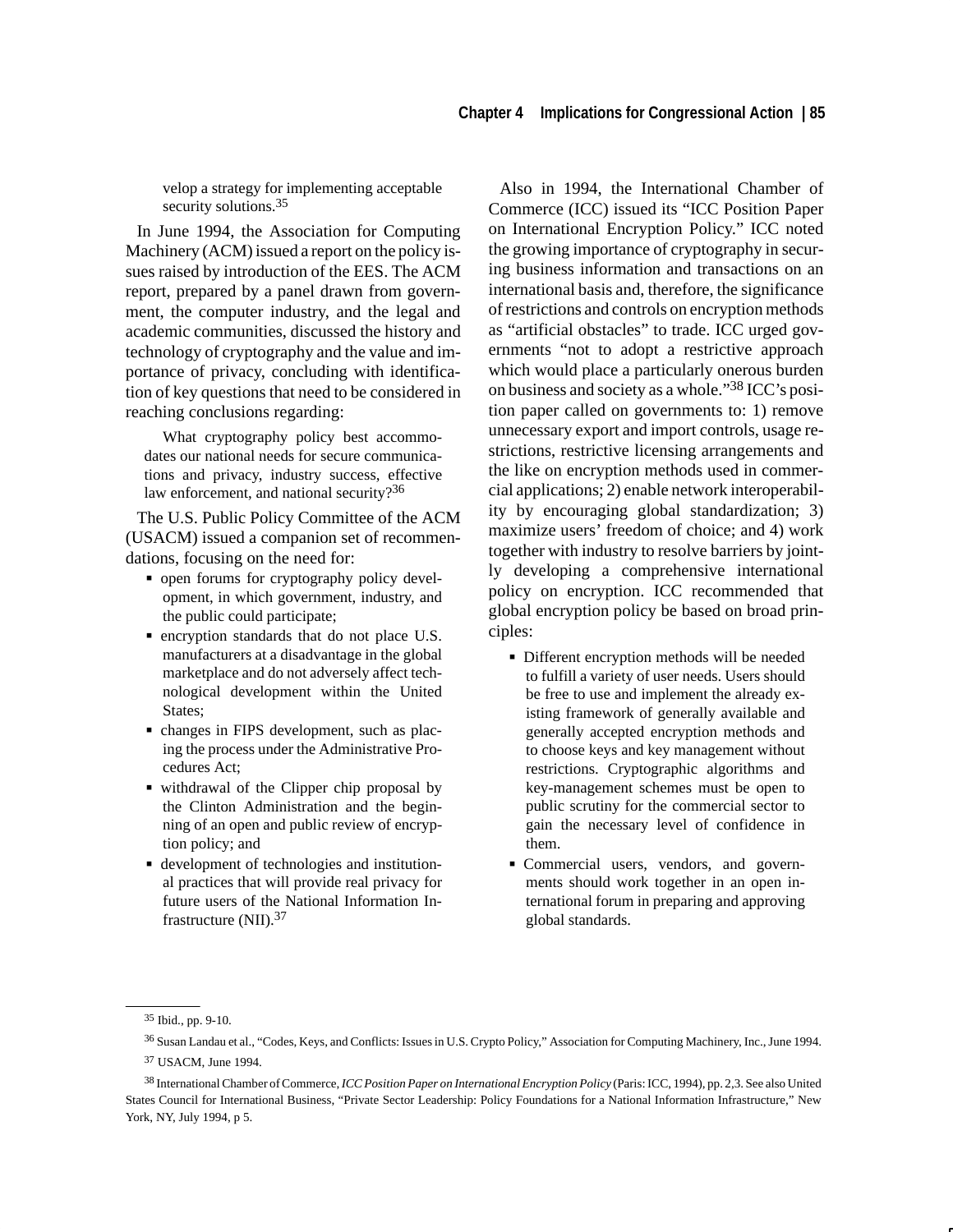#### **86 | Issue Update on Information Security and Privacy in Network Environments**

- **Both hardware and software implementations** of encryption methods should be allowed. Vendors and users should be free to make technical and economic choices about modes of implementation and operation.
- Owners, providers, and users of encryption methods should agree on the responsibility, accountability, and liability for such methods.
- With the exception of encryption methods specifically developed for military or diplomatic uses, encryption methods should not be subject to export or import controls, usage restrictions, restrictive licensing arrangements, or other restrictions.39

The United States Council for International Business (USCIB) subsequently issued position papers on "Business Requirements for Encryption"40 and "Liability Issues and the U.S. Administration's Encryption Initiatives."41 The USCIB favored breaking down the "artificial barriers" to U.S. companies' competitiveness and ability to implement powerful security imposed by overly restrictive export controls. The Council called for international agreement on realistic encryption requirements, including free choice of encryption algorithms and key management methods, public scrutiny of proposed standard algorithms, free export/import of accepted standards, flexibility in implementation (hardware or software), and liability requirements for escrow agents if escrowing is used:

Business recommends the removal of unfounded export controls on commercial encryption. In the absence of relief from export controls, business recommends that the following steps be undertaken in order to achieve an encryption policy that is internationally acceptable:

- (a) the Administration endorse the requirements outlined in this paper
- (b) the Administration enter into bilateral and multilateral discussions with other nations to achieve the widespread adoption of these requirements.

If key escrowing is to be used, the USCIB proposed that:

- a government not be the sole holder of the entire key except at the discretion of the user;
- the key escrow agent make keys available to lawfully authorized entities when presented with proper, written legal authorizations (including international cooperation when the key is requested by a foreign government);
- the process for obtaining and using keys for wiretapping purposes must be auditable;
- **keys obtained from escrowing agents by law** enforcement must be used only for a specified, limited time frame; and
- the owner of the key must (also) be able to obtain the keys from the escrow agent.<sup>42</sup>

The USCIB has also identified a number of distinctive business concerns with respect to the U.S. government's position on encryption and liability:

- uncertainty regarding whether the Clinton Administration might authorize strict government liability for misappropriation of keys, including adoption of tamperproof measures to account for every escrowed unit key and family key (see box 2-3);
- the degree of care underlying design of Skipjack, EES, and Capstone (given the government's still-unresolved degree, if any, of liability);
- the confusion concerning whether the government intends to disclaim all liability in connection with the EES and Capstone initia-

<sup>39</sup> Ibid., pp. 3-4.

<sup>40</sup> United States Council for International Business, "Business Requirements for Encryption," New York, NY, Oct. 10, 1994.

<sup>41</sup> United States Council for International Business, "Liability Issues and the U.S. Administration's Encryption Initiatives," New York, NY, Nov. 2, 1994.

<sup>42</sup> USCIB, op. cit., footnote 40, pp. 3-4.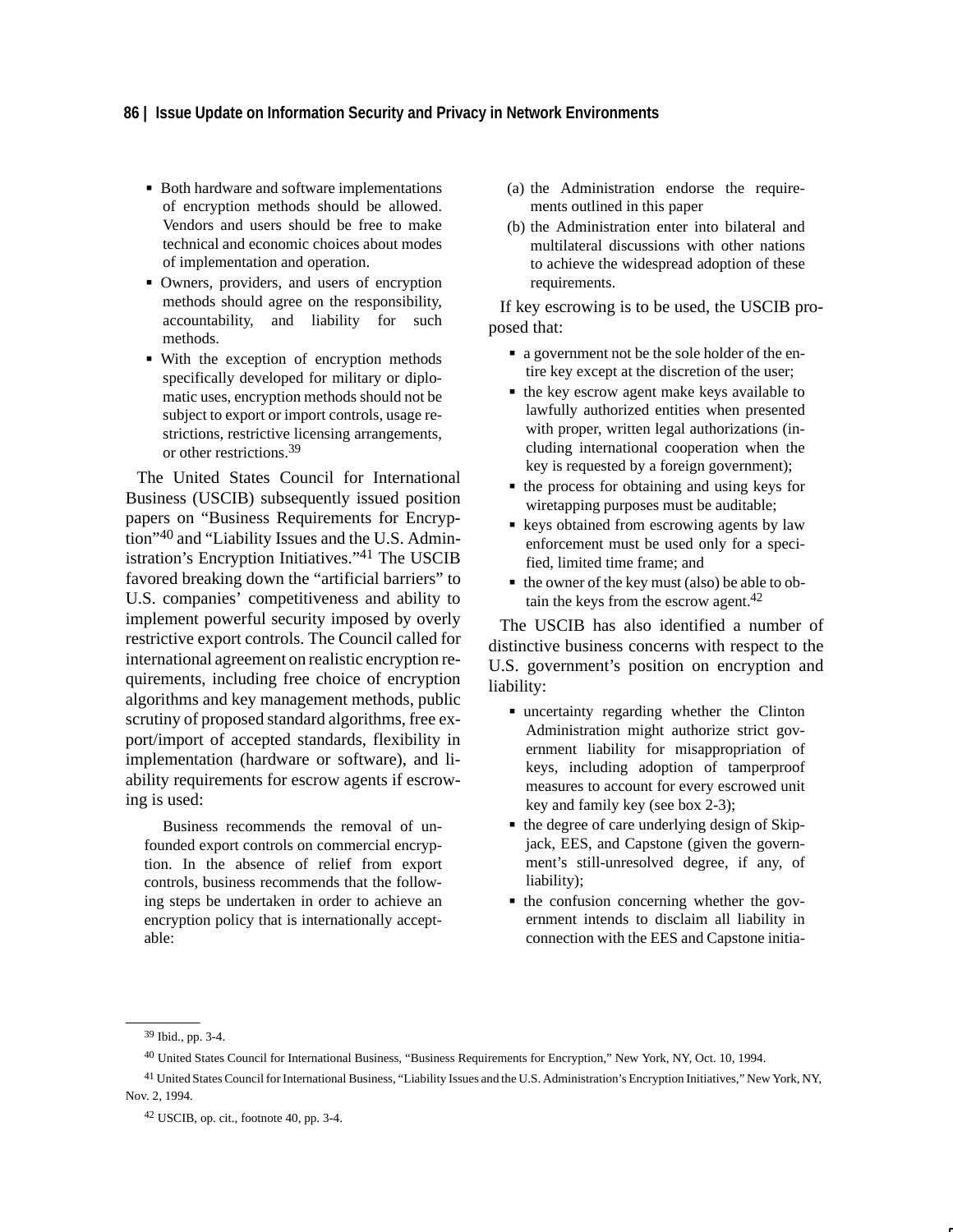tives, and the extent to which family keys, unit keys, and law enforcement decryption devices will be adequately secured; and

 uncertainties regarding the liability of nongovernmental parties (e.g., chip manufacturers, vendors, and their employees) for misconduct or negligence.<sup>43</sup>

These types of concerns have remained unresolved (see related discussion and options presented in the 1994 OTA report, pp. 16-18 and 171-182).

Liability issues are important to the development of electronic commerce and the underpinning institutional infrastructures, including (but not limited to) escrow agents for key-escrowed encryption systems and certificate authorities for public-key infrastructures. Widespread use of certificate-based public-key infrastructures will require resolution and harmonization of liability requirements for trusted entities, whether these be federal certificate authorities, private certificate (or "certification") authorities, escrow agents, banks, clearinghouses, value-added networks, or other entities.<sup>44</sup>

There is increasing momentum toward frameworks within which to resolve legal issues pertaining to digital signatures and to liability. For example:

 The Science and Technology Section of the American Bar Association's Information Security Committee is drafting "Global Digital Signature Guidelines" and model digital-signature legislation.

- With participation by the International Chamber of Commerce and the U.S. State Department, the United Nations Commission on International Trade Law has completed a Model Law on electronic data interchange (EDI).
- Utah has just enacted digital signature legislation.<sup>45</sup>

The Utah Digital Signature  $Act^{46}$  is intended to provide a reliable means for signing computerbased documents and legal recognition of digital signatures using "strong authentication techniques" based on asymmetric cryptography. To assure a minimum level of reliability in digital signatures, the Utah statute provides for the licensing and regulation of certification authorities by a "Digital Signature Agency" (e.g., the Division of Corporations and Commercial Code of the Utah Department of Commerce). The act, first drafted as a proposed model law, provides that the private key is the property of the subscriber who rightfully holds it (and who has a duty to keep it confidential); thus, tort or criminal actions are possible for theft or misuse. It is technology-independent; that is, it does not mandate use of a specific signature technique.<sup>47</sup> The management of the system described in the Utah statute can easily

<sup>43</sup> USCIB, op. cit., footnote 41, pp. 2-6.

<sup>44</sup> See footnote 13 for discussion of liability exposure, legal considerations, tort and contract remedies, government consent to be liable, and recommendations and approaches to mitigate liability.

<sup>45</sup> Information on the American Bar Association and United Nations activities provided by Michael Baum, Principal, Independent Monitoring, personal communication, Mar. 19, 1995. See also Michael S. Baum, *Federal Certification Authority Liability and Policy: Law and Policy of Certificate-Based Public Key and Digital Signatures*, NIST-GCR-94-654, NTIS Doc. No. PB94-191-202 (Springfield, VA: National Technical Information Service, 1994).

<sup>46</sup> Utah Digital Signature Legislative Facilitation Committee, "Utah Digital Signature Legislation," Dec. 21, 1994. The Utah Digital Signature Act was signed into law on March 10, 1995, as section 46-3-101 et seq., *Utah Code Annotated*. (Prof. Lee Hollaar, University of Utah, personal communication, Mar. 22, 1995.)

<sup>47</sup> Utah Digital Signature Act, ibid. The model legislation was endorsed by the American Bar Association, Information Security Committee of the Science and Technology Section, EDI/Information Technology Division; Prof. Lee Hollaar, University of Utah; Salt Lake Legal Defenders Assoc.; Statewide Association of Public Attorneys; Utah Attorney General's Office; Utah Dept. of Corrections; Utah Information Technology Commission; Utah Judicial Council; and Utah State Tax Commission.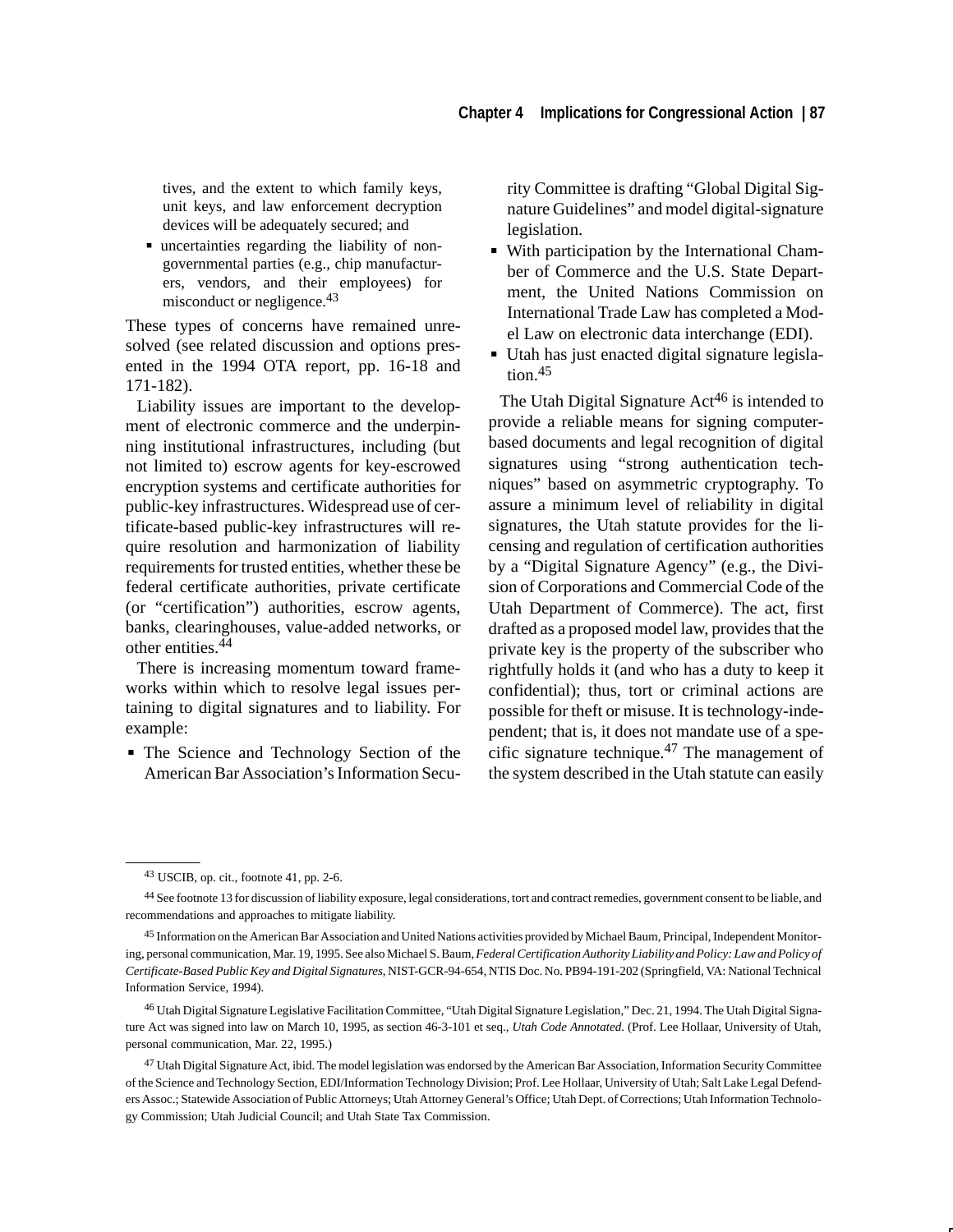be privatized and globalized.48 The information at the Digital Signature Agency can be as little as the authorization of one or more private sector certificate authorities; a certificate authority can operate in many states, having authorizations for each.<sup>49</sup>

# **UPDATE ON PRIVACY LEGISLATION**

In the 104th Congress, bills have been introduced to address the privacy-related issues of search and seizure, access to personal records, content of electronic information, drug testing, and immigration and social security card fraud problems. In addition, Representative Cardiss Collins has reintroduced legislation (H.R. 184) to establish a Privacy Protection Commission.

The "Individual Privacy Protection Act of 1995" (H.R. 184) is identical to legislation Representative Collins introduced in the 103rd Congress (H.R. 135). Both bills are similar to legislation introduced in the 103rd Congress by Senator Paul Simon (S. 1735). The establishment of a Privacy Protection Commission was endorsed by the Vice President's National Performance Review and encouraged in a 1993 statement by Sally Katzen, the Administrator of the Office of Information and Regulatory Affairs in the Office of Management and Budget.50 H.R. 184 would establish a fivemember Privacy Protection Commission charged with ensuring the privacy rights of U.S. citizens, providing advisory guidance on matters related to electronic data storage, and promoting and encouraging the adoption of fair information practices and the principle of collection limitation.

Immigration concerns and worker eligibility are prompting reexamination of social security card fraud and discussion over a national identification database. At least eight bills have been introduced in the 104th Congress to develop tamper-proof or counterfeit-resistant social security cards (H.R. 560, H.R. 570, H.R. 756, H.R. 785) and to promote research toward a national identification database (H.R. 502, H.R. 195, S. 456, S. 269).

Four bills have been introduced modifying search and seizure limitations: H.R. 3, H.R. 666, S. 3, and S. 54. The "Exclusionary Rule Reform Act of 1995" (H.R. 666 and companion S. 54), which revises the limitations on evidence found during a search, passed the House on February 10, 1995. Similar provisions have been included in crime legislation introduced in both Houses, S. 3 and H.R. 3. The Senate Committee on the Judiciary has held a hearing on Title V of S. 3, the provisions reforming the exclusionary rule.

Also this session, legislation has been introduced increasing privacy protection by restricting the use or sale of lists collected by communication carriers (H.R. 411) and the U.S. Postal Service (H.R. 434), defining personal medical privacy rights (H.R. 435, S. 7), detailing acceptable usage of credit report information (H.R. 561), and mandating procedures for determining the reliability of drug testing (H.R. 153). These bills establish guidelines in specific areas, but do not attempt to address the overall challenges facing privacy rights in an electronic age.

The "Family Privacy Bill" (H.R. 1271) passed the House on April 4, 1995. H.R. 1271, introduced by Representative Steve Horn on March 21, 1995, is intended to provide parents the right to supervise and choose their children's participation in any federally funded survey or questionnaire that involves intrusive questioning on sensitive issues.<sup>51</sup> Some have raised concerns about the bill on the grounds that it might danger-

<sup>&</sup>lt;sup>48</sup> The Utah act envisions use of signatures based on standards similar to or including the ANSI X.9.30 or ITU X.509 standards (ibid.).

<sup>49</sup> Prof. Lee Hollaar, University of Utah, personal communication, Mar. 22, 1995.

<sup>50</sup> Statement by Sally Katzen, Administrator, Office of Information and Regulatory Affairs, OMB and Chair, Information Policy Committee, Information Infrastructure Task Force, Nov. 18th, 1993 (*Congressional Record*, p. S.5131).

<sup>51</sup> Representative Scott McInnis, *Congressional Record*, Apr. 4, 1995, p. H4126.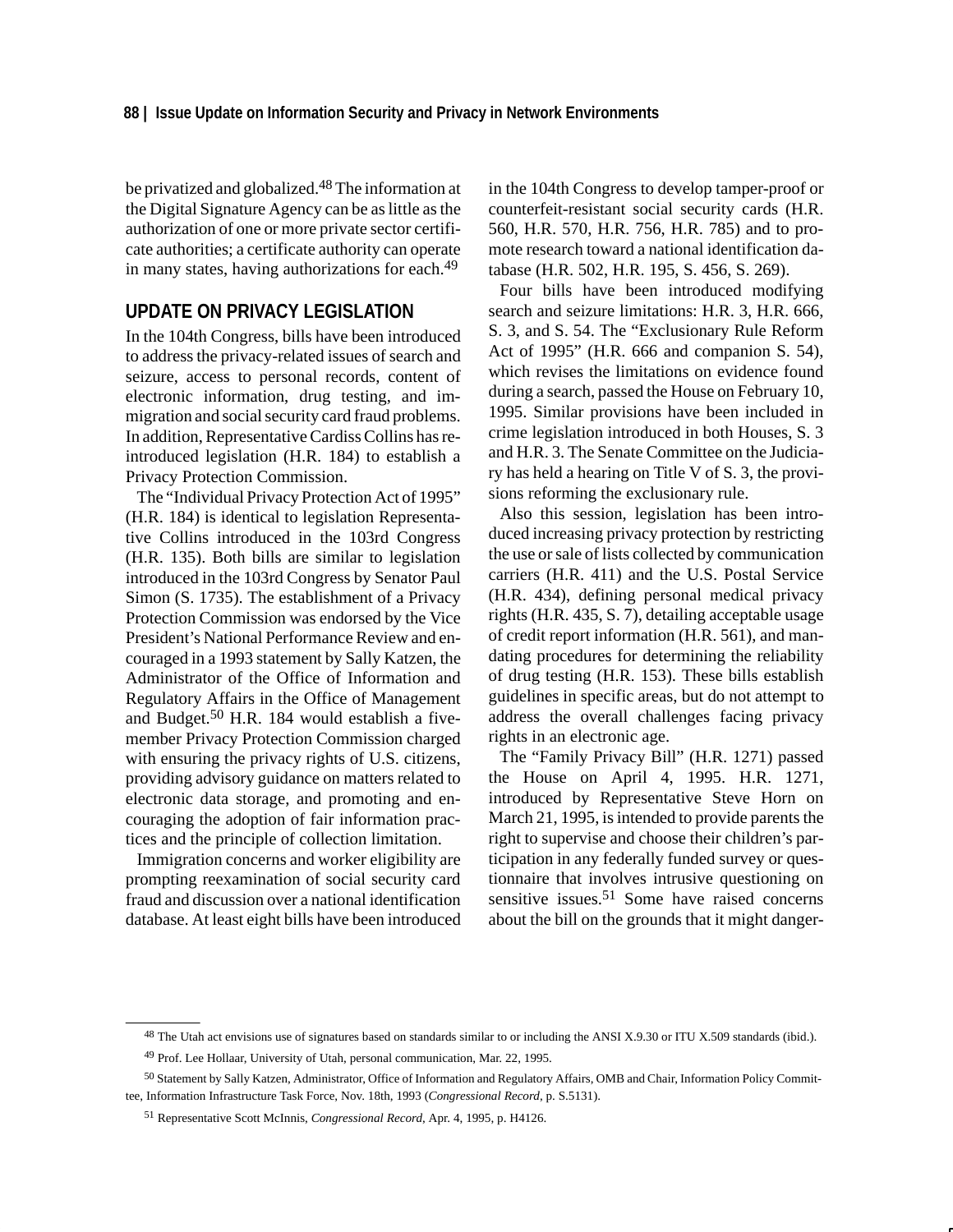ously limit local police authority to question minors and threaten investigations of child abuse, or hinder doctors in obtaining timely patient information on children.<sup>52</sup>

In addition, the Office of Management and Budget recently published notice of "Draft Principles for Providing and using Personal Information and Commentary.53" These were developed by the Information Infrastructure Task Force's Working Group on Privacy and are intended to update and revise the Code of Fair Information Practices that was developed in the early 1970s and used in development of the Privacy Act of 1974.

# **UPDATE ON INFORMATION-SECURITY POLICY INITIATIVES AND LEGISLATION**

The Defense Department's "Information Warfare" activities address the opportunities and vulnerabilities inherent in its (and the country's) increasing reliance on information and information systems. There are a variety of Information Warfare activities ongoing in Department services and agencies, the Office of the Secretary of Defense, and elsewhere.54 The Department's Defensive Information Warfare program goals focus on technology development to counter vulnerabilities stemming from its growing dependence on information systems and the commercial information infrastructure (e.g., the public-switched network and the Internet). The Information Systems Security Research Joint Technology Office established by ARPA, DISA, and NSA (see above) will pursue research and development pursuant to these goals.

The increasing prominence of Information Warfare issues has contributed to an increasing momentum for consolidating information-security authorities government-wide, thereby increasing the role of the defense and intelligence agencies for unclassified information security overall:

Protection of U.S. information systems is also clouded by legal restrictions put forth, for example, in the Computer Security Act of 1987.

Of concern to the Task Force is the fact that IW [Information Warfare] technologies and capabilities are largely being developed in an open commercial market and are outside of direct Government control.55

Such a consolidation and/or expansion would run counter to current statutory authorities and to the Office of Management and Budget the Office of Management and Budget (OMB's) proposed new government-wide security and privacy policyguidance (see below).

# ■ The Joint Security Commission

In mid-1993, the Joint Security Commission was convened by the Secretary of Defense and the Director of Central Intelligence to develop a "new approach to security that would assure the adequacy of protection within the contours of a security system that is simplified, more uniform, and more cost effective."56 The Joint Security Commission's report made recommendations across a comprehensive range of areas, including:

- classification management;
- threat assessments;
- **Personnel security and the clearance process;**
- physical, technical, and procedural security;
- **protection of advanced technologies;**
- a joint investigative service;
- accounting for the costs of security;

<sup>52</sup> Representative Cardiss Collins, *Congressional Record*, Apr. 4, 1995, p. H4126.

<sup>53</sup> *Federal Register*, Jan. 20, 1995, pp. 4362-4370.

<sup>54</sup> See, e.g. Office of the Under Secretary of Defense for Acquisition and Technology, "Report of the Defense Science Board Summer Study Task Force on Information Architecture for the Battlefield," October 1994.

<sup>55</sup> Ibid., p. 52.

<sup>56</sup> Joint Security Commission, *Redefining Security: A Report to the Secretary of Defense and Director of Central Intelligence*, Feb. 28, 1994 (quote from letter of transmittal). See also U.S. Congress, House of Representatives, Permanent Select Committee on Intelligence, "Intelligence Authorization Act for Fiscal Year 1994," Rept. 103-162, Part I, 103d Congress, 1st session, June 29, 1993, pp. 26-27.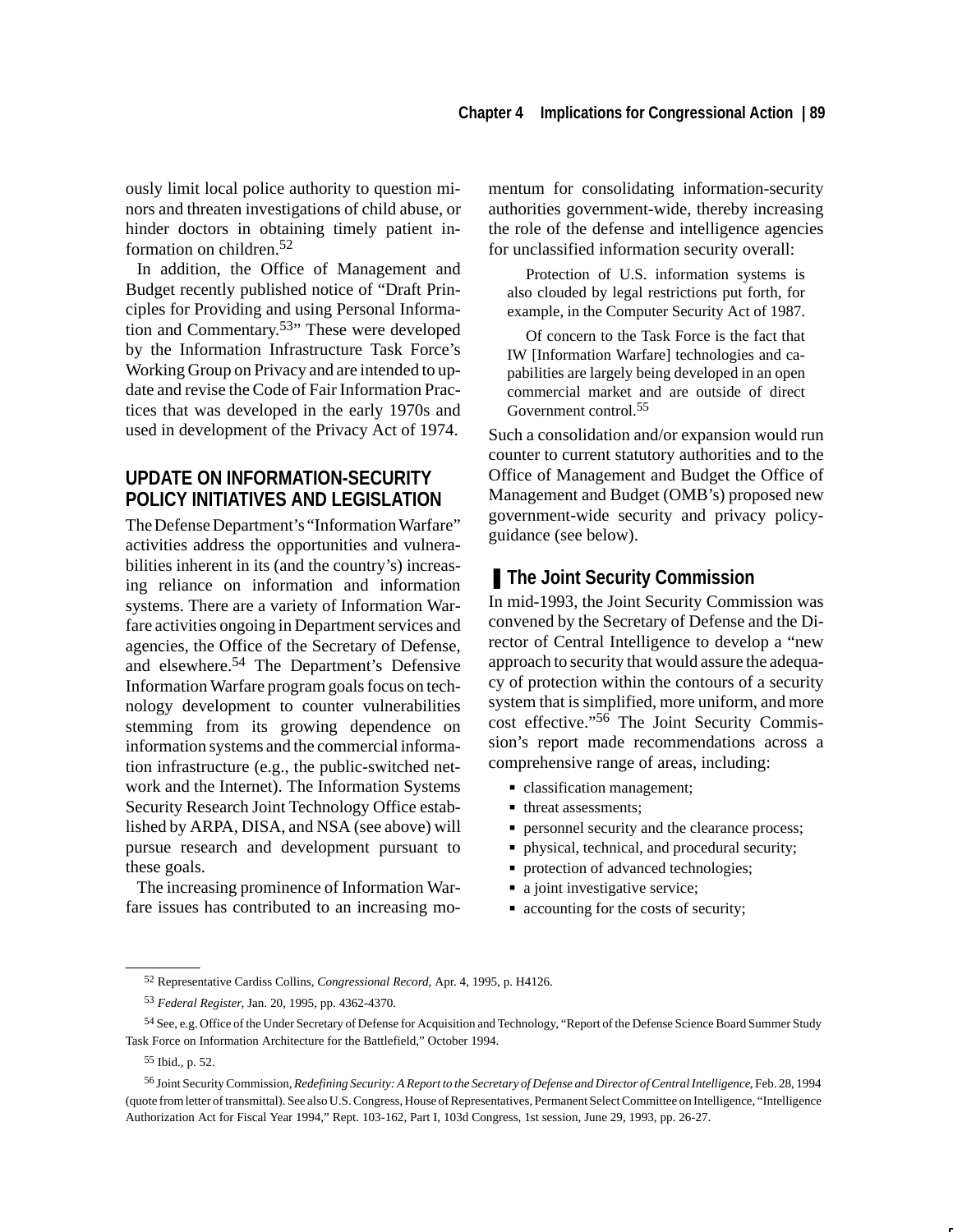- security awareness, training, and education;
- information systems security*;* and
- a security architecture for the future [emphasis added].<sup>57</sup>

The Joint Security Commission report's sections on information systems security<sup>58</sup> and a security architecture for the future<sup>59</sup> are of special interest. In the context of its charter, the Commission proposes a unified security policy structure and authority for classified and unclassified information in the defense/intelligence community.60 However, the report also recommends a more general centralization of information security along these lines government-wide; the executive summary highlights the conclusion that the security centralization within the defense/intelligence community described in the report should be extended government-wide.<sup>61</sup> The report also recommends "establishment of a national level security policy committee to provide structure and coherence to U.S. Government security policy, practices and procedures."62

### ■ The Security Policy Board

On September 16, 1994, President Clinton signed Presidential Decision Directive 29 (PDD-29). PDD-29, "Security Policy Coordination," established a new structure, under the direction of the National Security Council (NSC), for the coordination, formulation, evaluation, and oversight of U.S. security policy.63 According to the description of PDD-29 provided to OTA by NSC, the directive designates the former Joint Security Executive Committee established by the Secretary of Defense and the Director of Central Intelligence as the *Security Policy Board*.

The Security Policy Board (SPB) subsumes the functions of a number of previous national security groups and committees. The SPB members include the Director of Central Intelligence, Deputy Secretary of Defense, Vice Chairman of the Joint Chiefs of Staff, Deputy Secretary of State, Under Secretary of Energy, Deputy Secretary of Commerce, and Deputy Attorney General; plus one Deputy Secretary from "another non-defense related agency" selected on a rotating basis, and one representative each from OMB and NSC staff.

The Security Policy Forum that had been established under the Joint Security Executive Committee was retained under the SPB. The forum is composed of senior representatives from over two dozen defense, intelligence, and civilian agencies and departments; the forum chair is appointed by the SPB chair. The Security Policy Forum functions are to: consider security policy issues raised by its members or others, develop security policy initiatives and obtain comments for the SPB from departments and agencies, evaluate the effectiveness of security policies, monitor and guide the implementation of security policies to ensure coherence and consistency, and oversee application of security policies to ensure they are equitable and consistent with national goals.<sup>64</sup>

PDD-29 also established a Security Policy Advisory Board of five members from industry. This independent, nongovernmental advisory board is intended to advise the President on implementation of the policy principles guiding the "new"

64 Ibid. (fact sheet).

<sup>57</sup> Joint Security Commission, ibid.

<sup>58</sup> Ibid., pp. 101-113.

<sup>59</sup> Ibid., pp. 127 et seq.

<sup>60</sup> Ibid., p. 105, first paragraph.; p. 110, recommendation; pp. 127-130.

<sup>61</sup> Ibid., p. viii, top.

<sup>62</sup> Ibid., p. 130.

<sup>&</sup>lt;sup>63</sup> Although it is unclassified, PDD-29 has not been released. This discussion is based on a fact sheet provided to OTA by NSC; the fact sheet is said to be a "nearly verbatim text of the PDD," with the only differences being "minor grammatical ones." David S. Van Tassel (Director, Access Management, NSC), letter to Joan Winston (OTA) and enclosure, Feb. 16, 1995.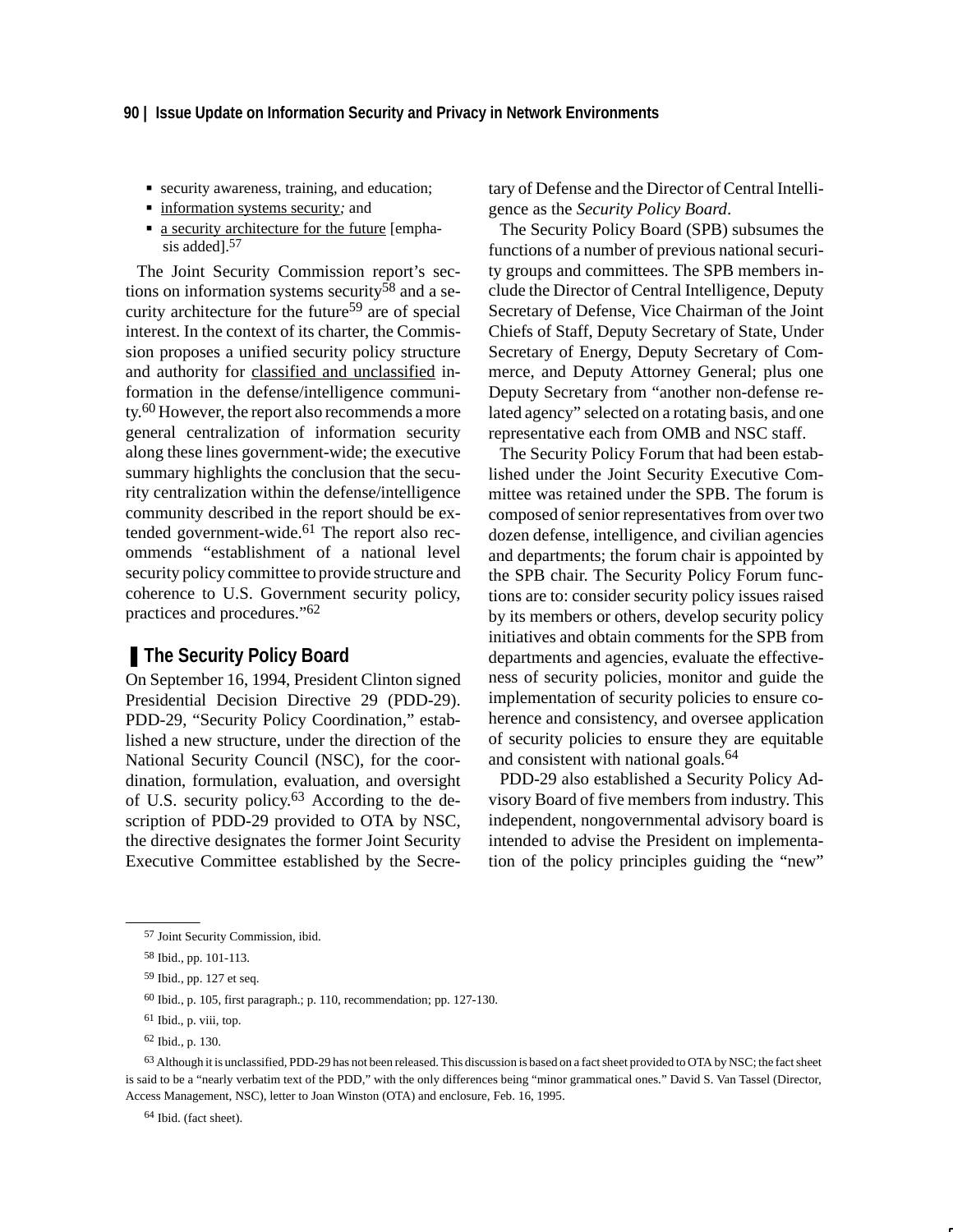formulation, evaluation, and oversight of U.S. security policy, and to provide the SPB and the intelligence community with a "public interest" perspective. The SPB is authorized to establish interagency working groups as necessary to carry out its functions and to ensure interagency input to and coordination of security policy, procedures, and practices, with staffs to support the SPB and any other groups or fora established pursuant to PDD-29.

PDD-29 was not intended to change or amend existing authorities or responsibilities of the members of the SPB, as "contained in the National Security Act of 1947, other existing laws or Executive Orders."65 PDD-29 does not refer specifically to government *information* security policy, procedures, and practices, or to *unclassified* information security government-wide. Nevertheless, the proposed detailed implementation of the directive with respect to information security, as articulated in the Security Policy Board's staff report, "Creating a New Order in U.S. Security Policy," is a departure from the information security structure set forth in the Computer Security Act of 1987. The SPB staff report appears to recognize this mismatch between its proposal and statutory authorities for unclassified information security, noting the Computer Security Act under information-security "actions required" to implement PDD-29.<sup>66</sup>

The SPB staff report's proposed "new order" for information security builds on the Joint Security Commission's analysis and recommendations to establish a "unifying body" government-wide.<sup>67</sup> With respect to information security, the new SPB structure would involve organizing an Information Systems Security Committee (ISSC) charged with "coupling the development of policy for both the classified and the sensitive but unclassified communities." The SPB staff report generally notes that:

Realignment into this new structure will require a transition effort that will include the necessary coordination to effect changes to several executive and legislative edicts.

. . . An endorsement of this proposed reorganization will include authorization for the Director, Board Staff to proceed with the establishment of a transition team and coordinate all activities necessary to effect the U.S. Government's conversion to this new structure.<sup>68</sup>

As motivation for the changes, the SPB staff report notes that:

Nowhere in the proposed new order does the goal to create cohesive, cost-effective, and operationally effective security policy encounter a greater challenge than in the area of protecting information systems and networks. The national architecture under development will provide vast amounts of information to all consumers rapidly and for a reasonable price. The ability to link and communicate with a wide variety of networks will not only be a key to productivity but will also be an "Achilles heel." Some of this nation's most significant vulnerabilities lie within the sensitive but unclassified networks that perform the basic function that we all take for granted. The coupling of policy requirements for sensitive but unclassified systems within those for classified systems dictates the need for a comprehensive structure to address these needs in a cohesive fashion.<sup>69</sup>

This "comprehensive structure" would be the new Information Systems Security Committee (ISSC), which would be:

<sup>65</sup> Ibid.

<sup>66</sup> U.S. Security Policy Board Staff, "Creating a New Order in U.S. Security Policy," Nov. 21, 1994. p. 18.

<sup>67</sup> Ibid., p. 3. See Elizabeth Sikorovsky, "NSC Proposes To Shift Policy-Making Duties," *Federal Computer Week*, Jan. 23, 1995, pp. 1, 45. See also Kevin Power, "Administration Floats New Information Security Policy," *Government Computer News*, Jan. 23, 1995, p. 59.

<sup>68</sup> U.S. Security Policy Board Staff , op. cit., footnote 66, p. II-III.

<sup>69</sup> Ibid., p. 15.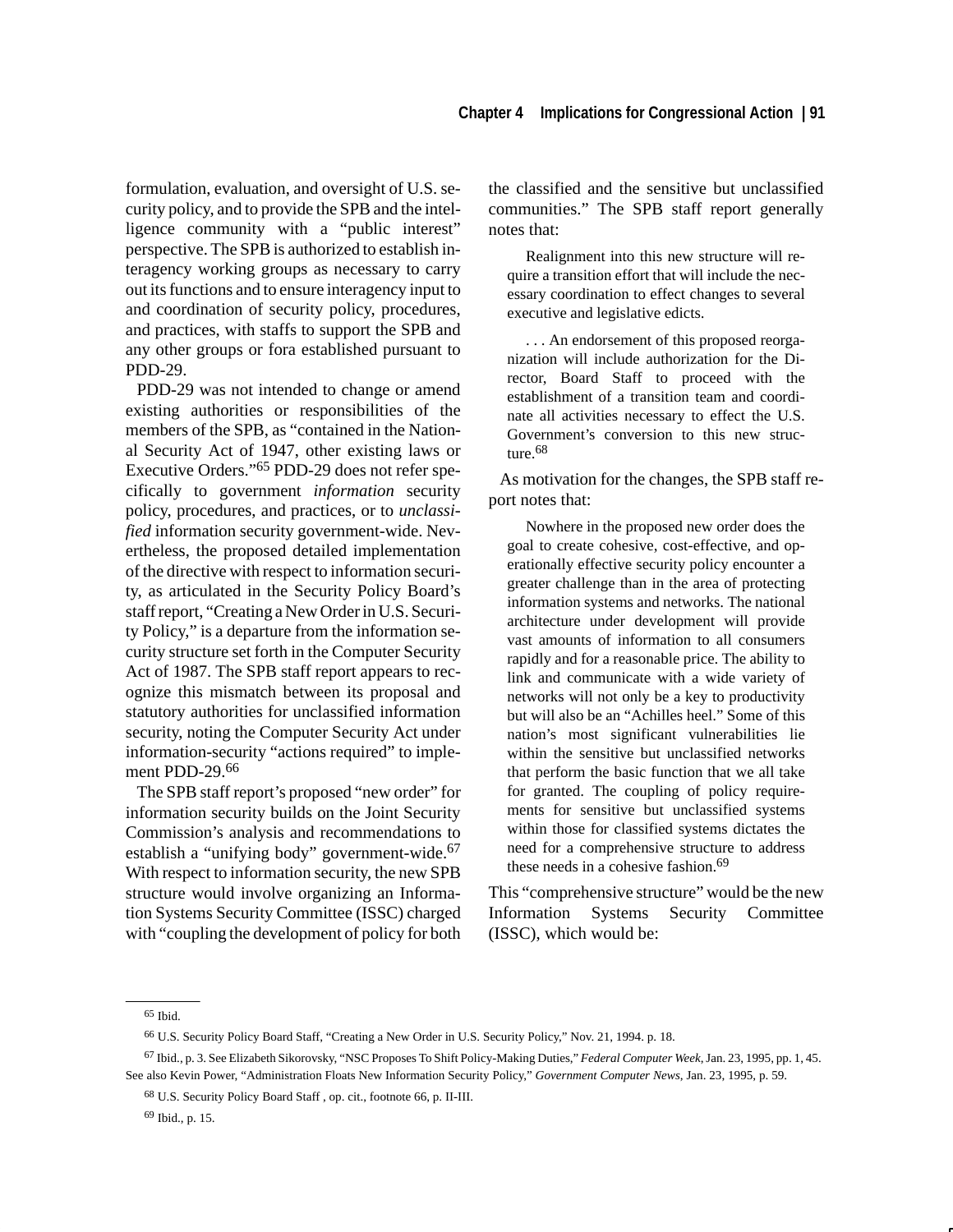. . .based on the foundation of the current NSTISSC [National Security Telecommunications and Information Systems Security Committee, see appendix B] but will have responsibility for both the classified and the sensitive but unclassified world.

The ISSC would be jointly chaired at the SES [Senior Executive Service] or General Officer level by DOD and OMB. This new body would consist of voting representatives from each of the agencies/departments currently represented on the NSTISSC and its two subcommittees, NIST and the civil agencies it represents, and other appropriate agencies/departments, such as DISA, which are currently not represented on the NSTISSC. This body would create working groups as needed to address topics of interest.

The ISSC would eventually have authority over all classified and unclassified but sensitive systems, and would report to through the [Security Policy] Forum and Board to the NSC. Thus, policies would have the full force and authority of an NSC Directive, rather than the relatively "toothless" issuances currently emanating from the NSTISSC. NSA would continue to provide the secretariat to the new national INFOSEC [Information Security] structure, since the secretariat is a well-functioning, highly-efficient, and effective body.

. . .A joint strategy would have to be devised for a smooth transition between the current and new structures, which would ensure that current momentum is maintained and continuity preserved. *In addition, a new definition must be developed for "national security information," and it must be determined how such information relates to the unclassified arena from a national security standpoint* [emphasis added]. Issues such as voting in such a potentially unwieldy organization must also be resolved.70

At this writing, the extent to which the SPB information security proposals, ISSC, and the development of a new definition of "national security information" have or have not been "endorsed" within the executive branch is unclear. Outside the executive branch, however, the proposals have been met with concern and dismay reminiscent of reactions to National Security Decision Directive-145 (NSDD-145) a decade ago (see chapter 2 and appendix B).<sup>71</sup> Moreover, they run counter to the statutory agency authorities set forth in the 104th Congress in the Paperwork Reduction Act of 1995 (see below), as well as those in the Computer Security Act of 1987.

At its March 23-24, 1995 meeting, the Computer Systems Security and Privacy Board that was established by the Computer Security Act issued Resolution 95-3, recommending that the SPB await broader discussion of issues before proceeding with its plans "to control unclassified, but sensitive systems."

Concerns have also been expressed within the executive branch. The ISSC information-security structure that would increase the role of the defense and intelligence communities in government-wide unclassified information security runs counter to the Clinton Administration's "basic assumptions" about free information flow and public accessibility as articulated in the 1993 revision of OMB Circular A-130, "Management of Federal Information Resources."72

Moreover, some senior federal computer security managers have expressed concern about what they consider *premature implementation* of the SPB staff report's proposed centralization of information-security functions and responsibilities. In a January 11, 1995, letter to Sally Katzen, Administrator, Office of Information and Regulatory

<sup>70</sup> Ibid., pp. 17-18. See appendix C of this paper and OTA, op. cit., footnote 1, pp. 132-148 for discussion of NSDD-145, the intent of the Computer Security Act of 1987, and NSTISSC.

<sup>71</sup> See Neil Munro, "White House Security Panels Raise Hackles," *Washington Technology*, Feb. 23, 1995, pp. 6,8.

<sup>72</sup> OMB Circular A-130—Revised, June 25, 1993, Transmittal Memorandum No. 1, sec. 7.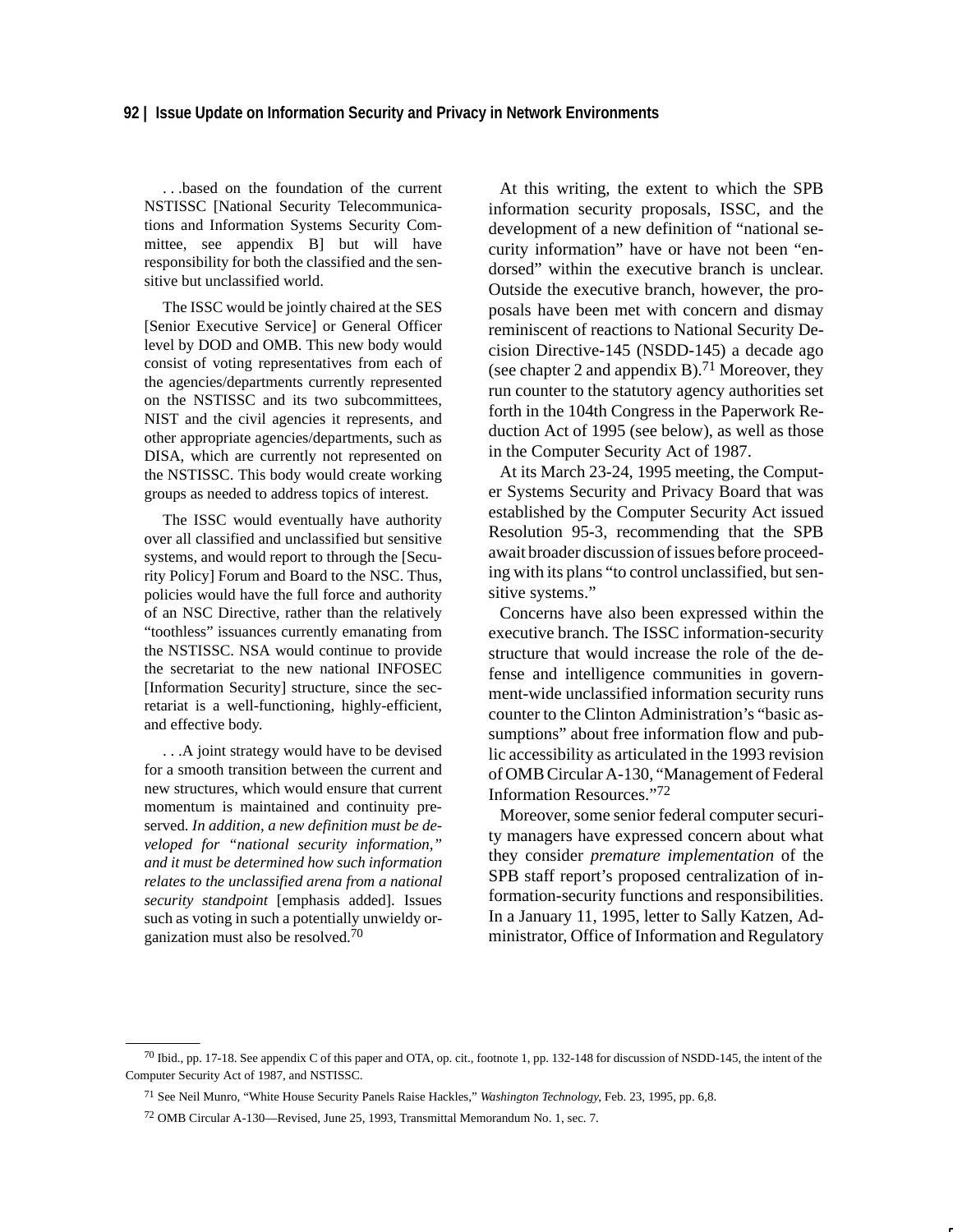Affairs (released March 23, 1995), the Steering Committee of the Federal Computer Security Program Manager's Forum73 indicated "unanimous disagreement" with the Security Policy Board's proposal and urged OMB to "take appropriate action to restrict implementation of the SPB report to only classified systems" for the following reasons:

- 1. The establishment of a national security community dominated Information System Security Committee having jurisdiction for both classified and unclassified systems is contrary to the Computer Security Act. Furthermore, it is not consistent with the authority of PDD-29 which requires coordination of national security policy [emphasis added].
- 2. This initiative also undercuts a stated Administration goal for an "open government" in which the free flow of information is facilitated by removing government restrictions and regulations. For example, the SPB document states that a priority project for the new committee will be to craft a broad new definition for "national security related information." This will be viewed by many as an attempt to impose new restrictions on access to government information.
- 3. The SPB proposal may serve to increase concerns over the government's intentions in the field of information security. We know from observing the public debate over NSDD-145 and the Clipper Chip that the private sector deeply mistrusts the intentions of the government to use information security policy as a lever to further goals and objectives viewed as contrary to the interests of the business community. Congress passed the Computer Security Act of 1987 in response to expressions of displeasure from

the private sector regarding the unwelcome overtures by the national security community towards "assisting" the private sector under the auspices of national security. This was perceived as having a significant adverse impact upon personal privacy, competitiveness and potential trade markets.

4. We believe that it is inappropriate for the national security and intelligence communities to participate in selecting security measures for unclassified systems at civilian agencies. Their expertise in protecting national security systems is not readily transferable to civil agency requirements. The primary focus of security in the classified arena is directed towards protecting the confidentiality of information with little concern for cost effectiveness. Unclassified systems, however, which constitute over 90% of the government's IT [information technology] assets, have significantly fewer requirements for confidentiality vis-a-vis the need for integrity and availability. In these times of diminishing resources, costeffectiveness is of paramount concern in the unclassified arena.74

#### The letter concludes:

The Steering Committee is most concerned that the report is being misrepresented as Administration policy. Indicative of this is that "transition teams" are being formed to implement the report.

Please consider these facts and take action to restrict the SPB report implementation to only classified systems.75

This type of restriction appears to have been incorporated in the proposed revision to Appendix III of OMB Circular A-130 (see below).

<sup>&</sup>lt;sup>73</sup> The Federal Computer Security Program Manager's Forum is made up of senior computer security managers for civilian agencies, including the Departments of Commerce, Health and Human Services, Justice, and Transportation. The Jan. 11, 1995, letter to Sally Katzen was signed by Lynn McNulty, Forum Chair (National Institute of Standards and Technology) and Sadie Pitcher, Forum Co-chair (Department of Commerce). Text of letter taken from the online *EPIC Alert,* vol. 2.05, Mar. 27, 1995.

<sup>74</sup> Ibid.

<sup>75</sup> Ibid.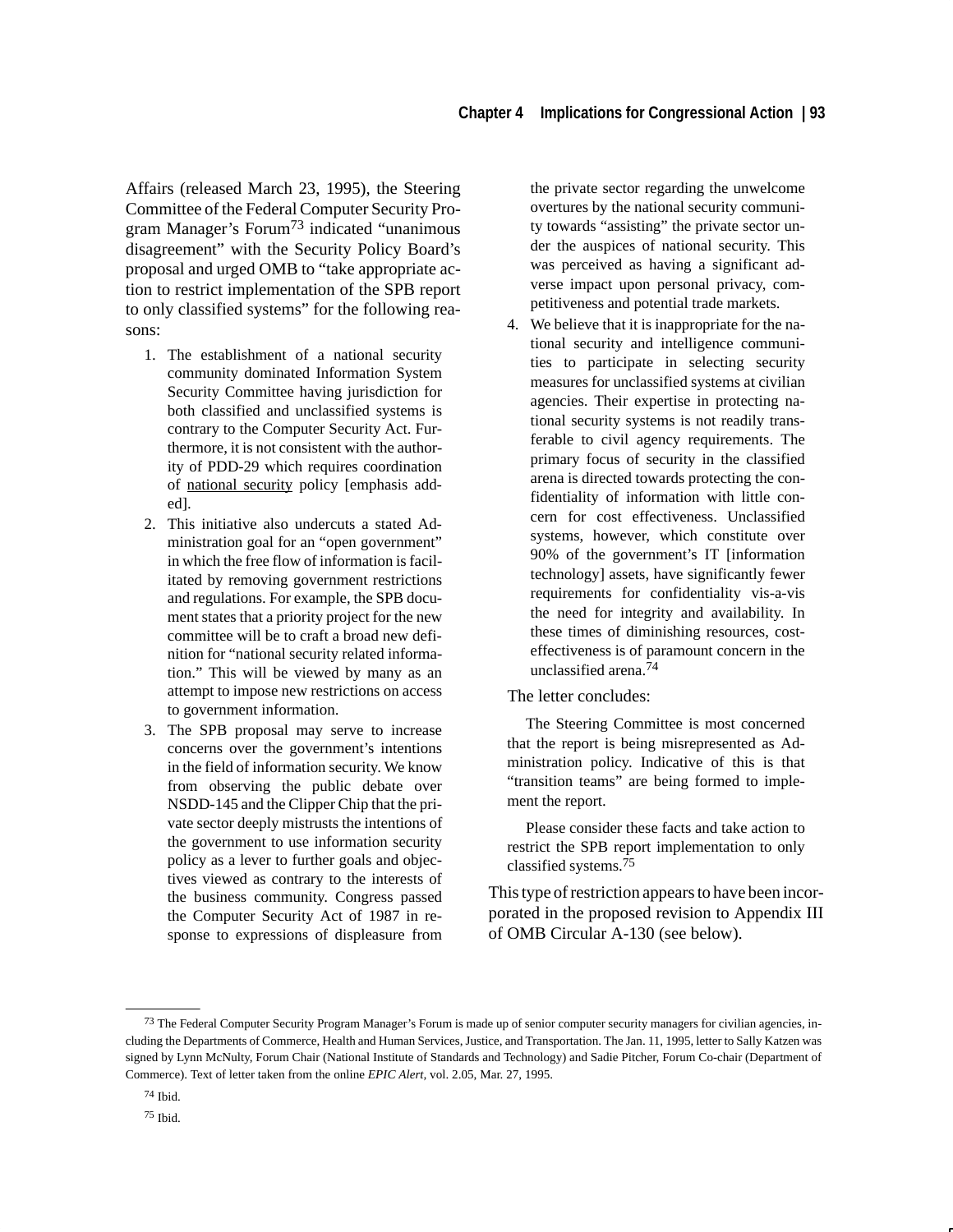#### **94 | Issue Update on Information Security and Privacy in Network Environments**

In March and April 1995, OTA invited the Security Policy Board staff to comment on draft OTA text discussing information-security centralization, including the Joint Security Commission report, PDD-29, and the SPB staff report. OTA received SPB staff comments in early May 1995, as this background paper was in press. According to the Security Policy Board staff director, information systems security policy is a "work in progress in its early stages" for the SPB and the staff report was intended to be a "strawman" starting point for discussion. Moreover, according to the SPB staff, "recognizing the sensitivity and complexity of Information Systems Security policy, the ISSC was not one of the committees which was established, nor was a transition team formed.<sup>76</sup>" In order to provide as much information as possible for consideration of information security issues, including the SPB staff perspective, OTA has included the SPB staff comments in box 1-3 on page 30.

#### ■ The Paperwork Reduction Act of 1995

The Paperwork Reduction Act was reauthorized in the 104th Congress. The House and Senate versions of the Paperwork Reduction Act of 1995 (H.R. 830 and S.244) both left existing agency authorities under the Computer Security Act of 1987 unchanged.77 The Paperwork Reduction Act of 1995 (Public Law 104-13) was reported on April 3, 199578 and passed in both Houses on April 6, 1995*.*

Among its goals, the Paperwork Reduction Act of 1995 is intended to make federal agencies more responsible and publicly accountable for information management. With respect to safeguarding information, the act seeks to:

. . .ensure that the creation, collection, maintenance, use, dissemination, and disposition of information by or for the Federal Government is consistent with applicable laws, including laws relating to—

- (A) privacy and confidentiality, including section 552a of Title 5;
- (B) security of information, including the Computer Security Act of 1987 (Public Law 100-235); and
- (C) access to information, including section 552 of Title 5.79

With respect to privacy and security, the Paperwork Reduction Act of 1995 provides that the Director of OMB shall:

- 1. develop and oversee the implementation of policies, principles, standards, and guidelines on privacy, confidentiality, security, disclosure, and sharing of information collected or maintained by or for agencies;
- 2. oversee and coordinate compliance with sections 552 and 552a of title 5, the Computer Security Act of 1987 (40 U.S.C. 759 note), and related information management laws; and
- 3. require Federal agencies, consistent with the Computer Security Act of 1987 (40 U.S.C.

<sup>76</sup> Peter D. Saderholm (Director, Security Policy Board Staff), memorandum for Joan D. Winston and Miles Ewing (OTA), SPB 095-95, May 4, 1995.

<sup>77</sup> Senator William V. Roth, Jr., *Congressional Record*, Mar. 6, 1995, p. S3512.

<sup>78</sup> U.S. Congress, House of Representatives, "Paperwork Reduction Act of 1995—Conference Report to Accompany S.244," H. Rpt. 104-99, Apr. 3, 1995. As the "Joint Explanatory Statement of the Committee of the Conference" (ibid., pp. 27-39) notes, the 1995 act retains the legislative history of the Paperwork Reduction Act of 1980. Furthermore, the definition of "information technology" in the 1995 act is intended to preserve the exemption for military and intelligence information technology that is found in current statutory definitions of "automatic data processing." The 1995 act accomplishes this by referring to the so-called Warner Amendment exemptions to the Brooks Act of 1965 and, thus, to section 111 of the Federal Property and Administrative Services Act (ibid., pp. 28-29). See also discussion of the Warner Amendment exemptions from the FIPS and the Computer Security Act in appendix B of this paper.

<sup>79</sup> Ibid., section 3501(8). The act amends chapter 35 of title 44 U.S.C.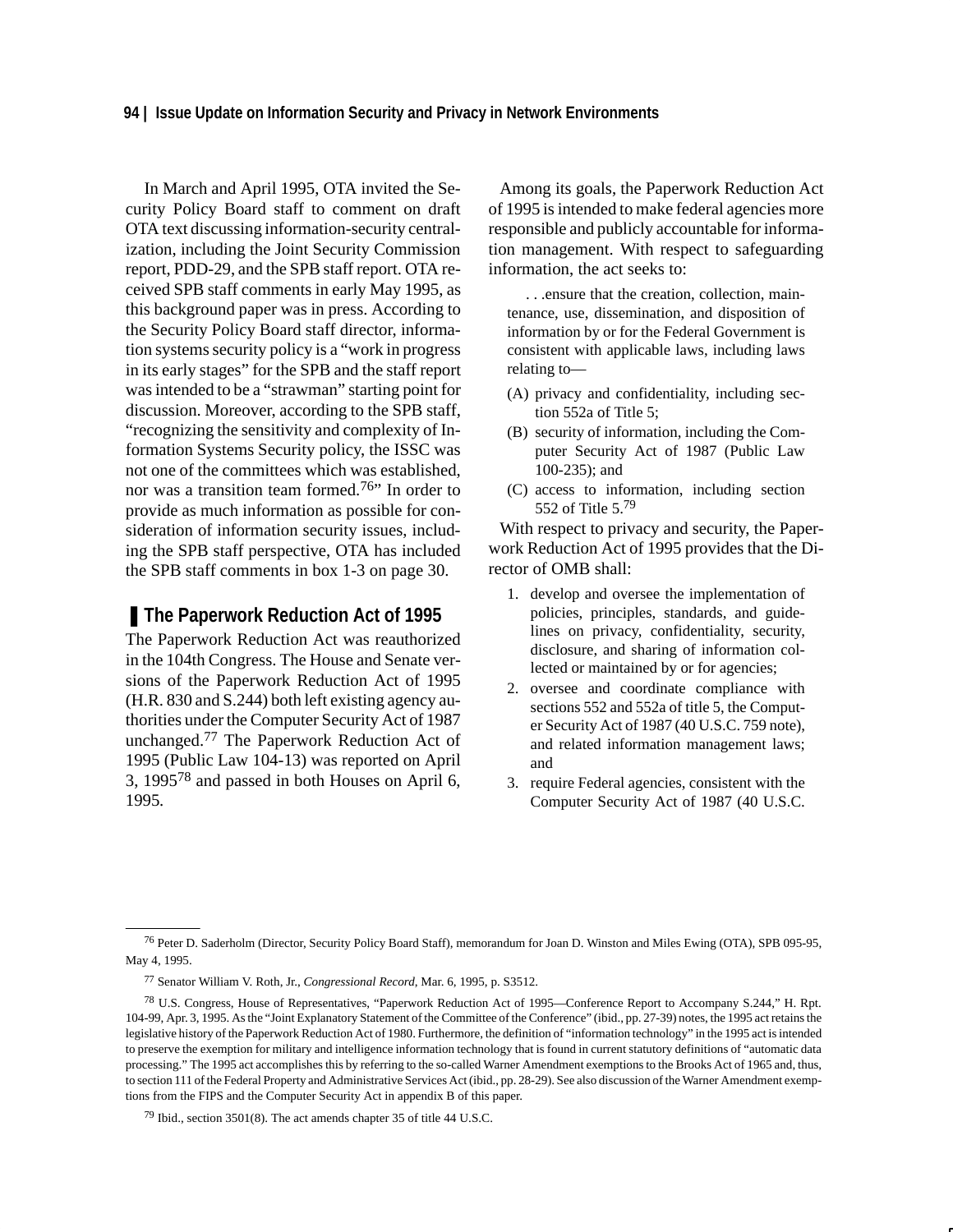59 note), to identify and afford security protections commensurate with the risk and magnitude of the harm resulting from the loss, misuse, or unauthorized access to or modification of information collected or maintained by or on behalf of an agency.80

The latter requirement for cost-effective security implementation and standards is tied to the roles of the Director of NIST and the Administrator of General Services in helping the OMB to:

- (A) develop and oversee the implementation of polices, principles, standards, and guidelines for information technology functions and activities of the Federal Government, including periodic evaluations of major information systems; and
- (B) oversee the development and implementation of standards under section 111(d) of the Federal Property and Administrative Services Act of 1949 (40 U.S.C. 759(d)).<sup>81</sup>

Federal agency heads are responsible for ensuring that their agencies shall:

- 1. implement and enforce applicable policies, procedures, standards, and guidelines on privacy, confidentiality, security, disclosure, and sharing of information collected or maintained by or for the agency;
- 2. assume responsibility and accountability for compliance with and coordinated management of sections 552 and 552a of title 5, the Computer Security Act of 1987 (40 U.S.C. 759 note), and related information management laws; and
- 3. consistent with the Computer Security Act of 1987 (40 U.S.C. 59 note), identify and afford security protections commensurate with the risk and magnitude of the harm resulting from the loss, misuse, or unauthorized access to or modification of in-

formation collected or maintained by or on behalf of an agency.82

# ■ **Proposed Revision of OMB Circular A-130 Appendix III**

At this writing, OMB has just completed the proposed revision of Appendix III. The proposed revision is intended to lead to improved federal information-security practices and to make fulfillment of Computer Security Act and Privacy Act requirements more effective generally, as well as with respect to data sharing and secondary uses. As indicated above, the Paperwork Reduction Act of 1995 has affirmed OMB's government-wide authority for information security and privacy.

The new, proposed revision of Appendix III ("Security of Federal Automated Information") will be key to assessing the prospect for improved federal information-security practices. The proposed revision was posted for public comment on March 29, 1995. According to OMB, the proposed new government-wide guidance:

. . . is intended to guide agencies in securing information as they increasingly rely on an open and interconnected National Information Infrastructure. It stresses management controls such as individual responsibility, awareness and training, and accountability, rather than technical controls.

. . . The proposal would also better integrate security into program and mission goals, reduce the need for centralized reporting of paper security plans, emphasize the management of risk rather than its measurement, and revise government-wide security responsibilities to be consistent with the Computer Security Act.<sup>83</sup>

According to OMB, the proposed new security guidance reflects the significant differences in ca-

<sup>80</sup> Ibid., section 3504(g). The OMB Director delegates authority to administer these functions to the Administrator of OMB's Office of Information and Regulatory Affairs.

<sup>81</sup> Ibid., section 3504(h)(1). See also "Joint Explanatory Statement of the Committee of the Conference," ibid., pp. 27-29.

 $82$  Ibid., section 3506(g).

<sup>83</sup> Office of Management and Budget, "Security of Federal Automated Information," Proposed Revision of OMB Circular No. A-130 Appendix III (transmittal memorandum), available via World Wide Web at http://csrc.ncsl.nist.gov/secplcy as <a130app3.txt>.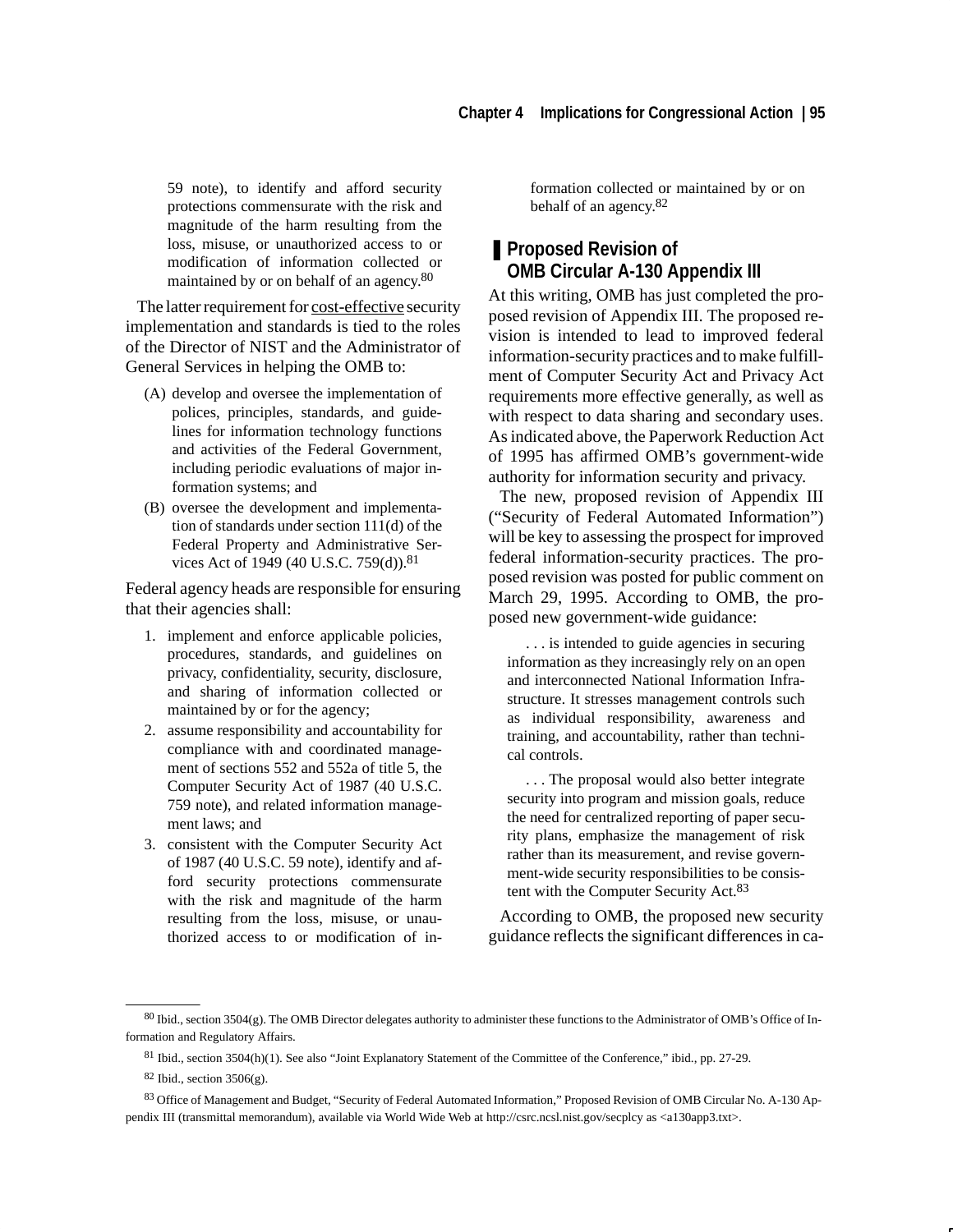pabilities, risks, and vulnerabilities of the present computing environment, as opposed to the relatively closed, centralized processing environment of the past. Today's processing environment is characterized by open, widely distributed information-processing systems that are interconnected with other systems within and outside government and by an increasing dependence of federal agency operations on these systems. OMB's "federal information technology world" encompasses over 2 million individual workstations (e.g., PCs), but only some 25,000 medium and large computers.84 Accordingly, a major focus of OMB's new guidance is on end users and decentralized information-processing systems and the information-processing applications they use and support.

According to OMB, the proposed revision of Appendix III stresses management controls (such as individual responsibility, awareness, and training) and accountability, rather than technical controls. OMB also considers that the proposed security appendix would better integrate security into agencies' program and mission goals, reduce the need for centralized reporting of paper security plans, emphasize the management of risk rather than its measurement, and revise governmentwide security responsibilities to be consistent with the Computer Security Act.<sup>85</sup>

OMB's proposed new security appendix:

. . .proposes to re-orient the Federal computer security program to better respond to a rapidly changing technological environment. It establishes government-wide responsibilities for Federal computer security and requires Federal agencies to adopt a minimum set of management controls.

These management controls are directed at individual information technology users in order to reflect the distributed nature of today's technology. For security to be most effective, the controls must be a part of day-to-day operations. This is best accomplished by planning for security not as a separate activity, but as part of overall planning.

"Adequate security" is defined as "security commensurate with the risk and magnitude of harm from the loss, misuse, or unauthorized access to or modification of information." This definition explicitly emphasizes the risk-based policy for cost-effective security established by the Computer Security Act.86

The new guidance assigns the Security Policy Board responsibility for (only) "national security policy coordination in accordance with the appropriate Presidential directive [e.g., PDD 29]."87 With respect to national security information:

Where an agency processes information which is controlled for national security reasons pursuant to an Executive Order or statute, security measures required by appropriate directives should be included in agency systems. Those policies, procedures, and practices will be coordinated with the U.S. Security Policy Board as directed by the President.<sup>88</sup>

Otherwise, the proposed OMB guidance assigns government-wide responsibilities to agencies that are "consistent with the Computer Security Act." These include the Commerce Department, through NIST; the Defense Department, through NSA; the Office of Personnel Management; the General Services Administration, and the Justice Department.<sup>89</sup>

A complete analysis of the proposed revision to Appendix III is beyond the scope of this back-

<sup>84</sup> Ed Springer, OMB, personal communication, Mar. 23, 1995.

<sup>85</sup> Office of Management and Budget, op. cit., footnote 83.

<sup>86</sup> Ibid., p. 4.

<sup>87</sup> Ibid., p. 15.

<sup>88</sup> Ibid., pp. 3-4.

<sup>89</sup> Ibid., pp. 14-16.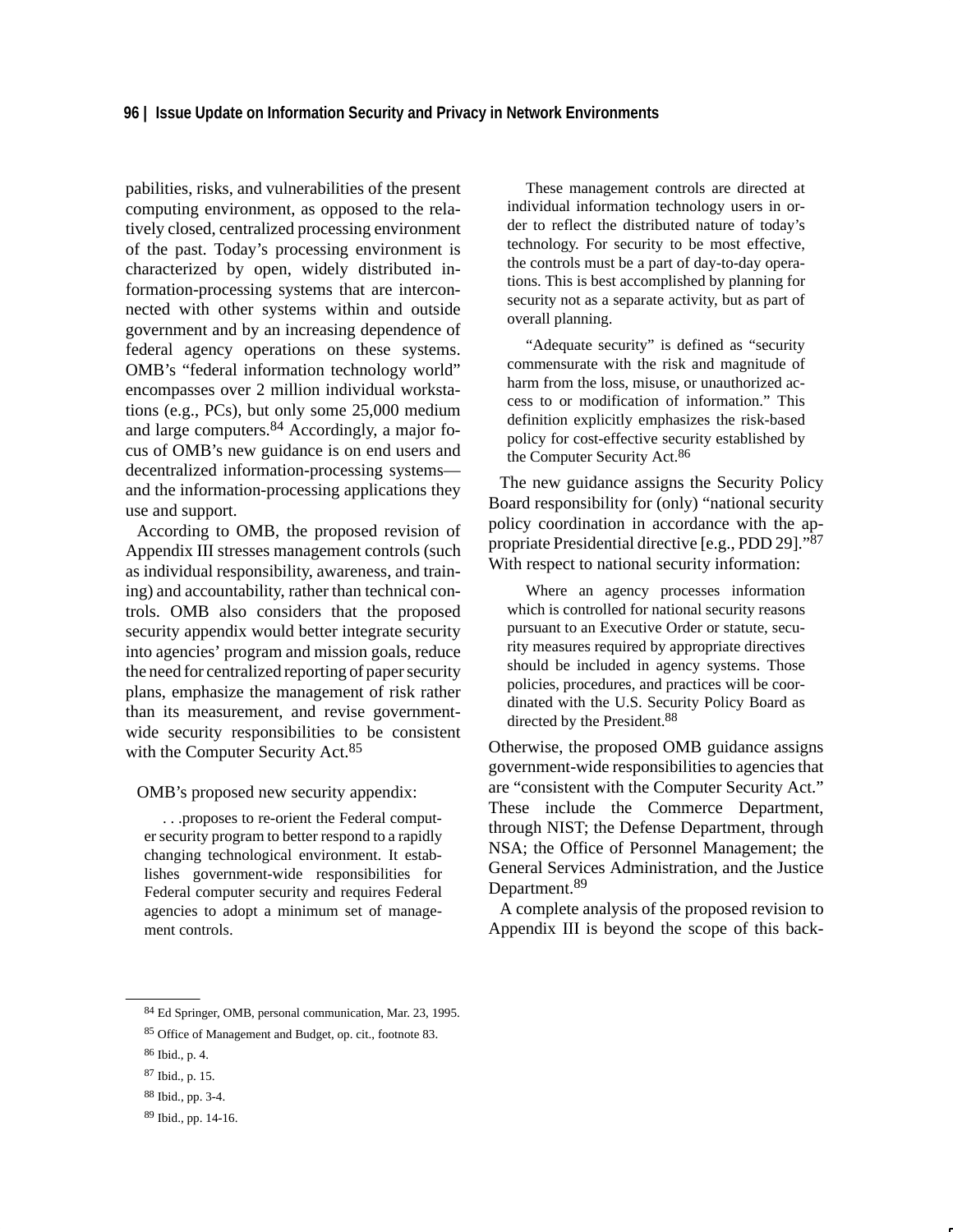ground paper. In brief, the proposed new guidance reflects a fundamental and necessary shift in emphasis from securing automated information *systems* to safeguarding automated *information* itself. It seeks to accomplish this through:

- controls for general support systems (including hardware, software, information, data, applications, and people) that share common functionality and are under the same direct management control; and
- controls for major applications (that require special attention due to their mission-critical nature).

For each type of control, OMB seeks to ensure managerial accountability by requiring management officials to *authorize in writing*, based on review of implementation of the relevant security plan, use of the system or application. For general support systems, OMB specifies that use should be re-authorized at least every three years. Similarly, major applications must be authorized before operating and reauthorized at least every three years thereafter. For major applications, management authorization implies accepting the risk of each system used by the application.<sup>90</sup>

This type of active risk acceptance and accountability, coupled with review and reporting requirements, is intended to result in agencies ensuring that adequate resources are devoted to implementing "adequate security." Every three years (or when significant modifications are made), agencies must review security controls in systems and major applications and correct deficiencies. Depending on the severity, agencies must also consider identifying a deficiency in controls pursuant to the Federal Manager's Financial Accountability Act. Agencies are required to include a summary of their system security plans and major application security plans in the five-year plan required by the Paperwork Reduction Act.

# **IMPLICATIONS FOR CONGRESSIONAL ACTION**

The next sections discuss implications of the above for congressional actions related to cryptography policy and government information security, in the context of issues and options OTA identified in its 1994 report *Information Security and Privacy in Network Environments* (see appendix D of this paper and/or chapter 1 of the 1994 report*).*

# ■ **Export Controls and Standards**

Reform of the current export controls on cryptography was certainly the number one topic at the December 1994 OTA workshop. More generally, the private sector's priority in this regard is indicated by the discussion of the industry statements of business needs above. Legislation would not be required to relax controls on cryptography, if this were done by revising the implementing regulations. However, the Clinton Administration has previously evidenced a disinclination to relax controls on robust cryptography, except perhaps for certain key-escrow encryption products.<sup>91</sup>

The Export Administration Act is to be reauthorized in the 104th Congress. The issue of export controls on cryptography may arise during consideration of export legislation, or if new export procedures for key-escrow encryption products are announced, and/or when the Clinton Administration's market study of cryptography and controls is completed this summer. Aside from any consideration of whether or not to include cryptography provisions in the 1995 export administration legislation, Congress could advance the convergence of government and private sector interests into some "feasible middle ground" through hearings, evaluation of the Administration's market study, and by encouraging a more timely, open, and productive dialogue between

<sup>90</sup> Ibid., pp. 2-6.

<sup>91</sup> See appendix C, especially footnote 10 and accompanying text.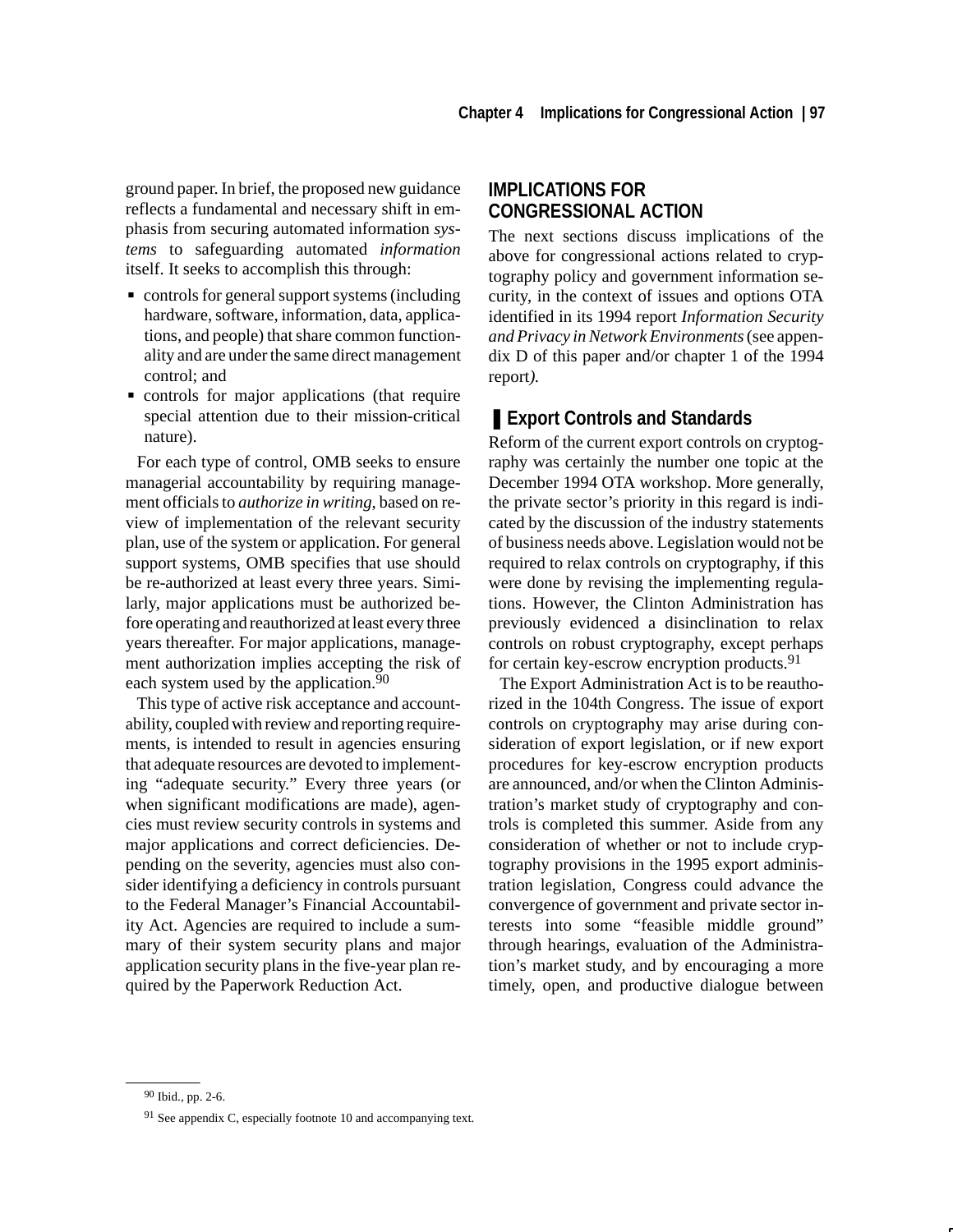government and the private sector (see pages 11-13, 150-160, 174-179 of the 1994 OTA report.)

Oversight of the implementation of the Computer Security Act is also important to cryptography policy considerations (see below). The cryptography-related federal information processing standards still influence the overall market, and the development of recent FIPS (e.g., the DSS and EES) demonstrates a mismatch between the intent of the act and its implementation by NIST and NSA (see pp. 160-183 of the 1994 OTA report.). The attributes of these standards do not meet most users' needs, and their deployment would benefit from congressional oversight, both in the strategic context of a policy review and as tactical response to the Clinton Administration's escrowed-encryption initiative (see pp. 16-20 of the 1994 OTA report).

If the Computer Security Act is revisited, Congress might wish to redirect NIST's activities away from "picking technologies" for standards (i.e., away from developing product-oriented FIPS like the EES) and toward providing federal agencies with guidance on:

- the availability of suitable commercial technologies;
- interoperability and application portability; and
- how to make best use of existing hardware and software technology investments.

Also, targeting NIST's information-security activities toward support of OMB's proposed guidance (with its focus on end users and individual workstations) might enable NIST to be more effective despite scarce resources.

Finally, there has been very little information from the Clinton Administration as to the current and projected costs of the escrowed-encryption initiative, including costs of the escrow agencies for Clipper and Capstone chips and prices and expenditures for the FORTEZZA cards. The latter may be indicative of the likelihood of the "PCMCIA portfolio" FORTEZZA approach finding favor in the civil agencies and in the private sector, compared with more flexible and/or disag-

gregate implementation of encryption and signature functions.

# ■ Safeguarding Unclassified Information **in the Federal Agencies**

The need for congressional oversight of federal information security and privacy is even more urgent in a time of government reform and streamlining. When the role, size, and structure of the federal agencies are being reexamined, it is important to take into account the additional information security and privacy risks incurred in downsizing and the general lack of commitment by top agency management to safeguarding unclassified information.

A major problem in the agencies has been lack of top management focus on, not to mention responsibility and accountability for, information security. As the 1994 OTA report on information security and privacy in network environments noted:

The single most important step toward implementing proper information safeguards for networked information in a federal agency or other organization is for top management to define the organization's overall objectives and a security policy to reflect those objectives. Only top management can consolidate the consensus and apply the resources necessary to effectively protect networked information. For the federal government, this means guidance from OMB, commitment from top agency management, and oversight by Congress. (p. 7)

All too often, agency managers have regarded information security as "expensive overhead" that could be skimped on, deferred, or foregone in favor of other expenditures (e.g., for new computer hardware and applications). Any lack of priority and resources for safeguarding information is increasingly problematic as we move toward increased secondary use of data, data sharing across agencies, and decentralization of information processing and databases. If this mindset were permitted to continue during agency downsizing and program consolidation, the potential—and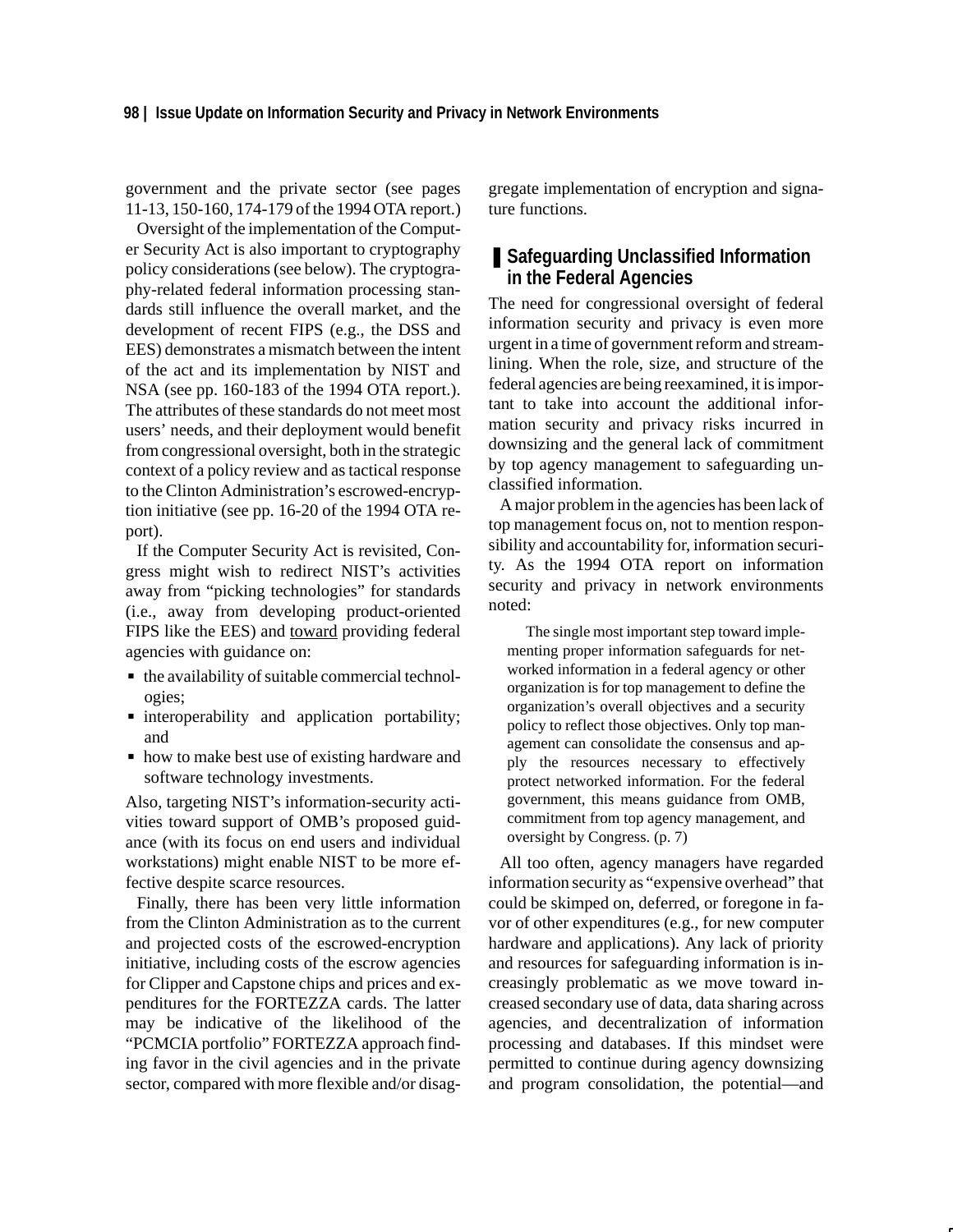realized—harms from "disasters waiting to happen" can be much greater. (See pages 1-8, 25-31, and 40-43 of the 1994 OTA report.) For example, without proper attention to information security, staffing changes during agency restructuring and downsizing can increase security risks (due to unstaffed or understaffed security functions, reductions in security training and implementation, large numbers of disgruntled former employees, etc.).

OTA's ongoing work has spotlighted important elements of good information-security practice in the private sector, including active risk acceptance by line management. The concept of management responsibility and accountability as integral components of information security, rather than just "handing off" security to technology, is very important.

Sound security policies as a foundation for practice are essential; these should be technology neutral. Technology-neutral policies specify what must be done, not how to do it. Because they do not prescribe implementations, technology-neutral policies are longer lived. They are not so easily obsoleted by changes in technology or business practices; they allow for local customization of implementations to meet operational requirements. Once these are in place, security implementation should be audited against policy, not against implementation guidelines. This helps prevent confusing implementation techniques and tools (e.g., use of a particular type of encryption or use of an computer operating system with a certain rating) with policy objectives, and discourages "passive risk acceptance" like mandating use of a particular technology. This also allows for flexibility and customization.

In the federal arena, however, more visible energy seems to be have been focused on debates over implementation tools—that is, federal information processing standards like the Data Encryption Standard, Digital Signature Standard, and Escrowed Encryption Standard—than on formulating enduring, technology-neutral policy guidance for the agencies.

#### *Direction of Revised OMB Guidance*

In the 1994 report *Information Security and Privacy in Network Environments,* OTA identified the need for the revised version of the security appendix (Appendix III) of OMB Circular A-130 to adequately address problems of managerial responsibility and accountability, insufficient resources devoted to information security, and overemphasis on technology, as opposed to management. In particular, OTA noted the importance of making agency line management (not just "information security officers") accountable for information security and ensuring that privacy and other policy objectives are met. Moreover, OTA noted that the proposed new OMB guidance would have to provide sufficient incentives—especially in times of budget cuts—to ensure that agencies devote adequate resources to safeguarding information. Similarly, the OMB guidance would have to ensure that information safeguards are treated as an integral component when systems are designed or modified.

The proposed revision to Appendix III of OMB Circular A-130, as discussed above, shows promise for meeting these objectives. OMB's proposed guidance is intended to incorporate critical elements of considering security as integral (rather than an add-on) to planning and operations, active risk acceptance, line management responsibility and accountability, and focus on management and people rather than technology. Taken as a whole, these elements are intended to provide sufficient incentives for agency managements to devote adequate resources to security; the review and reporting requirements offer disincentives for inadequate security. Moreover, if implemented properly, the new OMB approach can make significant progress in the ultimate goal of tracking and securing the information itself, as it is gathered, stored, processed, and shared among users and applications.

However, OMB's twofold approach is somewhat abstract and a significant departure from earlier, "computer security" guidance. Therefore,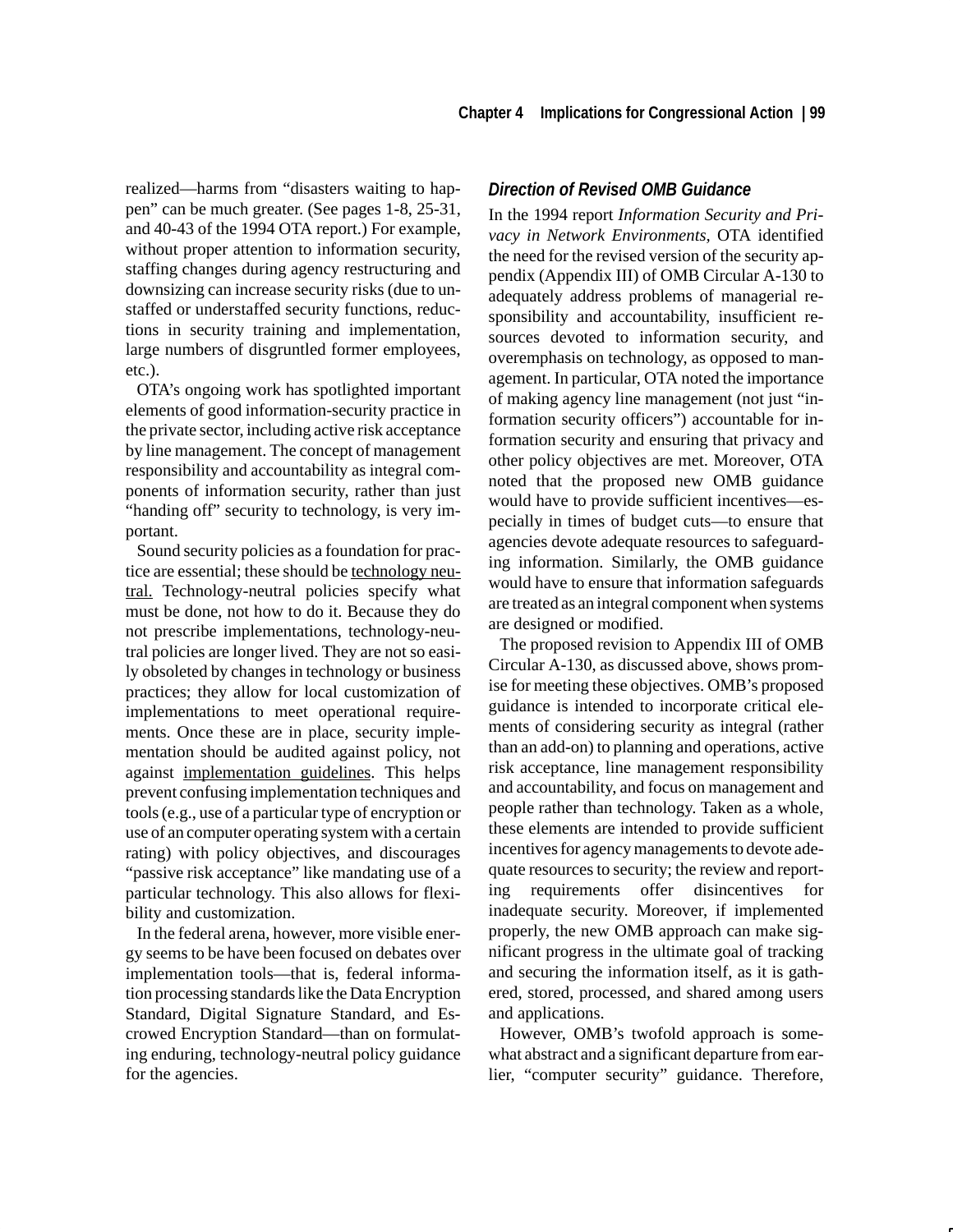congressional review and oversight of OMB's proposed revisions to Appendix III, as suggested in the 1994 OTA report (see appendix D and pages 18-20 of the 1994 OTA report), would be helpful in ensuring that Congress, as well as federal agencies and the public, understand the new information-security guidance and how OMB intends for its new approach to be implemented.

This congressional review and oversight might also provide additional guidance on how NIST's security activities might best be refocused to meet federal information-security objectives. For example, in addition to Commerce's (i.e., NIST's) traditional responsibilities for security standards and training and awareness, the new Appendix III assigns Commerce responsibilities for providing agencies with guidance and assistance concerning effective controls when systems are interconnected, coordinating incident response activities to promote information-sharing regarding incidents and related vulnerabilities, and (with Defense technical assistance) evaluating new information technologies to assess their security vulnerabilities and apprising agencies of these in a timely fashion.<sup>92</sup>

#### *Locus of Authority*

Another reason for the importance and timeliness of congressional oversight of government-wide information-security policy guidance is that there is momentum for extending the defense/intelligence community's centralization of informationsecurity responsibilities throughout the civil agencies as well. If initiatives such as the Information Systems Security Committee structure presented in the Security Policy Board's staff report come to fruition, information-security responsibilities for both the civilian agencies and the defense/intelligence agencies would be merged.

An overarching issue that must be resolved by Congress is where federal authority for safeguarding unclassified information in the civilian agencies should reside and, therefore, what needs to be done concerning the substance and implementation of the Computer Security Act of 1987. If Congress retains the general premise of the act—that responsibility for unclassified information security in the civilian agencies should not be placed within the defense/intelligene community—then vigilant oversight and clear direction will be needed to ensure effective implementation, including assigning and funding a credible focal point for unclassified information security (see discussion of OMB Appendix III above and also pp. 19-20 of the 1994 OTA report).

Without doubt, leadership and expertise are needed for better, more consistent safeguarding of unclassified information government-wide. But it is not clear that there are no workable alternatives to centralizing government-wide information-security responsibilities under the defense/intelligence community. Proposals to do so note current information-security deficiencies; however, many of these can be attributed to lack of commitment to and funding for establishment of an alternative source of expertise and technical guidance for the civilian agencies. For example, the "efficiency" arguments (see below) made in the Joint Security Commission report and the Security Policy Board staff report for extending the responsibilities of the defense/intelligence community to encompass governmentwide security for classified and unclassified information capitalize on the vacuum in leadership and expertise created by chronic underfunding of the designated civilian agency—at present, NIST. (See pp. 13-16, 20, 138-150, and 182-183 of the 1994 OTA report.)

Proposals for centralizing security responsibilities for both classified and unclassified information government-wide offer efficiency arguments to the effect that:

1. security policies, practices, and procedures (as well as technologies) for unclassified informa-

<sup>92</sup> OMB, op. cit., footnote 83, p. 7.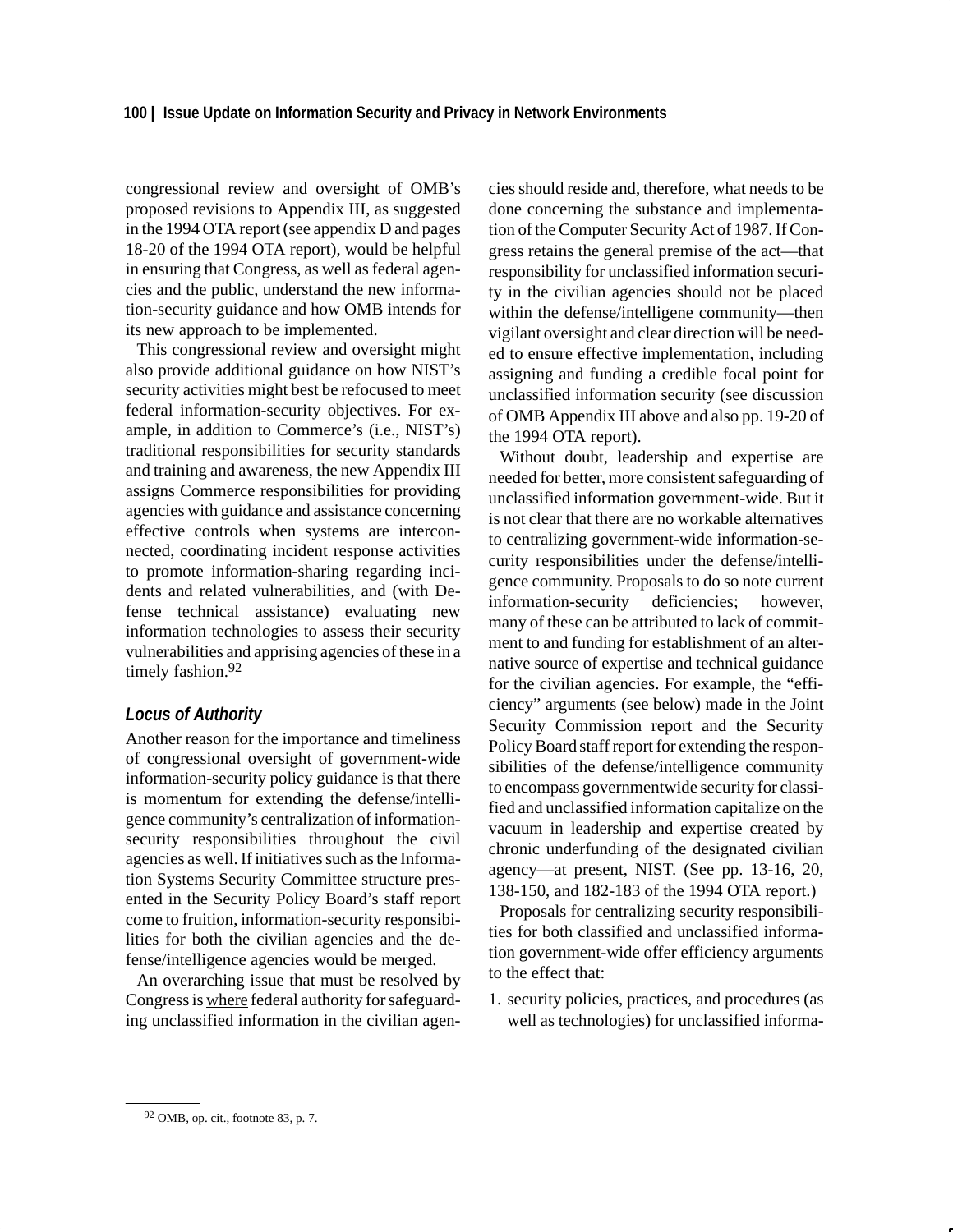tion are for the most part spinoffs from the classified domain;

- 2. the defense and intelligence agencies are expert in classified information security; and therefore
- 3. the unclassified domain can best be served by extending the authority of the defense/intelligence agencies.

The validity of the "spinoff" assumption about unclassified information security is questionable. There are real questions about NSA's ability to place the right emphasis on cost-effectiveness, as opposed to absolute effectiveness, in flexibly determining the most appropriate means for safeguarding unclassified information. Due to its primary mission in securing classified information, NSA's traditional culture tends toward a standard of absolute effectiveness, not trading off cost and effectiveness. By contrast, the Computer Security Act of 1987, the Paperwork Reduction Act of 1995, and the new, proposed revision of OMB Appendix III all require agencies to identify and employ cost-effective safeguards, for example:

With respect to privacy and security, the Director [of OMB] shall . . . require Federal agencies, consistent with the Computer Security Act of 1987 (940 U.S.C. 759 note) security protections commensurate with the risk and magnitude of the harm resulting from the loss, misuse, or unauthorized access to or modification of information collected or maintained by or on behalf of an agency.<sup>93</sup>

Moreover, the current state of government security practice for unclassified information has been depressed by the chronic shortage of resources for NIST's computer security activities in fulfillment of its government-wide responsibilities under the Computer Security Act of 1987. Since enactment of the Computer Security Act, there has been no serious (i.e., adequately funded and properly staffed), sustained effort to establish a center of information-security expertise and leadership outside the defense/intelligence communities.

Even if the efficiency argument is attractive, Congress would still need to consider whether the gains would be sufficient to overcome the concomitant decrease in "openness" in informationsecurity policymaking and implementation, and/or whether the outcomes would fall at an acceptable point along the "efficiency-openness" possibility frontier. In the area of export controls on cryptography, for example, there is substantial public concern with the current tradeoff between the needs of the defense/intelligence and the business/user communities. With respect to information-security standards and guidelines, there has been continuing concern with the lack of openness and accountability in policies formulated and implemented under executive order, rather than through the legislative process. It would be difficult to formulate a scenario in which increasing the defense/intelligence community's authority government-wide would result in more openness or assuage public concerns. (In the 1980s, concerns over NSDD-145's placement of governmental authority for unclassified information security within the defense/intelligence community led to enactment of the Computer Security Act of 1987.)

<sup>93 &</sup>quot;Paperwork Reduction Act of 1995" (S. 244), section 3504(g)(3), Mar. 7, 1995, *Federal Record*, p. S3557.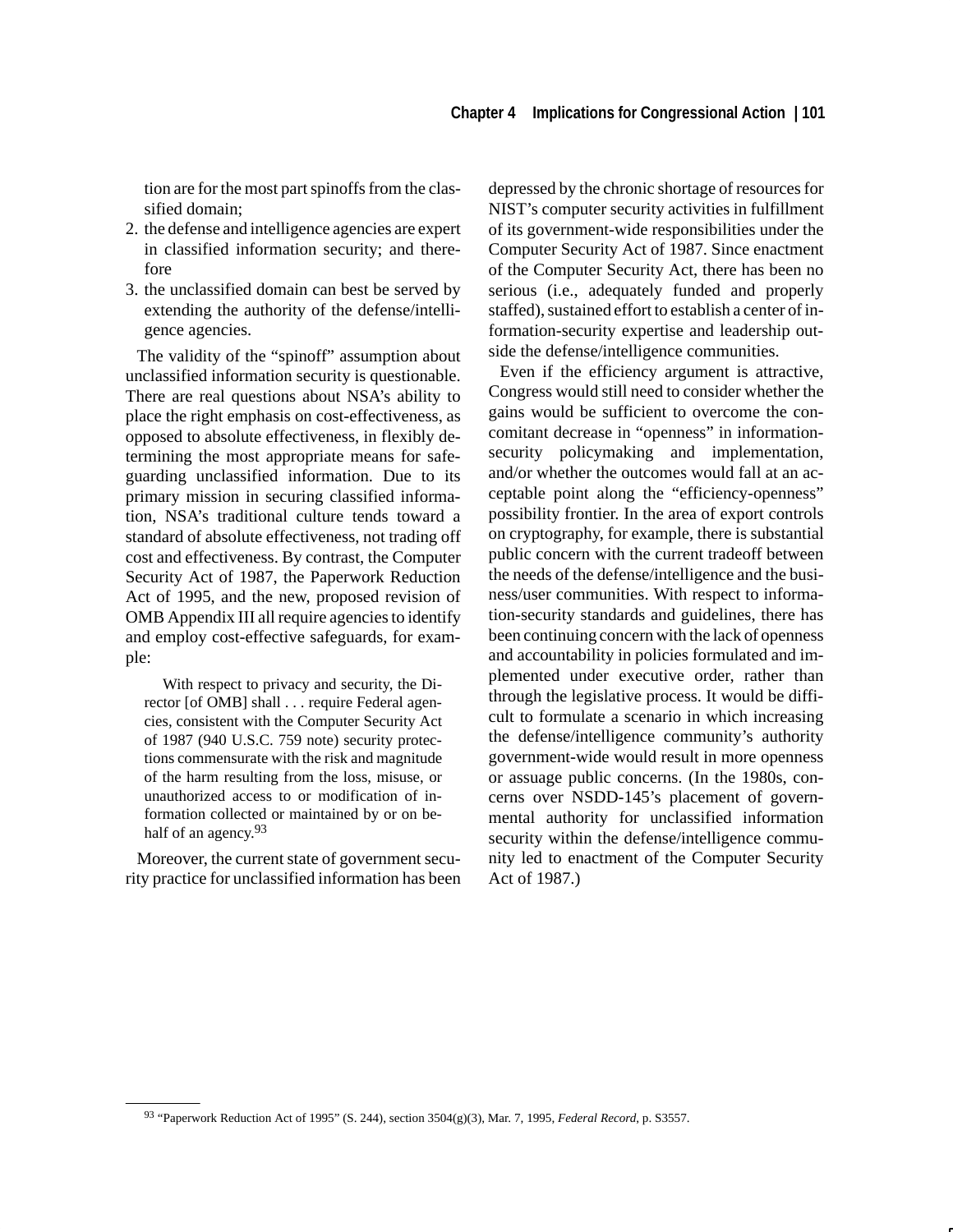# **Appendix A: Congressional Letter of Request**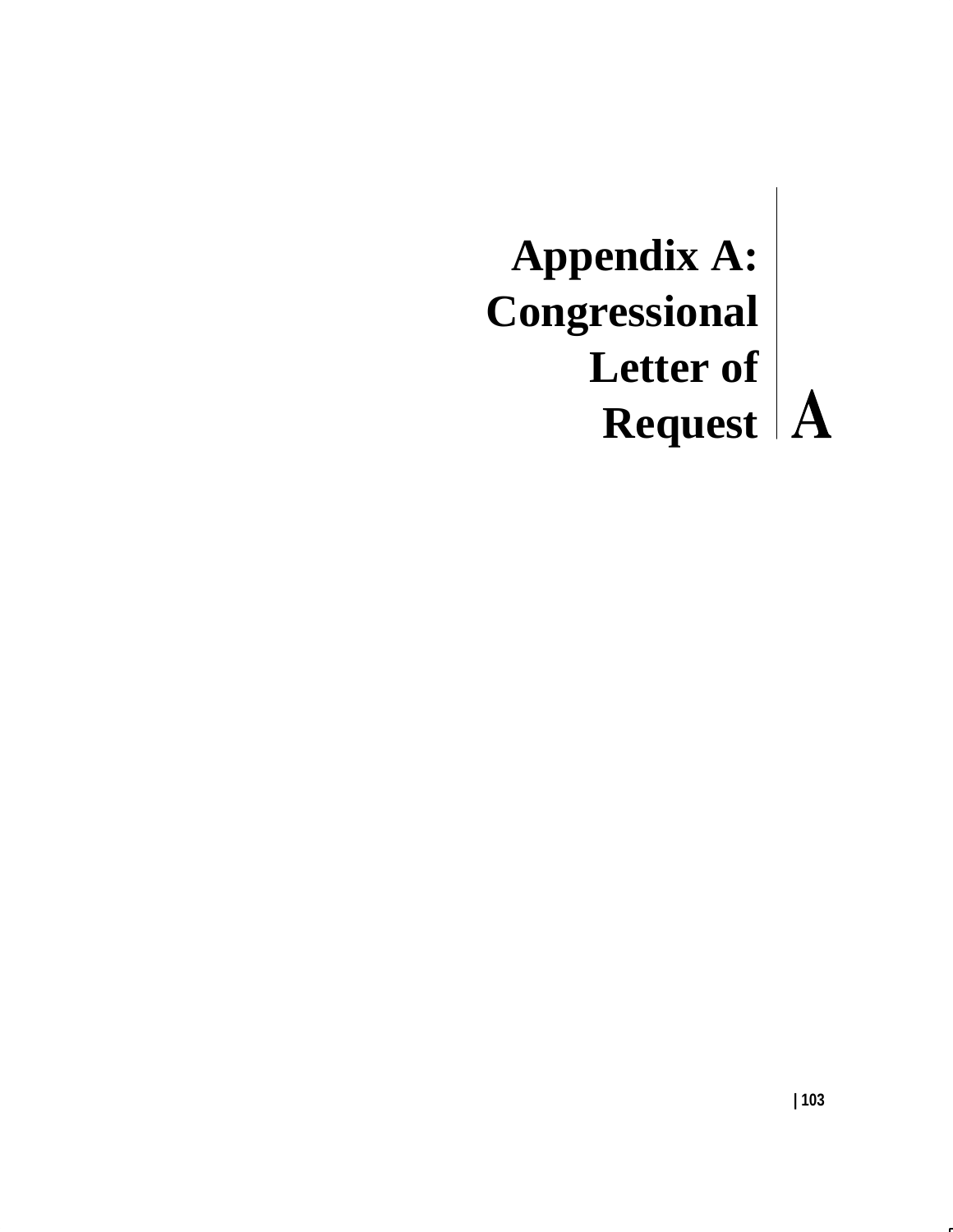### **104 | Issue Update on Information Security and Privacy in Network Environments**

**IN GLENN, OHIO, CHAIRMAN WILL CHANWARE**<br>**TED STEVENS, ALASKA<br>TED STEVENS, ALASKA<br>WILLIAM S. COMEN, MASSISTPR<br>TANA COCHAM, ARIZONA<br>JOHN MCCAIN, ARIZONA<br>ROBERT F. BENNETT, UTAH** CARL LEVIN, MICHIGAN<br>JIM SASSER, TENNESSE<br>DAVID REVOR ARCAME **Hnited States Senate** L NORTH DAKOTA LEONARD WEISS, STAFF DIRECTOR **COMMITTEE ON** KLIN G. POLK, MINORITY STAFF DIRECTOR AND CHIEF COUNSEL **GOVERNMENTAL AFFAIRS WASHINGTON, DC 20510-6250** October 7, 1994 Dr. Roger C. Herdman Director Office of Technology Assessment United States Congress Washington, D.C. 20510-8025 Dear Dr. Herdman: Thank you again for the fine report, Information<br>security and Privacy In Network Environments. As you may recall, that report was prepared in response to our interest in how government policies must adapt to changes in<br>communications network technologies that affect the privacy and economic livelihood of every American. The report highlights key issues and makes recommendations that should serve as the basis for hearings and legislation. Towards that end, we are writing to ask for your assistance in working with our staff to follow-up and develop further the findings of the report. We would appreciate it if the project director, Ms. Joan Winston, be provided sufficient staff and recourses-tosoundation, be provided sufficient start and resources-to-<br>assist our staff in preparing for hearings and subsequent<br>legislation. In particular, we request analytical support on<br>policy requirements and alternatives, includ insights in computer network security problems that affect the<br>survivability and reliability of such networks. In addition,<br>the Committee needs information gathered from industry,<br>covernment against a subjection in the com government agencies, and other sources in response to issues raised in the report, including relevant implications of<br>emerging technology. In carrying out this request, we would callog like the Office of Technology Assessment to host a<br>meeting with representatives of industry, government, and<br>meeting with representatives of industry, government, and academia to discuss the findings of the report. The Office of Technology Assessment report underscores the fact that much more work must be done. There are many questions about the role of government that the Governmental Affairs Committee must address. We would appreciate your continued cooperation. Sincerely, William V. Roth, Jr. **John Glenn** Ranking Republican Member Chairman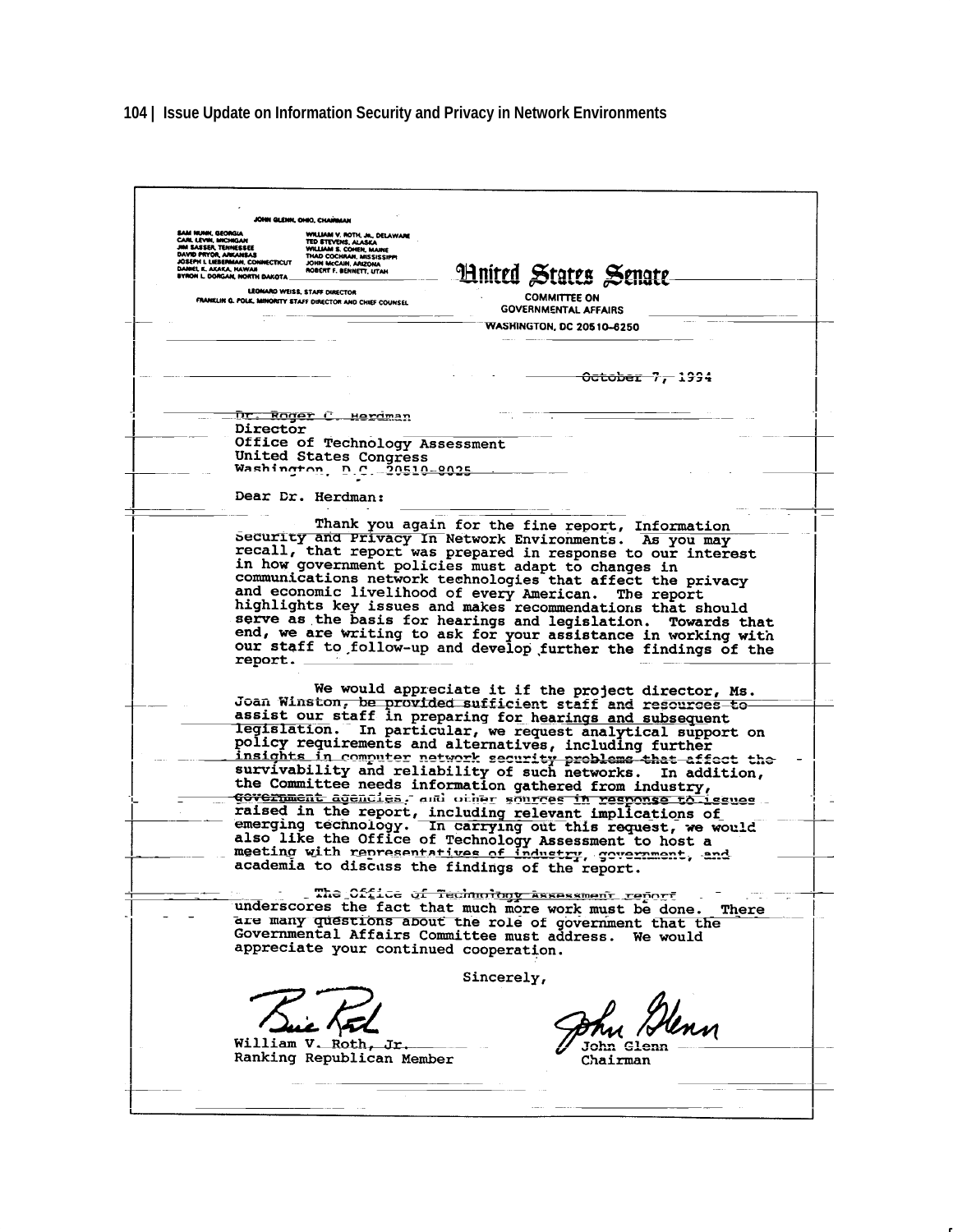## **Appendix B: Federal Information Security and the**  $\mathbf{B}$  **Computer Security Act**

his appendix draws on chapter 4 of the September 1994 OTA report *Information Security and Privacy in Network Environments,*1 with updates as noted herein. That chapter of the 1994 report examined the policy framework within which federal agencies formulate and implement their information-security and privacy policies and guidelines. Because of its importance for federal government information security and cryptography policy, the Computer Security Act of 1987 (Public Law 100-235) was examined in detail.

The Computer Security Act of 1987 established a federal government computer-security program that would protect sensitive information in federal government computer systems and would develop standards and guidelines for unclassified federal computer systems to facilitate such protection. Specifically, the Computer Security Act assigned responsibility for developing government-wide, computer-system security standards and guidelines and security-training programs to the National Bureau of Standards (now the National Institute of Standards and Technology, or NIST). The act also established a Computer System Security and Privacy Advisory Board within the Commerce Department. Additionally, the act required federal agencies to identify computer systems containing sensitive information, to develop security plans for identified systems, and to provide periodic training in computer security for all federal employees and contractors who manage, use, or operate federal computer systems.

In *Information Security and Privacy in Network Environments*, OTA found that implementation of the Computer Security Act has been problematic (see chapter 4 of the 1994 report). In workshop discussions and interviews during and after the assessment, OTA found strong sentiment that agencies follow the rules set forth by the act regarding security plans and training, but do not necessarily fulfill the *intent* of the act. For example, agencies are required to develop security plans—and do—but may not "do the plan" or update plans and implementation in a timely fashion to reflect changes in technology or operations (see section on implementation issues below).

<sup>1</sup> U.S. Congress, Office of Technology Assessment, *Information Security and Privacy in Network Environments,* OTA-TCT-606 (Washington, DC: U.S. Government Printing Office, September 1994).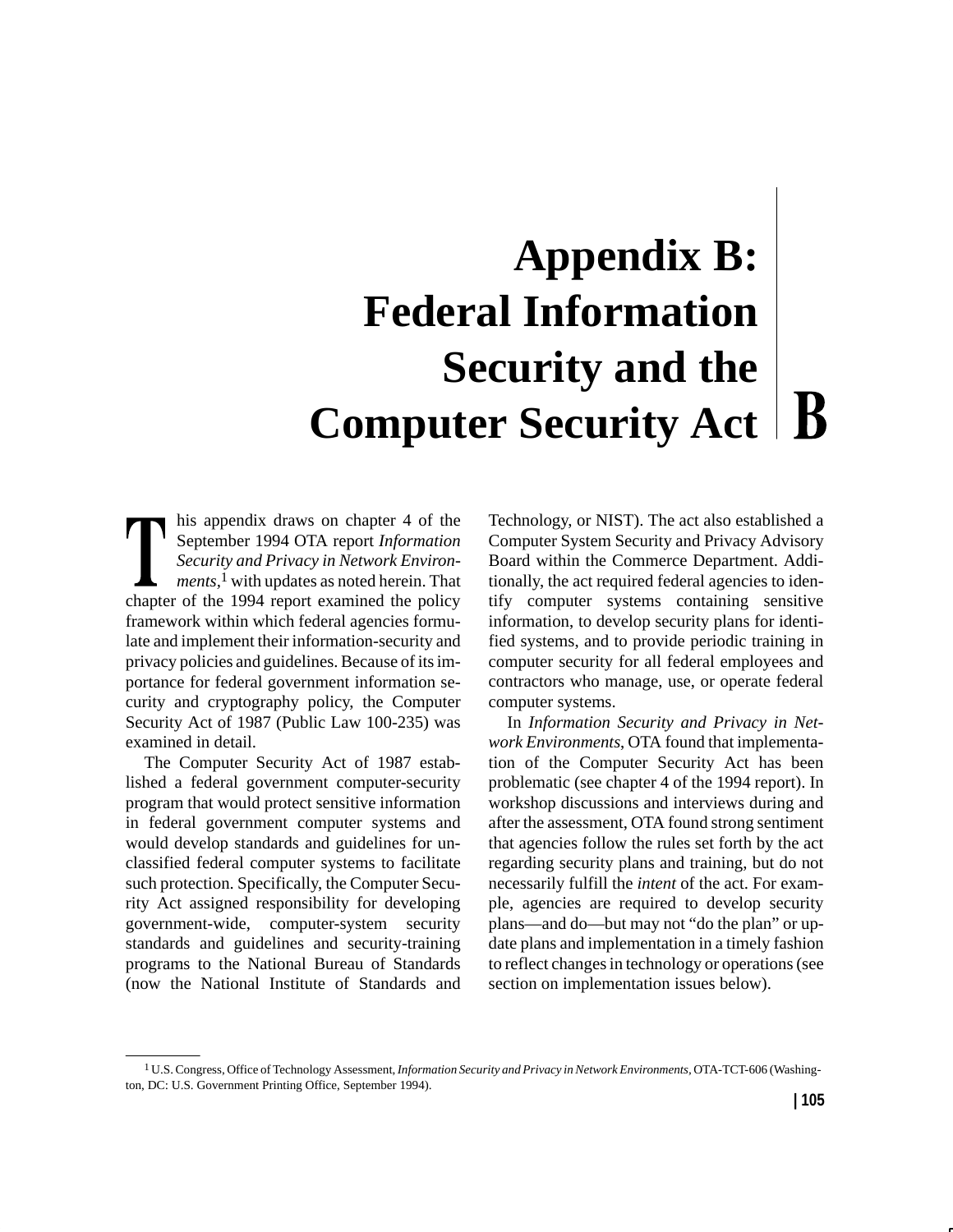Implementation of the Computer Security Act has been especially controversial regarding the roles of NIST and National Security Agency (NSA) in standards development for unclassified federal computer systems. The act was designed to balance national security and other national objectives, giving what is now the National Institute of Standards and Technology the lead in developing security standards and guidelines and defining the role of NSA as technical advisor to NIST.<sup>2</sup> However, events subsequent to the act have not convincingly demonstrated NIST's leadership in this area. In OTA's view, NSA has enjoyed de facto leadership in the development of cryptographic standards and technical guidelines for unclassified information security, and implementation of the act has not fulfilled congressional intent in this respect.3

### **EVOLUTION OF POLICY FRAMEWORK FOR UNCLASSIFIED INFORMATION SECURITY4**

Statutory guidance on safeguarding information provides a policy framework—in terms of technical and institutional requirements and managerial responsibilities—for government information and information-system security. Overlaid on this are statutory privacy requirements that set forth policies concerning the dissemination and use of certain types of information about individuals. Within this framework, and subject to their own specific statutory requirements, federal agencies and departments develop their policies and guidelines, in order to meet individual and governmentwide security and privacy objectives.

The **Privacy Act of 1974** (Public Law 93-579) set forth data collection, confidentiality, procedural, and accountability requirements federal agencies must meet to prevent unlawful invasions of personal privacy, and provides remedies for noncompliance. It does not mandate use of specific technological measures to accomplish these requirements. Other statutes set forth information confidentiality and integrity requirements for specific agencies, such as the Internal Revenue Service, Bureau of the Census, and so forth. (Issues related to the Privacy Act, and other, international privacy issues are discussed in chapter 3 of the 1994 OTA report.)

The **Brooks Act of 1965** (Public Law 89-306) was enacted to "provide for the economic and efficient purchase, lease, maintenance, operation, and utilization of automatic data processing [ADP] equipment by federal departments and agencies." *[OTA note: New procurement legislation in the 104th Congress may supersede the Brooks Act.]* The Warner Amendment (Public Law 97-86) subsequently exempted certain types of Defense Department procurements from the Brooks Act (and from section 111 of the Federal Property and Administrative Services Act of 1949).

Among other provisions, the Brooks Act made the Commerce Department the focal point for promulgation of government "automatic data processing" (i.e., computer and information-system) standards and authorized Commerce to conduct a research program to support standards development and assist federal agencies in implementing these standards. These responsibilities were car-

<sup>2</sup> NIST recommends standards and guidelines to the Secretary of Commerce for promulgation. Such standards and guidelines would apply to federal computer systems, except for: 1) those systems excluded by section 2315 of Title 10, USC or section 3502(2) of Title 44, USC; and 2) those systems protected at all times by procedures established for information classified by statute or executive order (Public Law 100-235, section 3). The first, "Warner Amendment," exclusion pertains, for example, to intelligence or national security cryptologic systems, missioncritical military or intelligence systems, or systems involving the direct command and control of military forces.

<sup>3</sup> See OTA, op. cit., footnote 1, pp. 138-148, 182-184. See also U.S. General Accounting Office, *Communications Privacy: Federal Policy and Actions,* GAO/OSI-94-2 (Washington, DC: U.S. Government Printing Office, November 1993).

<sup>4</sup> This is taken from OTA, op. cit., footnote 1, ch. 4, esp. pp. 132-138.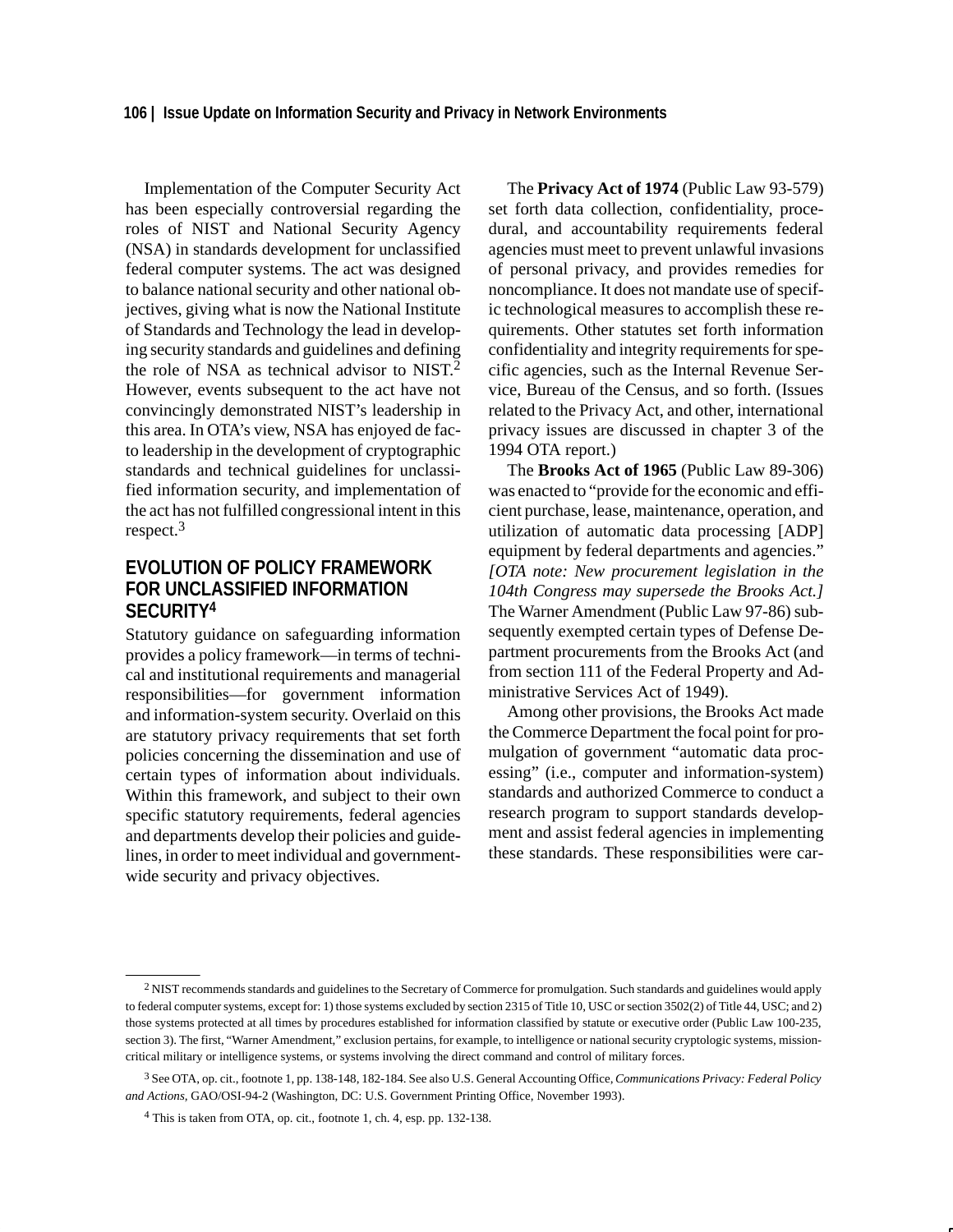ried out by the National Bureau of Standards (now NIST).

NBS established its program in computer and communications security in 1973, under authority of the Brooks Act; the agency was already developing performance standards for government computers. This security program led to the adoption of the Data Encryption Standard (DES) as a federal information processing standard (FIPS) for use in safeguarding unclassified information. The security responsibilities of what is now NIST's Computer Systems Laboratory (CSL) were affirmed and extended by the Computer Security Act of 1987.

The **Paperwork Reduction Act of 1980** (Public Law 96-511) gave agencies a broad mandate to perform their information-management activities in an efficient, effective, and economical manner. [*OTA note: The Paperwork Reduction Act of 1995 was reported on April 3, 1995, and was cleared for the White House on April 6, 1995. The 1995 legislation is discussed in chapter 4 of this background paper. The historical discussion below refers to the 1980 law.*]

The Paperwork Reduction Act of 1980 assigned the Office of Management and Budget (OMB) responsibilities for maintaining a comprehensive set of information resources management policies and for promoting the use of information technology to improve the use and dissemination of information by federal agencies. OMB was given authority for the following: developing and implementing uniform and consistent information resource management policies; overseeing the development of and promoting the use of government information management principles, standards, and guidelines; evaluating the adequacy and efficiency of agency information management practices; and determining whether these practices comply with the policies, principles, standards, and guidelines promulgated by the director of OMB.

**OMB Circular A-130** ("Management of Federal Information Resources") was originally issued in 1985 to fulfill these and other statutory requirements (including the Privacy Act). Circular A-130 revised and consolidated policies and procedures from several other OMB directives, which were rescinded. OMB Circular A-130 has recently been revised. The first stage of revisions (June 1993) focused on information exchanges with the public; the second stage addressed agency management practices for information technology and information systems (July 1994). The third stage, addressing security controls and responsibilities in Appendix III of the circular, is ongoing at this writing.

*[OTA note: The historical overview of policy development below refers to the 1985 version of Appendix III. OMB's 1995 proposed revision of Appendix III is discussed in chapter 4 of this background paper.]*

**Appendix III** of OMB Circular A-130 (1985) addressed the "Security of Federal Automated Information Systems." Its purpose was to establish a minimal set of controls to be included in federal information systems security programs, assign responsibilities for the security of agency information systems, and clarify the relationship between these agency controls and security programs and the requirements of OMB Circular A-123 ("Internal Control Systems"). The 1985 appendix also incorporated responsibilities from applicable national security directives.

Section 4(a) of the 1985 version of the security appendix of OMB Circular A-130 assigned the Commerce Department responsibility for:

- 1. developing and issuing standards and guidelines for assuring the security of federal information systems;
- 2. establishing standards "approved in accordance with applicable national security directives," for systems used to process "sensitive" information, "the loss of which could adversely affect the national security interest;" and
- 3. providing technical support to agencies in implementing Commerce Department standards and guidelines.

According to the 1985 Appendix III, the Defense Department was to act as the executive agent of the government for the security of telecommunications and information systems that process information, "the loss of which could adversely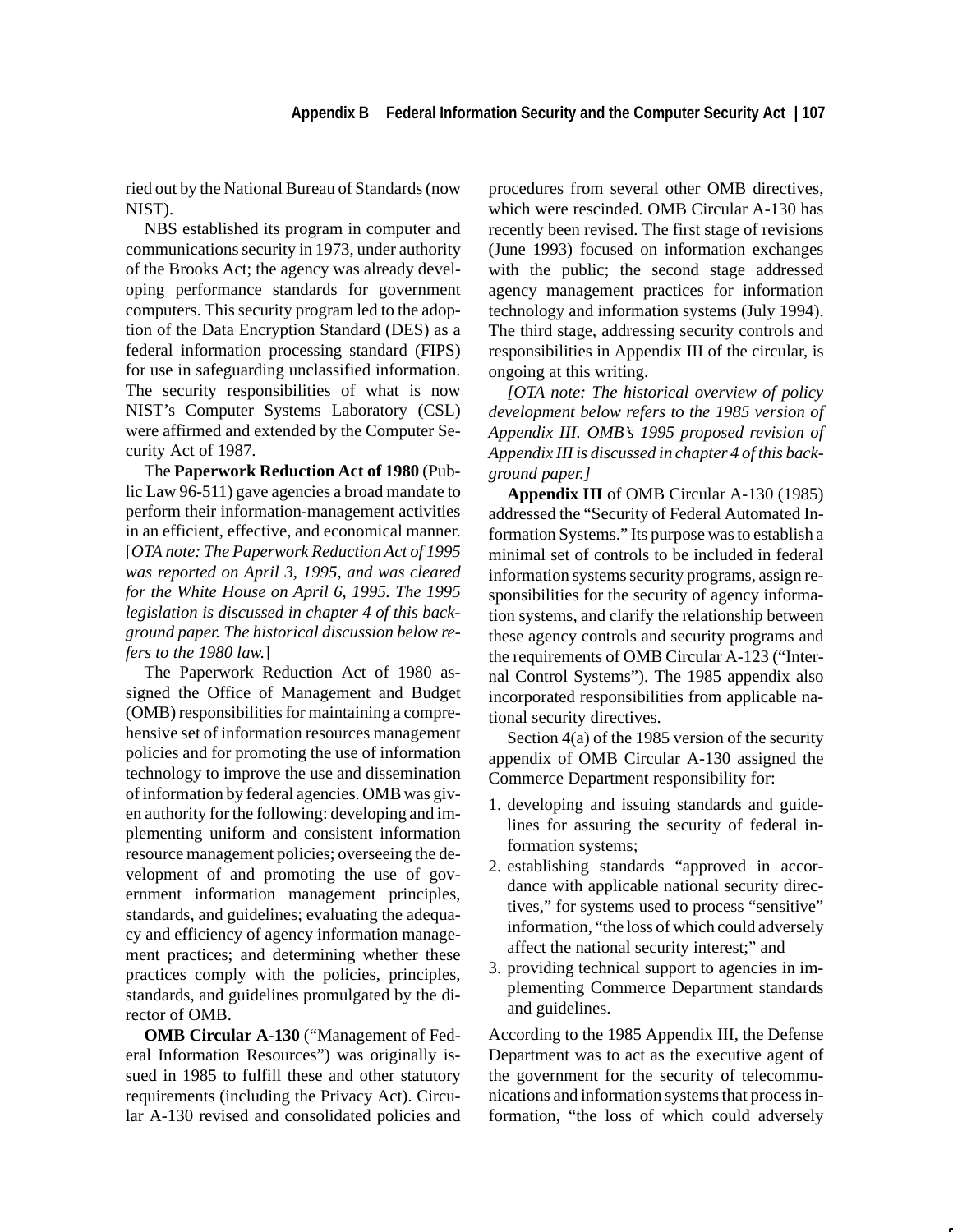affect the national security interest" (i.e., including information that was unclassified but was considered "sensitive"), and was to provide technical material and assistance to federal agencies concerning the security of telecommunications and information systems.

These responsibilities later shifted (see below) in accordance with the Computer Security Act of 1987 and the subsequent National Security Directive 42 (NSD 42). After the Computer Security Act was enacted, NSD 42 set the leadership responsibilities of the Commerce and Defense Departments according to whether the information domain was outside or within the area of "national security."<sup>5</sup>

The **Computer Security Act of 1987** (Public Law 100-235) affirmed and expanded the computer-security research and standards responsibilities of NBS (now NIST) and gave it the responsibility for developing computer system security training programs and for commenting on agency computer system security plans. The Computer Security Act is particularly important because it is fundamental to the development of federal standards for safeguarding unclassified information, to the balance between national security and other objectives in implementing security and privacy policies within the federal government, and to issues concerning government control of cryptography. Moreover, review of the controversies and debate surrounding the Computer Security Act and subsequent controversies over its implementation—provides background for understanding current issues.

### **THE COMPUTER SECURITY ACT6**

The Computer Security Act of 1987 (Public Law  $100-235$ <sup>7</sup> was a legislative response to overlapping responsibilities for computer security among several federal agencies, heightened awareness of computer security issues, and concern over how best to control information in computerized or networked form. As noted above, the act established a federal government computer-security program that would protect sensitive information in federal government computer systems and would develop standards and guidelines for unclassified federal computer systems to facilitate such protection.<sup>8</sup> Additionally, the act required federal agencies to identify computer systems containing sensitive information, to develop security plans for identified systems, and to provide periodic training in computer security for all federal employees and contractors who manage, use, or operate federal computer systems. The act also established a Computer System Security and Privacy Advisory Board within the Commerce De-

<sup>5</sup> The Computer Security Act of 1987 gave the Commerce Department responsibility in information domains that contained information that was "sensitive" but not classified for national security purposes. National Security Directive 42 *(National Policy for the Security of National Security* [emphasis added] *Telecommunications and Information Systems*, July 5, 1990) established a National Security Telecommunications and Information Systems Security Committee (NSTISSC), made the Secretary of Defense the Executive Agent of the Government for National Security Telecommunications and Information Systems, and designated the Director of NSA as the National Manager for National Security Telecommunications and Information Systems. *[OTA note: This information-security structure may be superseded by a new structure under the Security Policy Board, wherein NSTISSC's functions would be incorporated into the functions of a new Information Systems Security Committee. See chapter 4 and box 1-3 of this paper for discussion of the Security Policy Board.]*

<sup>6</sup> This is taken from OTA, op. cit., footnote 1, ch. 4. See pp. 140-142 of that report for legislative history of the Computer Security Act.

<sup>7 101</sup> Stat. 1724.

<sup>8</sup> The act was "[t]o provide for a computer standards program within the National Bureau of Standards, to provide for government-wide computer security, and to provide for the training in security matters of persons who are involved in the management, operation, and use of federal computer systems, and for other purposes" (ibid.). Specifically, the Computer Security Act assigned responsibility for developing government-wide, computer-system security standards and guidelines and security-training programs to the National Bureau of Standards (now the National Institute of Standards and Technology). NBS (now NIST) would recommend these to the Secretary of Commerce for promulgation.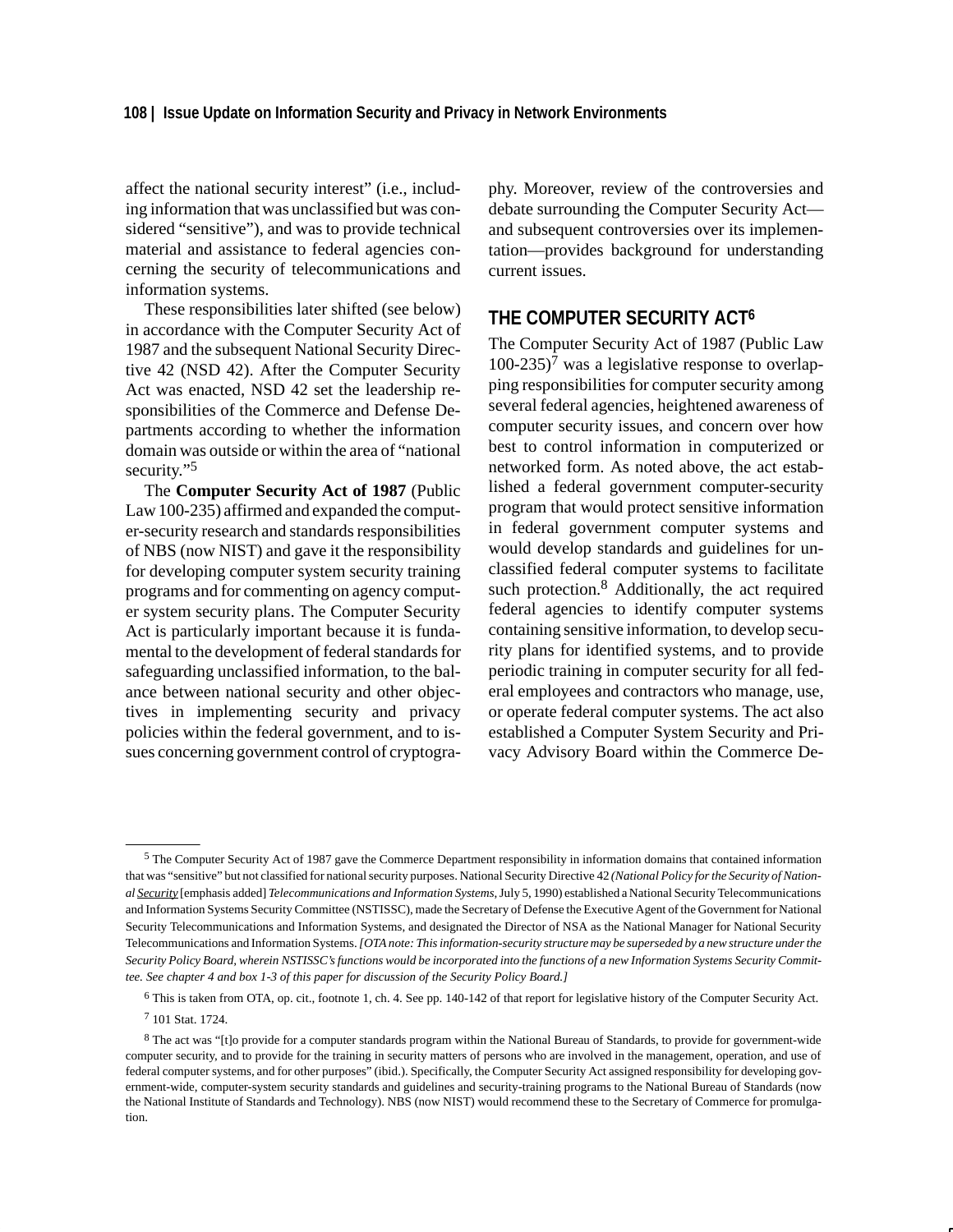partment. (The Computer Security Act and a controversial 1989 Memorandum of Understanding (MOU) laying out the working relationship between NIST and NSA to implement the act are contained in appendix B of the 1994 OTA report).

Congressional concerns and public awareness created a climate conducive to passage of the Computer Security Act of 1987. Highly publicized incidents of unauthorized users, or "hackers," gaining access to computer systems and a growing realization of the government's dependence on information technologies renewed national interest in computer security in the early 1980s.9

Disputes over how to control unclassified information also prompted passage of the act. The Reagan Administration had sought to give the National Security Agency much control over what was termed "sensitive, but unclassified" information, while the public—especially the academic, banking, and business communities—viewed NSA as an inappropriate agency for such responsibility. The Reagan Administration favored an expanded concept of national security.<sup>10</sup> This expanded concept was embodied in subsequent presidential policy directives (see below), which in turn expanded NSA's control over computer security. Questions regarding the role of NSA in security for unclassified information, the types of information requiring protection, and the general amount of security needed, all divided the Reagan Administration and the scientific community in the  $1980s$ <sup>11</sup>

### ■ Agency Responsibilities Before the Act

Some level of federal computer-security responsibility rests with the Office of Management and Budget, the General Services Administration (GSA), and the Commerce Department (specifically NIST and the National Telecommunications and Information Administration (NTIA)). OMB maintains overall responsibility for computer security policy.<sup>12</sup> GSA issues regulations for physical security of computer facilities and oversees technological and fiscal specifications for security hardware and software.<sup>13</sup> In addition to its other responsibilities, NSA traditionally has been responsible for security of information that is classified for national security purposes, including Defense Department information.14 Under the Brooks Act, Commerce develops the federal information processing standards that provide specific codes, languages, procedures, and techniques for use by federal information systems managers.<sup>15</sup> NTIA serves as the executive branch developer of federal telecommunications policy.<sup>16</sup>

These overlapping agency responsibilities hindered the development of one uniform federal policy regarding the security of unclassified information, particularly because computer security

<sup>9</sup> U.S. Congress, Office of Technology Assessment, *Federal Government Information Technology: Management, Security and Congressional Oversight,* OTA-CIT-297 (Washington, DC: U.S. Government Printing Office, February 1986), pp. 64-65.

<sup>10</sup> See, e.g., Harold Relyea, *Silencing Science: National Security Controls and Scientific Communication* (Norwood, NJ: Ablex, 1994).

<sup>11</sup> See, e.g., John T. Soma and Elizabeth J. Bedient, "Computer Security and the Protection of Sensitive but Not Classified Data: The Computer Security Act of 1987," *Air Force Law Review,* vol. 30, 1989, p. 135.

<sup>12</sup> U.S. Congress, House of Representatives, Committee on Science, Space, and Technology, *Computer Security Act of 1987—Report to Accompany H.R. 145*, H. Rept. 100-153, Part I, 100th Cong., 1st sess., June 11, 1987 (Washington, DC: U.S. Government Printing Office, 1987), p. 7.

<sup>13</sup> Ibid.

<sup>14</sup> Ibid.

<sup>&</sup>lt;sup>15</sup> Ibid. The FIPS apply to federal agencies, but some, like the DES, have been adopted in voluntary, industry standards and are used in the private sector. The FIPS are developed by NIST and approved by the Secretary of Commerce.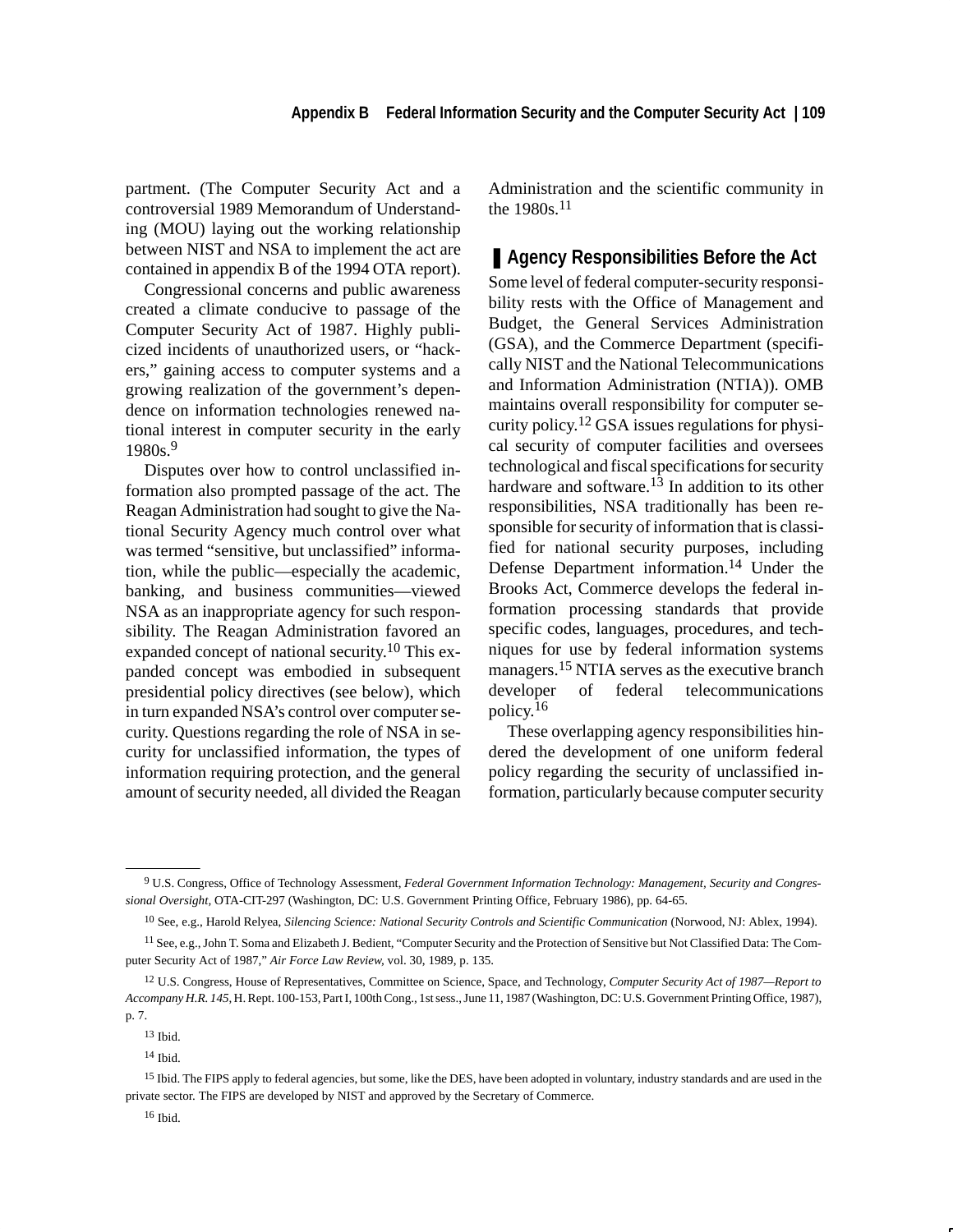and communications security historically have developed separately. In 1978, OMB had issued Transmittal Memorandum No. 1 (TM-1) to its Circular A-71, which addressed the management of federal information technology.17 TM-1 required federal agencies to implement computer security programs, but a 1982 General Accounting Office (GAO) report concluded that Circular A-71 (and its TM-1) had failed to provide clear guidance.18

Executive orders in the 1980s, specifically the September 1984 National Security Decision Directive 145, "National Policy on Telecommunications and Automated Information Systems Security"  $(NSDD-145)$ ,<sup>19</sup> created significant shifts and overlaps in agency responsibilities. Resolving these was an important objective of the Computer Security Act. NSDD-145 addressed safeguards for federal systems that process or communicate unclassified, but "sensitive" information. NSDD-145 established a Systems Security Steering Group to oversee the directive and its implementation, and an interagency National Telecommunications and Information Systems Security Committee (NTISSC) to guide implementation under the direction of the steering  $\rm{group.}^{20}$ 

### ■ **Expanded NSA Responsibilities Under NSDD-145**

In 1980, Executive Order 12333 had designated the Secretary of Defense as Executive Agent of the Government for Communications Security. NSDD-145 expanded this role to encompass telecommunications and information systems security and responsibility for implementing policies developed by NTISSC. The Director of NSA was designated National Manager for Telecommunications and Automated Information Systems Security. The national manager was to implement the Secretary of Defense's responsibilities under NSDD-145. As a result, NSA was charged with examining government information and telecommunications systems to evaluate their vulnerabilities, as well as with reviewing and approving all standards, techniques, systems, and equipment for telecommunications and information systems security.

In 1985, the Office of Management and Budget issued another circular concerning computer security. This OMB Circular A-130, "Management of Federal Information Resources," revised and superseded Circular A-71 (see previous section). OMB Circular A-130 defined security, encouraged agencies to consider information security essential to internal control reviews, and clarified the definition of "sensitive" information to include information "whose improper use or disclosure could adversely affect the ability of an agency to accomplish its mission . . . ."<sup>21</sup>

In 1986, presidential National Security Adviser John Poindexter<sup>22</sup> issued "National Telecommunications and Information Systems Security Policy Directive No. 2" (NTISSP No. 2). NTISSP No. 2 proposed a new definition of "sensitive but unclassified information." It potentially could have restricted access to information that previously had been available to the public. Specifically, "sensitive but unclassified information," within the meaning set forth in the directive, included not only information which, if revealed, could adversely affect national security, but also

<sup>&</sup>lt;sup>17</sup> Office of Management and Budget, Transmittal Memorandum No. 1 to OMB Circular A-71, 1978.

<sup>18</sup> U.S. General Accounting Office, *Federal Information Systems Remain Highly Vulnerable to Fraudulent, Wasteful, Abusive, and Illegal Practices* (Washington, DC: U.S. Government Printing Office, 1982).

<sup>19</sup> NSDD-145 is classified. An unclassified version was used as the basis for this discussion.

<sup>&</sup>lt;sup>20</sup> This became the National Security Telecommunications and Information Systems Security Committee, or NSTISSC. See footnote 5.

<sup>&</sup>lt;sup>21</sup> Office of Management and Budget, OMB Circular A-130 (1985). At this writing, the proposed revision of Appendix III of A-130 had just been published. The main section of A-130 was revised and issued in 1993.

<sup>22</sup> Adm. Poindexter was also chairman of the NSDD-145 Systems Security Steering Group (NSDD-145, sec. 4).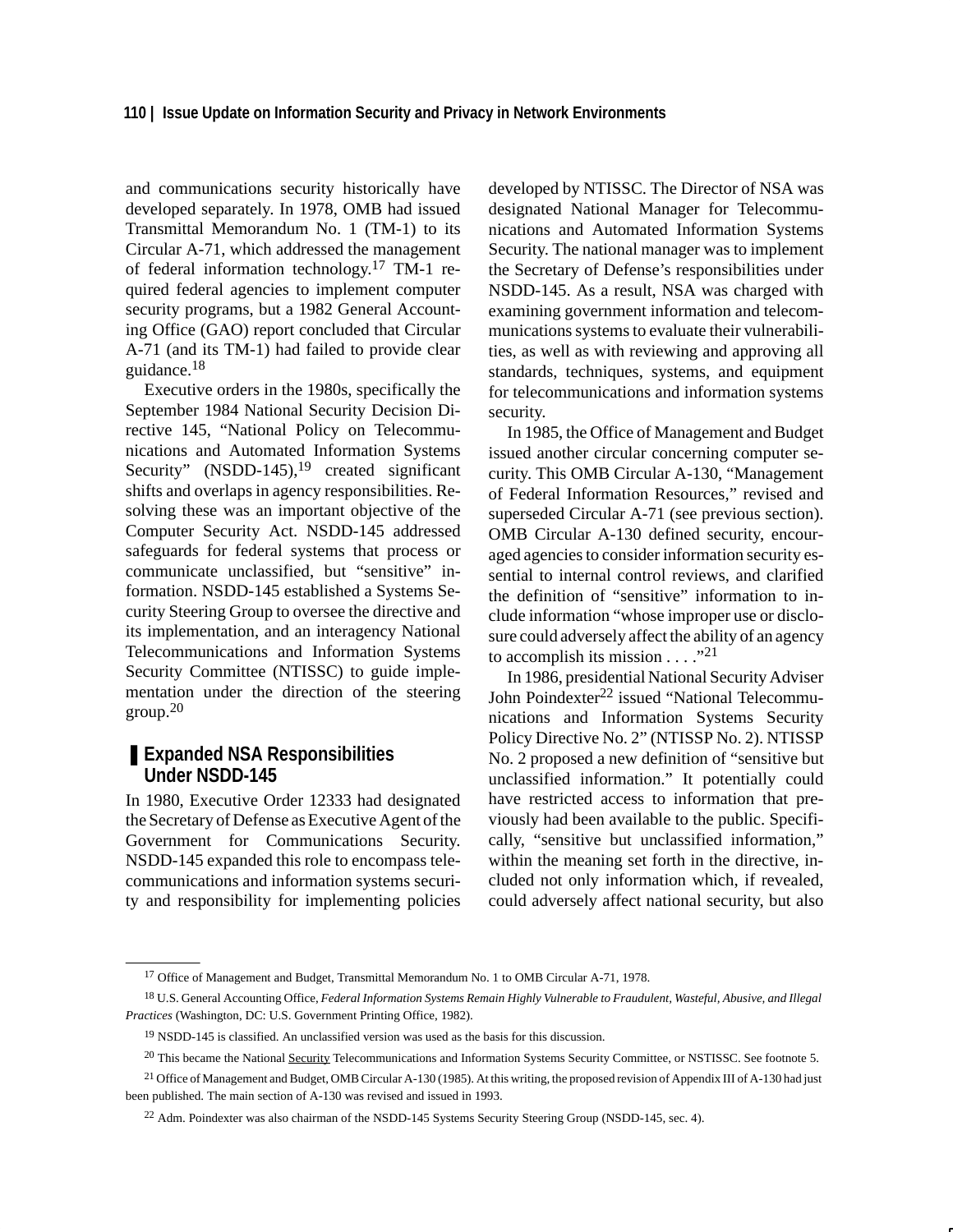information that could adversely affect "other federal government interests" if released. Other federal government interests included economic, financial, technological, industrial, agricultural, and law enforcement interests.

Such an inclusive directive sparked enormous, negative public response. As the Deputy Director of NBS stated during 1987 hearings on the Computer Security Act, the NTISSP No. 2 definition of sensitive information was a "totally inclusionary definition. . [t]here is no data that anyone would spend money on that is not covered by that definition."23 Opponents of NSDD-145 and NTISSP No. 2 argued that NSA should not have control over federal computer security systems that did not contain classified information.24 The business community, in particular, expressed concern about NSA's ability and suitability to meet the private sector's needs and hesitated to adopt NSA's cryptographic technology in lieu of the DES. At the time, the DES was up for recertification.25 In the House Report accompanying H.R. 145, the Committee on Science, Space and Technology noted that:

NSDD-145 can be interpreted to give the national security community too great a role in setting computer security standards for civil agencies. Although the [Reagan] Administration has indicated its intention to address this issue, the Committee felt it is important to pursue a legislative remedy to establish a civilian authority to develop standards relating to sensitive, but unclassified data.26

In its explanation of the bill, the committee also noted that:

One reason for the assignment of responsibility to NBS for developing federal computer system security standards and guidelines for sensitive information derives from the committee's concern about the implementation of National Security Decision Directive-145.

. . . While supporting the need for a focal point to deal with the government computer security problem, the Committee is concerned about the perception that the NTISSC favors military and intelligence agencies. It is also concerned about how broadly NTISSC might interpret its authority over "other sensitive national security information." For this reason, H.R. 145 creates a civilian counterpart, within NBS, for setting policy with regard to unclassified information. . . NBS is required to work closely with other agencies and institutions such as NSA, both to avoid duplication and to assure that its standards and guidelines are consistent and compatible with standards and guidelines developed for classified systems; but the final authority for developing the standards and guidelines for sensitive information rests with the NBS.27

In its report on H.R. 145, the Committee on Government Operations explicitly noted that the bill was "neutral" with respect to public disclosure of information and was not to be used by agencies to exercise control over privately owned information, public domain information, or information

<sup>23</sup> Raymond Kammer, Deputy Director, National Bureau of Standards, testimony, "*Computer Security Act of 1987: Hearings on H.R. 145 Before the Subcommittee on Legislation and National Security of the House Committee on Government Operations*," 100th Cong., 1st Sess., Feb. 26, 1987. See also H. Rept. 100-153, Part I, op. cit., footnote 12, p. 18.

<sup>24</sup> See U.S. Congress, House of Representatives, Committee on Science, Space and Technology, *Computer Security Act of 1987: Hearings on H.R. 145 Before the Subcommittee on Science, Research, and Technology and the Subcommittee on Transportation, Aviation, and Materials of the House Committee on Science, Space, and Technology,* 100th Cong., 1st sess. (Washington, DC: U.S. Government Printing Office, 1987), pp. 146-191.

<sup>&</sup>lt;sup>25</sup> Despite NSA's desire to replace the DES with a family of tamper proof cryptographic modules using classified algorithms, the DES was reaffirmed in 1988.

<sup>26</sup> H. Rept. 100-153, Part I, op. cit., footnote 12, p. 22.

<sup>27</sup> Ibid., p. 26.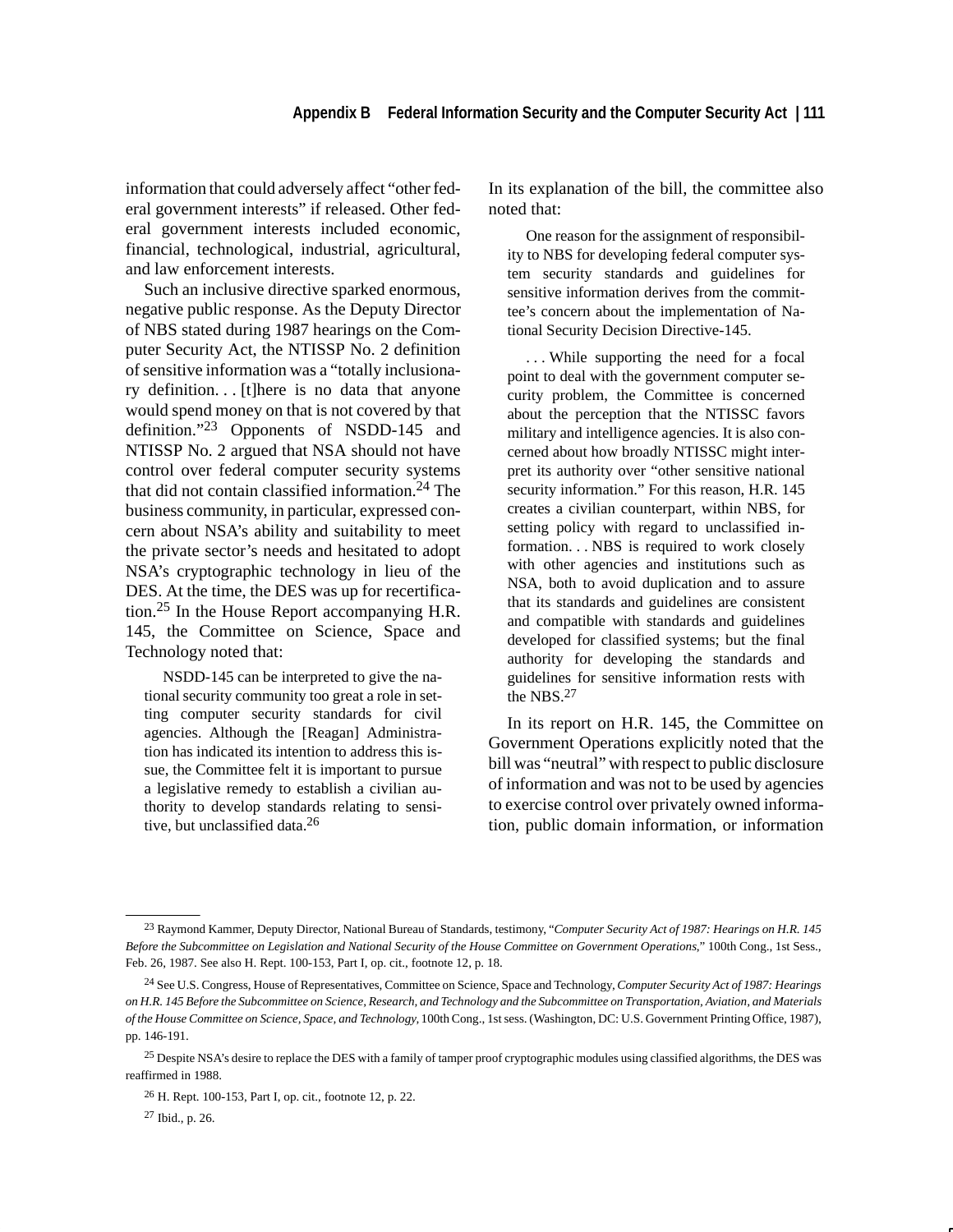disclosable under the Freedom of Information Act or other laws.28 Furthermore, the committee noted that H.R. 145 was developed in large part to ensure the delicate balance between "the need to protect national security and the need to pursue the promise that the intellectual genius of America offers us." 29 The committee also noted that:

Since it is a natural tendency of DOD to restrict access to information through the classification process, it would be almost impossible for the Department to strike an objective balance between the need to safeguard information and the need to maintain the free exchange of information.30

Subsequent to the Computer Security Act of 1987, the Defense Department's responsibilities under NSDD-145 were aligned by National Security Directive 42 to cover "national security" telecommunications and information systems.31 NSD 42 did not rescind programs, such as those begun under NSDD-145, that pertained to national security systems, but these were not construed as applying to systems within the purview of the Computer Security Act of 1987.32

NSD 42 established the National Security Telecommunications and Information Systems Security Committee, made the Secretary of Defense the Executive Agent of the Government for National Security Telecommunications and Information Systems, and designated the Director of NSA the National Manager for National Security Telecommunications and Information Systems.33 As such, the NSA Director was to coordinate with NIST in accordance with the Computer Security Act of 1987.

[*OTA note: The proposal for a new, government-wide centralization of unclassified information security, as presented in the November 1994 Security Policy Board staff report, would place the functions of NSTISSC, along with OMB's functions pursuant to Circular A-130, within a new Information Systems Security Committee chaired by DOD and OMB, with NSA as the secretariat. The staff report noted that this was contrary to the Computer Security Act and suggested the need for a strategy to ensure a "smooth transition" to the new structure, including creating a new definition for "national security related information.34" See chapter 4 and box 1-3 of this background paper for discussion of the Board staff proposal, along with discussions of other developments, including OMB's proposed revision of Appendix III of OMB Circular A-130 and the Paperwork Reduction Act of 1995.*]

### ■ Agency Information-System Security **Responsibilities Under the Act**

Under the Computer Security Act of 1987, all federal agencies are required to identify computer systems containing sensitive information, and to develop security plans for identified systems.<sup>35</sup> The act also requires mandatory periodic training in computer security for all federal employees and contractors who manage or use federal computer systems. The Computer Security Act gives final

<sup>28</sup> U.S. Congress, House of Representatives, Committee on Government Operations, *Computer Security Act of 1987—Report to Accompany H.R. 145*, H. Rept. 100-153, Part II, 100th Cong., 1st sess., June 11, 1987 (Washington, DC: U.S. Government Printing Office, 1987), p. 30.

<sup>29</sup> Ibid., p. 29.

<sup>30</sup> Ibid., p. 29.

<sup>&</sup>lt;sup>31</sup> National Security Directive 42, op. cit., footnote 5. The National Security Council released an unclassified, partial text of NSD 42 to the Computer Professionals for Social Responsibility on April 1, 1992, in response to Freedom of Information Act (FOIA) requests made in 1990.

<sup>&</sup>lt;sup>32</sup> Ibid., section 10. The Warner Amendment (Public Law 97-86) had exempted certain types of Defense Department procurements from the Brooks Act.

<sup>33</sup> NSD 42 (unclassified partial text), op. cit., footnote 31, sections 1-7.

<sup>34</sup> Security Policy Board Staff, "Creating a New Order in U.S. Security Policy," Nov. 21, 1994, pp. 17-18.

<sup>35</sup> Public Law 100-235, section 6.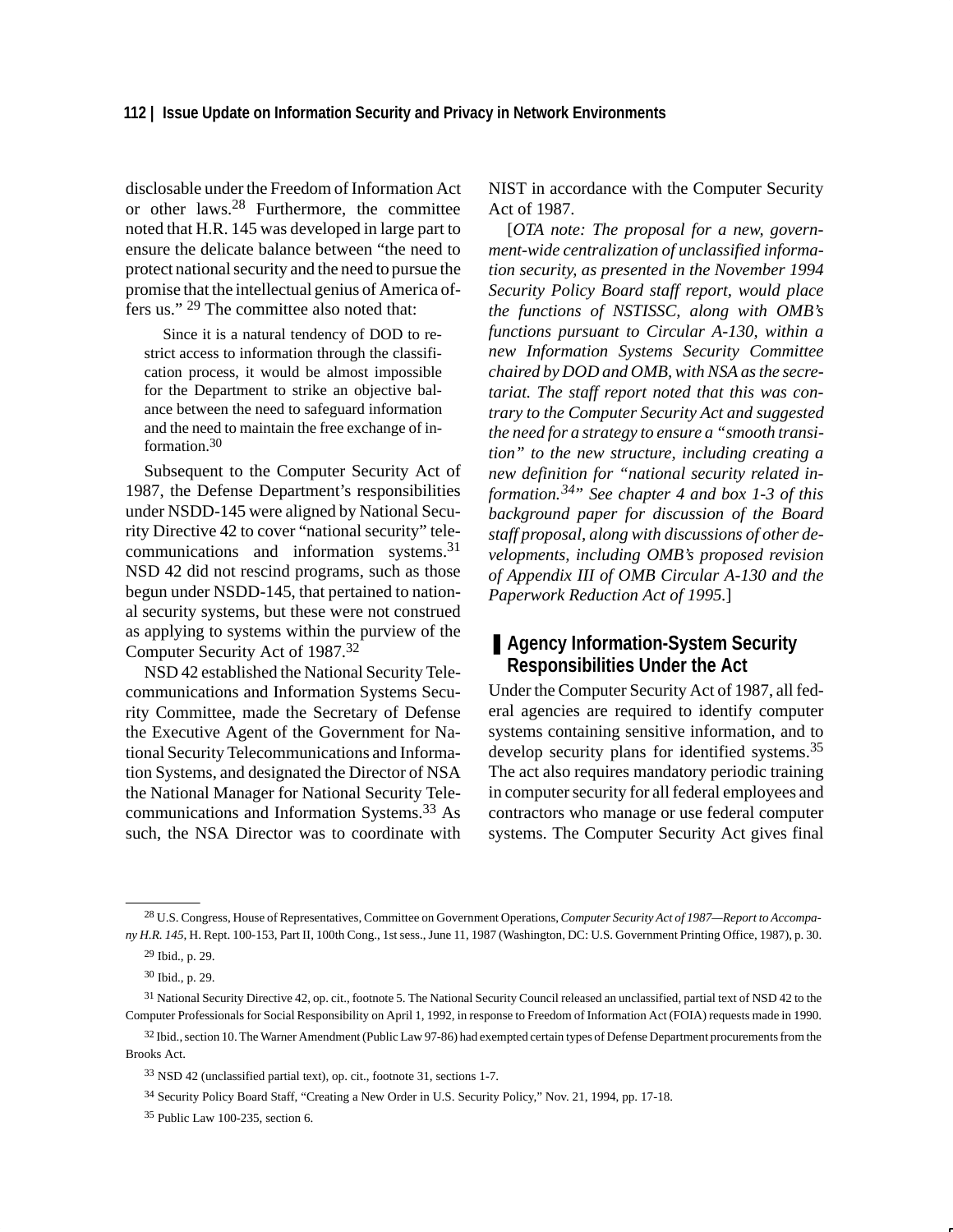authority to NIST [then NBS] for developing government-wide standards and guidelines for unclassified, sensitive information, and for developing government-wide training programs.

In carrying out these responsibilities, NIST can draw upon the substantial expertise of NSA and other relevant agencies. Specifically, NIST is authorized to "coordinate closely with other agencies and offices," including NSA, OTA, DOD, the Department of Energy, GAO, and OMB.<sup>36</sup> This coordination is aimed at "assur[ing] maximum use of all existing and planned programs, materials, studies, and reports relating to computer systems security and privacy" and assuring that NIST's computer security standards are "consistent and compatible with standards and procedures developed for the protection of information in federal computer systems which is authorized under criteria established by Executive order or an Act of Congress to be kept secret in the interest of national defense or foreign policy."37 Additionally, the Computer Security Act authorizes NIST to "draw upon computer system technical security guidelines developed by [NSA] to the extent that [NIST] determines that such guidelines are consistent with the requirements for protecting sensitive information in federal computer systems."<sup>38</sup> The act expected that "[t]he method for promulgating federal computer system security standards and guidelines is the same as for non-security standards and guidelines." 39 The intent of the act was that NSA not have the dominant role and to recognize the potential market impact of federal security standards:

. . . [I]n carrying out its responsibilities to develop standards and guidelines for protecting sensitive information in federal computer sys-

tems and to perform research, NBS [now NIST] is required to draw upon technical security guidelines developed by the NSA to the extent that NBS determines that NSA's guidelines are consistent with the requirements of civil agencies. The purpose of this language is to prevent unnecessary duplication and promote the highest degree of cooperation between these two agencies. NBS will treat NSA technical security guidelines as advisory, however, and, in cases where civil agency needs will best be served by standards that are not consistent with NSA guidelines, NBS may develop standards that best satisfy the agencies' needs.

It is important to note the computer security standards and guidelines developed pursuant to H.R. 145 are intended to protect sensitive information in Federal computer systems. Nevertheless, these standards and guidelines will strongly influence security measures implemented in the private sector. For this reason, NBS should consider the effect of its standards on the ability of U.S. computer system manufacturers to remain competitive in the international marketplace.40

In its report accompanying H.R. 145, the Committee on Government Operations noted that:

While the Committee was considering H.R. 145, proposals were made to modify the bill to give NSA effective control over the computer standards program. The proposals would have charged NSA with the task of developing "technical guidelines," and forced NBS to use these guidelines in issuing standards.

Since work on technical security standards represents virtually all of the research effort being done today, NSA would take over virtually the entire computer standards from the National

<sup>39</sup> H. Rept. 100-153, Part I, op. cit., footnote 12, p. 26. According to NIST, security FIPS are issued in the same manner as for nonsecurity FIPS. Although the Escrowed Encryption Standard (EES) has classified references, it had the same promulgation method. (F. Lynn McNulty, Associate Director for Computer Security, NIST, personal communication, Mar. 21, 1995.)

40 Ibid., p. 27.

<sup>36</sup> Ibid., section 3(b)(6).

<sup>37</sup> Ibid.

<sup>38</sup> Ibid.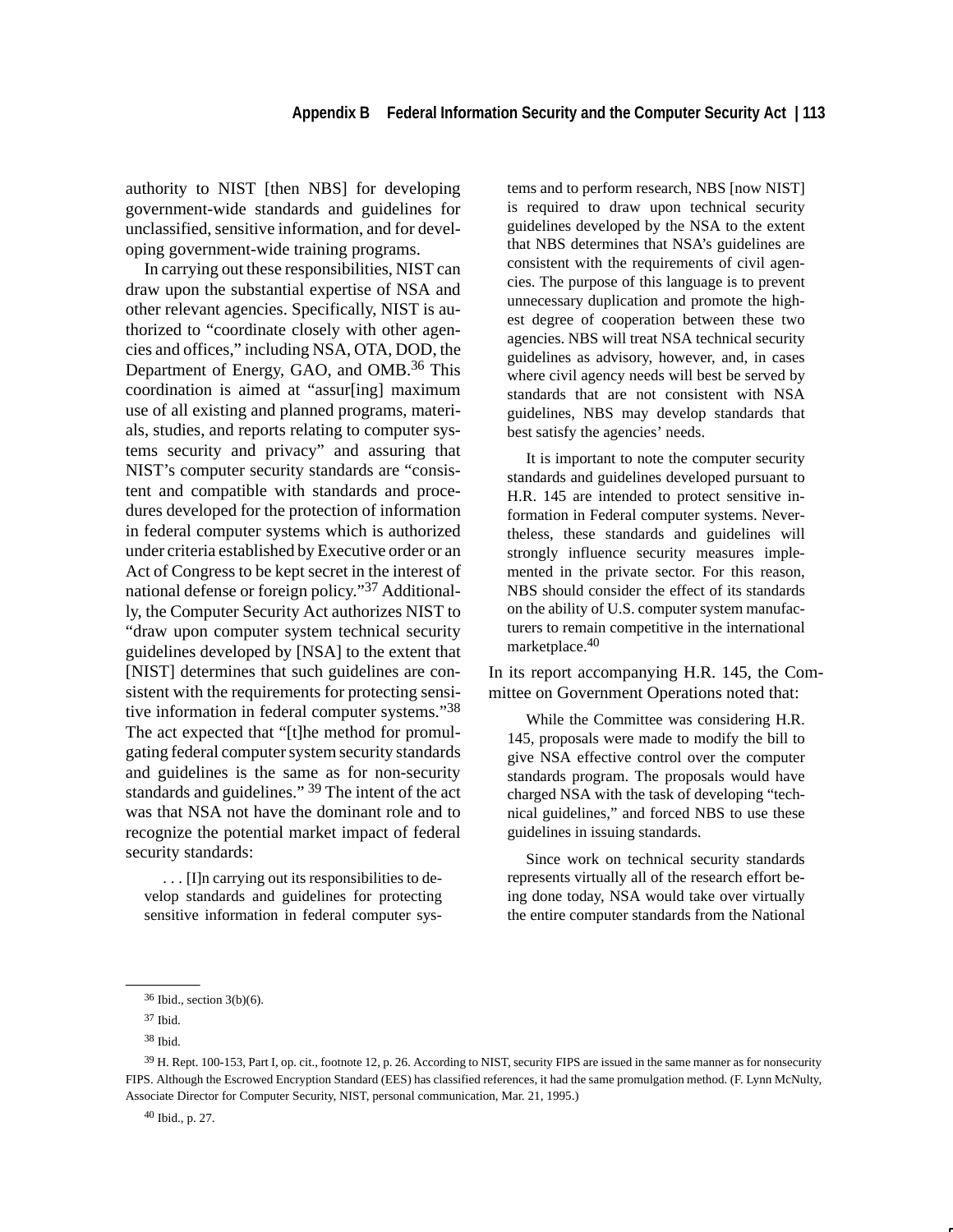Bureau of Standards. By putting NSA in charge of developing technical security guidelines (software, hardware, communications), NBS would be left with the responsibility for only administrative and physical security measures which have generally been done years ago. NBS, in effect, would on the surface be given the responsibility for the computer standards program with little to say about most of the program—the technical guidelines developed by NSA.

This would jeopardize the entire Federal standards program. The development of standards requires interaction with many segments of our society, i.e., government agencies, computer and communications industry, international organizations, etc. NBS has performed this kind of activity very well over the last 22 years [since enactment of the Brooks Act of 1965]. NSA, on the other hand, is unfamiliar with it. Further, NSA's products may not be useful to civilian agencies and, in that case, NBS would have no alternative but to issue standards based on these products or issue no standards at  $all.<sup>41</sup>$ 

The Committee on Government Operations also noted the concerns of industry and the research community regarding the effects of export controls and NSA involvement in private sector activities, including restraint of innovation in cryptography resulting from reduced incentives for the private sector to invest in independent research, development, and production of products incorporating cryptography.<sup>42</sup>

The Computer Security Act of 1987 established a Computer System Security and Privacy Advisory Board (CSSPAB) within the Commerce Department:

The chief purpose of the Board is to assure that NBS receives qualified input from those likely to be affected by its standards and guidelines, both in government and the private sector. Specifically, the duties of the Board are to identify emerging managerial, technical, administrative and physical safeguard issues relative to computer systems security and privacy and to advise the NBS and the Secretary of Commerce on security and privacy issues pertaining to federal computer systems.43

The Chair of the CSSPAB is appointed by the Secretary of Commerce. The Board is required to report its findings relating to computer systems security and privacy to the Secretary of Commerce, the OMB Director, the NSA Director, the House Committee on Government Operations, and the Senate Committee on Governmental Affairs.<sup>44</sup>

### ■ **Implementation Issues**

Implementation of the Computer Security Act has been controversial, particularly with respect to the roles of NIST and NSA in standards development. The two agencies developed a Memorandum of Understanding in 1989 to clarify the working relationship, but this MOU has been controversial as well, because of concerns in Congress and elsewhere that its provisions cede NSA much more authority than the act had granted or envisioned.<sup>45</sup> Chapter 4 of the 1994 OTA report examined these implementation issues in depth. It concluded that clear policy guidance and congressional oversight

<sup>41</sup> H. Rept. 100-153, Part II, op. cit., footnote 28, pp. 25-26.

<sup>42</sup> Ibid., pp. 22-25, 30-35. In 1986, NSA had announced a program to develop tamper proof cryptographic modules that qualified communications manufacturers could embed in their products. NSA's development of these embeddable modules was part of NSA's Development Center for Embedded COMSEC Products. (NSA press release for Development Center for Embedded COMSEC Products, Jan. 10, 1986.)

<sup>43</sup> H. Rept. 100-153, Part I, op. cit., footnote 12, pp. 27-28.

<sup>44</sup> Public Law 100-235, section 3.

<sup>&</sup>lt;sup>45</sup> The manner in which NIST and NSA planned to execute their functions under the Computer Security Act of 1987, as evidenced by the MOU, was the subject of hearings in 1989. See U.S. Congress, House of Representatives, Subcommittee on Legislation and National Security, Committee on Government Operations*, Military and Civilian Control of Computer Security Issues,* 101st Cong., 1st sess., May 4, 1989 (Washington, DC: U.S. Government Printing Office, 1989). The NIST-NSA working relationship has subsequently been raised as an issue, with regard to the EES and the DSS. See OTA, op. cit., footnote 1, ch. 4 and app. C.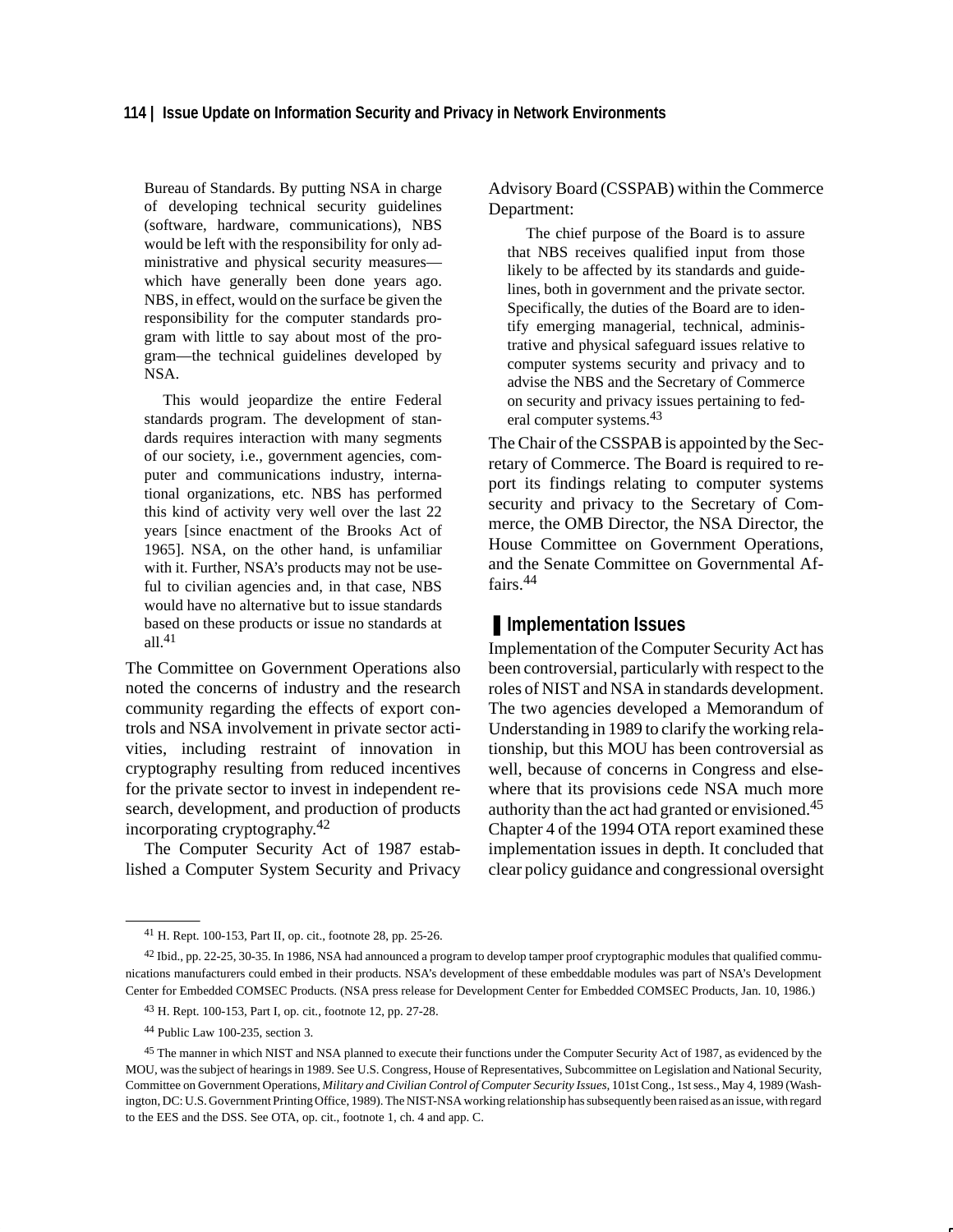will be needed if NIST/NSA processes and outcomes are to reflect a different balance of national security and other objectives, or more openness, than have been evidenced since 1989.

The Computer Security Act of 1987 requires all federal agencies to identify computer systems containing sensitive information, and to develop security plans for these systems.<sup>46</sup> The act also requires mandatory periodic training in computer security for all federal employees and contractors who manage, use, or operate federal computer systems. In its workshops and discussions with federal employees and knowledgeable outside observers, OTA found that these provisions of the Computer Security Act are viewed as generally adequate as written, but that their implementation can be problematic.47

During the course of the assessment and follow-on work, OTA found strong sentiment that agencies follow the rules set forth by the Computer Security Act, but not necessarily the full intent of the act. In practice, there are both insufficient incentives for compliance and insufficient sanctions for noncompliance with the spirit of the act. For example, though agencies do develop the required security plans, the act does not require agencies to review them periodically or update them as technologies or circumstances change. One result of this is that "[s]ecurity of systems tends to atrophy over time unless there is a stimulus to remind agencies of its importance."48 Another result is that agencies may not treat security as an integral component when new systems are being designed and developed.

Ongoing NIST activities in support of information security and privacy are conducted by NIST's Computer Systems Laboratory. In the 1994 report, OTA noted that NIST's funding for these security functions (\$4.5 million in appropriated funds for FY 1995) has chronically been low, given NIST's responsibilities under the Computer Security Act. "Reimbursable" funds received from other agencies (mainly DOD) have been substantial (\$2.0 million in FY 1995) compared with appropriated funds for security-related activities. Since FY 1990, they have represented some 30 to 40 percent of the total funding for computer-security activities and staff at CSL. This is a large fraction of what has been a relatively small budget (about \$6.5 million total in FY 1995).

Some of the possible measures to improve implementation were mentioned during OTA staff interviews and workshops circa 1993-94 including the following: increasing resources for OMB to coordinate and oversee agency security plans and training; increasing resources for NIST and/or other agencies to advise and review agency security plans and training; setting aside part of agency budgets for information security (to be used for risk assessment, training, development, etc.); and/ or rating agencies according to the adequacy and effectiveness of their information-security policies and plans and withholding funds until performance meets predetermined accepted levels.

<sup>46</sup> Public Law 100-235, section 6.

<sup>&</sup>lt;sup>47</sup> Some of the possible measures to improve implementation that were suggested during these discussions were: increasing resources for OMB to coordinate and oversee agency security plans and training; increasing resources for NIST and/or other agencies to advise and review agency security plans and training; setting aside part of agency budgets for information security (to be used for risk assessment, training, development, and so forth); and/or rating agencies according to the adequacy and effectiveness of their information-security policies and plans and withholding funds until performance meets predetermined accepted levels. (Discussions in OTA workshops and interviews, 1993-94.)

<sup>48</sup> Office of Management and Budget (in conjunction with NIST and NSA), "Observations of Agency Computer Security Practices and Implementation of OMB Bulletin No. 90-08: Guidance for Preparation of Security Plans for Federal Computer Systems That Contain Sensitive Information," February 1993, p. 11.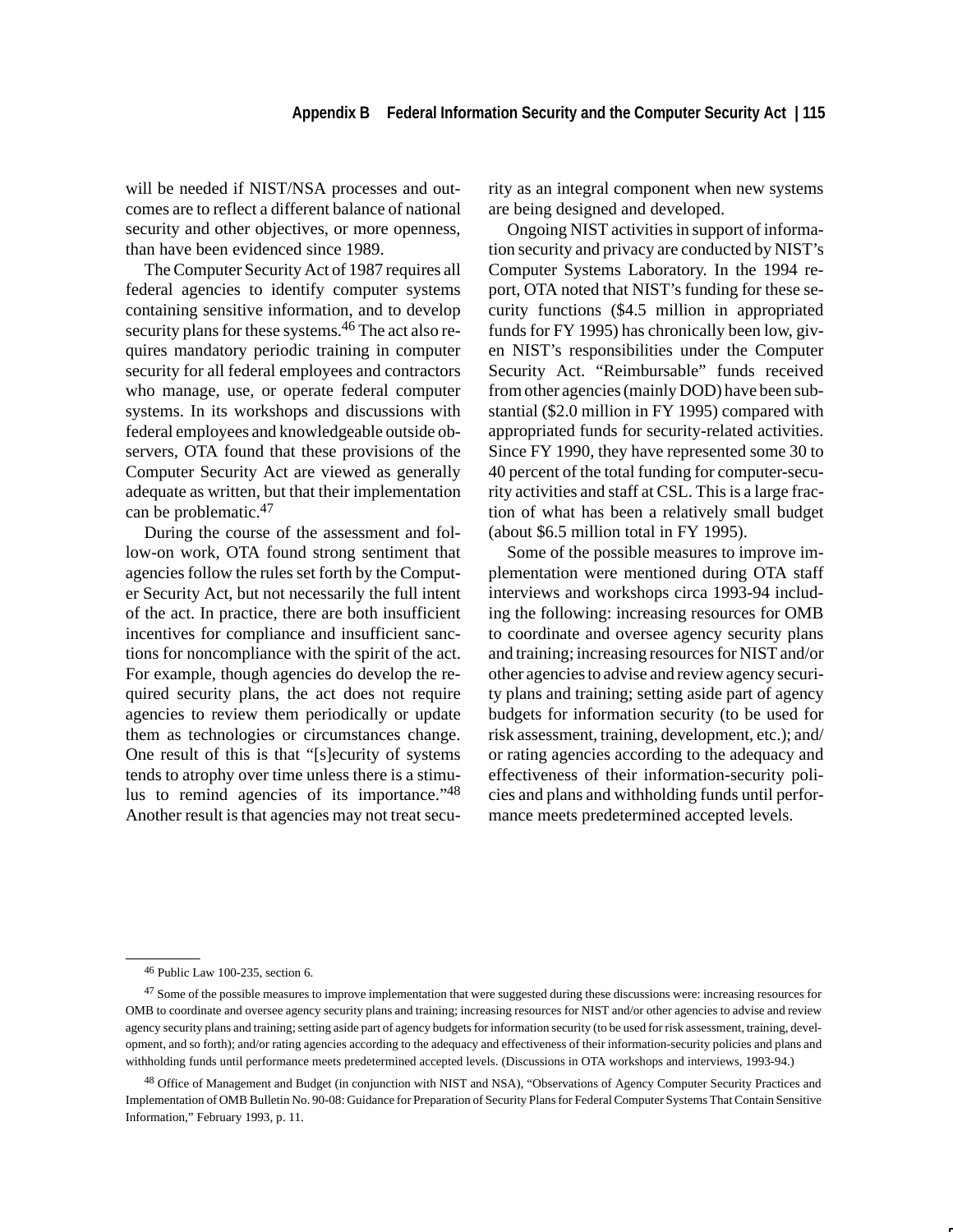## **Appendix C: U.S. Export Controls on Cryptography**

he United States has two regulatory regimes for exports, depending on whether the item to be exported is military in nature, or is "dual-use," having both civilian and military uses. These regimes are administered by the State Department and the Commerce Department, respectively. Both regimes provide export controls on selected goods or technologies for reasons of national security or foreign policy. Licenses are required to export products, services, or scientific and technical data<sup>1</sup> originating in the United States, or to re-export these from another country.

Licensing requirements vary according to the nature of the item to be exported, the end use, the end user, and, in some cases, the intended destination. For many items that are under Commerce jurisdiction, no specific approval is required and a "general license" applies (e.g., when the item in question is not military or dual-use and/or is widely available from foreign sources). In other cases, an export license must be applied for from either the State Department or the Commerce Department, depending on the nature of the item. In general, the State Department's licensing requirements are more stringent and broader in scope.<sup>2</sup>

<sup>&</sup>lt;sup>1</sup> Both the Export Administration Act (50 U.S.C. App. 2401-2420) and the Arms Export Control Act (22 U.S.C. 2751-2794) provide authority to control the dissemination to foreign nationals (export) of scientific and technical data related to items requiring export licenses under the regulations implementing these acts. "Scientific and technical data" can include plans, design specifications, or other information that describes how to produce an item. See U.S. Congress, Office of Technology Assessment, *Information Security and Privacy in Network Environments,* OTA-TCT-606 (Washington, DC; U.S. Government Printing Office, September 1994), pp. 150-160.

Other statutory authorities for national security controls on scientific and technical data are found in the Restricted Data or "born classified" provisions of the Atomic Energy Act of 1946 (60 Stat. 755) and the Atomic Energy Act of 1954 (68 Stat. 919, 42 U.S.C. 2011-2296), and in the Invention Secrecy Act of 1951 (35 U.S.C. 181-188), which allows for patent secrecy orders and withholding of patents on national security grounds. NSA has obtained patent secrecy orders on patent applications for cryptographic equipment and algorithms under authority of the Invention Secrecy Act.

<sup>2</sup> For another comparison of the two export-control regimes, see U.S. General Accounting Office, *Export Controls: Issues in Removing Militarily Sensitive Items from the Munitions List,* GAO/NSIAD-93-67 (Washington, DC: U.S. Government Printing Office, March 1993), esp. pp. 10-13.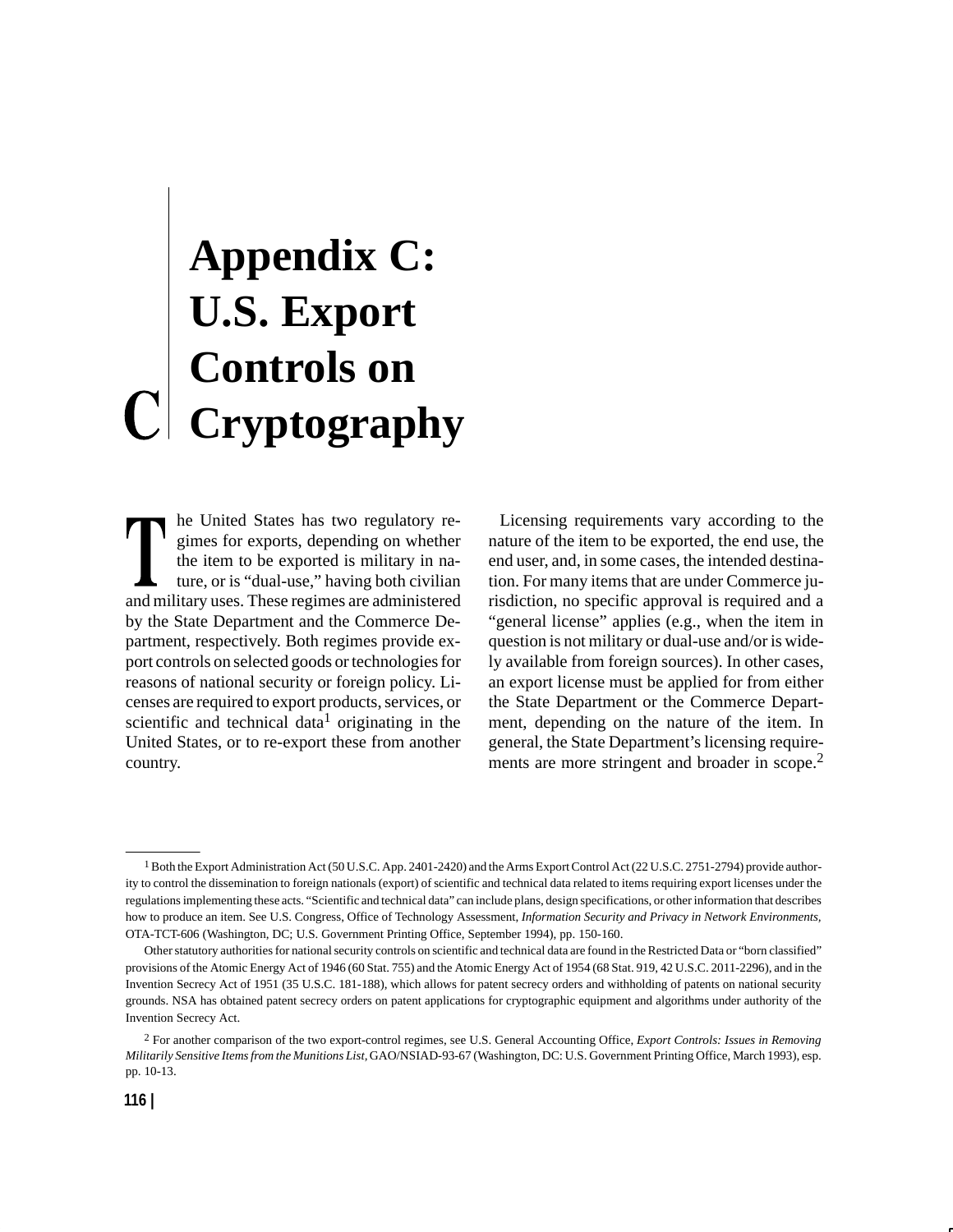The material in this appendix is taken from pages 150-160 of the 1994 OTA report, updated where appropriate. Licensing terms differ between the agencies, as do time frames and procedures for licensing review, revocation, and appeal.

### **STATE DEPARTMENT EXPORT CONTROLS ON CRYPTOGRAPHY**

The Arms Export Control Act and International Traffic in Arms Regulations  $(ITAR)$ ,<sup>3</sup> administered by the State Department, control export of items (including hardware, software, and technical data) that are "inherently military in character" and, therefore, placed on the Munitions List.<sup>4</sup> Unless otherwise indicated, items on the Munitions List are controlled to all destinations, meaning that "validated" licenses—requiring case-by-case review—are required for any exports (except to Canada, in some cases). The Munitions List is established by the State Department, in concurrence with the Defense Department; the State Department's Office of Defense Trade Controls administers the ITAR and issues licenses for approved exports. The Defense Department provides technical advice to the State Department when there are questions concerning license applications or commodity jurisdiction (i.e., whether State or Commerce regulations apply—see below).

With certain exceptions, cryptography falls in "Category XIII—Auxiliary Military Equipment" of the Munitions List. Category XIII(b) covers "Information Security Systems and equipment, cryptographic devices, software and components specifically designed or modified therefore," generally including:

1. cryptographic and key-management systems and associated equipment, subcomponents, and software capable of maintaining information or information-system secrecy/confidentiality;

- 2. cryptographic and key-management systems and associated equipment, subcomponents, and software capable of generating spreading or hopping codes for spread-spectrum systems or equipment;
- 3. cryptanalytic systems and associated equipment, subcomponents, and software;
- 4. systems, equipment, subcomponents and software capable of providing multilevel security that exceeds class B2 of the National Security Agency's (NSA's) Trusted Computer System Evaluation Criteria, as well as software used for certification;
- 5. ancillary equipment specifically designed or modified for these functions; and
- 6. technical data and defense services related to the above.<sup>5</sup>

Several exceptions apply to item  $XIII(b)(1)$ above. These include the following subcategories of cryptographic hardware and software:

- a. those used to decrypt copy-protected software, provided that the decryption functions are not user-accessible;
- b. those used only in banking or money transactions (e.g., in ATM machines and point-of-sale terminals, or for encrypting interbanking transactions);
- c. those that use analog (not digital) techniques for cryptographic processing in certain applications, including facsimile equipment, restricted-audience broadcast equipment, and civil television equipment;
- d. those used in personalized smart cards when the cryptography is of a type restricted for use only in applications exempted from Munitions List controls (e.g., in banking applications);

<sup>3 22</sup> C.F.R. 120-130.

<sup>4</sup> See Supplement 2 to Part 770 of the Export Administration Regulations. The Munitions List has 21 categories of items and related technologies, such as artillery and projectiles (Category II) or toxicological and radiological agents and equipment (Category XIV). Category XIII(b) consists of "Information Security Systems and equipment, cryptographic devices, software, and components specifically modified therefore."

<sup>5</sup> Ibid. See Category XIII(b)((1)-(5)) and XIII(k). For a review of controversy during the 1970s and early 1980s concerning control of cryptographic publication, see F. Weingarten, "Controlling Cryptographic Publication," *Computers & Security,* vol. 2, 1983, pp. 41-48.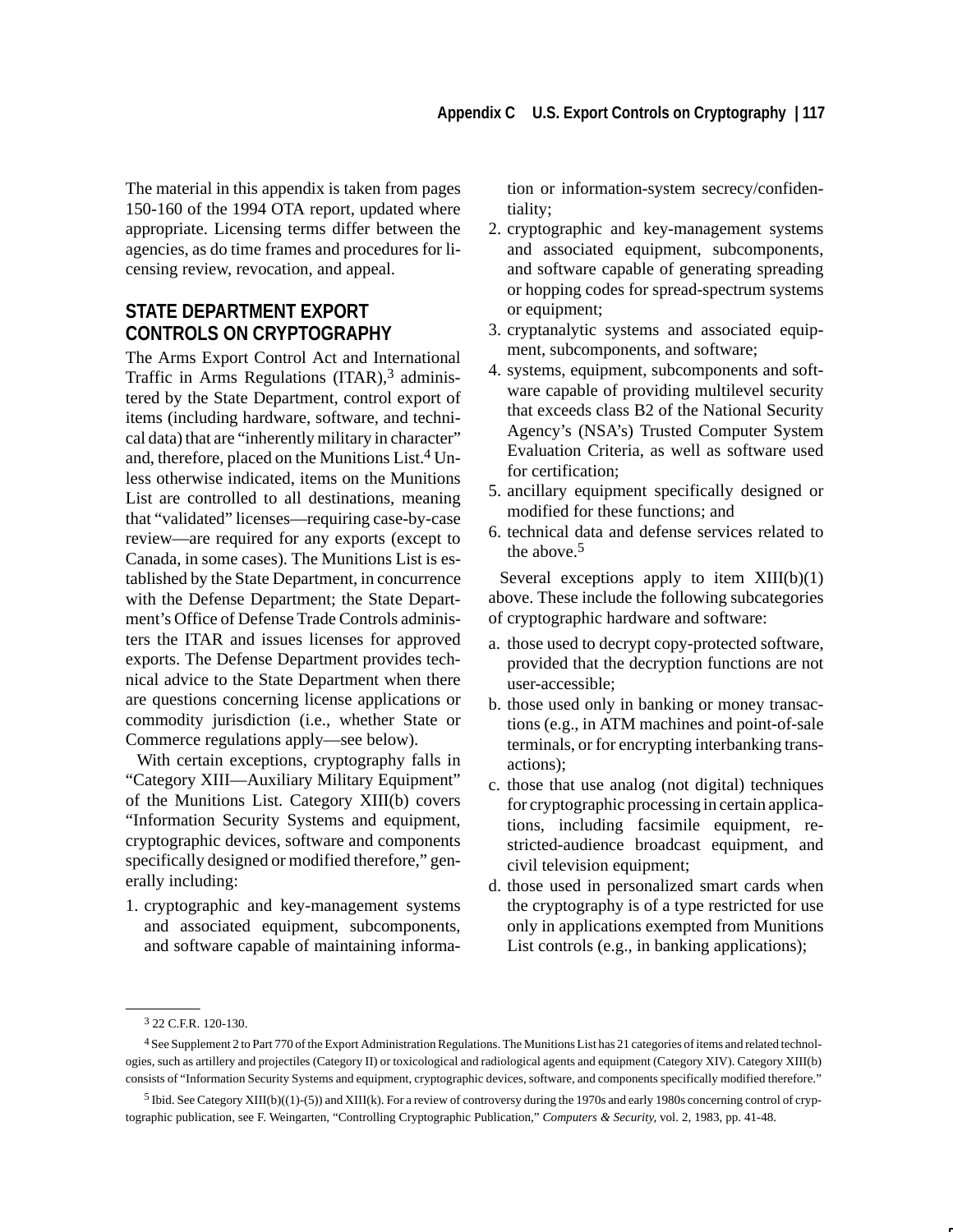### **118 | Issue Update on Information Security and Privacy in Network Environments**

- e. those limited to access-control functions (e.g., for ATM machines, point-of-sale terminals, etc.) in order to protect passwords, personal identification numbers, and the like provided that they do not provide for encryption of other files or text;
- f. those limited to data authentication (e.g., calculating a message authentication code) but not allowing general file encryption;
- g. those limited to receiving radio broadcast, pay television, or other consumer-type restricted audience broadcasts, where digital decryption is limited to the video, audio, or management functions and there are no digital encryption capabilities; and
- h. those for software designed or modified to protect against malicious computer damage from viruses, and so forth.6

Cryptographic hardware and software in these subcategories are excluded from the ITAR regime and fall under Commerce's jurisdiction. Note, however, that these exclusions do not include hardware-based products for encrypting data or other files before transmission or storage, or useraccessible, digital encryption software for ensuring email confidentiality or read-protecting stored data or text files. These remain under State Department control.

In September 1994, the State Department announced an amendment to the regulations implementing section 38 of the Arms Export Control Act.7 The new rule implements one of the reforms applicable to encryption products that were announced on February 4, 1994, by the State Department.8 It established a new licensing procedure in the ITAR to permit U.S. encryption manufacturers to make multiple shipments of items covered by Category XIII(b)(1) of the Munitions List (see above) directly to end users in an approved country, without obtaining individual licenses. Previously, only those exports covered by a distribution arrangement could be shipped without an individual license; the new procedure permits direct distribution from manufacturers without foreign distributors. The procedures are similar to existing distribution agreement procedures; exporters submit a proposed arrangement specifying items to be shipped, proposed end users and uses, and destination countries. Upon approval, exporters can ship the specified products directly to the end users in the approved countries, with a single license.<sup>9</sup> Among the other reforms announced in February 1994 but awaiting implementation are special licensing procedures that would permit export of key-escrow encryption products to "most" end users.<sup>10</sup>

### **COMMERCE DEPARTMENT EXPORT CONTROLS ON CRYPTOGRAPHY**

The Export Administration Act  $(EAA)^{11}$  and Export Administration Regulations (EAR),<sup>12</sup> administered by the Commerce Department, are designed to control exports of "sensitive" or dualuse items, including software and scientific and technical data. Some items on the Commerce Control List (CCL) are controlled for national security purposes, to prevent them from reaching "proscribed" countries (usually in the former So-

 $6$  Munitions List, ibid. See XIII(b) (1) (i)-(ix).

<sup>7</sup> Department of State, Bureau of Political-Military Affairs, 22 CFR parts 123 and 124, *Federal Register*, vol. 59, No. 170, Sept. 2, 1994, pp. 45621-45623.

<sup>8</sup> Martha Harris, Deputy Assistant Secretary for Political-Military Affairs, U.S. Department of State, "Encryption—Export Control Reform," statement, Feb. 4, 1994.

<sup>9</sup> *Federal Register*, op. cit., footnote 7, p. 45621.

<sup>10</sup> Martha Harris, op. cit., footnote 8.

 $11$  At this writing, the export administration legislation is to be reauthorized.

<sup>12 22</sup> U.S.C. 2751-2794.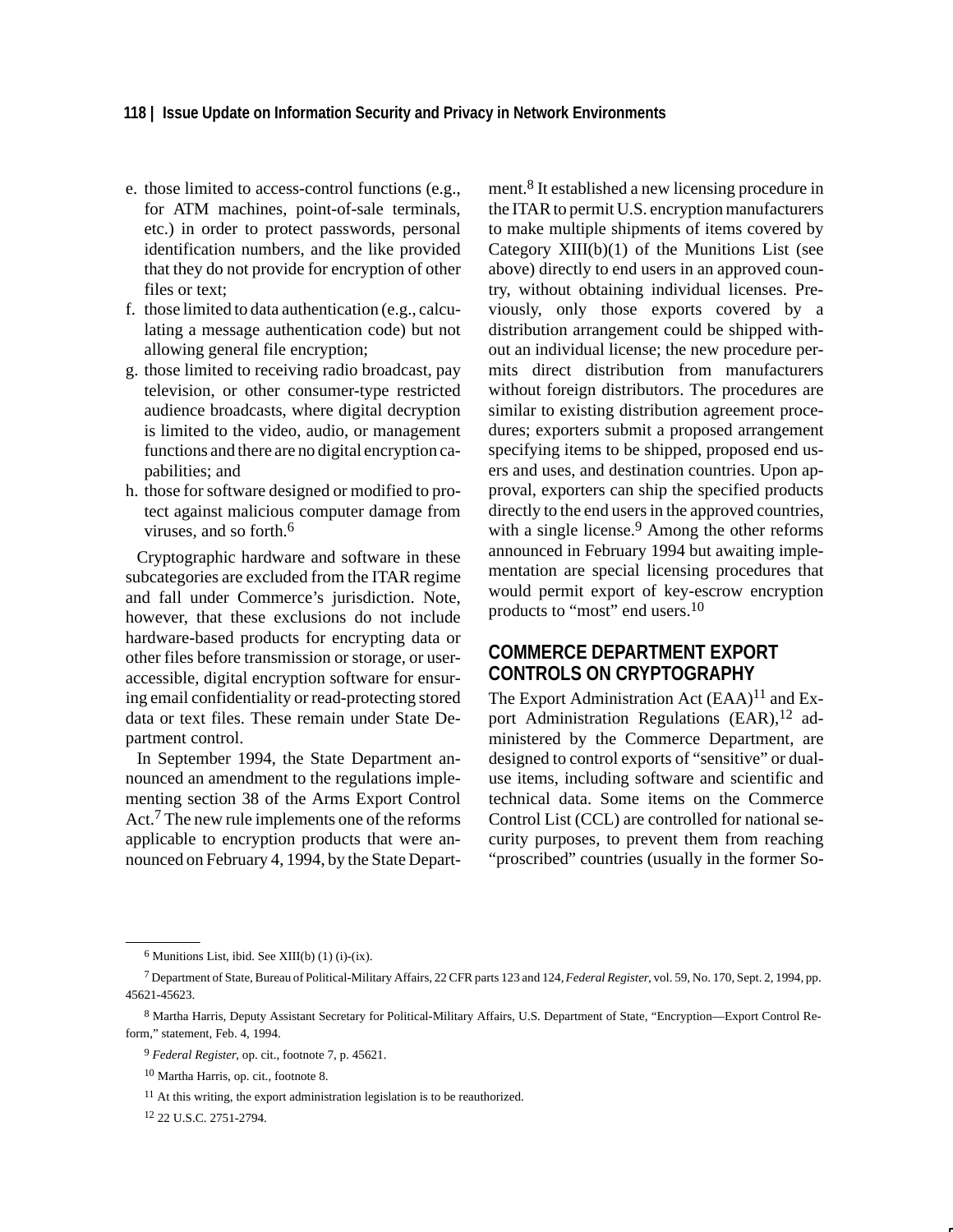viet bloc); others are controlled for various foreign policy objectives.13

The Bureau of Export Administration administers controls on dual-use items.The Bureau of Export Administration's Office of Strategic Trade and Foreign Policy Controls 14 is responsible for making licensing determinations, coordinating with other responsible agencies as necessary, and maintaining the Commerce Control List for cryptographic products.<sup>15</sup>

Cryptography falls under Section II ("Information Security") of the CCL.16 This category includes information-security "equipment, assemblies and components" that:

- 1. are designed or modified to use digital cryptography for information security;
- 2. are designed or modified to use cryptanalytic functions;
- 3. are designed or modified to use analog cryptography, except for some low-speed, fixed band scrambling or frequency inversion, or in facsimile equipment, restricted audience broadcast equipment or civil television equipment (see item c above);
- 4. are designed to suppress compromising emanations of information-bearing signals, except for suppression of emanations for health or safety reasons;
- 5. are designed or modified to use cryptography to generate the spreading code for spread-spectrum systems or the hopping code for frequency agility systems; or
- 6. are designed or modified to exceed class B2 of the Trusted Computer System Evaluation Criteria (see item 4 in the State Department list above); plus those that
- 7. are communications cable systems with intrusion-detection capabilities.

Equipment for the test, inspection, and production (including evaluation and validation equipment) of equipment or functions in this category are included, as are related software and technology.

### **OVERLAP BETWEEN CONTROL REGIMES**

The "overlap" between the State Department and Commerce Department export-control regimes is particularly complex for cryptography (note the overlap between the Munitions List items and the CCL items shown above, even with the exceptions). Basically, the Commerce Department licenses only those Section II items that are either excepted from State Department control, are not controlled, or are eligible for licensing under an advisory note, plus anti virus software (see item h in the section on State Department controls above).<sup>17</sup> The cryptographic items exempted from control under advisory note 1 are: personalized smart cards as described in item d above; equipment for fixed data compression or coding techniques, or for use in applications described in item g above; portable, commercial civil cellular phones containing encryption, when accompany-

<sup>13</sup> See GAO, op. cit., footnote 2, pp. 10-12.

<sup>&</sup>lt;sup>14</sup> The functions of the Office of Export Licensing and the Office of Technology and Policy Analysis were merged and shifted after a reorganization of the Bureau of Export Administration in late 1994-early 1995. (Maurice Cook, Bureau of Export Administration, Economic Analysis Division, personal communication, Mar. 17, 1995.)

<sup>&</sup>lt;sup>15</sup> Joseph Young, Office of Strategic Trade and Foreign Policy Controls, Bureau of Export Administration, personal communication, Mar. 23, 1995.

<sup>16</sup> See Supplement 1 to Part 799.1 of the Export Administration Regulations, sections A (equipment, assemblies and components), B (test, inspection, and production equipment), D (software), and E (technology).

<sup>&</sup>lt;sup>17</sup> Ibid., p. CCL123 (notes). The advisory notes specify items that can be licensed by Commerce under one or more administrative exceptions.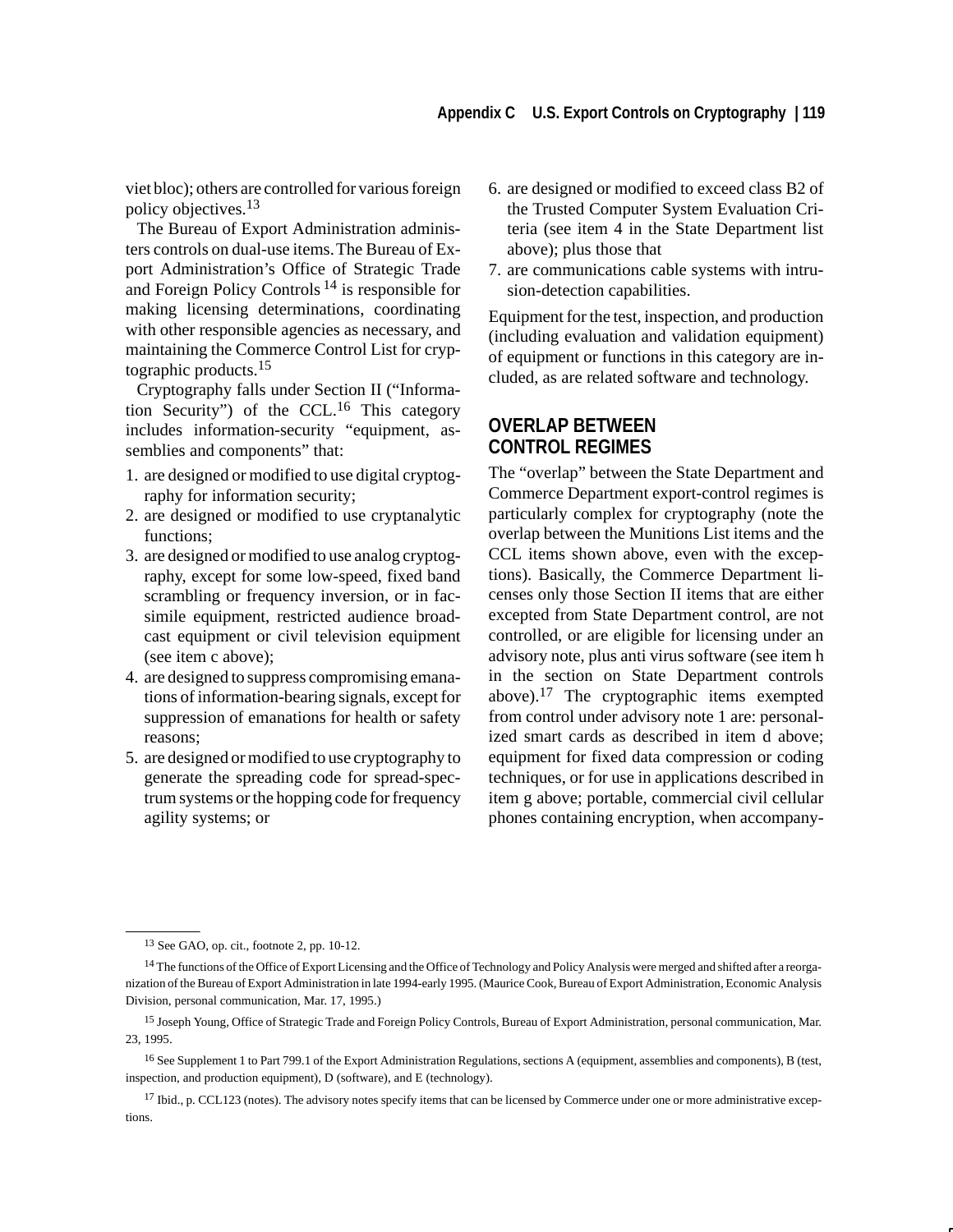ing their users; and software as described in item a above.18 Other items, such as cellular phone systems for which message traffic encryption is not possible or items for civilian use in banking, access control, and authentication as described under items b), e), or f) above, are covered by advisory notes 3 through 5. These advisory notes state that these items are likely to be licensed by Commerce, as administrative exceptions, for export to acceptable end users.<sup>19</sup>

At present, software and hardware for robust, user-controlled encryption remains on the Munitions List under State Department control, unless State grants jurisdiction to Commerce.<sup>20</sup> This has become increasingly controversial, especially for the information technology and software industries. According to the U.S. General Accounting Office's (GAO's) 1993 report:

NSA performs the technical review that determines, for national security reasons, (1) if a product with encryption capabilities is a munitions item or a Commerce List item and (2) which munitions items with encryption capabilities may be exported. The Department of State examines the NSA determination for consistency with prior NSA determinations and may add export restrictions for foreign policy reasons—e.g., all exports to certain countries may be banned for a time period.

. . . [T]he detailed criteria for these decisions are generally classified. However, vendors exporting these items can learn some of the general criteria through prior export approvals or denials they have received. NSA representatives also advise companies regarding whether products they are planning would likely be munitions items and whether they would be exportable, according to State Department representatives.21

At the end of COCOM in 1994, the Clinton Administration liberalized the policy for some exports of computer and telecommunications products to Russia, Eastern Europe, and China. However, controls were maintained on cryptography because:

The President has determined that vital U.S. national security and law enforcement interests compel maintaining appropriate control of encryption.<sup>22</sup>

In 1992, there had been limited relaxation of export controls for mass-marketed software with encryption capabilities. NSA and the State Department relaxed and streamlined export controls for mass-market software with moderate encryption capabilities, but not including software implementing the Data Encryption Standard (DES) or computer hardware containing encryption algorithms.23 Also, since July 1992, there has been expedited review of software using one of two algorithms developed by RSA Data Security, Inc. These algorithms, called RC2 and RC4, are said to be significantly stronger than those previously allowed for export, but are limited to a 40-bit key length and are said to be weaker than the "DESstrength" programs that can be marketed in the United States and that are available overseas.

U.S. software producers still face the ITAR restrictions (with the new, expedited-distribution rule noted above) for exports of software with strong encryption.<sup>24</sup> Software or hardware products using the DES for message encryption (as opposed to message authentication) are on the Munitions List and are generally nonexportable to foreign commercial users, except foreign subsidiaries of U.S. firms and some financial institutions

<sup>18</sup> Ibid., pp. CCL123-126. Software required for or providing these functions is also excepted.

<sup>19</sup> Ibid., Advisory Notes 1-5.

<sup>20</sup> GAO, op. cit., footnote 2, pp. 24-28.

<sup>21</sup> Ibid., p. 25.

<sup>22</sup> Martha Harris, op. cit., footnote 8.

 $23$  Ibid.

<sup>&</sup>lt;sup>24</sup> "Strong" encryption in this context refers to systems on a par with the DES or with the RSA system with a 1,024-bit modulus.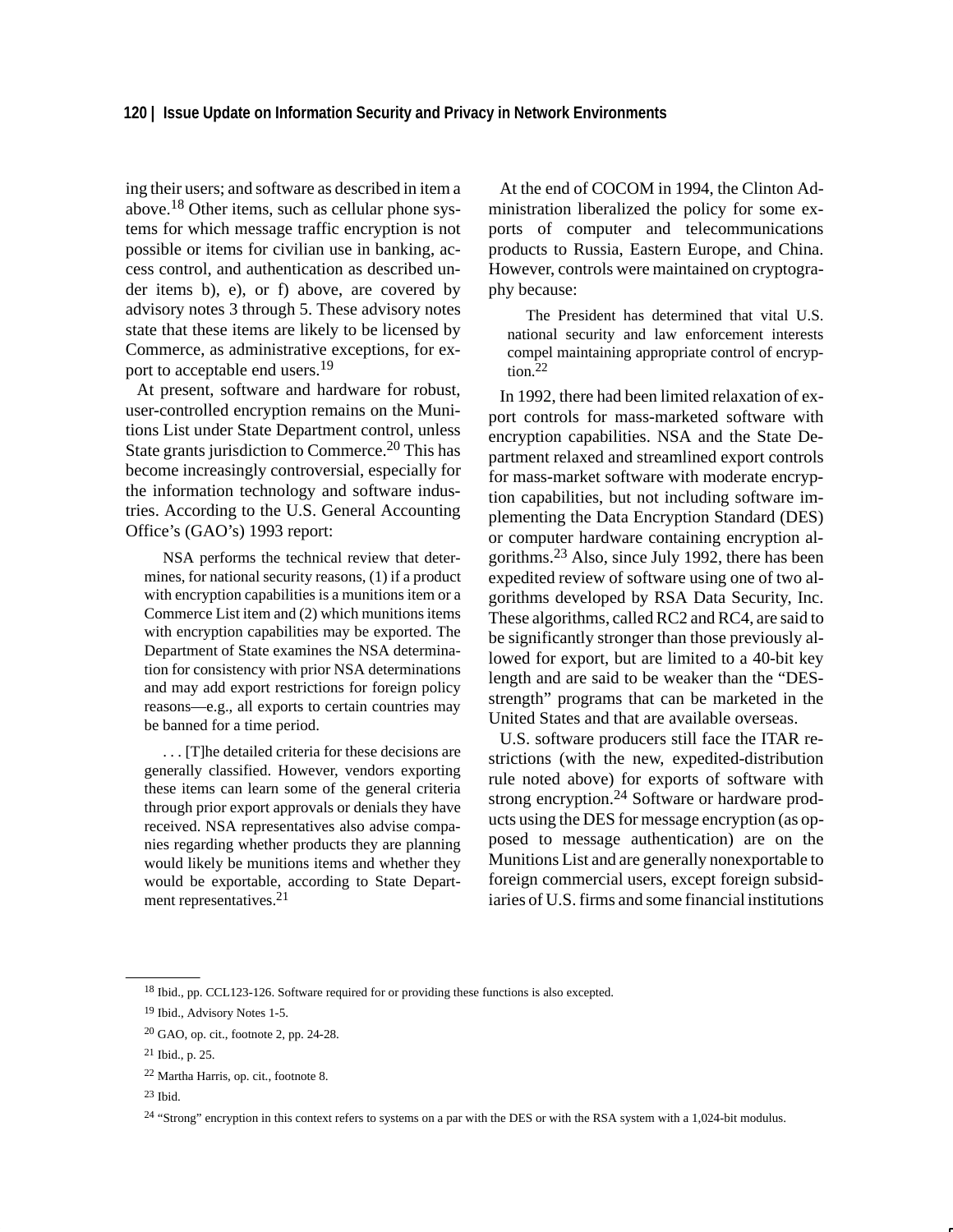(for use in electronic funds transfers). Products that use the DES and other algorithms for purposes other than message encryption (e.g., for authentication) can be exported on the Commerce Control List, however. $2\overline{5}$ 

In the 103d Congress, legislation intended to streamline controls and ease restrictions on massmarket computer software, hardware, and technology, including certain encryption software, had been introduced. No export legislation was enacted, however, and the last reported version of the House legislation did not include these provisions.26 In the 104th Congress, omnibus export administration legislation for 1995 has been introduced in the House (H.R. 361). At this writing, it does not have special provisions for cryptography.

<sup>25</sup> GAO, op. cit., footnote 2, p. 26. For discussion of industry and government views, OTA, op. cit., footnote 1, pp. 154-160.

<sup>26</sup> See U.S. Congress, House of Representatives, *Omnibus Export Administration Act of 1994,* H. Rept. 103-531, 103d Cong., 2d sess., Parts 1 (Committee on Foreign Affairs, May 25, 1994), 2 (Permanent Select Committee on Intelligence, June 16, 1994), 3 (Committee on Ways and Means, June 7, 1994), and 4 (Committee on Armed Services, June 17, 1994) (Washington, DC, U.S. Government Printing Office, 1994); and H.R. 4663, "Omnibus Export Administration Act of 1994," June 28, 1994.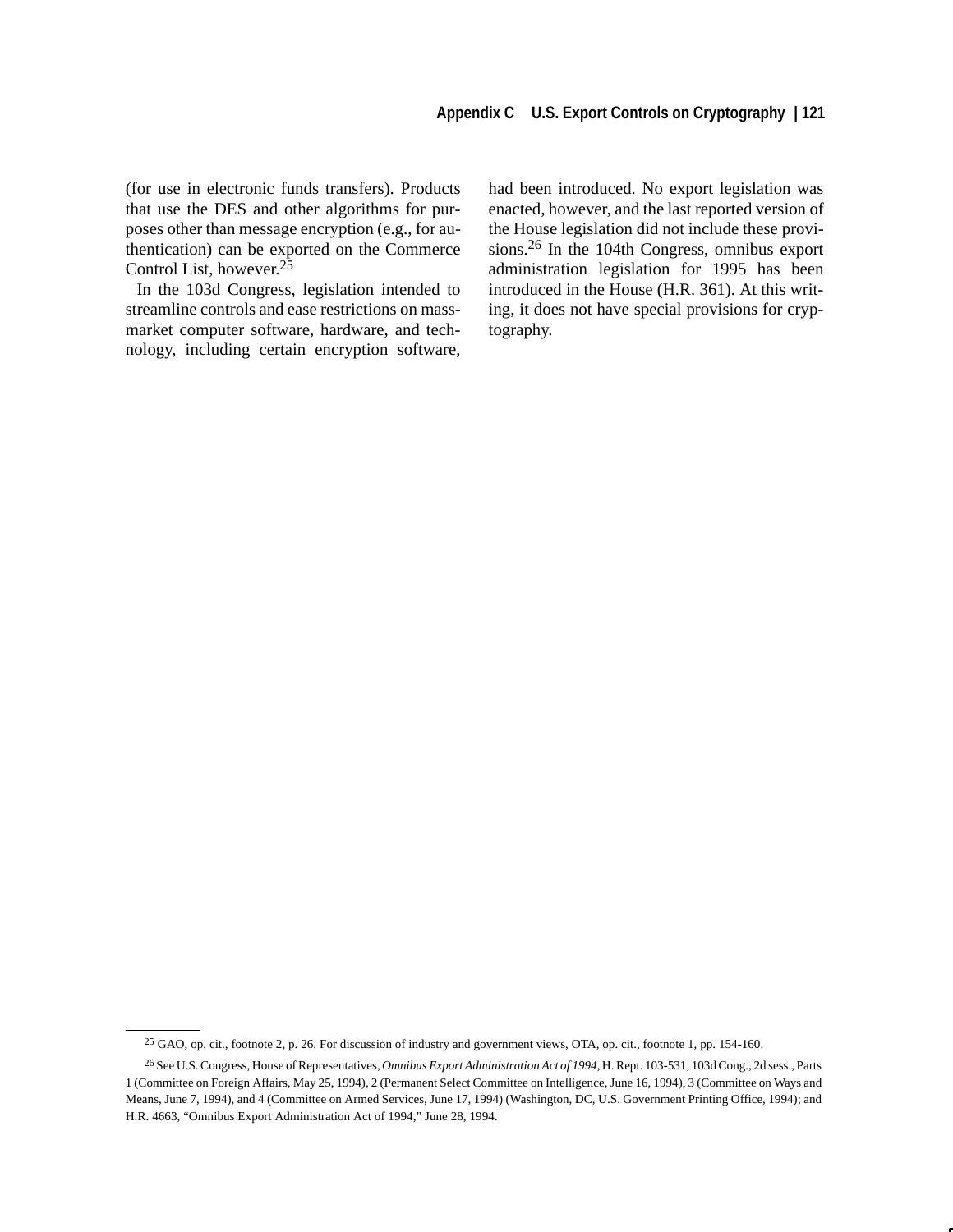## **Appendix D: Summary of Issues and Options from the 1994 OTA Report**

art of the motivation for the OTA report *Information Security and Privacy in Network Environments* was the recognition that we are in transition to a society that is becoming critically dependent on electronic information and network connectivity. This is exemplified by the explosive growth of the Internet and sources of online information and entertain $ment.<sup>1</sup>$ 

The need for congressional attention to safeguarding information has been reinforced in the months since the report was issued in September 1994. The use of information networks for business has continued to expand, and ventures to bring electronic commerce and "electronic cash" into homes and offices are materializing rapidly.<sup>2</sup> Government agencies have continued to expand both the scale and scope of their network connectivities. Information technologies and networks are featured even more prominently in plans to make government more efficient, effective, and responsive. $3$ 

Concerns for the security and privacy of networked information remain. In its 1994 report, OTA found that the fast-changing and competitive marketplace that produced the Internet and a strong networking and software industry in the

<sup>&</sup>lt;sup>1</sup> For example, the number of Internet users has been more than doubling each year; some 30 million people worldwide can exchange messages over the Internet. "Browsing" and "chatting" online at home and in the office is increasingly popular—see, e.g., Molly O'Neill, "The Lure and Addiction of Life On Line," *The New York Times*, Mar. 8, 1995, pp. C1, C6.

<sup>2</sup> See, e.g., Randy Barrett, "Hauling In the Network—Behind the World's Digital Cash Curve," *Washington Technology*, Oct. 27, 1994, p. 18; Neil Munro, "Branch Banks Go Way of the Drive-In," *Washington Technology,* Feb. 23, 1995, pp. 1,48; Amy Cortese et al., "Cashing In on Cyberspace: A Rush of Software Development to Create an Electronic Marketplace," *Business Week*, Feb. 27, 1995, pp. 78-86; Bob Metcalfe, "Internet Digital Cash—Don't Leave Your Home Page Without It," *InfoWorld*, Mar. 13, 1995, p. 55; "Netscape Signs Up 19 Users for Its System of Internet Security," *The Wall Street Journal*, Mar. 20, 1995, p. B3; and Saul Hansell, "VISA Will Put a Microchip in New Cards—Product Is Designed for Small Purchases," *The New York Times*, Mar. 21, 1995, p. D3.

<sup>3</sup> See, e.g., Neil Munro, "Feds May Get New Infotech Executive," *Washington Technology*, Feb. 23, 1995, pp. 1, 49; Charles A Bowsher, Comptroller General of the United States, "Government Reform: Using Reengineering and Technology to Improve Government Performance," GAO/T-OCG-95-2, testimony before the Committee on Governmental Affairs, U.S. Senate, Feb. 2, 1995; and Elena Varon, "Reinventing Is Old Hat for New Chairman," *Federal Computer Week*, Feb. 20, 1995, pp. 22, 27.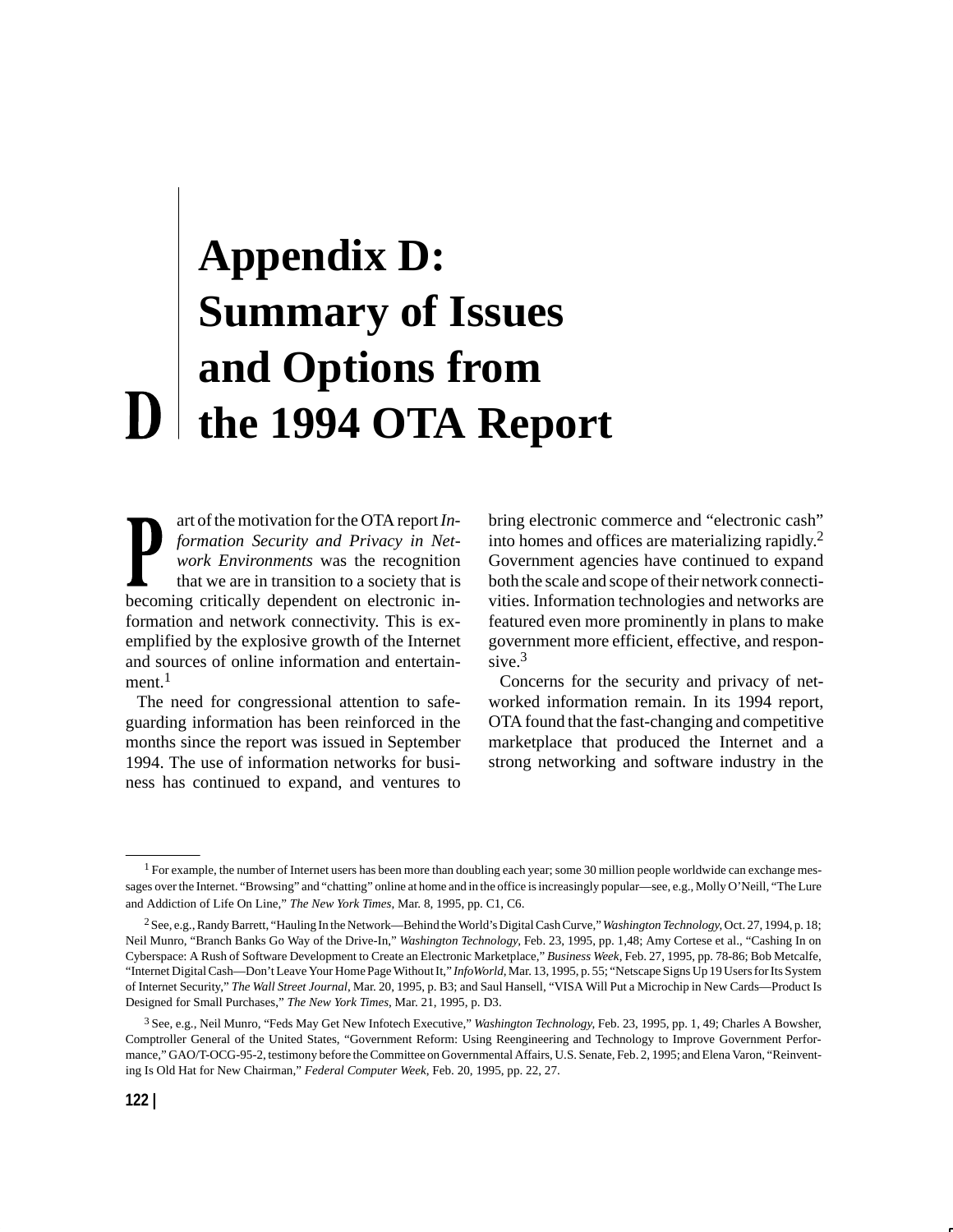United States has not consistently produced products equipped with affordable, user-friendly safeguards. Many individual products and techniques are available to adequately safeguard specific information networks, if the user knows what to purchase and can afford and correctly use the product. Nevertheless, better and more affordable products are needed. In particular, OTA found a need for products that *integrate* security features with other functions for use in electronic commerce, electronic mail, or other applications.

OTA found that more study is needed to fully understand vendors' responsibilities with respect to software and hardware product quality and liability. OTA also found that more study is also needed on the effects of export controls on the domestic and global markets for information safeguards, and on the ability of safeguard developers and vendors to produce more affordable, integrated products. OTA concluded that broader efforts to safeguard networked information will be frustrated unless cryptography-policy issues are resolved.

OTA found that the single most important step toward implementing proper safeguards for networked information in a federal agency or other organization is for top management to define the organization's overall objectives, define an organizational security policy to reflect those objectives, and implement that policy. Only top management can consolidate the consensus and apply the resources necessary to effectively protect networked information. For the federal government, this requires guidance from the Office of Management and Budget (OMB) (e.g., in OMB Circular A-130), commitment from top agency management, and oversight by Congress. The 1994 OTA report found that in practice, there have historically been both insufficient incentives for compliance, as well as insufficient sanctions for noncompliance, with the spirit of the Computer Security Act.

During the course of the OTA assessment (1993-94), there was widespread controversy concerning the Clinton Administration's escrowedencryption initiative. The significance of this initiative, in concert with other federal cryptography policies, resulted in an increased focus in the report on the processes that the government uses to regulate cryptography and to develop federal information processing standards (FIPS) based on cryptography.

The 1994 report focused on policy issues in three areas: 1) cryptography policy, including federal information processing standards and export controls; 2) guidance on safeguarding unclassified information in federal agencies; and 3) legal issues and information security, including electronic commerce, privacy, and intellectual property. The following sections present the issues and options from that report.

### **NATIONAL CRYPTOGRAPHY POLICY4**

The 1994 OTA report concluded that Congress has vital strategic roles in cryptography policy and, more generally, in safeguarding information and protecting personal privacy in a networked society. Because cryptography has become a technology of broad application, decisions about cryptography policy have increasingly broad effects on society. Federal standards (e.g., the federal information processing standards, or the FIPS) and export controls have substantial significance for the development and use of these technologies.

### ■ Congressional Review and **Open Processes**

In 1993, having recognized the importance of cryptography and the policies that govern the development, dissemination, and use of the technology, Congress asked the National Research Council (NRC) to conduct a major study that would support a broad review of cryptography and

<sup>4</sup> See *Information Security and Privacy in Network Environments,* OTA-TCT-606 (Washington, DC; U.S. Government Printing Office, September 1994), pp. 8-18.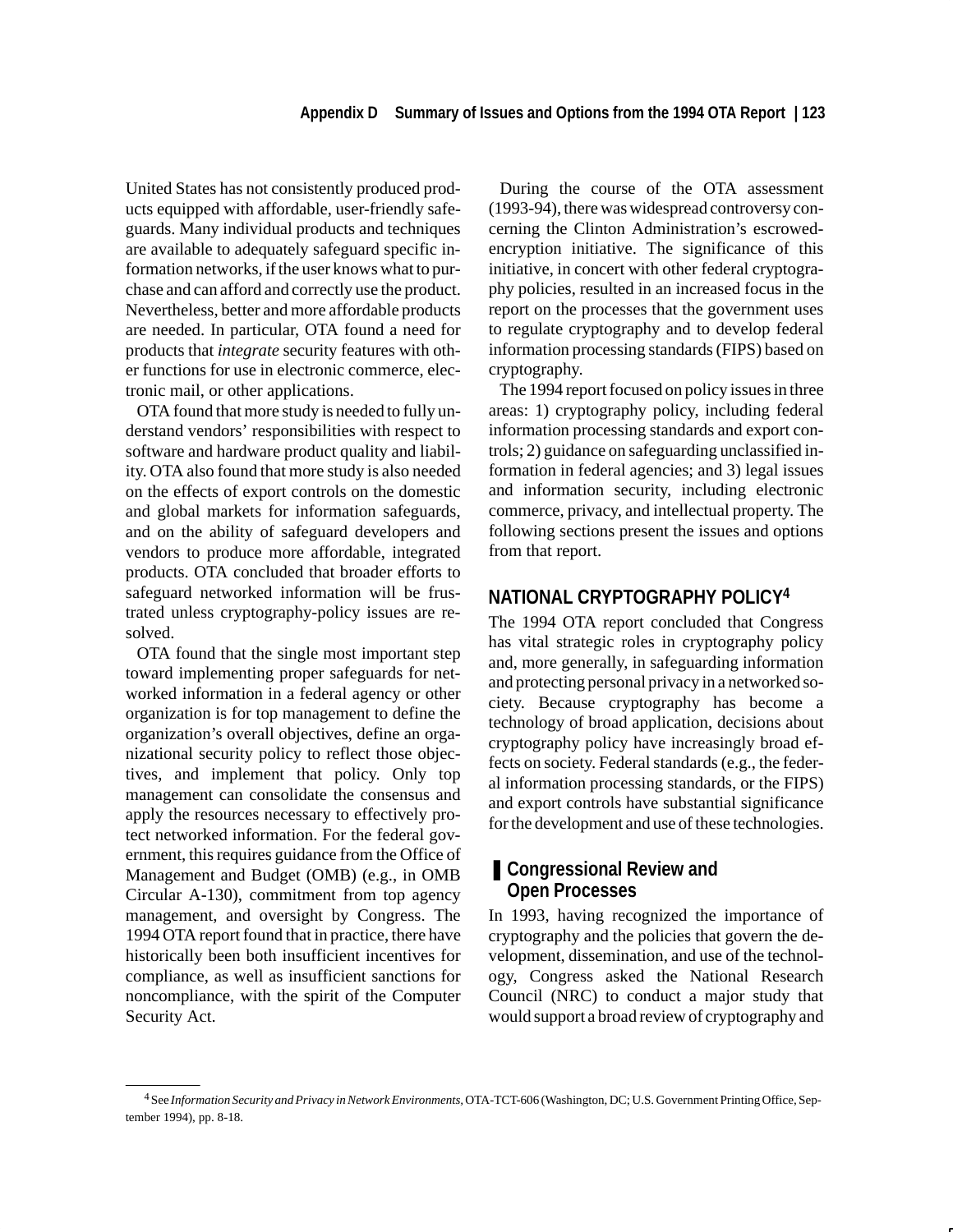its deployment.5 An important outcome of this review of national cryptography policy would be the development of more open processes to determine how cryptography will be deployed throughout society. Cryptography deployment includes development of the public-key infrastructures and certification authorities that will support electronic delivery of government services, copyright management, and digital commerce.

The results of the NRC study are expected to be available in 1996. But, given the speed with which the Clinton Administration is acting to deploy escrowed encryption within the government, OTA concluded that information to support a congressional policy review of cryptography is out of phase with implementation. Therefore, OTA noted that:

*OPTION: Congress could consider placing a hold on further deployment of key-escrow encryption, pending a congressional policy review.*

More open processes would build trust and confidence in government operations and leadership. More openness would allow diverse stakeholders to understand how their views and concerns were being balanced with those of others, in establishing an equitable deployment of these technologies, even when some of the specifics of the technology remain classified. (See also the policy section below on safeguarding information in federal agencies.) More open processes would also allow for public consensus-building, providing better information for use in congressional oversight of agency activities. Toward these ends, OTA noted that:

*OPTION: Congress could address the extent to which the current working relationship between NIST and NSA will be a satisfactory part of this open process, or the extent to which the current arrangements should be reevaluated and revised*.

Another important outcome of a broad policy review would be a clarification of national information-policy principles in the face of technological change:

*OPTION: Congress could state its policy as to when the impacts of a technology (like cryptography) are so powerful and pervasive that legislation is needed to provide sufficient public visibility and accountability for government actions.*

During the assessment, OTA found that many of the persistent concerns surrounding the Escrowed Encryption Standard, and the Clinton Administration's escrowed-encryption initiative generally, focused on whether key-escrow encryption will become mandatory for government agencies or the private sector, if nonescrowed encryption will be banned, and/or if these actions could be taken without legislation. Other concerns still focus on whether or not alternative forms of encryption would be available that would allow private individuals and organizations the *option* of depositing keys (or not) with one or more third-party trustees—at *their* discretion. The National Research Council study should be valuable in helping Congress to understand the broad range of technical and institutional alternatives available for various types of trusteeships for cryptographic keys, "digital powers of attorney," and the like. However, if implementation of the EES and related technologies continues at the current pace, OTA noted that key-escrow encryption may already be embedded in information systems before Congress can act on the NRC report.

### ❚ **Export Controls on Cryptography**

As part of a broad national cryptography policy, OTA noted that Congress may wish to periodically examine export controls on cryptography, to ensure that these continue to reflect an appropriate balance between the needs of signals intelligence and law enforcement and the needs of the public and business communities. This examination would take into account changes in foreign capabilities and foreign availability of cryptographic technologies.

<sup>5</sup> For information about the NRC study, contact Herb Lin at the National Research Council (crypto@nas.edu).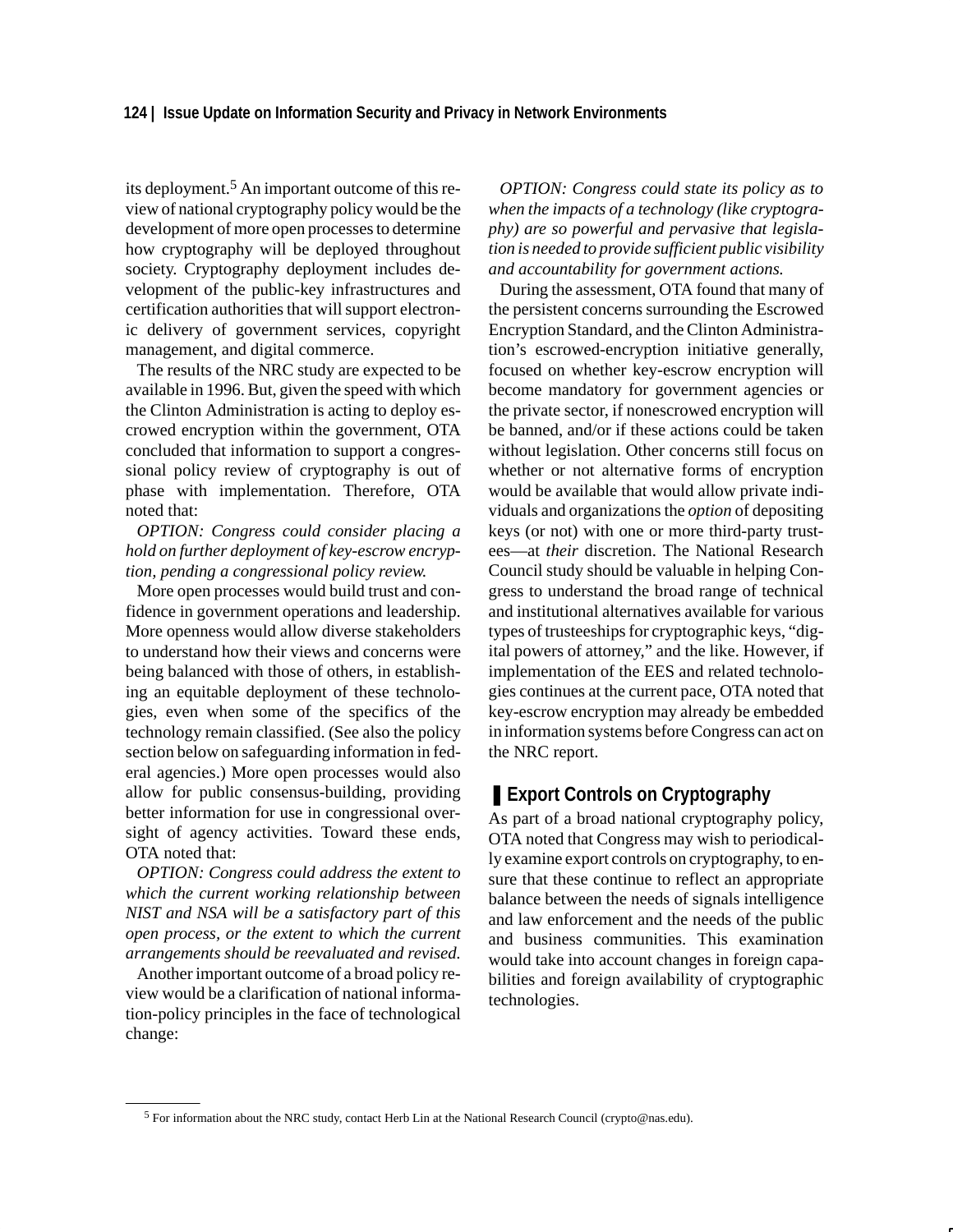Information from an executive branch study of the encryption market and export controls that was promised by Vice President Gore should provide some near-term information.<sup>6</sup> At this writing, the Commerce Department and the National Security Agency (NSA) are assessing the economic impact of U.S. export controls on the U.S. computer software industry; as part of this study, NSA is determining the foreign availability of encryption products.7 The study is scheduled to be delivered to National Security Council (NSC) deputies by July 1, 1995. It is anticipated that there will be both unclassified and classified portions of the study; there may be some public release of the unclassified material.8

OTA noted that the scope and methodology of the export-control studies that Congress might wish to use in the future may differ from those used in the executive branch study. Therefore:

*OPTION: Congress might wish to assess the validity and effectiveness of the Clinton Administration's studies of export controls on cryptography by conducting oversight hearings, by undertaking a staff analysis, or by requesting a study from the Congressional Budget Office.*

### ■ **Congressional Responses to Escrowed-Encryption Initiatives**

OTA also recognized that Congress also has a more near-term role to play in determining the extent to which—and how—the Escrowed Encryption Standard (EES) and other escrowed-encryption systems will be deployed in the United States. These actions can be taken within a longterm, strategic framework. Congressional oversight of the effectiveness of policy measures and controls can allow Congress to revisit these issues as needed, or as the consequences of previous decisions become more apparent.

The Escrowed Encryption Standard (Clipper) was issued as a voluntary FIPS; use of the EES by the private sector is also voluntary. The Clinton Administration has stated that it has no plans to make escrowed encryption mandatory, or to ban other forms of encryption. But, absent legislation, these intentions are not binding for future administrations and also leave open the question of what will happen if the EES and related technologies do not prove acceptable to the private sector. Moreover, the executive branch may soon be using the EES and/or related escrowed-encryption technologies to safeguard—among other things—large volumes of private information about individuals (e.g., taxpayer data and health care information).

For these reasons, OTA concluded that the EES and other key-escrowing initiatives are by no means only an executive branch concern. The EES and any subsequent escrowed-encryption standards (e.g., for data communications in computer networks, or for file encryption) also warrant congressional attention because of the public funds that will be spent in deploying them. Moreover, negative public perceptions of the EES and the processes by which encryption standards are developed and deployed may erode public confidence and trust in government and, consequently, the effectiveness of federal leadership in promoting responsible safeguard use.

In responding to current escrowed-encryption initiatives like the EES, and in determining the extent to which appropriated funds should be used in implementing key-escrow encryption and related technologies, OTA noted that:

*OPTION: Congress could address the appropriate locations of the key-escrow agents, particularly for federal agencies, before additional investments are made in staff and facilities for them. Public acceptance of key-escrow encryption might be improved—but not assured—by an escrowing system that used separation of powers to reduce perceptions of the potential for misuse.*

<sup>6</sup> Vice President Al Gore, letter to Representative Maria Cantwell, July 20, 1994. See OTA, op. cit., footnote 4, pp. 11-13.

<sup>7</sup> Maurice Cook, Bureau of Export Administration, Economic Analysis Division, personal communication, Mar. 7, 1995.

<sup>8</sup> Bill Clements, National Security Council, personal communication, Mar. 21, 1995.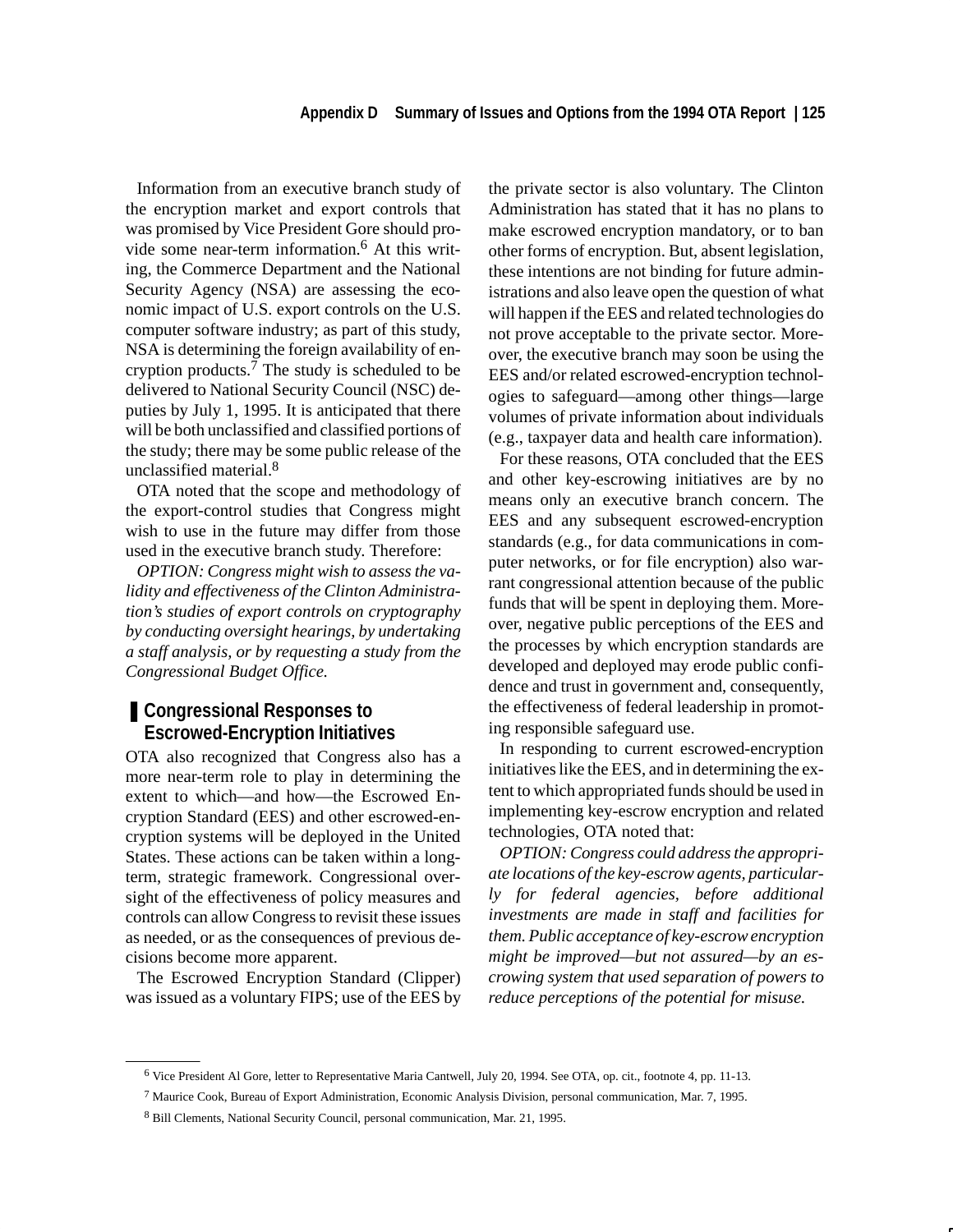### **126 | Issue Update on Information Security and Privacy in Network Environments**

With respect to current escrowed-encryption initiatives like the EES, as well as any subsequent key-escrow encryption initiatives (e.g., for data communications or file encryption), and in determining the extent to which appropriated funds should be used in implementing key-escrow encryption and related technologies, OTA noted that:

*OPTION: Congress could address the issue of criminal penalties for misuse and unauthorized disclosure of escrowed key components.*

*OPTION: Congress could consider allowing damages to be awarded for individuals or organizations who were harmed by misuse or unauthorized disclosure of escrowed key components.*

### **SAFEGUARDING INFORMATION IN FEDERAL AGENCIES9**

Congress has an even more direct role in establishing the policy guidance within which federal agencies safeguard information, and in oversight of agency and OMB measures to implement information security and privacy requirements. The Office of Management and Budget is responsible for developing and implementing governmentwide policies for information resource management; for overseeing the development and promoting the use of government informationmanagement principles, standards, and guidelines; and for evaluating the adequacy and efficiency of agency information-management practices. During the assessment, OTA found that information-security managers in federal agencies must compete for resources and support to properly implement needed safeguards. For their efforts to succeed, both OMB and top agency management must fully support investments in cost-effective safeguards. Given the expected increase in interagency sharing of data, interagency coordination of privacy and security policies is also necessary to ensure uniformly adequate protection.

### ■ **Effectiveness of OMB Guidance**

The Paperwork Reduction Act of 1995 was signed by President Clinton on May 22, 1995. Both the House (H.R. 830) and Senate (S. 244) versions of the bill reaffirmed OMB's authorities under the Computer Security Act for safeguarding unclassified information. The conference bill<sup>10</sup> containing these provisions passed in both Houses on April 6, 1995 (see chapter 4 of this background paper for discussion).

Appendix III ("Security of Federal Automated Information Systems") of the 1985 version of OMB Circular A-130 set forth OMB's government-wide policy guidance for information security. *At this writing, a new, proposed revision of Appendix III has just been issued.* The proposed revision is intended to lead to improved federal information-security practices and to make fulfillment of Computer Security Act and Privacy Act requirements more effective generally, as well as with respect to data sharing and secondary uses.

The new, proposed revision of Appendix III ("Security of Federal Automated Information") will be key to assessing the prospect for improved federal information security practices. The proposed revision was presented for comment at the end of March 1995. According to OMB, the proposed new government-wide guidance:

. . . is intended to guide agencies in securing information as they increasingly rely on an open and interconnected National Information Infrastructure. It stresses management controls such as individual responsibility, awareness and training, and accountability, rather than technical controls. . . The proposal would also better integrate security into program and mission goals, reduce the need for centralized reporting of paper security plans, emphasize the management of risk rather

<sup>9</sup> See OTA, op. cit., footnote 4, pp. 18-20.

<sup>10</sup> See U.S. Congress, House of Representatives, "Paperwork Reduction Act of 1995—Conference Report to Accompany S.244," H.Rpt. 104-99, Apr. 3, 1995. These provisions are found in 44U.S.C. section 3504.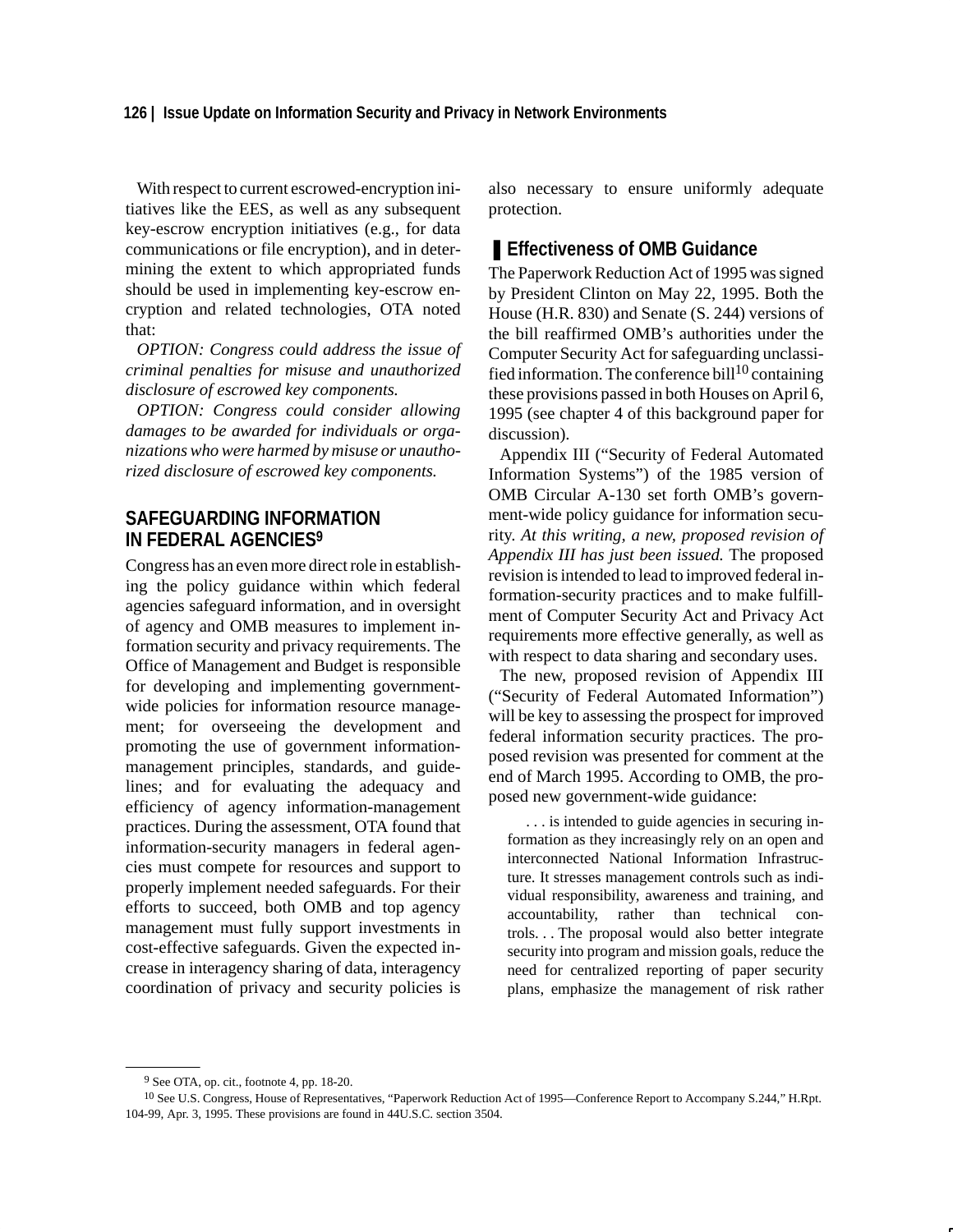than its measurement, and revise government-wide security responsibilities to be consistent with the Computer Security Act.<sup>11</sup>

See chapter 4 of this background paper for discussion of the proposed revision to Appendix III. The issues and options presented below are in the context of the 1994 report and the 1985 Appendix III. However, OTA expects that congressional oversight and analysis as indicated below will remain useful for understanding OMB's new guidance and assessing its potential effectiveness.

Because the revised Appendix III had not been issued by the time *Information Security and Privacy in Network Environments* was completed in 1994, the OTA report was unable to assess the revision's potential for improving information security in federal agencies, for holding agency managers accountable for security, or for ensuring uniform protection in light of data sharing and secondary uses. OTA noted that, after the revised Appendix III of OMB Circular A-130 is issued:

*OPTION: Congress could assess the effectiveness of the OMB's revised guidelines, including improvements in implementing the Computer Security Act's provisions regarding agency security plans and training, in order to determine whether additional statutory requirements or oversight measures are needed.*

This might be accomplished by conducting oversight hearings, undertaking a staff analysis, and/or requesting a study from the General Accounting Office (GAO). However, the effects of OMB's revised guidance may not be apparent for some time after the revised Appendix III is issued.

Therefore, a few years may pass before GAO is able to report government-wide findings that would be the basis for determining the need for further revision or legislation. In the interim:

*OPTION: Congress could gain additional insight through hearings to gauge the reaction of agencies, as well as privacy and security experts*

*from outside government, to OMB's revised guidelines*.

Oversight of this sort might be especially valuable for agencies, such as the Internal Revenue Service, that are developing major new information systems. In the course of its oversight and when considering the direction of any new legislation, OTA noted that:

*OPTION: Congress could ensure that agencies include explicit provisions for safeguarding information assets in any information-technology planning documents.*

*OPTION: Congress could ensure that agencies budget sufficient resources to safeguard information assets, whether as a percentage of information-technology modernization and/or operating budgets, or otherwise.*

*OPTION: Congress could ensure that the Department of Commerce assigns sufficient resources to the National Institute of Standards and Technology (NIST) to support its Computer Security Act responsibilities, as well as NIST's other activities related to safeguarding information and protecting privacy in networks.*

Regarding NIST's computer-security budget, OTA did not determined the extent to which additional funding is needed, or the extent to which additional funding would improve the overall effectiveness of NIST's information-security activities. However, in staff discussions and workshops during the course of the assessment, OTA found that individuals from outside and within government repeatedly noted that NIST's security activities were not proactive and that NIST often lagged in providing useful and needed standards (the FIPS) and guidelines. Many individuals from the private sector felt that NIST's limited resources for security activities precluded NIST from doing work that would also be useful to industry. Additional resources, whether from overall increases in NIST's budget or otherwise, could enhance

<sup>&</sup>lt;sup>11</sup> Office of Management and Budget, "Security of Federal Automated Information," Proposed Revision of OMB Circular No. A-130 Appendix III (transmittal memorandum), At this writing, the proposed revision of Appendix III was available from NIST via World Wide Web at http://csrc.ncsl.nist.gov/secplcy as <a130app3.txt>.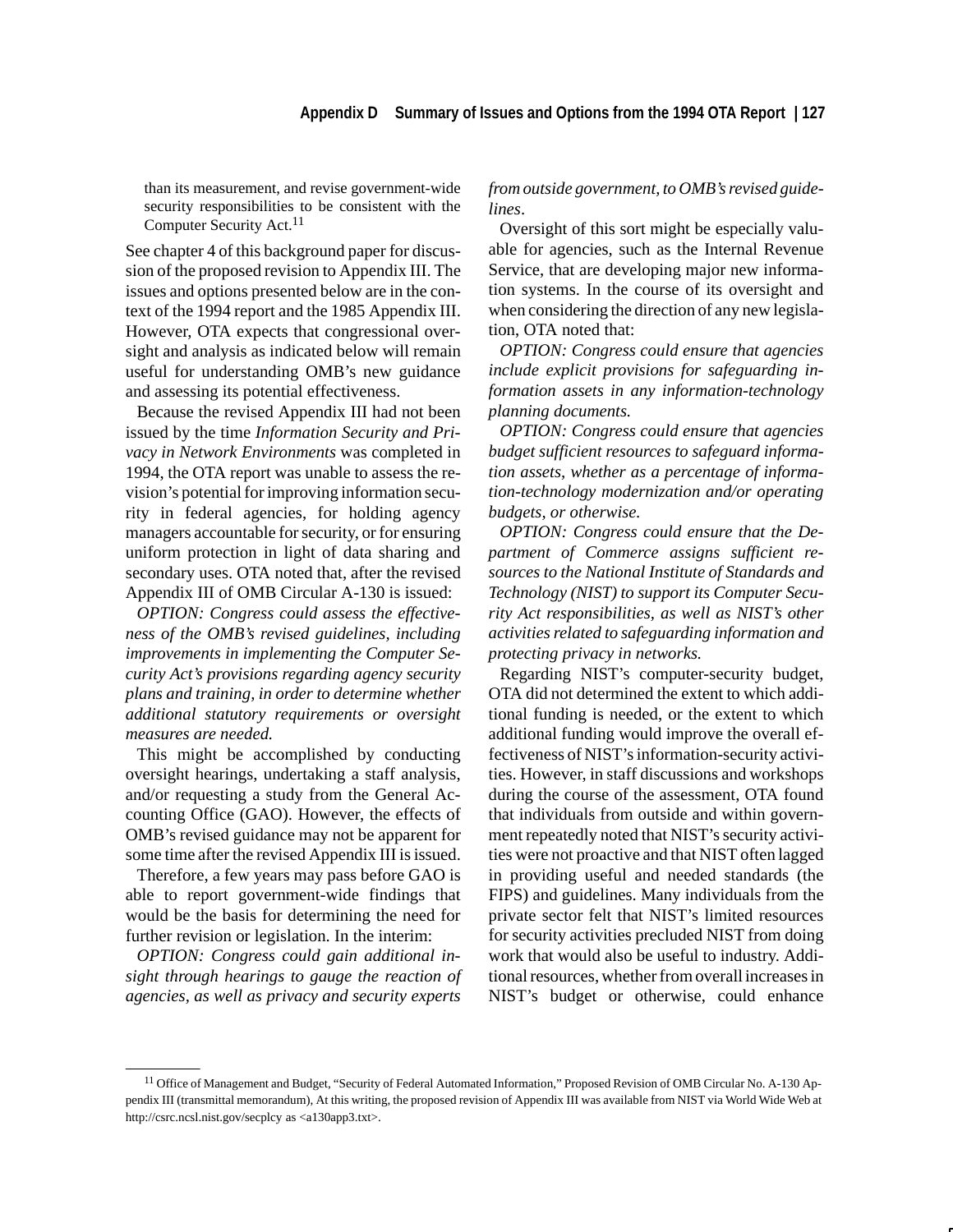NIST's technical capabilities, enable it to be more proactive, and hence be more useful to federal agencies and to industry.

OTA found that NIST activities with respect to standards and guidelines related to cryptography are a special case, however. Increased funding alone will not be sufficient to ensure NIST's technological leadership or its fulfillment of the "balancing" role as envisioned by the Computer Security Act of 1987. With respect to cryptography, OTA concluded that national security constraints set forth in executive branch policy directives appear to be binding. These constraints have resulted, for example, in the closed processes by which the Escrowed Encryption Standard (Clipper) was developed and implemented. Increased funding could enable NIST to become a more equal partner to NSA, at least in deploying (if not developing) cryptographic standards. But, if NIST/NSA processes and outcomes are to reflect a different balance of national security and other public interests, or more openness, than has been evidenced over the past five years, OTA concluded that clear policy guidance and oversight (not just funding) will be needed.

### **LEGAL ISSUES AND INFORMATION SECURITY**

The laws currently governing commercial transactions, data privacy, and intellectual property were largely developed for a time when telegraphs, typewriters, and mimeographs were the commonly used office technologies and business was conducted with paper documents sent by mail. Technologies and business practices have dramatically changed, but the law has been slower to adapt. Computers, electronic networks, and information systems are now used to routinely process, store, and transmit digital data in most commercial fields. OTA found that changes in communication and information technologies were particularly significant in three areas: electronic commerce, privacy and transborder data flow, and digital libraries.

### ■ **Electronic Commerce**

As businesses replace conventional paper documents with standardized computer forms, the need arises to secure the transactions and establish means to authenticate and provide *nonrepudiation services for electronic transactions*, that is, a means to establish authenticity and certify that the transaction was made. Absent a signed paper document on which any nonauthorized changes could be detected, a *digital signature* to prevent, avoid, or minimize the chance that the electronic document has been altered must be developed. In contrast to the courts' treatment of conventional, paper-based transactions and records, little guidance is offered as to whether a particular safeguard technique, procedure, or practice will provide the requisite assurance of enforceability in electronic form. This lack of guidance concerning security and enforceability is reflected in the diversity of security and authentication practices used by those involved in electronic commerce.

Legal standards for electronic commercial transactions and digital signatures have not been fully developed, and these issues have undergone little review in the courts. Therefore, OTA noted that immediate action by Congress might not be warranted.<sup>12</sup> However, OTA noted the need for congressional awareness of these issues:

*OPTION: Congress could monitor the issue of legal standards for electronic transactions and digital signatures, so that these are considered in future policy decisions about information security.*

Such attention would be especially timely, given the increasing focus of the national and international legal communities and the states on developing legal standards for electronic commerce, as well as guidelines and model legislation for digital signatures.

<sup>12</sup> Note this refers to *legal* standards for contracts, rules of evidence, and so forth, not to specific *technical* standards like the DSS.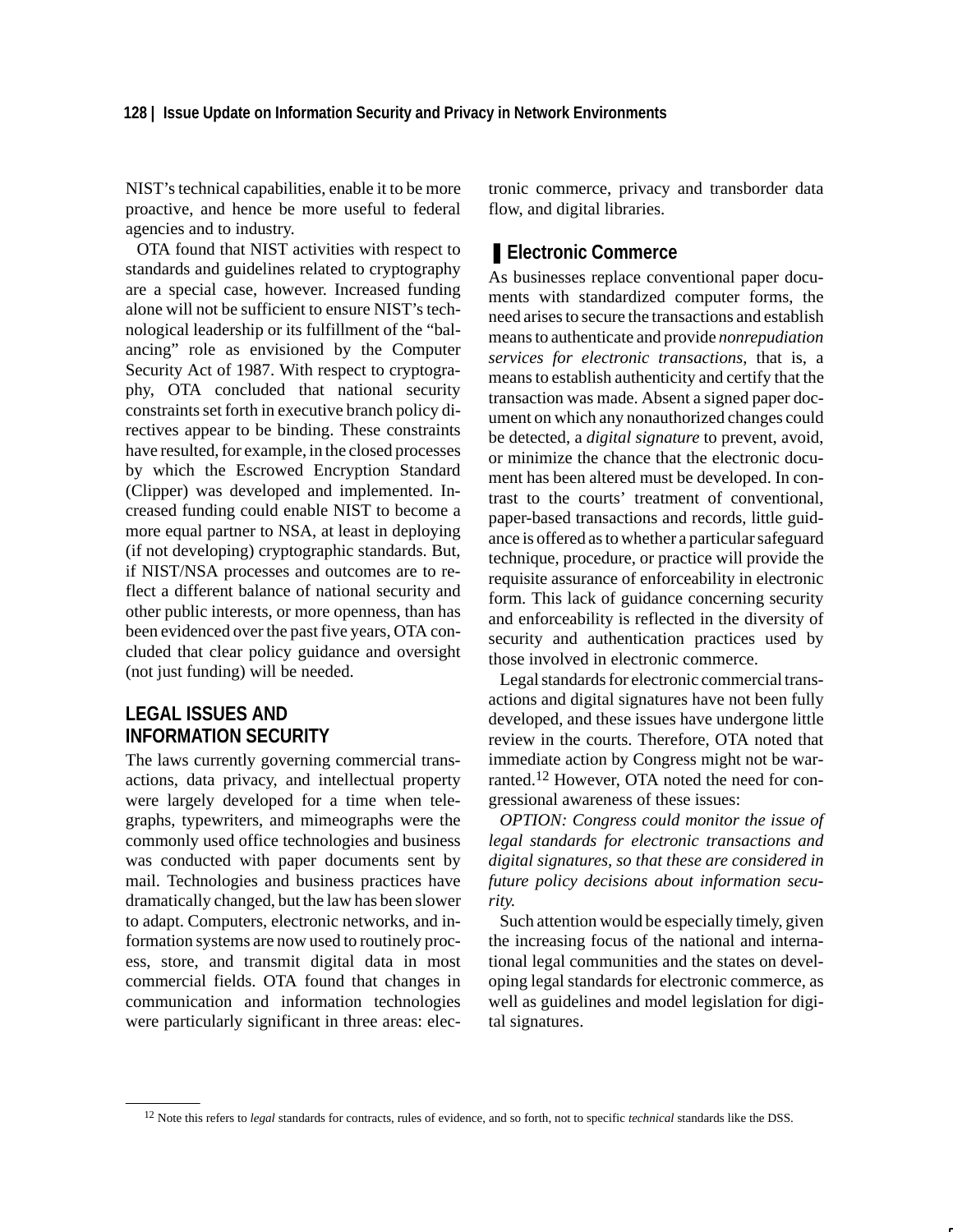For example, the American Bar Association's (ABA) Information Security Committee, Science and Technology Section, is drafting "Global Digital Signature Guidelines and model legislation. The ABA effort includes federal-agency representatives, as well as representatives from the private sector and other governments. With participation by the International Chamber of Commerce and the U.S. State Department, the United Nations Commission on International Trade Law has completed a Model Law on electronic data interchange  $(EDI).<sup>13</sup>$ 

Utah has just enacted digital signature legislation. The Utah Digital Signature  $Act^{14}$  is intended to provide a reliable means for signing computerbased documents and to provide legal recognition of digital signatures using "strong authentication techniques" based on asymmetric cryptography. To assure a minimum level of reliability in digital signatures, the Utah statute provides for the licensing and regulation of certification authorities by a "Digital Signature Agency" (e.g., the Division of Corporations and Commercial Code of the Utah Department of Commerce). The act, first drafted as a proposed model law, provides that the private key is the property of the subscriber who rightfully holds it (and who has a duty to keep it confidential); thus, tort or criminal actions are possible for theft or misuse. It is technology-independent; that is, it does not mandate use of a specific signature technique, although it envisions use of signatures based on standards similar to or including the ANSI X.9.30 or ITU X.509 standards.15 (Also see discussion in chapter 4 of this background paper.)

Liability issues are also important to the development of electronic commerce and the underpinning institutional infrastructures, including (but not limited to) escrow agents for key-escrowed encryption systems and certificate authorities for public-key infrastructures. Widespread use of certificate-based, public-key infrastructures will require resolution and harmonization of liability requirements for trusted entities, whether these be federal certificate authorities, private certificate (or "certification") authorities, escrow agents, banks, clearinghouses, value-added networks, or other entities.<sup>16</sup>

### ■ **Protection of Privacy in Data**

Since the 1970s, the United States has concentrated its efforts to protect the privacy of personal data collected and archived by the federal government. Rapid development of networks and information processing by computer now makes it possible for large quantities of personal information to be acquired, exchanged, stored, and matched very quickly. As a result, a market for computer-matched personal data has expanded rapidly, and a private sector information industry has grown around the demand for such data.

OTA found that increased computerization and linkage of information maintained by the federal

<sup>&</sup>lt;sup>13</sup> Information on ABA and United Nations activities provided by Michael Baum, Principal, Independent Monitoring, personal communication, Mar. 19, 1995. See also Michael S. Baum, *Federal Certification Authority Liability and Policy: Law and Policy of Certificate-Based Public Key and Digital Signatures*, NIST-GCR-94-654, NTIS Doc. No. PB94-191-202 (Springfield, VA: National Technical Information Service, 1994).

<sup>14</sup> Utah Digital Signature Legislative Facilitation Committee, "Utah Digital Signature Legislation," Dec. 21, 1994. The Utah Digital Signature Act act was signed into law on Mar. 10, 1995, as section 46-3-101 et seq., Utah Code Annotated. (Prof. Lee Hollaar, University of Utah, personal communication, Mar. 22, 1995.)

<sup>&</sup>lt;sup>15</sup> Utah Digital Signature Act, ibid. The model legislation was endorsed by the American Bar Association, Information Security Committee of the Science and Technology Section, EDI/Information Technology Division; Prof. Lee Hollaar, University of Utah; Salt Lake Legal Defenders Assoc.; Statewide Association of Public Attorneys; Utah Attorney General's Office; Utah Dept. of Corrections; Utah Information Technology Commission; Utah Judicial Council; and Utah State Tax Commission.

<sup>16</sup> See Michael Baum, op. cit., footnote 12 for discussion of liability exposure, legal considerations, tort and contract remedies, government consent to be liable, and recommendations and approaches to mitigate liability.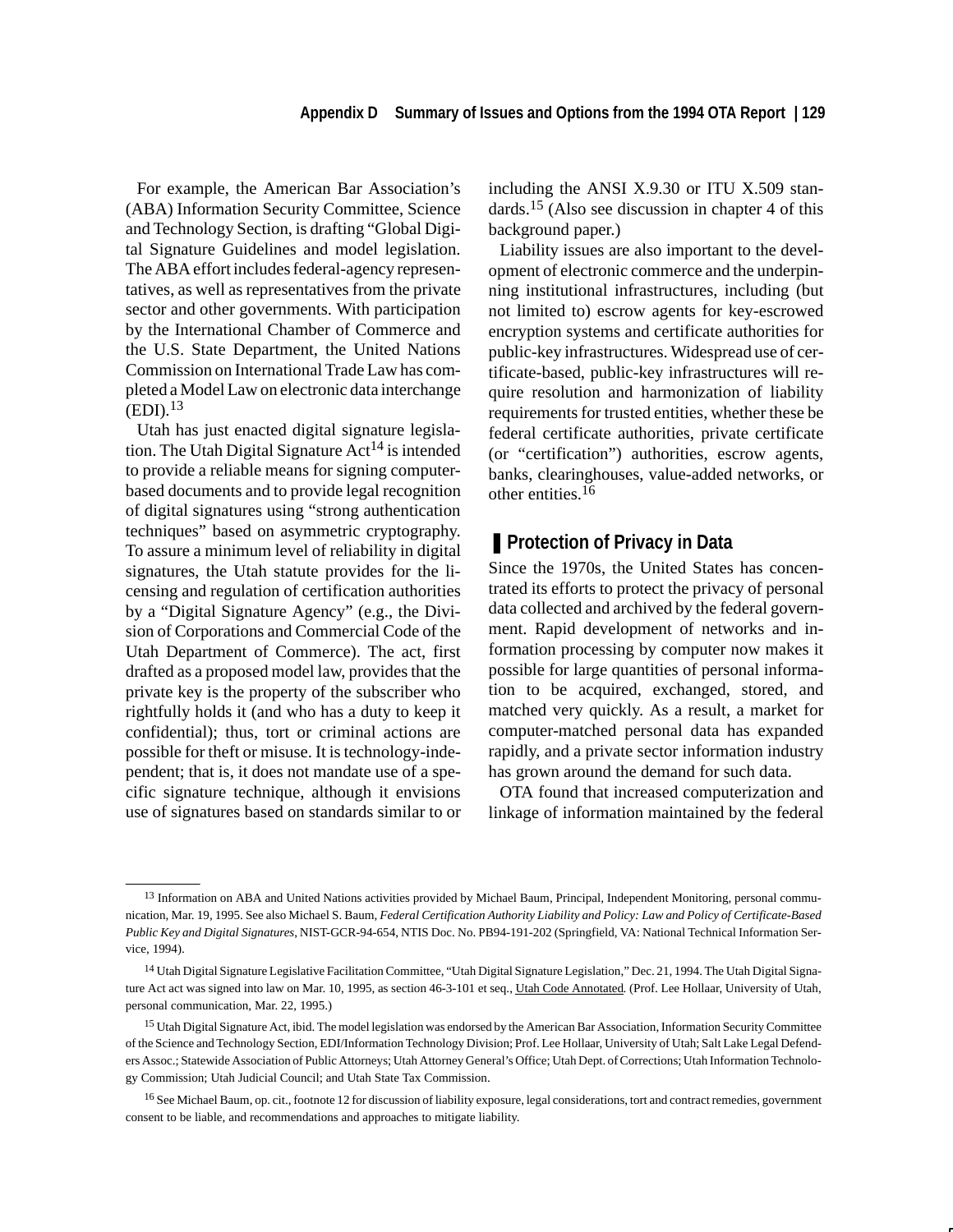government is arguably not addressed by the Privacy Act, which approaches privacy issues on an agency-by-agency basis. To address these developments, OTA noted several alternatives:

*OPTION: Congress could allow each agency to address privacy concerns individually, through its present system of review boards.*

*OPTION: Congress could require agencies to improve the existing data integrity boards, with a charter to make clearer policy decisions about sharing information and maintaining its integrity.*

*OPTION: Congress could amend the existing law to include provisions addressing the sharing and matching of data, or restructure the law overall to track the flow of information between institutions.*

*OPTION: Congress could provide for public access for individuals to information about themselves, and protocols for amendment and correction of personal information. It could also consider providing for online publication of the* Federal Register *to improve public notice about information collection and practices.*

OTA noted that, in deciding between courses of actions, Congress could exercise its responsibility for oversight through hearings and/or investigations, gathering information from agency officials involved in privacy issues, as well as citizens, in order to gain a better understanding of what kinds of actions are required to implement better custodianship, a minimum standard of quality for privacy protection, and notice to individuals about use and handling of information.

Although the United States does not comprehensively regulate the creation and use of such data in the private sector, foreign governments (particularly the European Union) do impose controls. The Organization for Economic Cooperation and Development (OECD) adopted guidelines in 1980 to protect the privacy and transborder flows of personal data. The difference between the level of personal privacy protection in the United States and that of its trading partners, who in general more rigorously protect privacy, could inhibit the exchange of data with these countries. U.S. business has some serious concerns about the European Union (EU) proposal, as it relates to the data subject's consent and the transfer of data to non-EU countries. OTA noted that Congress had a choice when addressing the sufficiency of existing U.S. legal standards for privacy and security in a networked environment for the private sector:

*OPTION: Congress could legislate to set standards similar to the OECD guidelines;*

or,

*OPTION: Congress could allow individual interests, such as the business community, to advise the international community on its own of its interests in data protection policy. However, because the EU's protection scheme could affect U.S. trade in services and could impact upon individuals, Congress may also wish to monitor and consider the requirements of foreign data protection rules as they shape U.S. security and privacy policy to assure that all interests are reflected.*

OTA noted that a diversity of interests must be reflected in addressing the problem of maintaining privacy in computerized information whether in the public or private sector. To deal with this, OTA noted that:

*OPTION: Congress could establish a Federal Privacy Commission.*

Proposals for such a commission or board were previously discussed by OTA in its 1986 report *Electronic Record Systems and Individual Privacy*. In that study, OTA cited the lack of a federal forum in which the conflicting values at stake in the development of federal electronic systems could be fully debated and resolved. As privacy questions will arise in the domestic arena, as well as internationally, a commission could deal with these as well.

### ■ Protection of Intellectual Property in the **Administration of Digital Libraries**

OTA found that the availability of protected intellectual property in *digital libraries* and other networked information collections is straining the traditional methods of protection and payment for use of intellectual property. Technologies (like digital signatures and encryption) developed for safeguarding information might also hold promise for monitoring the use of copyrighted informa-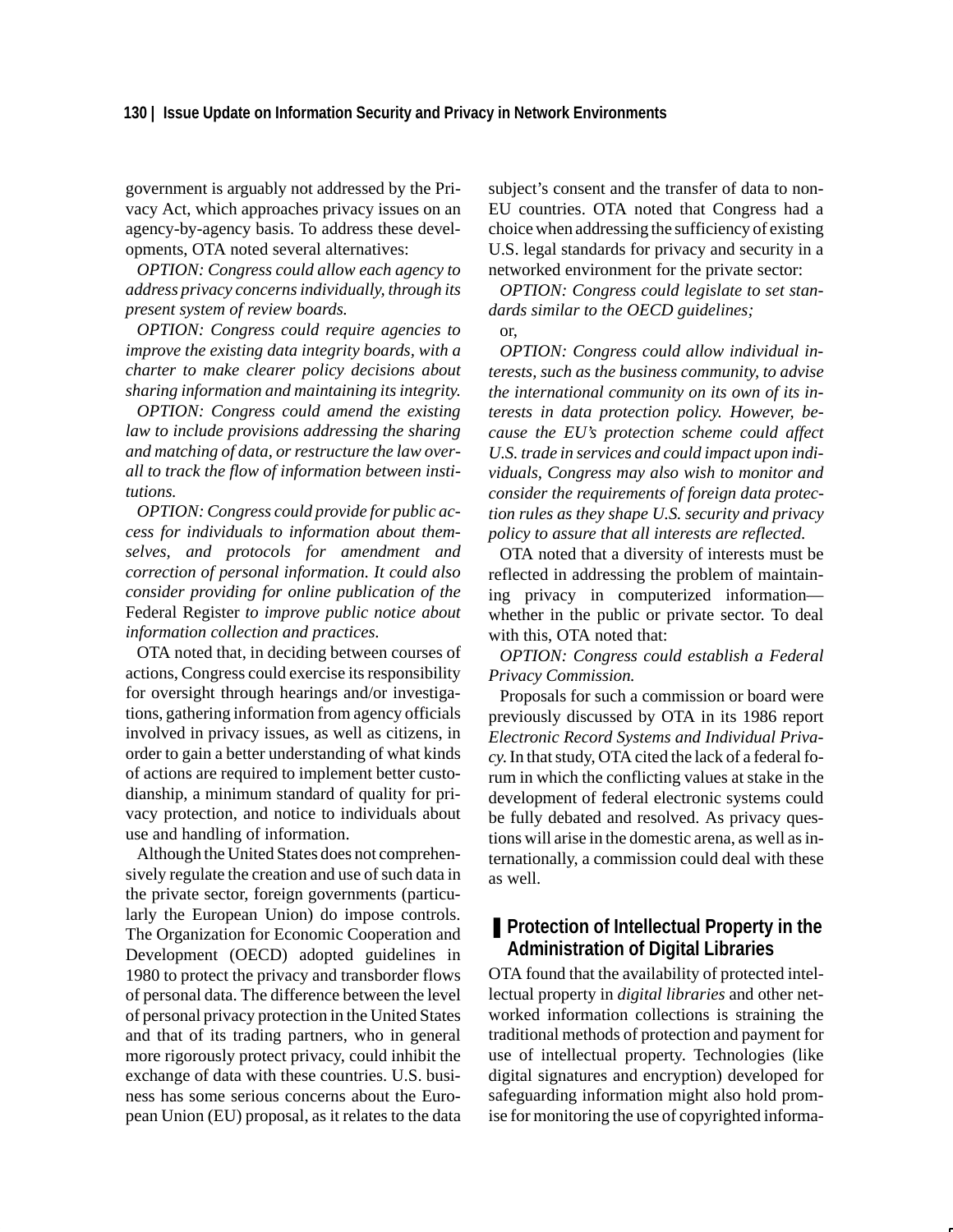### **Appendix D Summary of Issues and Options from the 1994 OTA Report | 131**

tion and facilitating means for collecting royalties and compensating the copyright holders. The application of intellectual-property law to protect works maintained in digital libraries continues to be problematic; traditional copyright concepts such as *fair use* are not clearly defined as they apply to these works; and the means to monitor compliance with copyright law and to distribute royalties is not yet resolved.

OTA had addressed these legal and institutional issues in an earlier report, *Finding a Balance: Computer Software, Intellectual Property, and the Challenge of Technological Change*. The 1992 report included several options to deal with the use of works in electronic form.

During the 1994 assessment, OTA found that the widespread development of multimedia authoring tools—integrating film clips, images, music, sound, and other content—raises additional issues pertaining to copyright and royalties. With respect to copyright for multimedia works, OTA noted that:

*OPTION: Congress could allow the courts to continue to define the law of copyright as it is applied in the world of electronic information;* or,

*OPTION: Congress could take specific legislative action to clarify and further define the copyright law in the world of electronic information.*

Instead of waiting for legal precedents to be established or developing new legislation, OTA noted that Congress might try a third approach that would allow producer and user communities to establish common guidelines for use of copyrighted, multimedia works:

*OPTION: Congress could allow information providers and purchasers to enter into agreements that would establish community guidelines without having the force of law. In so doing, Congress could decide at some point in the future to review the success of such an approach.*

More generally, with respect to private sector solutions for problems concerning rights and royalties for copyrighted works in electronic form, OTA noted that:

*OPTION: Congress could encourage private efforts to form rights-clearing and royalty-collection agencies for groups of copyright owners.*

Alternatively,

*OPTION: Congress might allow private sector development of network tracking and monitoring capabilities to support a fee-for-use basis for copyrighted works in electronic form.*

In the latter case, Congress might wish to review whether a fee-for-use basis for copyrighted works in electronic form is workable, from the standpoint of both copyright law and technological capabilities. OTA suggested that this might be accomplished by conducting oversight hearings, undertaking a staff analysis, and/or requesting a study from the Copyright Office.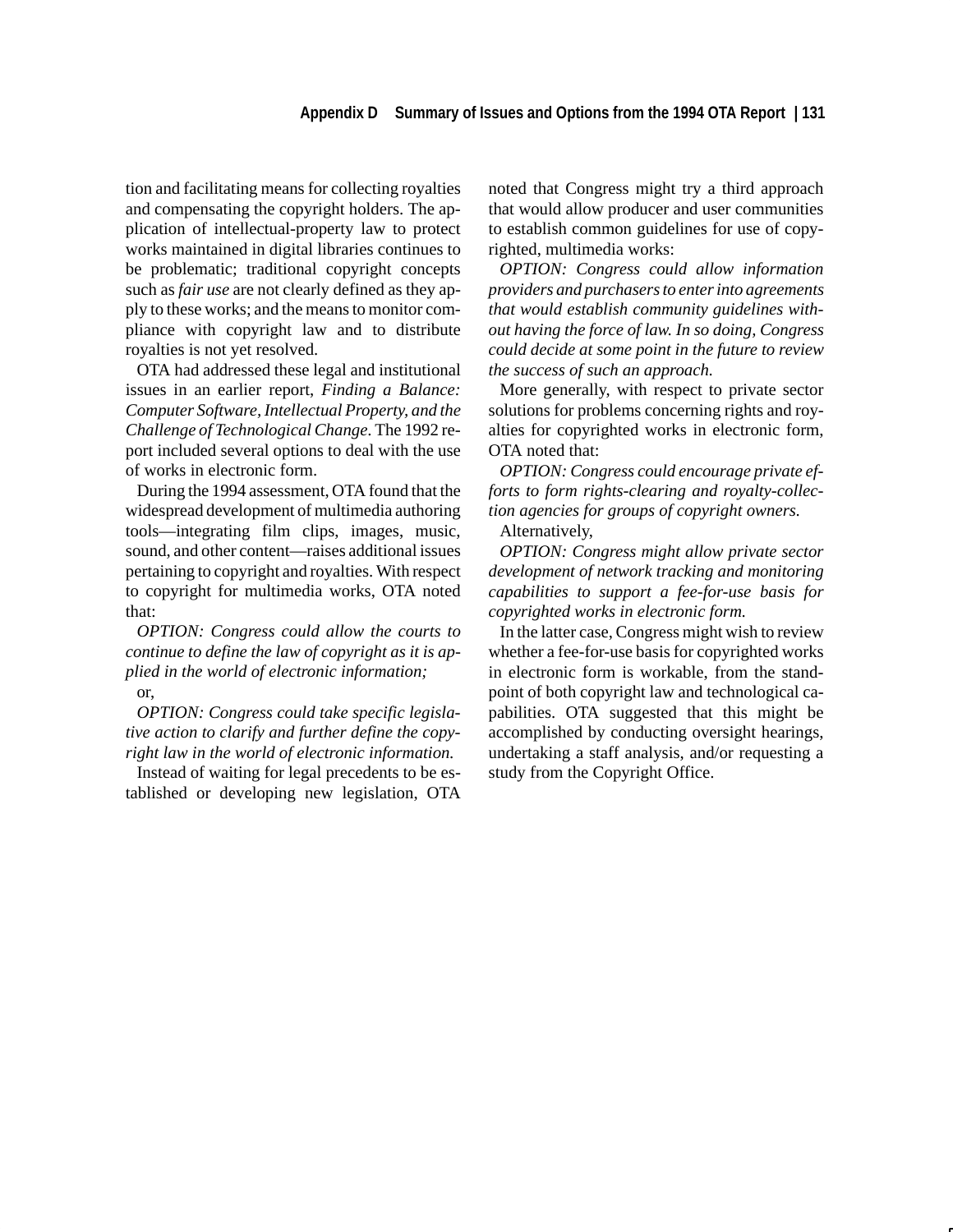# **ndex**

### **A**

Accredited Standards Committee X9, 20, 82 Advanced Research Projects Agency, 19, 81 Algorithms. *See* Cryptographic algorithms American Bar Association Science and Technology Section's Information Security Committee, 23, 87, 129 Arms Export Control Act, 12-13, 63, 117 ARPA. *See* Advanced Research Projects Agency ASC X9. *See* Accredited Standards Committee X9 Association for Computing Machinery EES policy issues report, 21, 85 U.S. Public Policy Committee of the ACM, 21-22, 85 Asymmetric cryptosystems. *See* Public-key cryptography ATM machines, 117, 118 AT&T Corp. encryption microchip development, 20, 56, 82 AT&T CryptoBackup, 83 AT&T Surity Telephone Device, 20, 82 Authentication cryptography and, 47, 48 definition, 6 Authenticity definition, 3

### **B**

Background paper description, 2 overview of chapters, 3-42 purpose, 23 Bankers Trust International Corporate Key Escrow, 21, 83 Banking and financial services industries cryptography and, 20, 82, 117-118 Bell Atlantic Key Escrow, 83 "Best practices" of businesses, 68-71 Bill of Rights for privacy, 71 Branstad, Dennis, 82-83 Brickell, Ernest, 55

Brooks Act of 1965, 106-107 Bureau of Export Administration, 119 "Business Requirements for Encryption," 22, 86 Businesses. *See* Private sector; *specific businesses by name*

### **C**

Canada privacy policy, 71 Cantwell, Rep. Maria, 13, 63 Capstone chip costs, 18, 35, 80, 98 escrow locations, 17 lack of market support for, 20, 82 use by Defense Message System, 79 Cellular phones, 119-120 China liberalization of exports to, 120 Ciphertext description, 46, 48 Cleartext description, 46 Clinton Administration. *See also* Escrowed-encryption initiative; Escrowed Encryption Standard; Executive branch centralization of information security authorities, 8, 27, 53 commitment to escrowing encryption keys, 17-18, 79 creation of interagency working group on encryption and telecommunications, 56 easing of export controls on cryptography without legislation, 14, 64 exportability of EES encryption products, 54 international market studies, 63 liberalization of export controls, 120 market study of cryptography and export controls, 97-98 NIST funding, 81 plans for making escrowed encryption mandatory, 37, 53, 125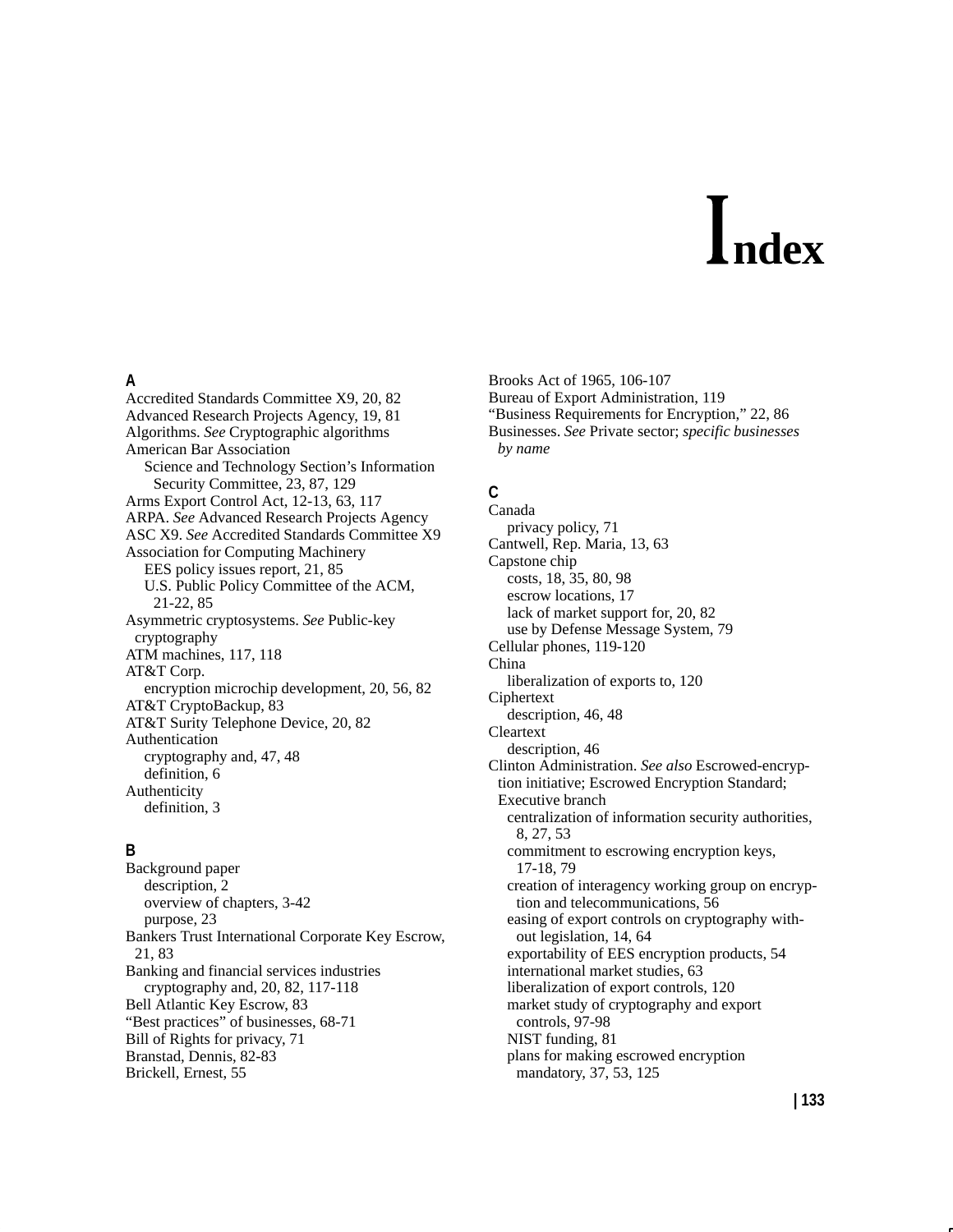### **134 | Issue Update on Information Security and Privacy in Network Environments**

Clipper chip. *See* Escrowed Encryption Standard COCOMM. *See* Coordinating Committee for Multilateral Export Controls Code of Fair Information Practices, 24, 89 Collins, Rep. Cardiss, 23, 88 Commerce Department. *See* Department of Commerce Committee on Government Operations report on H.R. 145, 111-112 Competitiveness U.S. export policy and, 67 Computer crime, 72 Computer Security Act of 1987, 53 agency responsibilities, 42, 109-110, 112-114 controversies over, 910, 60, 92, 105-106, 114-115 cost-effective safeguards, 41, 101 description, 9, 60 evolution of policy framework, 106-108 frustration over implementation of, 74 fulfilling intent of the act, 105, 115 hearings on, 111 implementation issues, 9-10, 15-16, 39, 42, 105, 114-115 incentives for compliance and sanctions for noncompliance, 123 mandates, 78 NIST responsibilities, 9-10, 42, 113-114, 127-128 NSA responsibilities, 9-10, 110-112, 113-114 OMB Circular A-130 Appendix III proposed revision and, 29, 32, 126 overlapping agency responsibilities before, 109-110 oversight of, 16, 42, 68, 74, 98 provisions, 10, 91, 105, 108-115 Computer System Security and Privacy Advisory Board, 10, 27, 60, 74, 105, 108-109, 114 Resolution 95-3, 92 Computer Systems Laboratory, 107, 115 Computer Systems Policy Project GII recommendations, 21, 84-85 Confidentiality definition, 3 Congress. *See also* Government; Legislation; *specific committees, pieces of legislation, and members of Congress by name* cryptography policy review, 34-35, 123-124 escrowed encryption initiatives responses, 36-37, 42, 125-126 export administration legislation, 13, 63, 64, 121 export controls and, 13, 14, 35-36, 63, 68, 73, 97-98, 121 federal information security and privacy oversight, 37-38, 40-41, 98 implications for action, 34-42, 97-101 issues and options, 4, 34-42, 122-131

letter of request to OTA, 2, 104 locus of authority for information security, 39-42, 100-101 OMB Circular A-130 Appendix III proposed revision oversight, 39, 40 privacy protection legislation, 88-89 workshop views on areas of action needed, 73-75 Cooperative research and development agreements for Westinghouse Savannah River Company to develop DSS software, 80 Coordinating Committee for Multilateral Export Controls, 120 Copyrighted materials digital signatures and, 47 fee-for-use, 131 options for protecting, 130-131 workshop views, 71-72 Corporate privacy, 72, 75 Crackers, 2 CRADAs. *See* Cooperative research and development agreements "Creating a New Order in U.S. Security Policy," 26-27, 91-92, 94 Credit reports, 24, 88 Crime computer crime, 72 cryptography control and, 7 organized crime, 78 Cryptanalysis description, 47 Cryptographic algorithms. *See also specific algorithms by name* description, 46 "Cryptographic Service Calls," 19, 81 Cryptography applications of, 56 background, 5 congressional review and open processes, 34-35, 123-124 description, 3, 45, 46 executive branch developments, 79-81 history of, 46 importance of, 57, 45-50 misuse potential, 52 nongovernmental markets, 6, 50 policy debate over, 50, 52-53 private sector developments, 82-84 terminology, 46-47 uses for, 46-47 Cryptography control Computer Security Act of 1987 and, 60 as domestic security issue, 52-53 export controls, 6, 7-8, 11-14, 35-36, 52-53, 61-64, 66-68, 116-121, 123, 124-125 government marketplace influence, 60-61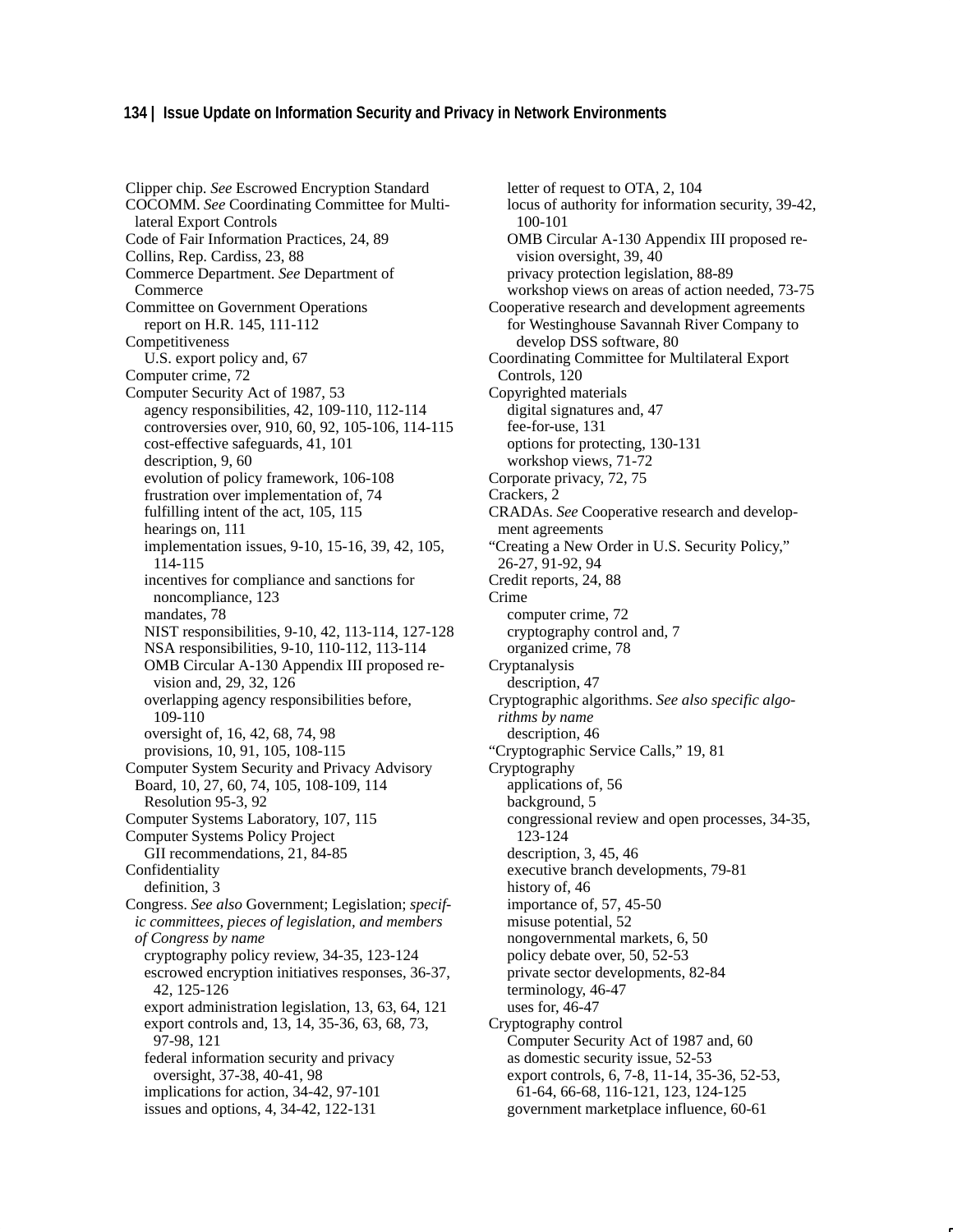issues and options, 4, 64 lack of dialogue between government and private sector on, 15, 67-68, 73-74, 101 leadership and responsibility issues, 78, 15, 53, 68 mechanisms, 7, 50 as national security issue, 50, 52 policy objectives, 7 tension between promoting and controlling information safeguards, 50 Cryptosystems. *See also specific system by name* description, 46-47 CSL. *See* Computer Systems Laboratory CSPP. *See* Computer Systems Policy Project CSSPAB. *See* Computer System Security and Privacy Advisory Board

### **D**

100

Damages for misuse or unauthorized disclosure of escrowed key components, 37, 126 Data Encryption Standard EES algorithm comparison, 54 export policy and, 67 key length, 57 reaffirmation of, 57 as stable technology, 11, 61 successors, 9, 57 triple DES version, 9, 56, 57 "Data Encryption Standard" (FIPS Publication 46-2), 57 Databases key escrowing or trusteeship for, 18, 79 national identification database, 23, 88 Decrypting, 117 Decryption keys, 6 Defense Information Systems Agency, 19, 81 mock attacks, 78 Defense Message System, 9, 53, 80 Denning, Dorothy, 55, 82-83 Department of Commerce. *See also* Computer System Security and Privacy Advisory Board Commerce Control List, 118-119 deposit of encryption keys in, 79 economic impact of U.S. export controls on U.S. software industry, 13, 36, 125 EES proposal, 8, 54 export controls, 11-12, 13, 62, 63, 116, 118-121 OMB Circular A-130 Appendix III proposed revision guidance, 33, 96 responsibilities before Computer Security Act of 1987, 109 traditional responsibilities for security standards, Department of Defense, 53. *See also* Defense Information Systems Agency Defense Message System, 9, 53, 80 export controls, 117 Information Warfare activities, 24-25, 78, 89 mock attacks on computers, 78 OMB Circular A-130 Appendix III proposed revision guidance, 33, 96 Department of Energy UNIX flaw alert, 77 Department of Justice EES proposal, 54 OMB Circular A-130 Appendix III proposed revision guidance, 33, 96 Department of State Arms Export Control Act amendment, 12-13, 63 export controls, 11-13, 62, 82, 116-118, 119-121 model law on electronic data interchange, 23, 87, 129 Office of Defense Trade Controls, 117 Department of the Treasury deposit of encryption keys in, 79 EES escrow agent, 55 DES. *See* Data Encryption Standard Diffie-Hellman key exchange, 21, 58, 59 Digital libraries, 130-131 Digital Signature Act, 87-88, 129 Digital Signature Standard costs, 8081 description, 49 government-wide implementation, 80 patent problems, 18, 79-80 public-key algorithm specified in, 9, 57 RSA and, 18, 20, 49, 80 Digital signatures acceptance and use of new FIPS for, 18 alternatives to, 49 description, 3, 6, 48-49 electronic commerce and, 4, 128-129 message authentication and, 47, 48 public-key cryptography and, 47 Utah statute, 87-88 DISA. *See* Defense Information Systems Agency DOD. *See* Department of Defense "Draft Principles for Providing and Using Personal Information and Commentary," 24, 89 Drug testing as privacy issue, 88 DSS. *See* Digital Signature Standard

### **E**

Eastern Europe. *See also* Europe liberalization of exports to, 120 Economic espionage, 78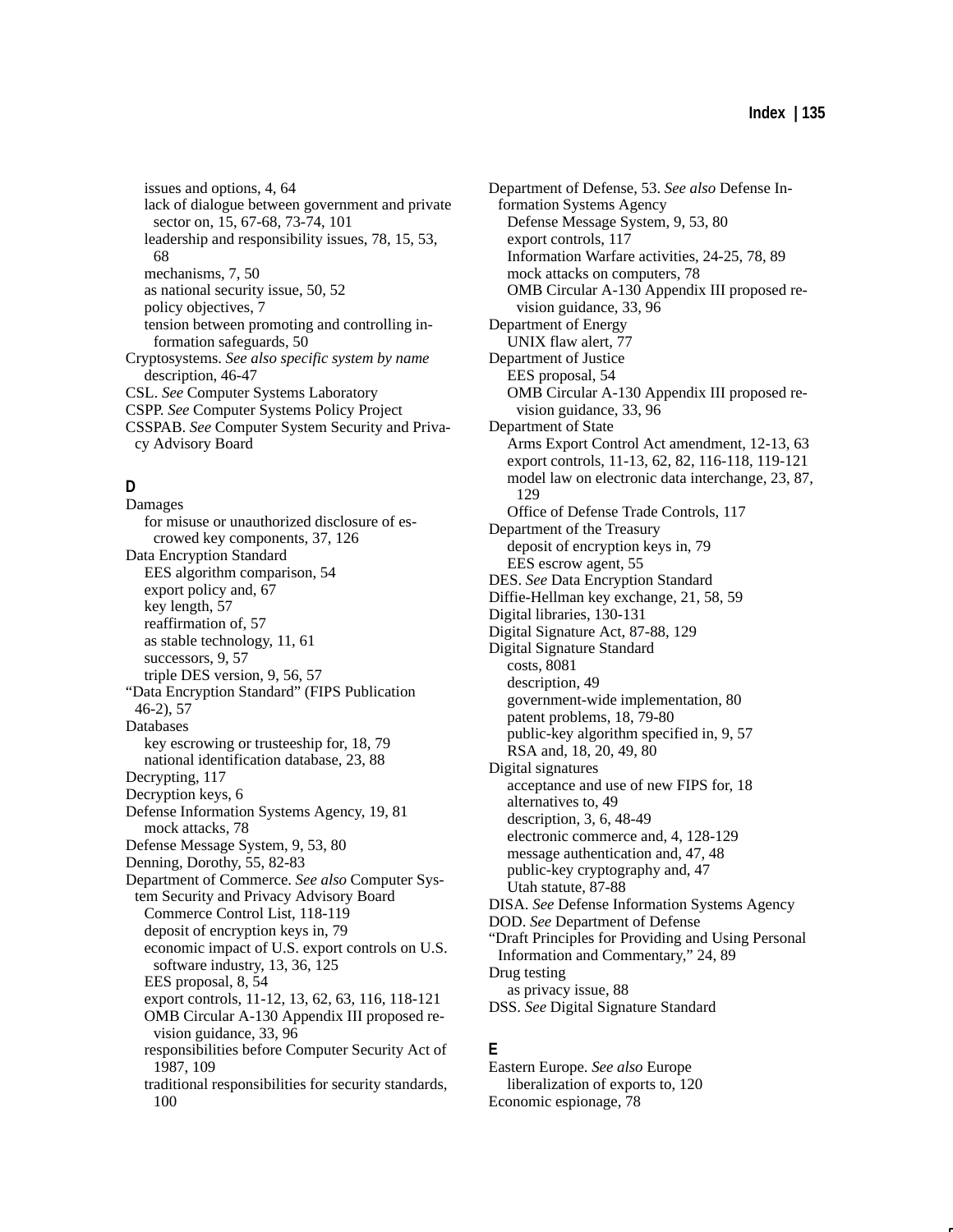### **136 | Issue Update on Information Security and Privacy in Network Environments**

EES. *See* Escrowed Encryption Standard Electronic commerce digital signatures and, 4, 128-129 nonrepudiation services, 128 *Electronic Record Systems and Individual Privacy*, 130 Employees Computer Security Act of 1987 training requirements, 112-113, 115 errors due to lack of training in security, 70 Encryption definition, 3, 56 Escrowed encryption description, 45 Escrowed-encryption initiative, 6, 45 congressional responses to, 36-37, 42, 125-126 controversy over, 4, 123 costs, 35, 98 Escrowed Encryption Standard. *See also* Skipjack algorithm ACM report, 85 alternatives to, 17, 79 Clinton Administration policy, 35, 53 closed process for developing and implementing, 15, 41, 128 DES algorithm comparison, 54 description, 67, 89, 53, 54 functions, 54-55 history of, 55-56 lack of market support for, 20, 82 as mandatory, 8, 37, 124, 125 private sector acceptance, 15, 61 "spare keys" for, 7 uses, 9, 45 voluntary use of by private sector, 125 Europe. *See also* Eastern Europe need for consistency between U.S. privacy laws and European privacy laws, 75 privacy policies, 71 European Union, 130 Exclusionary Rule Reform Act of 1995, 23-24, 88 Executive branch alternatives to EES and Skipjack, 79 cryptography developments, 79-81 digital signatures, 79-81 reaction to ISSC, 27, 92 Executive Order 12333, 110 Executive orders agency responsibilities and, 110 Export Administration Act reauthorization, 36, 97-98 Export Administration Act of 1995, 14, 64 Export Administration Regulations, 118 Export controls Arms Export Control Act amendment, 12-13, 63

on cryptography, 6, 7-8, 11-14, 35-36, 52-53, 61-64, 66-68, 116-121, 123, 124-125 liberalization of, 120 licensing requirements, 11-12, 62, 63, 116-121 military and dual-use items, 11, 61-62, 116 omnibus export administration legislation, 63, 121 proliferation of cryptography to foreign adversaries and, 12, 62-63 workshop views on congressional action needed, 14-15, 66-68, 73, 97

### **F**

"Fair use" concept, 131 Family Privacy Bill, 24, 88-89 Federal Bureau of Investigation, 73 Federal information processing standards. *See also specific standards and titles by name* DES and, 8, 9 DSS and, 8, 9 EES promulgated as, 8-9, 45 escrowed-encryption initiative and, 4 for secure key exchange, 79 Skipjack and, 8-9, 79 users' needs and, 98 Federal Manager's Financial Accountability Act, 97 *Federal Register* online publication of, 130 Financial services. *See* Banking and financial services industry *Finding a Balance: Computer Software, Intellectual Property, and the Challenge of Technological Change*, 131 FIPSs. *See* Federal information processing standards Firewalls, 78 FORTEZZA PCMCIA cards costs, 18-19, 80-81, 98 Defense Message System use, 79 nondefense agency adoption of, 35 number in use, 53, 56 Fortress KISS, 83

### **G**

General Accounting Office export controls, 120 OMB Transmittal Memorandum No. 1 and, 110 study request, 127 General Services Administration government public-key infrastructure, 81 OMB Circular A-130 Appendix III proposed revision guidance, 33, 96 responsibilities before Computer Security Act of 1987, 109 GII. *See* Global information infrastructure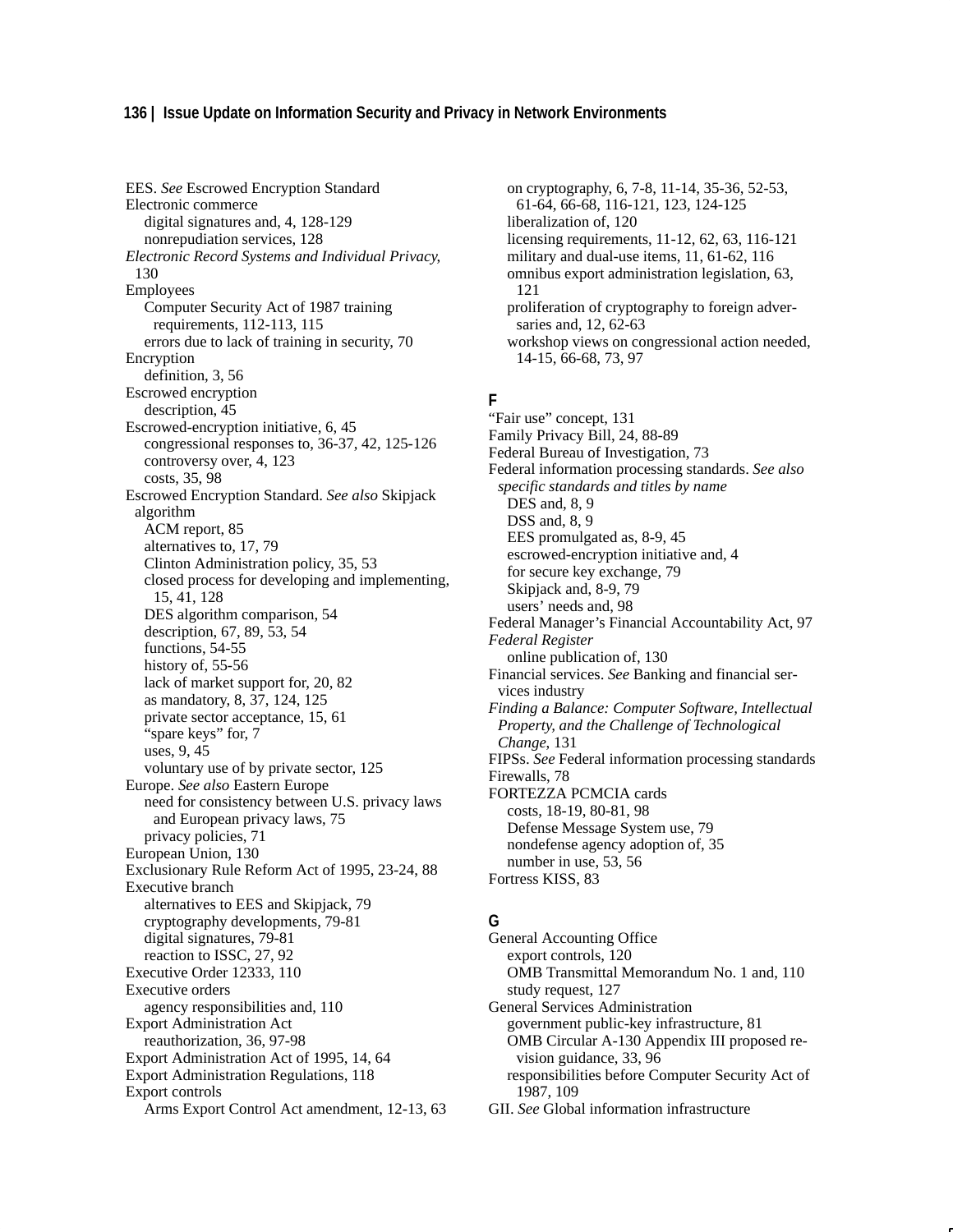Glenn, Sen. John letter of request, 2, 104 "Global Digital Signature Guidelines," 23, 87 Global information infrastructure, 21, 84-86 Gore, Albert. *See also* Vice President's National Performance Review encryption market and export controls study, 36, 125 letter to Representative Cantwell, 13, 63 Government. *See also* Clinton Administration; Congress; Executive branch; Executive orders; Private sector; Reagan Administration; *specific agencies by name* agency downsizing and restructuring effects on information security, 98-99 cryptography control efforts, 4, 6, 7-8, 50, 52-53, 56-64 dialogue between government and private sector, 15, 67-68, 73-74, 97-98 export controls, 6, 52-53, 61-64, 97-98 federal agency head responsibilities under Paperwork Reduction Act of 1995, 95 information security in federal agencies, 74-75, 98-101 information security regarded as "expensive overhead" by agency managers, 98-99 key-escrow encryption alternatives, 83-84 locus of authority for information security, 39-42, 100-101 management commitment to security, 4, 17, 38, 74, 94, 97, 98-99, 123 marketplace influence attempts, 60-61, 69 OMB Circular A-130 Appendix III proposed revisions, 95-97, 99-100 proposals for centralizing security responsibilities, 8, 100-101 safeguarding information in federal agencies, 126-128 safeguarding unclassified information, 98-101 tension between promoting and controlling information safeguards, 50 Government Information Technology Services Public-Key Infrastructure Federal Steering Committee, 19, 81 **H** Hackers, 109

Hashing algorithms, 49 Hashing functions, 48-49 Horn, Rep. Steve, 24, 88 House Committee on Foreign Affairs, 13, 63 House Permanent Select Committee on Intelligence, 13, 63

House Subcommittee on Telecommunications and Finance, 2

### **I**

ICC. *See* International Chamber of Commerce "ICC Position Paper on International Encryption Policy," 22, 85-86 IEEE P1363 working group on public-key cryptography, 20-21, 82 Immigration concerns, 23, 88 Individual Privacy Protection Act of 1995, 23, 88 Information infrastructure global information infrastructure, 21, 71, 84-86 Information Infrastructure Task Force Working Group on Privacy, 24, 89 Information security definition, 3 "Information Security and Privacy in Network Environments: What Next?." *See* Workshop Information-security policy initiatives and legislation Joint Security Commission, 25-90, 100-101 locus of authority for, 39-42, 100-101 OMB Circular A-130 Appendix III proposed revision, 29, 32-34, 95-97 Paperwork Reduction Act of 1995, 28-29, 94-95 Security Policy Board, 25-28, 90-94 Information Systems Security Committee, 26-27, 39, 91-92, 100 Information Systems Security Research Joint Technology Office, 19-20, 24, 81, 89 Integrity of information cryptography and, 46-47 definition, 3, 6 Intellectual property. *See also* Copyrighted materials options for protecting, 4, 130-131 workshop views, 71-73 "Internal Control Systems," 107 International Chamber of Commerce cryptography position paper, 22, 85-86 model law on electronic data interchange, 23, 87, 129 International issues. *See also* Export controls; *specific countries and regions by name* cryptography markets, 6 DES-based encryption and authentication methods use, 20, 82 personal data transfer, 130 privacy policies, 71 USCIB recommendations, 86 International Traffic in Arms Regulations, 117, 118 Internet, 122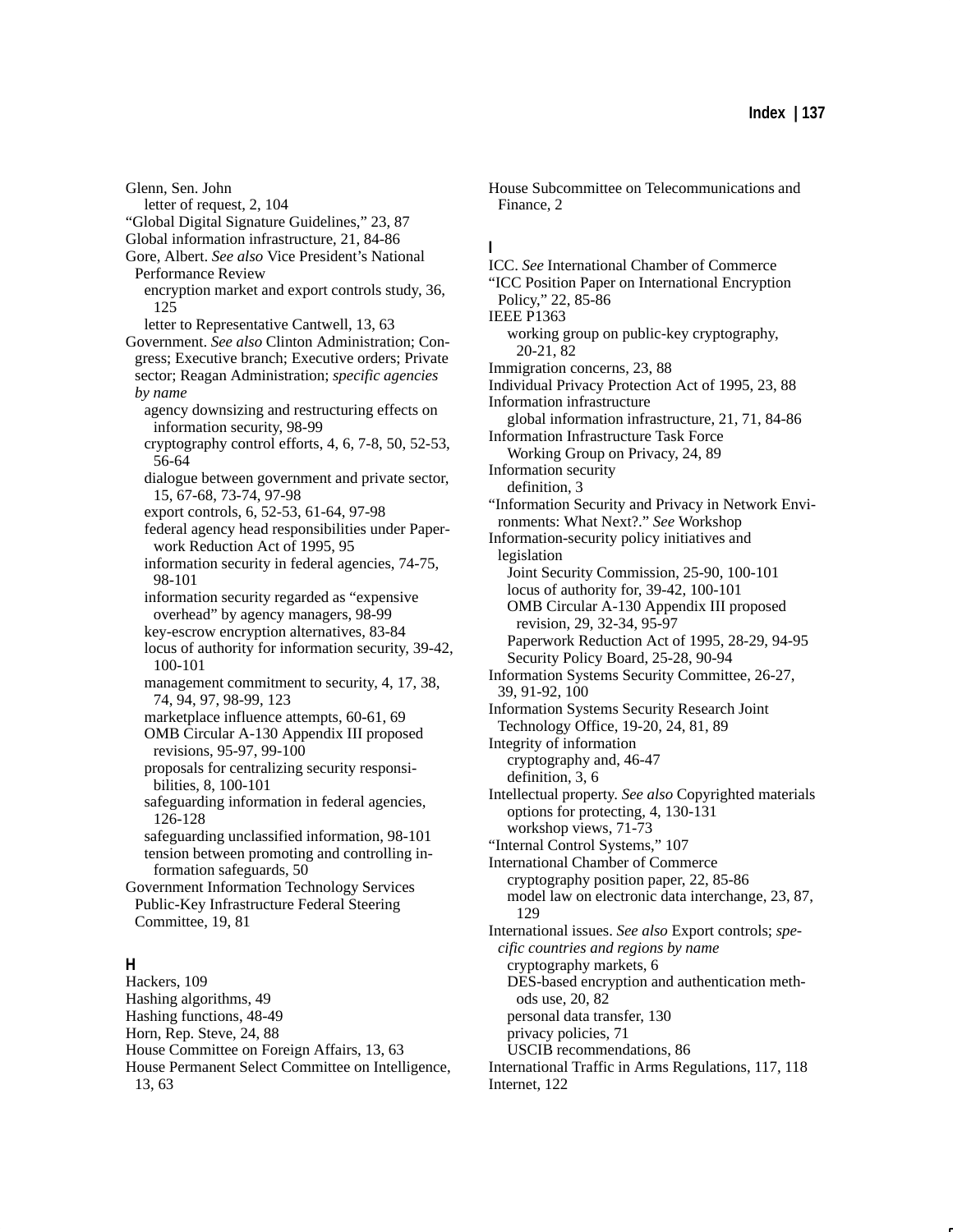### **138 | Issue Update on Information Security and Privacy in Network Environments**

lack of built-in security, 69 unauthorized intrusions, 2 ISSC. *See* Information Systems Security Committee ITAR. *See* International Traffic in Arms Regulations

### **J**

Joint Security Commission efficiency arguments, 100-101 information security recommendations, 89-90 JTO. *See* Information Systems Security Research Joint Technology Office

### **K**

Katzen, Sally letter from Steering Committee of the Federal Computer Security Program Manager's Forum, 27, 92-93 Privacy Protection Commission statement, 88 Kent, Stephen, 55 Key-escrow encryption. *See also* Escrowed encryption; Public-key cryptography alternatives to, 17, 21, 82-84 damages for misuse or unauthorized disclosure of escrowed key components, 37, 126 export controls and, 52-53 market appeal, 11 rationale for, 6 Key management, 47 Keys commercial depositories, 79 decryption keys, 6 deposit in Commerce and Treasury departments, 79 description, 46-47 EES "spare keys," 7 key escrowing or trusteeship for large databases, 18, 79 optional deposit with registries, 17-18, 79 size and encryption scheme strength, 47

### **L**

Lab document confidentiality, 72 Law enforcement, 52 Law Enforcement Access Field, 54, 55 LEAF. *See* Law Enforcement Access Field Legal issues confidentiality of corporate information, 72 copyrighted materials, 4, 47, 71-72, 130-131 digital signatures, 23, 87 electronic commerce, 128-129 intellectual property protection, 130-131 personal privacy protection, 129-130

Legislation. *See also* Congress; *specific pieces of legislation by name* privacy protection, 23-24, 88-89 Letter of request from Roth and Glenn, 2, 104 Liability issues business uncertainty about U.S. government's position on, 86-87 importance to electronic commerce development, 22-23, 87 personal data and, 72-73, 129-130 "Liability Issues and the U.S. Administration's Encryption Initiatives," 22, 86 Licensing requirements. *See* Export controls Locus of authority for information security, 39-42, 100-101

### **M**

Maher, David, 55 Mailing lists

sale of by communication carriers or U.S. Postal Service, 24, 88

Management

federal agency security responsibilities, 4, 17, 38, 74, 94, 97, 98-99, 123 private sector security responsibilities, 4, 16, 17, 68, 70-71, 123

"Management of Federal Information Resources," 107, 110

Marketing. *See also* Export controls government efforts to control, 11, 60-61, 69 security problems in, 69 technology stability and, 10-11, 61

Medical privacy rights, 88

Memorandum of Agreement establishing JTO, 81 Memorandum of Understanding between NIST and

NSA, 74, 109, 114

Message authentication

definition, 3

digital signatures and, 47, 48

Micali Fair Cryptosystems, 83

MOU. *See* Memorandum of Understanding between NIST and NSA

Multimedia works

copyright for, 131 Munitions List, 63, 117, 118, 119, 120

Murray, Sen. Patty, 13, 63

Mykotronx, 20, 54, 82

### **N**

National Bureau of Standards. *See* National Institute of Standards and Technology National identification database, 23, 88 National Institute of Standards and Technology, 73 DSS product validation system, 19, 81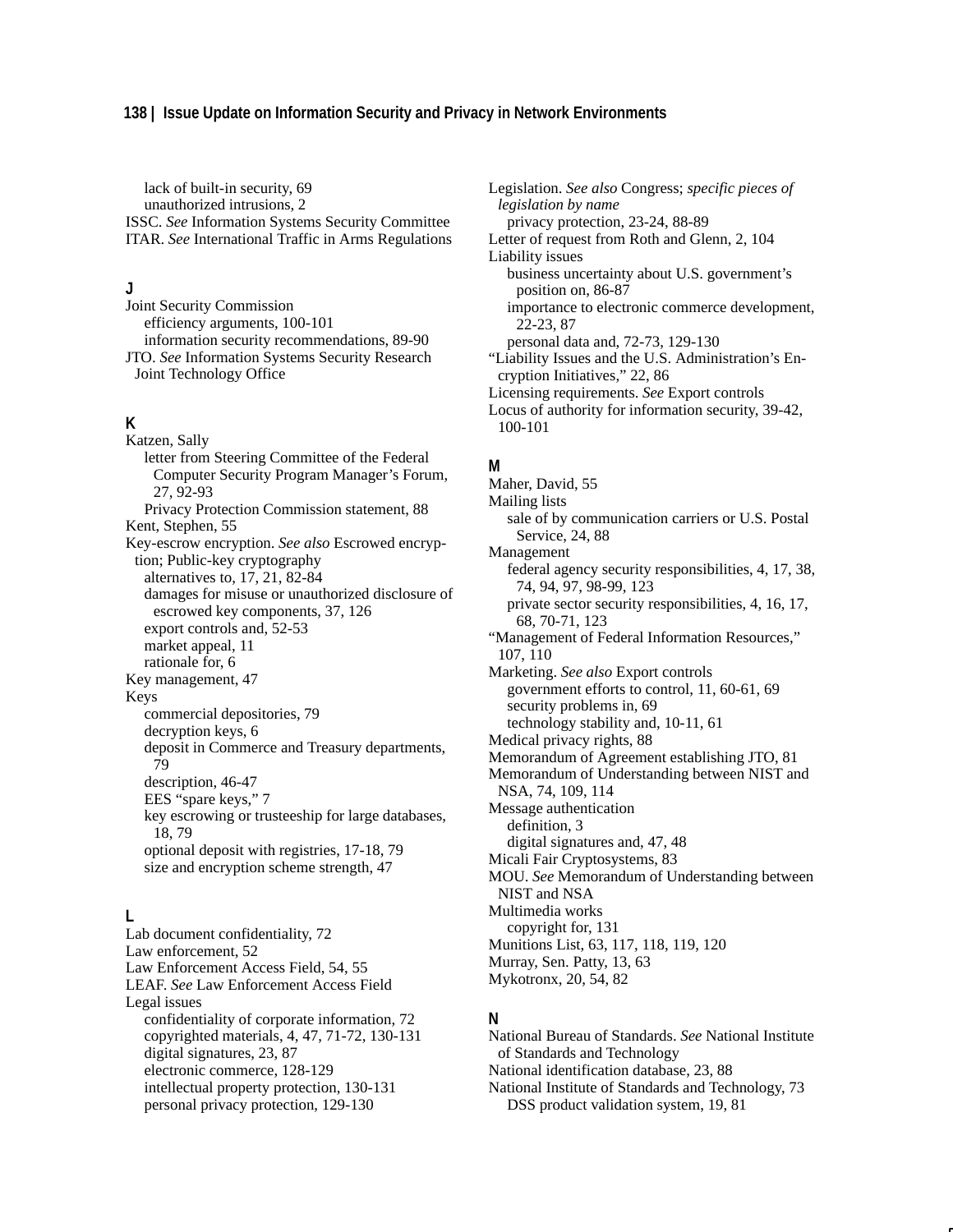EES escrow agent, 55 funding, 15-16, 19, 41, 42, 74-75, 81, 115, 127-128 Memorandum of Understanding with NSA, 74, 109, 114 redirection of activities, 39, 68, 98 responsibilities under Computer Security Act of 1987, 9-10, 42, 60, 105, 106, 112-113 "National Policy on Telecommunications and Automated Information Systems Security," 110 National Research Council cryptography study, 13-14, 35, 64, 123-124 National Security Agency absolute effectiveness standard versus costeffectiveness, 41, 101 assessment of economic impact of U.S. export controls on U.S. software industry, 13, 36, 125 expanded responsibilities under NSDD-145, 110-112 foreign availability of encryption products study, 63-64 frustration over role of, 73-74 JTO establishment, 19 Memorandum of Understanding with NIST, 74, 109, 114 responsibilities under Computer Security Act of 1987, 9-10, 106, 113-114 Skipjack development, 8 Trusted Computer System Evaluation Criteria, 117, 119 National Security Council, 13, 54, 125 National Security Decision Directive 145, 92, 110-112 National Security Directive 42, 108 National Telecommunications and Information Administration, 109 National Telecommunications and Information Systems Security Committee, 110 "National Telecommunications and Information Systems Security Policy Directive No. 2," 110-111 NBS. *See* National Institute of Standards and Technology Network information decentralization, 5, 44 focus on safeguarding the information itself, 5, 44, 97 1994 OTA report background, 44-45 cryptography importance, 45-50 current report and, 2 government efforts to control cryptography, 50, 52-53, 56-64 issues and options, 64, 122-131 motivation for, 122

- need for products that integrate security features with other functions, 123 overview, 43-64 preparation request, 2 summary, 4 workshop participants and, 65 NIST. *See* National Institute of Standards and Technology Nonrepudiation services for electronic transactions,
- 128
- NSA. *See* National Security Agency
- NSD 42. *See* National Security Directive 42
- NSDD-145. *See* National Security Decision Directive 145
- NTIA. *See* National Telecommunications and Information Administration
- NTISSP No. 2. *See* "National Telecommunications and Information Systems Security Policy Directive No. 2"

### **O**

- OECD. *See* Organization for Economic Cooperation and Development
- Office of Management and Budget, 53, 88. *See also specific OMB circulars by number*

effectiveness of guidance, 126-128

notice of "Draft Principles for Providing and using Personal Information and Commentary," 24, 89

Paperwork Reduction Act responsibilities, 94-95 responsibilities before Computer Security Act of 1987, 109

security policy guidance, 4, 123

Office of Personnel Management

OMB Circular A-130 Appendix III proposed revision guidance, 33, 96

Office of Strategic Trade and Foreign Policy Controls, 119

OMB. *See* Office of Management and Budget

OMB Circular A-71

Transmittal Memorandum No. 1, 110

OMB Circular A-123, 107 OMB Circular A-130, 107, 110

- OMB Circular A-130 Appendix III, 107-108
- OMB Circular A-130 Appendix III proposed
- revision, 78, 93 active risk acceptance and accountability by

management, 33, 97

cost-effective safeguards, 41-42, 101

free information flow and public accessibility and, 27

guidance provisions, 29, 32, 33-34, 38-39, 40, 95-96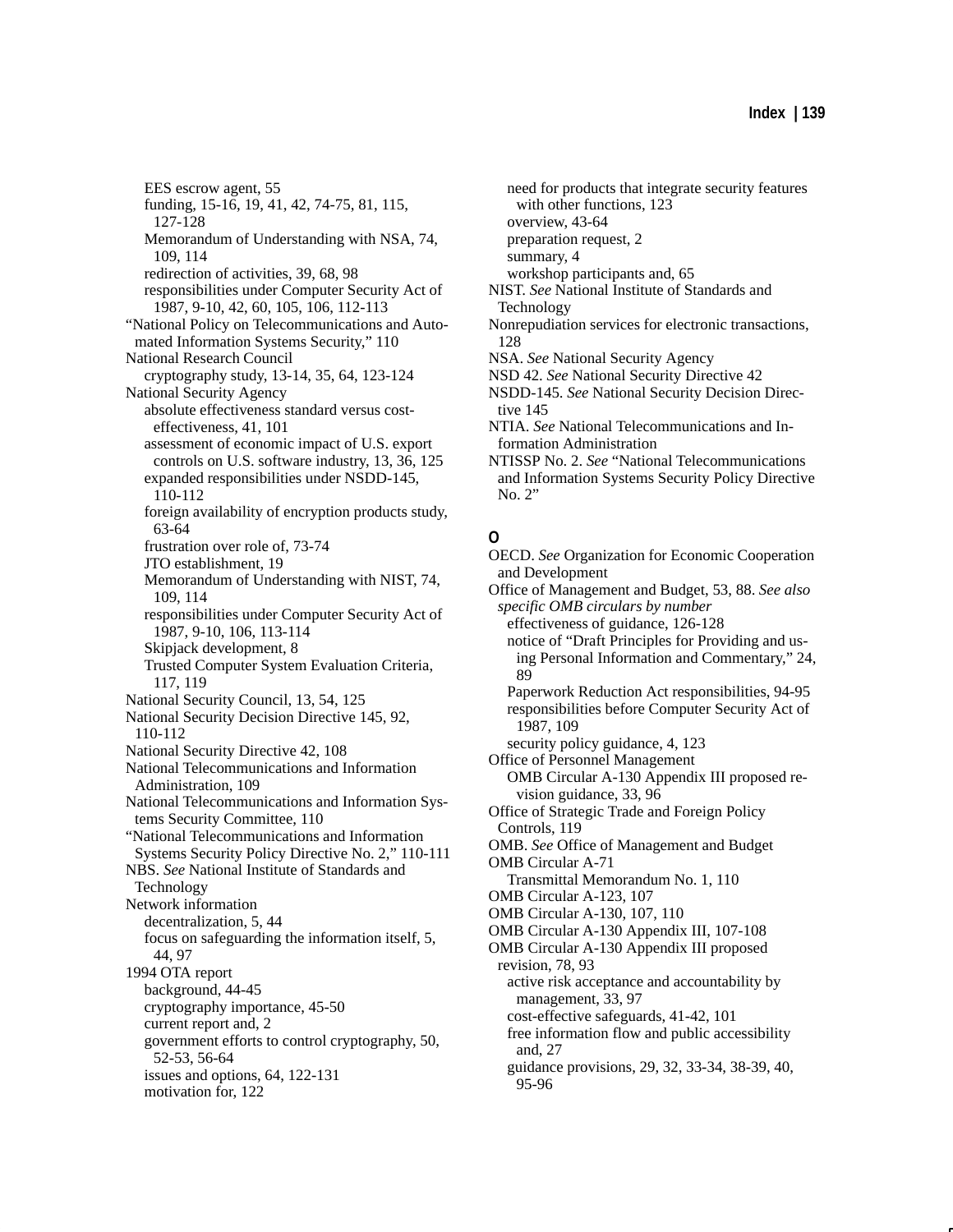### **140 | Issue Update on Information Security and Privacy in Network Environments**

intention, 95, 126-127 shift in emphasis to safeguarding information itself, 5, 97 Omnibus Export Administration Act of 1994, 13, 63 Open Systems Interconnection protocols for networking, 60 Open User Recommended Solutions, 69-70 Organization for Economic Cooperation and Development, 130 Organized crime, 78 OSI protocols. *See* Open Systems Interconnection protocols for networking OURS. *See* Open User Recommended Solutions

### **P**

Paperwork Reduction Act of 1980, 107 Paperwork Reduction Act of 1995, 92 agency responsibilities, 28-29, 78 cost-effective safeguards, 29, 41, 101 provisions, 28-29, 94-95, 97 reaffirmation of OMB responsibilities, 29, 126 Passwords employees' posting of passwords on computers, 70 password sniffers, 2, 77 Patents, 18, 72 Digital Signature Standard and, 79-80 PCMCIA cards. *See* FORTEZZA PCMCIA cards PDD-29. *See* Presidential Decision Directive 29 Personal Computer Memory Card Industry Association cards. *See* FORTEZZA PCMCIA cards Personal data liability standards, 72-73, 75, 129-130 potential for abuse of information, 71 "Perspectives on the Global Information Infrastructure," 21 PKI. See Public-Key Infrastructure Federal Steering Committee Plaintext description, 46, 48 Poindexter, John, 110-111 Point of sale terminals, 117, 118 Presidential Decision Directive 29 items it was not intended to cover, 26, 91 Security Policy Board and Security Policy Advisory Board creation, 25, 26, 90-91 Privacy definition, 3 medical privacy rights, 88 need for consistency between U.S. laws and European laws, 75 privacy protection legislation, 23-24, 88-89 workshop view, 71

Privacy Act OMB Circular A-130 Appendix III proposed revision and, 29, 126 Privacy Act of 1974 provisions, 106 Privacy Bill of Rights, 71 Privacy Commission, 71, 75, 130 Privacy Protection Commission, 23, 88 Private sector. *See also* Government; *specific businesses by name* availability of secure products, 69-70 common checklist for security officers, 70-71 cost concerns, 15, 69-70 cryptography developments, 20-21, 82-84 dialogue between government and, 15, 67-68, 73-74, 97-98 domestic and international privacy issues, 14-15, 71 global information infrastructure, 21, 84-86 information-security policies and "best practices," 68-71 large business and small business ability to purchase product incorporating security, 69 management responsibility for information security, 4, 16, 17, 68, 70-71, 123 preference for RSA over DSS, 80 technology-neutral security policies, 16, 68-69, 99 training issues, 70 voluntary use of EES, 11, 125 Proprietary information workshop views, 71-73 Public-key cryptography. *See also* Digital Signature Standard description, 6, 46-47, 48, 51 digital signatures and, 47, 48-49 secret-key distribution using, 58 Public-Key Infrastructure Federal Steering Committee, 81

### **R**

RC2 algorithm, 20, 120 RC4 algorithm, 120 RC5 algorithm, 82 Reagan Administration role of NSA, 109 Reno, Janet, 55 Rivest-Shamir-Adleman algorithm description, 9, 48 DSS and, 18, 49, 80, 82 export policy and, 67 for secure key exchange, 58 signature creation, 49 Roth, Rep. Toby, 14, 64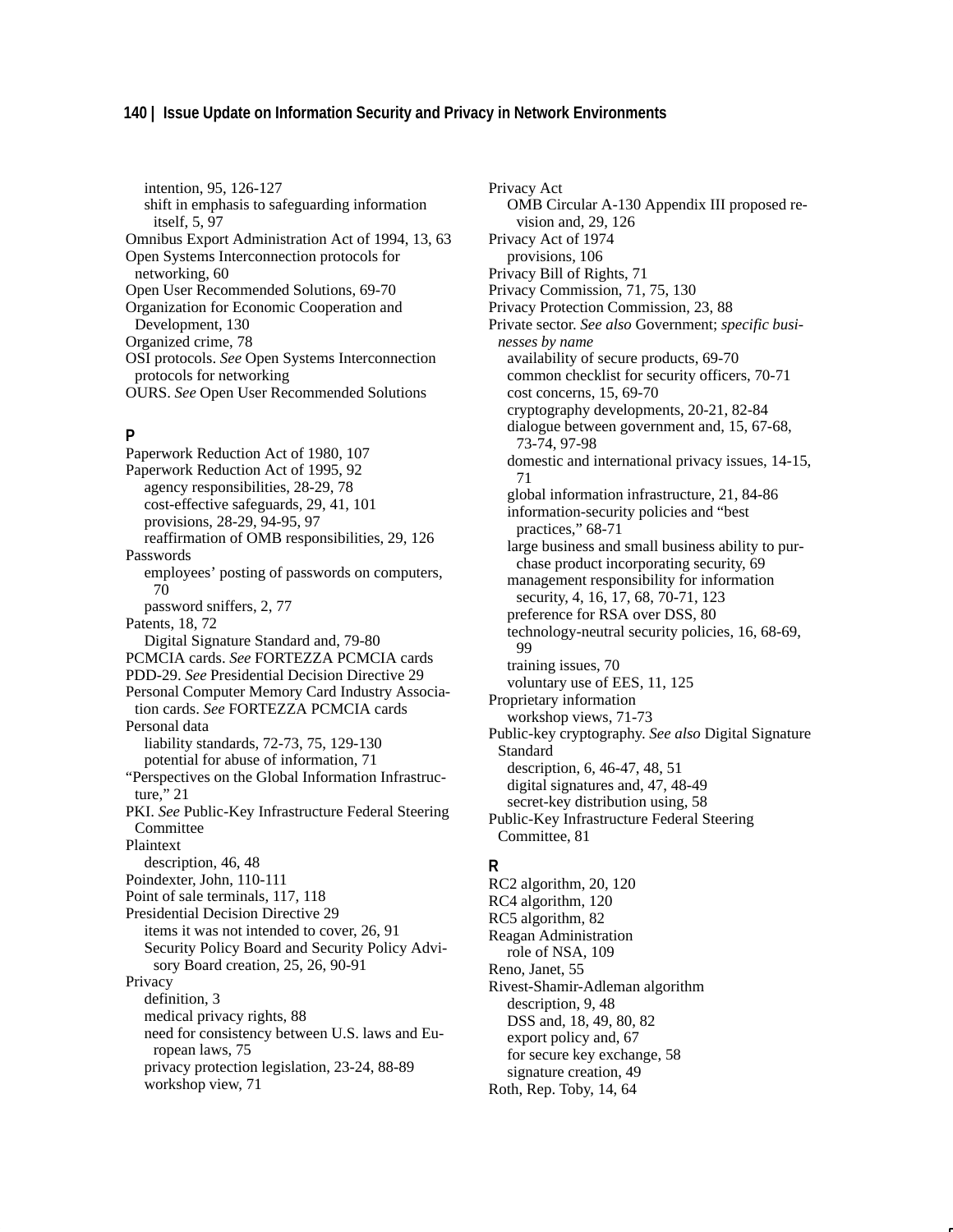Roth, Sen. William V., Jr. letter of request, 2, 104 Royalties, 130-131 RSA algorithm. *See* Rivest-Shamir-Adleman algorithm RSA Data Security, Inc. RC5 algorithm, 20, 82 RC2 and RC4 algorithms, 120 Russia liberalization of exports to, 120

## **S**

Safeguard definition, 3 Search and seizure issues, 23, 88 Secret-key cryptography description, 46-47, 48, 50 "Security of Federal Automated Information." *See* OMB Circular A-130 Appendix III proposed revision Security Policy Advisory Board, 26, 90-91 Security Policy Board creation, 25, 90 Information Systems Security Committee, 25-27, 39, 91-92, 100 membership, 25, 90 OMB Circular A-130 Appendix III proposed revision guidance, 33, 96 opposition to recommendations, 92-93 Security Policy Forum, 90 staff comments on OTA draft text, 28, 94 staff report, 8, 26-27, 30-32, 91-92, 94, 100 "Security Policy Coordination," 25 Security Policy Forum, 25-26, 90 "Security Requirements for Cryptographic Modules" (FIPS 140-1), 19, 81 Senate Committee on Governmental Affairs, 2 Senate Committee on the Judiciary Title V of S.3 hearing, 24, 88 Signature digitalization. *See* Digital signatures Simon, Sen. Paul, 88 Single-key systems. *See* Secret-key cryptography Skipjack algorithm alternatives to, 17, 79 as DES successor, 57 description, 89, 54, 56-57 evaluation by outside experts, 55 key length, 56 uses, 8, 9, 18, 53 Smart cards, 117, 119 Sniffers, 2, 77 Social security cards tamper proofing, 23, 88

Software Commerce Department and NSA assessment of economic impact of U.S. export controls on U.S. software industry, 13, 36, 125 copyright for multimedia works, 131 export controls, 12, 62, 63, 118, 120 ITAR restrictions, 120-121 Software Publishers Association, 62*n* SPB. *See* Security Policy Board Spoofing, 77 State Department. *See* Department of State Steering Committee of the Federal Computer Security Program Manager's Forum letter to Sally Katzen, 27, 92-93 Subscriber list sale, 24, 88 Symmetric encryption. *See* Secret-key cryptography Systems Security Steering Group, 110

#### **T**

TCP/IP protocols. *See* Transmission Control Protocol/Internet Protocol Technology-neutral information-security policies, 16, 68-69, 99 TECSEC VEIL, 83 Terminology, 4 Terrorism, 7, 52, 78 TESSERA cards. *See* FORTEZZA PCMCIA cards TIS. *See* Trusted Information Systems, Inc. TIS Commercial Software Key Escrow System, 83 TIS Software Key Escrow System, 83 Training Computer Security Act of 1987 requirements, 112-113, 115 employee errors and security systems, 70 materials for, 70 private sector problems, 17, 70 Transmission Control Protocol/Internet Protocol, 60-61 Trusted Computer System Evaluation Criteria, 117, 119 Trusted Information Systems, Inc. key-escrow encryption alternative, 21, 83-84 key-escrow system description, 56 Tuchman, Walter, 55 **U** United Nations Commission on International Trade Law model law on electronic data interchange, 23, 87, 129 United States Council for International Business position papers, 22-23, 86-87

UNIX operating system, 69 DOE's alert to flaw in, 77